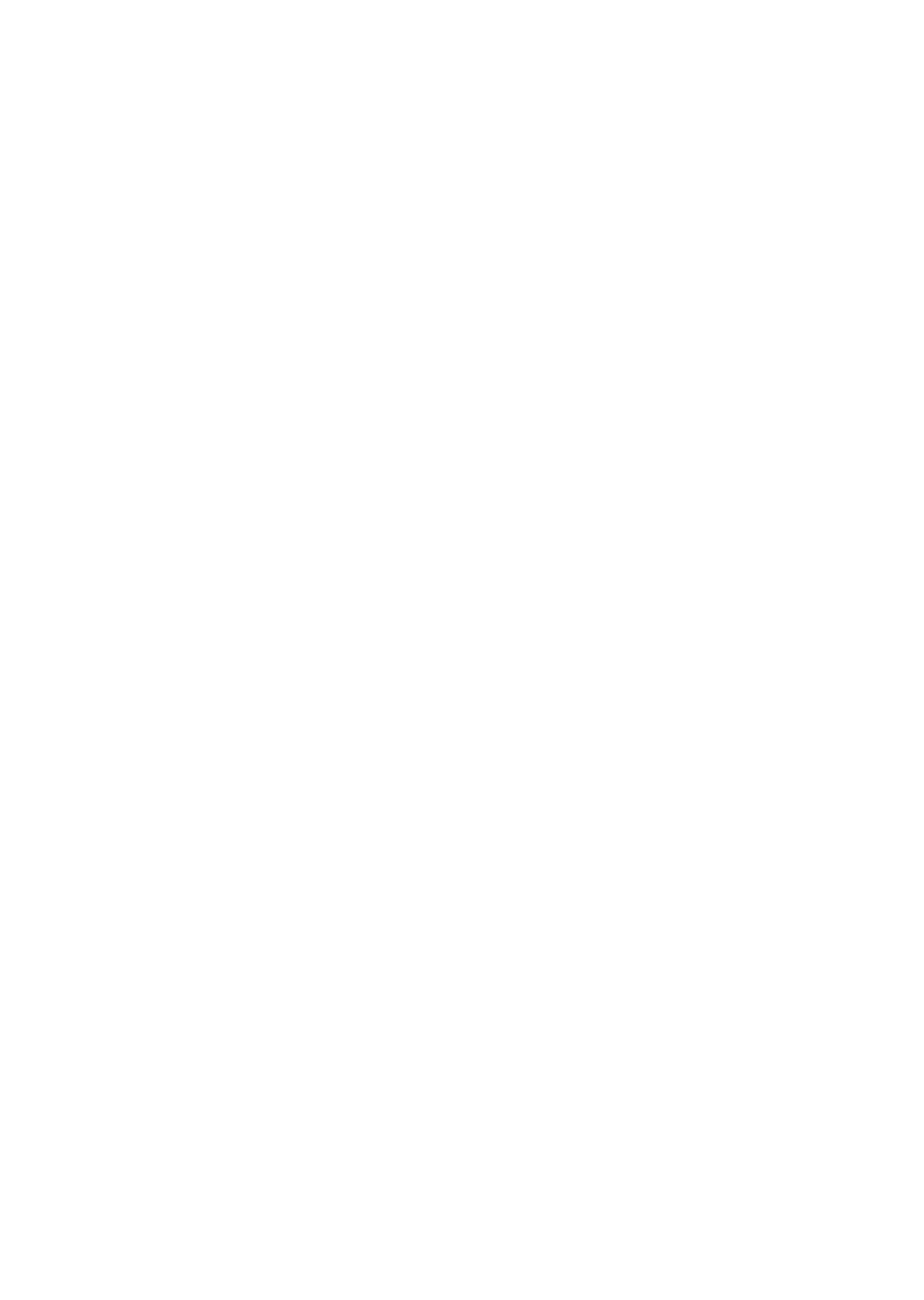### <span id="page-2-0"></span>**Preface**

Most of the adventures recorded in this book really occurred; one or two were experiences of my own, the rest those of boys who were schoolmates of mine. Huck Finn is drawn from life; Tom Sawyer also, but not from an individual — he is a combination of the characteristics of three boys whom I knew, and therefore belongs to the composite order of architecture.

The odd superstitions touched upon were all prevalent among children and slaves in the West at the period of this story — that is to say, thirty or forty years ago.

Although my book is intended mainly for the entertainment of boys and girls, I hope it will not be shunned by men and women on that account, for part of my plan has been to try to pleasantly remind adults of what they once were themselves, and of how they felt and thought and talked, and what queer enterprises they sometimes engaged in.

The Author.

Hartford, 1876.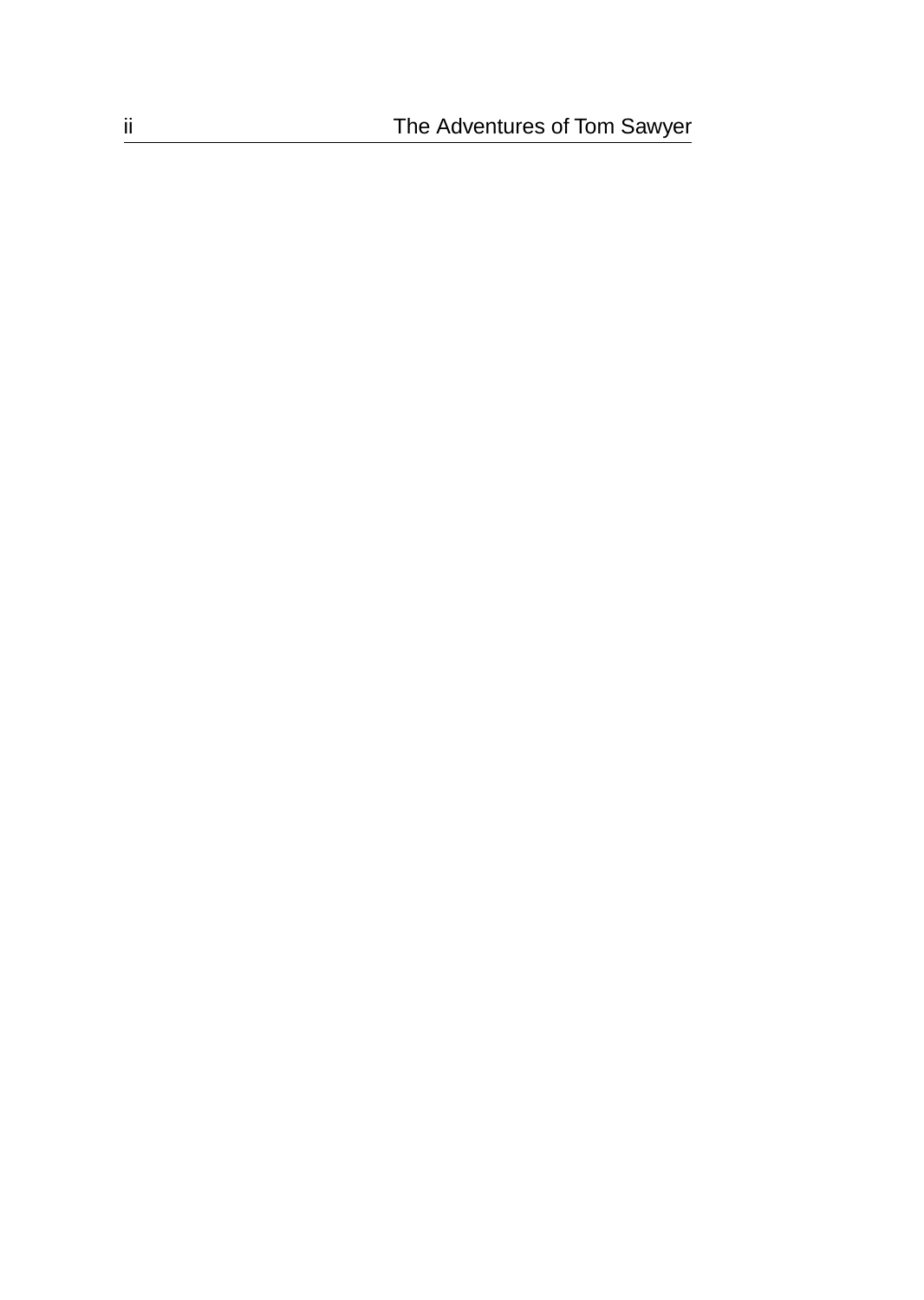# <span id="page-4-0"></span>**Contents**

**Contents i [i](#page-2-0) Preface [i](#page-2-0) Contents [iii](#page-4-0) Chapter I [1](#page-6-0) Chapter II [9](#page-14-0) Chapter III [15](#page-20-0) Chapter IV [21](#page-26-0) Chapter V [31](#page-36-0) Chapter VI [36](#page-41-0) Chapter VII [47](#page-52-0) Chapter VIII [53](#page-58-0) Chapter IX [58](#page-63-0) Chapter X [64](#page-69-0) Chapter XI [70](#page-75-0) Chapter XII [75](#page-80-0) Chapter XIII [80](#page-85-0) Chapter XIV [87](#page-92-0) Chapter XV [93](#page-98-0) Chapter XVI [98](#page-103-0) Chapter XVII [107](#page-112-0) Chapter XVIII [111](#page-116-0) Chapter XIX [119](#page-124-0) Chapter XX [122](#page-127-0) Chapter XXI [127](#page-132-0)** A Missouri Maiden's Farewell to Alabama [130](#page-135-0) A Vision [131](#page-136-0) [132](#page-137-0) **Chapter XXII [133](#page-138-0) Chapter XXIII [136](#page-141-0) Chapter XXIV [142](#page-147-0) Chapter XXV [144](#page-149-0) Chapter XXVI [151](#page-156-0)**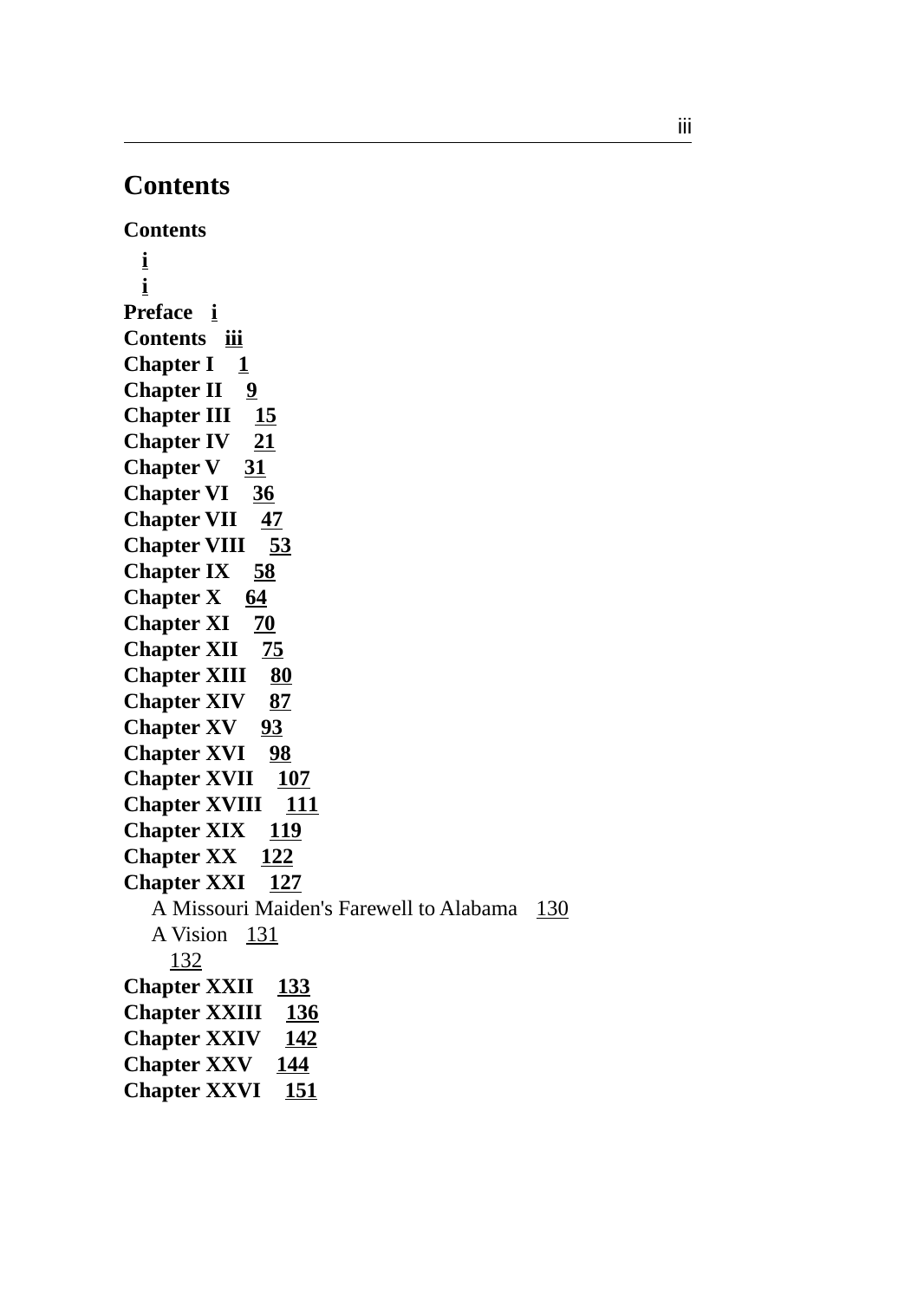**Chapter XXVII [159](#page-164-0) Chapter XXVIII [162](#page-167-0) Chapter XXIX [166](#page-171-0) Chapter XXX [173](#page-178-0) Chapter XXXI [182](#page-187-0) Chapter XXXII [190](#page-195-0) Chapter XXXIII [193](#page-198-0) Chapter XXXIV [203](#page-208-0) Chapter XXXV [206](#page-211-0) Conclusion [211](#page-216-0)**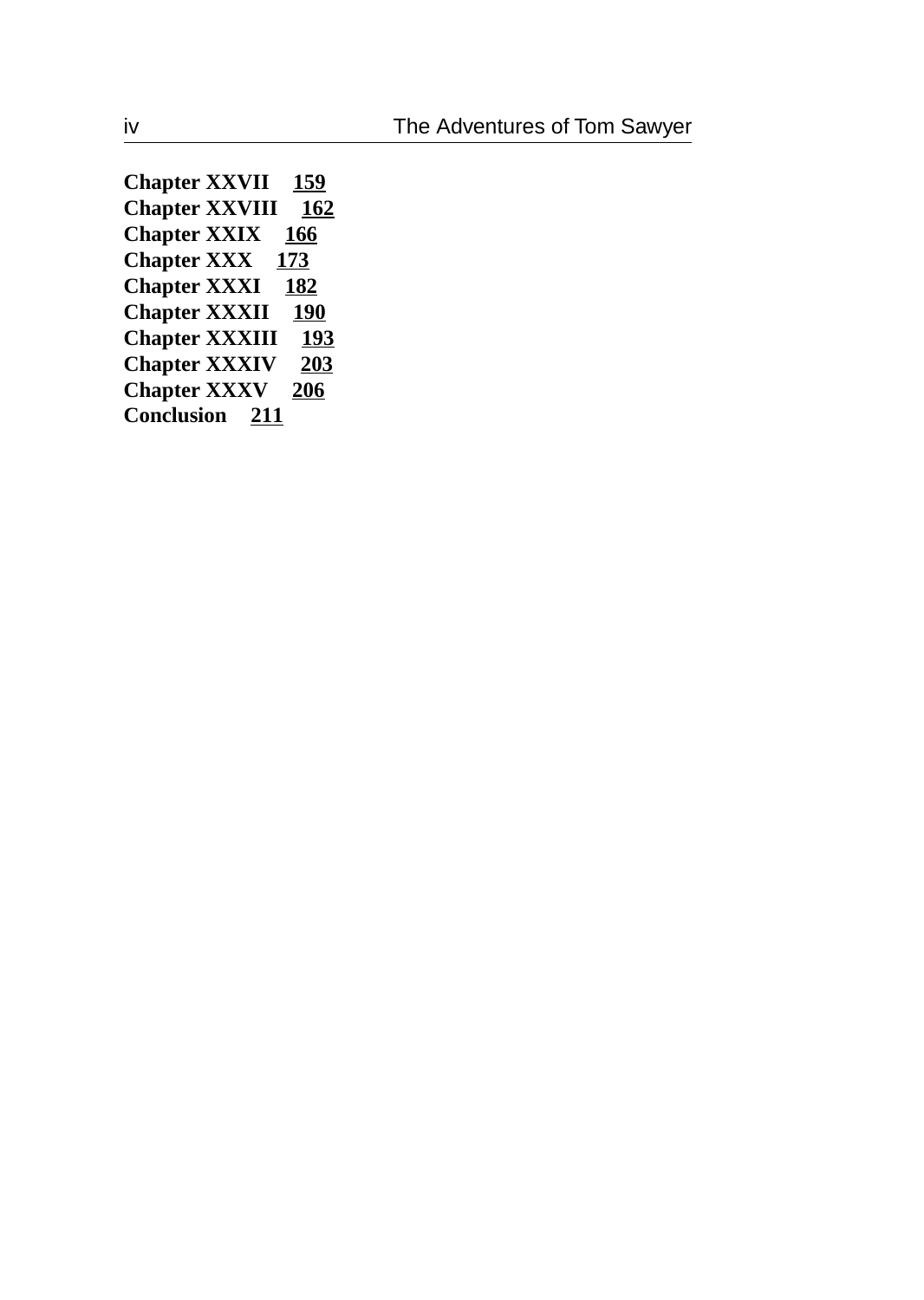# <span id="page-6-0"></span>**Chapter I**

"Tom!"

No answer.

"*Tom!*"

No answer.

"What's gone with that boy, I wonder? You *Tom!*"

No answer.

The old lady pulled her spectacles down and looked over them about the room; then she put them up and looked out under them. She seldom or never looked *through* them for so small a thing as a boy; they were her state pair, the pride of her heart, and were built for 'style,' not service — she could have seen through a pair of stove-lids just as well. She looked perplexed for a moment, and then said, not fiercely, but still loud enough for the furniture to hear:

"Well, I lay if I get hold of you I'll —"

She did not finish, for by this time she was bending down and punching under the bed with the broom, and so she needed breath to punctuate the punches with. She resurrected nothing but the cat.

"I never did see the beat of that boy!"

She went to the open door and stood in it and looked out among the tomato vines and "jimpson" weeds that constituted the garden. No Tom. So she lifted up her voice at an angle calculated for distance and shouted:

"Y-o-u-u *Tom!*"

There was a slight noise behind her and she turned just in time to seize a small boy by the slack of his roundabout and arrest his flight.

"There! I might 'a' thought of that closet. What you been doing in there?"

"Nothing."

"Nothing! Look at your hands. And look at your mouth. What *is* that truck?"

"I don't know, aunt."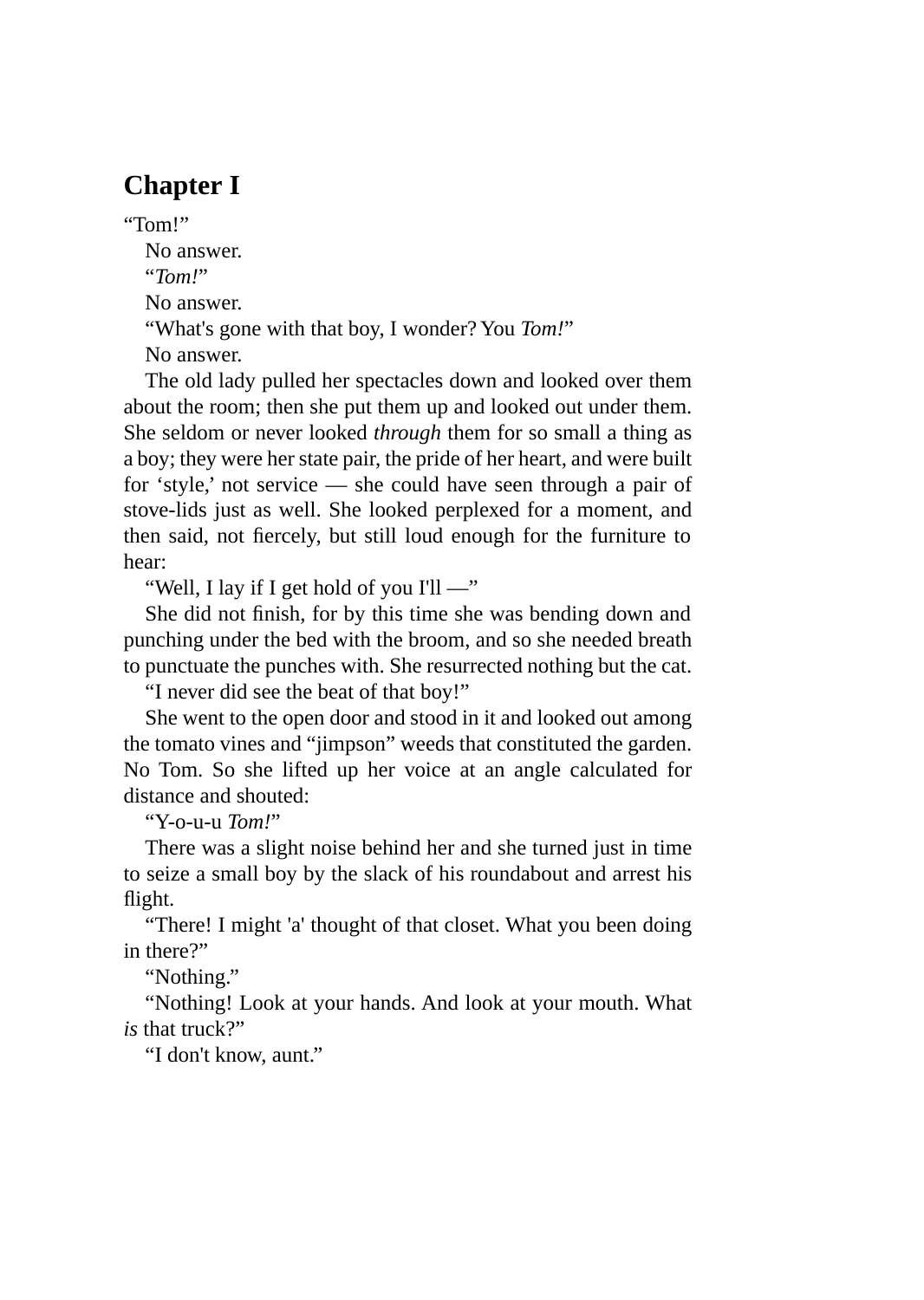"Well, I know. It's jam — that's what it is. Forty times I've said if you didn't let that jam alone I'd skin you. Hand me that switch."

The switch hovered in the air — the peril was desperate —

"My! Look behind you, aunt!"

The old lady whirled round, and snatched her skirts out of danger. The lad fled on the instant, scrambled up the high board-fence, and disappeared over it.

His aunt Polly stood surprised a moment, and then broke into a gentle laugh.

"Hang the boy, can't I never learn anything? Ain't he played me tricks enough like that for me to be looking out for him by this time? But old fools is the biggest fools there is. Can't learn an old dog new tricks, as the saying is. But my goodness, he never plays them alike, two days, and how is a body to know what's coming? He 'pears to know just how long he can torment me before I get my dander up, and he knows if he can make out to put me off for a minute or make me laugh, it's all down again and I can't hit him a lick. I ain't doing my duty by that boy, and that's the Lord's truth, goodness knows. Spare the rod and spile the child, as the Good Book says. I'm a laying up sin and suffering for us both, I know. He's full of the Old Scratch, but laws-a-me! he's my own dead sister's boy, poor thing, and I ain't got the heart to lash him, somehow. Every time I let him off, my conscience does hurt me so, and every time I hit him my old heart most breaks. Well-a-well, man that is born of woman is of few days and full of trouble, as the Scripture says, and I reckon it's so. He'll play hookey this evening<sup>1</sup>, and I'll just be obleeged to make him work, to-morrow, to punish him. It's mighty hard to make him work Saturdays, when all the boys is having holiday, but he hates work more than he hates anything else, and I've *got* to do some of my duty by him, or I'll be the ruination of the child."

Tom did play hookey, and he had a very good time. He got back home barely in season to help Jim, the small colored boy, saw nextday's wood and split the kindlings before supper — at least he was

Southwestern for "afternoon"

1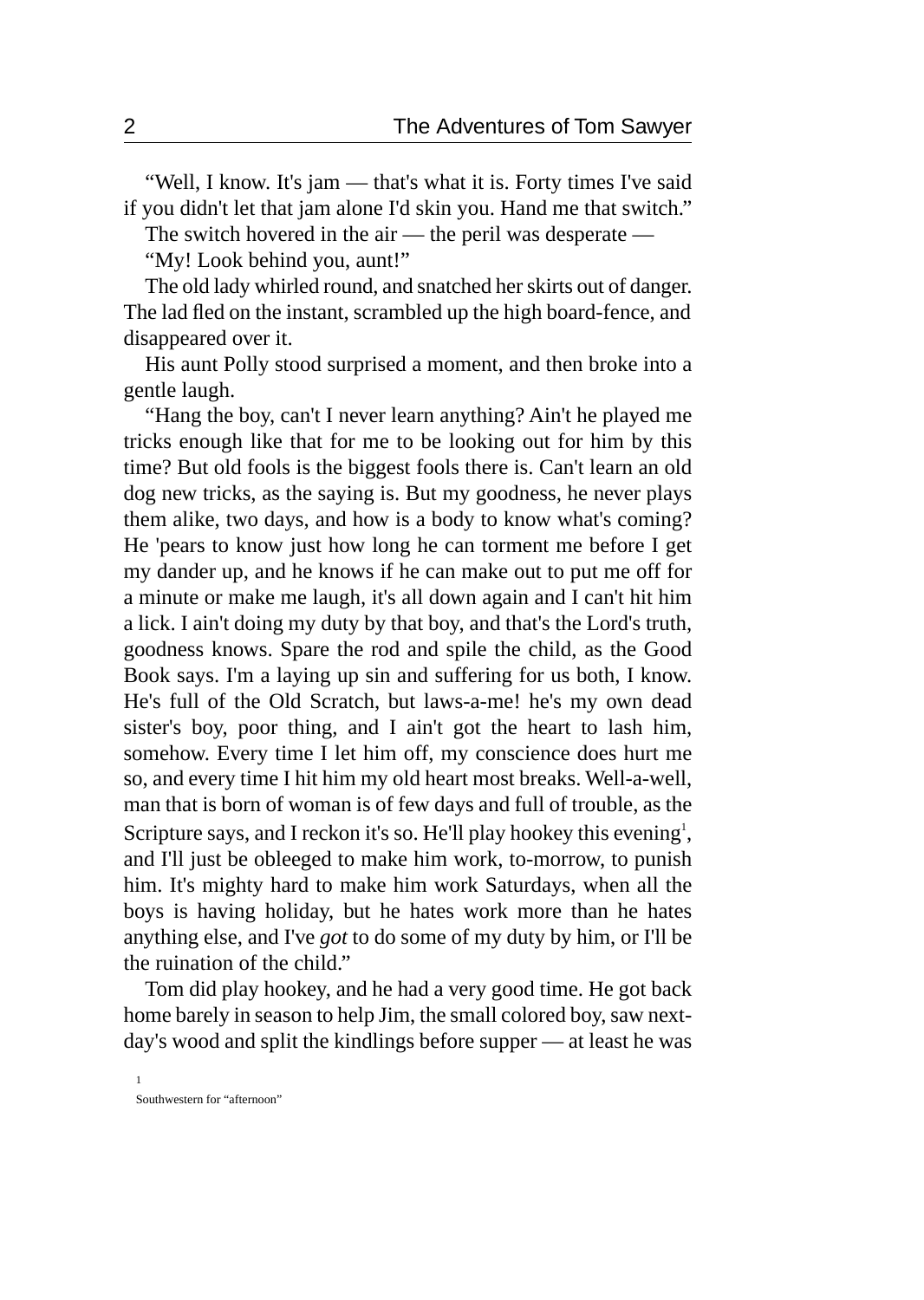there in time to tell his adventures to Jim while Jim did three-fourths of the work. Tom's younger brother (or rather half-brother) Sid was already through with his part of the work (picking up chips), for he was a quiet boy, and had no adventurous, troublesome ways.

While Tom was eating his supper, and stealing sugar as opportunity offered, Aunt Polly asked him questions that were full of guile, and very deep — for she wanted to trap him into damaging revealments. Like many other simple-hearted souls, it was her pet vanity to believe she was endowed with a talent for dark and mysterious diplomacy, and she loved to contemplate her most transparent devices as marvels of low cunning. Said she:

"Tom, it was middling warm in school, warn't it?"

"Yes'm."

"Powerful warm, warn't it?"

"Yes'm."

"Didn't you want to go in a-swimming, Tom?"

A bit of a scare shot through Tom — a touch of uncomfortable suspicion. He searched Aunt Polly's face, but it told him nothing. So he said:

"No'm — well, not very much."

The old lady reached out her hand and felt Tom's shirt, and said:

"But you ain't too warm now, though." And it flattered her to reflect that she had discovered that the shirt was dry without anybody knowing that that was what she had in her mind. But in spite of her, Tom knew where the wind lay, now. So he forestalled what might be the next move:

"Some of us pumped on our heads — mine's damp yet. See?"

Aunt Polly was vexed to think she had overlooked that bit of circumstantial evidence, and missed a trick. Then she had a new inspiration:

"Tom, you didn't have to undo your shirt collar where I sewed it, to pump on your head, did you? Unbutton your jacket!"

The trouble vanished out of Tom's face. He opened his jacket. His shirt collar was securely sewed.

"Bother! Well, go 'long with you. I'd made sure you'd played hookey and been a-swimming. But I forgive ye, Tom. I reckon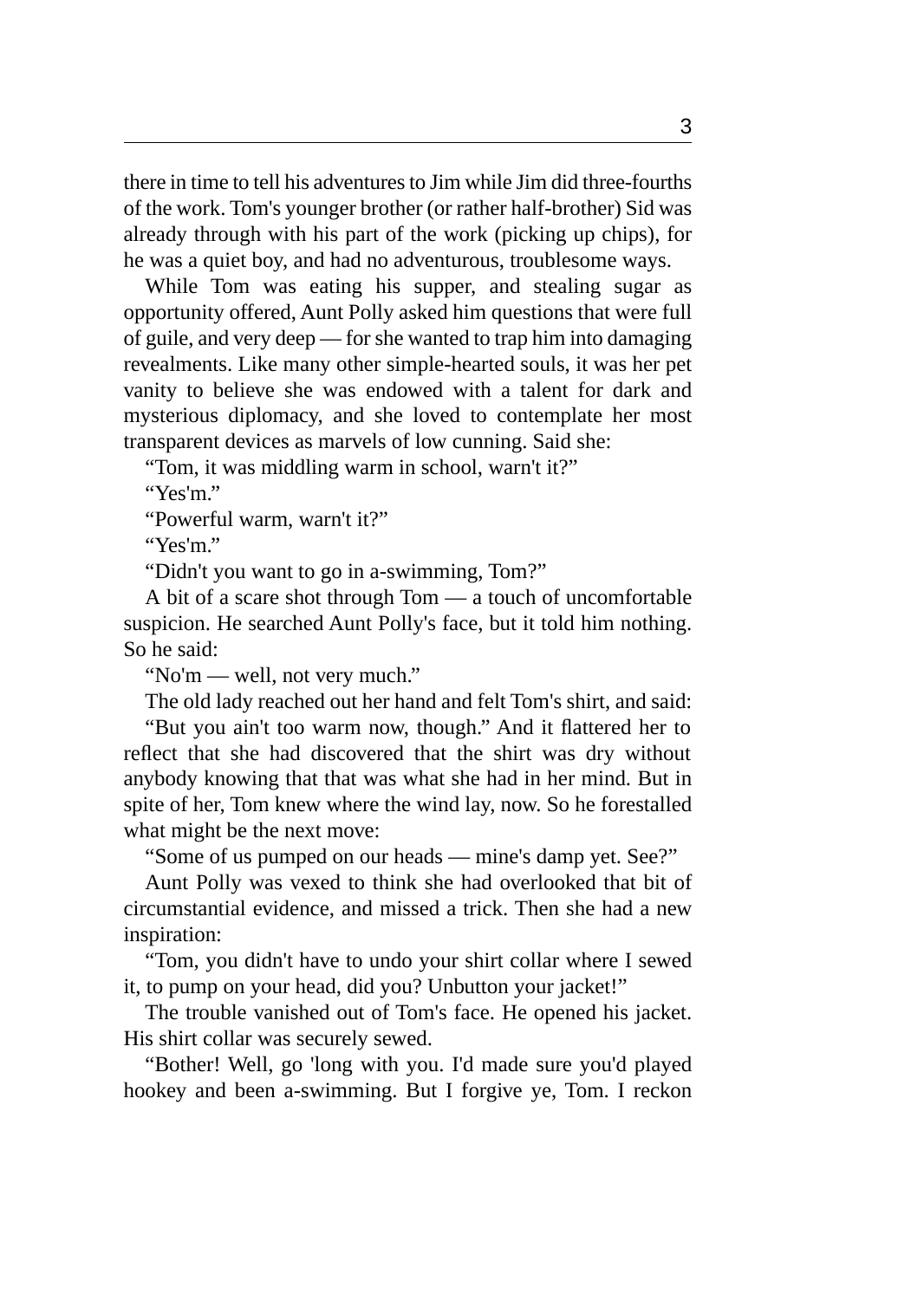you're a kind of a singed cat, as the saying is — better'n you look. *This* time."

She was half sorry her sagacity had miscarried, and half glad that Tom had stumbled into obedient conduct for once.

But Sidney said:

"Well, now, if I didn't think you sewed his collar with white thread, but it's black."

"Why, I did sew it with white! Tom!"

But Tom did not wait for the rest. As he went out at the door he said:

"Siddy, I'll lick you for that."

In a safe place Tom examined two large needles which were thrust into the lapels of his jacket, and had thread bound about them — one needle carried white thread and the other black. He said:

"She'd never noticed if it hadn't been for Sid. Confound it! sometimes she sews it with white, and sometimes she sews it with black. I wish to geeminy she'd stick to one or t'other — I can't keep the run of 'em. But I bet you I'll lam Sid for that. I'll learn him!"

He was not the Model Boy of the village. He knew the model boy very well though — and loathed him.

Within two minutes, or even less, he had forgotten all his troubles. Not because his troubles were one whit less heavy and bitter to him than a man's are to a man, but because a new and powerful interest bore them down and drove them out of his mind for the time — just as men's misfortunes are forgotten in the excitement of new enterprises. This new interest was a valued novelty in whistling, which he had just acquired from a negro, and he was suffering to practise it undisturbed. It consisted in a peculiar bird-like turn, a sort of liquid warble, produced by touching the tongue to the roof of the mouth at short intervals in the midst of the music — the reader probably remembers how to do it, if he has ever been a boy. Diligence and attention soon gave him the knack of it, and he strode down the street with his mouth full of harmony and his soul full of gratitude. He felt much as an astronomer feels who has discovered a new planet — no doubt, as far as strong,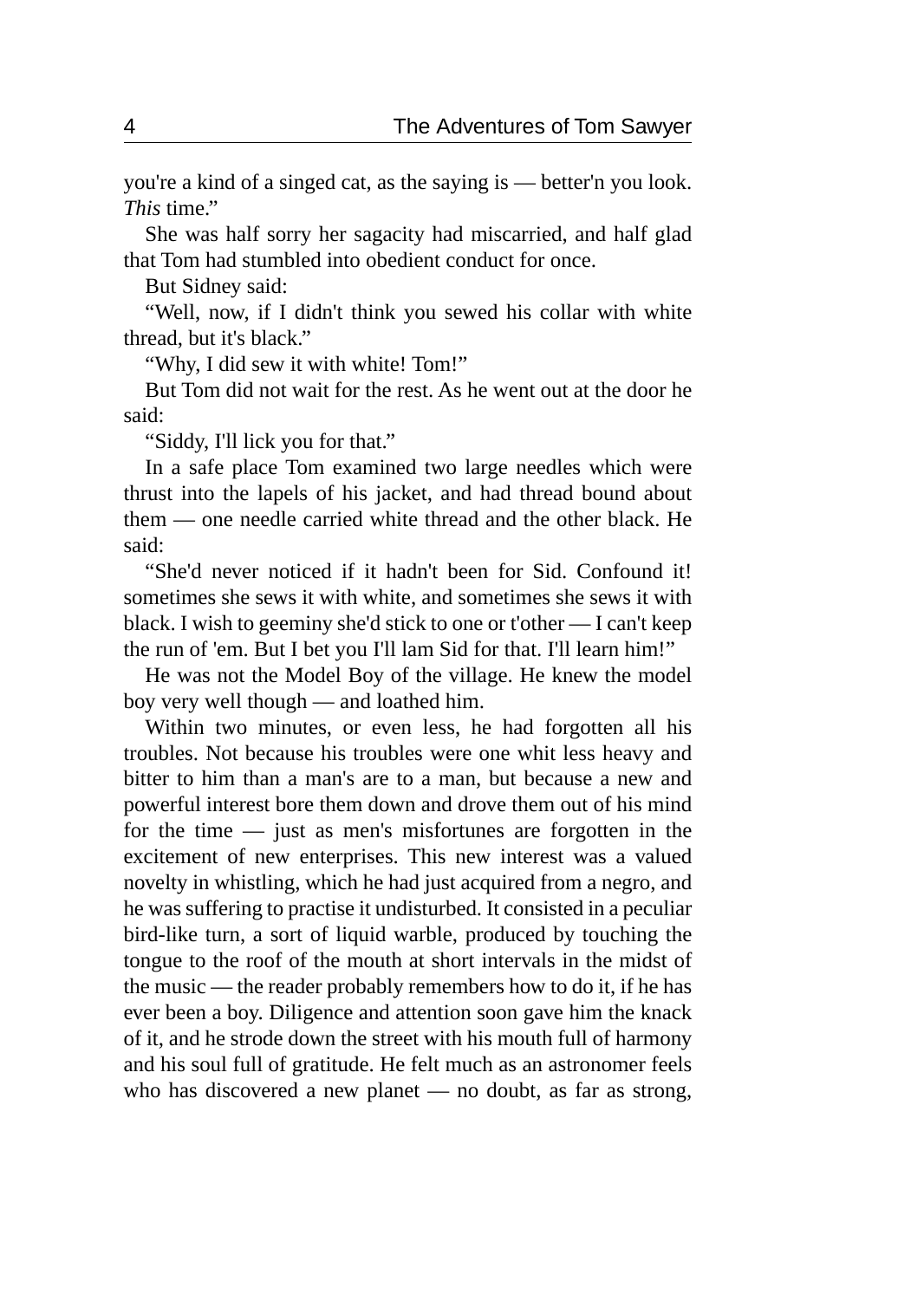deep, unalloyed pleasure is concerned, the advantage was with the boy, not the astronomer.

The summer evenings were long. It was not dark, yet. Presently Tom checked his whistle. A stranger was before him — a boy a shade larger than himself. A new-comer of any age or either sex was an impressive curiosity in the poor little shabby village of St. Petersburg. This boy was well dressed, too — well dressed on a week-day. This was simply astounding. His cap was a dainty thing, his close-buttoned blue cloth roundabout was new and natty, and so were his pantaloons. He had shoes on — and it was only Friday. He even wore a necktie, a bright bit of ribbon. He had a citified air about him that ate into Tom's vitals. The more Tom stared at the splendid marvel, the higher he turned up his nose at his finery and the shabbier and shabbier his own outfit seemed to him to grow. Neither boy spoke. If one moved, the other moved but only sidewise, in a circle; they kept face to face and eye to eye all the time. Finally Tom said:

"I can lick you!"

"I'd like to see you try it."

"Well, I can do it."

"No you can't, either."

"Yes I can."

"No you can't."

"I can."

"You can't."

"Can!"

"Can't!"

An uncomfortable pause. Then Tom said:

"What's your name?"

"'Tisn't any of your business, maybe."

"Well I 'low I'll *make* it my business."

"Well why don't you?"

"If you say much, I will."

"Much — much — *much*. There now."

"Oh, you think you're mighty smart, *don't* you? I could lick you with one hand tied behind me, if I wanted to."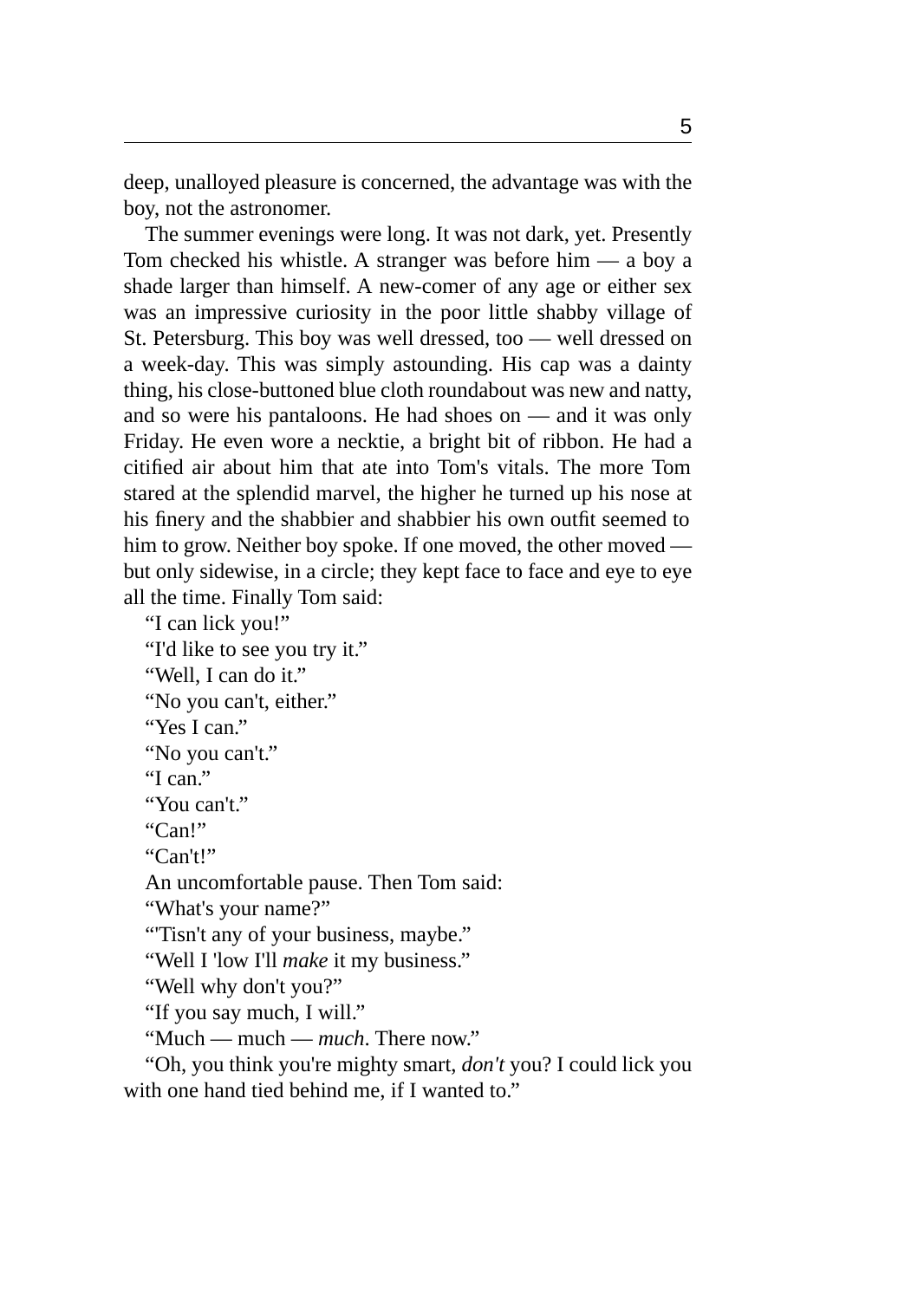"Well why don't you *do* it? You *say* you can do it."

"Well I *will,* if you fool with me."

"Oh yes — I've seen whole families in the same fix."

"Smarty! You think you're *some,* now, *don't* you? Oh, what a hat!"

"You can lump that hat if you don't like it. I dare you to knock it off — and anybody that'll take a dare will suck eggs."

"You're a liar!"

"You're another."

"You're a fighting liar and dasn't take it up."

"Aw — take a walk!"

"Say — if you give me much more of your sass I'll take and bounce a rock off'n your head."

"Oh, of *course* you will."

"Well I *will.*"

"Well why don't you *do* it then? What do you keep *saying* you will for? Why don't you *do* it? It's because you're afraid."

"I *ain't* afraid."

"You are."

"I ain't."

"You are."

Another pause, and more eying and sidling around each other. Presently they were shoulder to shoulder. Tom said:

"Get away from here!"

"Go away yourself!"

"I won't."

"I won't either."

So they stood, each with a foot placed at an angle as a brace, and both shoving with might and main, and glowering at each other with hate. But neither could get an advantage. After struggling till both were hot and flushed, each relaxed his strain with watchful caution, and Tom said:

"You're a coward and a pup. I'll tell my big brother on you, and he can thrash you with his little finger, and I'll make him do it, too."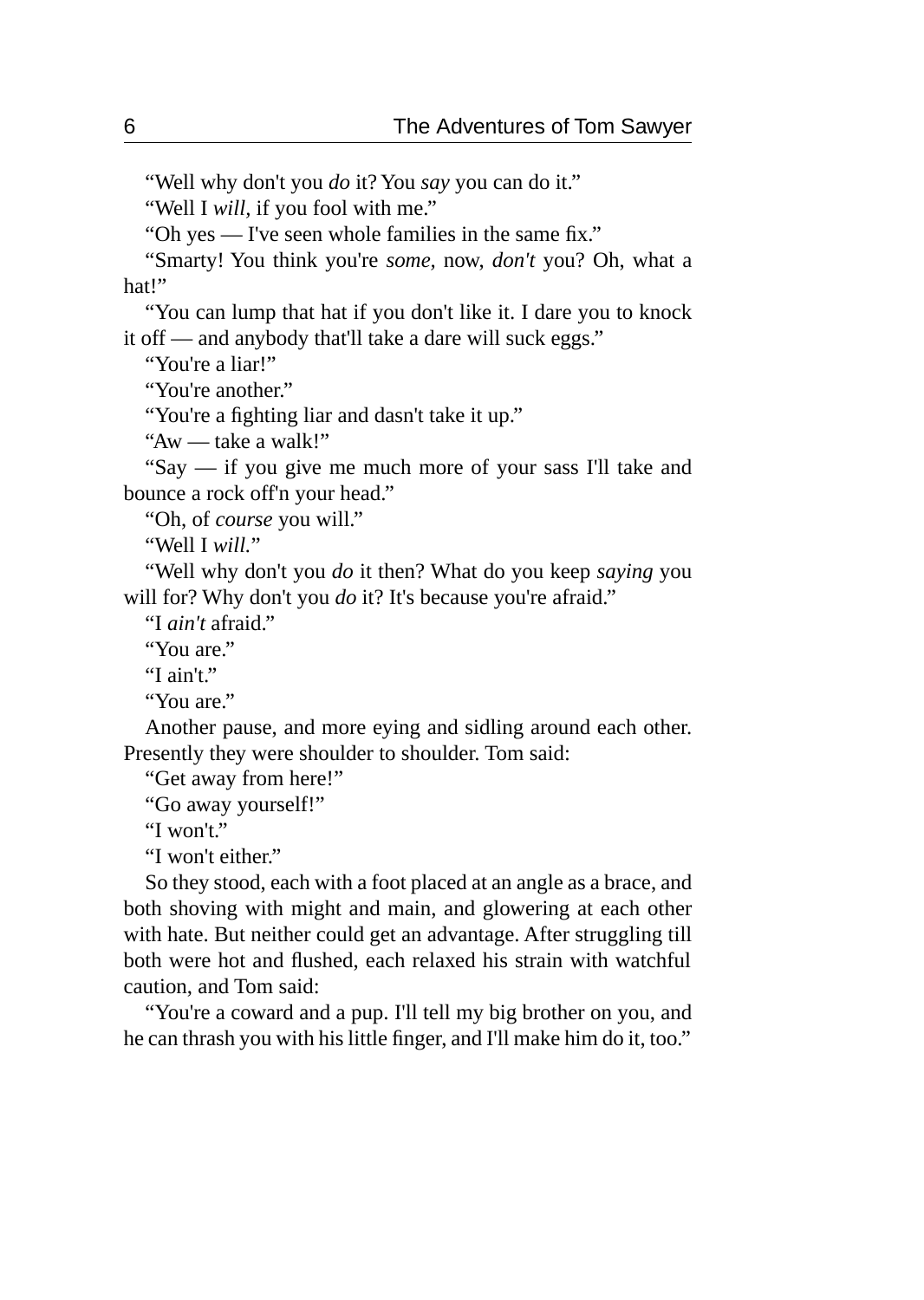"What do I care for your big brother? I've got a brother that's bigger than he is — and what's more, he can throw him over that fence, too." [Both brothers were imaginary.]

"That's a lie."

"*Your* saying so don't make it so."

Tom drew a line in the dust with his big toe, and said:

"I dare you to step over that, and I'll lick you till you can't stand up. Anybody that'll take a dare will steal sheep."

The new boy stepped over promptly, and said:

"Now you said you'd do it, now let's see you do it."

"Don't you crowd me now; you better look out."

"Well, you *said* you'd do it — why don't you do it?"

"By jingo! for two cents I *will* do it."

The new boy took two broad coppers out of his pocket and held them out with derision. Tom struck them to the ground. In an instant both boys were rolling and tumbling in the dirt, gripped together like cats; and for the space of a minute they tugged and tore at each other's hair and clothes, punched and scratched each other's nose, and covered themselves with dust and glory. Presently the confusion took form, and through the fog of battle Tom appeared, seated astride the new boy, and pounding him with his fists. "Holler 'nuff!" said he.

The boy only struggled to free himself. He was crying — mainly from rage.

"Holler 'nuff!" — and the pounding went on.

At last the stranger got out a smothered "'Nuff!" and Tom let him up and said:

"Now that'll learn you. Better look out who you're fooling with next time."

The new boy went off brushing the dust from his clothes, sobbing, snuffling, and occasionally looking back and shaking his head and threatening what he would do to Tom the "next time he caught him out." To which Tom responded with jeers, and started off in high feather, and as soon as his back was turned the new boy snatched up a stone, threw it and hit him between the shoulders and then turned tail and ran like an antelope. Tom chased the traitor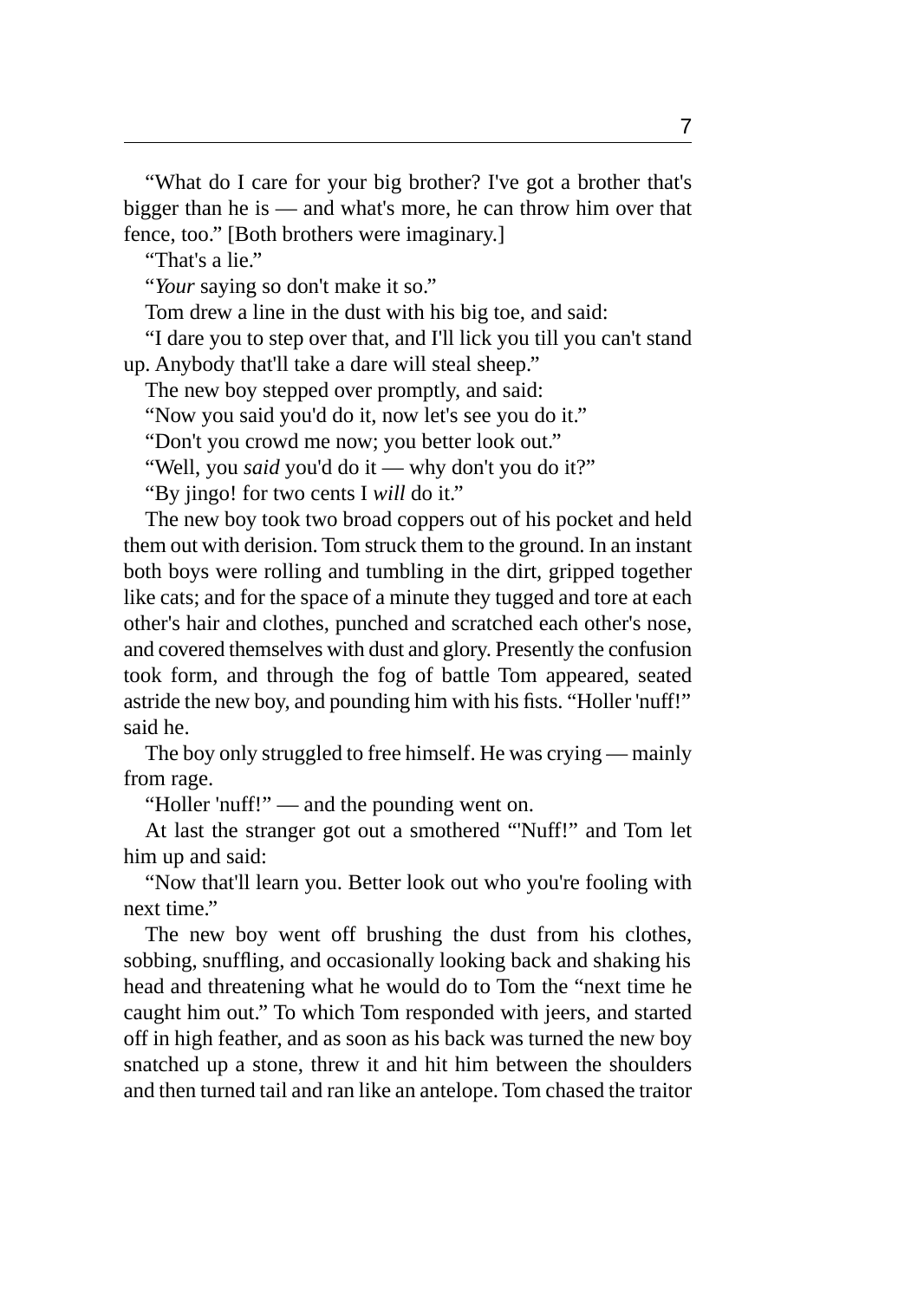home, and thus found out where he lived. He then held a position at the gate for some time, daring the enemy to come outside, but the enemy only made faces at him through the window and declined. At last the enemy's mother appeared, and called Tom a bad, vicious, vulgar child, and ordered him away. So he went away; but he said he "'lowed" to "lay" for that boy.

He got home pretty late that night, and when he climbed cautiously in at the window, he uncovered an ambuscade, in the person of his aunt; and when she saw the state his clothes were in her resolution to turn his Saturday holiday into captivity at hard labor became adamantine in its firmness.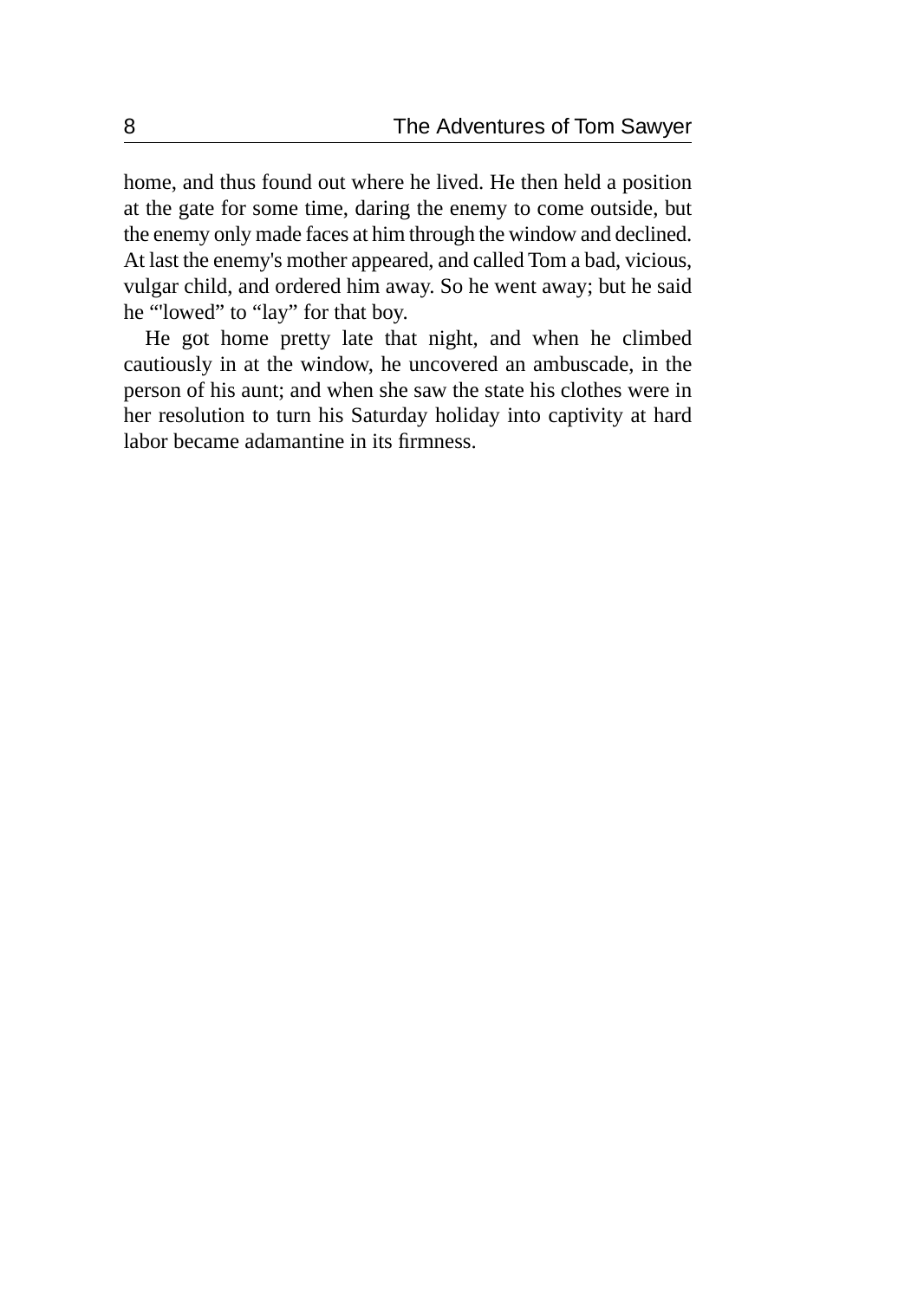### <span id="page-14-0"></span>**Chapter II**

Saturday morning was come, and all the summer world was bright and fresh, and brimming with life. There was a song in every heart; and if the heart was young the music issued at the lips. There was cheer in every face and a spring in every step. The locust-trees were in bloom and the fragrance of the blossoms filled the air. Cardiff Hill, beyond the village and above it, was green with vegetation and it lay just far enough away to seem a Delectable Land, dreamy, reposeful, and inviting.

Tom appeared on the sidewalk with a bucket of whitewash and a long-handled brush. He surveyed the fence, and all gladness left him and a deep melancholy settled down upon his spirit. Thirty yards of board fence nine feet high. Life to him seemed hollow, and existence but a burden. Sighing, he dipped his brush and passed it along the topmost plank; repeated the operation; did it again; compared the insignificant whitewashed streak with the far-reaching continent of unwhitewashed fence, and sat down on a tree-box discouraged. Jim came skipping out at the gate with a tin pail, and singing Buffalo Gals. Bringing water from the town pump had always been hateful work in Tom's eyes, before, but now it did not strike him so. He remembered that there was company at the pump. White, mulatto, and negro boys and girls were always there waiting their turns, resting, trading playthings, quarrelling, fighting, skylarking. And he remembered that although the pump was only a hundred and fifty yards off, Jim never got back with a bucket of water under an hour — and even then somebody generally had to go after him. Tom said:

"Say, Jim, I'll fetch the water if you'll whitewash some."

Jim shook his head and said:

"Can't, Mars Tom. Ole missis, she tole me I got to go an' git dis water an' not stop foolin' roun' wid anybody. She say she spec' Mars Tom gwine to ax me to whitewash, an' so she tole me go 'long an' 'tend to my own business — she 'lowed *she'd* 'tend to de whitewashin'."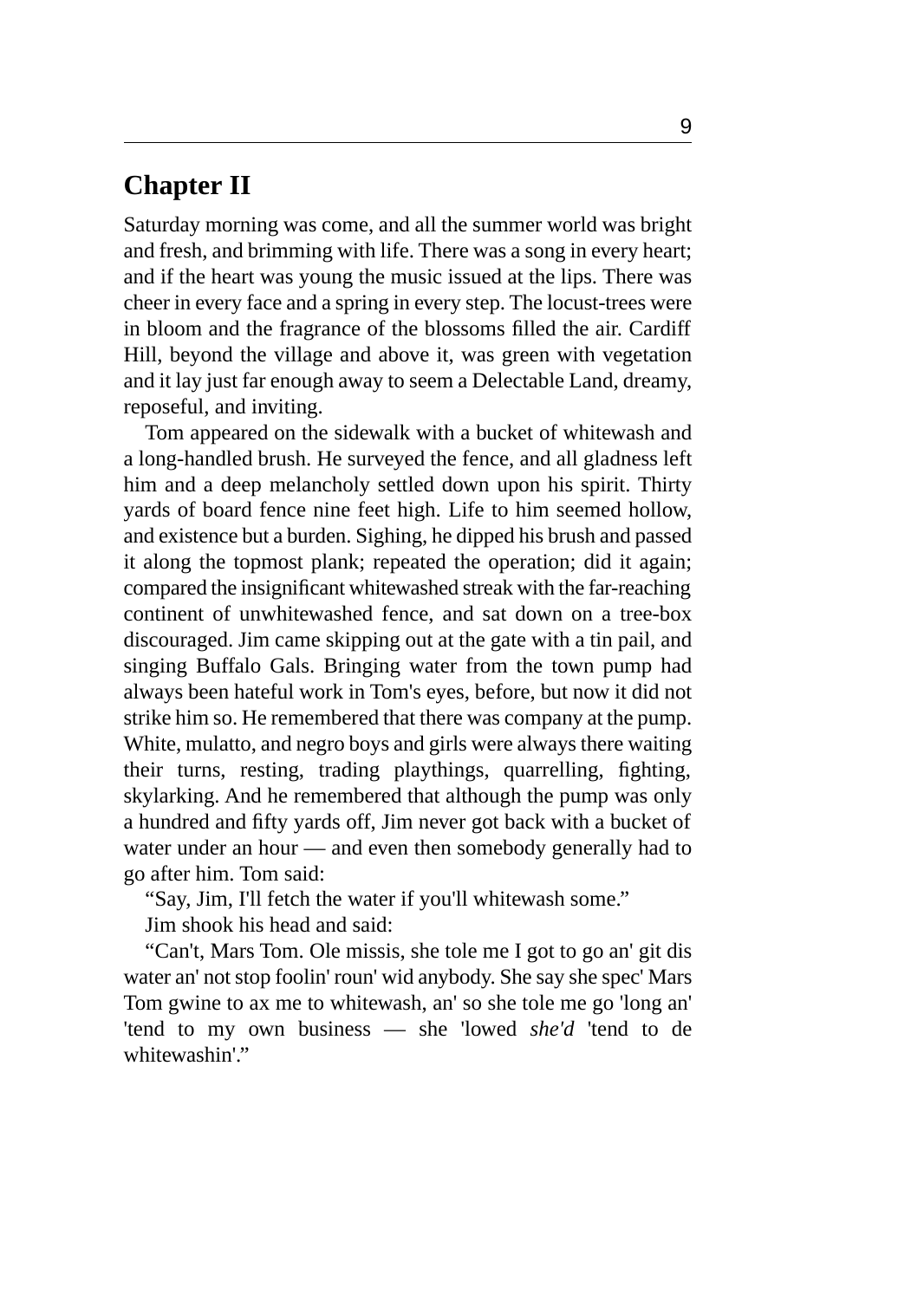"Oh, never you mind what she said, Jim. That's the way she always talks. Gimme the bucket — I won't be gone only a a minute. *She* won't ever know."

"Oh, I dasn't, Mars Tom. Ole missis she'd take an' tar de head off'n me. 'Deed she would."

"*She!* She never licks anybody — whacks 'em over the head with her thimble — and who cares for that, I'd like to know. She talks awful, but talk don't hurt — anyways it don't if she don't cry. Jim, I'll give you a marvel. I'll give you a white alley!"

Jim began to waver.

"White alley, Jim! And it's a bully taw."

"My! Dat's a mighty gay marvel, I tell you! But Mars Tom I's powerful 'fraid ole missis —"

"And besides, if you will I'll show you my sore toe."

Jim was only human — this attraction was too much for him. He put down his pail, took the white alley, and bent over the toe with absorbing interest while the bandage was being unwound. In another moment he was flying down the street with his pail and a tingling rear, Tom was whitewashing with vigor, and Aunt Polly was retiring from the field with a slipper in her hand and triumph in her eye.

But Tom's energy did not last. He began to think of the fun he had planned for this day, and his sorrows multiplied. Soon the free boys would come tripping along on all sorts of delicious expeditions, and they would make a world of fun of him for having to work — the very thought of it burnt him like fire. He got out his worldly wealth and examined it — bits of toys, marbles, and trash; enough to buy an exchange of *work,* maybe, but not half enough to buy so much as half an hour of pure freedom. So he returned his straitened means to his pocket, and gave up the idea of trying to buy the boys. At this dark and hopeless moment an inspiration burst upon him! Nothing less than a great, magnificent inspiration.

He took up his brush and went tranquilly to work. Ben Rogers hove in sight presently — the very boy, of all boys, whose ridicule he had been dreading. Ben's gait was the hop-skip-and-jump proof enough that his heart was light and his anticipations high. He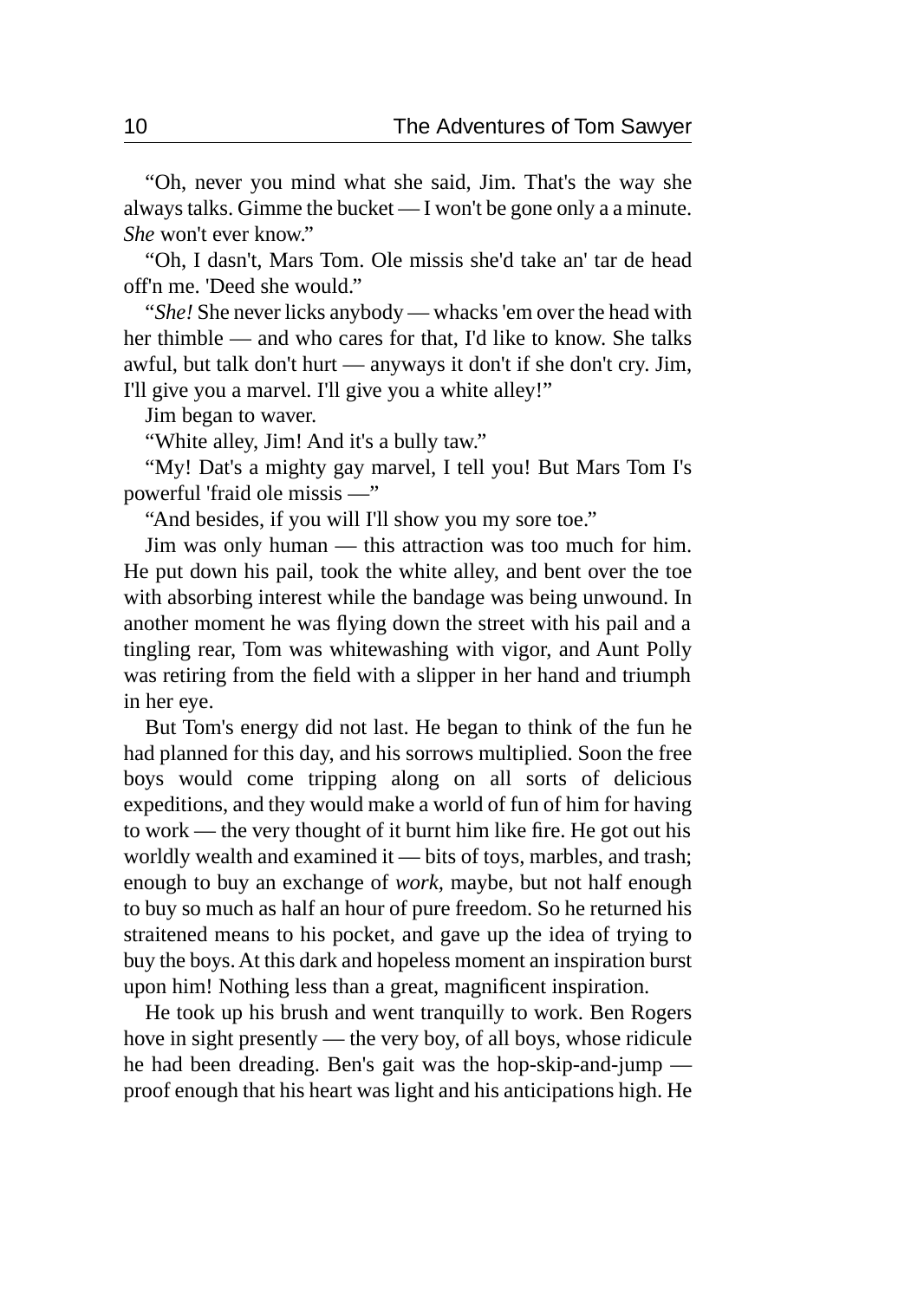was eating an apple, and giving a long, melodious whoop, at intervals, followed by a deep-toned ding-dong-dong, ding-dongdong, for he was personating a steamboat. As he drew near, he slackened speed, took the middle of the street, leaned far over to starboard and rounded to ponderously and with laborious pomp and circumstance — for he was personating the Big Missouri, and considered himself to be drawing nine feet of water. He was boat and captain and engine-bells combined, so he had to imagine himself standing on his own hurricane-deck giving the orders and executing them:

"Stop her, sir! Ting-a-ling-ling!" The headway ran almost out, and he drew up slowly toward the sidewalk.

"Ship up to back! Ting-a-ling-ling!" His arms straightened and stiffened down his sides.

"Set her back on the stabboard! Ting-a-ling-ling! Chow! chchow-wow! Chow!" His right hand, meantime, describing stately circles — for it was representing a forty-foot wheel.

"Let her go back on the labboard! Ting-a-lingling! Chow-chchow-chow!" The left hand began to describe circles.

"Stop the stabboard! Ting-a-ling-ling! Stop the labboard! Come ahead on the stabboard! Stop her! Let your outside turn over slow! Ting-a-ling-ling! Chow-ow-ow! Get out that head-line! *lively* now! Come — out with your spring-line — what're you about there! Take a turn round that stump with the bight of it! Stand by that stage, now — let her go! Done with the engines, sir! Ting-a-lingling! *Sh't! Sh't! Sh't!*" (trying the gauge-cocks).

Tom went on whitewashing — paid no attention to the steamboat. Ben stared a moment and then said: "Hi-*Yi! you're* up a stump, ain't you!"

No answer. Tom surveyed his last touch with the eye of an artist, then he gave his brush another gentle sweep and surveyed the result, as before. Ben ranged up alongside of him. Tom's mouth watered for the apple, but he stuck to his work. Ben said:

"Hello, old chap, you got to work, hey?"

Tom wheeled suddenly and said:

"Why, it's you, Ben! I warn't noticing."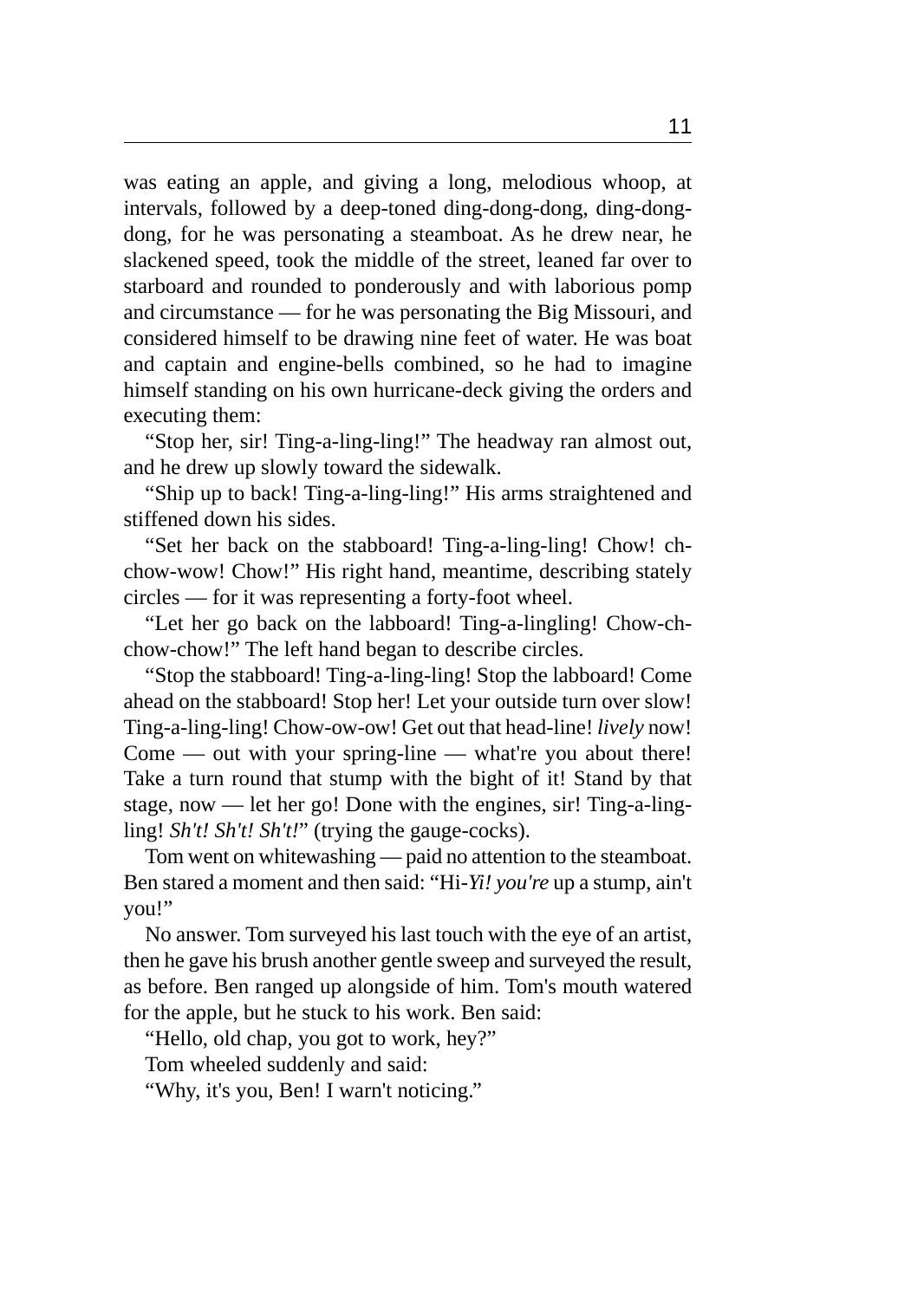"Say — I'm going in a-swimming, I am. Don't you wish you could? But of course you'd druther *work* — wouldn't you? Course you would!"

Tom contemplated the boy a bit, and said:

"What do you call work?"

"Why, ain't *that* work?"

Tom resumed his whitewashing, and answered carelessly:

"Well, maybe it is, and maybe it ain't. All I know, is, it suits Tom Sawyer."

"Oh come, now, you don't mean to let on that you *like* it?" The brush continued to move.

"Like it? Well, I don't see why I oughtn't to like it. Does a boy get a chance to whitewash a fence every day?"

That put the thing in a new light. Ben stopped nibbling his apple. Tom swept his brush daintily back and forth — stepped back to note the effect — added a touch here and there — criticised the effect again — Ben watching every move and getting more and more interested, more and more absorbed. Presently he said:

"Say, Tom, let *me* whitewash a little."

Tom considered, was about to consent; but he altered his mind:

"No — no — I reckon it wouldn't hardly do, Ben. You see, Aunt Polly's awful particular about this fence — right here on the street, you know — but if it was the back fence I wouldn't mind and *she* wouldn't. Yes, she's awful particular about this fence; it's got to be done very careful; I reckon there ain't one boy in a thousand, maybe two thousand, that can do it the way it's got to be done."

"No — is that so? Oh come, now — lemme just try. Only just a little — I'd let *you,* if you was me, Tom."

"Ben, I'd like to, honest injun; but Aunt Polly — well, Jim wanted to do it, but she wouldn't let him; Sid wanted to do it, and she wouldn't let Sid. Now don't you see how I'm fixed? If you was to tackle this fence and anything was to happen to it  $-$ "

"Oh, shucks, I'll be just as careful. Now lemme try. Say — I'll give you the core of my apple."

"Well, here — No, Ben, now don't. I'm afeard —" "I'll give you *all* of it!"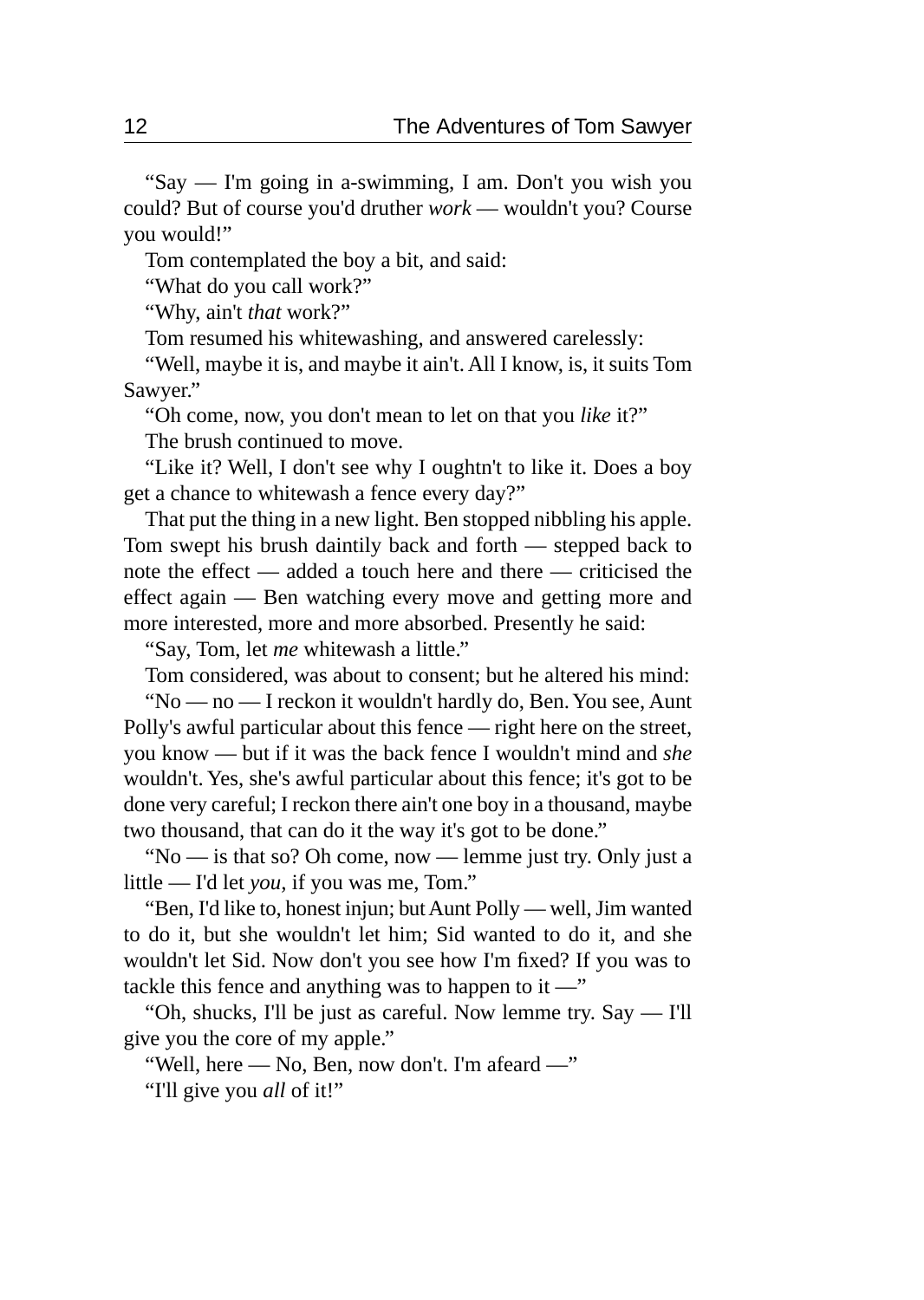Tom gave up the brush with reluctance in his face, but alacrity in his heart. And while the late steamer Big Missouri worked and sweated in the sun, the retired artist sat on a barrel in the shade close by, dangled his legs, munched his apple, and planned the slaughter of more innocents. There was no lack of material; boys happened along every little while; they came to jeer, but remained to whitewash. By the time Ben was fagged out, Tom had traded the next chance to Billy Fisher for a kite, in good repair; and when he played out, Johnny Miller bought in for a dead rat and a string to swing it with — and so on, and so on, hour after hour. And when the middle of the afternoon came, from being a poor povertystricken boy in the morning, Tom was literally rolling in wealth. He had besides the things before mentioned, twelve marbles, part of a jews-harp, a piece of blue bottle-glass to look through, a spool cannon, a key that wouldn't unlock anything, a fragment of chalk, a glass stopper of a decanter, a tin soldier, a couple of tadpoles, six fire-crackers, a kitten with only one eye, a brass doorknob, a dogcollar — but no dog — the handle of a knife, four pieces of orangepeel, and a dilapidated old window sash.

He had had a nice, good, idle time all the while — plenty of company — and the fence had three coats of whitewash on it! If he hadn't run out of whitewash he would have bankrupted every boy in the village.

Tom said to himself that it was not such a hollow world, after all. He had discovered a great law of human action, without knowing it — namely, that in order to make a man or a boy covet a thing, it is only necessary to make the thing difficult to attain. If he had been a great and wise philosopher, like the writer of this book, he would now have comprehended that Work consists of whatever a body is *obliged* to do, and that Play consists of whatever a body is not obliged to do. And this would help him to understand why constructing artificial flowers or performing on a tread-mill is work, while rolling ten-pins or climbing Mont Blanc is only amusement. There are wealthy gentlemen in England who drive four-horse passenger-coaches twenty or thirty miles on a daily line, in the summer, because the privilege costs them considerable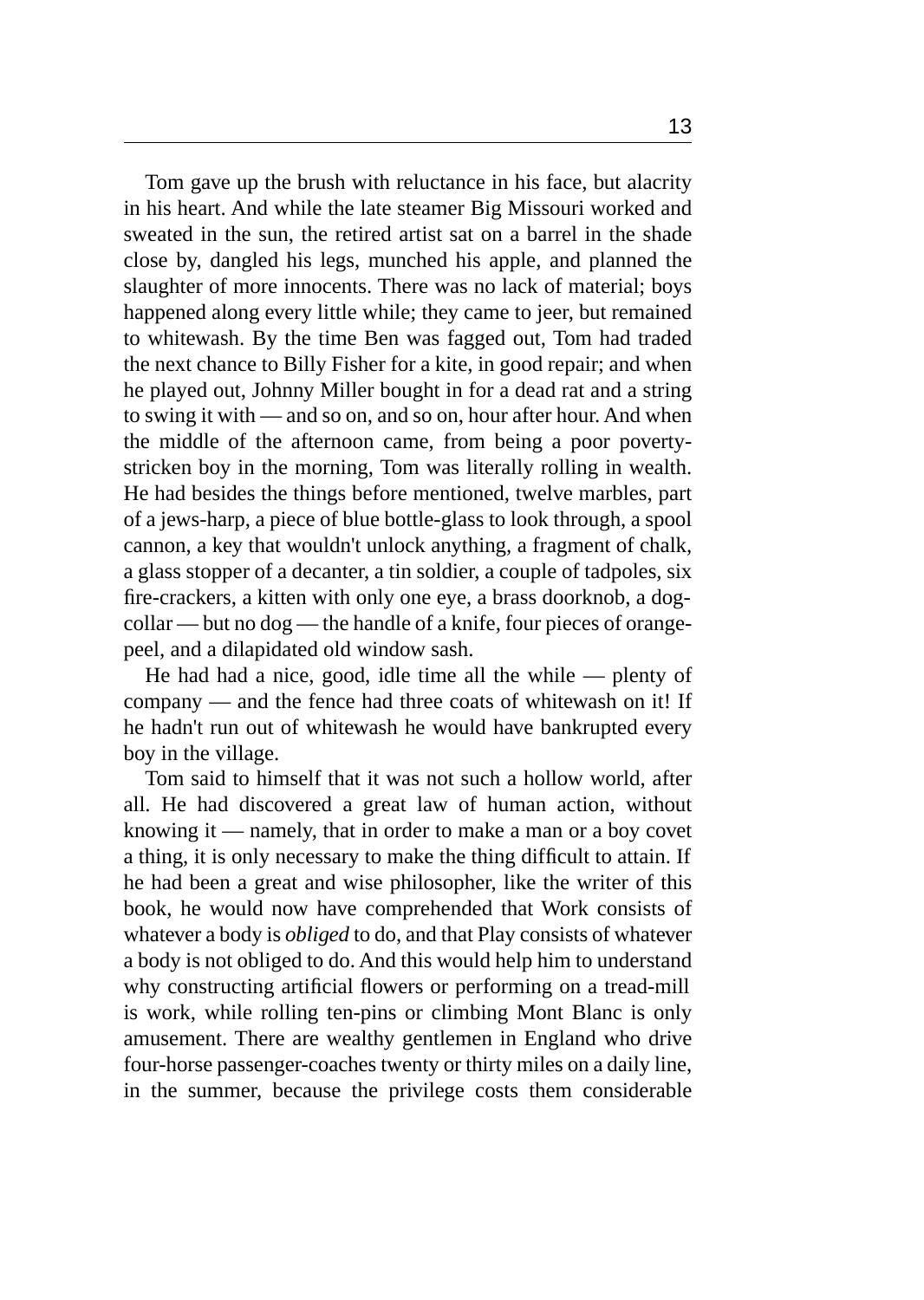money; but if they were offered wages for the service, that would turn it into work and then they would resign.

The boy mused awhile over the substantial change which had taken place in his worldly circumstances, and then wended toward headquarters to report.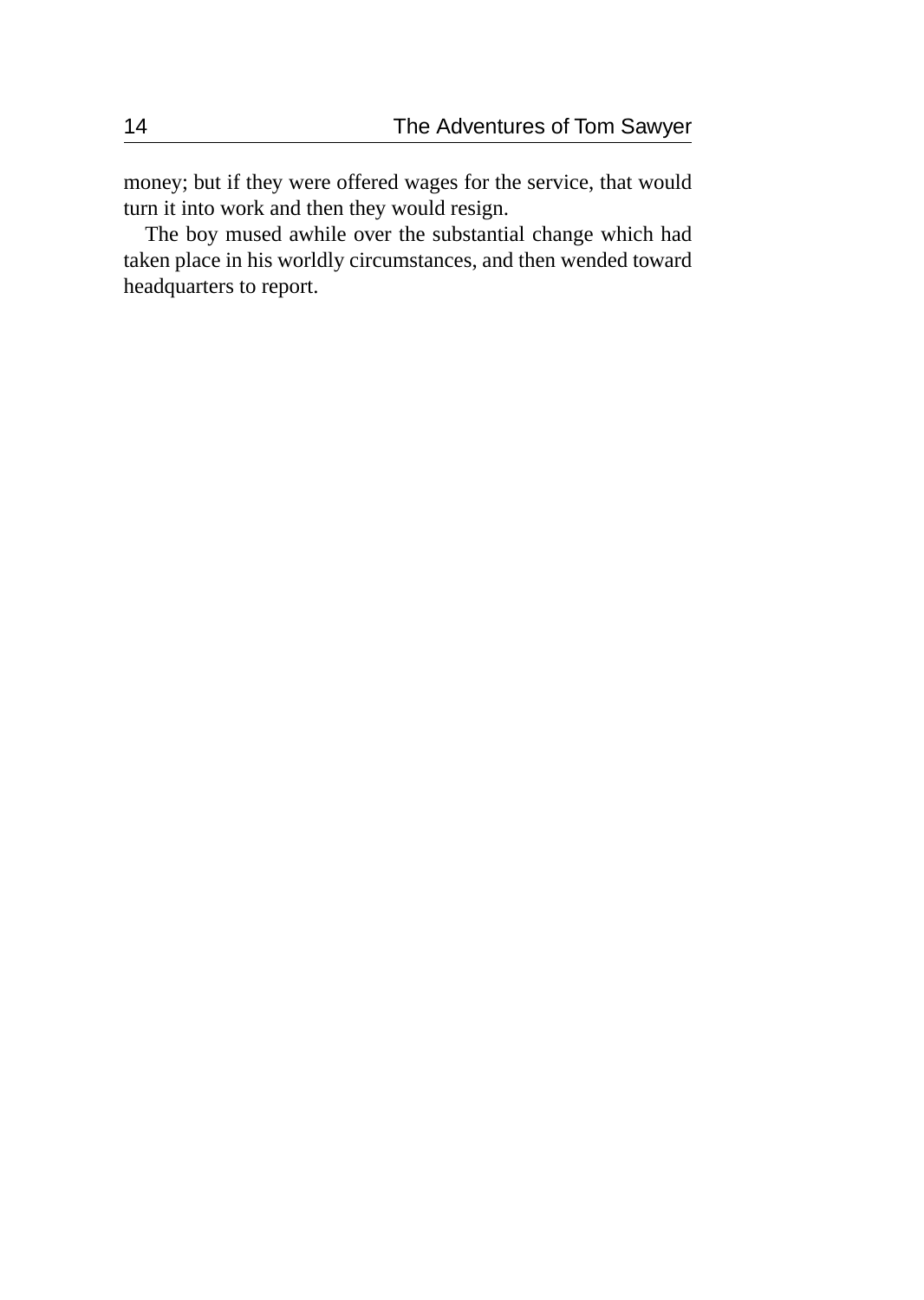### <span id="page-20-0"></span>**Chapter III**

Tom presented himself before Aunt Polly, who was sitting by an open window in a pleasant rearward apartment, which was bedroom, breakfast-room, dining-room, and library, combined. The balmy summer air, the restful quiet, the odor of the flowers, and the drowsing murmur of the bees had had their effect, and she was nodding over her knitting — for she had no company but the cat, and it was asleep in her lap. Her spectacles were propped up on her gray head for safety. She had thought that of course Tom had deserted long ago, and she wondered at seeing him place himself in her power again in this intrepid way. He said: "Mayn't I go and play now, aunt?"

"What, a'ready? How much have you done?"

"It's all done, aunt."

"Tom, don't lie to me — I can't bear it."

"I ain't, aunt; it *is* all done."

Aunt Polly placed small trust in such evidence. She went out to see for herself; and she would have been content to find twenty per cent. of Tom's statement true. When she found the entire fence whitewashed, and not only whitewashed but elaborately coated and recoated, and even a streak added to the ground, her astonishment was almost unspeakable. She said:

"Well, I never! There's no getting round it, you can work when you're a mind to, Tom." And then she diluted the compliment by adding, "But it's powerful seldom you're a mind to, I'm bound to say. Well, go 'long and play; but mind you get back some time in a week, or I'll tan you."

She was so overcome by the splendor of his achievement that she took him into the closet and selected a choice apple and delivered it to him, along with an improving lecture upon the added value and flavor a treat took to itself when it came without sin through virtuous effort. And while she closed with a happy Scriptural flourish, he "hooked" a doughnut.

Then he skipped out, and saw Sid just starting up the outside stairway that led to the back rooms on the second floor. Clods were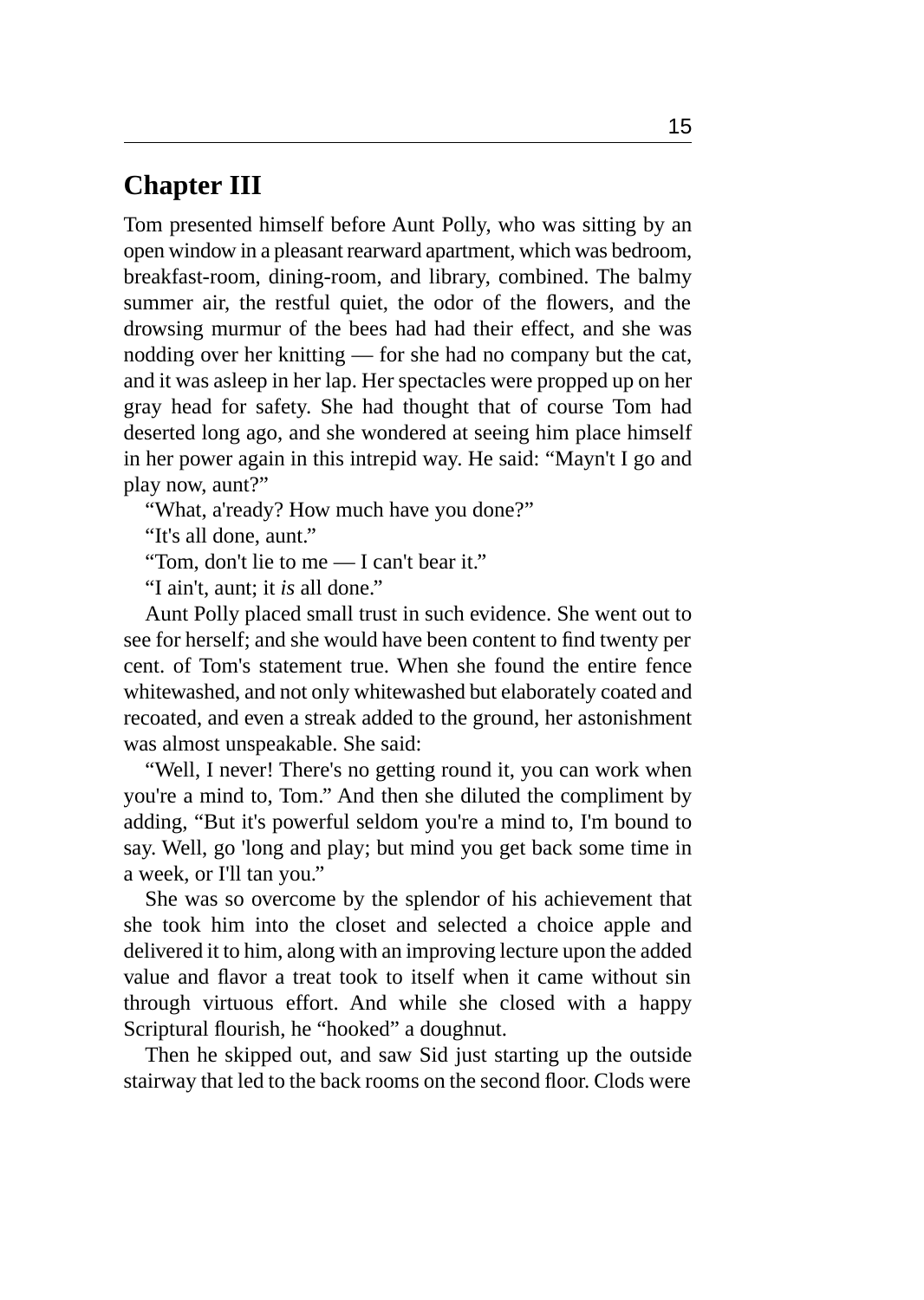handy and the air was full of them in a twinkling. They raged around Sid like a hail-storm; and before Aunt Polly could collect her surprised faculties and sally to the rescue, six or seven clods had taken personal effect, and Tom was over the fence and gone. There was a gate, but as a general thing he was too crowded for time to make use of it. His soul was at peace, now that he had settled with Sid for calling attention to his black thread and getting him into trouble.

Tom skirted the block, and came round into a muddy alley that led by the back of his aunt's cow-stable. He presently got safely beyond the reach of capture and punishment, and hastened toward the public square of the village, where two "military" companies of boys had met for conflict, according to previous appointment. Tom was General of one of these armies, Joe Harper (a bosom friend) General of the other. These two great commanders did not condescend to fight in person — that being better suited to the still smaller fry — but sat together on an eminence and conducted the field operations by orders delivered through *aides-de-camp*. Tom's army won a great victory, after a long and hard-fought battle. Then the dead were counted, prisoners exchanged, the terms of the next disagreement agreed upon, and the day for the necessary battle appointed; after which the armies fell into line and marched away, and Tom turned homeward alone.

As he was passing by the house where Jeff Thatcher lived, he saw a new girl in the garden — a lovely little blue-eyed creature with yellow hair plaited into two long-tails, white summer frock and embroidered pantalettes. The fresh-crowned hero fell without firing a shot. A certain Amy Lawrence vanished out of his heart and left not even a memory of herself behind. He had thought he loved her to distraction; he had regarded his passion as adoration; and behold it was only a poor little evanescent partiality. He had been months winning her; she had confessed hardly a week ago; he had been the happiest and the proudest boy in the world only seven short days, and here in one instant of time she had gone out of his heart like a casual stranger whose visit is done.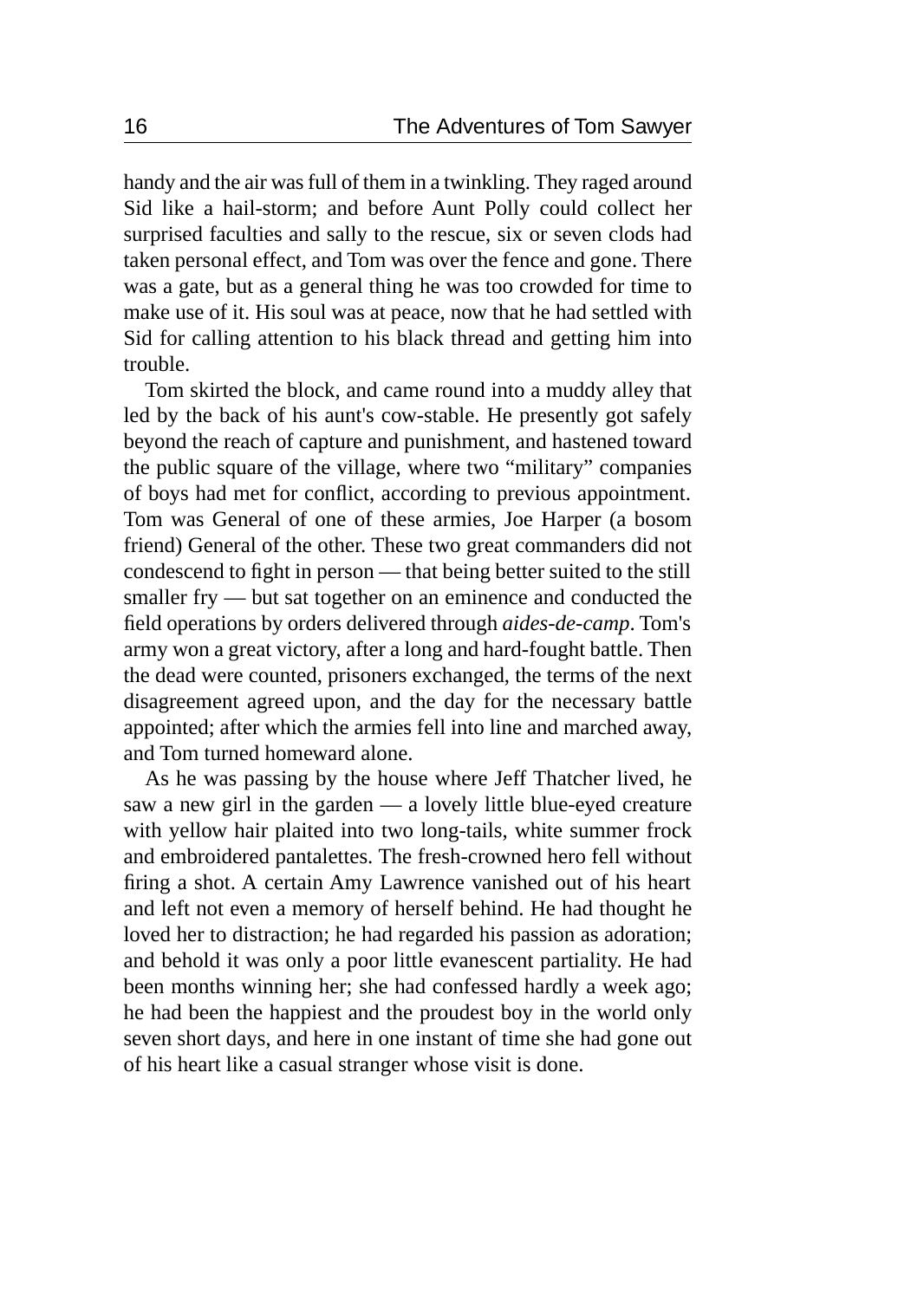He worshipped this new angel with furtive eye, till he saw that she had discovered him; then he pretended he did not know she was present, and began to "show off" in all sorts of absurd boyish ways, in order to win her admiration. He kept up this grotesque foolishness for some time; but by-and-by, while he was in the midst of some dangerous gymnastic performances, he glanced aside and saw that the little girl was wending her way toward the house. Tom came up to the fence and leaned on it, grieving, and hoping she would tarry yet awhile longer. She halted a moment on the steps and then moved toward the door. Tom heaved a great sigh as she put her foot on the threshold. But his face lit up, right away, for she tossed a pansy over the fence a moment before she disappeared.

The boy ran around and stopped within a foot or two of the flower, and then shaded his eyes with his hand and began to look down street as if he had discovered something of interest going on in that direction. Presently he picked up a straw and began trying to balance it on his nose, with his head tilted far back; and as he moved from side to side, in his efforts, he edged nearer and nearer toward the pansy; finally his bare foot rested upon it, his pliant toes closed upon it, and he hopped away with the treasure and disappeared round the corner. But only for a minute — only while he could button the flower inside his jacket, next his heart — or next his stomach, possibly, for he was not much posted in anatomy, and not hypercritical, anyway.

He returned, now, and hung about the fence till nightfall, "showing off," as before; but the girl never exhibited herself again, though Tom comforted himself a little with the hope that she had been near some window, meantime, and been aware of his attentions. Finally he strode home reluctantly, with his poor head full of visions.

All through supper his spirits were so high that his aunt wondered "what had got into the child." He took a good scolding about clodding Sid, and did not seem to mind it in the least. He tried to steal sugar under his aunt's very nose, and got his knuckles rapped for it. He said:

"Aunt, you don't whack Sid when he takes it."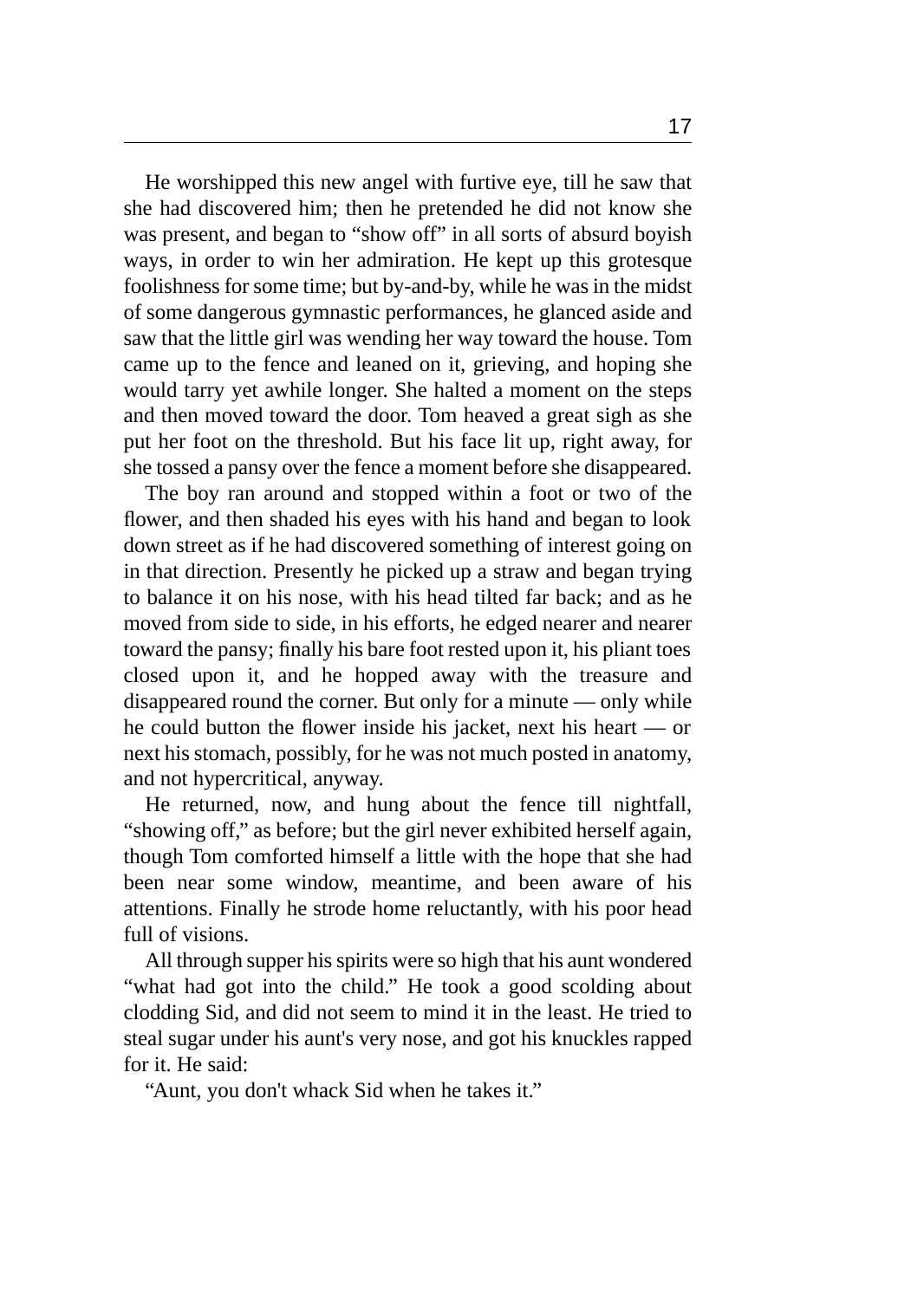"Well, Sid don't torment a body the way you do. You'd be always into that sugar if I warn't watching you."

Presently she stepped into the kitchen, and Sid, happy in his immunity, reached for the sugar-bowl — a sort of glorying over Tom which was wellnigh unbearable. But Sid's fingers slipped and the bowl dropped and broke. Tom was in ecstasies. In such ecstasies that he even controlled his tongue and was silent. He said to himself that he would not speak a word, even when his aunt came in, but would sit perfectly still till she asked who did the mischief; and then he would tell, and there would be nothing so good in the world as to see that pet model "catch it." He was so brimful of exultation that he could hardly hold himself when the old lady came back and stood above the wreck discharging lightnings of wrath from over her spectacles. He said to himself, "Now it's coming!" And the next instant he was sprawling on the floor! The potent palm was uplifted to strike again when Tom cried out:

"Hold on, now, what 'er you belting *me* for? — Sid broke it!"

Aunt Polly paused, perplexed, and Tom looked for healing pity. But when she got her tongue again, she only said:

"Umf! Well, you didn't get a lick amiss, I reckon. You been into some other audacious mischief when I wasn't around, like enough."

Then her conscience reproached her, and she yearned to say something kind and loving; but she judged that this would be construed into a confession that she had been in the wrong, and discipline forbade that. So she kept silence, and went about her affairs with a troubled heart. Tom sulked in a corner and exalted his woes. He knew that in her heart his aunt was on her knees to him, and he was morosely gratified by the consciousness of it. He would hang out no signals, he would take notice of none. He knew that a yearning glance fell upon him, now and then, through a film of tears, but he refused recognition of it. He pictured himself lying sick unto death and his aunt bending over him beseeching one little forgiving word, but he would turn his face to the wall, and die with that word unsaid. Ah, how would she feel then? And he pictured himself brought home from the river, dead, with his curls all wet, and his sore heart at rest. How she would throw herself upon him,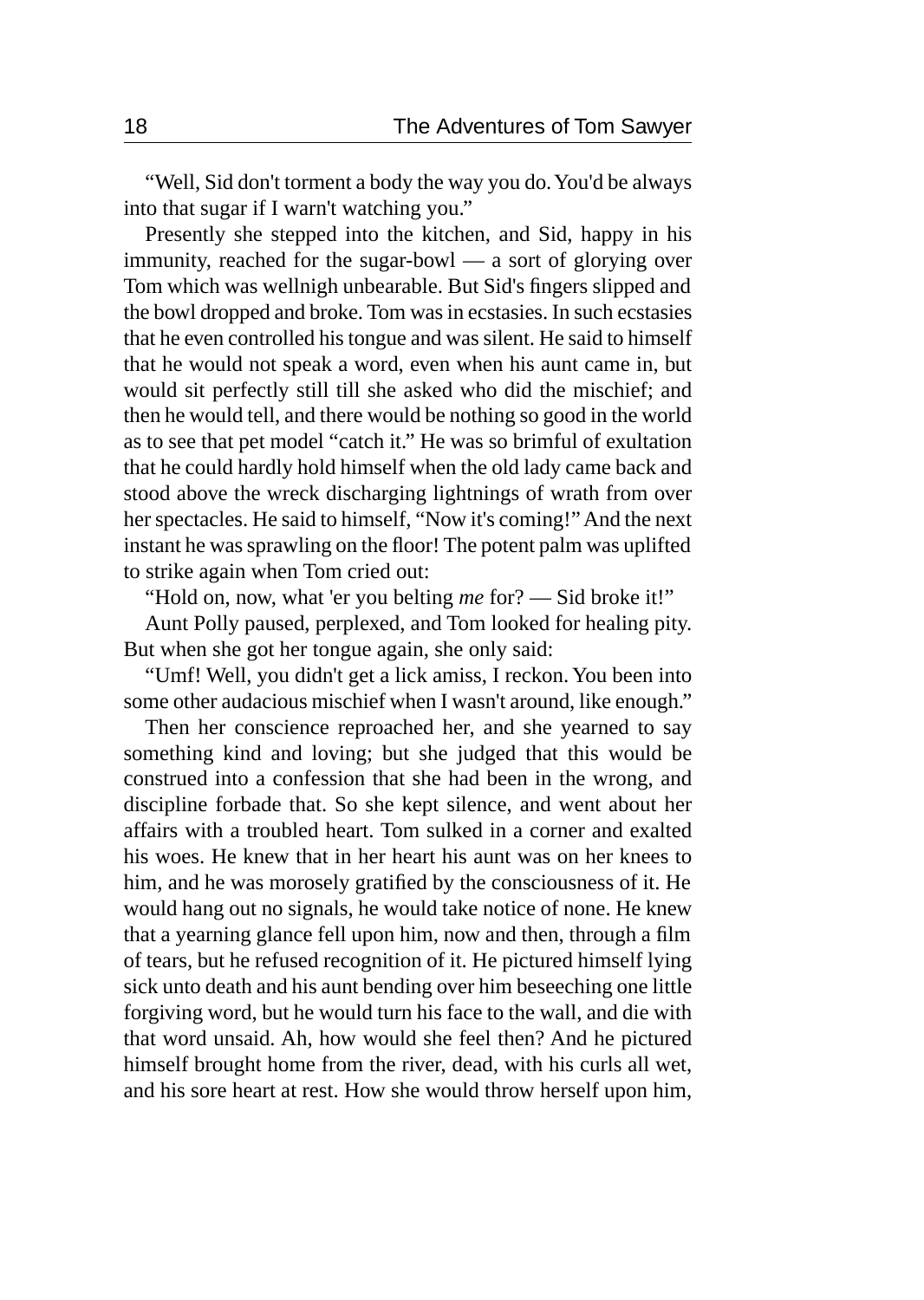and how her tears would fall like rain, and her lips pray God to give her back her boy and she would never, never abuse him any more! But he would lie there cold and white and make no sign — a poor little sufferer, whose griefs were at an end. He so worked upon his feelings with the pathos of these dreams, that he had to keep swallowing, he was so like to choke; and his eyes swam in a blur of water, which overflowed when he winked, and ran down and trickled from the end of his nose. And such a luxury to him was this petting of his sorrows, that he could not bear to have any worldly cheeriness or any grating delight intrude upon it; it was too sacred for such contact; and so, presently, when his cousin Mary danced in, all alive with the joy of seeing home again after an agelong visit of one week to the country, he got up and moved in clouds and darkness out at one door as she brought song and sunshine in at the other.

He wandered far from the accustomed haunts of boys, and sought desolate places that were in harmony with his spirit. A log raft in the river invited him, and he seated himself on its outer edge and contemplated the dreary vastness of the stream, wishing, the while, that he could only be drowned, all at once and unconsciously, without undergoing the uncomfortable routine devised by nature. Then he thought of his flower. He got it out, rumpled and wilted, and it mightily increased his dismal felicity. He wondered if she would pity him if she knew? Would she cry, and wish that she had a right to put her arms around his neck and comfort him? Or would she turn coldly away like all the hollow world? This picture brought such an agony of pleasurable suffering that he worked it over and over again in his mind and set it up in new and varied lights, till he wore it threadbare. At last he rose up sighing and departed in the darkness.

About half-past nine or ten o'clock he came along the deserted street to where the Adored Unknown lived; he paused a moment; no sound fell upon his listening ear; a candle was casting a dull glow upon the curtain of a second-story window. Was the sacred presence there? He climbed the fence, threaded his stealthy way through the plants, till he stood under that window; he looked up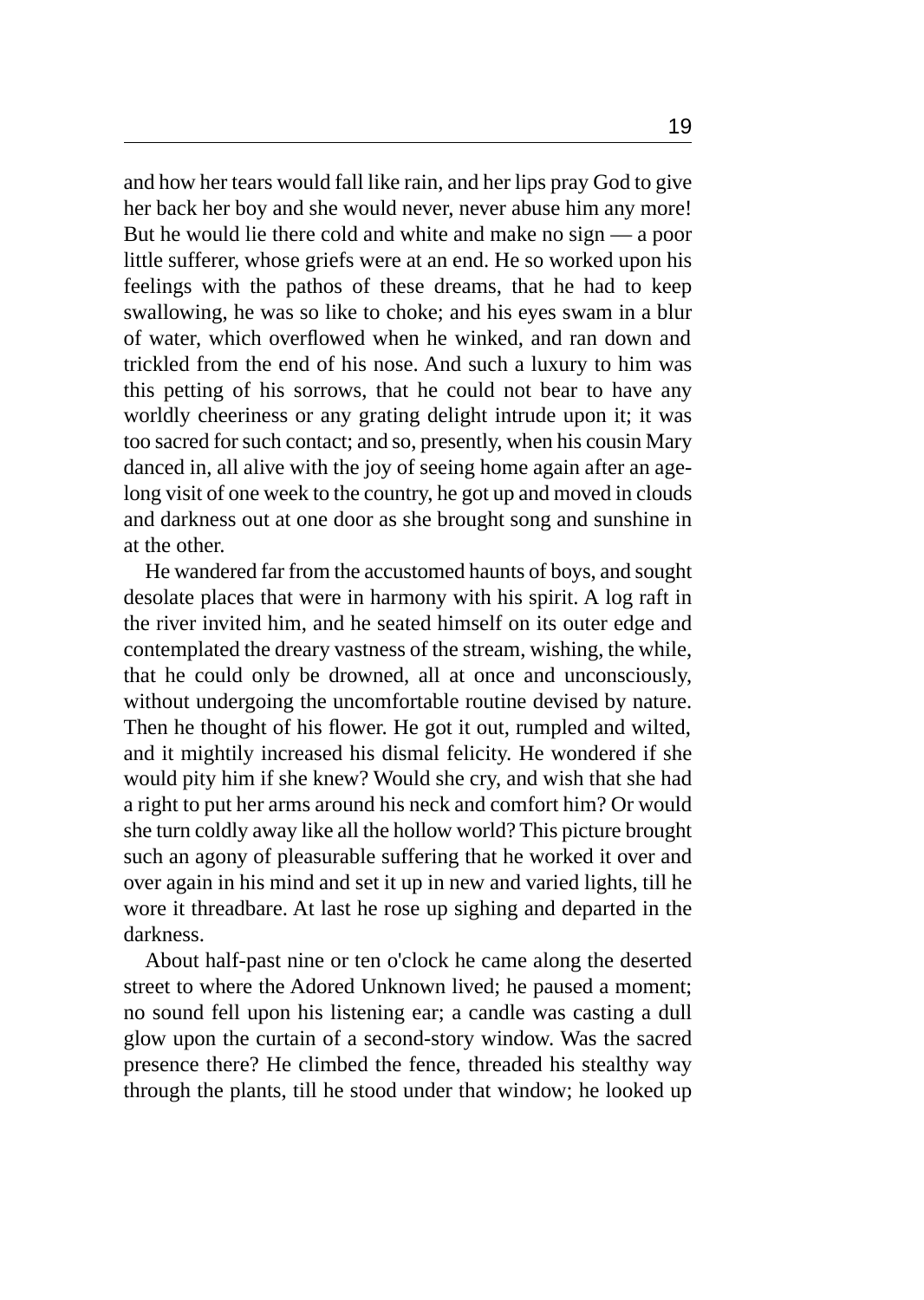at it long, and with emotion; then he laid him down on the ground under it, disposing himself upon his back, with his hands clasped upon his breast and holding his poor wilted flower. And thus he would die — out in the cold world, with no shelter over his homeless head, no friendly hand to wipe the death-damps from his brow, no loving face to bend pityingly over him when the great agony came. And thus *she* would see him when she looked out upon the glad morning, and oh! would she drop one little tear upon his poor, lifeless form, would she heave one little sigh to see a bright young life so rudely blighted, so untimely cut down?

The window went up, a maid-servant's discordant voice profaned the holy calm, and a deluge of water drenched the prone martyr's remains!

The strangling hero sprang up with a relieving snort. There was a whiz as of a missile in the air, mingled with the murmur of a curse, a sound as of shivering glass followed, and a small, vague form went over the fence and shot away in the gloom.

Not long after, as Tom, all undressed for bed, was surveying his drenched garments by the light of a tallow dip, Sid woke up; but if he had any dim idea of making any "references to allusions," he thought better of it and held his peace, for there was danger in Tom's eye.

Tom turned in without the added vexation of prayers, and Sid made mental note of the omission.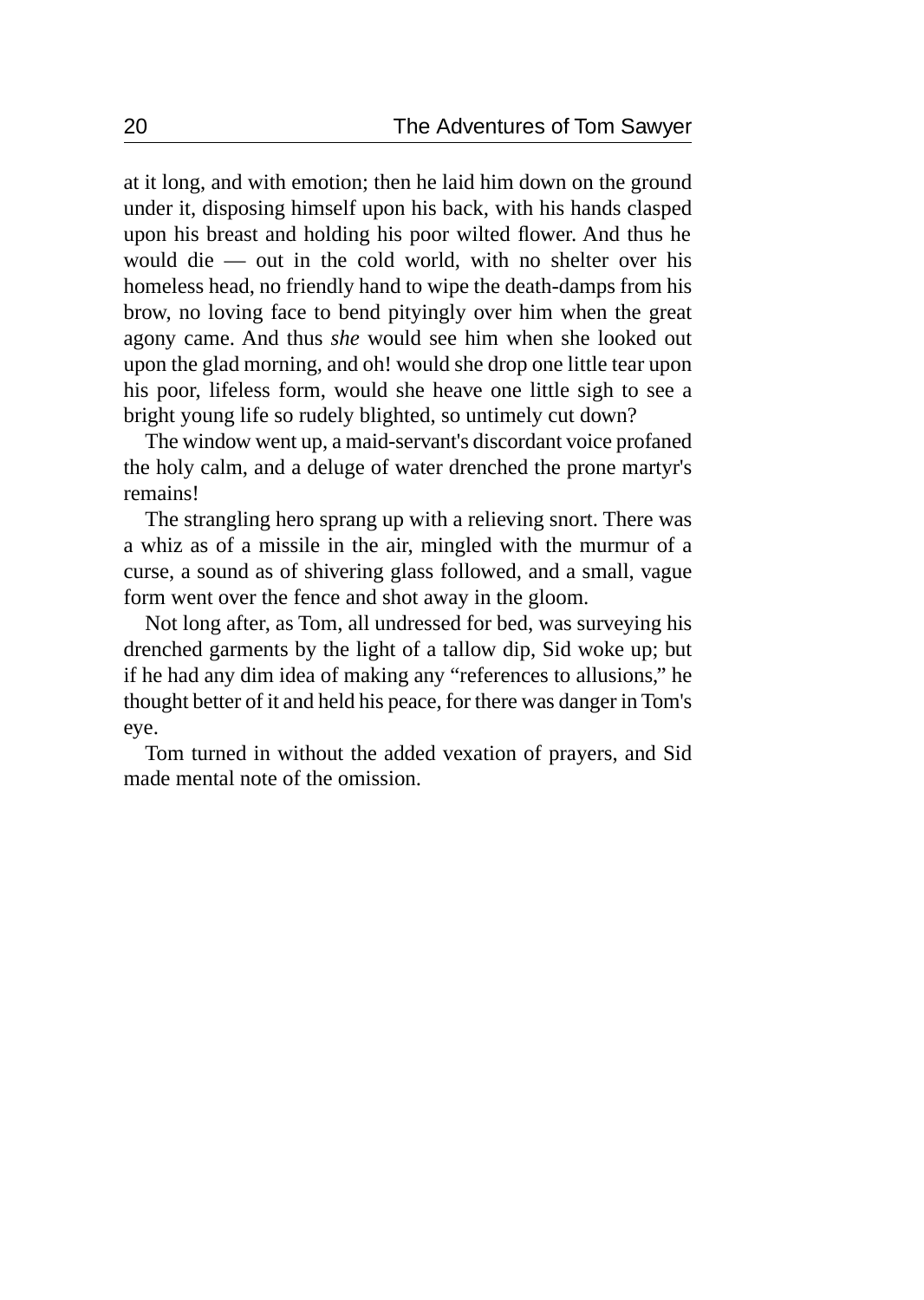#### <span id="page-26-0"></span>**Chapter IV**

The sun rose upon a tranquil world, and beamed down upon the peaceful village like a benediction. Breakfast over, Aunt Polly had family worship: it began with a prayer built from the ground up of solid courses of Scriptural quotations, welded together with a thin mortar of originality; and from the summit of this she delivered a grim chapter of the Mosaic Law, as from Sinai.

Then Tom girded up his loins, so to speak, and went to work to "get his verses." Sid had learned his lesson days before. Tom bent all his energies to the memorizing of five verses, and he chose part of the Sermon on the Mount, because he could find no verses that were shorter. At the end of half an hour Tom had a vague general idea of his lesson, but no more, for his mind was traversing the whole field of human thought, and his hands were busy with distracting recreations. Mary took his book to hear him recite, and he tried to find his way through the fog:

"Blessed are the —  $a$  —  $a$  —"

"Poor" —

"Yes — poor; blessed are the poor —  $a - a -$ "

"In spirit —"

"In spirit; blessed are the poor in spirit, for they — they —"

"*Theirs* —"

"For *theirs.* Blessed are the poor in spirit, for theirs is the kingdom of heaven. Blessed are they that mourn, for they they  $-$ "

" $Sh -$ "

"For they —  $a -$ "

"S, H, A  $-$ "

"For they  $S, H \rightarrow Oh$ , I don't know what it is!"

"*Shall!*"

"Oh, *shall!* for they shall — for they shall —  $a - a$  — shall mourn —  $a - a$  — blessed are they that shall — they that —  $a$  they that shall mourn, for they shall — a — shall *what?* Why don't you tell me, Mary? — what do you want to be so mean for?"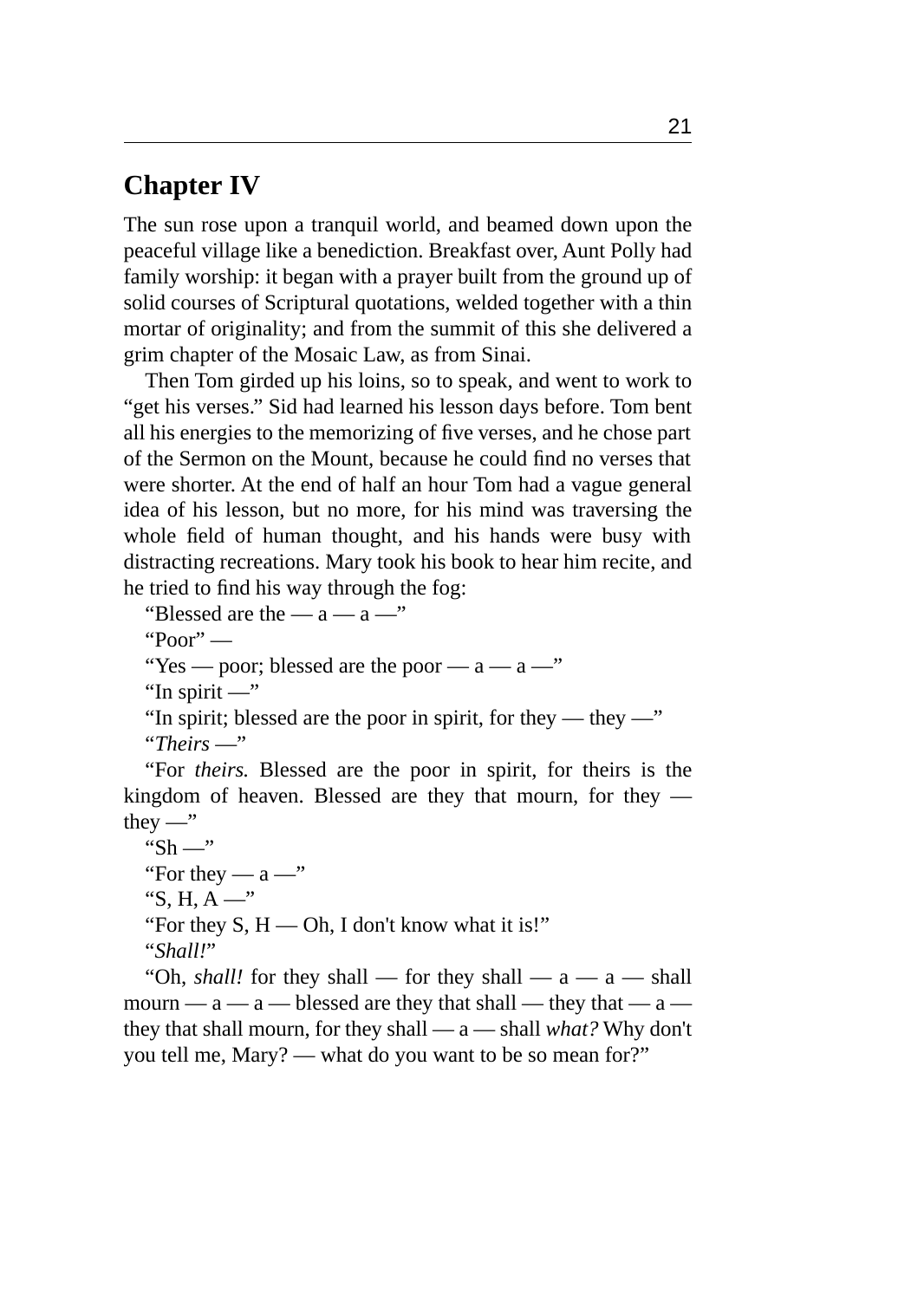"Oh, Tom, you poor thick-headed thing, I'm not teasing you. I wouldn't do that. You must go and learn it again. Don't you be discouraged, Tom, you'll manage it — and if you do, I'll give you something ever so nice. There, now, that's a good boy."

"All right! What is it, Mary, tell me what it is."

"Never you mind, Tom. You know if I say it's nice, it is nice."

"You bet you that's so, Mary. All right, I'll tackle it again."

And he did "tackle it again" — and under the double pressure of curiosity and prospective gain he did it with such spirit that he accomplished a shining success. Mary gave him a brand-new "Barlow" knife worth twelve and a half cents; and the convulsion of delight that swept his system shook him to his foundations. True, the knife would not cut anything, but it was a "sure-enough" Barlow, and there was inconceivable grandeur in that — though where the Western boys ever got the idea that such a weapon could possibly be counterfeited to its injury is an imposing mystery and will always remain so, perhaps. Tom contrived to scarify the cupboard with it, and was arranging to begin on the bureau, when he was called off to dress for Sunday-school.

Mary gave him a tin basin of water and a piece of soap, and he went outside the door and set the basin on a little bench there; then he dipped the soap in the water and laid it down; turned up his sleeves; poured out the water on the ground, gently, and then entered the kitchen and began to wipe his face diligently on the towel behind the door. But Mary removed the towel and said:

"Now ain't you ashamed, Tom. You mustn't be so bad. Water won't hurt you."

Tom was a trifle disconcerted. The basin was refilled, and this time he stood over it a little while, gathering resolution; took in a big breath and began. When he entered the kitchen presently, with both eyes shut and groping for the towel with his hands, an honorable testimony of suds and water was dripping from his face. But when he emerged from the towel, he was not yet satisfactory, for the clean territory stopped short at his chin and his jaws, like a mask; below and beyond this line there was a dark expanse of unirrigated soil that spread downward in front and backward around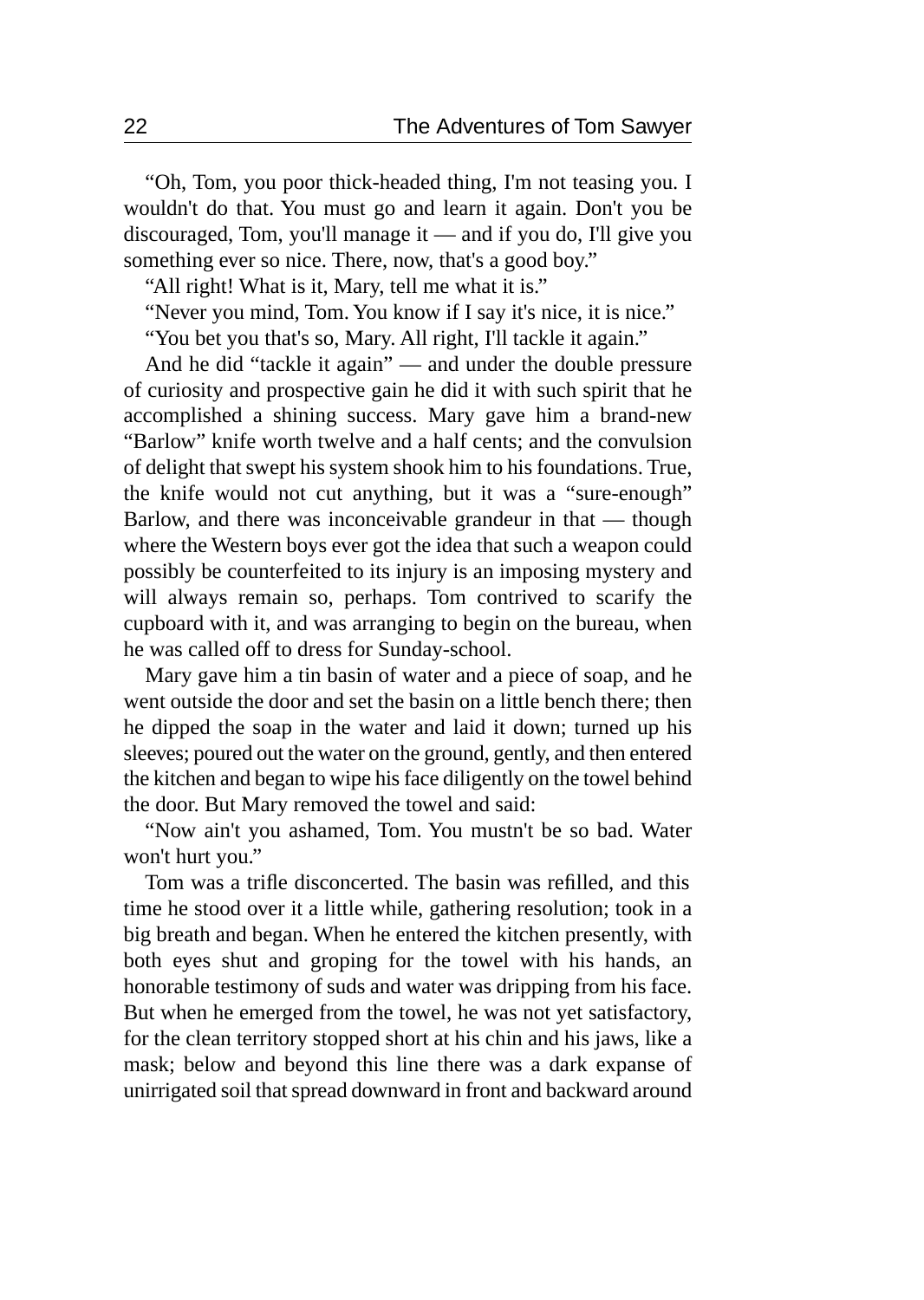his neck. Mary took him in hand, and when she was done with him he was a man and a brother, without distinction of color, and his saturated hair was neatly brushed, and its short curls wrought into a dainty and symmetrical general effect. [He privately smoothed out the curls, with labor and difficulty, and plastered his hair close down to his head; for he held curls to be effeminate, and his own filled his life with bitterness.] Then Mary got out a suit of his clothing that had been used only on Sundays during two years they were simply called his "other clothes" — and so by that we know the size of his wardrobe. The girl "put him to rights" after he had dressed himself; she buttoned his neat roundabout up to his chin, turned his vast shirt collar down over his shoulders, brushed him off and crowned him with his speckled straw hat. He now looked exceedingly improved and uncomfortable. He was fully as uncomfortable as he looked; for there was a restraint about whole clothes and cleanliness that galled him. He hoped that Mary would forget his shoes, but the hope was blighted; she coated them thoroughly with tallow, as was the custom, and brought them out. He lost his temper and said he was always being made to do everything he didn't want to do. But Mary said, persuasively:

"Please, Tom — that's a good boy."

So he got into the shoes snarling. Mary was soon ready, and the three children set out for Sunday-school — a place that Tom hated with his whole heart; but Sid and Mary were fond of it.

Sabbath-school hours were from nine to half-past ten; and then church service. Two of the children always remained for the sermon voluntarily, and the other always remained too — for stronger reasons. The church's high-backed, uncushioned pews would seat about three hundred persons; the edifice was but a small, plain affair, with a sort of pine board tree-box on top of it for a steeple. At the door Tom dropped back a step and accosted a Sunday-dressed comrade:

"Say, Billy, got a yaller ticket?"

"Yes."

"What'll you take for her?"

"What'll you give?"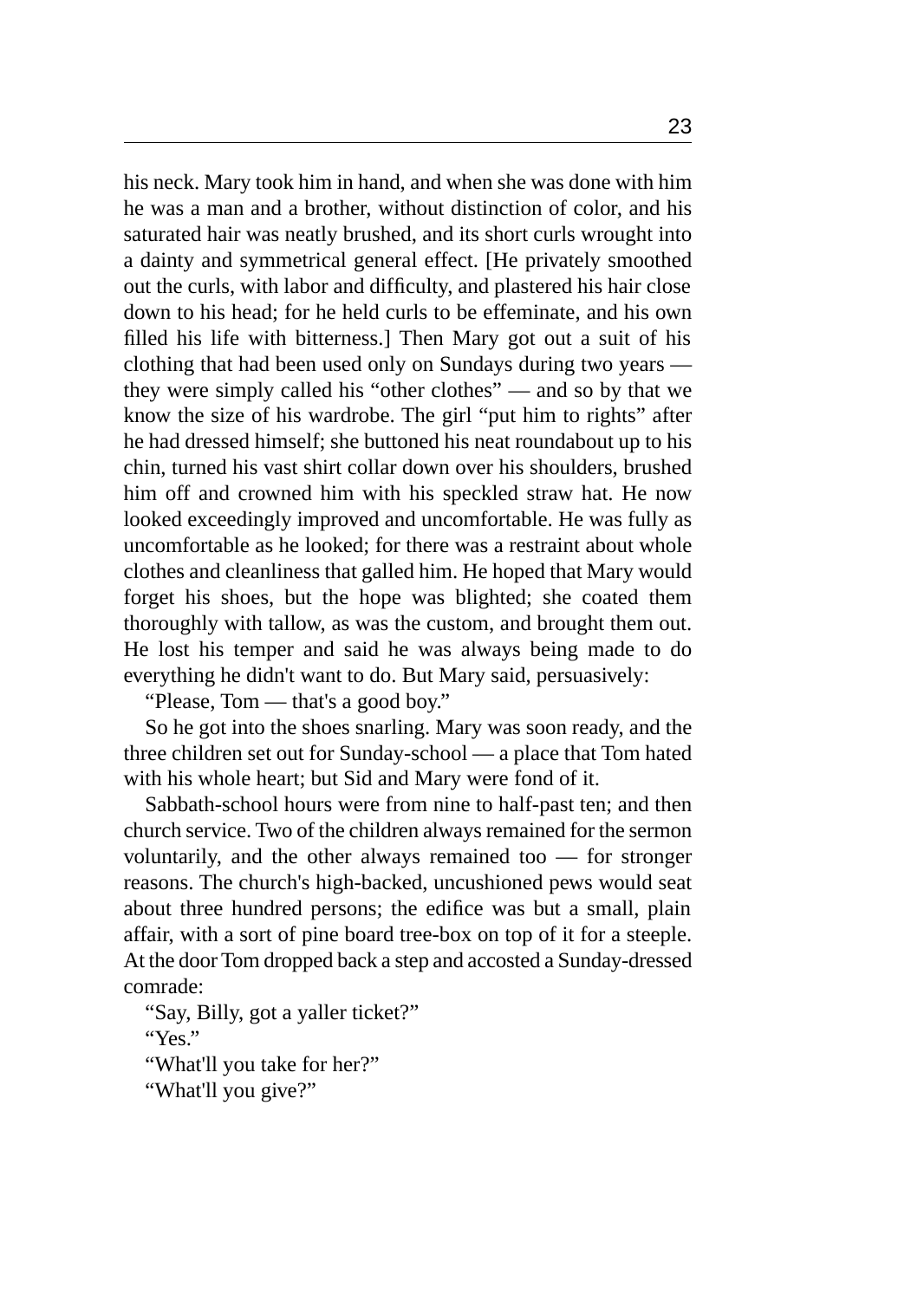"Piece of lickrish and a fish-hook."

"Less see 'em."

Tom exhibited. They were satisfactory, and the property changed hands. Then Tom traded a couple of white alleys for three red tickets, and some small trifle or other for a couple of blue ones. He waylaid other boys as they came, and went on buying tickets of various colors ten or fifteen minutes longer. He entered the church, now, with a swarm of clean and noisy boys and girls, proceeded to his seat and started a quarrel with the first boy that came handy. The teacher, a grave, elderly man, interfered; then turned his back a moment and Tom pulled a boy's hair in the next bench, and was absorbed in his book when the boy turned around; stuck a pin in another boy, presently, in order to hear him say "Ouch!" and got a new reprimand from his teacher. Tom's whole class were of a pattern — restless, noisy, and troublesome. When they came to recite their lessons, not one of them knew his verses perfectly, but had to be prompted all along. However, they worried through, and each got his reward — in small blue tickets, each with a passage of Scripture on it; each blue ticket was pay for two verses of the recitation. Ten blue tickets equalled a red one, and could be exchanged for it; ten red tickets equalled a yellow one; for ten yellow tickets the superintendent gave a very plainly bound Bible (worth forty cents in those easy times) to the pupil. How many of my readers would have the industry and application to memorize two thousand verses, even for a Dore Bible? And yet Mary had acquired two Bibles in this way — it was the patient work of two years — and a boy of German parentage had won four or five. He once recited three thousand verses without stopping; but the strain upon his mental faculties was too great, and he was little better than an idiot from that day forth — a grievous misfortune for the school, for on great occasions, before company, the superintendent (as Tom expressed it) had always made this boy come out and "spread himself." Only the older pupils managed to keep their tickets and stick to their tedious work long enough to get a Bible, and so the delivery of one of these prizes was a rare and noteworthy circumstance; the successful pupil was so great and conspicuous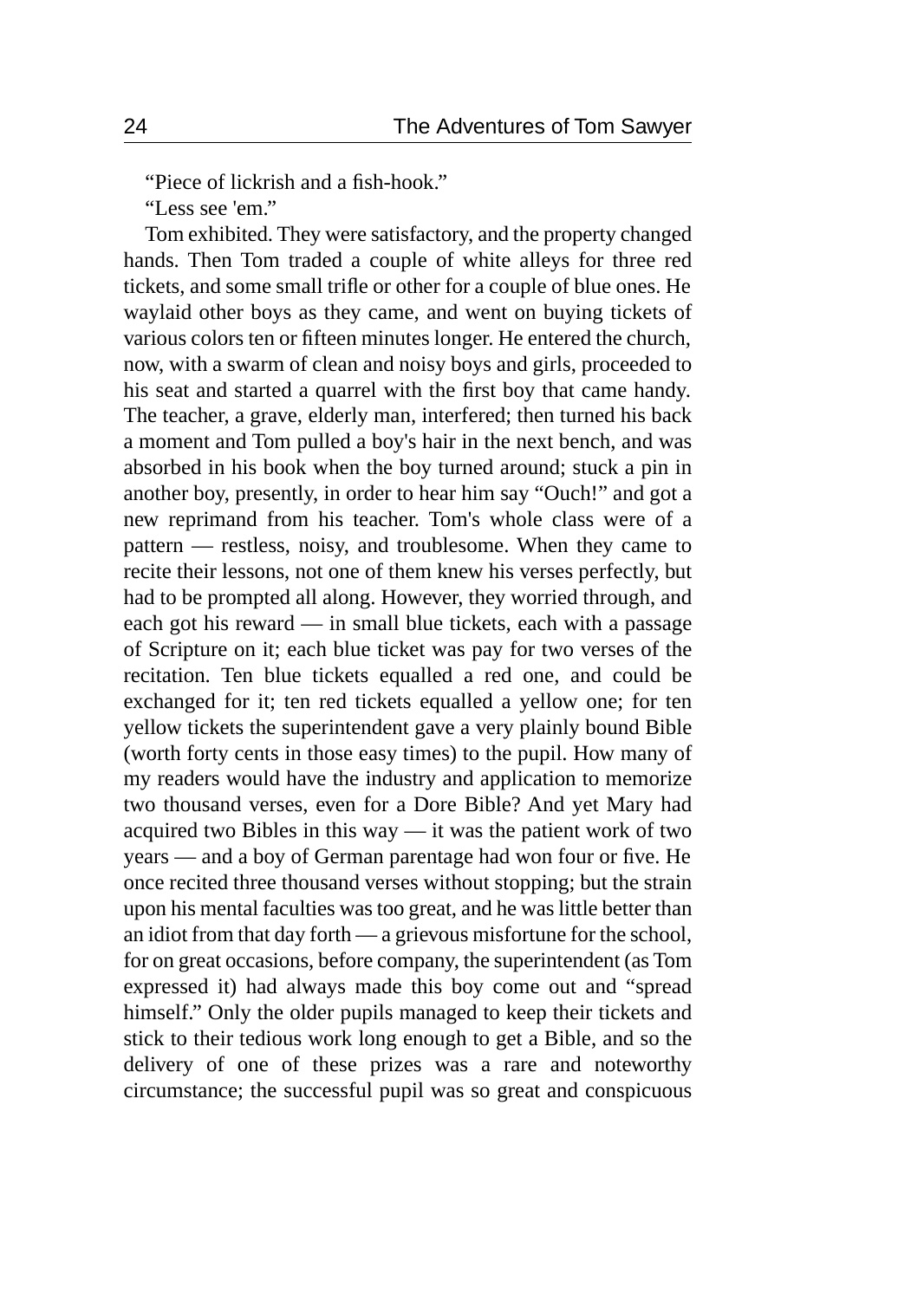for that day that on the spot every scholar's heart was fired with a fresh ambition that often lasted a couple of weeks. It is possible that Tom's mental stomach had never really hungered for one of those prizes, but unquestionably his entire being had for many a day longed for the glory and the *éclat* that came with it.

In due course the superintendent stood up in front of the pulpit, with a closed hymn-book in his hand and his forefinger inserted between its leaves, and commanded attention. When a Sundayschool superintendent makes his customary little speech, a hymnbook in the hand is as necessary as is the inevitable sheet of music in the hand of a singer who stands forward on the platform and sings a solo at a concert — though why, is a mystery: for neither the hymn-book nor the sheet of music is ever referred to by the sufferer. This superintendent was a slim creature of thirty-five, with a sandy goatee and short sandy hair; he wore a stiff standing-collar whose upper edge almost reached his ears and whose sharp points curved forward abreast the corners of his mouth — a fence that compelled a straight lookout ahead, and a turning of the whole body when a side view was required; his chin was propped on a spreading cravat which was as broad and as long as a bank-note, and had fringed ends; his boot toes were turned sharply up, in the fashion of the day, like sleigh-runners — an effect patiently and laboriously produced by the young men by sitting with their toes pressed against a wall for hours together. Mr. Walters was very earnest of mien, and very sincere and honest at heart; and he held sacred things and places in such reverence, and so separated them from worldly matters, that unconsciously to himself his Sunday-school voice had acquired a peculiar intonation which was wholly absent on weekdays. He began after this fashion:

"Now, children, I want you all to sit up just as straight and pretty as you can and give me all your attention for a minute or two. There — that is it. That is the way good little boys and girls should do. I see one little girl who is looking out of the window — I am afraid she thinks I am out there somewhere — perhaps up in one of the trees making a speech to the little birds. [Applausive titter.] I want to tell you how good it makes me feel to see so many bright,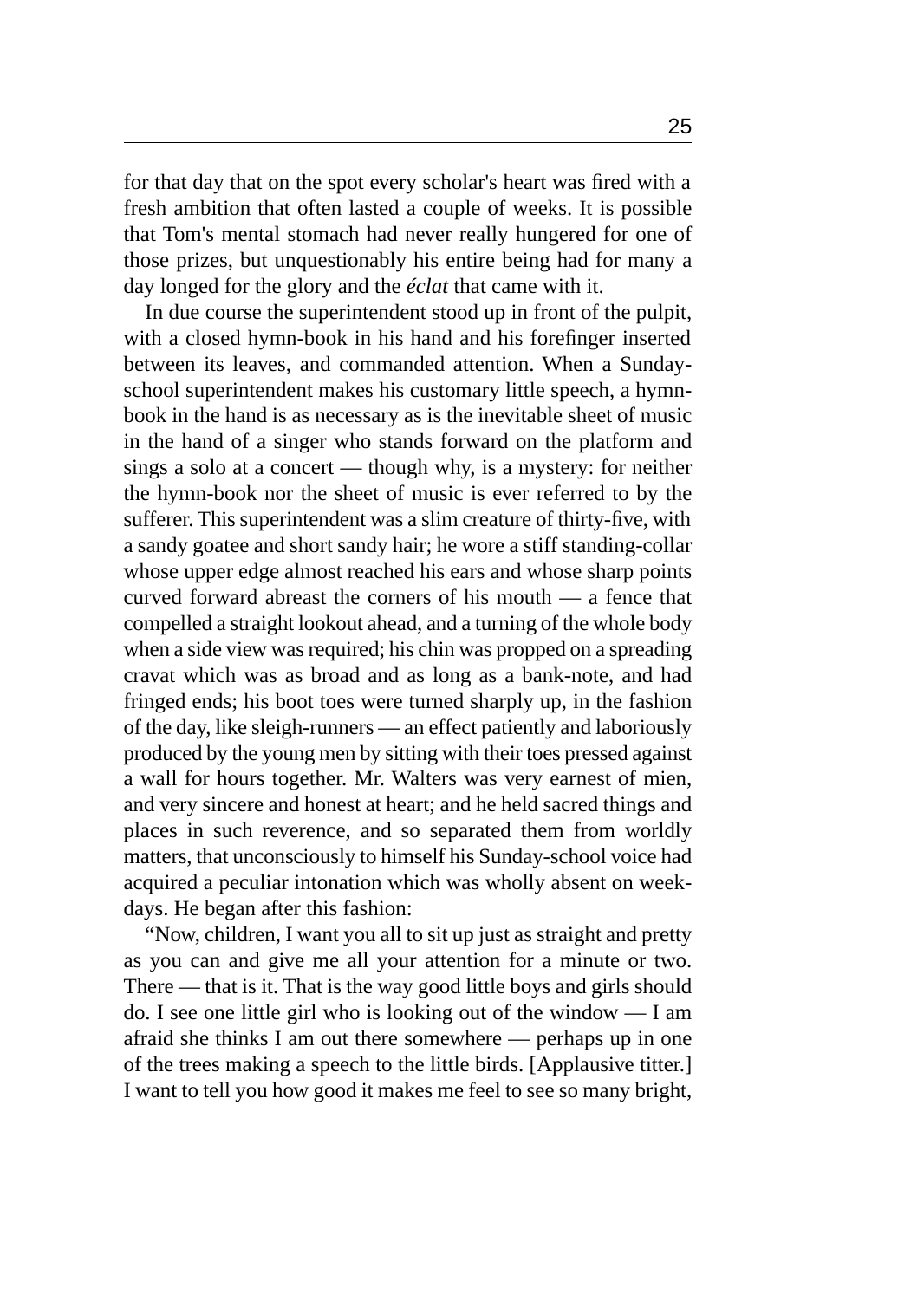clean little faces assembled in a place like this, learning to do right and be good." And so forth and so on. It is not necessary to set down the rest of the oration. It was of a pattern which does not vary, and so it is familiar to us all.

The latter third of the speech was marred by the resumption of fights and other recreations among certain of the bad boys, and by fidgetings and whisperings that extended far and wide, washing even to the bases of isolated and incorruptible rocks like Sid and Mary. But now every sound ceased suddenly, with the subsidence of Mr. Walters' voice, and the conclusion of the speech was received with a burst of silent gratitude.

A good part of the whispering had been occasioned by an event which was more or less rare — the entrance of visitors: lawyer Thatcher, accompanied by a very feeble and aged man; a fine, portly, middle-aged gentleman with iron-gray hair; and a dignified lady who was doubtless the latter's wife. The lady was leading a child. Tom had been restless and full of chafings and repinings; conscience-smitten, too — he could not meet Amy Lawrence's eye, he could not brook her loving gaze. But when he saw this small new-comer his soul was all ablaze with bliss in a moment. The next moment he was "showing off" with all his might — cuffing boys, pulling hair, making faces — in a word, using every art that seemed likely to fascinate a girl and win her applause. His exaltation had but one alloy — the memory of his humiliation in this angel's garden — and that record in sand was fast washing out, under the waves of happiness that were sweeping over it now.

The visitors were given the highest seat of honor, and as soon as Mr. Walters' speech was finished, he introduced them to the school. The middle-aged man turned out to be a prodigious personage — no less a one than the county judge — altogether the most august creation these children had ever looked upon — and they wondered what kind of material he was made of — and they half wanted to hear him roar, and were half afraid he might, too. He was from Constantinople, twelve miles away — so he had travelled, and seen the world — these very eyes had looked upon the county court-house — which was said to have a tin roof. The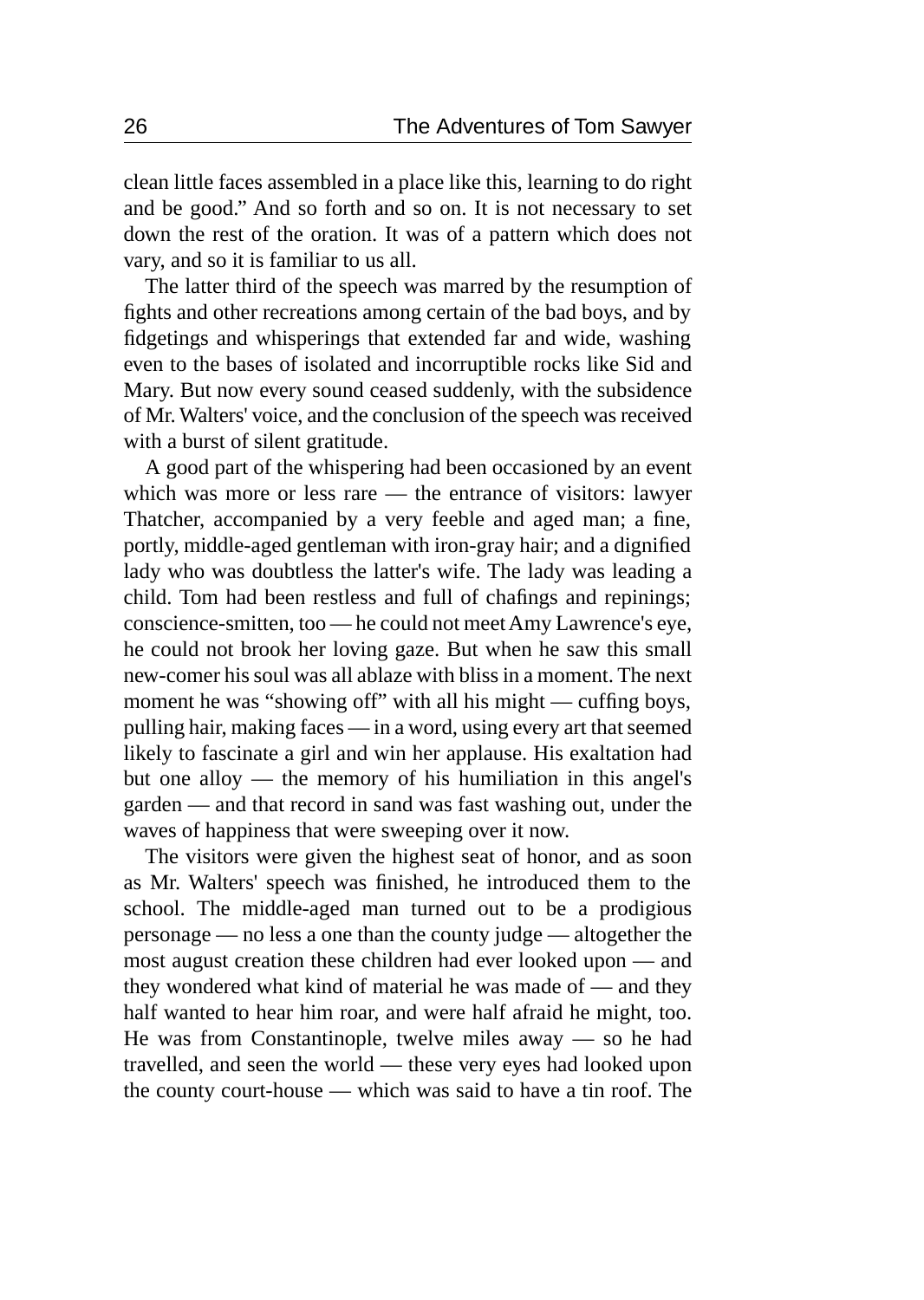awe which these reflections inspired was attested by the impressive silence and the ranks of staring eyes. This was the great Judge Thatcher, brother of their own lawyer. Jeff Thatcher immediately went forward, to be familiar with the great man and be envied by the school. It would have been music to his soul to hear the whisperings:

"Look at him, Jim! He's a going up there. Say — look! he's a going to shake hands with him — he *is* shaking hands with him! By jings, don't you wish you was Jeff?"

Mr. Walters fell to "showing off," with all sorts of official bustlings and activities, giving orders, delivering judgments, discharging directions here, there, everywhere that he could find a target. The librarian "showed off" — running hither and thither with his arms full of books and making a deal of the splutter and fuss that insect authority delights in. The young lady teachers "showed off" — bending sweetly over pupils that were lately being boxed, lifting pretty warning fingers at bad little boys and patting good ones lovingly. The young gentlemen teachers "showed off" with small scoldings and other little displays of authority and fine attention to discipline — and most of the teachers, of both sexes, found business up at the library, by the pulpit; and it was business that frequently had to be done over again two or three times (with much seeming vexation). The little girls "showed off" in various ways, and the little boys "showed off" with such diligence that the air was thick with paper wads and the murmur of scufflings. And above it all the great man sat and beamed a majestic judicial smile upon all the house, and warmed himself in the sun of his own grandeur — for he was "showing off," too.

There was only one thing wanting to make Mr. Walters' ecstasy complete, and that was a chance to deliver a Bible-prize and exhibit a prodigy. Several pupils had a few yellow tickets, but none had enough — he had been around among the star pupils inquiring. He would have given worlds, now, to have that German lad back again with a sound mind.

And now at this moment, when hope was dead, Tom Sawyer came forward with nine yellow tickets, nine red tickets, and ten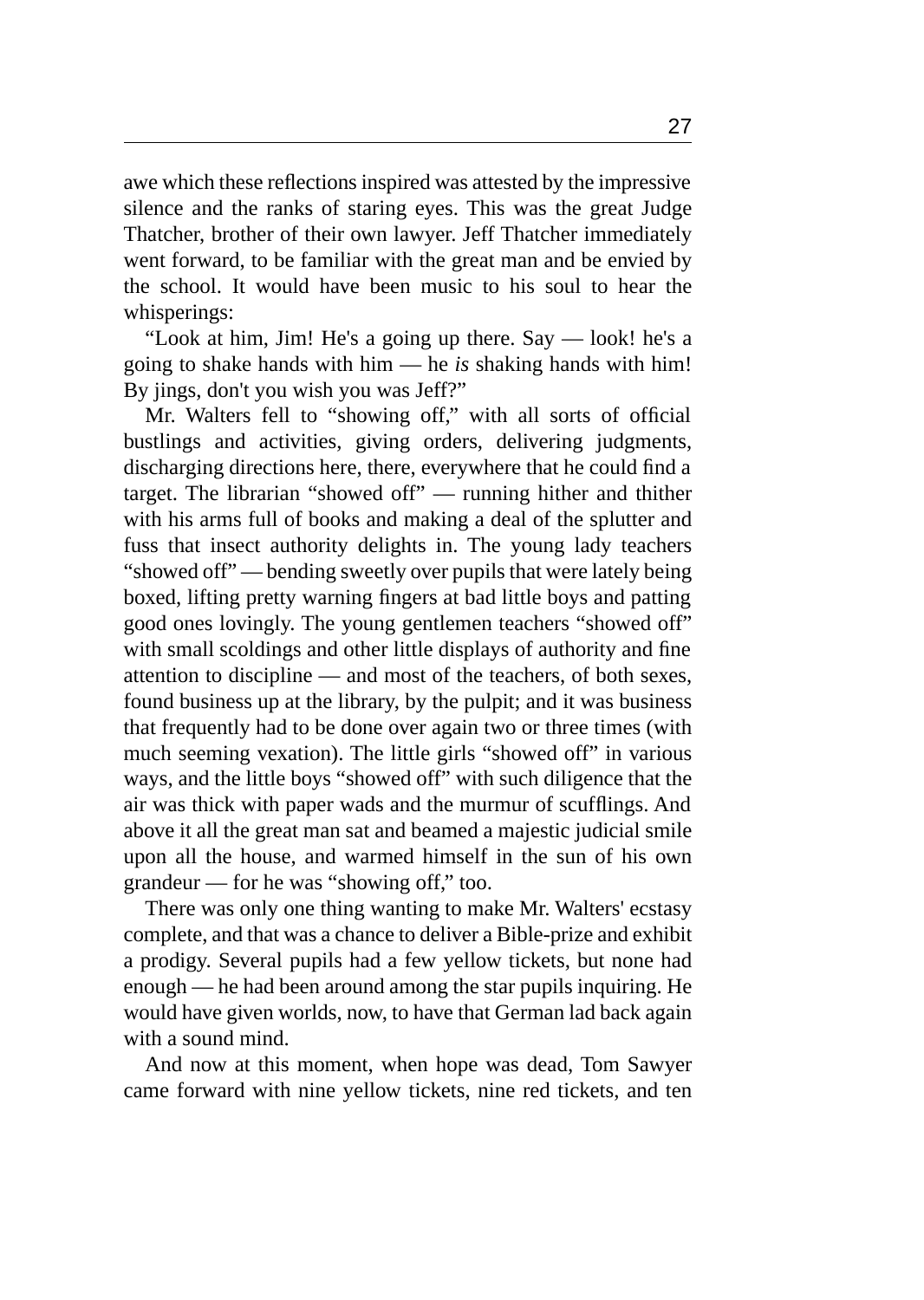blue ones, and demanded a Bible. This was a thunderbolt out of a clear sky. Walters was not expecting an application from this source for the next ten years. But there was no getting around it — here were the certified checks, and they were good for their face. Tom was therefore elevated to a place with the Judge and the other elect, and the great news was announced from headquarters. It was the most stunning surprise of the decade, and so profound was the sensation that it lifted the new hero up to the judicial one's altitude, and the school had two marvels to gaze upon in place of one. The boys were all eaten up with envy — but those that suffered the bitterest pangs were those who perceived too late that they themselves had contributed to this hated splendor by trading tickets to Tom for the wealth he had amassed in selling whitewashing privileges. These despised themselves, as being the dupes of a wily fraud, a guileful snake in the grass.

The prize was delivered to Tom with as much effusion as the superintendent could pump up under the circumstances; but it lacked somewhat of the true gush, for the poor fellow's instinct taught him that there was a mystery here that could not well bear the light, perhaps; it was simply preposterous that this boy had warehoused two thousand sheaves of Scriptural wisdom on his premises — a dozen would strain his capacity, without a doubt.

Amy Lawrence was proud and glad, and she tried to make Tom see it in her face — but he wouldn't look. She wondered; then she was just a grain troubled; next a dim suspicion came and went came again; she watched; a furtive glance told her worlds — and then her heart broke, and she was jealous, and angry, and the tears came and she hated everybody. Tom most of all (she thought).

Tom was introduced to the Judge; but his tongue was tied, his breath would hardly come, his heart quaked — partly because of the awful greatness of the man, but mainly because he was her parent. He would have liked to fall down and worship him, if it were in the dark. The Judge put his hand on Tom's head and called him a fine little man, and asked him what his name was. The boy stammered, gasped, and got it out:

"Tom."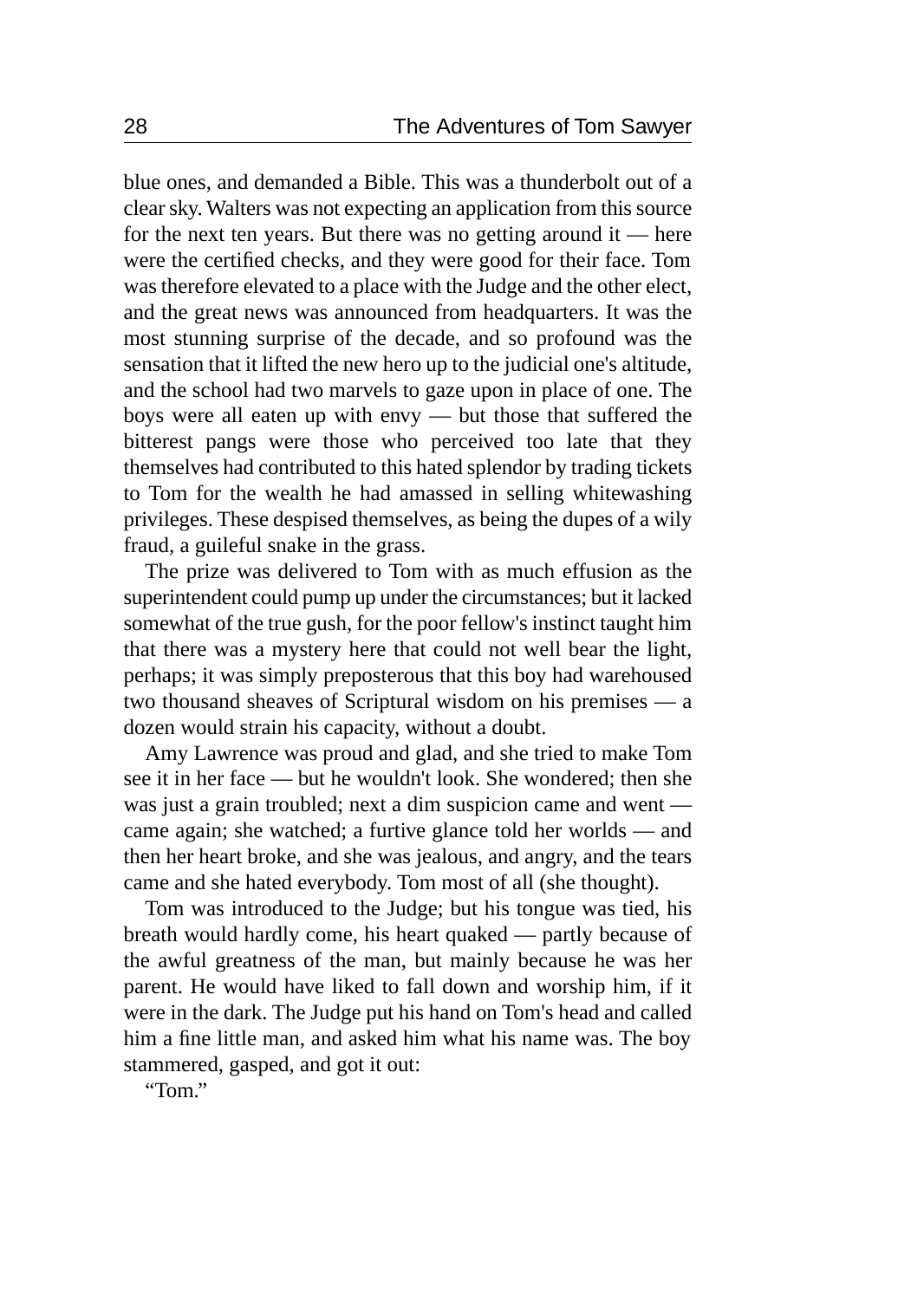"Oh, no, not Tom — it is  $-$ "

"Thomas."

"Ah, that's it. I thought there was more to it, maybe. That's very well. But you've another one I daresay, and you'll tell it to me, won't you?"

"Tell the gentleman your other name, Thomas," said Walters, "and say sir. You mustn't forget your manners."

"Thomas Sawyer — sir."

"That's it! That's a good boy. Fine boy. Fine, manly little fellow. Two thousand verses is a great many — very, very great many. And you never can be sorry for the trouble you took to learn them; for knowledge is worth more than anything there is in the world; it's what makes great men and good men; you'll be a great man and a good man yourself, some day, Thomas, and then you'll look back and say, It's all owing to the precious Sunday-school privileges of my boyhood — it's all owing to my dear teachers that taught me to learn — it's all owing to the good superintendent, who encouraged me, and watched over me, and gave me a beautiful Bible — a splendid elegant Bible — to keep and have it all for my own, always — it's all owing to right bringing up! That is what you will say, Thomas — and you wouldn't take any money for those two thousand verses — no indeed you wouldn't. And now you wouldn't mind telling me and this lady some of the things you've learned — no, I know you wouldn't — for we are proud of little boys that learn. Now, no doubt you know the names of all the twelve disciples. Won't you tell us the names of the first two that were appointed?"

Tom was tugging at a button-hole and looking sheepish. He blushed, now, and his eyes fell. Mr. Walters' heart sank within him. He said to himself, it is not possible that the boy can answer the simplest question — why *did* the Judge ask him? Yet he felt obliged to speak up and say:

"Answer the gentleman, Thomas — don't be afraid."

Tom still hung fire.

"Now I know you'll tell me," said the lady. "The names of the first two disciples were —"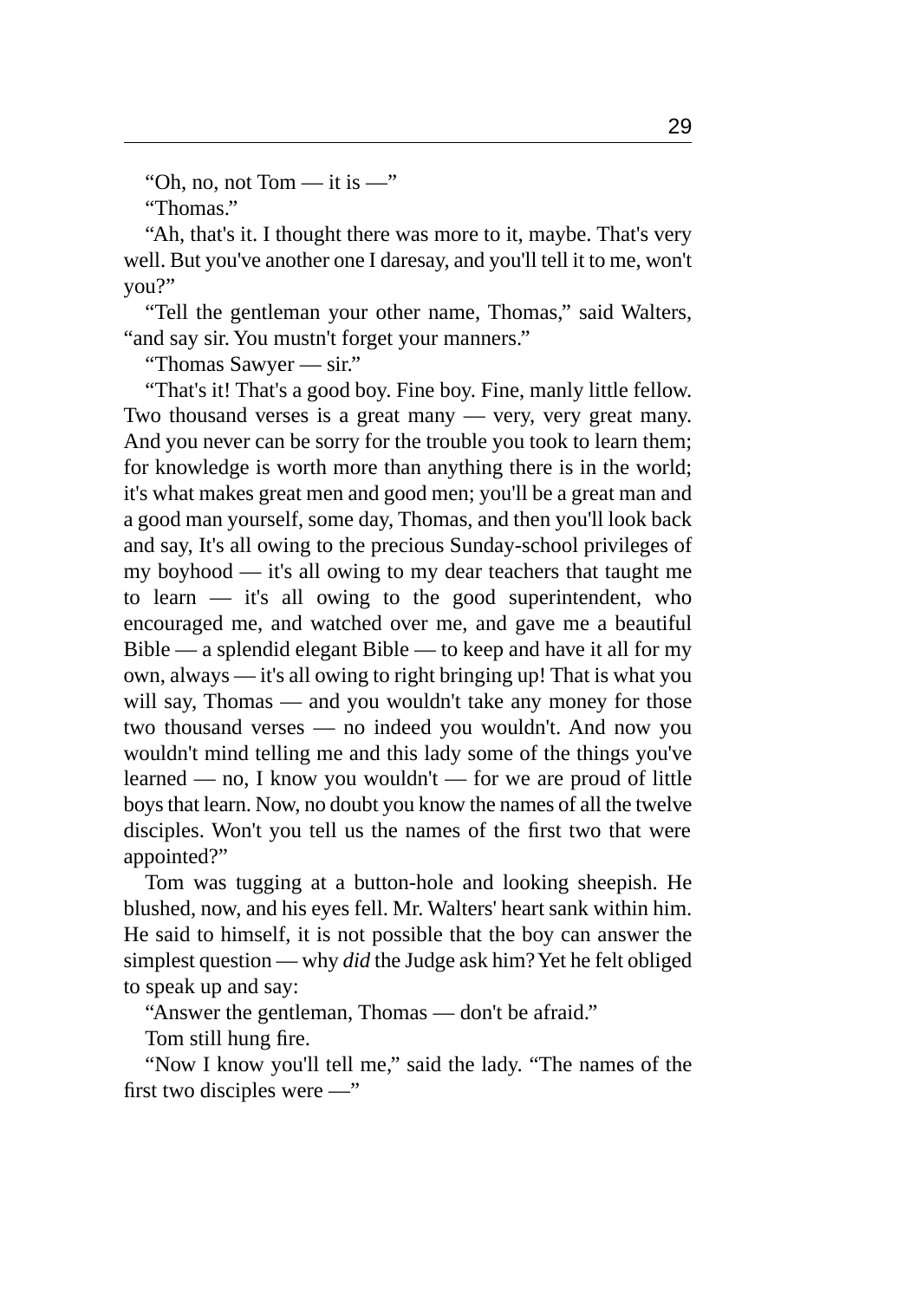"*David and Goliah!*"

Let us draw the curtain of charity over the rest of the scene.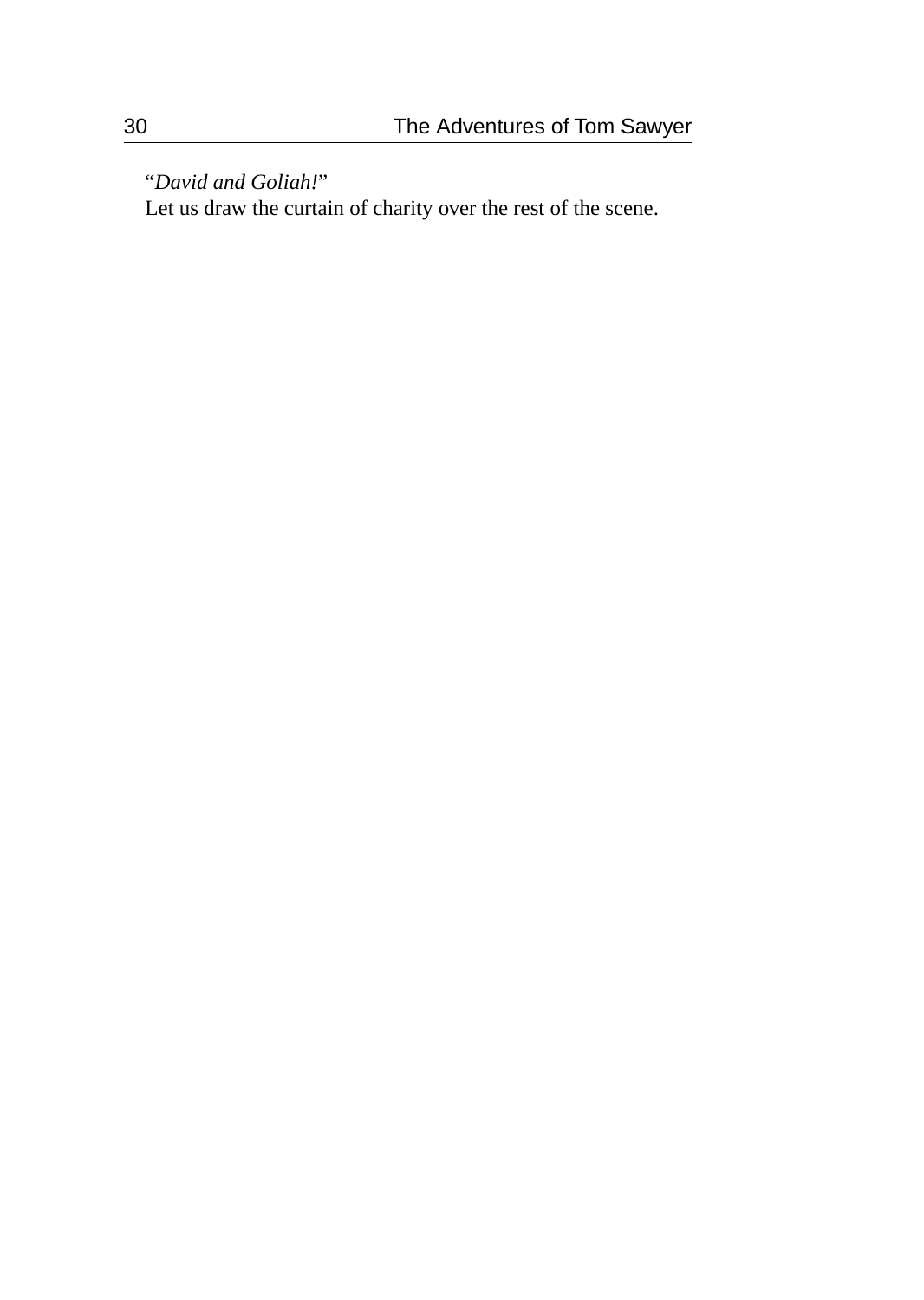#### **Chapter V**

About half-past ten the cracked bell of the small church began to ring, and presently the people began to gather for the morning sermon. The Sunday-school children distributed themselves about the house and occupied pews with their parents, so as to be under supervision. Aunt Polly came, and Tom and Sid and Mary sat with her — Tom being placed next the aisle, in order that he might be as far away from the open window and the seductive outside summer scenes as possible. The crowd filed up the aisles: the aged and needy postmaster, who had seen better days; the mayor and his wife — for they had a mayor there, among other unnecessaries; the justice of the peace; the widow Douglass, fair, smart, and forty, a generous, good-hearted soul and well-to-do, her hill mansion the only palace in the town, and the most hospitable and much the most lavish in the matter of festivities that St. Petersburg could boast; the bent and venerable Major and Mrs. Ward; lawyer Riverson, the new notable from a distance; next the belle of the village, followed by a troop of lawn-clad and ribbon-decked young heart-breakers; then all the young clerks in town in a body — for they had stood in the vestibule sucking their cane-heads, a circling wall of oiled and simpering admirers, till the last girl had run their gauntlet; and last of all came the Model Boy, Willie Mufferson, taking as heedful care of his mother as if she were cut glass. He always brought his mother to church, and was the pride of all the matrons. The boys all hated him, he was so good. And besides, he had been "thrown up to them" so much. His white handkerchief was hanging out of his pocket behind, as usual on Sundays — accidentally. Tom had no handkerchief, and he looked upon boys who had as snobs.

The congregation being fully assembled, now, the bell rang once more, to warn laggards and stragglers, and then a solemn hush fell upon the church which was only broken by the tittering and whispering of the choir in the gallery. The choir always tittered and whispered all through service. There was once a church choir that was not ill-bred, but I have forgotten where it was, now. It was a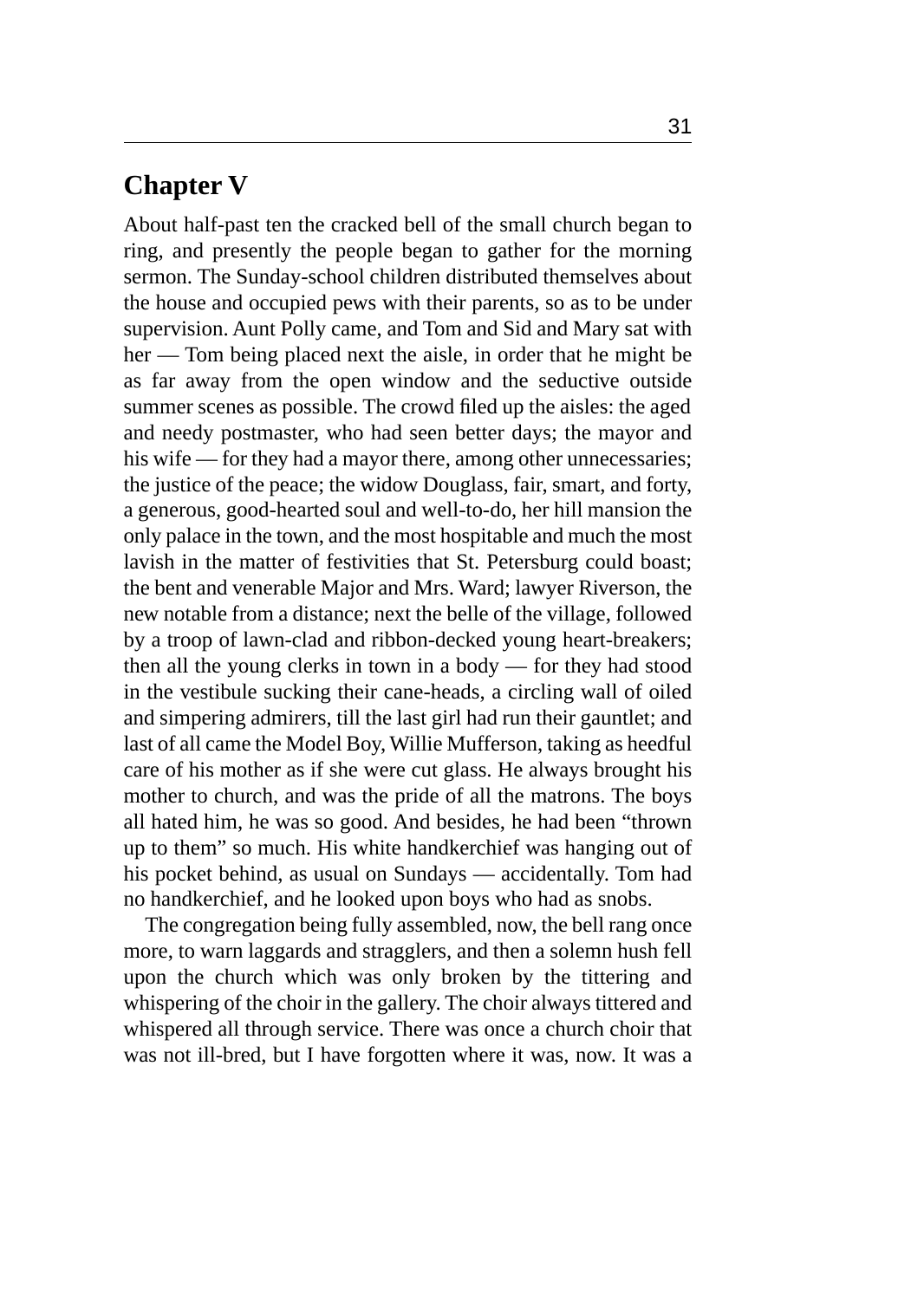great many years ago, and I can scarcely remember anything about it, but I think it was in some foreign country.

The minister gave out the hymn, and read it through with a relish, in a peculiar style which was much admired in that part of the country. His voice began on a medium key and climbed steadily up till it reached a certain point, where it bore with strong emphasis upon the topmost word and then plunged down as if from a springboard:

Shall I be car-ri-ed toe the skies, on flow'ry *beds* of ease, Whilst others fight to win the prize, and sail thro' *bloody* seas?

He was regarded as a wonderful reader. At church "sociables" he was always called upon to read poetry; and when he was through, the ladies would lift up their hands and let them fall helplessly in their laps, and "wall" their eyes, and shake their heads, as much as to say, "Words cannot express it; it is too beautiful, *too* beautiful for this mortal earth."

After the hymn had been sung, the Rev. Mr. Sprague turned himself into a bulletin-board, and read off "notices" of meetings and societies and things till it seemed that the list would stretch out to the crack of doom — a queer custom which is still kept up in America, even in cities, away here in this age of abundant newspapers. Often, the less there is to justify a traditional custom, the harder it is to get rid of it.

And now the minister prayed. A good, generous prayer it was, and went into details: it pleaded for the church, and the little children of the church; for the other churches of the village; for the village itself; for the county; for the State; for the State officers; for the United States; for the churches of the United States; for Congress; for the President; for the officers of the Government; for poor sailors, tossed by stormy seas; for the oppressed millions groaning under the heel of European monarchies and Oriental despotisms; for such as have the light and the good tidings, and yet have not eyes to see nor ears to hear withal; for the heathen in the far islands of the sea; and closed with a supplication that the words he was about to speak might find grace and favor, and be as seed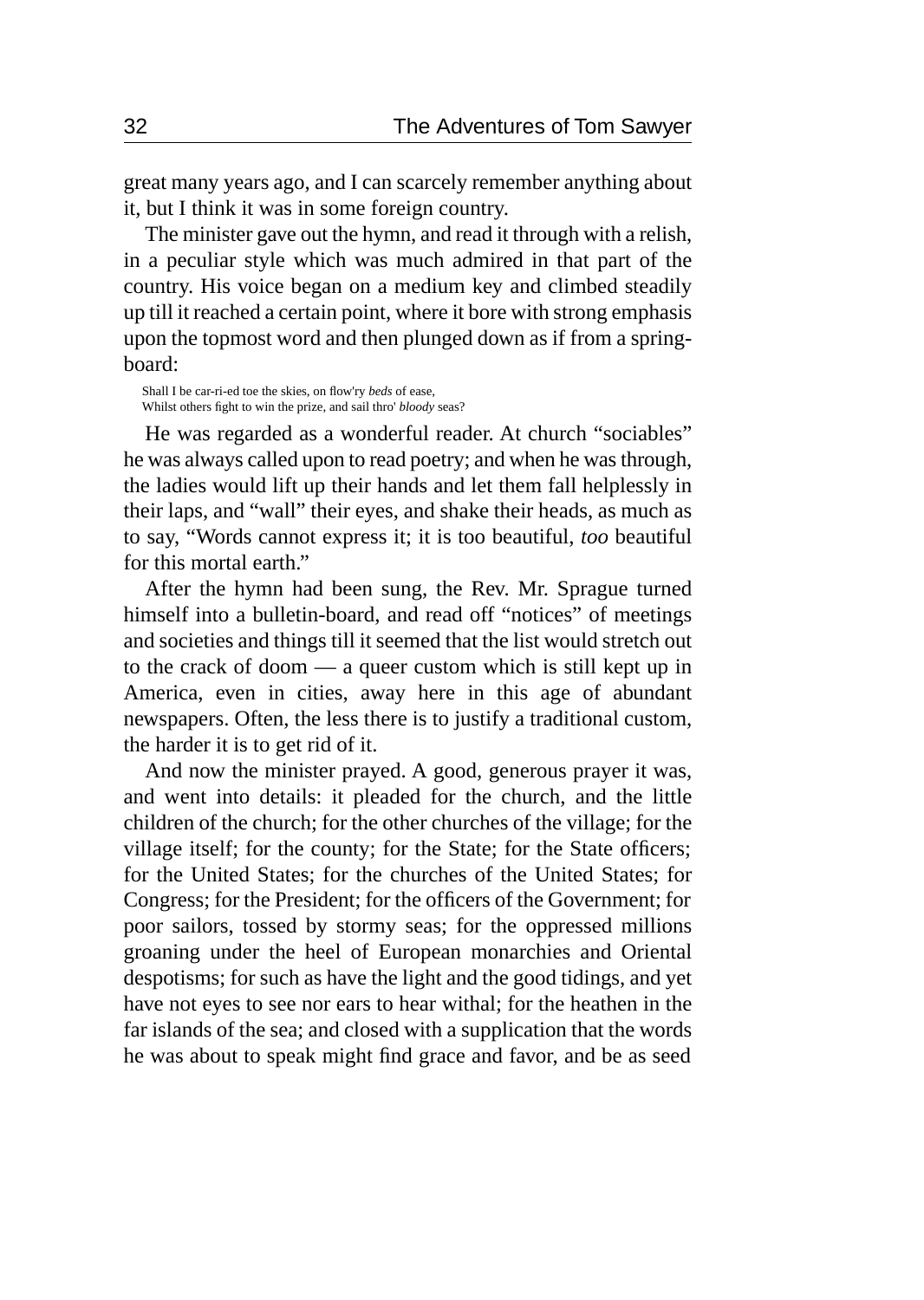sown in fertile ground, yielding in time a grateful harvest of good. Amen.

There was a rustling of dresses, and the standing congregation sat down. The boy whose history this book relates did not enjoy the prayer, he only endured it  $\frac{d}{dt}$  if he even did that much. He was restive all through it; he kept tally of the details of the prayer, unconsciously — for he was not listening, but he knew the ground of old, and the clergyman's regular route over it — and when a little trifle of new matter was interlarded, his ear detected it and his whole nature resented it; he considered additions unfair, and scoundrelly. In the midst of the prayer a fly had lit on the back of the pew in front of him and tortured his spirit by calmly rubbing its hands together, embracing its head with its arms, and polishing it so vigorously that it seemed to almost part company with the body, and the slender thread of a neck was exposed to view; scraping its wings with its hind legs and smoothing them to its body as if they had been coat-tails; going through its whole toilet as tranquilly as if it knew it was perfectly safe. As indeed it was; for as sorely as Tom's hands itched to grab for it they did not dare — he believed his soul would be instantly destroyed if he did such a thing while the prayer was going on. But with the closing sentence his hand began to curve and steal forward; and the instant the "Amen" was out the fly was a prisoner of war. His aunt detected the act and made him let it go.

The minister gave out his text and droned along monotonously through an argument that was so prosy that many a head by and by began to nod — and yet it was an argument that dealt in limitless fire and brimstone and thinned the predestined elect down to a company so small as to be hardly worth the saving. Tom counted the pages of the sermon; after church he always knew how many pages there had been, but he seldom knew anything else about the discourse. However, this time he was really interested for a little while. The minister made a grand and moving picture of the assembling together of the world's hosts at the millennium when the lion and the lamb should lie down together and a little child should lead them. But the pathos, the lesson, the moral of the great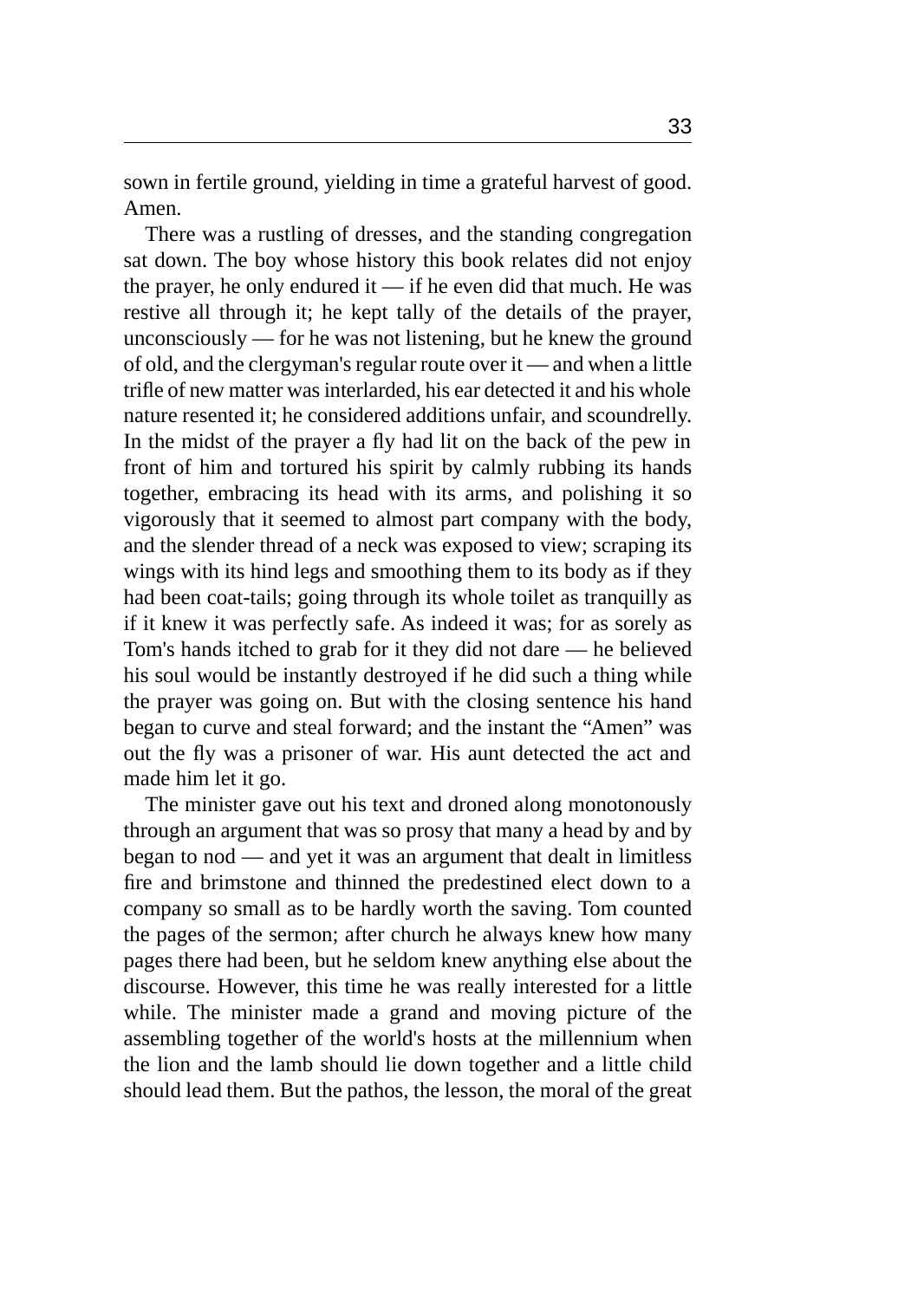spectacle were lost upon the boy; he only thought of the conspicuousness of the principal character before the on-looking nations; his face lit with the thought, and he said to himself that he wished he could be that child, if it was a tame lion.

Now he lapsed into suffering again, as the dry argument was resumed. Presently he bethought him of a treasure he had and got it out. It was a large black beetle with formidable jaws — a "pinchbug," he called it. It was in a percussion-cap box. The first thing the beetle did was to take him by the finger. A natural fillip followed, the beetle went floundering into the aisle and lit on its back, and the hurt finger went into the boy's mouth. The beetle lay there working its helpless legs, unable to turn over. Tom eyed it, and longed for it; but it was safe out of his reach. Other people uninterested in the sermon found relief in the beetle, and they eyed it too. Presently a vagrant poodle dog came idling along, sad at heart, lazy with the summer softness and the quiet, weary of captivity, sighing for change. He spied the beetle; the drooping tail lifted and wagged. He surveyed the prize; walked around it; smelt at it from a safe distance; walked around it again; grew bolder, and took a closer smell; then lifted his lip and made a gingerly snatch at it, just missing it; made another, and another; began to enjoy the diversion; subsided to his stomach with the beetle between his paws, and continued his experiments; grew weary at last, and then indifferent and absent-minded. His head nodded, and little by little his chin descended and touched the enemy, who seized it. There was a sharp yelp, a flirt of the poodle's head, and the beetle fell a couple of yards away, and lit on its back once more. The neighboring spectators shook with a gentle inward joy, several faces went behind fans and handkerchiefs, and Tom was entirely happy. The dog looked foolish, and probably felt so; but there was resentment in his heart, too, and a craving for revenge. So he went to the beetle and began a wary attack on it again; jumping at it from every point of a circle, lighting with his fore-paws within an inch of the creature, making even closer snatches at it with his teeth, and jerking his head till his ears flapped again. But he grew tired once more, after a while; tried to amuse himself with a fly but found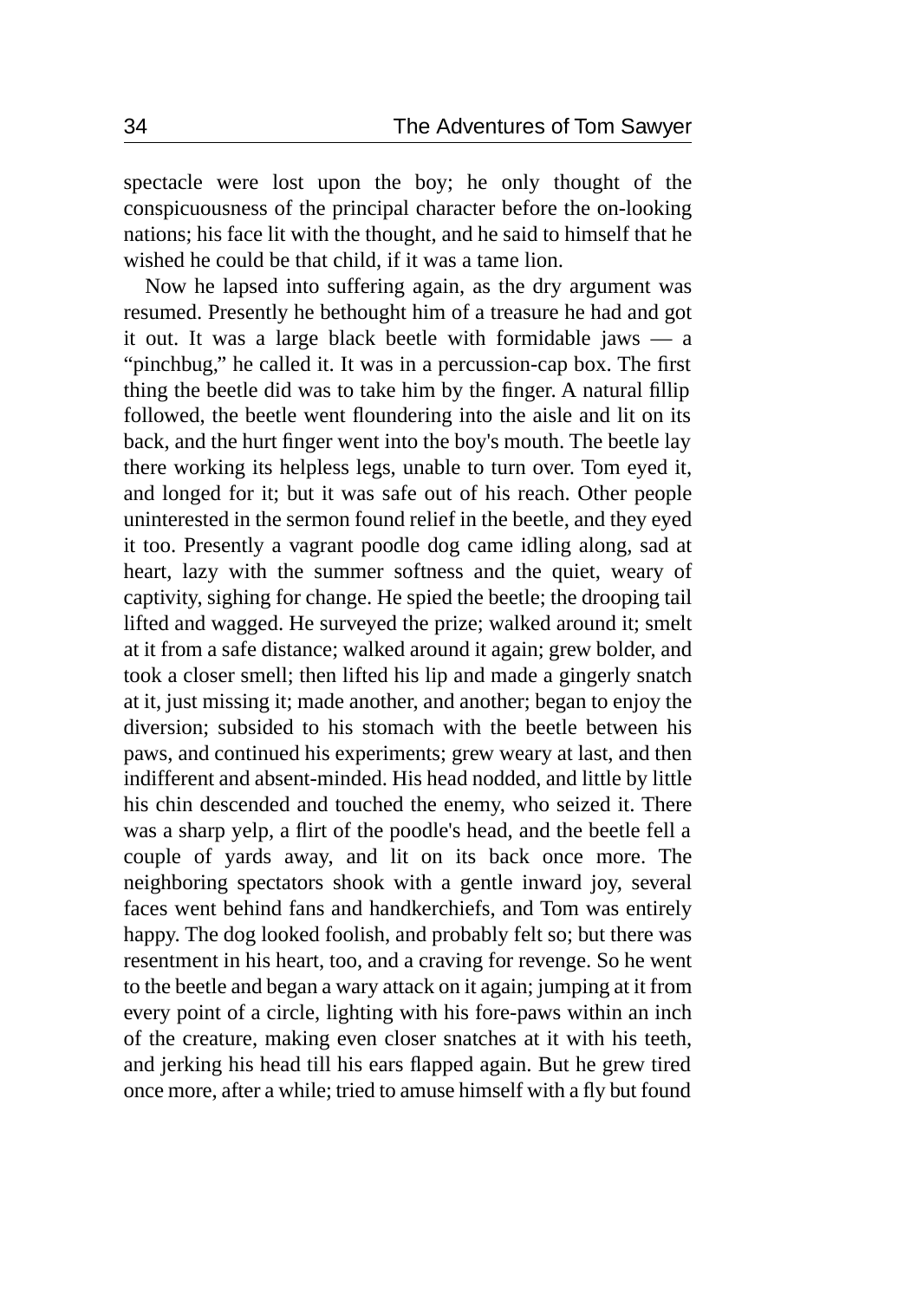no relief; followed an ant around, with his nose close to the floor, and quickly wearied of that; yawned, sighed, forgot the beetle entirely, and sat down on it. Then there was a wild yelp of agony and the poodle went sailing up the aisle; the yelps continued, and so did the dog; he crossed the house in front of the altar; he flew down the other aisle; he crossed before the doors; he clamored up the home-stretch; his anguish grew with his progress, till presently he was but a woolly comet moving in its orbit with the gleam and the speed of light. At last the frantic sufferer sheered from its course, and sprang into its master's lap; he flung it out of the window, and the voice of distress quickly thinned away and died in the distance.

By this time the whole church was red-faced and suffocating with suppressed laughter, and the sermon had come to a dead standstill. The discourse was resumed presently, but it went lame and halting, all possibility of impressiveness being at an end; for even the gravest sentiments were constantly being received with a smothered burst of unholy mirth, under cover of some remote pewback, as if the poor parson had said a rarely facetious thing. It was a genuine relief to the whole congregation when the ordeal was over and the benediction pronounced.

Tom Sawyer went home quite cheerful, thinking to himself that there was some satisfaction about divine service when there was a bit of variety in it. He had but one marring thought; he was willing that the dog should play with his pinchbug, but he did not think it was upright in him to carry it off.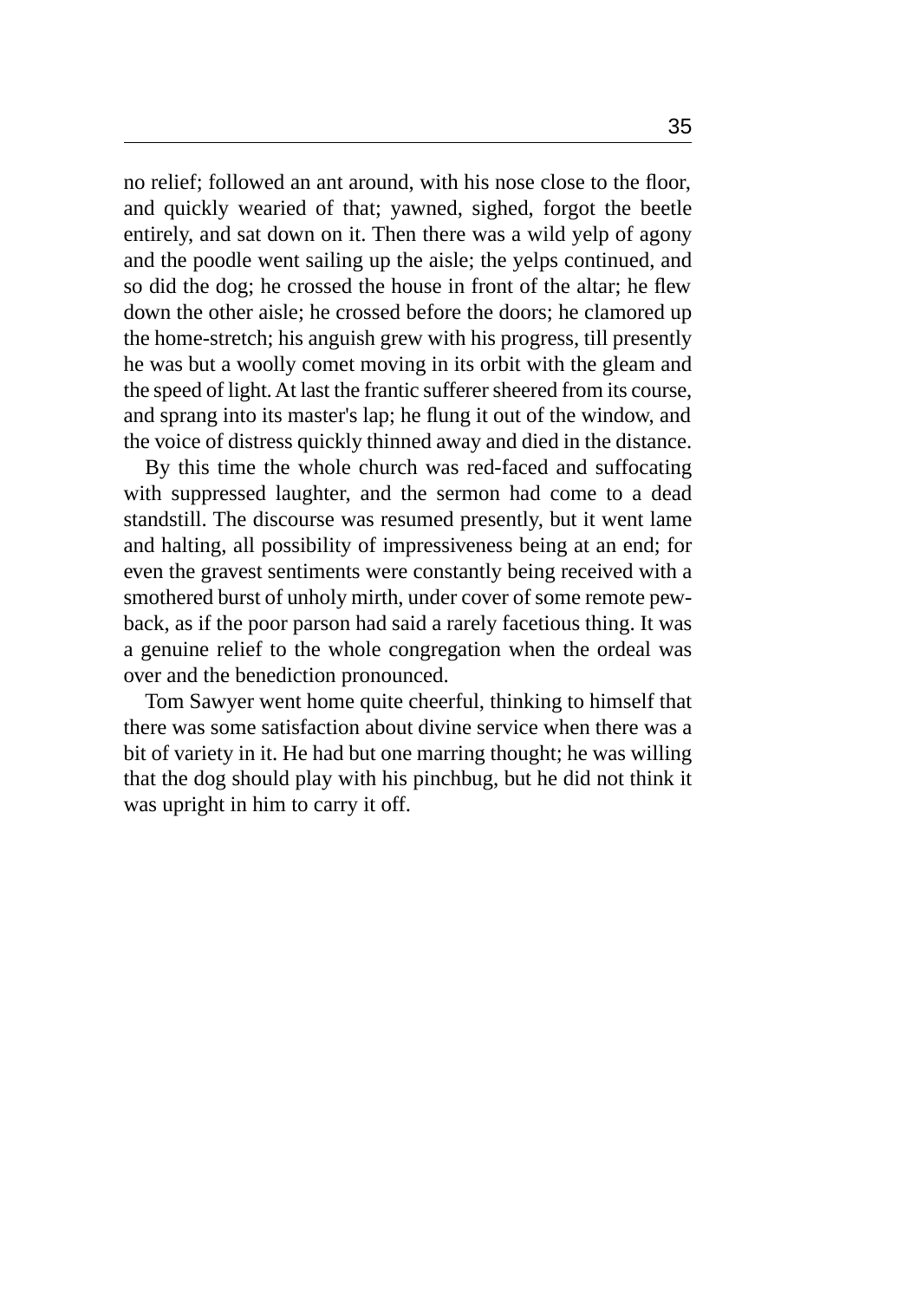### **Chapter VI**

Monday morning found Tom Sawyer miserable. Monday morning always found him so — because it began another week's slow suffering in school. He generally began that day with wishing he had had no intervening holiday, it made the going into captivity and fetters again so much more odious.

Tom lay thinking. Presently it occurred to him that he wished he was sick; then he could stay home from school. Here was a vague possibility. He canvassed his system. No ailment was found, and he investigated again. This time he thought he could detect colicky symptoms, and he began to encourage them with considerable hope. But they soon grew feeble, and presently died wholly away. He reflected further. Suddenly he discovered something. One of his upper front teeth was loose. This was lucky; he was about to begin to groan, as a "starter," as he called it, when it occurred to him that if he came into court with that argument, his aunt would pull it out, and that would hurt. So he thought he would hold the tooth in reserve for the present, and seek further. Nothing offered for some little time, and then he remembered hearing the doctor tell about a certain thing that laid up a patient for two or three weeks and threatened to make him lose a finger. So the boy eagerly drew his sore toe from under the sheet and held it up for inspection. But now he did not know the necessary symptoms. However, it seemed well worth while to chance it, so he fell to groaning with considerable spirit.

But Sid slept on unconscious.

Tom groaned louder, and fancied that he began to feel pain in the toe.

No result from Sid.

Tom was panting with his exertions by this time. He took a rest and then swelled himself up and fetched a succession of admirable groans.

Sid snored on.

Tom was aggravated. He said, "Sid, Sid!" and shook him. This course worked well, and Tom began to groan again. Sid yawned,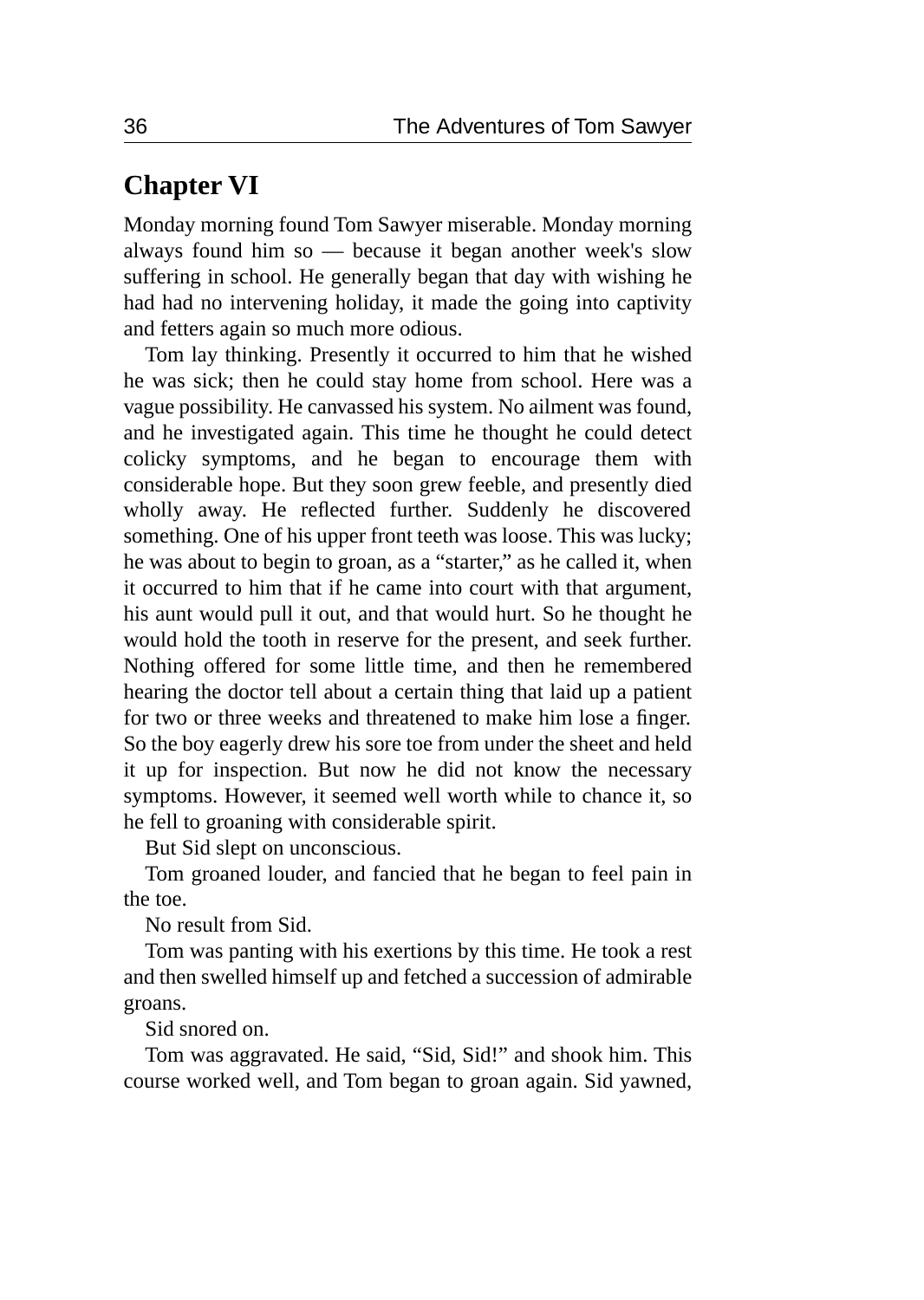stretched, then brought himself up on his elbow with a snort, and began to stare at Tom. Tom went on groaning. Sid said:

"Tom! Say, Tom!" [No response.] "Here, Tom! *Tom!* What is the matter, Tom?" And he shook him and looked in his face anxiously.

Tom moaned out:

"Oh, don't, Sid. Don't joggle me."

"Why, what's the matter, Tom? I must call auntie."

"No — never mind. It'll be over by and by, maybe. Don't call anybody."

"But I must! *Don't* groan so, Tom, it's awful. How long you been this way?"

"Hours. Ouch! Oh, don't stir so, Sid, you'll kill me."

"Tom, why didn't you wake me sooner? Oh, Tom, *don't!* It makes my flesh crawl to hear you. Tom, what is the matter?"

"I forgive you everything, Sid. [Groan.] Everything you've ever done to me. When I'm gone —"

"Oh, Tom, you ain't dying, are you? Don't, Tom — oh, don't.  $M$ aybe —"

"I forgive everybody, Sid. [Groan.] Tell 'em so, Sid. And Sid, you give my window-sash and my cat with one eye to that new girl that's come to town, and tell her —"

But Sid had snatched his clothes and gone. Tom was suffering in reality, now, so handsomely was his imagination working, and so his groans had gathered quite a genuine tone.

Sid flew down-stairs and said:

"Oh, Aunt Polly, come! Tom's dying!"

"Dying!"

"Yes'm. Don't wait — come quick!"

"Rubbage! I don't believe it!"

But she fled up-stairs, nevertheless, with Sid and Mary at her heels. And her face grew white, too, and her lip trembled. When she reached the bedside she gasped out:

"You, Tom! Tom, what's the matter with you?"

"Oh, auntie,  $\Gamma m$  —"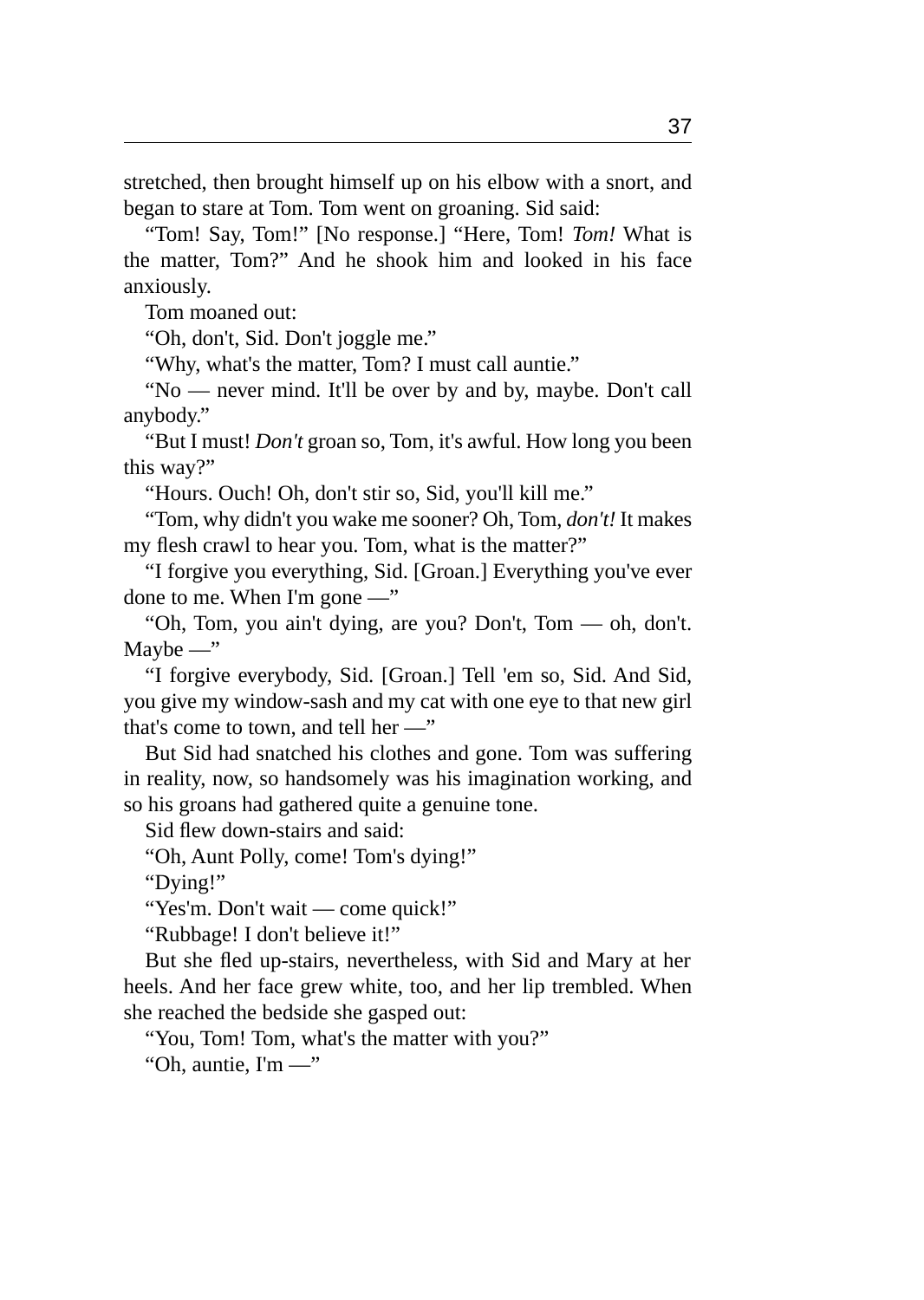"What's the matter with you — what is the matter with you, child?"

"Oh, auntie, my sore toe's mortified!"

The old lady sank down into a chair and laughed a little, then cried a little, then did both together. This restored her and she said:

"Tom, what a turn you did give me. Now you shut up that nonsense and climb out of this."

The groans ceased and the pain vanished from the toe. The boy felt a little foolish, and he said:

"Aunt Polly, it *seemed* mortified, and it hurt so I never minded my tooth at all."

"Your tooth, indeed! What's the matter with your tooth?"

"One of them's loose, and it aches perfectly awful."

"There, there, now, don't begin that groaning again. Open your mouth. Well — your tooth *is* loose, but you're not going to die about that. Mary, get me a silk thread, and a chunk of fire out of the kitchen."

Tom said:

"Oh, please, auntie, don't pull it out. It don't hurt any more. I wish I may never stir if it does. Please don't, auntie. I don't want to stay home from school."

"Oh, you don't, don't you? So all this row was because you thought you'd get to stay home from school and go a-fishing? Tom, Tom, I love you so, and you seem to try every way you can to break my old heart with your outrageousness." By this time the dental instruments were ready. The old lady made one end of the silk thread fast to Tom's tooth with a loop and tied the other to the bedpost. Then she seized the chunk of fire and suddenly thrust it almost into the boy's face. The tooth hung dangling by the bedpost, now.

But all trials bring their compensations. As Tom wended to school after breakfast, he was the envy of every boy he met because the gap in his upper row of teeth enabled him to expectorate in a new and admirable way. He gathered quite a following of lads interested in the exhibition; and one that had cut his finger and had been a centre of fascination and homage up to this time, now found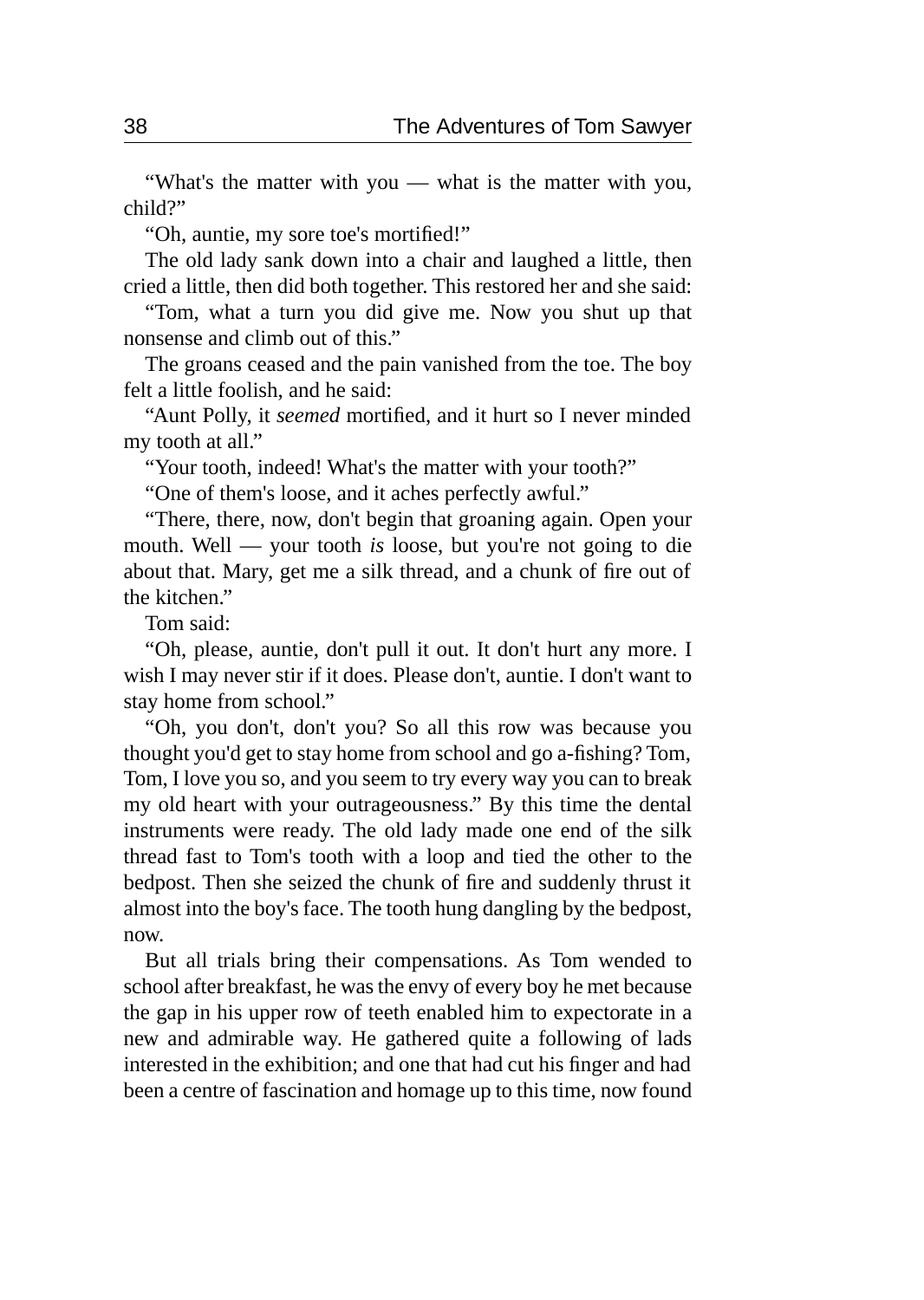himself suddenly without an adherent, and shorn of his glory. His heart was heavy, and he said with a disdain which he did not feel that it wasn't anything to spit like Tom Sawyer; but another boy said, "Sour grapes!" and he wandered away a dismantled hero.

Shortly Tom came upon the juvenile pariah of the village, Huckleberry Finn, son of the town drunkard. Huckleberry was cordially hated and dreaded by all the mothers of the town, because he was idle and lawless and vulgar and bad — and because all their children admired him so, and delighted in his forbidden society, and wished they dared to be like him. Tom was like the rest of the respectable boys, in that he envied Huckleberry his gaudy outcast condition, and was under strict orders not to play with him. So he played with him every time he got a chance. Huckleberry was always dressed in the cast-off clothes of full-grown men, and they were in perennial bloom and fluttering with rags. His hat was a vast ruin with a wide crescent lopped out of its brim; his coat, when he wore one, hung nearly to his heels and had the rearward buttons far down the back; but one suspender supported his trousers; the seat of the trousers bagged low and contained nothing, the fringed legs dragged in the dirt when not rolled up.

Huckleberry came and went, at his own free will. He slept on doorsteps in fine weather and in empty hogsheads in wet; he did not have to go to school or to church, or call any being master or obey anybody; he could go fishing or swimming when and where he chose, and stay as long as it suited him; nobody forbade him to fight; he could sit up as late as he pleased; he was always the first boy that went barefoot in the spring and the last to resume leather in the fall; he never had to wash, nor put on clean clothes; he could swear wonderfully. In a word, everything that goes to make life precious that boy had. So thought every harassed, hampered, respectable boy in St. Petersburg.

Tom hailed the romantic outcast:

"Hello, Huckleberry!"

"Hello yourself, and see how you like it."

"What's that you got?"

"Dead cat."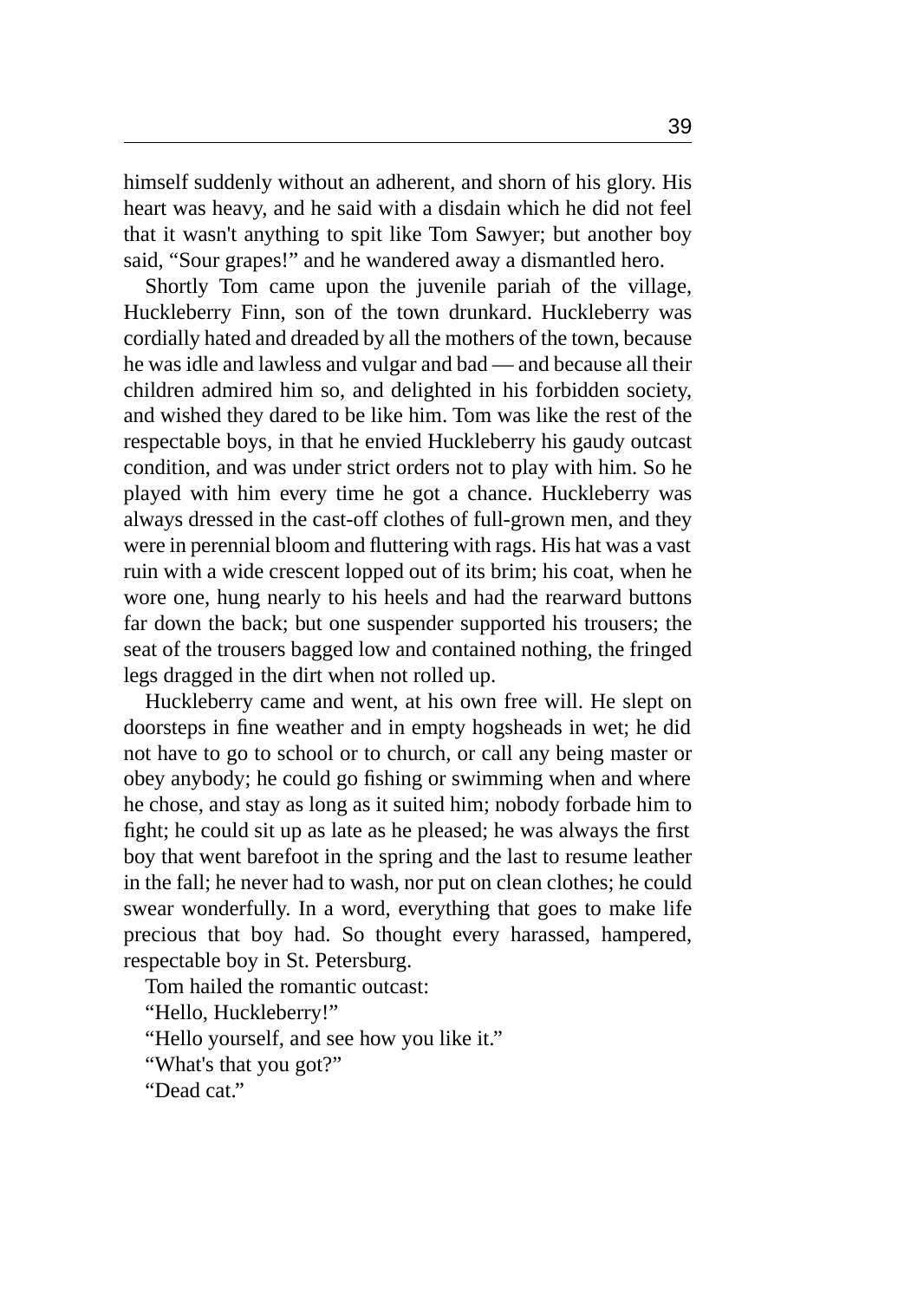"Lemme see him, Huck. My, he's pretty stiff. Where'd you get him?"

"Bought him off'n a boy."

"What did you give?"

"I give a blue ticket and a bladder that I got at the slaughterhouse."

"Where'd you get the blue ticket?"

"Bought it off'n Ben Rogers two weeks ago for a hoop-stick."

"Say — what is dead cats good for, Huck?"

"Good for? Cure warts with."

"No! Is that so? I know something that's better."

"I bet you don't. What is it?"

"Why, spunk-water."

"Spunk-water! I wouldn't give a dern for spunk-water."

"You wouldn't, wouldn't you? D'you ever try it?"

"No, I hain't. But Bob Tanner did."

"Who told you so!"

"Why, he told Jeff Thatcher, and Jeff told Johnny Baker, and Johnny told Jim Hollis, and Jim told Ben Rogers, and Ben told a nigger, and the nigger told me. There now!"

"Well, what of it? They'll all lie. Leastways all but the nigger. I don't know *him.* But I never see a nigger that *wouldn't* lie. Shucks! Now you tell me how Bob Tanner done it, Huck."

"Why, he took and dipped his hand in a rotten stump where the rain-water was."

"In the daytime?"

"Certainly."

"With his face to the stump?"

"Yes. Least I reckon so."

"Did he say anything?"

"I don't reckon he did. I don't know."

"Aha! Talk about trying to cure warts with spunk-water such a blame fool way as that! Why, that ain't a-going to do any good. You got to go all by yourself, to the middle of the woods, where you know there's a spunk-water stump, and just as it's midnight you back up against the stump and jam your hand in and say:"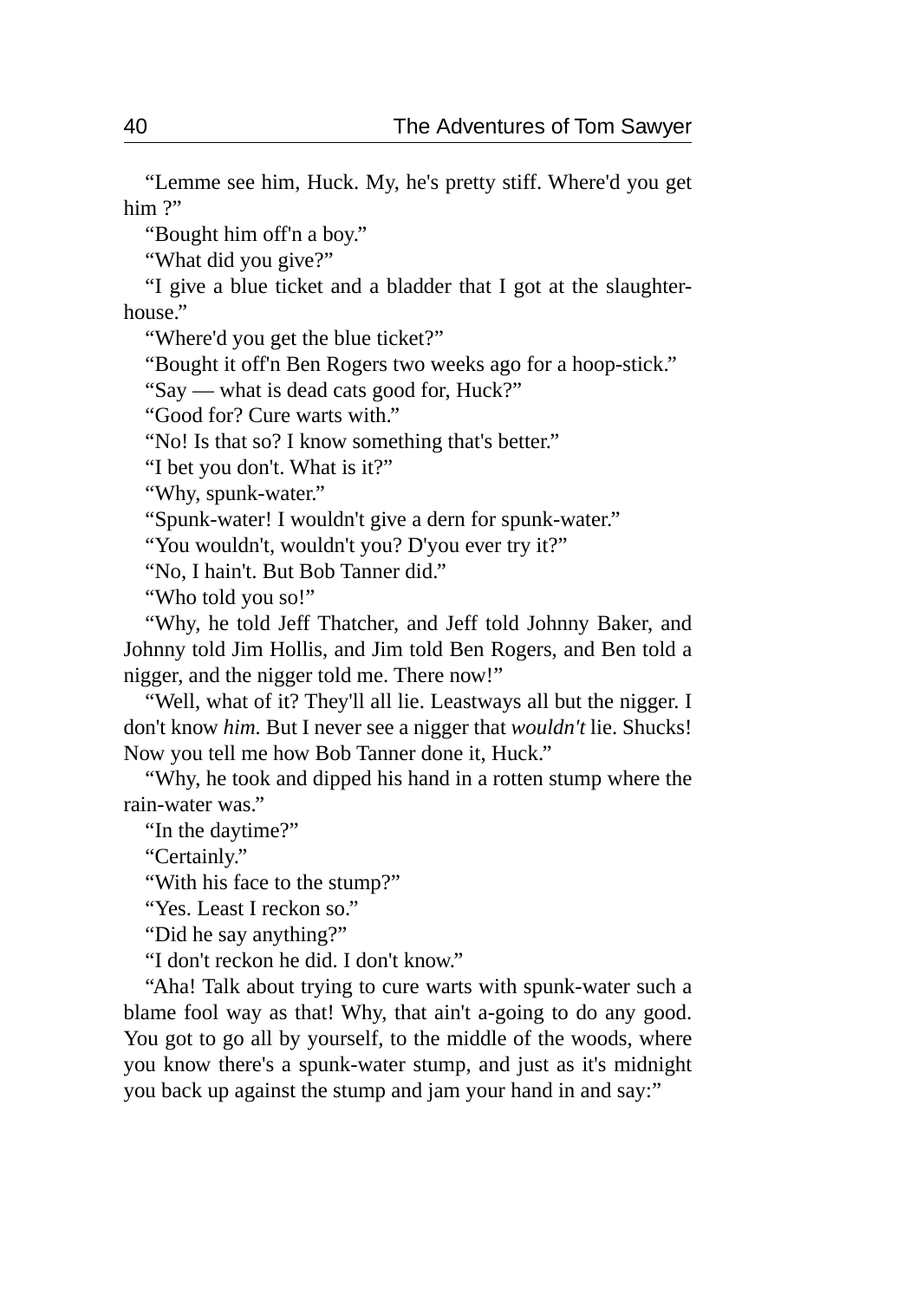Barley-corn, barley-corn, injun-meal shorts, Spunk-water, spunk-water, swaller these warts,

"and then walk away quick, eleven steps, with your eyes shut, and then turn around three times and walk home without speaking to anybody. Because if you speak the charm's busted."

"Well, that sounds like a good way; but that ain't the way Bob Tanner done."

"No, sir, you can bet he didn't, becuz he's the wartiest boy in this town; and he wouldn't have a wart on him if he'd knowed how to work spunk-water. I've took off thousands of warts off of my hands that way, Huck. I play with frogs so much that I've always got considerable many warts. Sometimes I take 'em off with a bean."

"Yes, bean's good. I've done that."

"Have you? What's your way?"

"You take and split the bean, and cut the wart so as to get some blood, and then you put the blood on one piece of the bean and take and dig a hole and bury it 'bout midnight at the crossroads in the dark of the moon, and then you burn up the rest of the bean. You see that piece that's got the blood on it will keep drawing and drawing, trying to fetch the other piece to it, and so that helps the blood to draw the wart, and pretty soon off she comes."

"Yes, that's it, Huck — that's it; though when you're burying it if you say "Down bean; off wart; come no more to bother me!" it's better. That's the way Joe Harper does, and he's been nearly to Coonville and most everywheres. But say — how do you cure 'em with dead cats?"

"Why, you take your cat and go and get in the graveyard 'long about midnight when somebody that was wicked has been buried; and when it's midnight a devil will come, or maybe two or three, but you can't see 'em, you can only hear something like the wind, or maybe hear 'em talk; and when they're taking that feller away, you heave your cat after 'em and say, "Devil follow corpse, cat follow devil, warts follow cat, I'm done with ye!" That'll fetch *any* wart."

"Sounds right. D'you ever try it, Huck?"

"No, but old Mother Hopkins told me."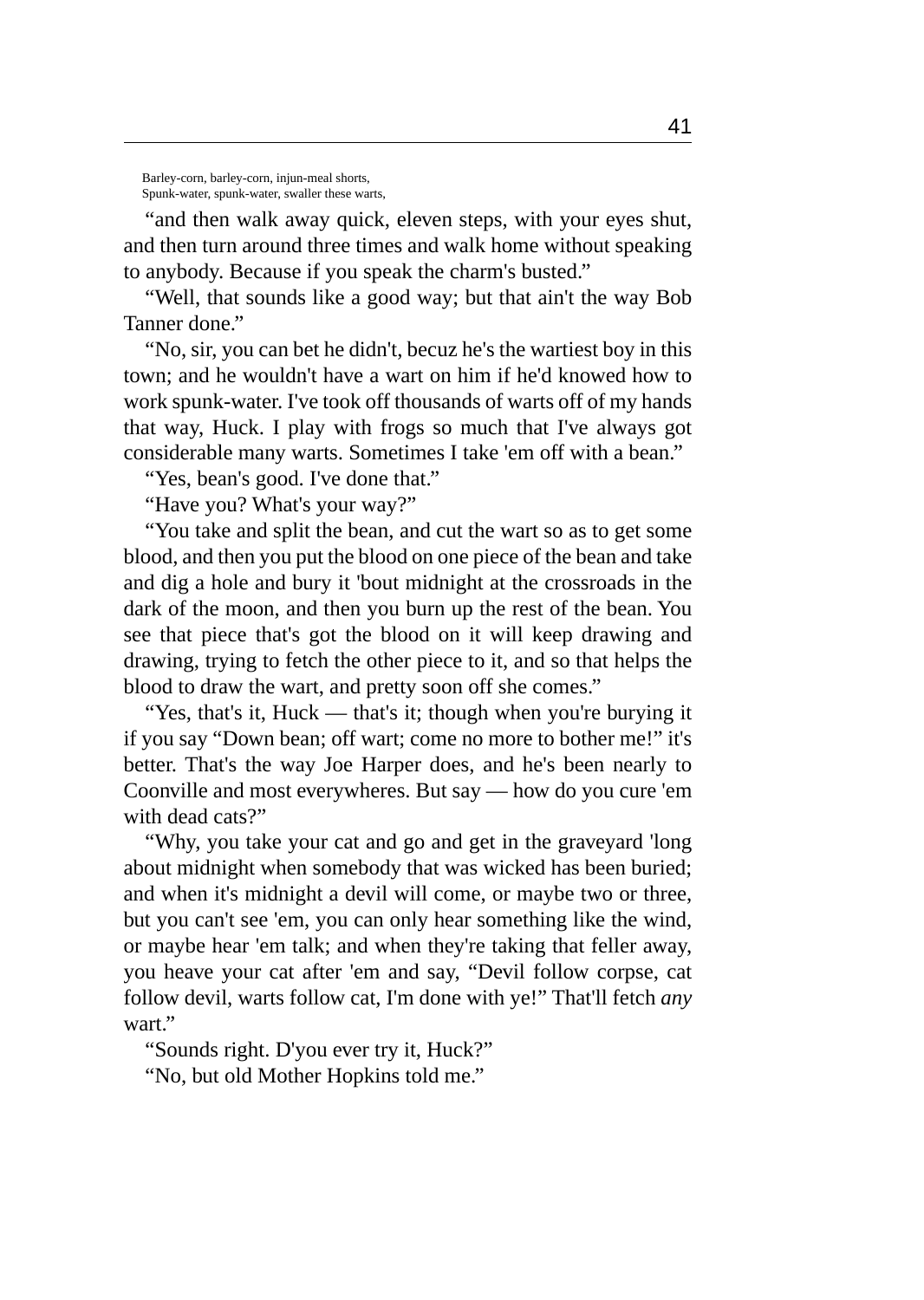"Well, I reckon it's so, then. Becuz they say she's a witch."

"Say! Why, Tom, I *know* she is. She witched pap. Pap says so his own self. He come along one day, and he see she was a-witching him, so he took up a rock, and if she hadn't dodged, he'd a got her. Well, that very night he rolled off'n a shed wher' he was a layin drunk, and broke his arm."

"Why, that's awful. How did he know she was a-witching him?"

"Lord, pap can tell, easy. Pap says when they keep looking at you right stiddy, they're a-witching you. Specially if they mumble. Becuz when they mumble they're saying the Lord's Prayer backards."

"Say, Hucky, when you going to try the cat?"

"To-night. I reckon they'll come after old Hoss Williams tonight."

"But they buried him Saturday. Didn't they get him Saturday night?"

"Why, how you talk! How could their charms work till midnight? — and *then* it's Sunday. Devils don't slosh around much of a Sunday, I don't reckon."

"I never thought of that. That's so. Lemme go with you?"

"Of course — if you ain't afeard."

"Afeard! 'Tain't likely. Will you meow?"

"Yes — and you meow back, if you get a chance. Last time, you kep' me a-meowing around till old Hays went to throwing rocks at me and says "Dern that cat!" and so I hove a brick through his window — but don't you tell."

"I won't. I couldn't meow that night, becuz auntie was watching me, but I'll meow this time. Say — what's that?"

"Nothing but a tick."

"Where'd you get him?"

"Out in the woods."

"What'll you take for him?"

"I don't know. I don't want to sell him."

"All right. It's a mighty small tick, anyway."

"Oh, anybody can run a tick down that don't belong to them. I'm satisfied with it. It's a good enough tick for me."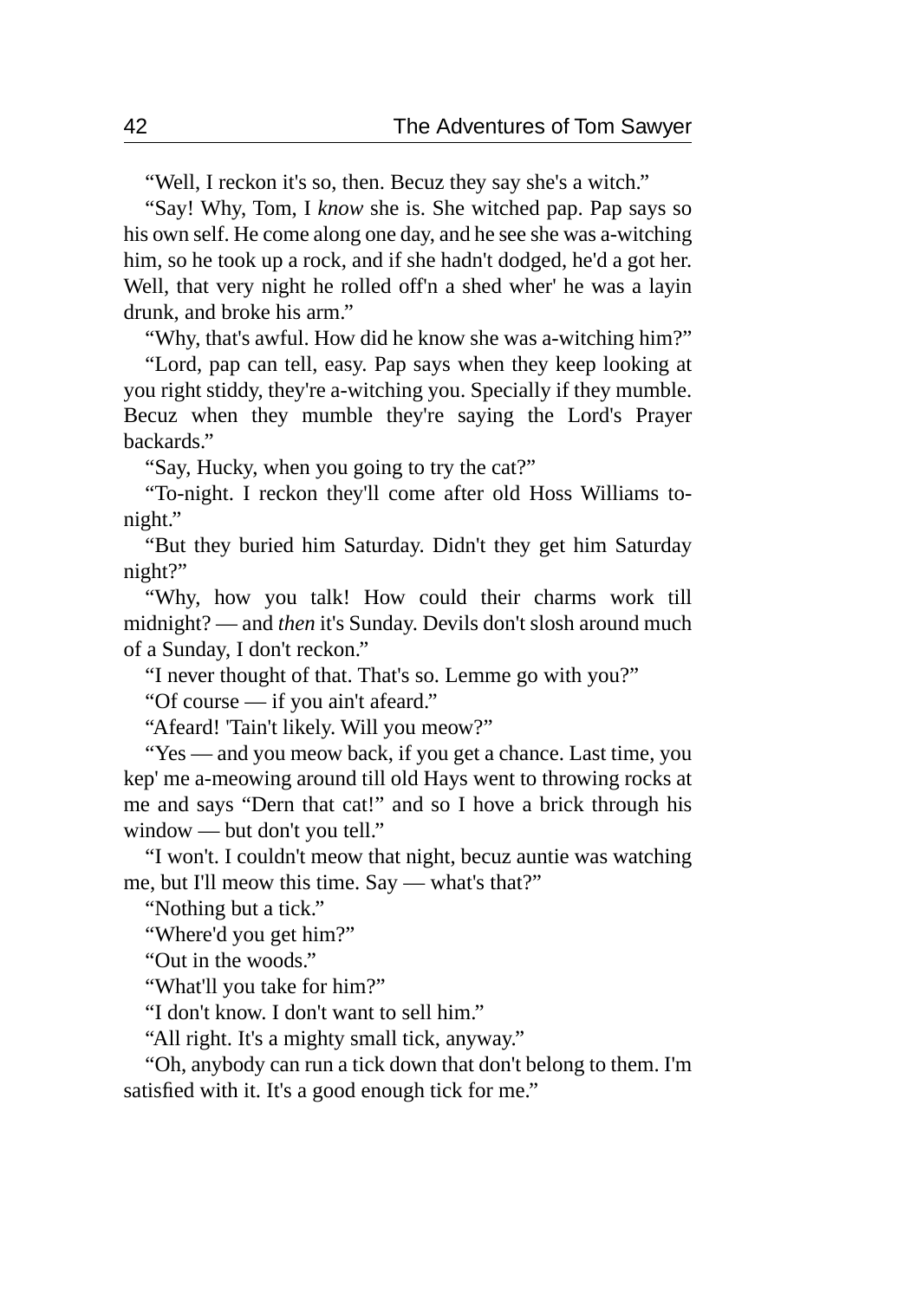"Sho, there's ticks a plenty. I could have a thousand of 'em if I wanted to."

"Well, why don't you? Becuz you know mighty well you can't. This is a pretty early tick, I reckon. It's the first one I've seen this year."

"Say, Huck — I'll give you my tooth for him."

"Less see it."

Tom got out a bit of paper and carefully unrolled it. Huckleberry viewed it wistfully. The temptation was very strong. At last he said:

"Is it genuwyne?"

Tom lifted his lip and showed the vacancy.

"Well, all right," said Huckleberry, "it's a trade."

Tom enclosed the tick in the percussion-cap box that had lately been the pinchbug's prison, and the boys separated, each feeling wealthier than before.

When Tom reached the little isolated frame schoolhouse, he strode in briskly, with the manner of one who had come with all honest speed. He hung his hat on a peg and flung himself into his seat with business-like alacrity. The master, throned on high in his great splint-bottom arm-chair, was dozing, lulled by the drowsy hum of study. The interruption roused him.

"Thomas Sawyer!"

Tom knew that when his name was pronounced in full, it meant trouble.

"Sir!"

"Come up here. Now, sir, why are you late again, as usual?"

Tom was about to take refuge in a lie, when he saw two long tails of yellow hair hanging down a back that he recognized by the electric sympathy of love; and by that form was *the only vacant place* on the girls' side of the schoolhouse. He instantly said:

"*I stopped to talk with Huckleberry Finn!*"

The master's pulse stood still, and he stared helplessly. The buzz of study ceased. The pupils wondered if this foolhardy boy had lost his mind. The master said:

"You — you did what?"

"Stopped to talk with Huckleberry Finn."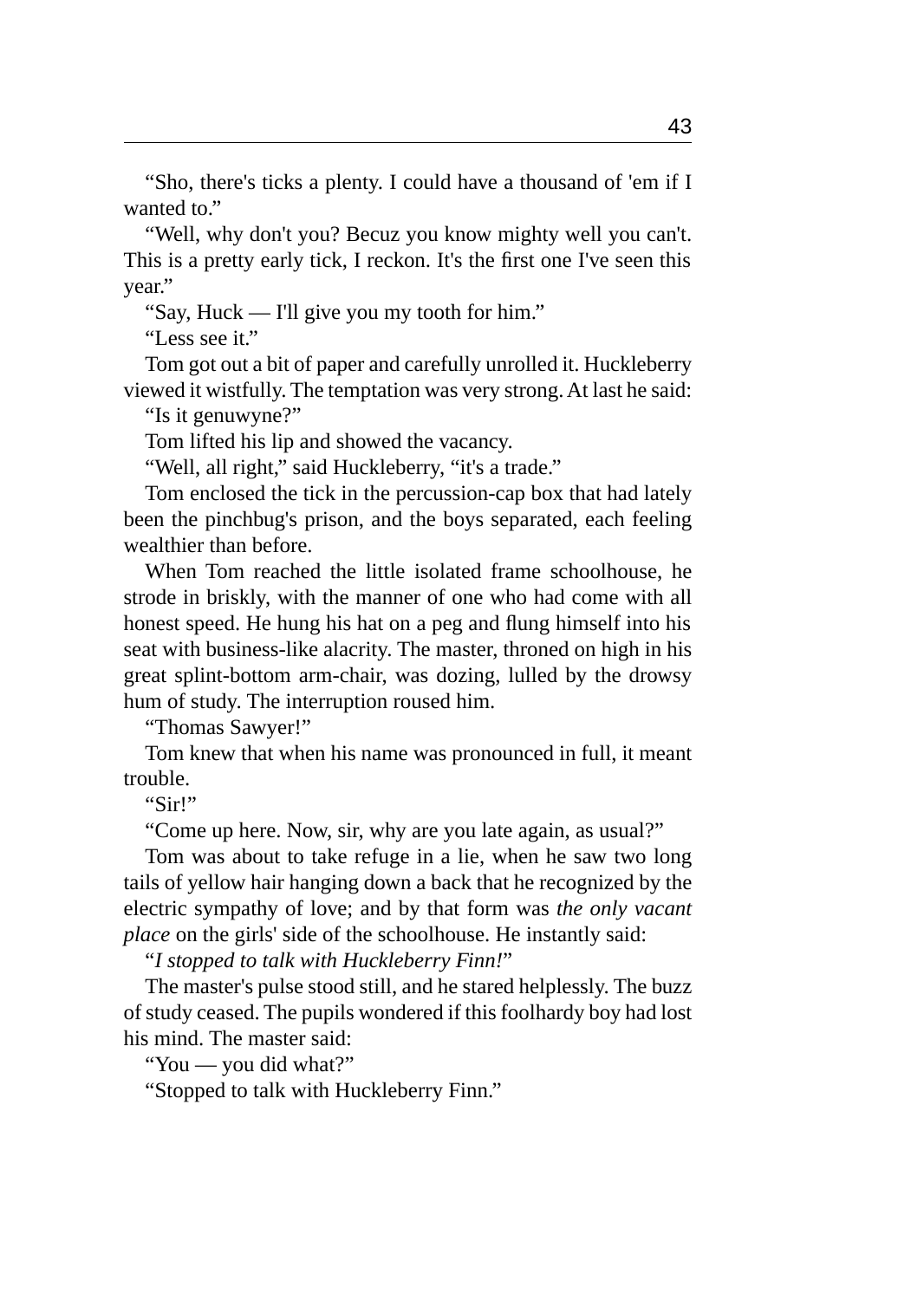There was no mistaking the words.

"Thomas Sawyer, this is the most astounding confession I have ever listened to. No mere ferule will answer for this offence. Take off your jacket."

The master's arm performed until it was tired and the stock of switches notably diminished. Then the order followed:

"Now, sir, go and sit with the girls! And let this be a warning to you."

The titter that rippled around the room appeared to abash the boy, but in reality that result was caused rather more by his worshipful awe of his unknown idol and the dread pleasure that lay in his high good fortune. He sat down upon the end of the pine bench and the girl hitched herself away from him with a toss of her head. Nudges and winks and whispers traversed the room, but Tom sat still, with his arms upon the long, low desk before him, and seemed to study his book.

By and by attention ceased from him, and the accustomed school murmur rose upon the dull air once more. Presently the boy began to steal furtive glances at the girl. She observed it, "made a mouth" at him and gave him the back of her head for the space of a minute. When she cautiously faced around again, a peach lay before her. She thrust it away. Tom gently put it back. She thrust it away again, but with less animosity. Tom patiently returned it to its place. Then she let it remain. Tom scrawled on his slate, "Please take it — I got more." The girl glanced at the words, but made no sign. Now the boy began to draw something on the slate, hiding his work with his left hand. For a time the girl refused to notice; but her human curiosity presently began to manifest itself by hardly perceptible signs. The boy worked on, apparently unconscious. The girl made a sort of noncommittal attempt to see, but the boy did not betray that he was aware of it. At last she gave in and hesitatingly whispered:

"Let me see it."

Tom partly uncovered a dismal caricature of a house with two gable ends to it and a corkscrew of smoke issuing from the chimney. Then the girl's interest began to fasten itself upon the work and she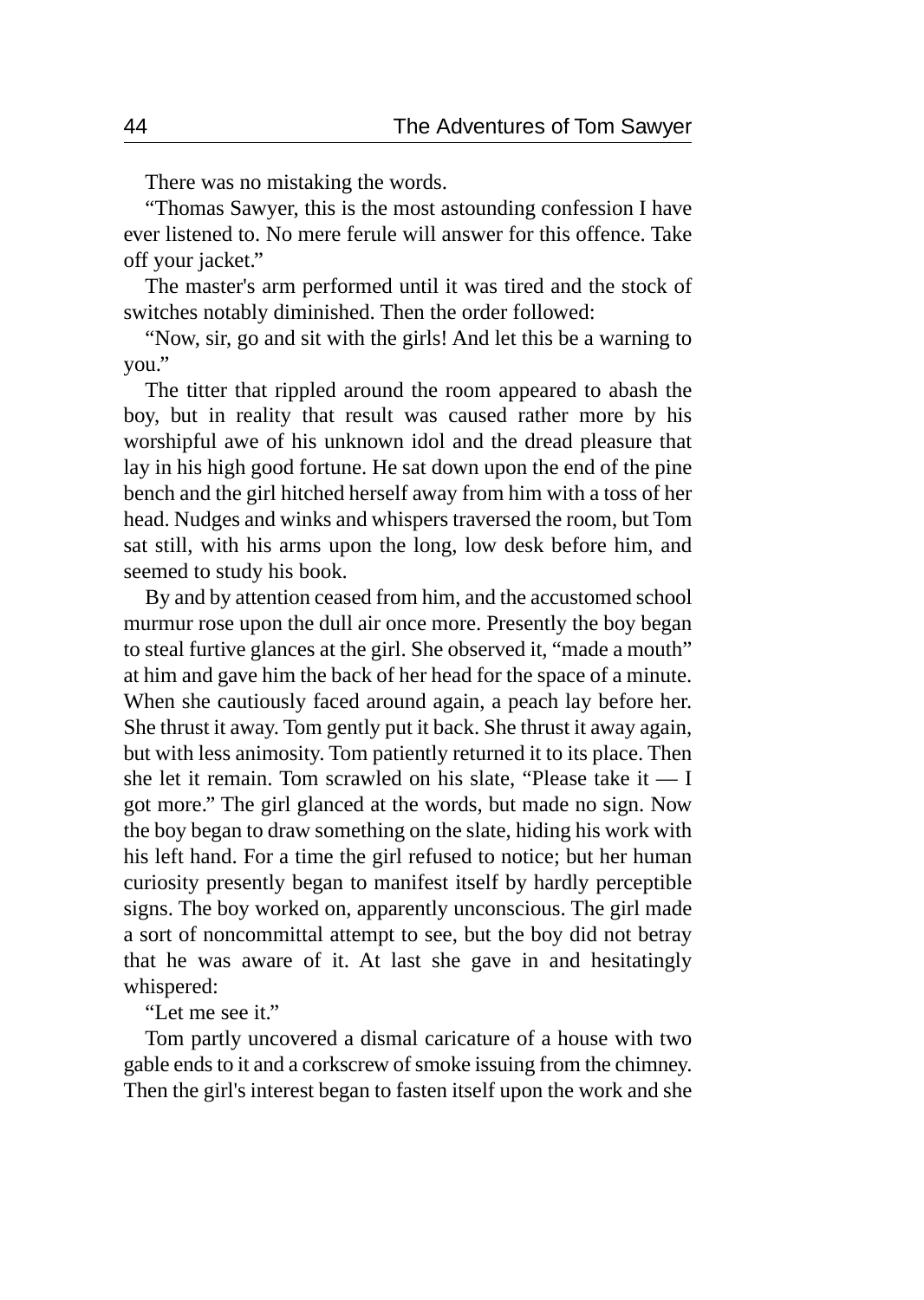forgot everything else. When it was finished, she gazed a moment, then whispered:

"It's nice — make a man."

The artist erected a man in the front yard, that resembled a derrick. He could have stepped over the house; but the girl was not hypercritical; she was satisfied with the monster, and whispered:

"It's a beautiful man — now make me coming along."

Tom drew an hour-glass with a full moon and straw limbs to it and armed the spreading fingers with a portentous fan. The girl said:

"It's ever so nice — I wish I could draw."

"It's easy," whispered Tom, "I'll learn you."

"Oh, will you? When?"

"At noon. Do you go home to dinner?"

"I'll stay if you will."

"Good — that's a whack. What's your name?"

"Becky Thatcher. What's yours? Oh, I know. It's Thomas Sawyer."

"That's the name they lick me by. I'm Tom when I'm good. You call me Tom, will you?"

"Yes."

Now Tom began to scrawl something on the slate, hiding the words from the girl. But she was not backward this time. She begged to see. Tom said:

"Oh, it ain't anything."

"Yes it is."

"No it ain't. You don't want to see."

"Yes I do, indeed I do. Please let me."

"You'll tell."

"No I won't — deed and deed and double deed won't."

"You won't tell anybody at all? Ever, as long as you live?"

"No, I won't ever tell *any*body. Now let me."

"Oh, *you* don't want to see!"

"Now that you treat me so, I *will* see." And she put her small hand upon his and a little scuffle ensued, Tom pretending to resist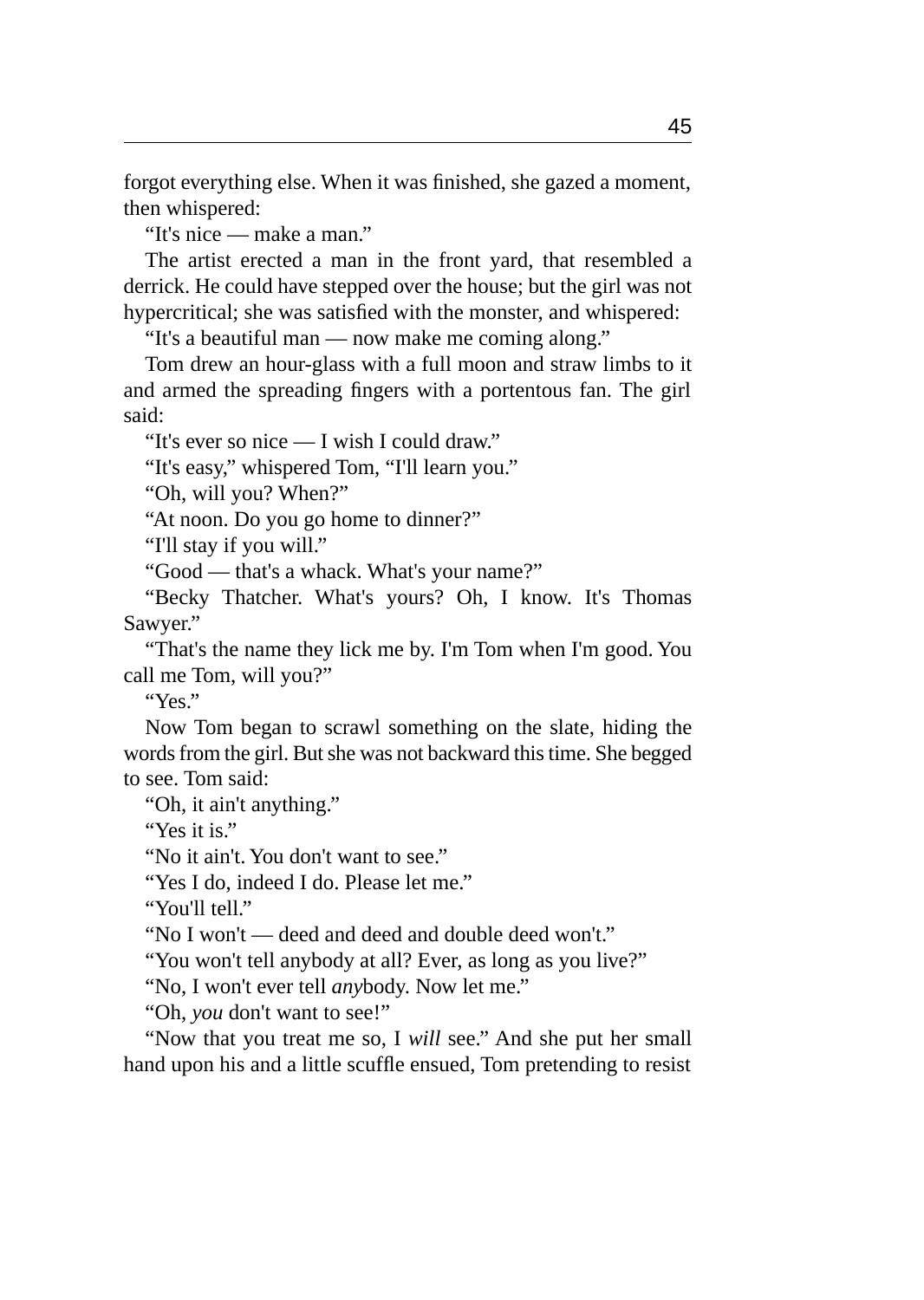in earnest but letting his hand slip by degrees till these words were revealed: "*I love you.*"

"Oh, you bad thing!" And she hit his hand a smart rap, but reddened and looked pleased, nevertheless.

Just at this juncture the boy felt a slow, fateful grip closing on his ear, and a steady lifting impulse. In that vise he was borne across the house and deposited in his own seat, under a peppering fire of giggles from the whole school. Then the master stood over him during a few awful moments, and finally moved away to his throne without saying a word. But although Tom's ear tingled, his heart was jubilant.

As the school quieted down Tom made an honest effort to study, but the turmoil within him was too great. In turn he took his place in the reading class and made a botch of it; then in the geography class and turned lakes into mountains, mountains into rivers, and rivers into continents, till chaos was come again; then in the spelling class, and got "turned down," by a succession of mere baby words, till he brought up at the foot and yielded up the pewter medal which he had worn with ostentation for months.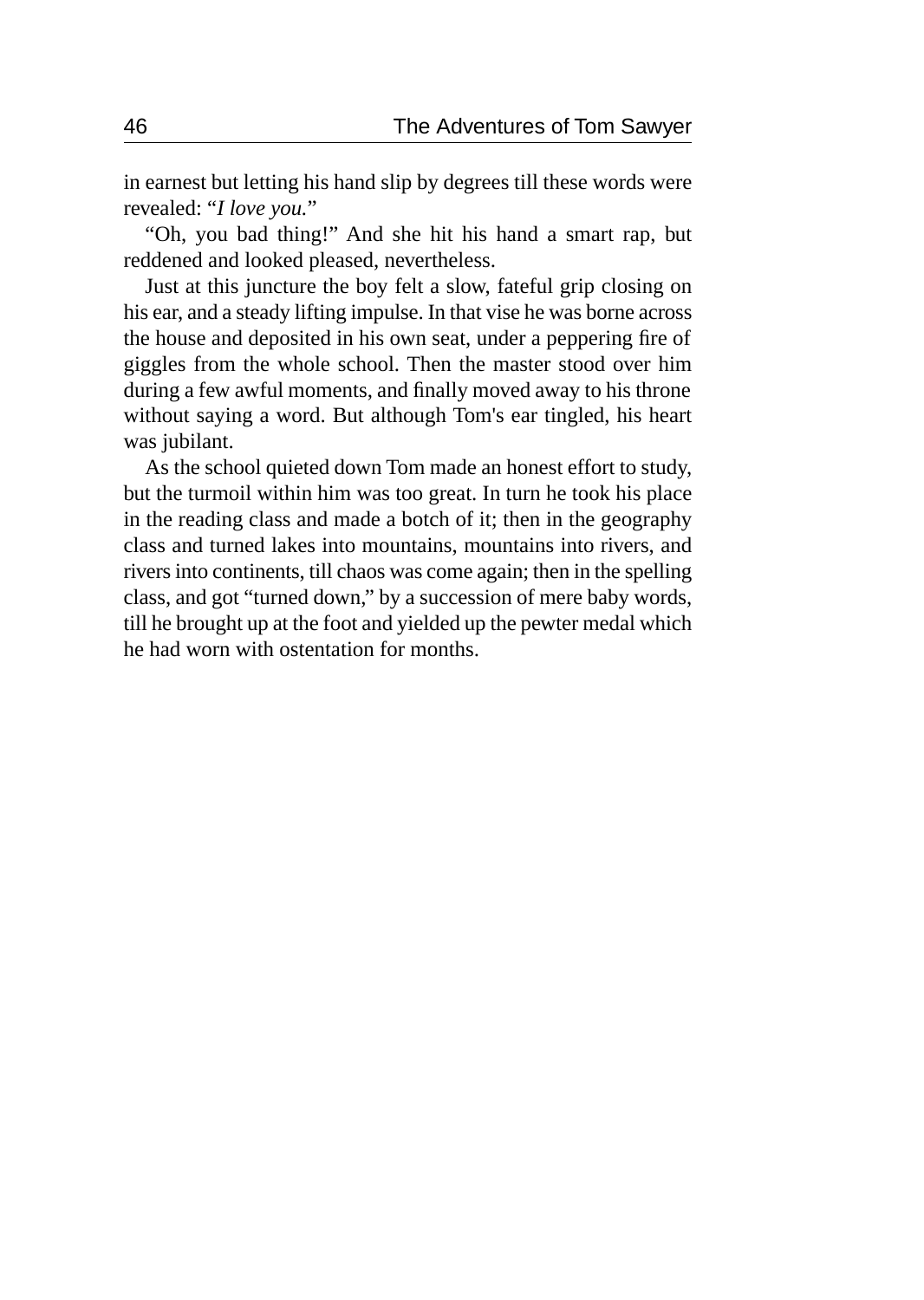## **Chapter VII**

The harder Tom tried to fasten his mind on his book, the more his ideas wandered. So at last, with a sigh and a yawn, he gave it up. It seemed to him that the noon recess would never come. The air was utterly dead. There was not a breath stirring. It was the sleepiest of sleepy days. The drowsing murmur of the five and twenty studying scholars soothed the soul like the spell that is in the murmur of bees. Away off in the flaming sunshine, Cardiff Hill lifted its soft green sides through a shimmering veil of heat, tinted with the purple of distance; a few birds floated on lazy wing high in the air; no other living thing was visible but some cows, and they were asleep. Tom's heart ached to be free, or else to have something of interest to do to pass the dreary time. His hand wandered into his pocket and his face lit up with a glow of gratitude that was prayer, though he did not know it. Then furtively the percussioncap box came out. He released the tick and put him on the long flat desk. The creature probably glowed with a gratitude that amounted to prayer, too, at this moment, but it was premature: for when he started thankfully to travel off, Tom turned him aside with a pin and made him take a new direction.

Tom's bosom friend sat next him, suffering just as Tom had been, and now he was deeply and gratefully interested in this entertainment in an instant. This bosom friend was Joe Harper. The two boys were sworn friends all the week, and embattled enemies on Saturdays. Joe took a pin out of his lapel and began to assist in exercising the prisoner. The sport grew in interest momently. Soon Tom said that they were interfering with each other, and neither getting the fullest benefit of the tick. So he put Joe's slate on the desk and drew a line down the middle of it from top to bottom.

"Now," said he, "as long as he is on your side you can stir him up and I'll let him alone; but if you let him get away and get on my side, you're to leave him alone as long as I can keep him from crossing over."

"All right, go ahead; start him up."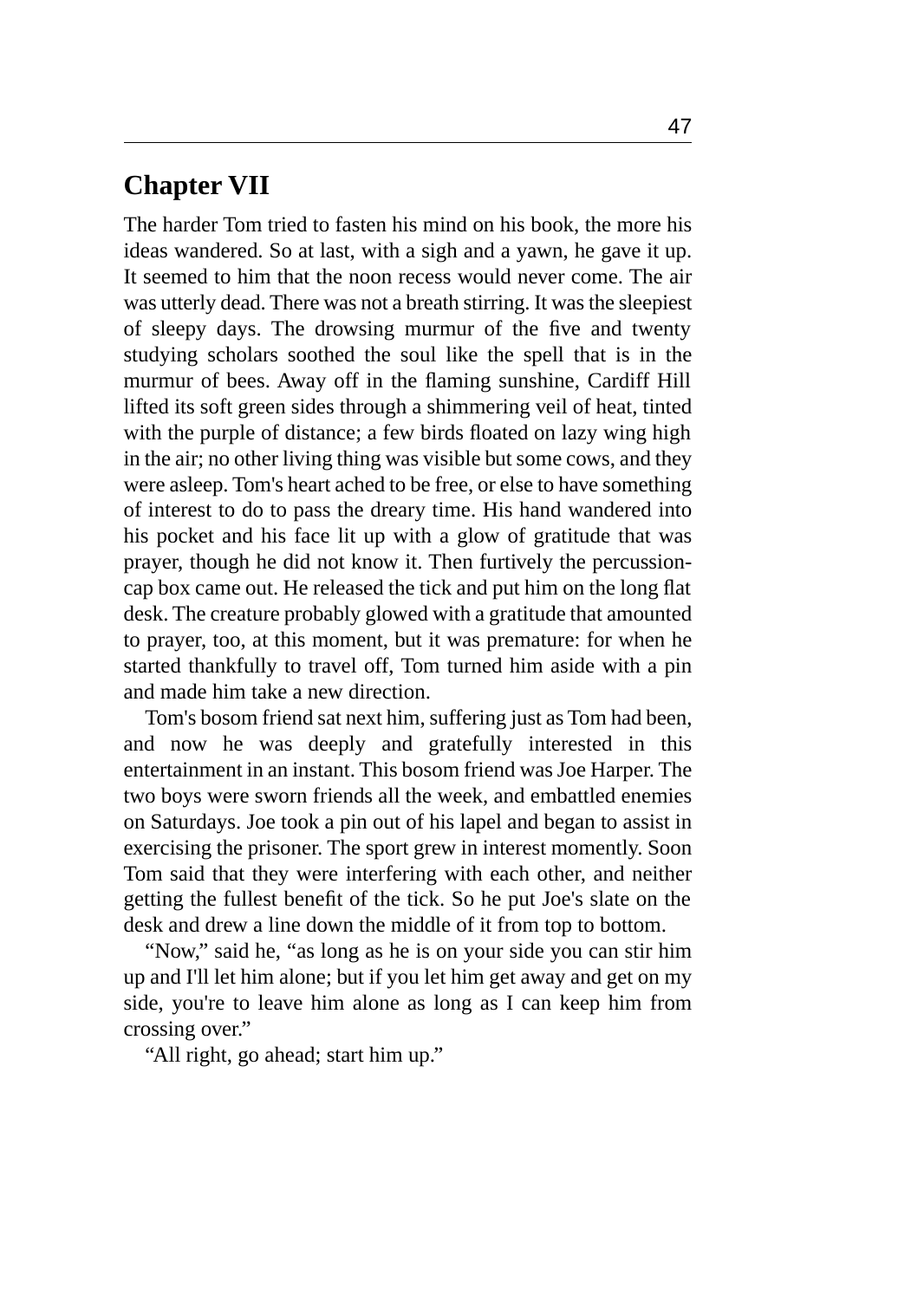The tick escaped from Tom, presently, and crossed the equator. Joe harassed him awhile, and then he got away and crossed back again. This change of base occurred often. While one boy was worrying the tick with absorbing interest, the other would look on with interest as strong, the two heads bowed together over the slate, and the two souls dead to all things else. At last luck seemed to settle and abide with Joe. The tick tried this, that, and the other course, and got as excited and as anxious as the boys themselves, but time and again just as he would have victory in his very grasp, so to speak, and Tom's fingers would be twitching to begin, Joe's pin would deftly head him off, and keep possession. At last Tom could stand it no longer. The temptation was too strong. So he reached out and lent a hand with his pin. Joe was angry in a moment. Said he:

"Tom, you let him alone."

"I only just want to stir him up a little, Joe."

"No, sir, it ain't fair; you just let him alone."

"Blame it, I ain't going to stir him much."

"Let him alone, I tell you."

"I won't!"

"You shall — he's on my side of the line."

"Look here, Joe Harper, whose is that tick?"

"I don't care whose tick he is — he's on my side of the line, and you sha'n't touch him."

"Well, I'll just bet I will, though. He's my tick and I'll do what I blame please with him, or die!"

A tremendous whack came down on Tom's shoulders, and its duplicate on Joe's; and for the space of two minutes the dust continued to fly from the two jackets and the whole school to enjoy it. The boys had been too absorbed to notice the hush that had stolen upon the school awhile before when the master came tiptoeing down the room and stood over them. He had contemplated a good part of the performance before he contributed his bit of variety to it.

When school broke up at noon, Tom flew to Becky Thatcher, and whispered in her ear: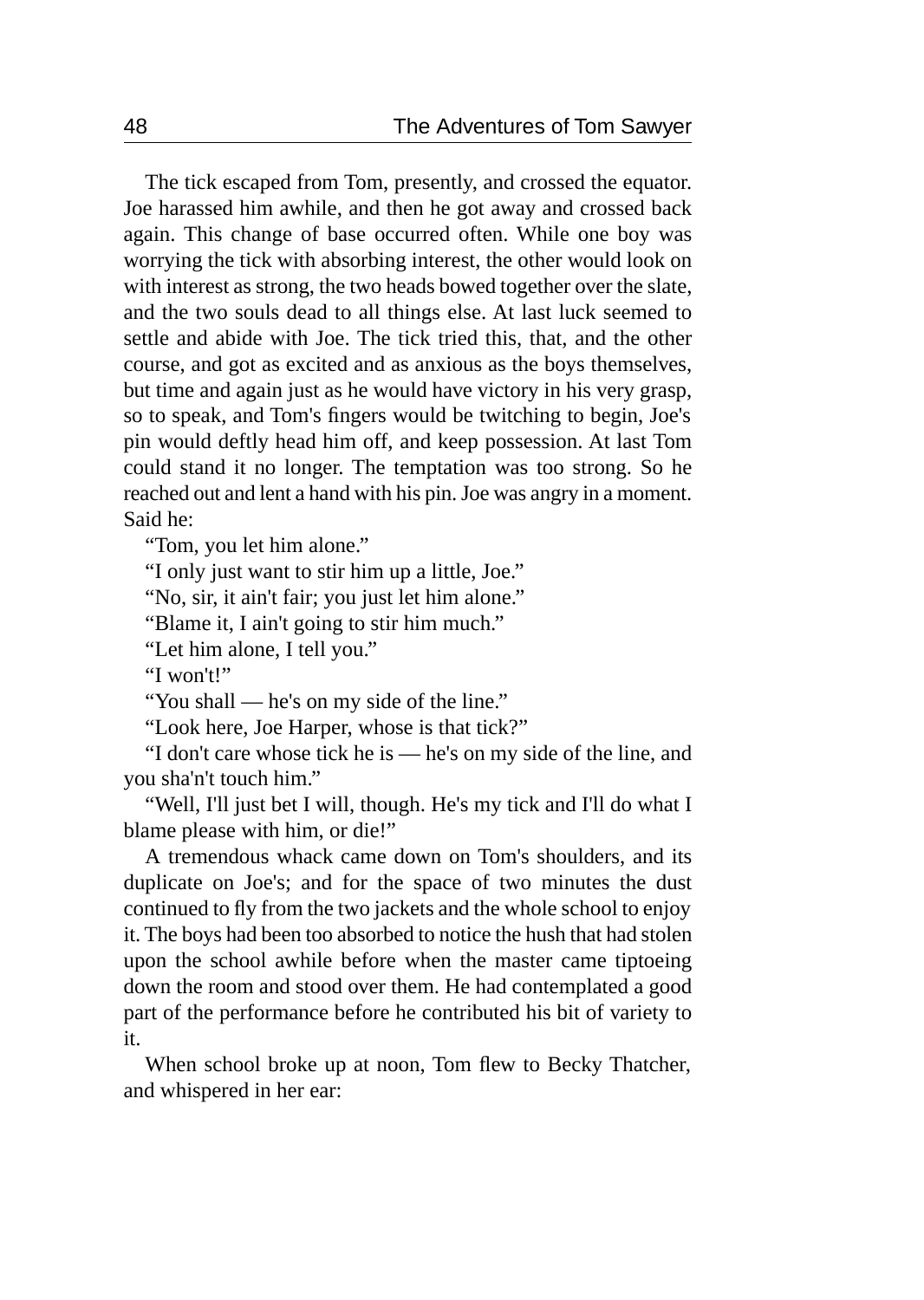"Put on your bonnet and let on you're going home; and when you get to the corner, give the rest of 'em the slip, and turn down through the lane and come back. I'll go the other way and come it over 'em the same way."

So the one went off with one group of scholars, and the other with another. In a little while the two met at the bottom of the lane, and when they reached the school they had it all to themselves. Then they sat together, with a slate before them, and Tom gave Becky the pencil and held her hand in his, guiding it, and so created another surprising house. When the interest in art began to wane, the two fell to talking. Tom was swimming in bliss. He said:

"Do you love rats?"

"No! I hate them!"

"Well, I do, too — *live* ones. But I mean dead ones, to swing round your head with a string."

"No, I don't care for rats much, anyway. What I like is chewinggum."

"Oh, I should say so! I wish I had some now."

"Do you? I've got some. I'll let you chew it awhile, but you must give it back to me."

That was agreeable, so they chewed it turn about, and dangled their legs against the bench in excess of contentment.

"Was you ever at a circus?" said Tom.

"Yes, and my pa's going to take me again some time, if I'm good."

"I been to the circus three or four times — lots of times. Church ain't shucks to a circus. There's things going on at a circus all the time. I'm going to be a clown in a circus when I grow up."

"Oh, are you! That will be nice. They're so lovely, all spotted up."

"Yes, that's so. And they get slathers of money — most a dollar a day, Ben Rogers says. Say, Becky, was you ever engaged?"

"What's that?"

"Why, engaged to be married."

"No."

"Would you like to?"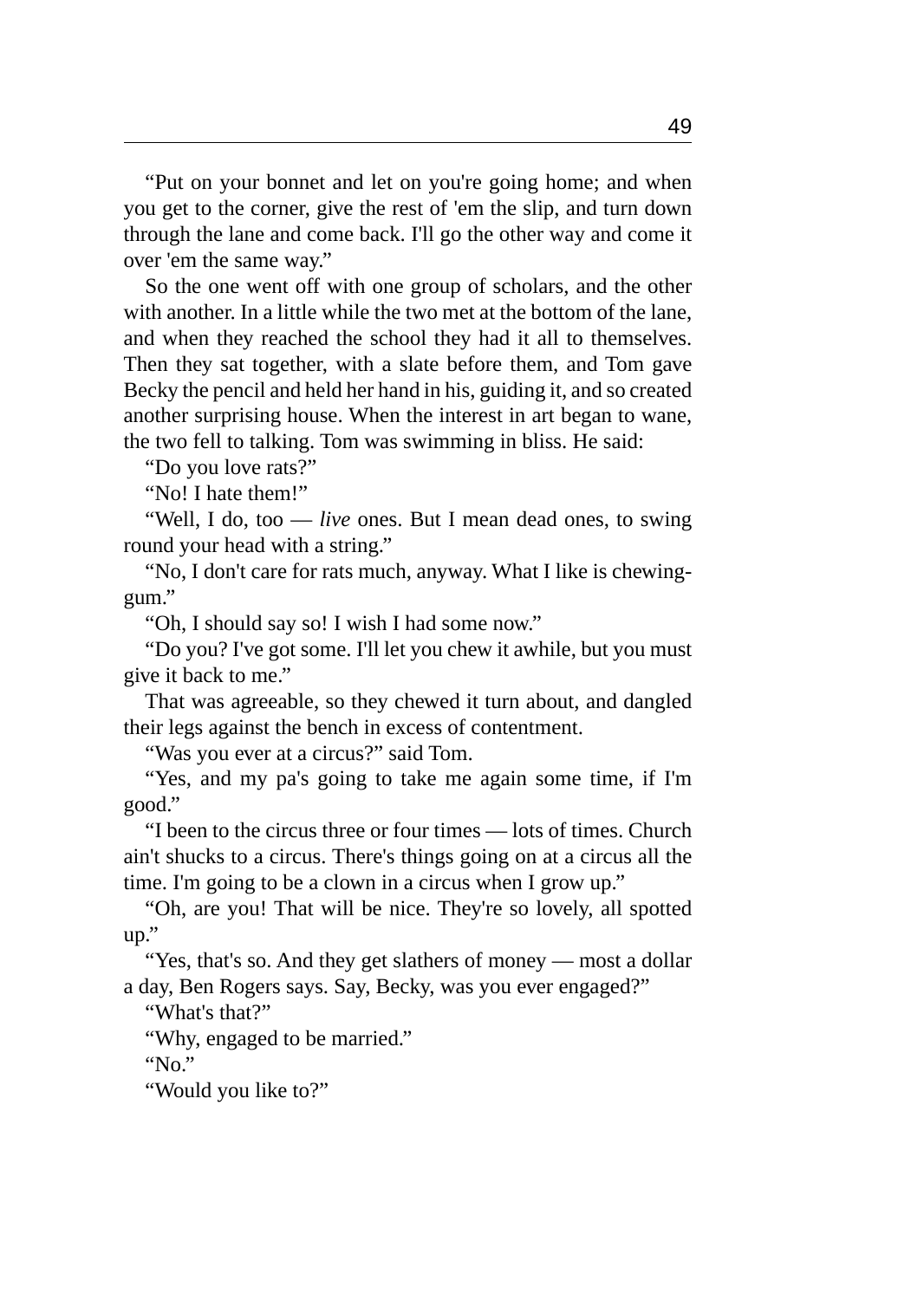"I reckon so. I don't know. What is it like?"

"Like? Why it ain't like anything. You only just tell a boy you won't ever have anybody but him, ever ever ever, and then you kiss and that's all. Anybody can do it."

"Kiss? What do you kiss for?"

"Why, that, you know, is to — well, they always do that."

"Everybody?"

"Why, yes, everybody that's in love with each other. Do you remember what I wrote on the slate?"

"Ye — yes."

"What was it?"

"I sha'n't tell you."

"Shall I tell *you?*"

"Ye — yes — but some other time."

"No, now."

"No, not now — to-morrow."

"Oh, no, *now.* Please, Becky — I'll whisper it, I'll whisper it ever so easy."

Becky hesitating, Tom took silence for consent, and passed his arm about her waist and whispered the tale ever so softly, with his mouth close to her ear. And then he added:

"Now you whisper it to me — just the same."

She resisted, for a while, and then said:

"You turn your face away so you can't see, and then I will. But you mustn't ever tell anybody — *will* you, Tom? Now you won't, *will* you?"

"No, indeed, indeed I won't. Now, Becky."

He turned his face away. She bent timidly around till her breath stirred his curls and whispered, "I — love — you!"

Then she sprang away and ran around and around the desks and benches, with Tom after her, and took refuge in a corner at last, with her little white apron to her face. Tom clasped her about her neck and pleaded:

"Now, Becky, it's all done — all over but the kiss. Don't you be afraid of that — it ain't anything at all. Please, Becky." And he tugged at her apron and the hands.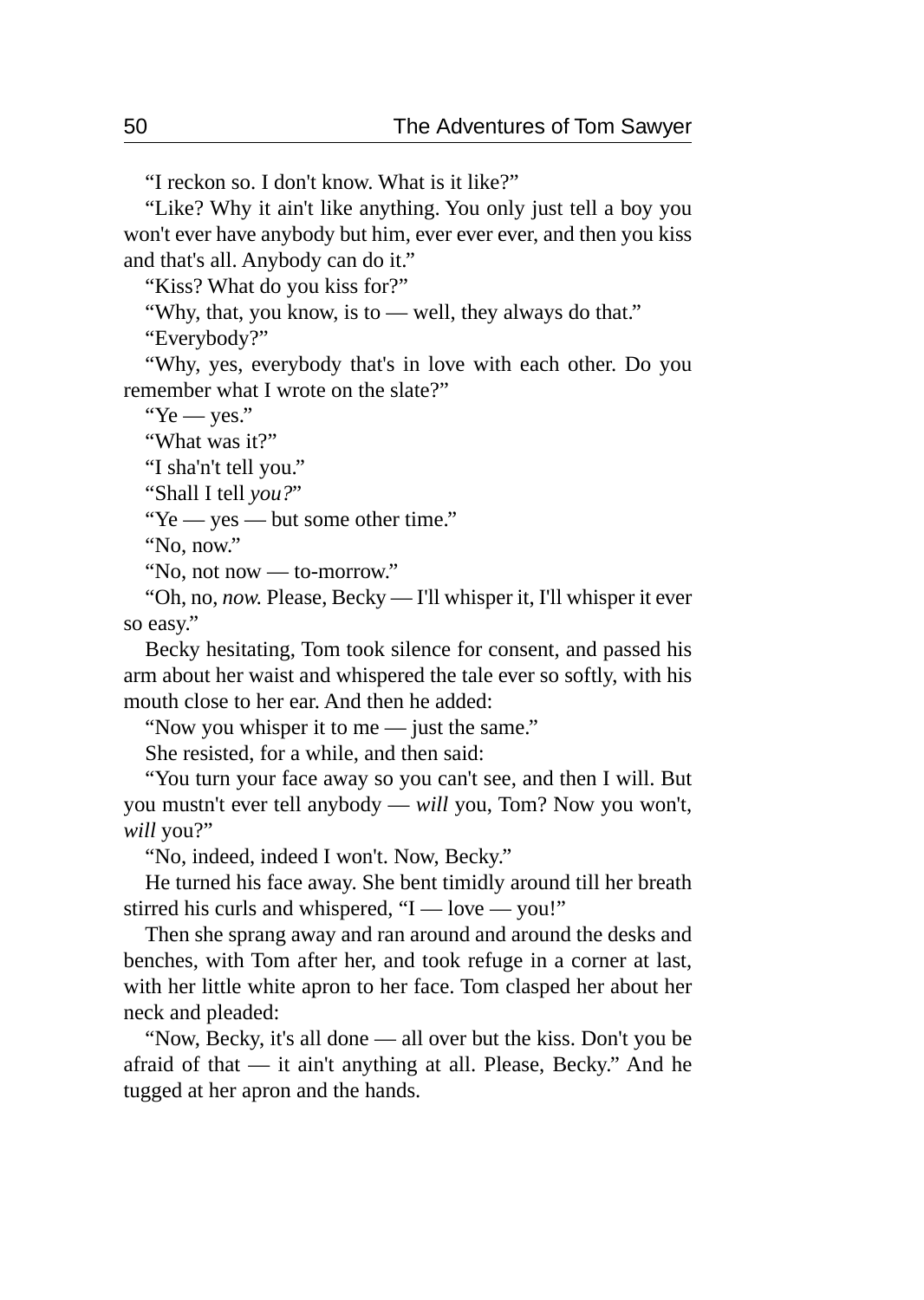By and by she gave up, and let her hands drop; her face, all glowing with the struggle, came up and submitted. Tom kissed the red lips and said:

"Now it's all done, Becky. And always after this, you know, you ain't ever to love anybody but me, and you ain't ever to marry anybody but me, ever never and forever. Will you?"

"No, I'll never love anybody but you, Tom, and I'll never marry anybody but you — and you ain't to ever marry anybody but me, either."

"Certainly. Of course. That's *part* of it. And always coming to school or when we're going home, you're to walk with me, when there ain't anybody looking — and you choose me and I choose you at parties, because that's the way you do when you're engaged."

"It's so nice. I never heard of it before."

"Oh, it's ever so gay! Why, me and Amy Lawrence —"

The big eyes told Tom his blunder and he stopped, confused.

"Oh, Tom! Then I ain't the first you've ever been engaged to!"

The child began to cry. Tom said:

"Oh, don't cry, Becky, I don't care for her any more."

"Yes, you do, Tom — you know you do."

Tom tried to put his arm about her neck, but she pushed him away and turned her face to the wall, and went on crying. Tom tried again, with soothing words in his mouth, and was repulsed again. Then his pride was up, and he strode away and went outside. He stood about, restless and uneasy, for a while, glancing at the door, every now and then, hoping she would repent and come to find him. But she did not. Then he began to feel badly and fear that he was in the wrong. It was a hard struggle with him to make new advances, now, but he nerved himself to it and entered. She was still standing back there in the corner, sobbing, with her face to the wall. Tom's heart smote him. He went to her and stood a moment, not knowing exactly how to proceed. Then he said hesitatingly:

"Becky, I — I don't care for anybody but you."

No reply — but sobs.

"Becky" — pleadingly. "Becky, won't you say something?" More sobs.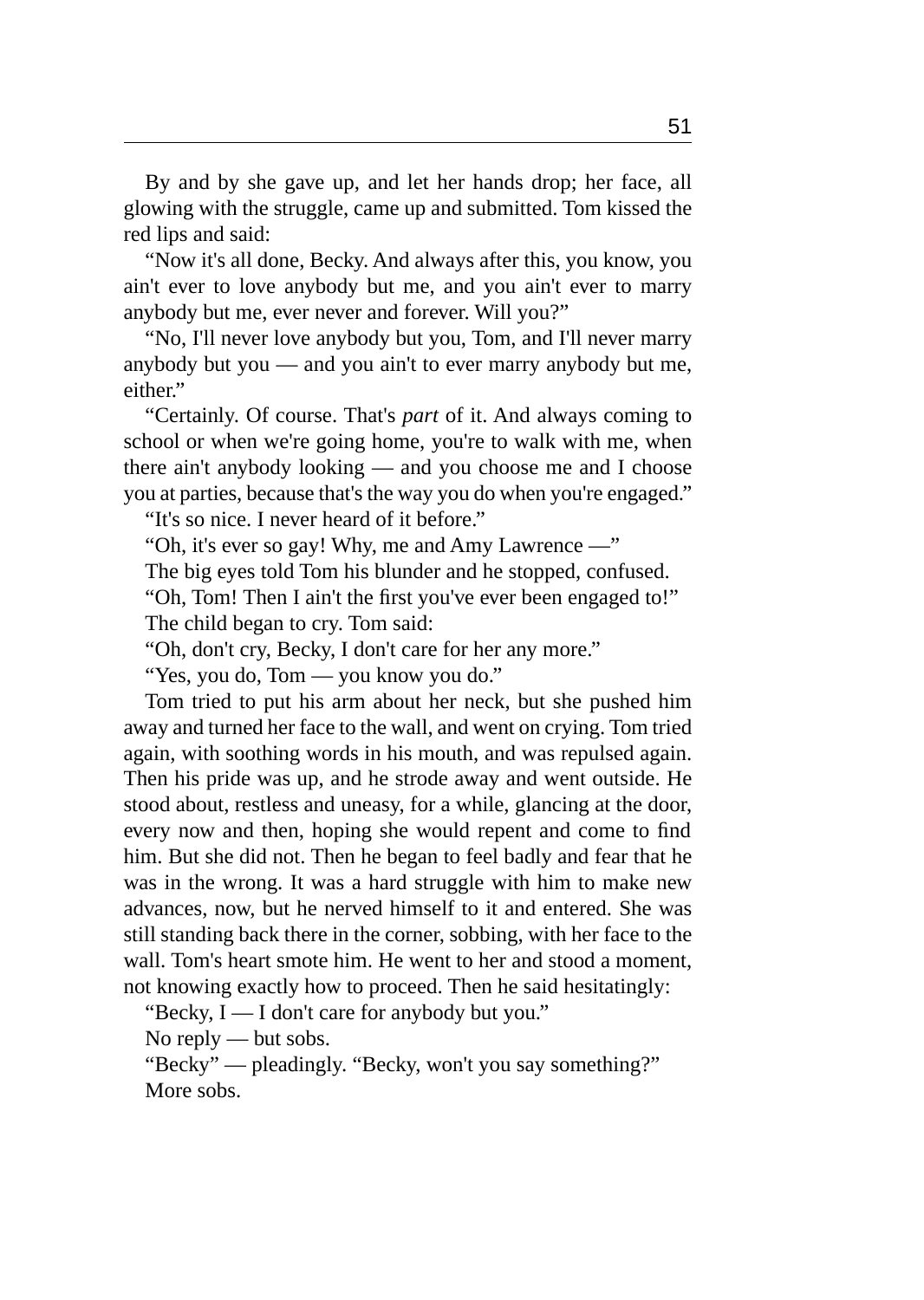Tom got out his chiefest jewel, a brass knob from the top of an andiron, and passed it around her so that she could see it, and said:

"Please, Becky, won't you take it?"

She struck it to the floor. Then Tom marched out of the house and over the hills and far away, to return to school no more that day. Presently Becky began to suspect. She ran to the door; he was not in sight; she flew around to the play-yard; he was not there. Then she called:

"Tom! Come back, Tom!"

She listened intently, but there was no answer. She had no companions but silence and loneliness. So she sat down to cry again and upbraid herself; and by this time the scholars began to gather again, and she had to hide her griefs and still her broken heart and take up the cross of a long, dreary, aching afternoon, with none among the strangers about her to exchange sorrows with.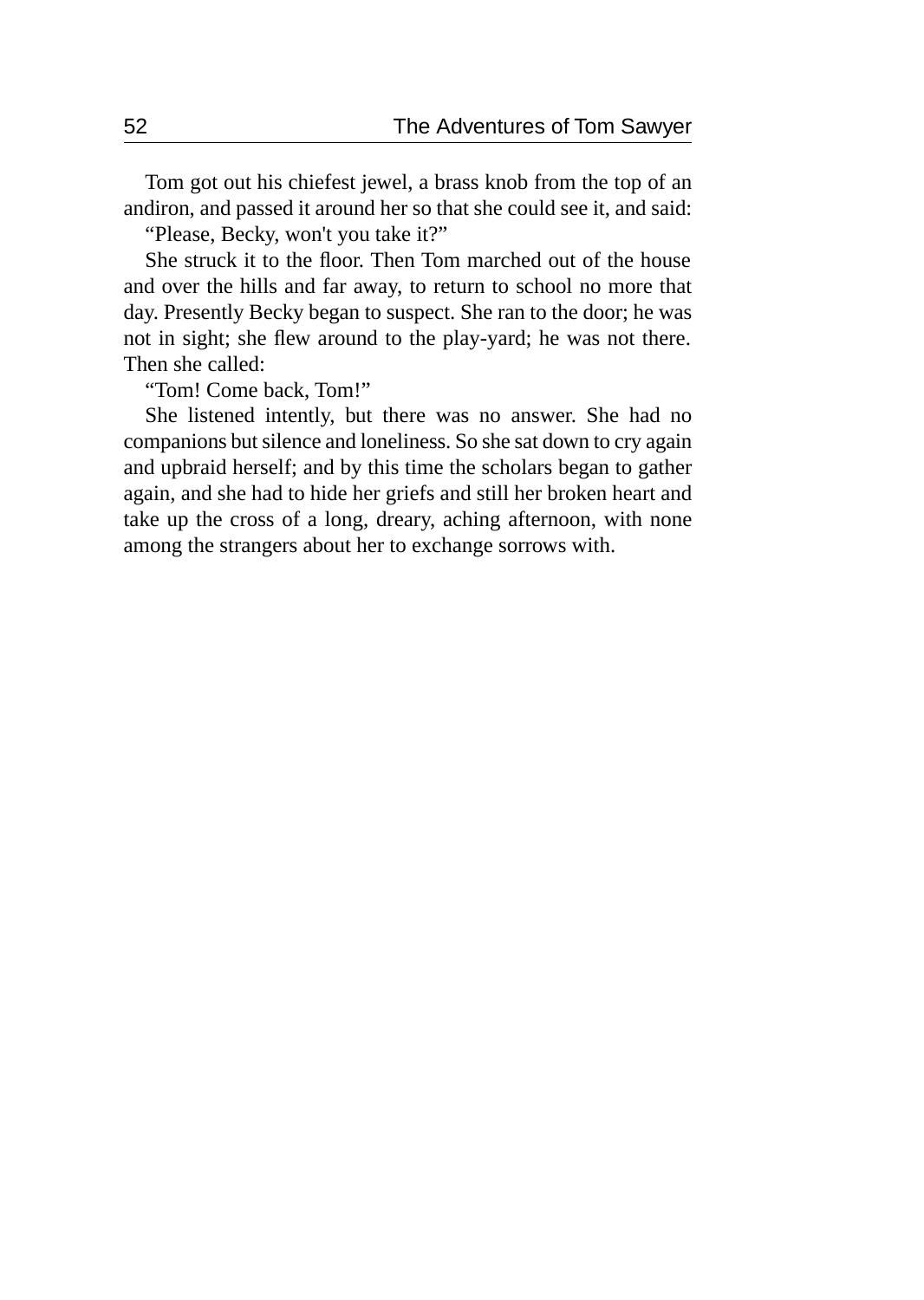# **Chapter VIII**

Tom dodged hither and thither through lanes until he was well out of the track of returning scholars, and then fell into a moody jog. He crossed a small "branch" two or three times, because of a prevailing juvenile superstition that to cross water baffled pursuit. Half an hour later he was disappearing behind the Douglas mansion on the summit of Cardiff Hill, and the schoolhouse was hardly distinguishable away off in the valley behind him. He entered a dense wood, picked his pathless way to the centre of it, and sat down on a mossy spot under a spreading oak. There was not even a zephyr stirring; the dead noonday heat had even stilled the songs of the birds; nature lay in a trance that was broken by no sound but the occasional far-off hammering of a woodpecker, and this seemed to render the pervading silence and sense of loneliness the more profound. The boy's soul was steeped in melancholy; his feelings were in happy accord with his surroundings. He sat long with his elbows on his knees and his chin in his hands, meditating. It seemed to him that life was but a trouble, at best, and he more than half envied Jimmy Hodges, so lately released; it must be very peaceful, he thought, to lie and slumber and dream forever and ever, with the wind whispering through the trees and caressing the grass and the flowers over the grave, and nothing to bother and grieve about, ever any more. If he only had a clean Sunday-school record he could be willing to go, and be done with it all. Now as to this girl. What had he done? Nothing. He had meant the best in the world, and been treated like a dog — like a very dog. She would be sorry some day — maybe when it was too late. Ah, if he could only die *temporarily!*

But the elastic heart of youth cannot be compressed into one constrained shape long at a time. Tom presently began to drift insensibly back into the concerns of this life again. What if he turned his back, now, and disappeared mysteriously? What if he went away — ever so far away, into unknown countries beyond the seas — and never came back any more! How would she feel then! The idea of being a clown recurred to him now, only to fill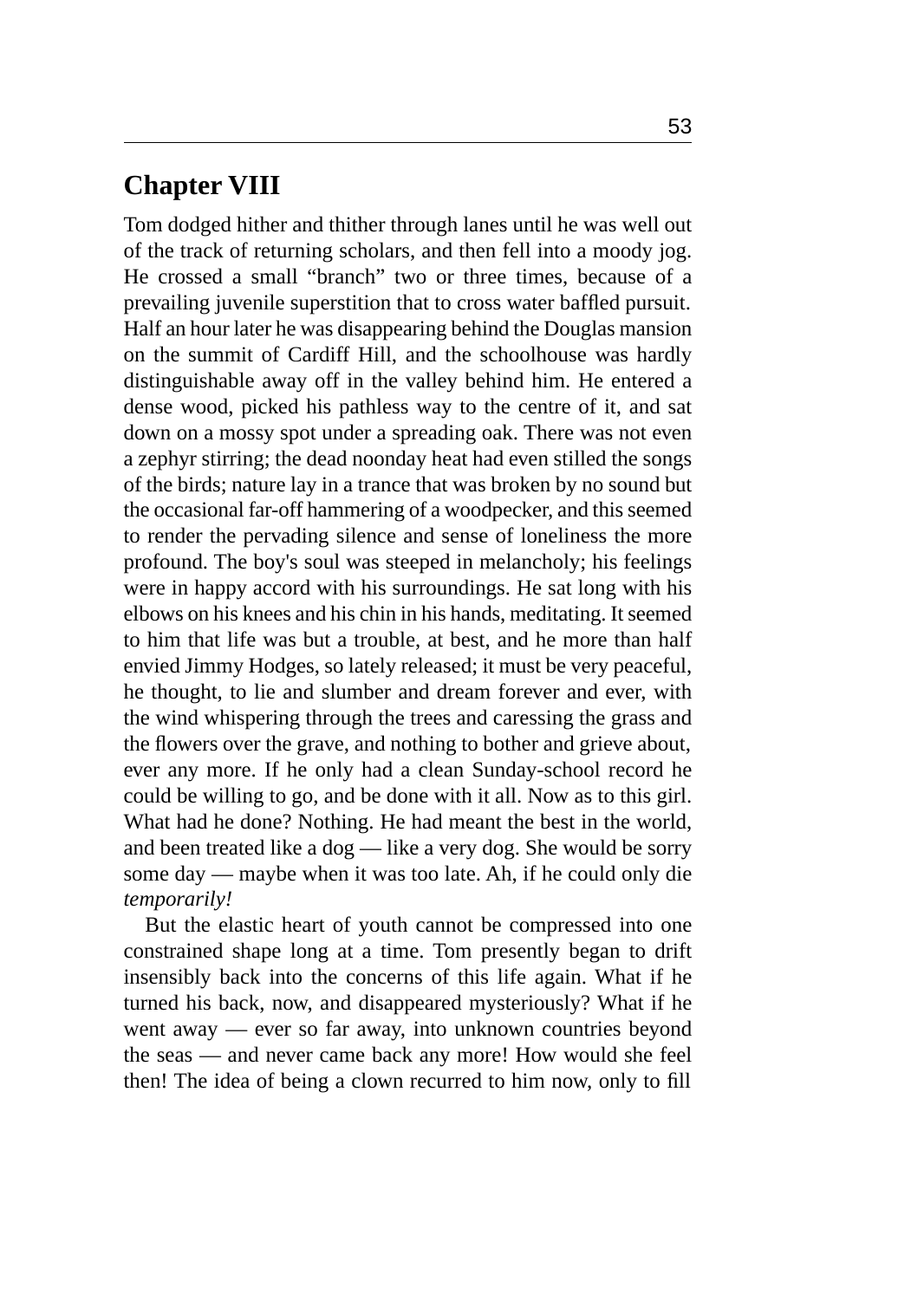him with disgust. For frivolity and jokes and spotted tights were an offense, when they intruded themselves upon a spirit that was exalted into the vague august realm of the romantic. No, he would be a soldier, and return after long years, all war-worn and illustrious. No — better still, he would join the Indians, and hunt buffaloes and go on the warpath in the mountain ranges and the trackless great plains of the Far West, and away in the future come back a great chief, bristling with feathers, hideous with paint, and prance into Sunday-school, some drowsy summer morning, with a bloodcurdling war-whoop, and sear the eyeballs of all his companions with unappeasable envy. But no, there was something gaudier even than this. He would be a pirate! That was it! *Now* his future lay plain before him, and glowing with unimaginable splendor. How his name would fill the world, and make people shudder! How gloriously he would go plowing the dancing seas, in his long, low, black-hulled racer, the Spirit of the Storm, with his grisly flag flying at the fore! And at the zenith of his fame, how he would suddenly appear at the old village and stalk into church, brown and weather-beaten, in his black velvet doublet and trunks, his great jack-boots, his crimson sash, his belt bristling with horsepistols, his crime-rusted cutlass at his side, his slouch hat with waving plumes, his black flag unfurled, with the skull and crossbones on it, and hear with swelling ecstasy the whisperings, "It's Tom Sawyer the Pirate! — the Black Avenger of the Spanish Main!"

Yes, it was settled; his career was determined. He would run away from home and enter upon it. He would start the very next morning. Therefore he must now begin to get ready. He would collect his resources together. He went to a rotten log near at hand and began to dig under one end of it with his Barlow knife. He soon struck wood that sounded hollow. He put his hand there and uttered this incantation impressively:

"What hasn't come here, come! What's here, stay here!"

Then he scraped away the dirt, and exposed a pine shingle. He took it up and disclosed a shapely little treasure-house whose bottom and sides were of shingles. In it lay a marble. Tom's astonishment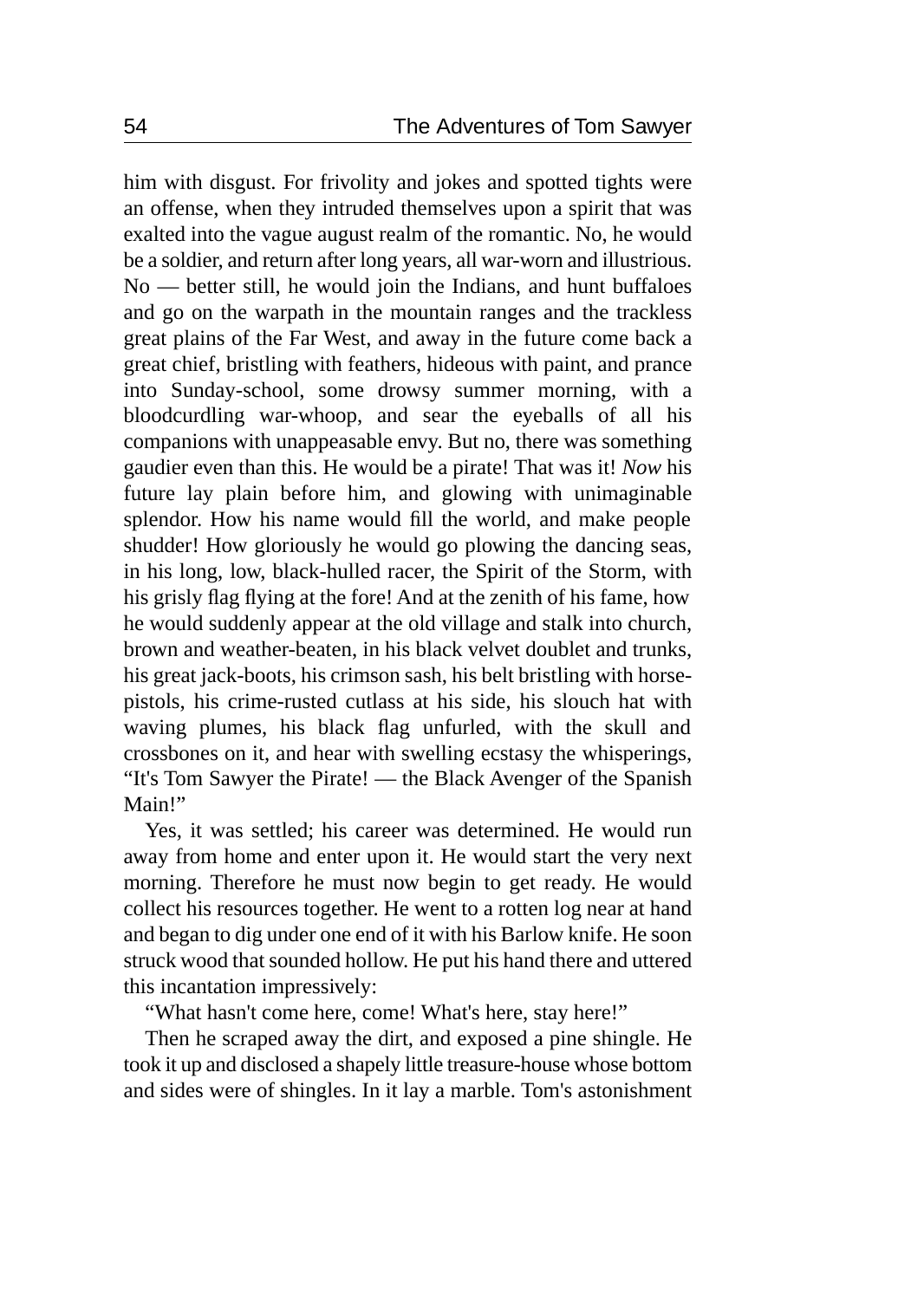was boundless! He scratched his head with a perplexed air, and said:

"Well, that beats anything!"

Then he tossed the marble away pettishly, and stood cogitating. The truth was, that a superstition of his had failed, here, which he and all his comrades had always looked upon as infallible. If you buried a marble with certain necessary incantations, and left it alone a fortnight, and then opened the place with the incantation he had just used, you would find that all the marbles you had ever lost had gathered themselves together there, meantime, no matter how widely they had been separated. But now, this thing had actually and unquestionably failed. Tom's whole structure of faith was shaken to its foundations. He had many a time heard of this thing succeeding but never of its failing before. It did not occur to him that he had tried it several times before, himself, but could never find the hiding-places afterward. He puzzled over the matter some time, and finally decided that some witch had interfered and broken the charm. He thought he would satisfy himself on that point; so he searched around till he found a small sandy spot with a little funnel-shaped depression in it. He laid himself down and put his mouth close to this depression and called —

"Doodle-bug, doodle-bug, tell me what I want to know! Doodlebug, doodle-bug, tell me what I want to know!"

The sand began to work, and presently a small black bug appeared for a second and then darted under again in a fright.

"He dasn't tell! So it *was* a witch that done it. I just knowed it."

He well knew the futility of trying to contend against witches, so he gave up discouraged. But it occurred to him that he might as well have the marble he had just thrown away, and therefore he went and made a patient search for it. But he could not find it. Now he went back to his treasure-house and carefully placed himself just as he had been standing when he tossed the marble away; then he took another marble from his pocket and tossed it in the same way, saying:

"Brother, go find your brother!"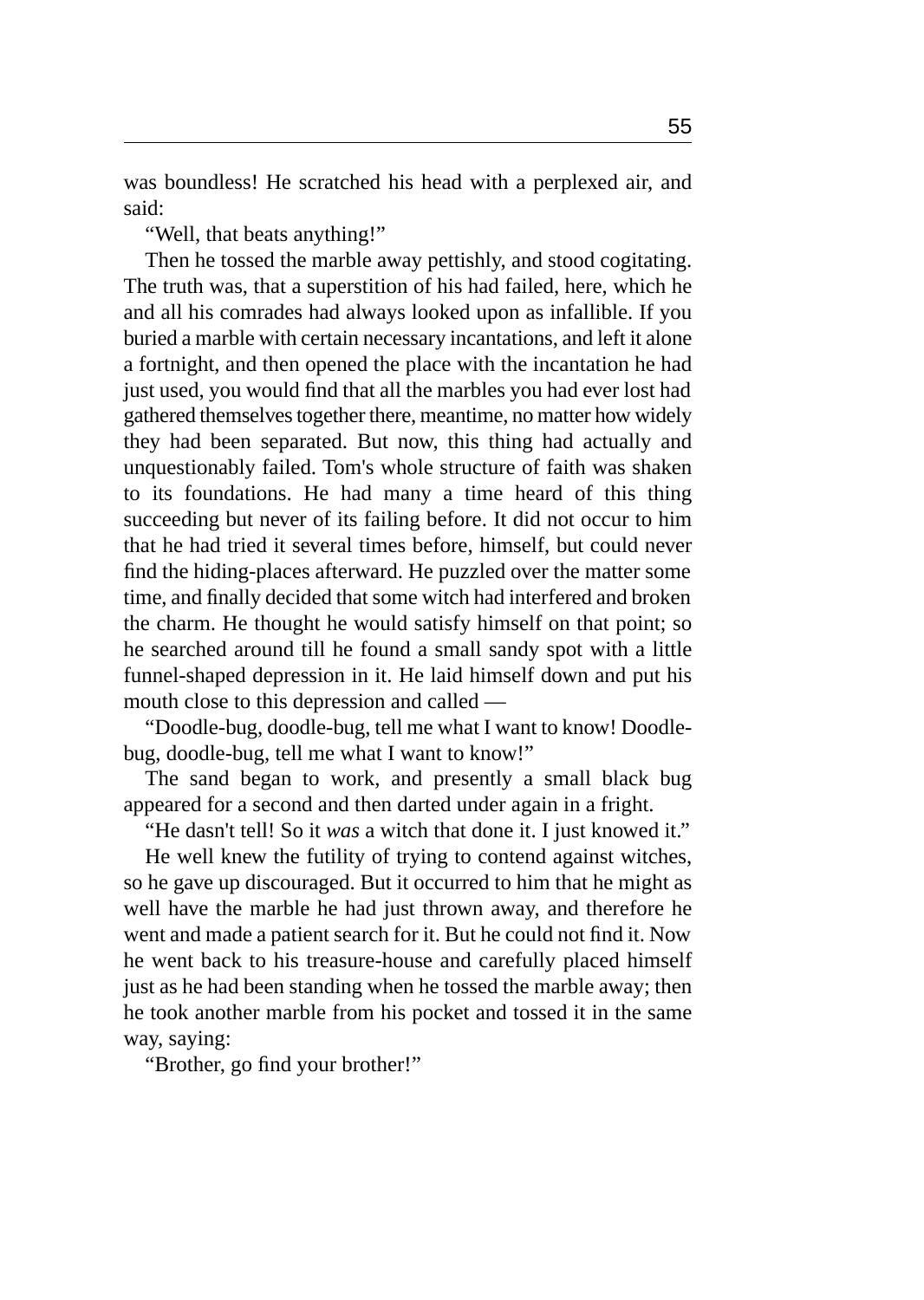He watched where it stopped, and went there and looked. But it must have fallen short or gone too far; so he tried twice more. The last repetition was successful. The two marbles lay within a foot of each other.

Just here the blast of a toy tin trumpet came faintly down the green aisles of the forest. Tom flung off his jacket and trousers, turned a suspender into a belt, raked away some brush behind the rotten log, disclosing a rude bow and arrow, a lath sword and a tin trumpet, and in a moment had seized these things and bounded away, barelegged, with fluttering shirt. He presently halted under a great elm, blew an answering blast, and then began to tiptoe and look warily out, this way and that. He said cautiously — to an imaginary company:

"Hold, my merry men! Keep hid till I blow."

Now appeared Joe Harper, as airily clad and elaborately armed as Tom. Tom called:

"Hold! Who comes here into Sherwood Forest without my pass?"

"Guy of Guisborne wants no man's pass. Who art thou that that $-$ "

"Dares to hold such language," said Tom, prompting — for they talked "by the book," from memory.

"Who art thou that dares to hold such language?"

"I, indeed! I am Robin Hood, as thy caitiff carcase soon shall know."

"Then art thou indeed that famous outlaw? Right gladly will I dispute with thee the passes of the merry wood. Have at thee!"

They took their lath swords, dumped their other traps on the ground, struck a fencing attitude, foot to foot, and began a grave, careful combat, "two up and two down." Presently Tom said:

"Now, if you've got the hang, go it lively!"

So they "went it lively," panting and perspiring with the work. By and by Tom shouted:

"Fall! fall! Why don't you fall?"

"I sha'n't! Why don't you fall yourself? You're getting the worst of it."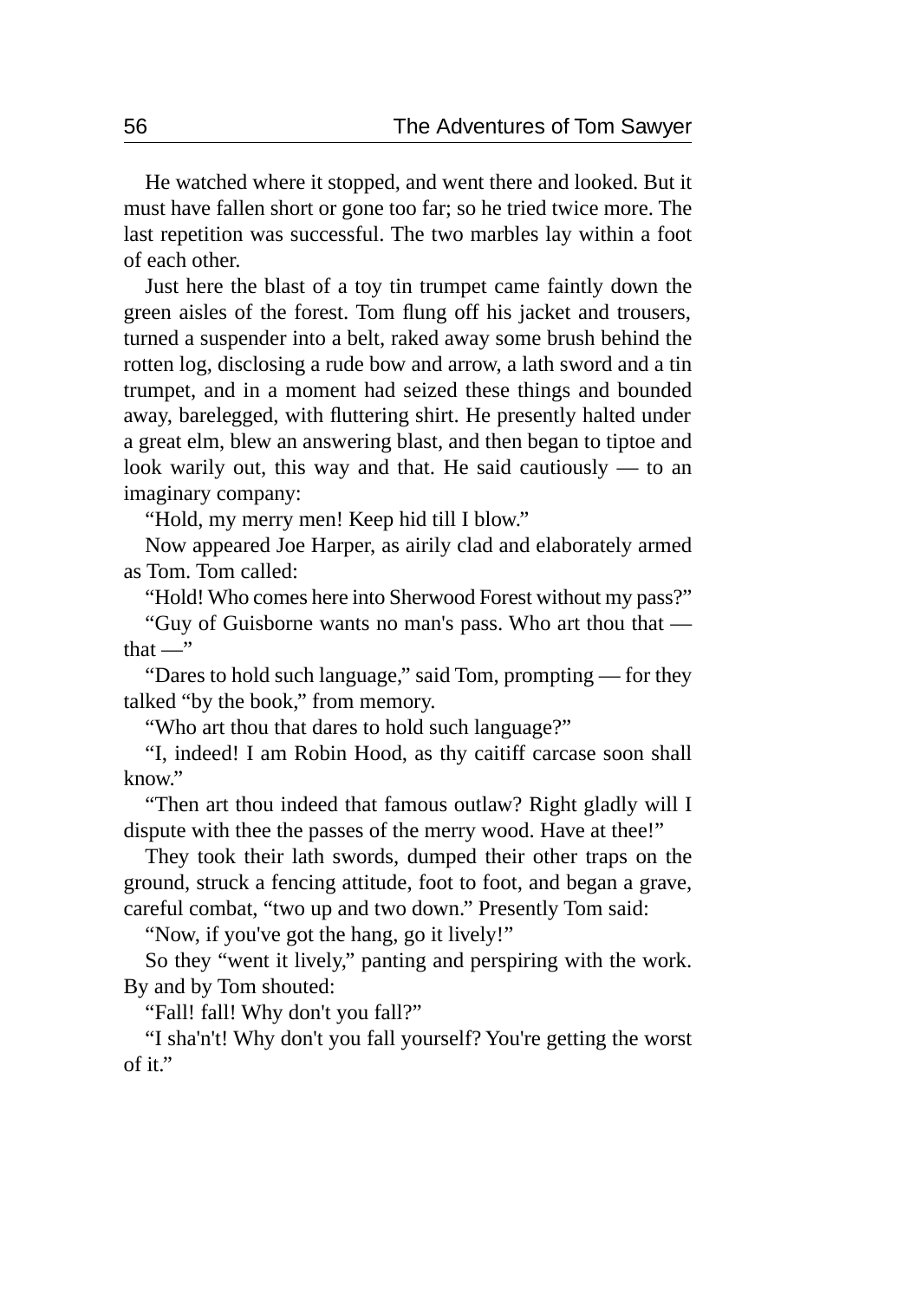"Why, that ain't anything. I can't fall; that ain't the way it is in the book. The book says, "Then with one back-handed stroke he slew poor Guy of Guisborne." You're to turn around and let me hit you in the back."

There was no getting around the authorities, so Joe turned, received the whack and fell.

"Now," said Joe, getting up, "you got to let me kill *you.* That's fair."

"Why, I can't do that, it ain't in the book."

"Well, it's blamed mean — that's all."

"Well, say, Joe, you can be Friar Tuck or Much the miller's son, and lam me with a quarter-staff; or I'll be the Sheriff of Nottingham and you be Robin Hood a little while and kill me."

This was satisfactory, and so these adventures were carried out. Then Tom became Robin Hood again, and was allowed by the treacherous nun to bleed his strength away through his neglected wound. And at last Joe, representing a whole tribe of weeping outlaws, dragged him sadly forth, gave his bow into his feeble hands, and Tom said, "Where this arrow falls, there bury poor Robin Hood under the greenwood tree." Then he shot the arrow and fell back and would have died, but he lit on a nettle and sprang up too gaily for a corpse.

The boys dressed themselves, hid their *accoutrements,* and went off grieving that there were no outlaws any more, and wondering what modern civilization could claim to have done to compensate for their loss. They said they would rather be outlaws a year in Sherwood Forest than President of the United States forever.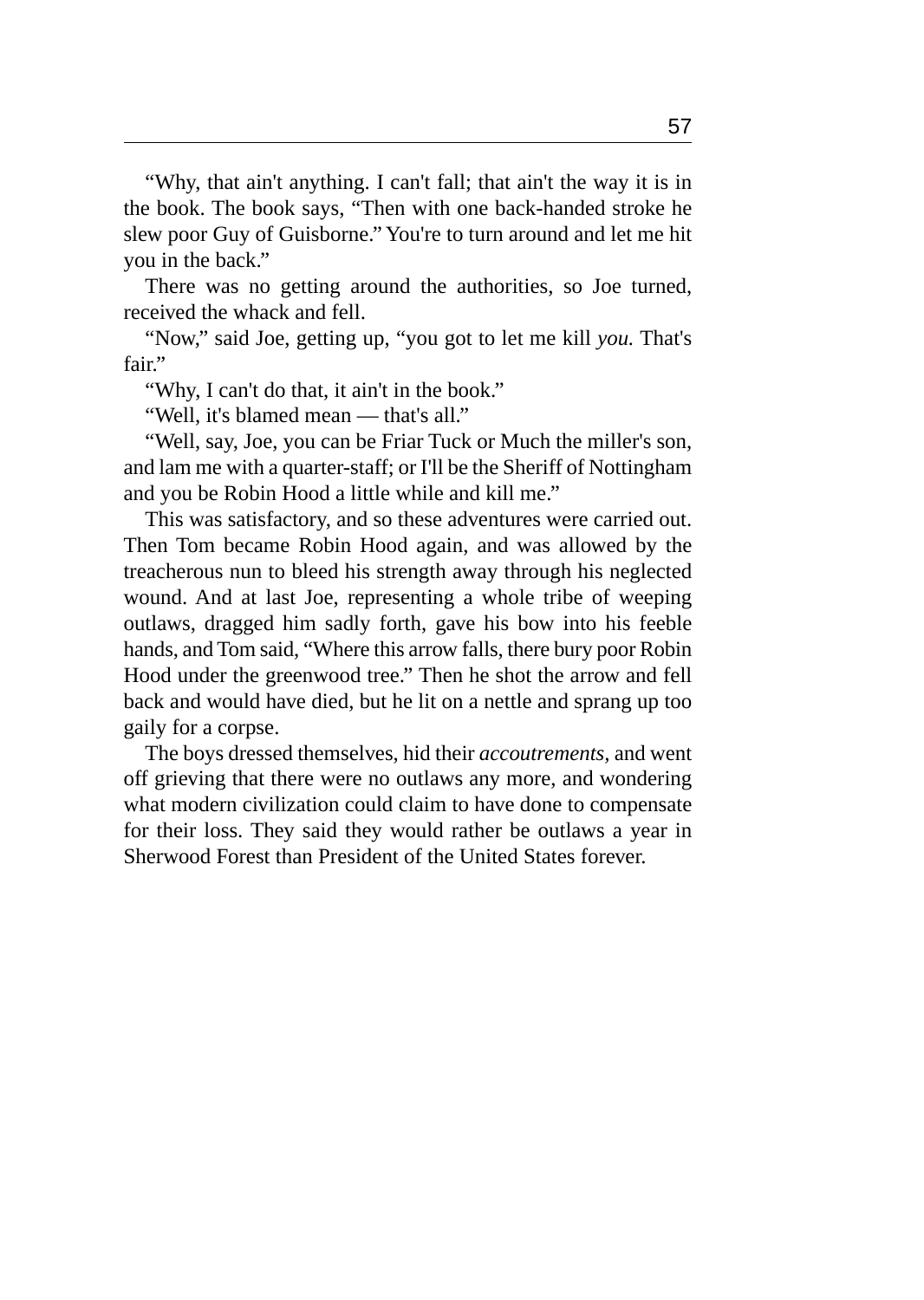## **Chapter IX**

At half-past nine, that night, Tom and Sid were sent to bed, as usual. They said their prayers, and Sid was soon asleep. Tom lay awake and waited, in restless impatience. When it seemed to him that it must be nearly daylight, he heard the clock strike ten! This was despair. He would have tossed and fidgeted, as his nerves demanded, but he was afraid he might wake Sid. So he lay still, and stared up into the dark. Everything was dismally still. By and by, out of the stillness, little, scarcely preceptible noises began to emphasize themselves. The ticking of the clock began to bring itself into notice. Old beams began to crack mysteriously. The stairs creaked faintly. Evidently spirits were abroad. A measured, muffled snore issued from Aunt Polly's chamber. And now the tiresome chirping of a cricket that no human ingenuity could locate, began. Next the ghastly ticking of a deathwatch in the wall at the bed's head made Tom shudder — it meant that somebody's days were numbered. Then the howl of a far-off dog rose on the night air, and was answered by a fainter howl from a remoter distance. Tom was in an agony. At last he was satisfied that time had ceased and eternity begun; he began to doze, in spite of himself; the clock chimed eleven, but he did not hear it. And then there came, mingling with his half-formed dreams, a most melancholy caterwauling. The raising of a neighboring window disturbed him. A cry of "Scat! you devil!" and the crash of an empty bottle against the back of his aunt's woodshed brought him wide awake, and a single minute later he was dressed and out of the window and creeping along the roof of the "ell" on all fours. He "meow'd" with caution once or twice, as he went; then jumped to the roof of the woodshed and thence to the ground. Huckleberry Finn was there, with his dead cat. The boys moved off and disappeared in the gloom. At the end of half an hour they were wading through the tall grass of the graveyard.

It was a graveyard of the old-fashioned Western kind. It was on a hill, about a mile and a half from the village. It had a crazy board fence around it, which leaned inward in places, and outward the rest of the time, but stood upright nowhere. Grass and weeds grew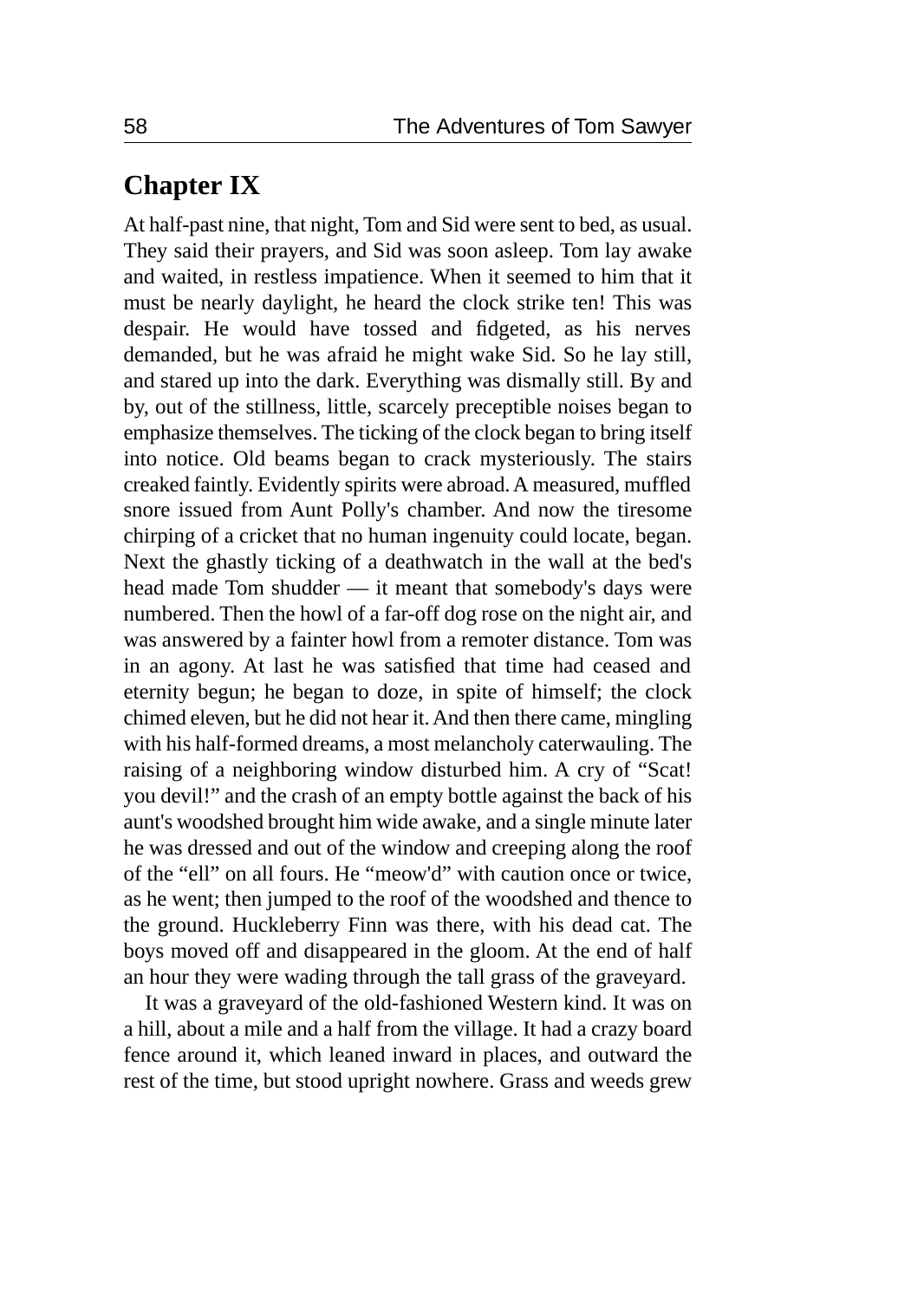rank over the whole cemetery. All the old graves were sunken in, there was not a tombstone on the place; round-topped, worm-eaten boards staggered over the graves, leaning for support and finding none. "Sacred to the memory of" So-and-So had been painted on them once, but it could no longer have been read, on the most of them, now, even if there had been light.

A faint wind moaned through the trees, and Tom feared it might be the spirits of the dead, complaining at being disturbed. The boys talked little, and only under their breath, for the time and the place and the pervading solemnity and silence oppressed their spirits. They found the sharp new heap they were seeking, and ensconced themselves within the protection of three great elms that grew in a bunch within a few feet of the grave.

Then they waited in silence for what seemed a long time. The hooting of a distant owl was all the sound that troubled the dead stillness. Tom's reflections grew oppressive. He must force some talk. So he said in a whisper:

"Hucky, do you believe the dead people like it for us to be here?" Huckleberry whispered:

"I wisht I knowed. It's awful solemn like, *ain't* it?"

"I bet it is."

There was a considerable pause, while the boys canvassed this matter inwardly. Then Tom whispered:

"Say, Hucky — do you reckon Hoss Williams hears us talking?" "O' course he does. Least his sperrit does."

Tom, after a pause:

"I wish I'd said Mister Williams. But I never meant any harm. Everybody calls him Hoss."

"A body can't be too partic'lar how they talk 'bout these-yer dead people, Tom."

This was a damper, and conversation died again.

Presently Tom seized his comrade's arm and said:

"Sh!"

"What is it, Tom?" And the two clung together with beating hearts.

"Sh! There 'tis again! Didn't you hear it?"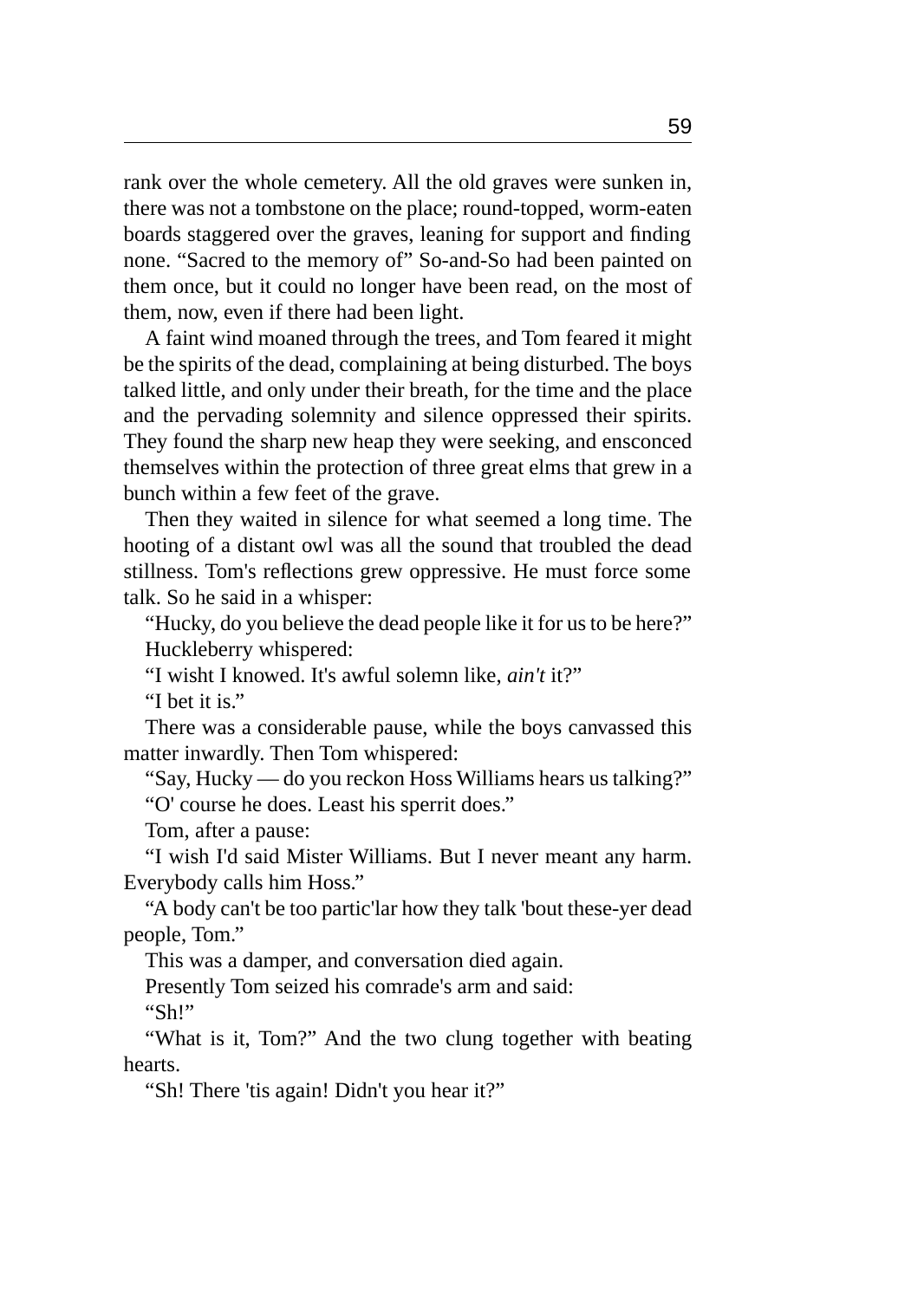$"I"$ 

"There! Now you hear it."

"Lord, Tom, they're coming! They're coming, sure. What'll we do?"

"I dono. Think they'll see us?"

"Oh, Tom, they can see in the dark, same as cats. I wisht I hadn't come."

"Oh, don't be afeard. I don't believe they'll bother us. We ain't doing any harm. If we keep perfectly still, maybe they won't notice  $\overline{\mathbf{u}}$  at all."

"I'll try to, Tom, but, Lord, I'm all of a shiver."

"Listen!"

The boys bent their heads together and scarcely breathed. A muffled sound of voices floated up from the far end of the graveyard.

"Look! See there!" whispered Tom. "What is it?"

"It's devil-fire. Oh, Tom, this is awful."

Some vague figures approached through the gloom, swinging an old-fashioned tin lantern that freckled the ground with innumerable little spangles of light. Presently Huckleberry whispered with a shudder:

"It's the devils sure enough. Three of 'em! Lordy, Tom, we're goners! Can you pray?"

"I'll try, but don't you be afeard. They ain't going to hurt us. "Now I lay me down to sleep,  $I -$ "

"Sh!"

"What is it, Huck?"

"They're *humans!* One of 'em is, anyway. One of 'em's old Muff Potter's voice."

"No — 'tain't so, is it?"

"I bet I know it. Don't you stir nor budge. He ain't sharp enough to notice us. Drunk, the same as usual, likely — blamed old rip!"

"All right, I'll keep still. Now they're stuck. Can't find it. Here they come again. Now they're hot. Cold again. Hot again. Red hot! They're p'inted right, this time. Say, Huck, I know another o' them voices; it's Injun Joe."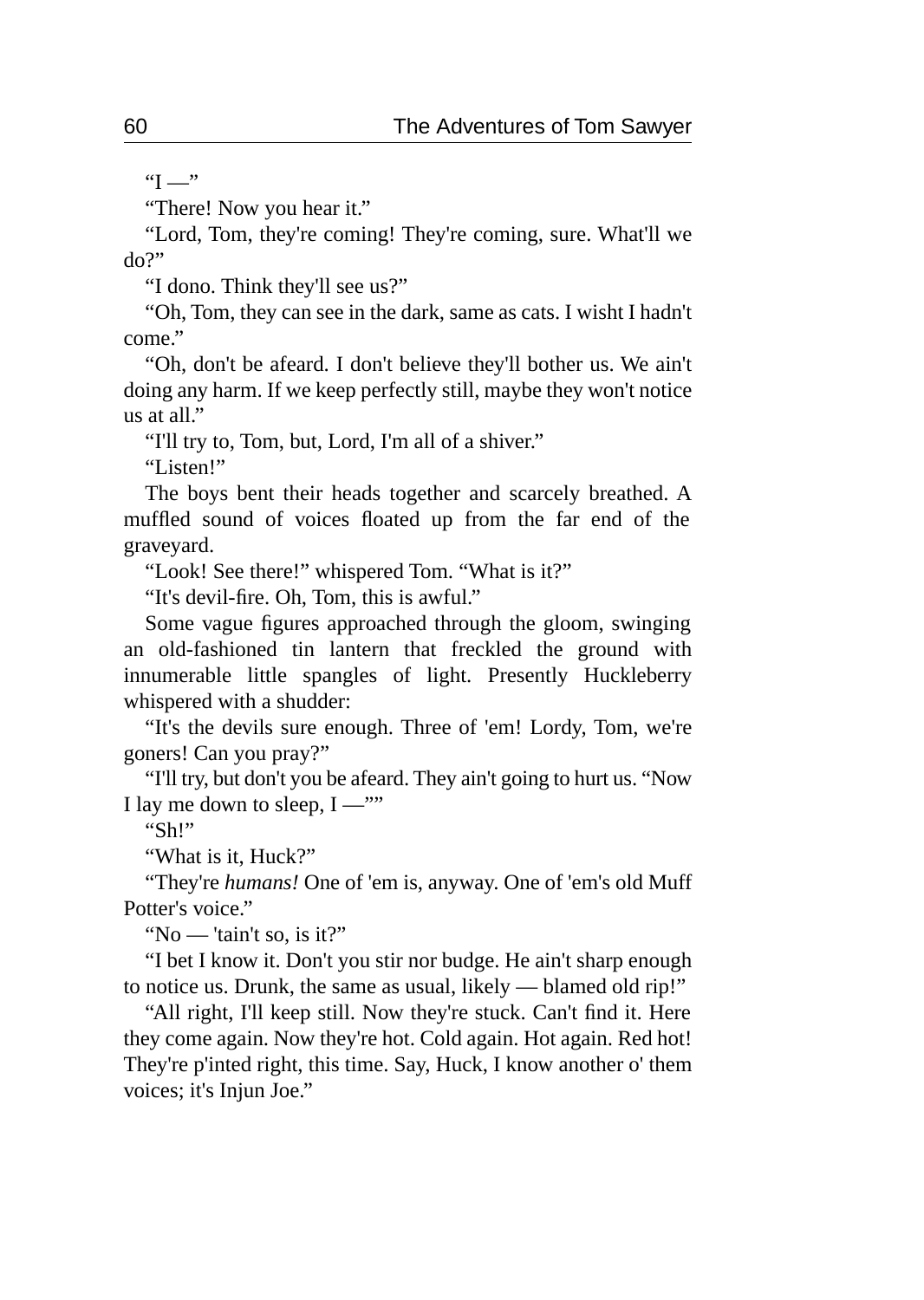"That's so — that murderin' half-breed! I'd druther they was devils a dern sight. What kin they be up to?"

The whisper died wholly out, now, for the three men had reached the grave and stood within a few feet of the boys' hiding-place.

"Here it is," said the third voice; and the owner of it held the lantern up and revealed the face of young Doctor Robinson.

Potter and Injun Joe were carrying a handbarrow with a rope and a couple of shovels on it. They cast down their load and began to open the grave. The doctor put the lantern at the head of the grave and came and sat down with his back against one of the elm trees. He was so close the boys could have touched him.

"Hurry, men!" he said, in a low voice; "the moon might come out at any moment."

They growled a response and went on digging. For some time there was no noise but the grating sound of the spades discharging their freight of mould and gravel. It was very monotonous. Finally a spade struck upon the coffin with a dull woody accent, and within another minute or two the men had hoisted it out on the ground. They pried off the lid with their shovels, got out the body and dumped it rudely on the ground. The moon drifted from behind the clouds and exposed the pallid face. The barrow was got ready and the corpse placed on it, covered with a blanket, and bound to its place with the rope. Potter took out a large spring-knife and cut off the dangling end of the rope and then said:

"Now the cussed thing's ready, Sawbones, and you'll just out with another five, or here she stays."

"That's the talk!" said Injun Joe.

"Look here, what does this mean?" said the doctor. "You required your pay in advance, and I've paid you."

"Yes, and you done more than that," said Injun Joe, approaching the doctor, who was now standing. "Five years ago you drove me away from your father's kitchen one night, when I come to ask for something to eat, and you said I warn't there for any good; and when I swore I'd get even with you if it took a hundred years, your father had me jailed for a vagrant. Did you think I'd forget? The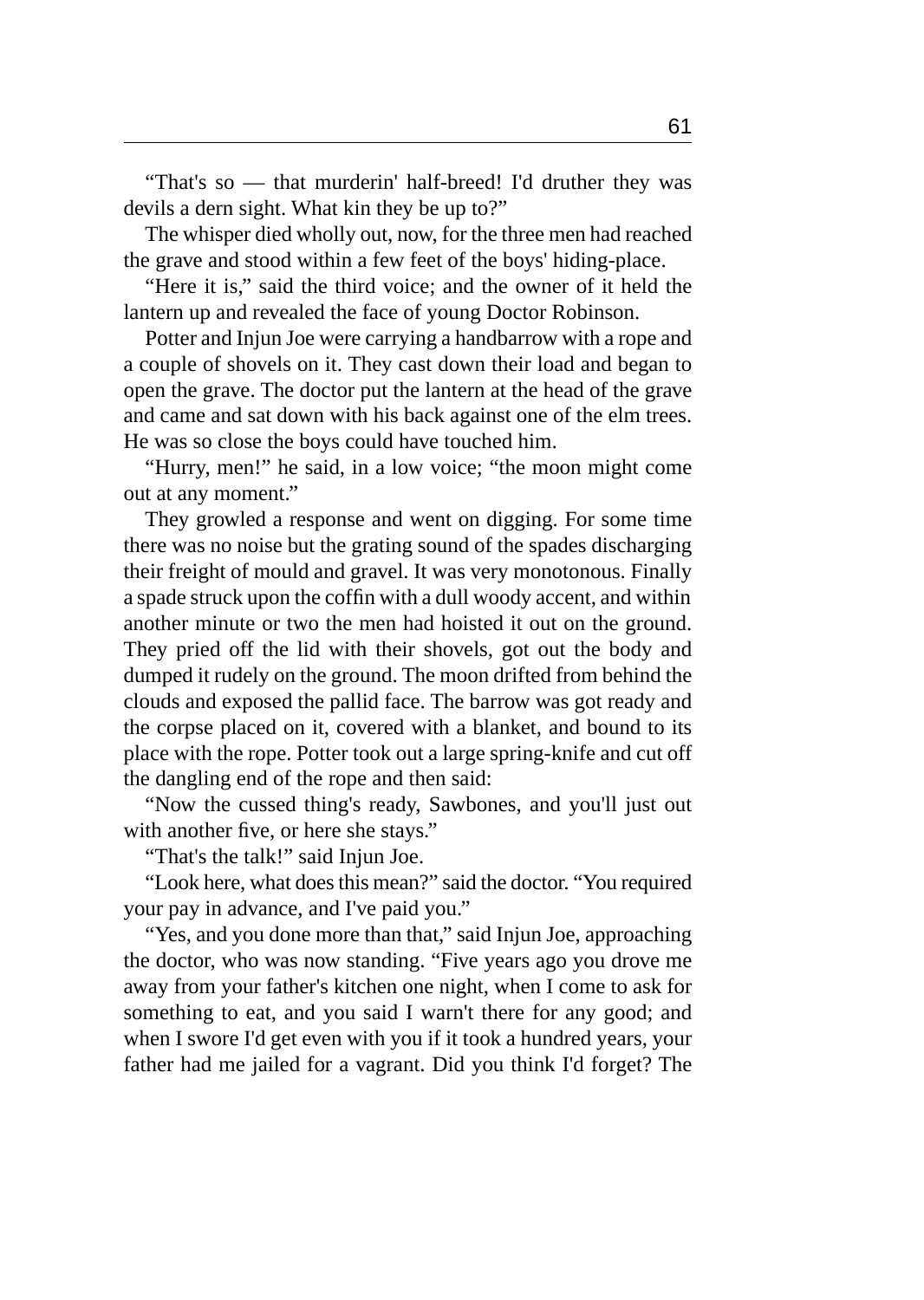Injun blood ain't in me for nothing. And now I've *got* you, and you got to *settle,* you know!"

He was threatening the doctor, with his fist in his face, by this time. The doctor struck out suddenly and stretched the ruffian on the ground. Potter dropped his knife, and exclaimed:

"Here, now, don't you hit my pard!" and the next moment he had grappled with the doctor and the two were struggling with might and main, trampling the grass and tearing the ground with their heels. Injun Joe sprang to his feet, his eyes flaming with passion, snatched up Potter's knife, and went creeping, catlike and stooping, round and round about the combatants, seeking an opportunity. All at once the doctor flung himself free, seized the heavy headboard of Williams' grave and felled Potter to the earth with it — and in the same instant the half-breed saw his chance and drove the knife to the hilt in the young man's breast. He reeled and fell partly upon Potter, flooding him with his blood, and in the same moment the clouds blotted out the dreadful spectacle and the two frightened boys went speeding away in the dark.

Presently, when the moon emerged again, Injun Joe was standing over the two forms, contemplating them. The doctor murmured inarticulately, gave a long gasp or two and was still. The half-breed muttered:

"*That* score is settled — damn you."

Then he robbed the body. After which he put the fatal knife in Potter's open right hand, and sat down on the dismantled coffin. Three — four — five minutes passed, and then Potter began to stir and moan. His hand closed upon the knife; he raised it, glanced at it, and let it fall, with a shudder. Then he sat up, pushing the body from him, and gazed at it, and then around him, confusedly. His eyes met Joe's.

"Lord, how is this, Joe?" he said.

"It's a dirty business," said Joe, without moving.

"What did you do it for?"

"I! I never done it!"

"Look here! That kind of talk won't wash."

Potter trembled and grew white.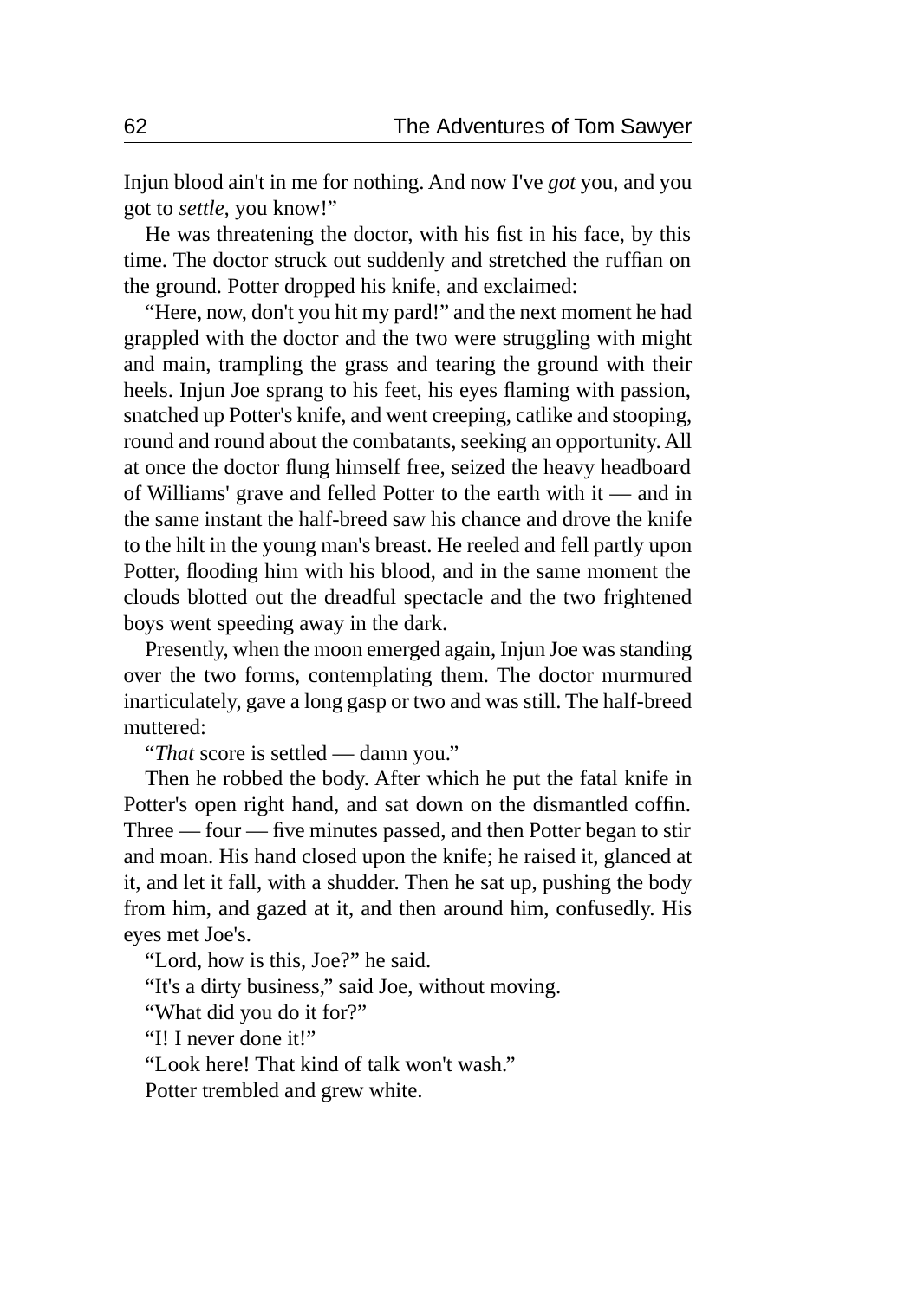"I thought I'd got sober. I'd no business to drink to-night. But it's in my head yet — worse'n when we started here. I'm all in a muddle; can't recollect anything of it, hardly. Tell me, Joe — *honest,* now, old feller — did I do it? Joe, I never meant to — 'pon my soul and honor, I never meant to, Joe. Tell me how it was, Joe. Oh, it's awful — and him so young and promising."

"Why, you two was scuffling, and he fetched you one with the headboard and you fell flat; and then up you come, all reeling and staggering like, and snatched the knife and jammed it into him, just as he fetched you another awful clip — and here you've laid, as dead as a wedge til now."

"Oh, I didn't know what I was a-doing. I wish I may die this minute if I did. It was all on account of the whiskey and the excitement, I reckon. I never used a weepon in my life before, Joe. I've fought, but never with weepons. They'll all say that. Joe, don't tell! Say you won't tell, Joe — that's a good feller. I always liked you, Joe, and stood up for you, too. Don't you remember? You *won't* tell, *will* you, Joe?" And the poor creature dropped on his knees before the stolid murderer, and clasped his appealing hands.

"No, you've always been fair and square with me, Muff Potter, and I won't go back on you. There, now, that's as fair as a man can say."

"Oh, Joe, you're an angel. I'll bless you for this the longest day I live." And Potter began to cry.

"Come, now, that's enough of that. This ain't any time for blubbering. You be off yonder way and I'll go this. Move, now, and don't leave any tracks behind you."

Potter started on a trot that quickly increased to a run. The halfbreed stood looking after him. He muttered:

"If he's as much stunned with the lick and fuddled with the rum as he had the look of being, he won't think of the knife till he's gone so far he'll be afraid to come back after it to such a place by himself — chicken-heart!"

Two or three minutes later the murdered man, the blanketed corpse, the lidless coffin, and the open grave were under no inspection but the moon's. The stillness was complete again, too.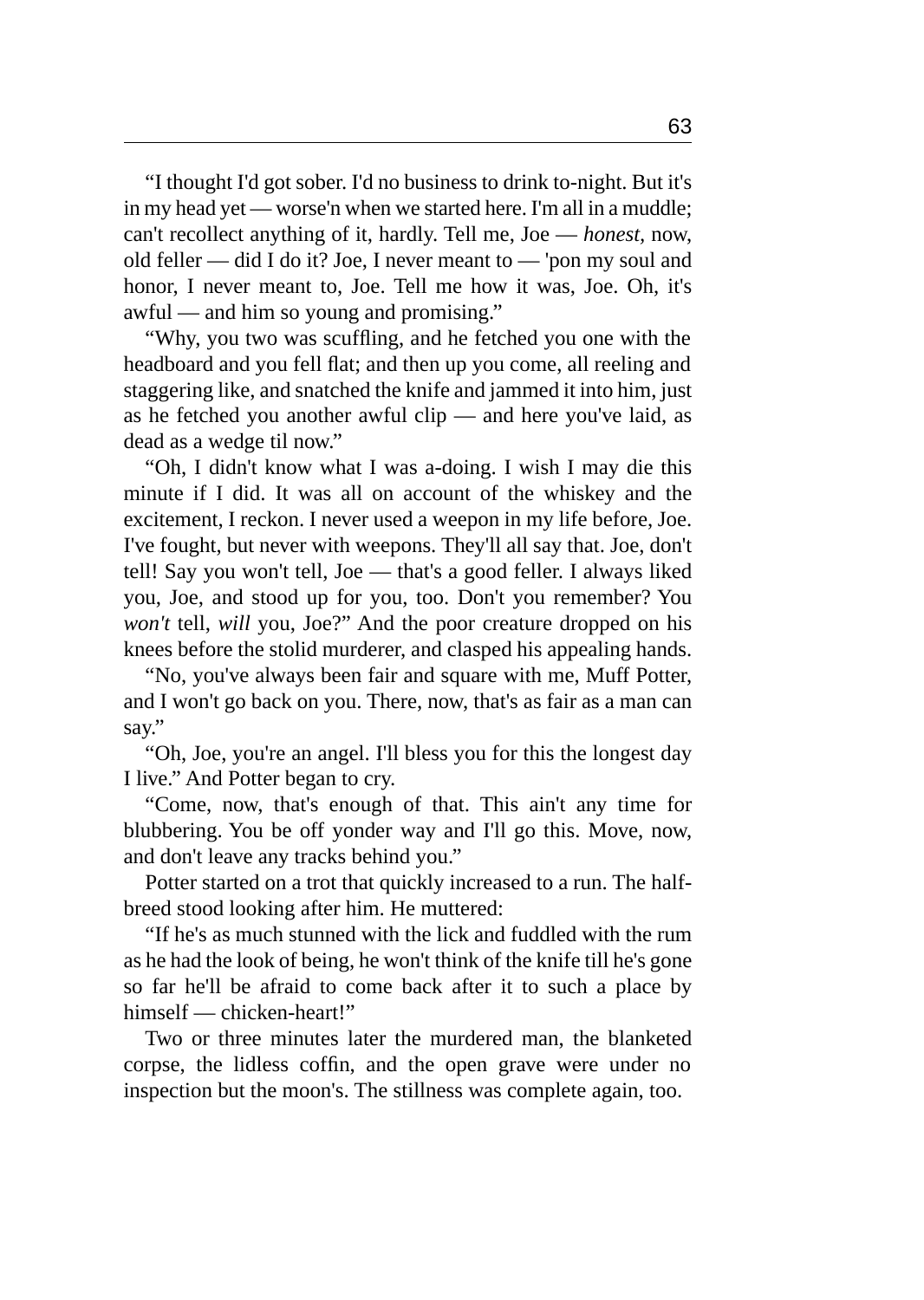## **Chapter X**

The two boys flew on and on, toward the village, speechless with horror. They glanced backward over their shoulders from time to time, apprehensively, as if they feared they might be followed. Every stump that started up in their path seemed a man and an enemy, and made them catch their breath; and as they sped by some outlying cottages that lay near the village, the barking of the aroused watch-dogs seemed to give wings to their feet.

"If we can only get to the old tannery before we break down!" whispered Tom, in short catches between breaths. "I can't stand it much longer."

Huckleberry's hard pantings were his only reply, and the boys fixed their eyes on the goal of their hopes and bent to their work to win it. They gained steadily on it, and at last, breast to breast, they burst through the open door and fell grateful and exhausted in the sheltering shadows beyond. By and by their pulses slowed down, and Tom whispered:

"Huckleberry, what do you reckon'll come of this?"

"If Doctor Robinson dies, I reckon hanging'll come of it."

"Do you though?"

"Why, I *know* it, Tom."

Tom thought a while, then he said:

"Who'll tell? We?"

"What are you talking about? S'pose something happened and Injun Joe *didn't* hang? Why, he'd kill us some time or other, just as dead sure as we're a laying here."

"That's just what I was thinking to myself, Huck."

"If anybody tells, let Muff Potter do it, if he's fool enough. He's generally drunk enough."

Tom said nothing — went on thinking. Presently he whispered: "Huck, Muff Potter don't know it. How can he tell?"

"What's the reason he don't know it?"

"Because he'd just got that whack when Injun Joe done it. D'you reckon he could see anything? D'you reckon he knowed anything?"

"By hokey, that's so, Tom!"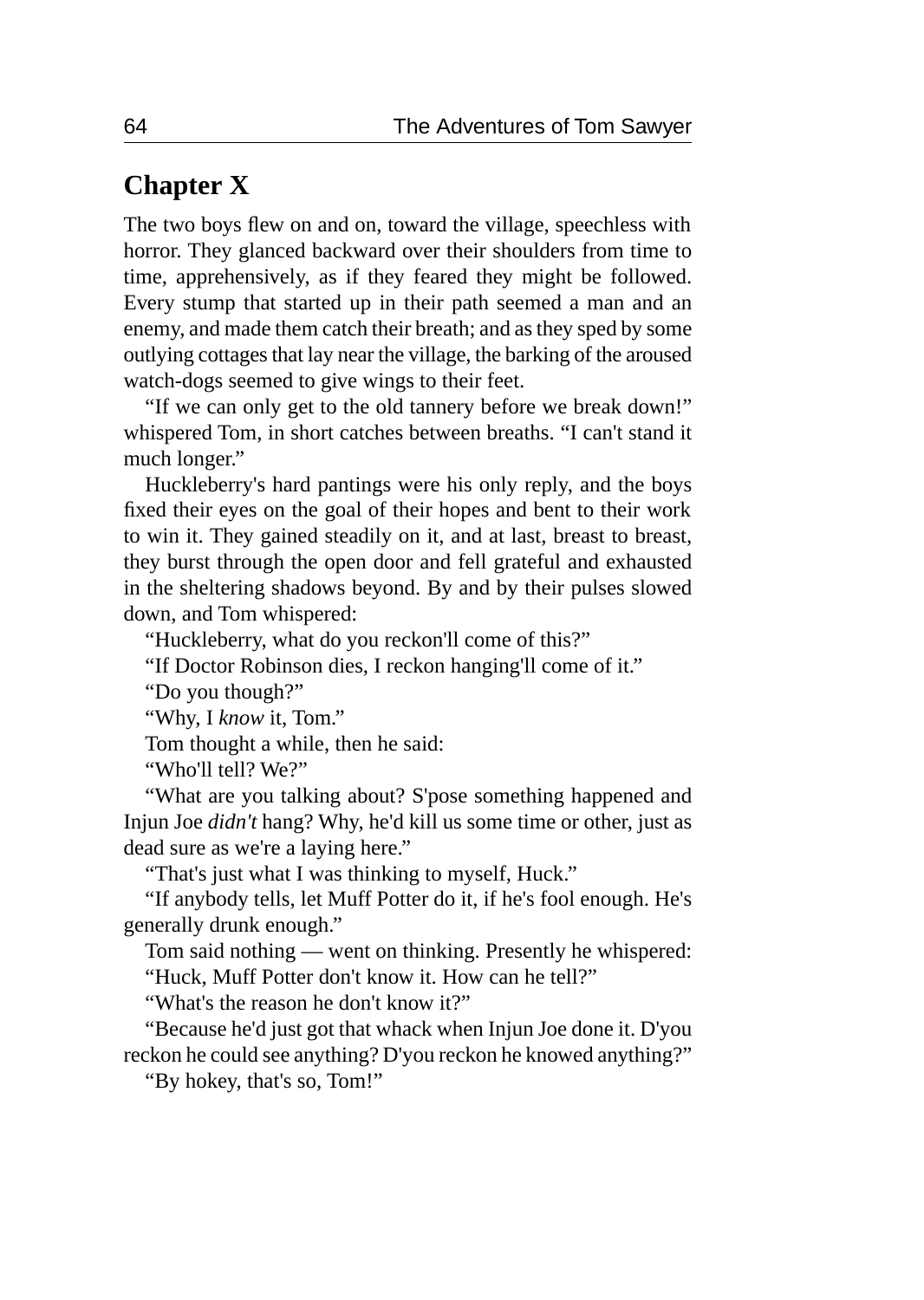"And besides, look-a-here — maybe that whack done for *him!*" "No, 'taint likely, Tom. He had liquor in him; I could see that; and besides, he always has. Well, when pap's full, you might take and belt him over the head with a church and you couldn't phase him. He says so, his own self. So it's the same with Muff Potter, of course. But if a man was dead sober, I reckon maybe that whack might fetch him; I dono."

After another reflective silence, Tom said:

"Hucky, you sure you can keep mum?"

"Tom, we *got* to keep mum. You know that. That Injun devil wouldn't make any more of drownding us than a couple of cats, if we was to squeak 'bout this and they didn't hang him. Now, looka-here, Tom, less take and swear to one another — that's what we got to do — swear to keep mum."

"I'm agreed. It's the best thing. Would you just hold hands and swear that we —"

"Oh no, that wouldn't do for this. That's good enough for little rubbishy common things — specially with gals, cuz *they* go back on you anyway, and blab if they get in a huff — but there orter be writing 'bout a big thing like this. And blood."

Tom's whole being applauded this idea. It was deep, and dark, and awful; the hour, the circumstances, the surroundings, were in keeping with it. He picked up a clean pine shingle that lay in the moonlight, took a little fragment of "red keel" out of his pocket, got the moon on his work, and painfully scrawled these lines, emphasizing each slow down-stroke by clamping his tongue between his teeth, and letting up the pressure on the up-strokes.

Huck Finn and Tom Sawyer swears they will keep mum about this and they wish they may Drop down dead in their tracks if they ever tell and Rot.

Huckleberry was filled with admiration of Tom's facility in writing, and the sublimity of his language. He at once took a pin from his lapel and was going to prick his flesh, but Tom said: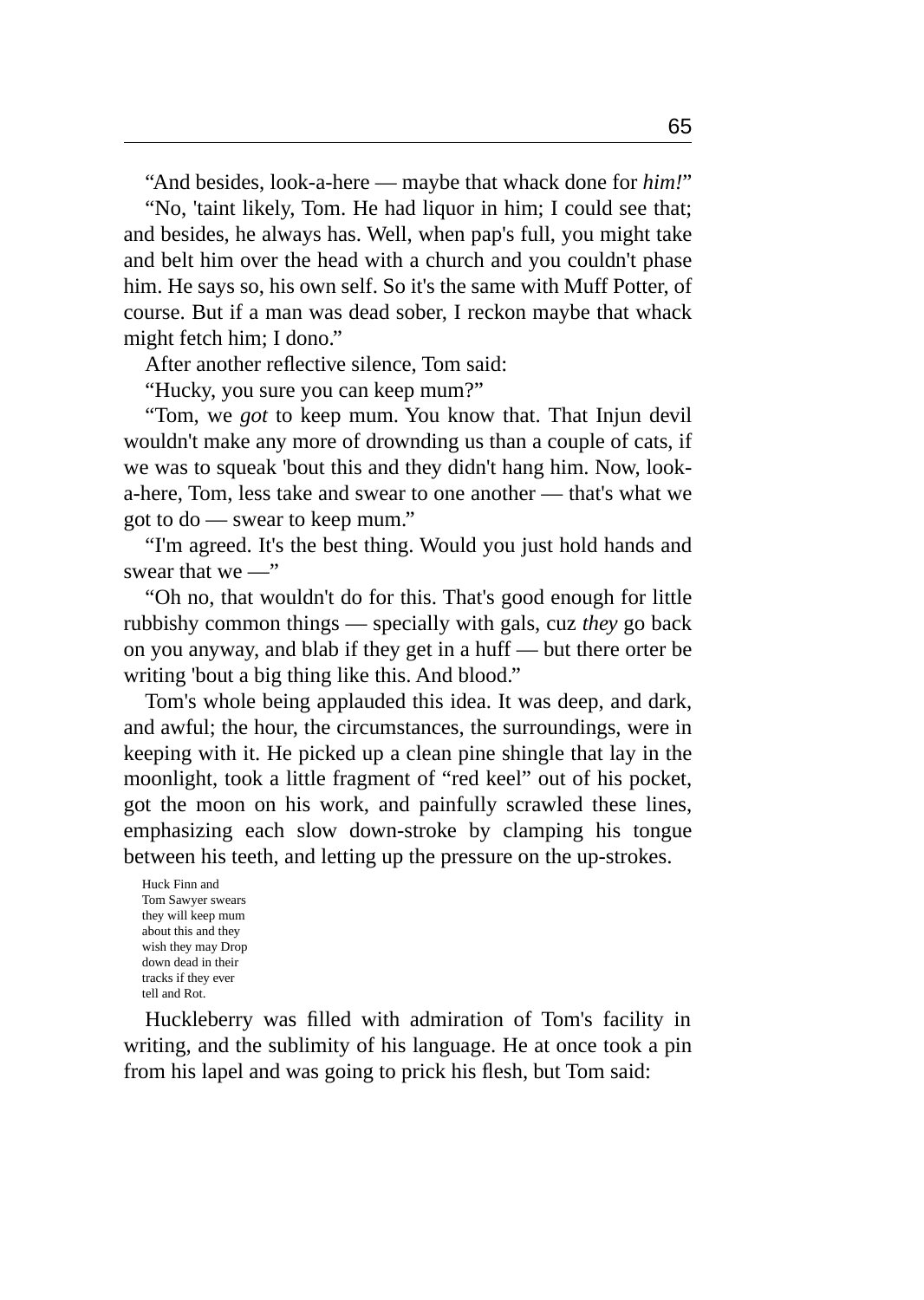"Hold on! Don't do that. A pin's brass. It might have verdigrease on it."

"What's verdigrease?"

"It's p'ison. That's what it is. You just swaller some of it once you'll see."

So Tom unwound the thread from one of his needles, and each boy pricked the ball of his thumb and squeezed out a drop of blood. In time, after many squeezes, Tom managed to sign his initials, using the ball of his little finger for a pen. Then he showed Huckleberry how to make an H and an F, and the oath was complete. They buried the shingle close to the wall, with some dismal ceremonies and incantations, and the fetters that bound their tongues were considered to be locked and the key thrown away.

A figure crept stealthily through a break in the other end of the ruined building, now, but they did not notice it.

"Tom," whispered Huckleberry, "does this keep us from *ever* telling — *always?*"

"Of course it does. It don't make any difference *what* happens, we got to keep mum. We'd drop down dead — don't *you* know that?"

"Yes. I reckon that's so."

They continued to whisper for some little time. Presently a dog set up a long, lugubrious howl just outside — within ten feet of them. The boys clasped each other suddenly, in an agony of fright.

"Which of us does he mean?" gasped Huckleberry.

"I dono — peep through the crack. Quick!"

"No, *you,* Tom!"

"I can't — I can't *do* it, Huck!"

"Please, Tom. There 'tis again!"

"Oh, lordy, I'm thankful!" whispered Tom. "I know his voice. It's Bull Harbison."<sup>2</sup>

"Oh, that's good — I tell you, Tom, I was most scared to death; I'd a bet anything it was a *stray* dog."

The dog howled again. The boys' hearts sank once more. 2

If Mr. Harbison owned a slave named Bull, Tom would have spoken of him as "Harbison's Bull," but a son or a dog of that name was "Bull Harbison."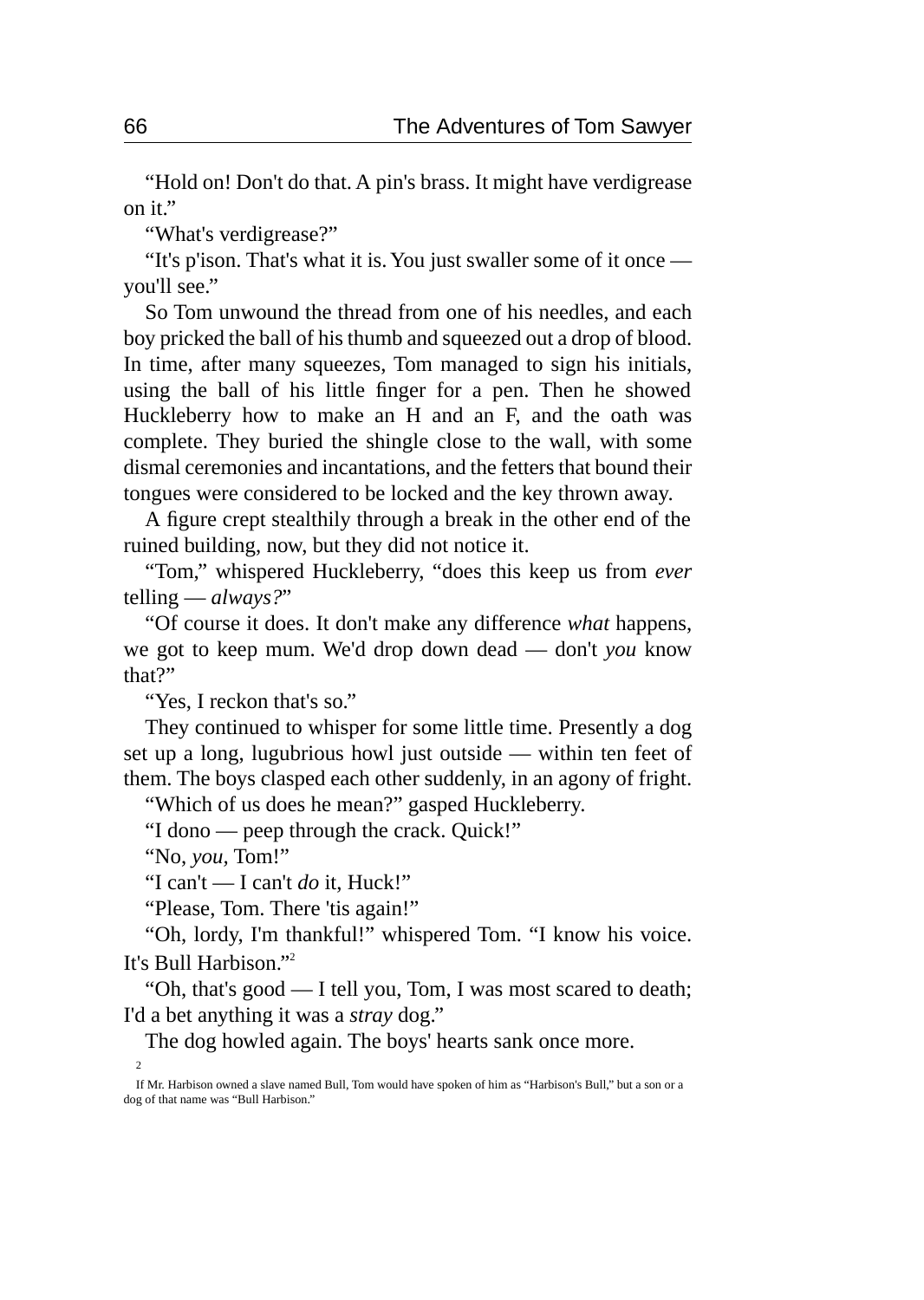"Oh, my! that ain't no Bull Harbison!" whispered Huckleberry. "*Do,* Tom!"

Tom, quaking with fear, yielded, and put his eye to the crack. His whisper was hardly audible when he said:

"Oh, Huck, *it's a stray dog!*"

"Quick, Tom, quick! Who does he mean?"

"Huck, he must mean us both — we're right together."

"Oh, Tom, I reckon we're goners. I reckon there ain't no mistake 'bout where *I'll* go to. I been so wicked."

"Dad fetch it! This comes of playing hookey and doing everything a feller's told *not* to do. I might a been good, like Sid, if I'd a tried — but no, I wouldn't, of course. But if ever I get off this time, I lay I'll just *waller* in Sunday-schools!" And Tom began to snuffle a little.

"*You* bad!" and Huckleberry began to snuffle too. "Confound it, Tom Sawyer, you're just old pie, 'longside o' what I am. Oh, *lordy,* lordy, lordy, I wisht I only had half your chance."

Tom choked off and whispered:

"Look, Hucky, look! He's got his *back* to us!"

Hucky looked, with joy in his heart.

"Well, he has, by jingoes! Did he before?"

"Yes, he did. But I, like a fool, never thought. Oh, this is bully, you know. *Now* who can he mean?"

The howling stopped. Tom pricked up his ears.

"Sh! What's that?" he whispered.

"Sounds like — like hogs grunting. No — it's somebody snoring, Tom."

"That *is* it! Where 'bouts is it, Huck?"

"I bleeve it's down at 'tother end. Sounds so, anyway. Pap used to sleep there, sometimes, 'long with the hogs, but laws bless you, he just lifts things when *he* snores. Besides, I reckon he ain't ever coming back to this town any more."

The spirit of adventure rose in the boys' souls once more.

"Hucky, do you das't to go if I lead?"

"I don't like to, much. Tom, s'pose it's Injun Joe!"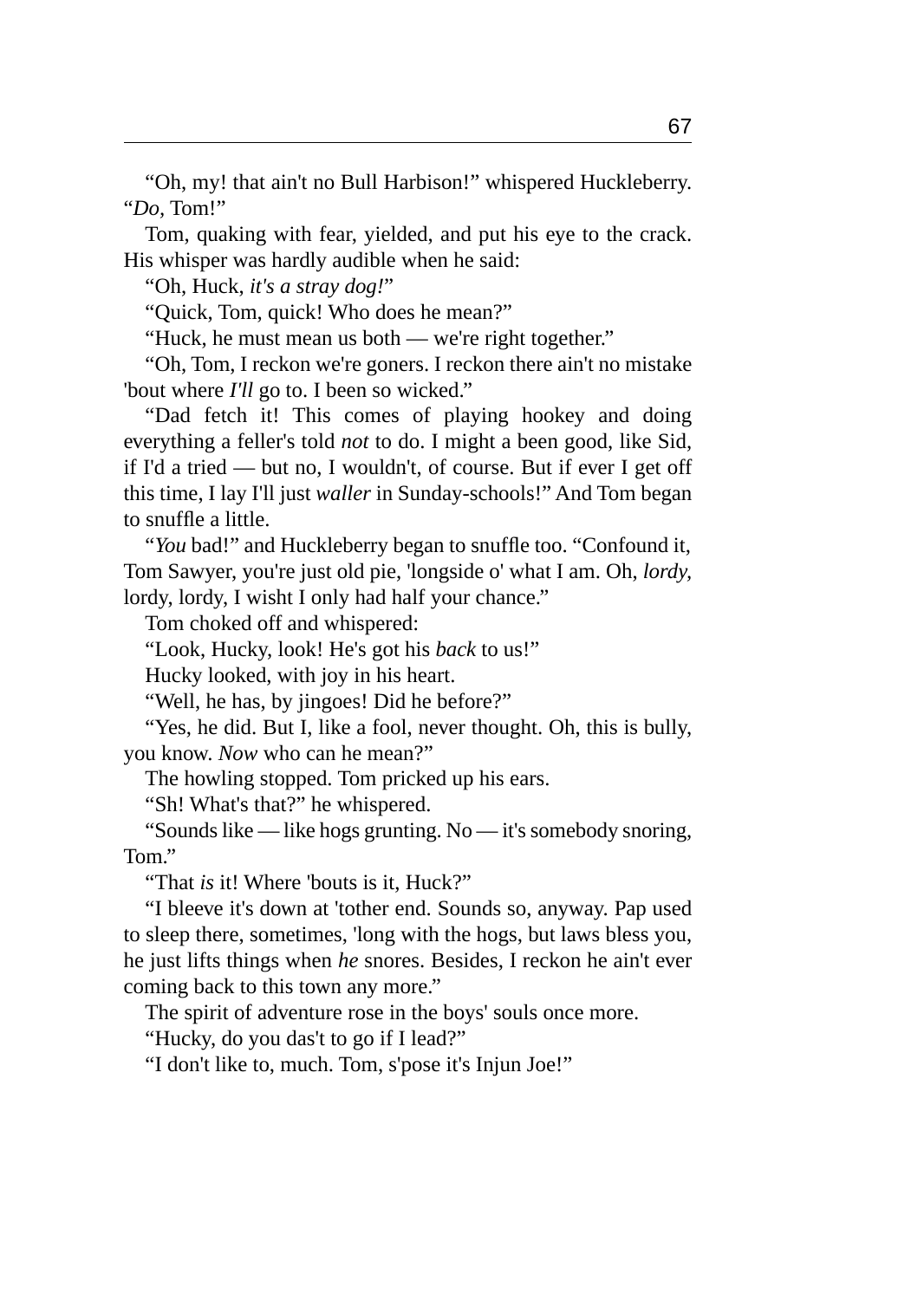Tom quailed. But presently the temptation rose up strong again and the boys agreed to try, with the understanding that they would take to their heels if the snoring stopped. So they went tiptoeing stealthily down, the one behind the other. When they had got to within five steps of the snorer, Tom stepped on a stick, and it broke with a sharp snap. The man moaned, writhed a little, and his face came into the moonlight. It was Muff Potter. The boys' hearts had stood still, and their hopes too, when the man moved, but their fears passed away now. They tiptoed out, through the broken weatherboarding, and stopped at a little distance to exchange a parting word. That long, lugubrious howl rose on the night air again! They turned and saw the strange dog standing within a few feet of where Potter was lying, and *facing* Potter, with his nose pointing heavenward.

"Oh, geeminy, it's *him!*" exclaimed both boys, in a breath.

"Say, Tom — they say a stray dog come howling around Johnny Miller's house, 'bout midnight, as much as two weeks ago; and a whippoorwill come in and lit on the banisters and sung, the very same evening; and there ain't anybody dead there yet."

"Well, I know that. And suppose there ain't. Didn't Gracie Miller fall in the kitchen fire and burn herself terrible the very next Saturday?"

"Yes, but she ain't *dead.* And what's more, she's getting better, too."

"All right, you wait and see. She's a goner, just as dead sure as Muff Potter's a goner. That's what the niggers say, and they know all about these kind of things, Huck."

Then they separated, cogitating. When Tom crept in at his bedroom window the night was almost spent. He undressed with excessive caution, and fell asleep congratulating himself that nobody knew of his escapade. He was not aware that the gently-snoring Sid was awake, and had been so for an hour.

When Tom awoke, Sid was dressed and gone. There was a late look in the light, a late sense in the atmosphere. He was startled. Why had he not been called — persecuted till he was up, as usual? The thought filled him with bodings. Within five minutes he was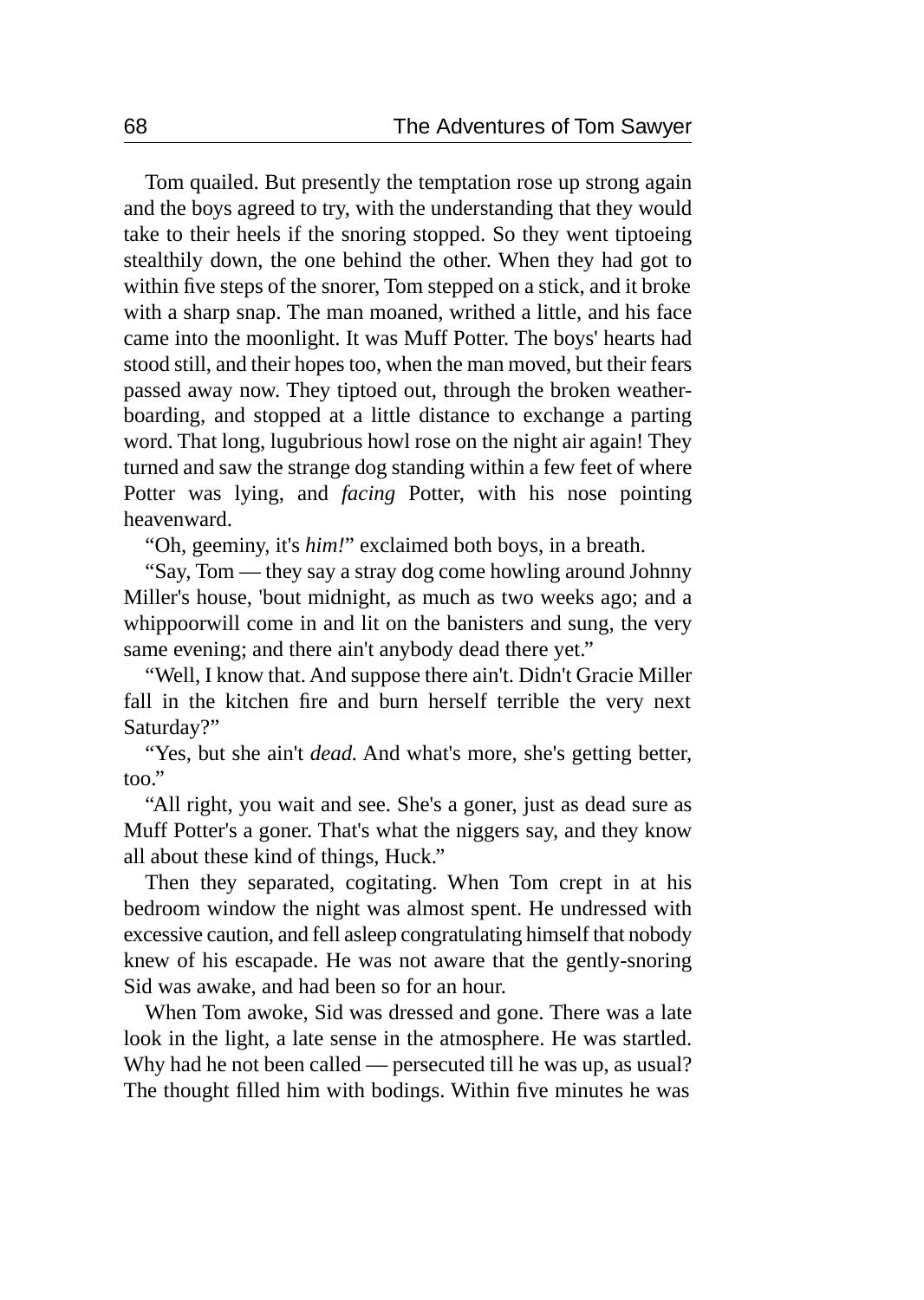dressed and down-stairs, feeling sore and drowsy. The family were still at table, but they had finished breakfast. There was no voice of rebuke; but there were averted eyes; there was a silence and an air of solemnity that struck a chill to the culprit's heart. He sat down and tried to seem gay, but it was up-hill work; it roused no smile, no response, and he lapsed into silence and let his heart sink down to the depths.

After breakfast his aunt took him aside, and Tom almost brightened in the hope that he was going to be flogged; but it was not so. His aunt wept over him and asked him how he could go and break her old heart so; and finally told him to go on, and ruin himself and bring her gray hairs with sorrow to the grave, for it was no use for her to try any more. This was worse than a thousand whippings, and Tom's heart was sorer now than his body. He cried, he pleaded for forgiveness, promised to reform over and over again, and then received his dismissal, feeling that he had won but an imperfect forgiveness and established but a feeble confidence.

He left the presence too miserable to even feel revengeful toward Sid; and so the latter's prompt retreat through the back gate was unnecessary. He moped to school gloomy and sad, and took his flogging, along with Joe Harper, for playing hookey the day before, with the air of one whose heart was busy with heavier woes and wholly dead to trifles. Then he betook himself to his seat, rested his elbows on his desk and his jaws in his hands, and stared at the wall with the stony stare of suffering that has reached the limit and can no further go. His elbow was pressing against some hard substance. After a long time he slowly and sadly changed his position, and took up this object with a sigh. It was in a paper. He unrolled it. A long, lingering, colossal sigh followed, and his heart broke. It was his brass andiron knob!

This final feather broke the camel's back.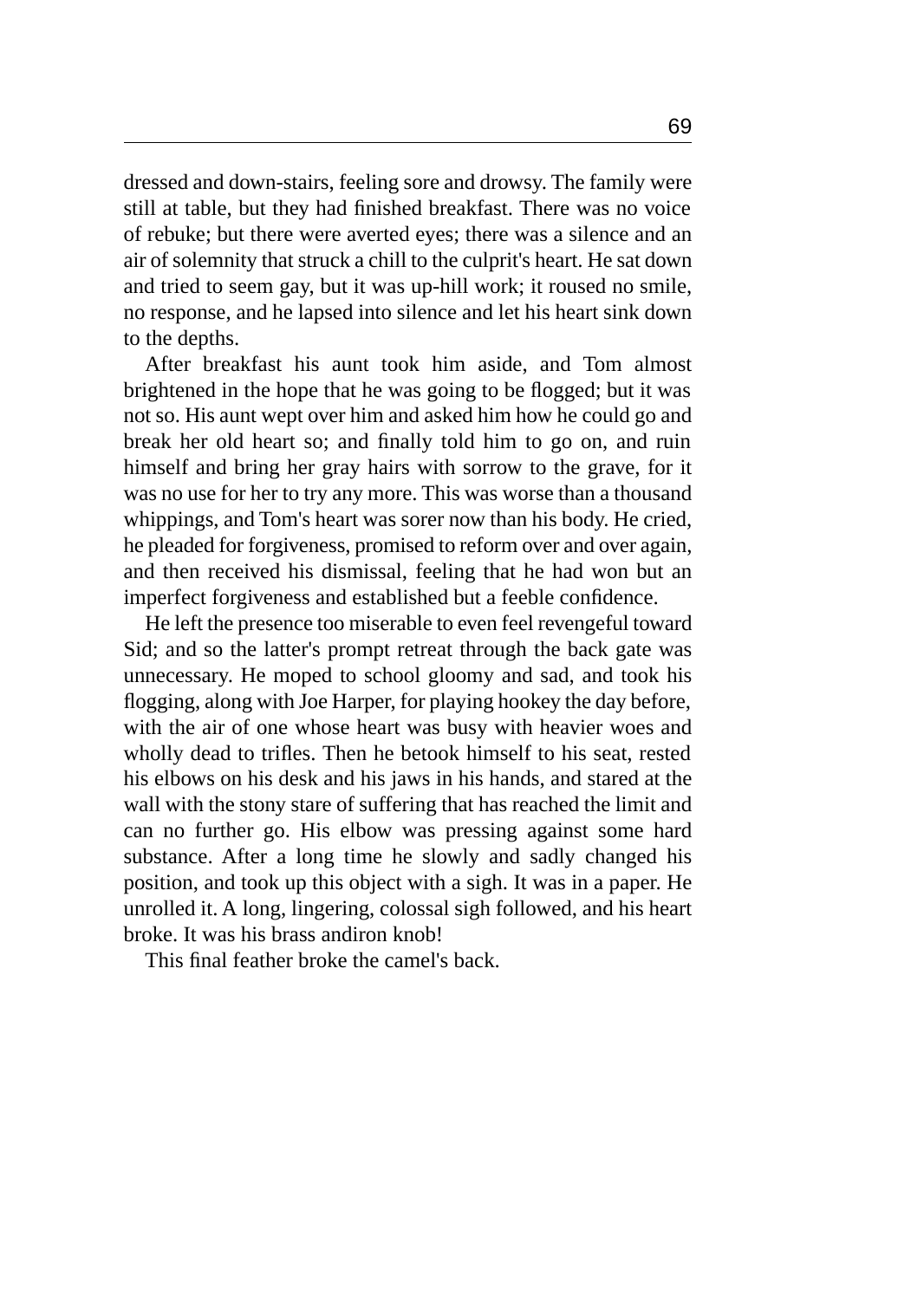### **Chapter XI**

Close upon the hour of noon the whole village was suddenly electrified with the ghastly news. No need of the as yet undreamedof telegraph; the tale flew from man to man, from group to group, from house to house, with little less than telegraphic speed. Of course the schoolmaster gave holiday for that afternoon; the town would have thought strangely of him if he had not.

A gory knife had been found close to the murdered man, and it had been recognized by somebody as belonging to Muff Potter so the story ran. And it was said that a belated citizen had come upon Potter washing himself in the "branch" about one or two o'clock in the morning, and that Potter had at once sneaked off suspicious circumstances, especially the washing which was not a habit with Potter. It was also said that the town had been ransacked for this "murderer" (the public are not slow in the matter of sifting evidence and arriving at a verdict), but that he could not be found. Horsemen had departed down all the roads in every direction, and the Sheriff "was confident" that he would be captured before night.

All the town was drifting toward the graveyard. Tom's heartbreak vanished and he joined the procession, not because he would not a thousand times rather go anywhere else, but because an awful, unaccountable fascination drew him on. Arrived at the dreadful place, he wormed his small body through the crowd and saw the dismal spectacle. It seemed to him an age since he was there before. Somebody pinched his arm. He turned, and his eyes met Huckleberry's. Then both looked elsewhere at once, and wondered if anybody had noticed anything in their mutual glance. But everybody was talking, and intent upon the grisly spectacle before them.

"Poor fellow!" "Poor young fellow!" "This ought to be a lesson to grave robbers!" "Muff Potter'll hang for this if they catch him!" This was the drift of remark; and the minister said, "It was a judgment; His hand is here."

Now Tom shivered from head to heel; for his eye fell upon the stolid face of Injun Joe. At this moment the crowd began to sway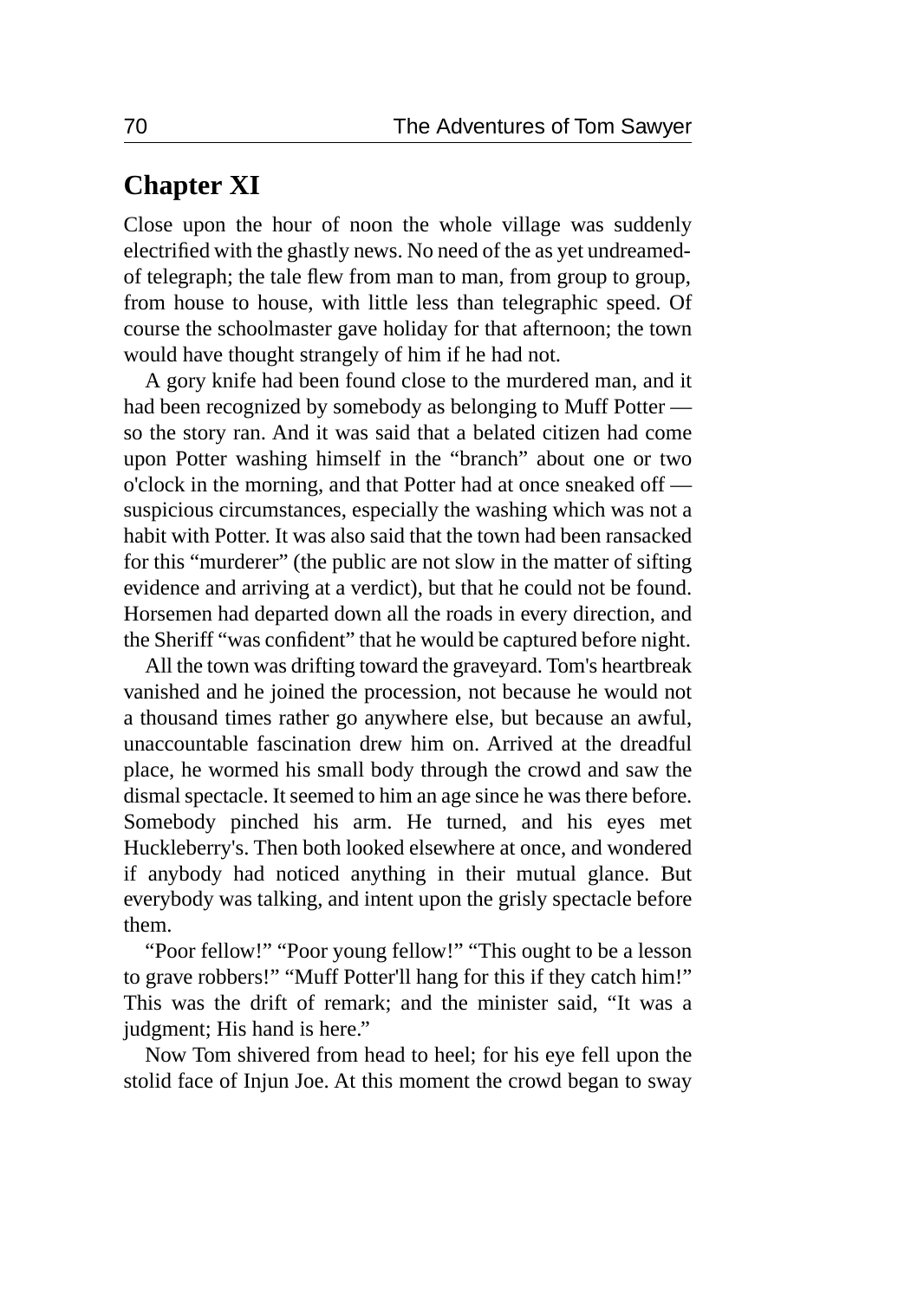and struggle, and voices shouted, "It's him! it's him! he's coming himself!"

"Who? Who?" from twenty voices.

"Muff Potter!"

"Hallo, he's stopped! — Look out, he's turning! Don't let him get away!"

People in the branches of the trees over Tom's head said he wasn't trying to get away — he only looked doubtful and perplexed.

"Infernal impudence!" said a bystander; "wanted to come and take a quiet look at his work, I reckon — didn't expect any company."

The crowd fell apart, now, and the Sheriff came through, ostentatiously leading Potter by the arm. The poor fellow's face was haggard, and his eyes showed the fear that was upon him. When he stood before the murdered man, he shook as with a palsy, and he put his face in his hands and burst into tears.

"I didn't do it, friends," he sobbed; "'pon my word and honor I never done it."

"Who's accused you?" shouted a voice.

This shot seemed to carry home. Potter lifted his face and looked around him with a pathetic hopelessness in his eyes. He saw Injun Joe, and exclaimed:

"Oh, Injun Joe, you promised me you'd never —"

"Is that your knife?" and it was thrust before him by the Sheriff. Potter would have fallen if they had not caught him and eased him to the ground. Then he said:

"Something told me 't if I didn't come back and get —" He shuddered; then waved his nerveless hand with a vanquished gesture and said, "Tell 'em, Joe, tell 'em — it ain't any use any more."

Then Huckleberry and Tom stood dumb and staring, and heard the stony-hearted liar reel off his serene statement, they expecting every moment that the clear sky would deliver God's lightnings upon his head, and wondering to see how long the stroke was delayed. And when he had finished and still stood alive and whole, their wavering impulse to break their oath and save the poor betrayed prisoner's life faded and vanished away, for plainly this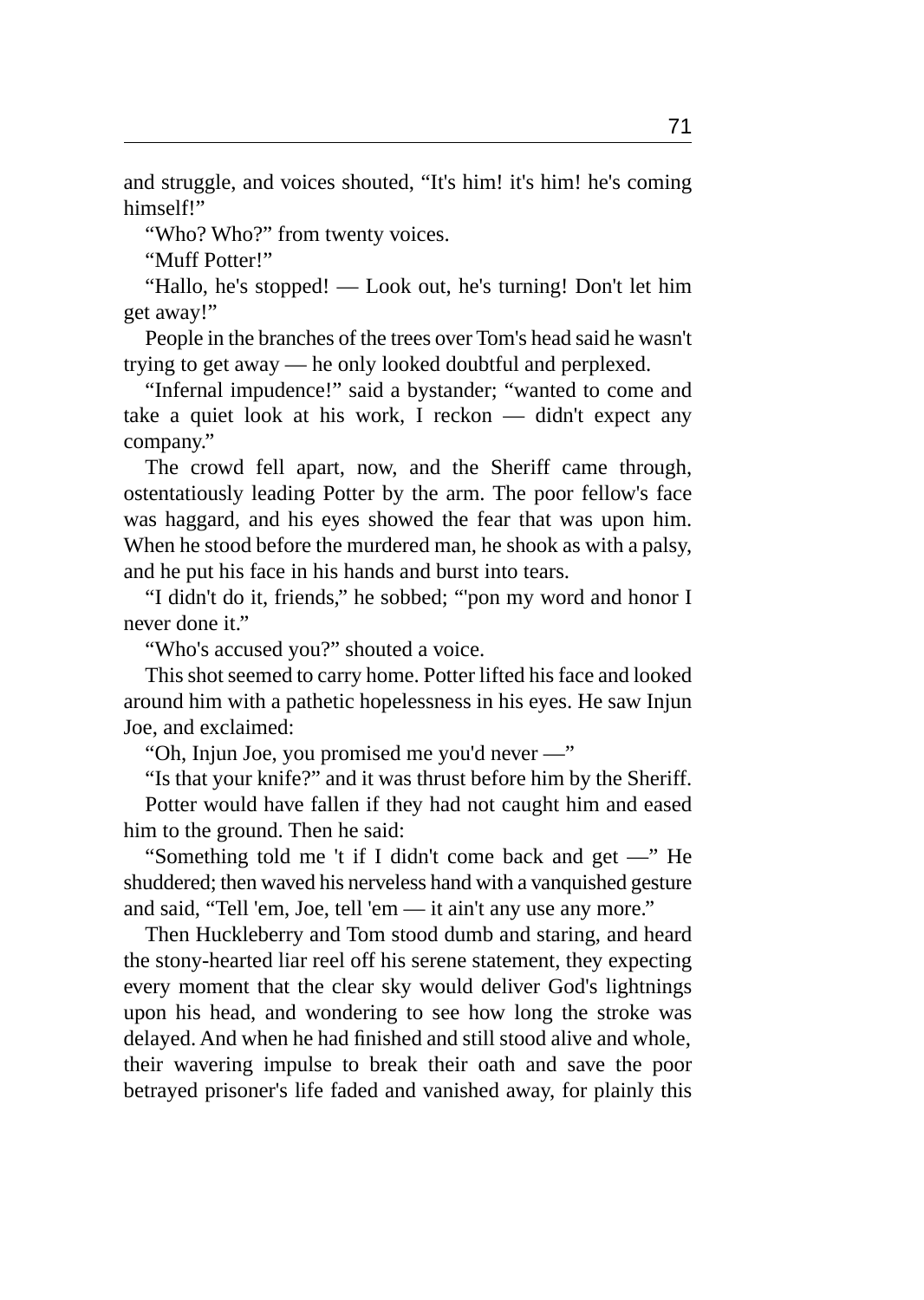miscreant had sold himself to Satan and it would be fatal to meddle with the property of such a power as that.

"Why didn't you leave? What did you want to come here for?" somebody said.

"I couldn't help it — I couldn't help it," Potter moaned. "I wanted to run away, but I couldn't seem to come anywhere but here." And he fell to sobbing again.

Injun Joe repeated his statement, just as calmly, a few minutes afterward on the inquest, under oath; and the boys, seeing that the lightnings were still withheld, were confirmed in their belief that Joe had sold himself to the devil. He was now become, to them, the most balefully interesting object they had ever looked upon, and they could not take their fascinated eyes from his face.

They inwardly resolved to watch him nights, when opportunity should offer, in the hope of getting a glimpse of his dread master.

Injun Joe helped to raise the body of the murdered man and put it in a wagon for removal; and it was whispered through the shuddering crowd that the wound bled a little! The boys thought that this happy circumstance would turn suspicion in the right direction; but they were disappointed, for more than one villager remarked:

"It was within three feet of Muff Potter when it done it."

Tom's fearful secret and gnawing conscience disturbed his sleep for as much as a week after this; and at breakfast one morning Sid said:

"Tom, you pitch around and talk in your sleep so much that you keep me awake half the time."

Tom blanched and dropped his eyes.

"It's a bad sign," said Aunt Polly, gravely. "What you got on your mind, Tom?"

"Nothing. Nothing 't I know of." But the boy's hand shook so that he spilled his coffee.

"And you do talk such stuff," Sid said. "Last night you said, "It's blood, it's blood, that's what it is!" You said that over and over. And you said, "Don't torment me so — I'll tell!" Tell *what?* What is it you'll tell?"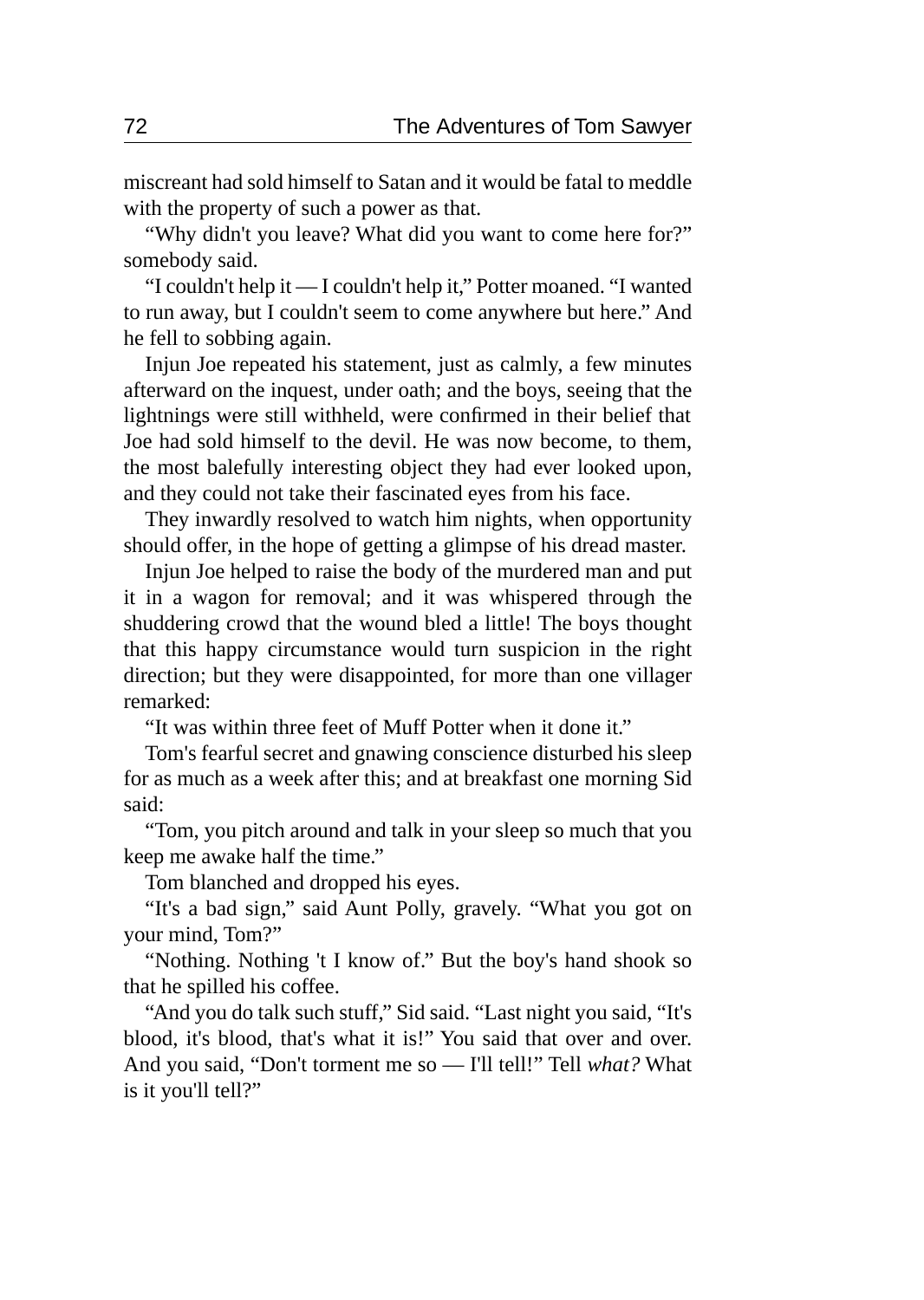Everything was swimming before Tom. There is no telling what might have happened, now, but luckily the concern passed out of Aunt Polly's face and she came to Tom's relief without knowing it. She said:

"Sho! It's that dreadful murder. I dream about it most every night myself. Sometimes I dream it's me that done it."

Mary said she had been affected much the same way. Sid seemed satisfied. Tom got out of the presence as quick as he plausibly could, and after that he complained of toothache for a week, and tied up his jaws every night. He never knew that Sid lay nightly watching, and frequently slipped the bandage free and then leaned on his elbow listening a good while at a time, and afterward slipped the bandage back to its place again. Tom's distress of mind wore off gradually and the toothache grew irksome and was discarded. If Sid really managed to make anything out of Tom's disjointed mutterings, he kept it to himself.

It seemed to Tom that his schoolmates never would get done holding inquests on dead cats, and thus keeping his trouble present to his mind. Sid noticed that Tom never was coroner at one of these inquiries, though it had been his habit to take the lead in all new enterprises; he noticed, too, that Tom never acted as a witness and that was strange; and Sid did not overlook the fact that Tom even showed a marked aversion to these inquests, and always avoided them when he could. Sid marvelled, but said nothing. However, even inquests went out of vogue at last, and ceased to torture Tom's conscience.

Every day or two, during this time of sorrow, Tom watched his opportunity and went to the little grated jail-window and smuggled such small comforts through to the "murderer" as he could get hold of. The jail was a trifling little brick den that stood in a marsh at the edge of the village, and no guards were afforded for it; indeed, it was seldom occupied. These offerings greatly helped to ease Tom's conscience.

The villagers had a strong desire to tar-and-feather Injun Joe and ride him on a rail, for body-snatching, but so formidable was his character that nobody could be found who was willing to take the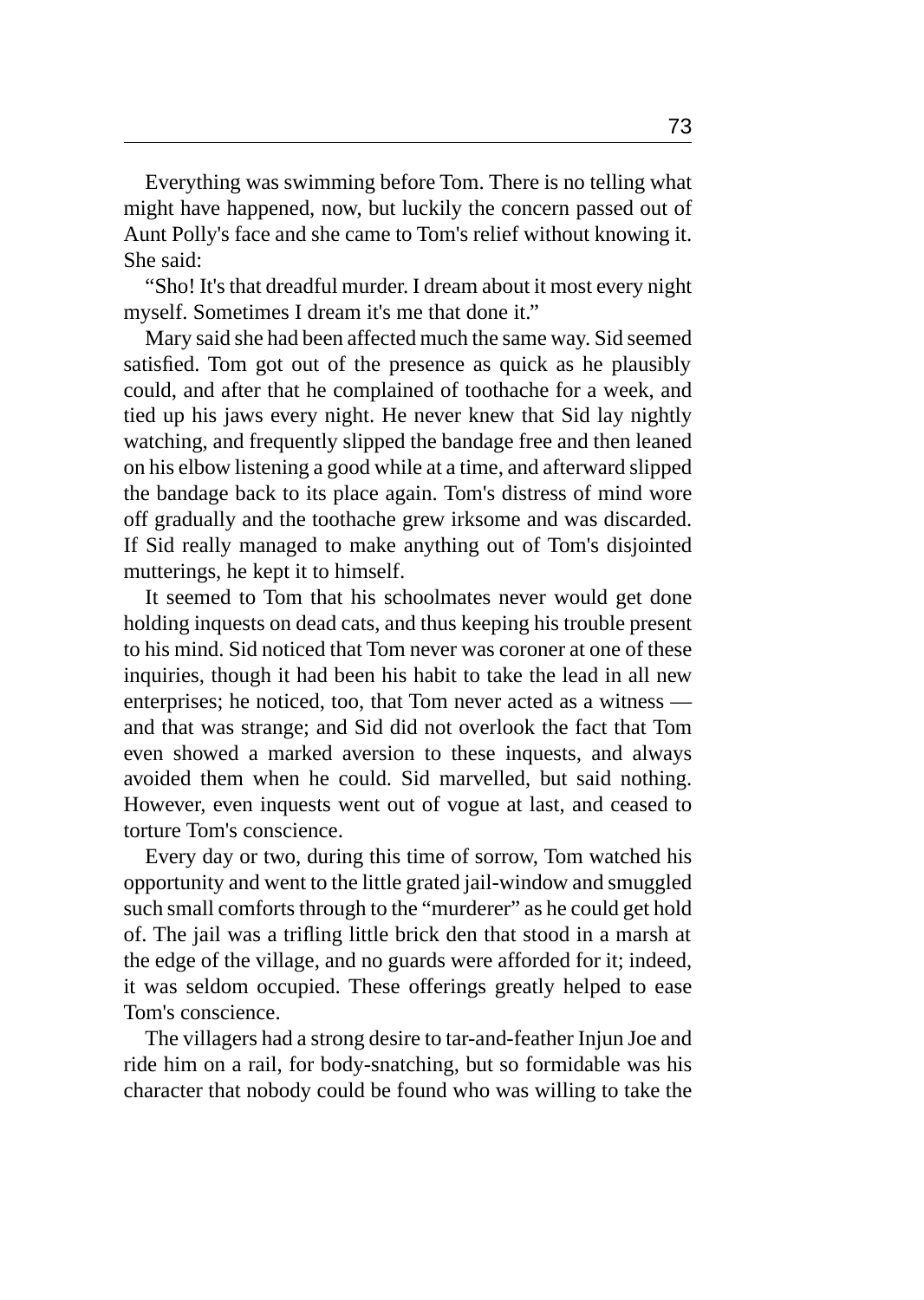lead in the matter, so it was dropped. He had been careful to begin both of his inquest-statements with the fight, without confessing the grave-robbery that preceded it; therefore it was deemed wisest not to try the case in the courts at present.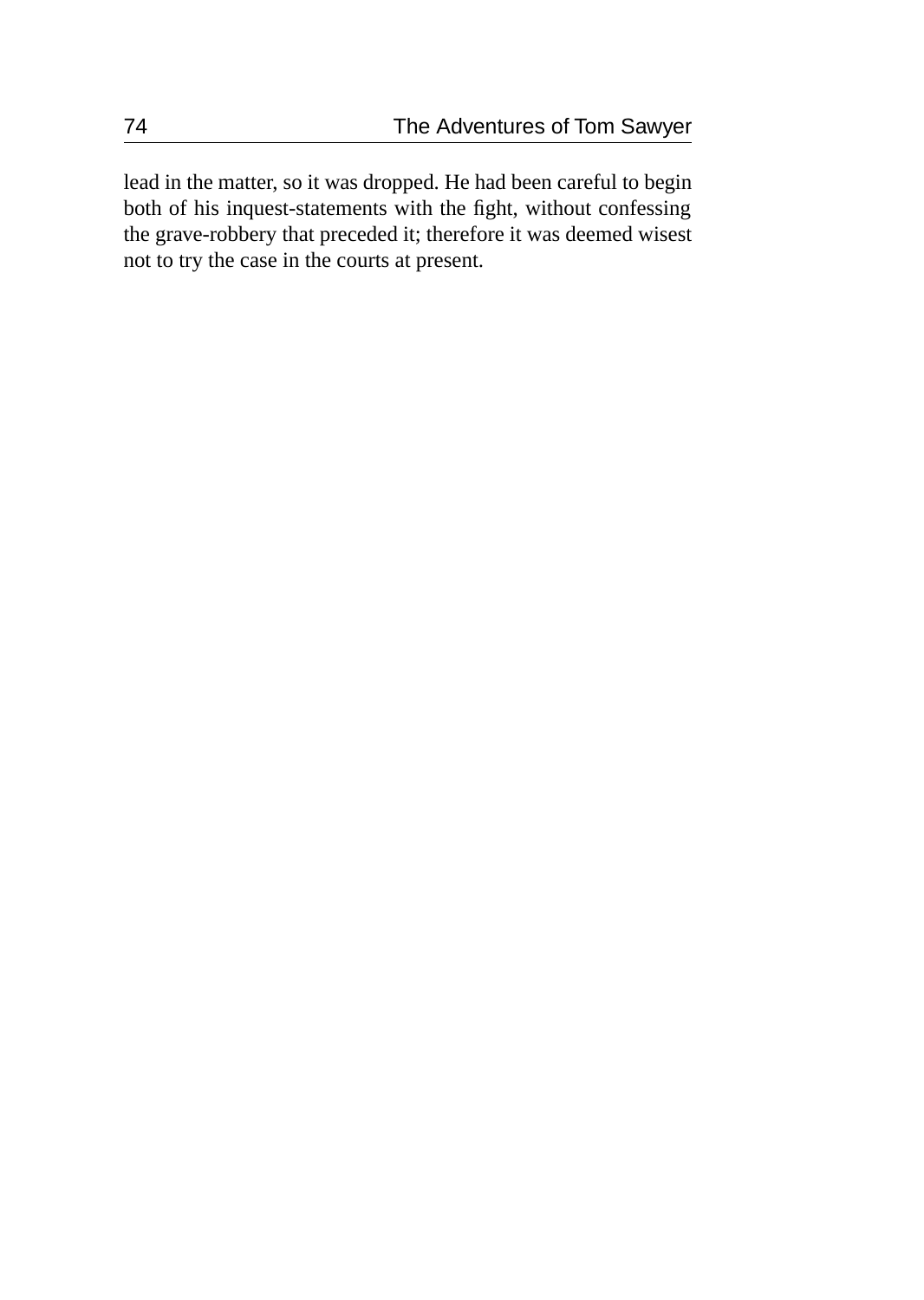# **Chapter XII**

One of the reasons why Tom's mind had drifted away from its secret troubles was, that it had found a new and weighty matter to interest itself about. Becky Thatcher had stopped coming to school. Tom had struggled with his pride a few days, and tried to "whistle her down the wind," but failed. He began to find himself hanging around her father's house, nights, and feeling very miserable. She was ill. What if she should die! There was distraction in the thought. He no longer took an interest in war, nor even in piracy. The charm of life was gone; there was nothing but dreariness left. He put his hoop away, and his bat; there was no joy in them any more. His aunt was concerned. She began to try all manner of remedies on him. She was one of those people who are infatuated with patent medicines and all new-fangled methods of producing health or mending it. She was an inveterate experimenter in these things. When something fresh in this line came out she was in a fever, right away, to try it; not on herself, for she was never ailing, but on anybody else that came handy. She was a subscriber for all the "Health" periodicals and phrenological frauds; and the solemn ignorance they were inflated with was breath to her nostrils. All the "rot" they contained about ventilation, and how to go to bed, and how to get up, and what to eat, and what to drink, and how much exercise to take, and what frame of mind to keep one's self in, and what sort of clothing to wear, was all gospel to her, and she never observed that her health-journals of the current month customarily upset everything they had recommended the month before. She was as simple-hearted and honest as the day was long, and so she was an easy victim. She gathered together her quack periodicals and her quack medicines, and thus armed with death, went about on her pale horse, metaphorically speaking, with "hell following after." But she never suspected that she was not an angel of healing and the balm of Gilead in disguise, to the suffering neighbors.

The water treatment was new, now, and Tom's low condition was a windfall to her. She had him out at daylight every morning,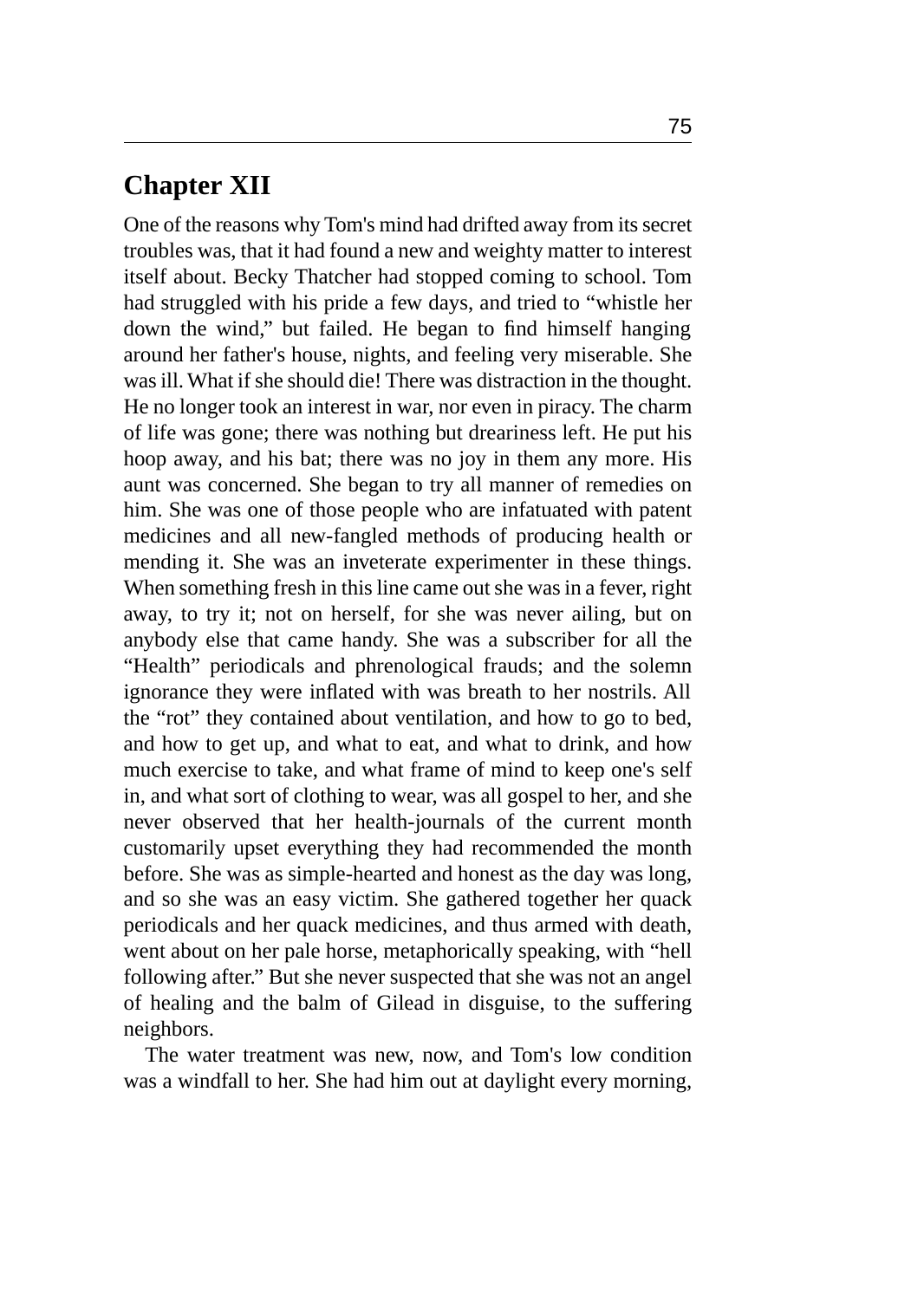stood him up in the woodshed and drowned him with a deluge of cold water; then she scrubbed him down with a towel like a file, and so brought him to; then she rolled him up in a wet sheet and put him away under blankets till she sweated his soul clean and "the yellow stains of it came through his pores" — as Tom said.

Yet notwithstanding all this, the boy grew more and more melancholy and pale and dejected. She added hot baths, sitz baths, shower baths, and plunges. The boy remained as dismal as a hearse. She began to assist the water with a slim oatmeal diet and blisterplasters. She calculated his capacity as she would a jug's, and filled him up every day with quack cure-alls.

Tom had become indifferent to persecution by this time. This phase filled the old lady's heart with consternation. This indifference must be broken up at any cost. Now she heard of Pain-killer for the first time. She ordered a lot at once. She tasted it and was filled with gratitude. It was simply fire in a liquid form. She dropped the water treatment and everything else, and pinned her faith to Painkiller. She gave Tom a teaspoonful and watched with the deepest anxiety for the result. Her troubles were instantly at rest, her soul at peace again; for the "indifference" was broken up. The boy could not have shown a wilder, heartier interest, if she had built a fire under him.

Tom felt that it was time to wake up; this sort of life might be romantic enough, in his blighted condition, but it was getting to have too little sentiment and too much distracting variety about it. So he thought over various plans for relief, and finally hit upon that of professing to be fond of Pain-killer. He asked for it so often that he became a nuisance, and his aunt ended by telling him to help himself and quit bothering her. If it had been Sid, she would have had no misgivings to alloy her delight; but since it was Tom, she watched the bottle clandestinely. She found that the medicine did really diminish, but it did not occur to her that the boy was mending the health of a crack in the sitting-room floor with it.

One day Tom was in the act of dosing the crack when his aunt's yellow cat came along, purring, eying the teaspoon avariciously, and begging for a taste. Tom said: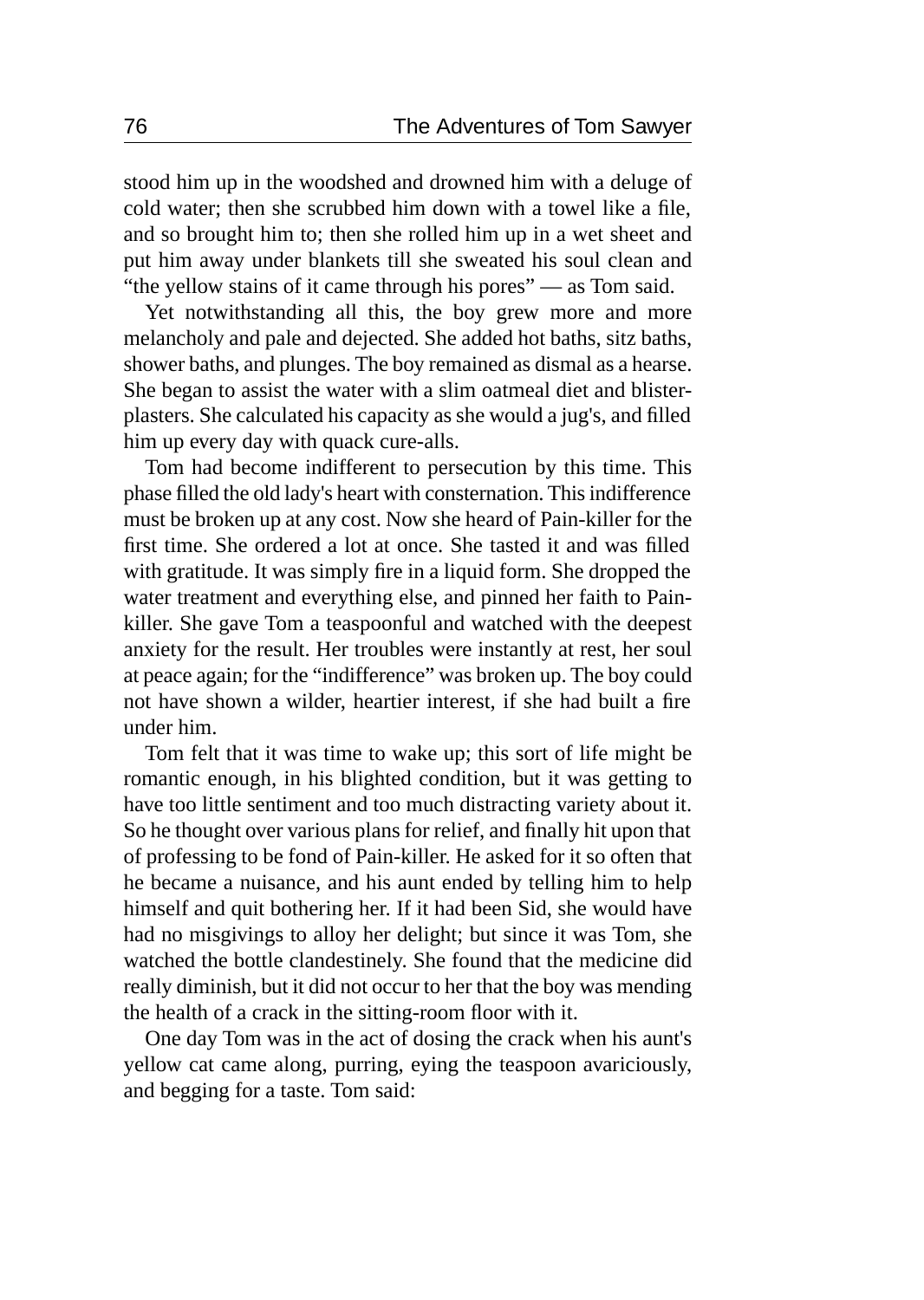"Don't ask for it unless you want it, Peter."

But Peter signified that he did want it.

"You better make sure."

Peter was sure.

"Now you've asked for it, and I'll give it to you, because there ain't anything mean about me; but if you find you don't like it, you mustn't blame anybody but your own self."

Peter was agreeable. So Tom pried his mouth open and poured down the Pain-killer. Peter sprang a couple of yards in the air, and then delivered a war-whoop and set off round and round the room, banging against furniture, upsetting flower-pots, and making general havoc. Next he rose on his hind feet and pranced around, in a frenzy of enjoyment, with his head over his shoulder and his voice proclaiming his unappeasable happiness. Then he went tearing around the house again spreading chaos and destruction in his path. Aunt Polly entered in time to see him throw a few double summersets, deliver a final mighty hurrah, and sail through the open window, carrying the rest of the flower-pots with him. The old lady stood petrified with astonishment, peering over her glasses; Tom lay on the floor expiring with laughter.

"Tom, what on earth ails that cat?"

"I don't know, aunt," gasped the boy.

"Why, I never see anything like it. What did make him act so?"

"Deed I don't know, Aunt Polly; cats always act so when they're having a good time."

"They do, do they?" There was something in the tone that made Tom apprehensive.

"Yes'm. That is, I believe they do."

"You *do?*"

"Yes'm."

The old lady was bending down, Tom watching, with interest emphasized by anxiety. Too late he divined her "drift." The handle of the telltale teaspoon was visible under the bed-valance. Aunt Polly took it, held it up. Tom winced, and dropped his eyes. Aunt Polly raised him by the usual handle — his ear — and cracked his head soundly with her thimble.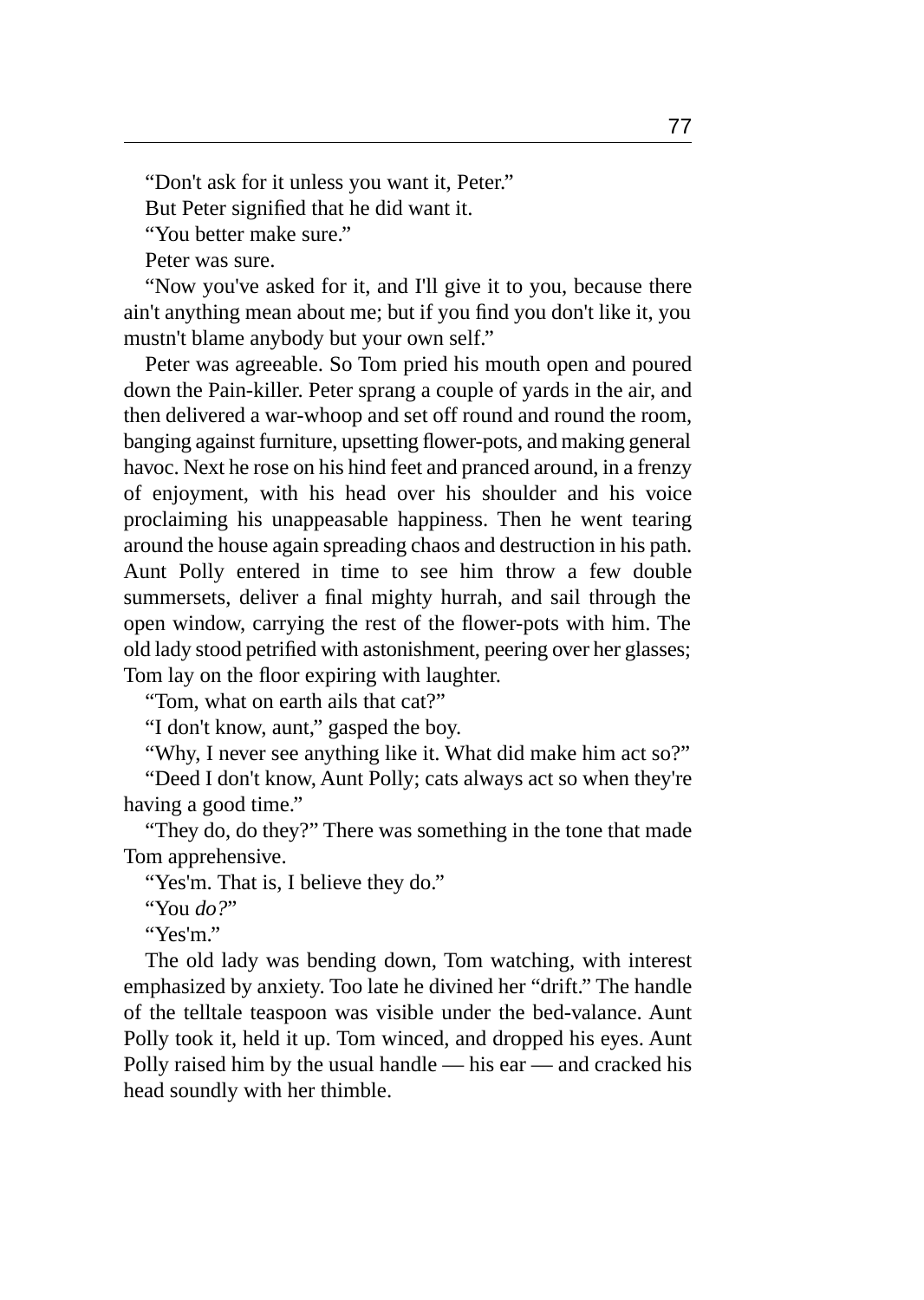"Now, sir, what did you want to treat that poor dumb beast so, for?"

"I done it out of pity for him — because he hadn't any aunt."

"Hadn't any aunt! — you numskull. What has that got to do with it?"

"Heaps. Because if he'd had one she'd a burnt him out herself! She'd a roasted his bowels out of him 'thout any more feeling than if he was a human!"

Aunt Polly felt a sudden pang of remorse. This was putting the thing in a new light; what was cruelty to a cat *might* be cruelty to a boy, too. She began to soften; she felt sorry. Her eyes watered a little, and she put her hand on Tom's head and said gently:

"I was meaning for the best, Tom. And, Tom, it *did* do you good."

Tom looked up in her face with just a perceptible twinkle peeping through his gravity.

"I know you was meaning for the best, aunty, and so was I with Peter. It done *him* good, too. I never see him get around so since —"

"Oh, go 'long with you, Tom, before you aggravate me again. And you try and see if you can't be a good boy, for once, and you needn't take any more medicine."

Tom reached school ahead of time. It was noticed that this strange thing had been occurring every day latterly. And now, as usual of late, he hung about the gate of the schoolyard instead of playing with his comrades. He was sick, he said, and he looked it. He tried to seem to be looking everywhere but whither he really was looking — down the road. Presently Jeff Thatcher hove in sight, and Tom's face lighted; he gazed a moment, and then turned sorrowfully away. When Jeff arrived, Tom accosted him; and "led up" warily to opportunities for remark about Becky, but the giddy lad never could see the bait. Tom watched and watched, hoping whenever a frisking frock came in sight, and hating the owner of it as soon as he saw she was not the right one. At last frocks ceased to appear, and he dropped hopelessly into the dumps; he entered the empty schoolhouse and sat down to suffer. Then one more frock passed in at the gate, and Tom's heart gave a great bound. The next instant he was out, and "going on" like an Indian; yelling, laughing,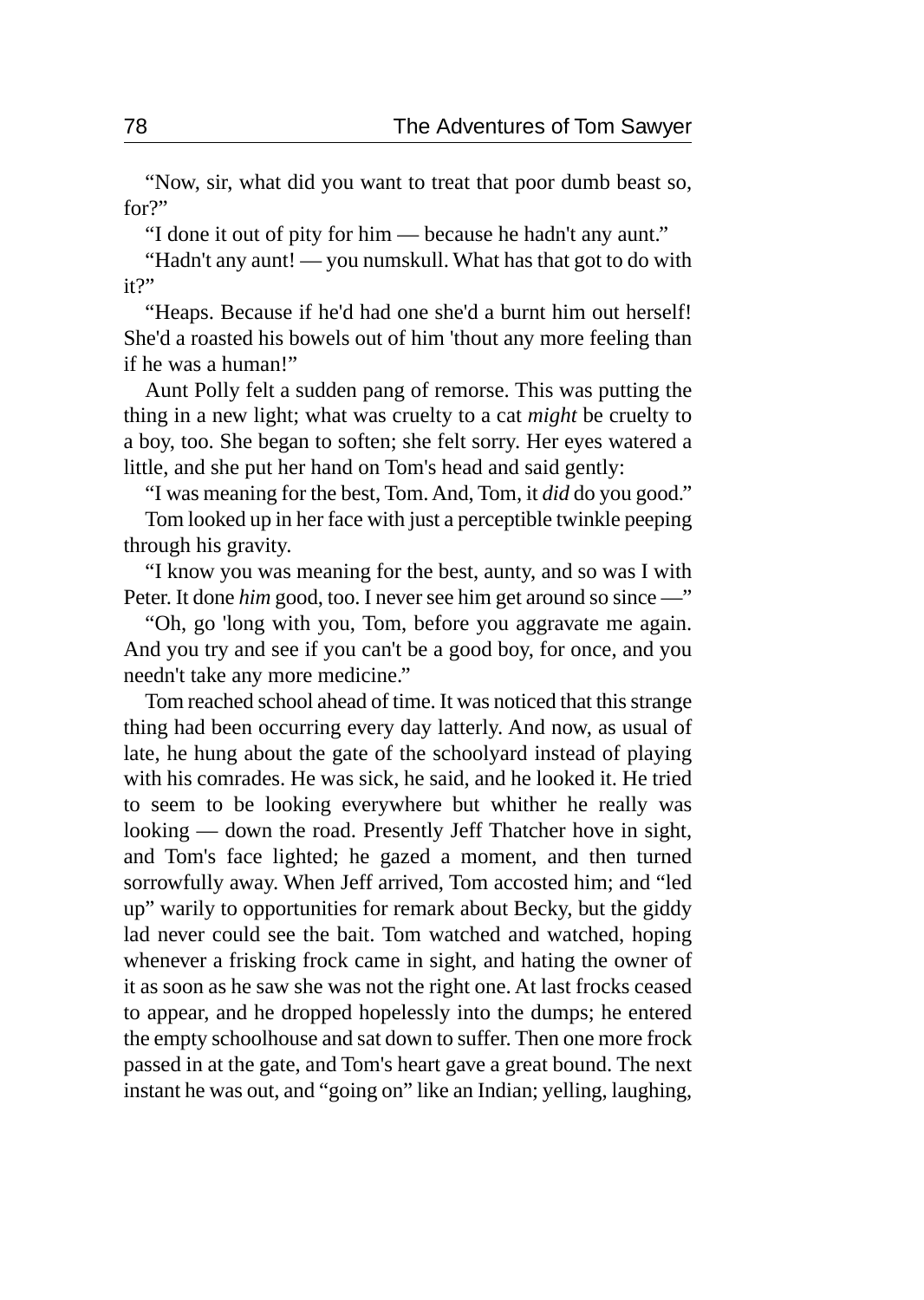chasing boys, jumping over the fence at risk of life and limb, throwing handsprings, standing on his head — doing all the heroic things he could conceive of, and keeping a furtive eye out, all the while, to see if Becky Thatcher was noticing. But she seemed to be unconscious of it all; she never looked. Could it be possible that she was not aware that he was there? He carried his exploits to her immediate vicinity; came war-whooping around, snatched a boy's cap, hurled it to the roof of the schoolhouse, broke through a group of boys, tumbling them in every direction, and fell sprawling, himself, under Becky's nose, almost upsetting her — and she turned, with her nose in the air, and he heard her say: "Mf! some people think they're mighty smart — always showing off!"

Tom's cheeks burned. He gathered himself up and sneaked off, crushed and crestfallen.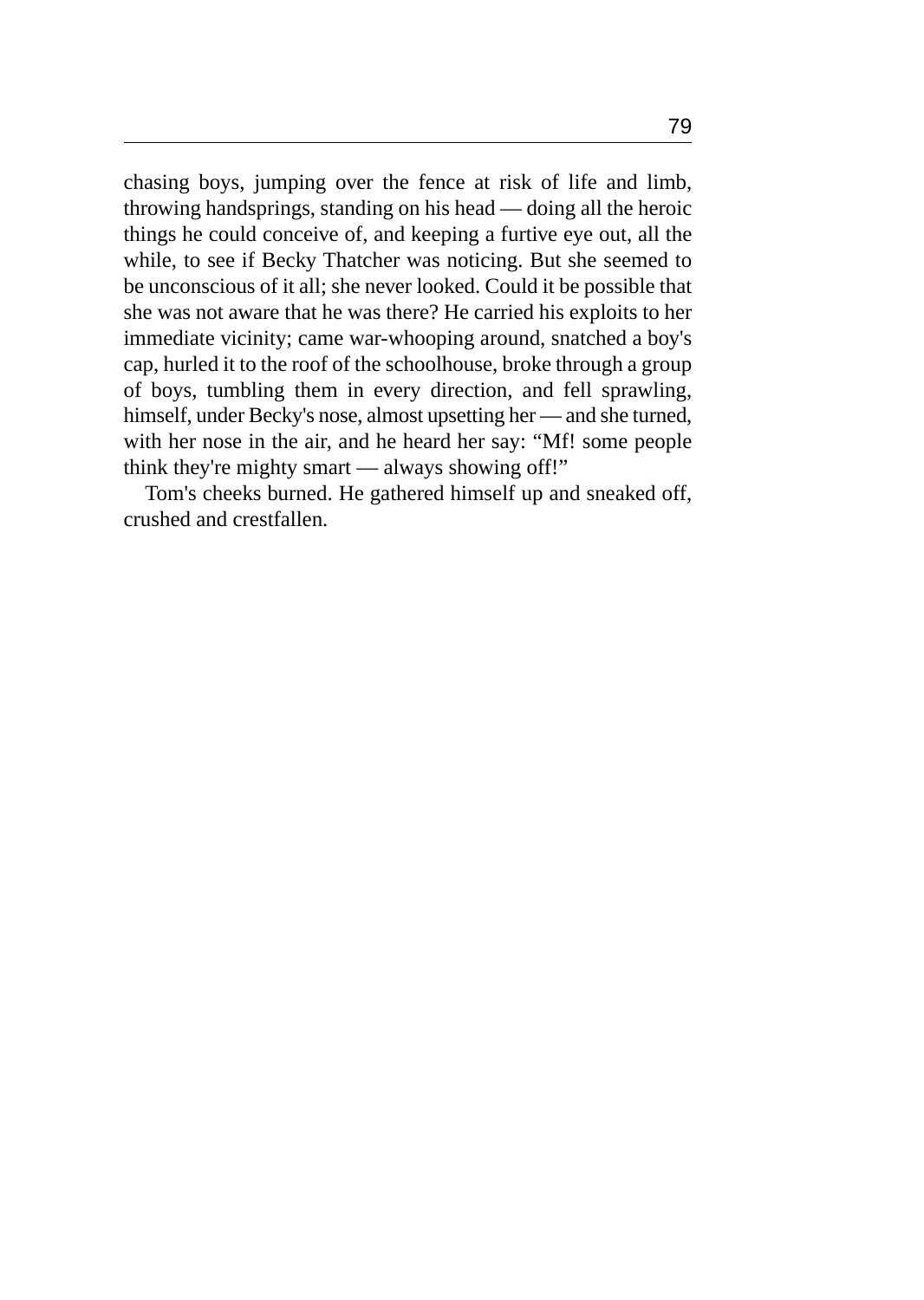# **Chapter XIII**

Tom's mind was made up now. He was gloomy and desperate. He was a forsaken, friendless boy, he said; nobody loved him; when they found out what they had driven him to, perhaps they would be sorry; he had tried to do right and get along, but they would not let him; since nothing would do them but to be rid of him, let it be so; and let them blame *him* for the consequences — why shouldn't they? What right had the friendless to complain? Yes, they had forced him to it at last: he would lead a life of crime. There was no choice.

By this time he was far down Meadow Lane, and the bell for school to "take up" tinkled faintly upon his ear. He sobbed, now, to think he should never, never hear that old familiar sound any more — it was very hard, but it was forced on him; since he was driven out into the cold world, he must submit — but he forgave them. Then the sobs came thick and fast.

Just at this point he met his soul's sworn comrade, Joe Harper hard-eyed, and with evidently a great and dismal purpose in his heart. Plainly here were "two souls with but a single thought." Tom, wiping his eyes with his sleeve, began to blubber out something about a resolution to escape from hard usage and lack of sympathy at home by roaming abroad into the great world never to return; and ended by hoping that Joe would not forget him.

But it transpired that this was a request which Joe had just been going to make of Tom, and had come to hunt him up for that purpose. His mother had whipped him for drinking some cream which he had never tasted and knew nothing about; it was plain that she was tired of him and wished him to go; if she felt that way, there was nothing for him to do but succumb; he hoped she would be happy, and never regret having driven her poor boy out into the unfeeling world to suffer and die.

As the two boys walked sorrowing along, they made a new compact to stand by each other and be brothers and never separate till death relieved them of their troubles. Then they began to lay their plans. Joe was for being a hermit, and living on crusts in a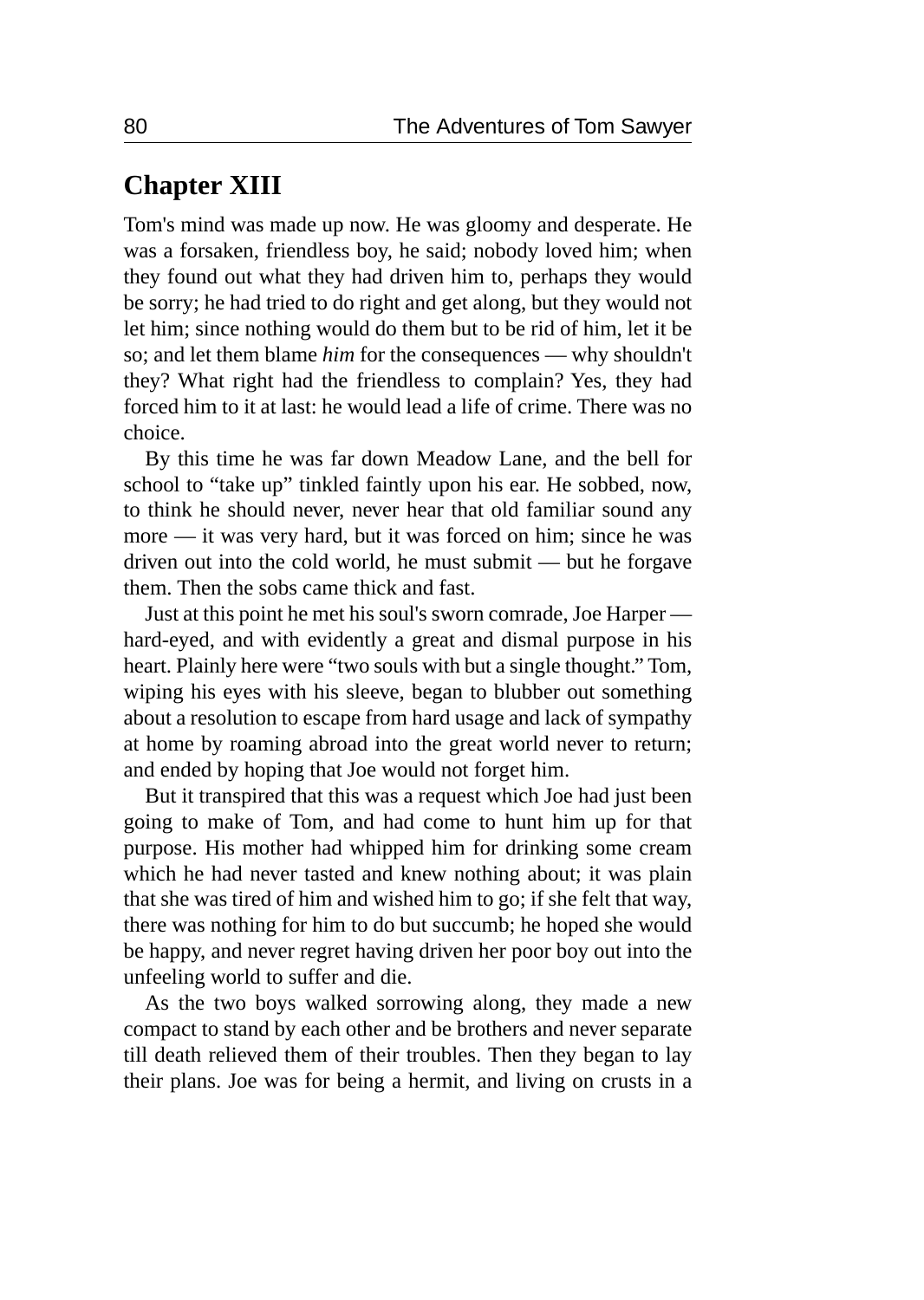remote cave, and dying, some time, of cold and want and grief; but after listening to Tom, he conceded that there were some conspicuous advantages about a life of crime, and so he consented to be a pirate.

Three miles below St. Petersburg, at a point where the Mississippi River was a trifle over a mile wide, there was a long, narrow, wooded island, with a shallow bar at the head of it, and this offered well as a rendezvous. It was not inhabited; it lay far over toward the further shore, abreast a dense and almost wholly unpeopled forest. So Jackson's Island was chosen. Who were to be the subjects of their piracies was a matter that did not occur to them. Then they hunted up Huckleberry Finn, and he joined them promptly, for all careers were one to him; he was indifferent. They presently separated to meet at a lonely spot on the river-bank two miles above the village at the favorite hour — which was midnight. There was a small log raft there which they meant to capture. Each would bring hooks and lines, and such provision as he could steal in the most dark and mysterious way — as became outlaws. And before the afternoon was done, they had all managed to enjoy the sweet glory of spreading the fact that pretty soon the town would "hear something." All who got this vague hint were cautioned to "be mum and wait."

About midnight Tom arrived with a boiled ham and a few trifles, and stopped in a dense undergrowth on a small bluff overlooking the meeting-place. It was starlight, and very still. The mighty river lay like an ocean at rest. Tom listened a moment, but no sound disturbed the quiet. Then he gave a low, distinct whistle. It was answered from under the bluff. Tom whistled twice more; these signals were answered in the same way. Then a guarded voice said:

"Who goes there?"

"Tom Sawyer, the Black Avenger of the Spanish Main. Name your names."

"Huck Finn the Red-Handed, and Joe Harper the Terror of the Seas." Tom had furnished these titles, from his favorite literature.

"Tis well. Give the countersign."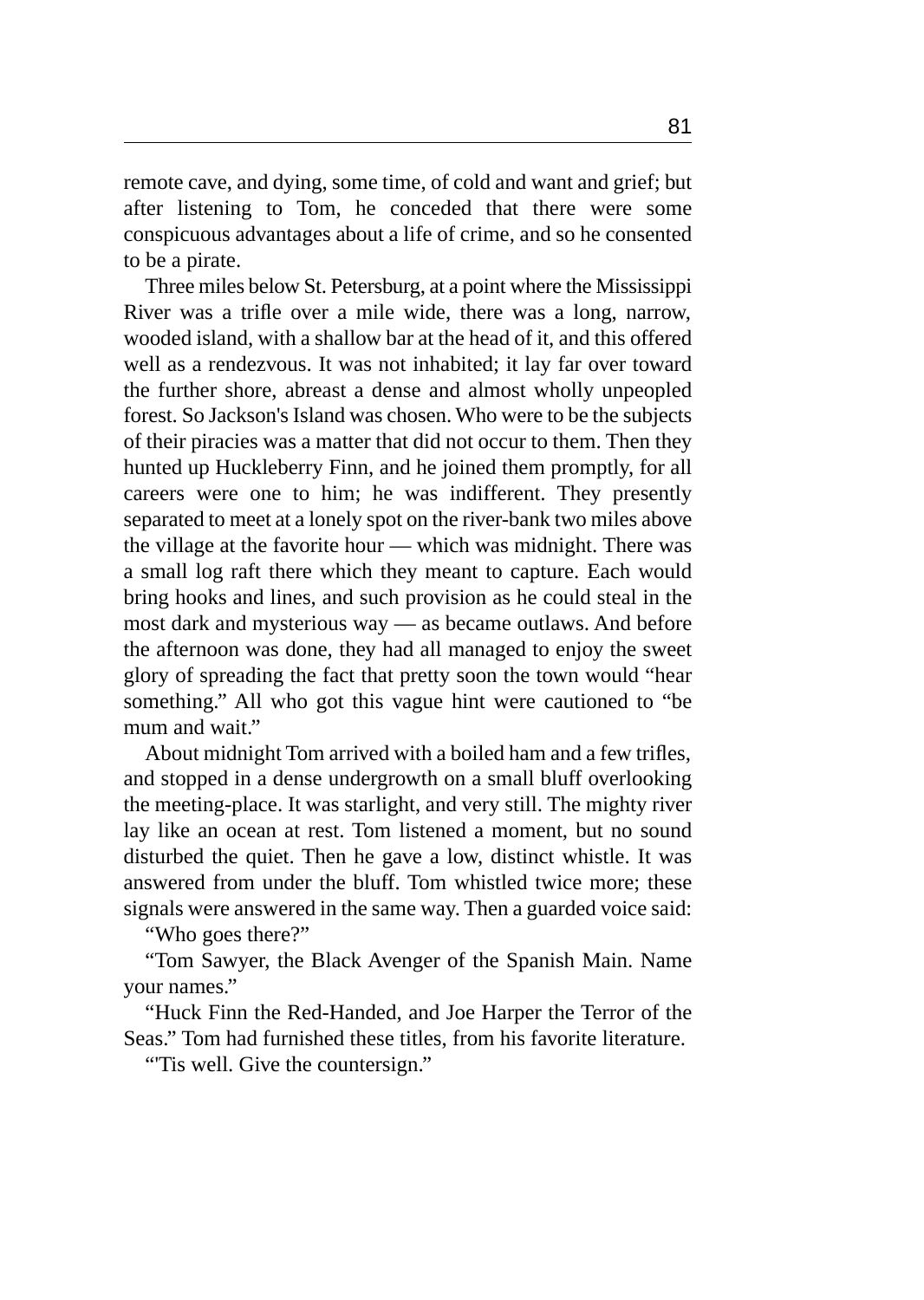Two hoarse whispers delivered the same awful word simultaneously to the brooding night:

"*Blood!*"

Then Tom tumbled his ham over the bluff and let himself down after it, tearing both skin and clothes to some extent in the effort. There was an easy, comfortable path along the shore under the bluff, but it lacked the advantages of difficulty and danger so valued by a pirate.

The Terror of the Seas had brought a side of bacon, and had about worn himself out with getting it there. Finn the Red-Handed had stolen a skillet and a quantity of half-cured leaf tobacco, and had also brought a few corn-cobs to make pipes with. But none of the pirates smoked or "chewed" but himself. The Black Avenger of the Spanish Main said it would never do to start without some fire. That was a wise thought; matches were hardly known there in that day. They saw a fire smouldering upon a great raft a hundred yards above, and they went stealthily thither and helped themselves to a chunk. They made an imposing adventure of it, saying, "Hist!" every now and then, and suddenly halting with finger on lip; moving with hands on imaginary dagger-hilts; and giving orders in dismal whispers that if "the foe" stirred, to "let him have it to the hilt," because "dead men tell no tales." They knew well enough that the raftsmen were all down at the village laying in stores or having a spree, but still that was no excuse for their conducting this thing in an unpiratical way.

They shoved off, presently, Tom in command, Huck at the after oar and Joe at the forward. Tom stood amidships, gloomy-browed, and with folded arms, and gave his orders in a low, stern whisper:

"Luff, and bring her to the wind!"

"Aye-aye, sir!"

"Steady, steady-y-y-y!"

"Steady it is, sir!"

"Let her go off a point!"

"Point it is, sir!"

As the boys steadily and monotonously drove the raft toward mid-stream it was no doubt understood that these orders were given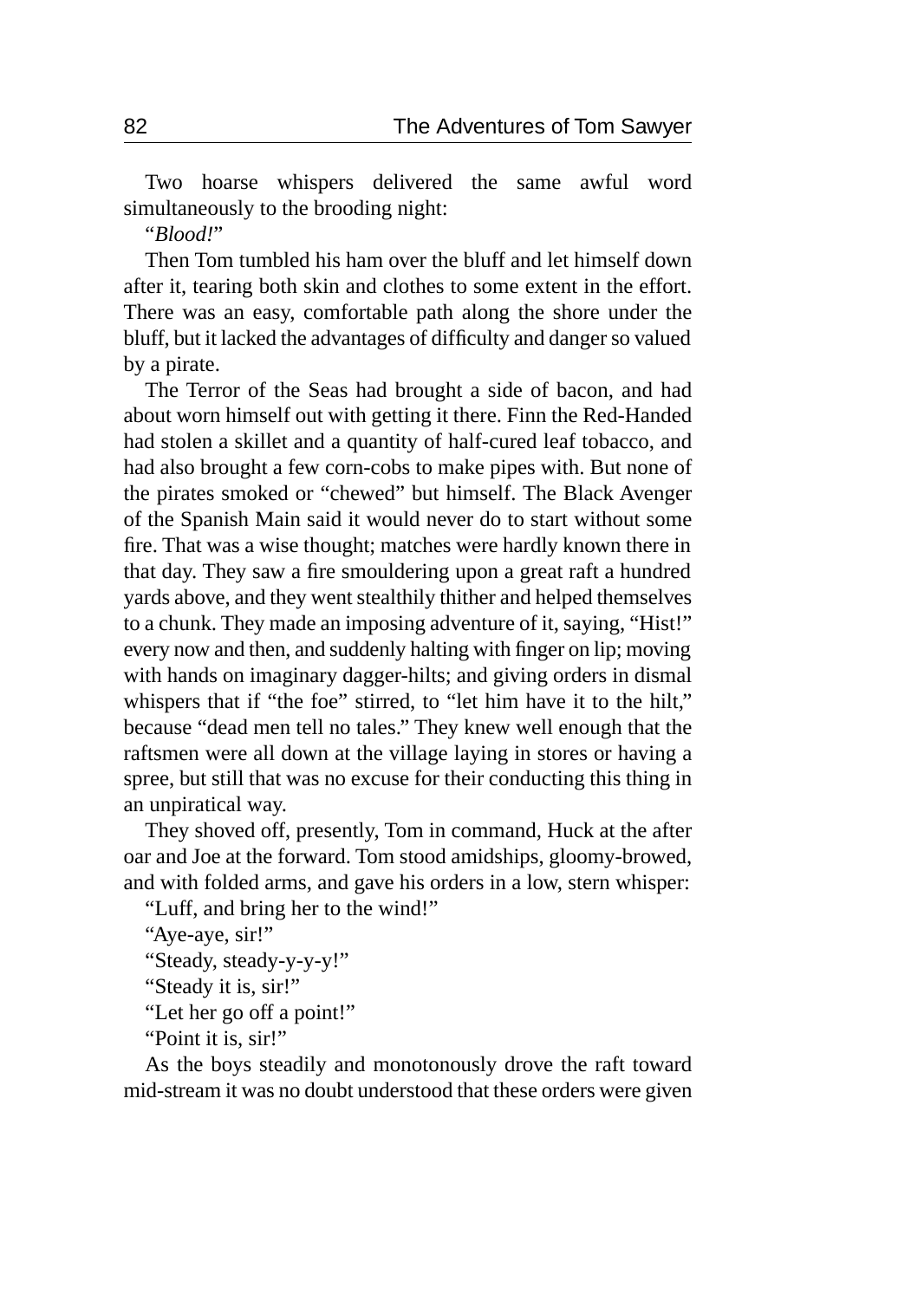only for "style," and were not intended to mean anything in particular.

"What sail's she carrying?"

"Courses, tops'ls, and flying-jib, sir."

"Send the r'yals up! Lay out aloft, there, half a dozen of ye foretopmaststuns'l! Lively, now!"

"Aye-aye, sir!"

"Shake out that maintogalans'l! Sheets and braces! *Now* my hearties!"

"Aye-aye, sir!"

"Hellum-a-lee — hard a port! Stand by to meet her when she comes! Port, port! *Now,* men! With a will! Stead-y-y-y!"

"Steady it is, sir!"

The raft drew beyond the middle of the river; the boys pointed her head right, and then lay on their oars. The river was not high, so there was not more than a two or three mile current. Hardly a word was said during the next three-quarters of an hour. Now the raft was passing before the distant town. Two or three glimmering lights showed where it lay, peacefully sleeping, beyond the vague vast sweep of star-gemmed water, unconscious of the tremendous event that was happening. The Black Avenger stood still with folded arms, "looking his last" upon the scene of his former joys and his later sufferings, and wishing "she" could see him now, abroad on the wild sea, facing peril and death with dauntless heart, going to his doom with a grim smile on his lips. It was but a small strain on his imagination to remove Jackson's Island beyond eyeshot of the village, and so he "looked his last" with a broken and satisfied heart. The other pirates were looking their last, too; and they all looked so long that they came near letting the current drift them out of the range of the island. But they discovered the danger in time, and made shift to avert it. About two o'clock in the morning the raft grounded on the bar two hundred yards above the head of the island, and they waded back and forth until they had landed their freight. Part of the little raft's belongings consisted of an old sail, and this they spread over a nook in the bushes for a tent to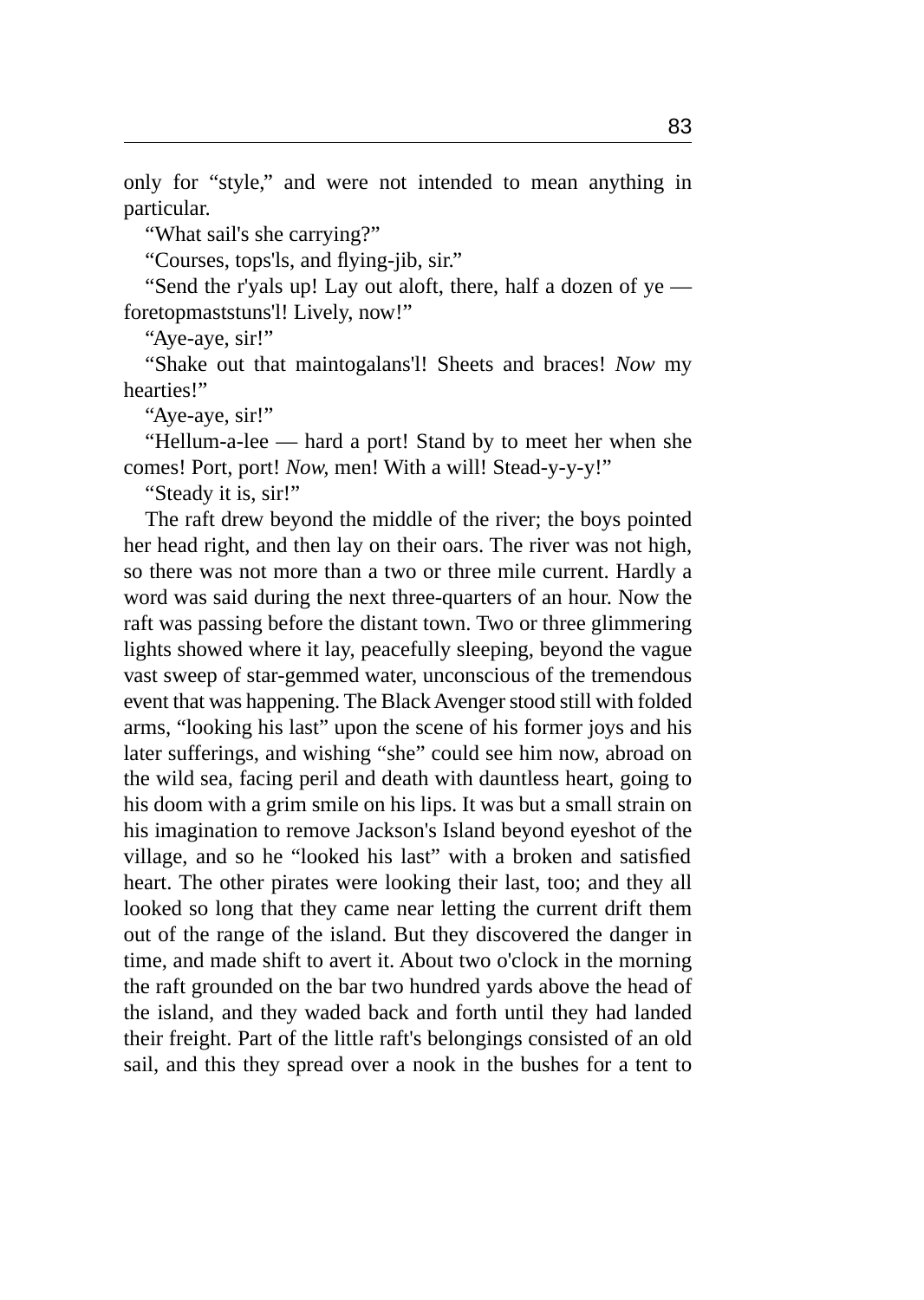shelter their provisions; but they themselves would sleep in the open air in good weather, as became outlaws.

They built a fire against the side of a great log twenty or thirty steps within the sombre depths of the forest, and then cooked some bacon in the frying-pan for supper, and used up half of the corn "pone" stock they had brought. It seemed glorious sport to be feasting in that wild, free way in the virgin forest of an unexplored and uninhabited island, far from the haunts of men, and they said they never would return to civilization. The climbing fire lit up their faces and threw its ruddy glare upon the pillared tree-trunks of their forest temple, and upon the varnished foliage and festooning vines.

When the last crisp slice of bacon was gone, and the last allowance of corn pone devoured, the boys stretched themselves out on the grass, filled with contentment. They could have found a cooler place, but they would not deny themselves such a romantic feature as the roasting camp-fire.

"*Ain't* it gay?" said Joe.

"It's *nuts!*" said Tom. "What would the boys say if they could see us?"

"Say? Well, they'd just die to be here — hey, Hucky!"

"I reckon so," said Huckleberry; "anyways, I'm suited. I don't want nothing better'n this. I don't ever get enough to eat, gen'ally and here they can't come and pick at a feller and bullyrag him so."

"It's just the life for me," said Tom. "You don't have to get up, mornings, and you don't have to go to school, and wash, and all that blame foolishness. You see a pirate don't have to do *anything,* Joe, when he's ashore, but a hermit *he* has to be praying considerable, and then he don't have any fun, anyway, all by himself that way."

"Oh yes, that's so," said Joe, "but I hadn't thought much about it, you know. I'd a good deal rather be a pirate, now that I've tried it."

"You see," said Tom, "people don't go much on hermits, nowadays, like they used to in old times, but a pirate's always respected. And a hermit's got to sleep on the hardest place he can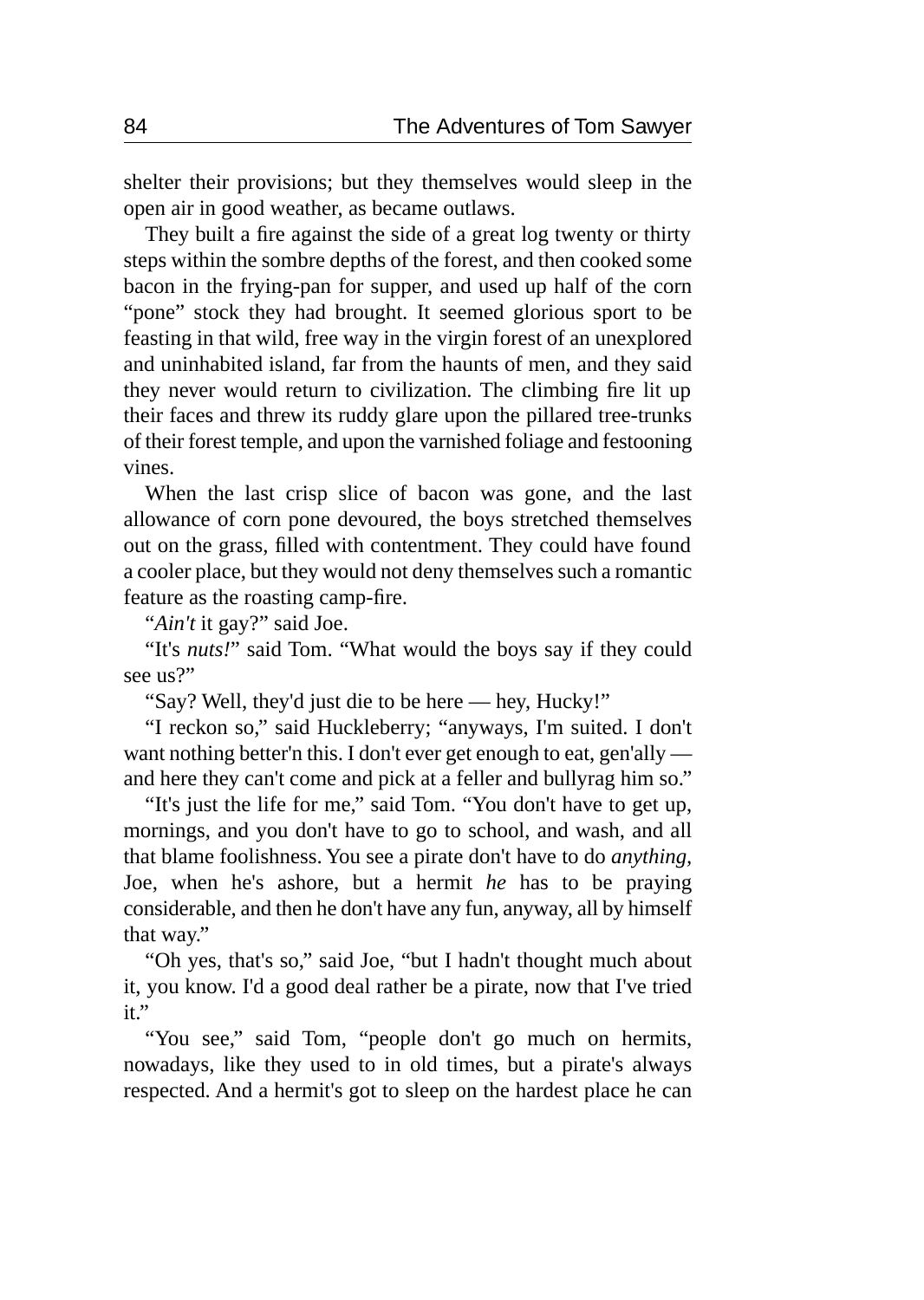find, and put sackcloth and ashes on his head, and stand out in the rain, and  $-$ "

"What does he put sackcloth and ashes on his head for?" inquired Huck.

"I dono. But they've *got* to do it. Hermits always do. You'd have to do that if you was a hermit."

"Dern'd if I would," said Huck.

"Well, what would you do?"

"I dono. But I wouldn't do that."

"Why, Huck, you'd *have* to. How'd you get around it?"

"Why, I just wouldn't stand it. I'd run away."

"Run away! Well, you *would* be a nice old slouch of a hermit. You'd be a disgrace."

The Red-Handed made no response, being better employed. He had finished gouging out a cob, and now he fitted a weed stem to it, loaded it with tobacco, and was pressing a coal to the charge and blowing a cloud of fragrant smoke — he was in the full bloom of luxurious contentment. The other pirates envied him this majestic vice, and secretly resolved to acquire it shortly. Presently Huck said:

"What does pirates have to do?"

Tom said:

"Oh, they have just a bully time — take ships and burn them, and get the money and bury it in awful places in their island where there's ghosts and things to watch it, and kill everybody in the ships — make 'em walk a plank."

"And they carry the women to the island," said Joe; "they don't kill the women."

"No," assented Tom, "they don't kill the women — they're too noble. And the women's always beautiful, too."

"And don't they wear the bulliest clothes! Oh no! All gold and silver and di'monds," said Joe, with enthusiasm.

"Who?" said Huck.

"Why, the pirates."

Huck scanned his own clothing forlornly.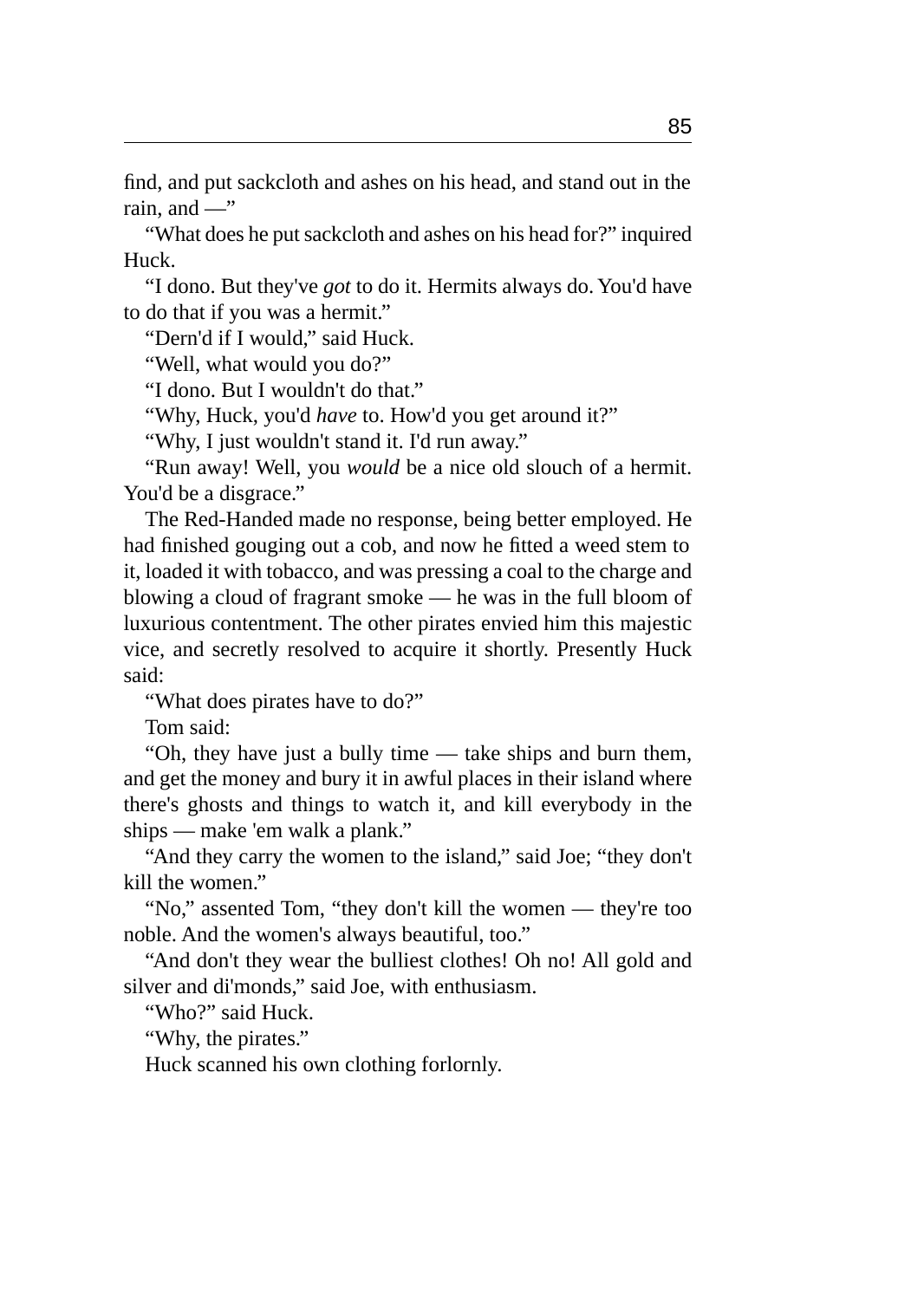"I reckon I ain't dressed fitten for a pirate," said he, with a regretful pathos in his voice; "but I ain't got none but these."

But the other boys told him the fine clothes would come fast enough, after they should have begun their adventures. They made him understand that his poor rags would do to begin with, though it was customary for wealthy pirates to start with a proper wardrobe.

Gradually their talk died out and drowsiness began to steal upon the eyelids of the little waifs. The pipe dropped from the fingers of the Red-Handed, and he slept the sleep of the conscience-free and the weary. The Terror of the Seas and the Black Avenger of the Spanish Main had more difficulty in getting to sleep. They said their prayers inwardly, and lying down, since there was nobody there with authority to make them kneel and recite aloud; in truth, they had a mind not to say them at all, but they were afraid to proceed to such lengths as that, lest they might call down a sudden and special thunderbolt from heaven. Then at once they reached and hovered upon the imminent verge of sleep — but an intruder came, now, that would not "down." It was conscience. They began to feel a vague fear that they had been doing wrong to run away; and next they thought of the stolen meat, and then the real torture came. They tried to argue it away by reminding conscience that they had purloined sweetmeats and apples scores of times; but conscience was not to be appeased by such thin plausibilities; it seemed to them, in the end, that there was no getting around the stubborn fact that taking sweetmeats was only "hooking," while taking bacon and hams and such valuables was plain simple stealing — and there was a command against that in the Bible. So they inwardly resolved that so long as they remained in the business, their piracies should not again be sullied with the crime of stealing. Then conscience granted a truce, and these curiously inconsistent pirates fell peacefully to sleep.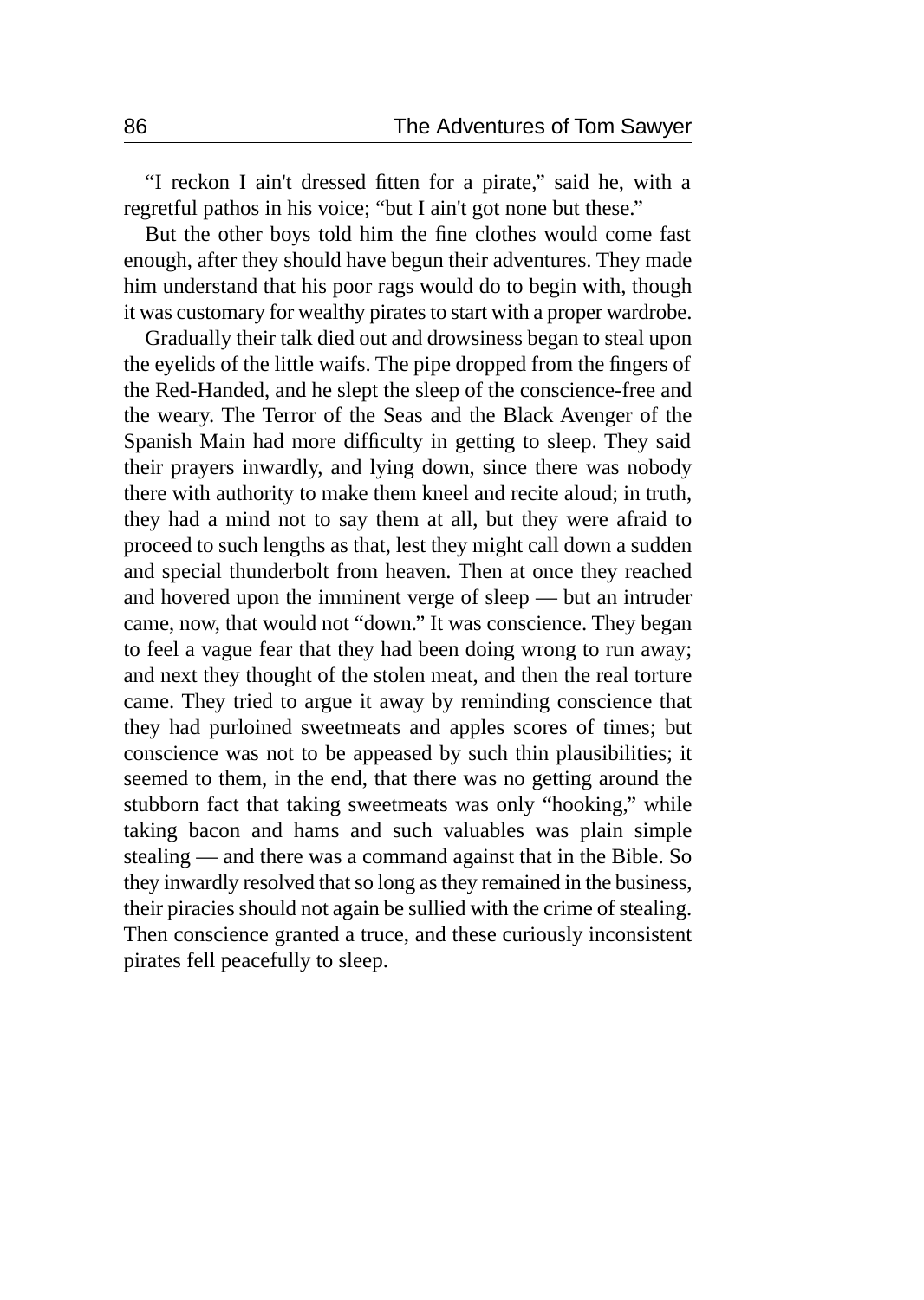#### **Chapter XIV**

When Tom awoke in the morning, he wondered where he was. He sat up and rubbed his eyes and looked around. Then he comprehended. It was the cool gray dawn, and there was a delicious sense of repose and peace in the deep pervading calm and silence of the woods. Not a leaf stirred; not a sound obtruded upon great Nature's meditation. Beaded dewdrops stood upon the leaves and grasses. A white layer of ashes covered the fire, and a thin blue breath of smoke rose straight into the air. Joe and Huck still slept.

Now, far away in the woods a bird called; another answered; presently the hammering of a woodpecker was heard. Gradually the cool dim gray of the morning whitened, and as gradually sounds multiplied and life manifested itself. The marvel of Nature shaking off sleep and going to work unfolded itself to the musing boy. A little green worm came crawling over a dewy leaf, lifting two-thirds of his body into the air from time to time and "sniffing around," then proceeding again — for he was measuring, Tom said; and when the worm approached him, of its own accord, he sat as still as a stone, with his hopes rising and falling, by turns, as the creature still came toward him or seemed inclined to go elsewhere; and when at last it considered a painful moment with its curved body in the air and then came decisively down upon Tom's leg and began a journey over him, his whole heart was glad — for that meant that he was going to have a new suit of clothes — without the shadow of a doubt a gaudy piratical uniform. Now a procession of ants appeared, from nowhere in particular, and went about their labors; one struggled manfully by with a dead spider five times as big as itself in its arms, and lugged it straight up a tree-trunk. A brown spotted lady-bug climbed the dizzy height of a grass blade, and Tom bent down close to it and said, "Lady-bug, lady-bug, fly away home, your house is on fire, your children's alone," and she took wing and went off to see about it — which did not surprise the boy, for he knew of old that this insect was credulous about conflagrations, and he had practised upon its simplicity more than once. A tumblebug came next, heaving sturdily at its ball, and Tom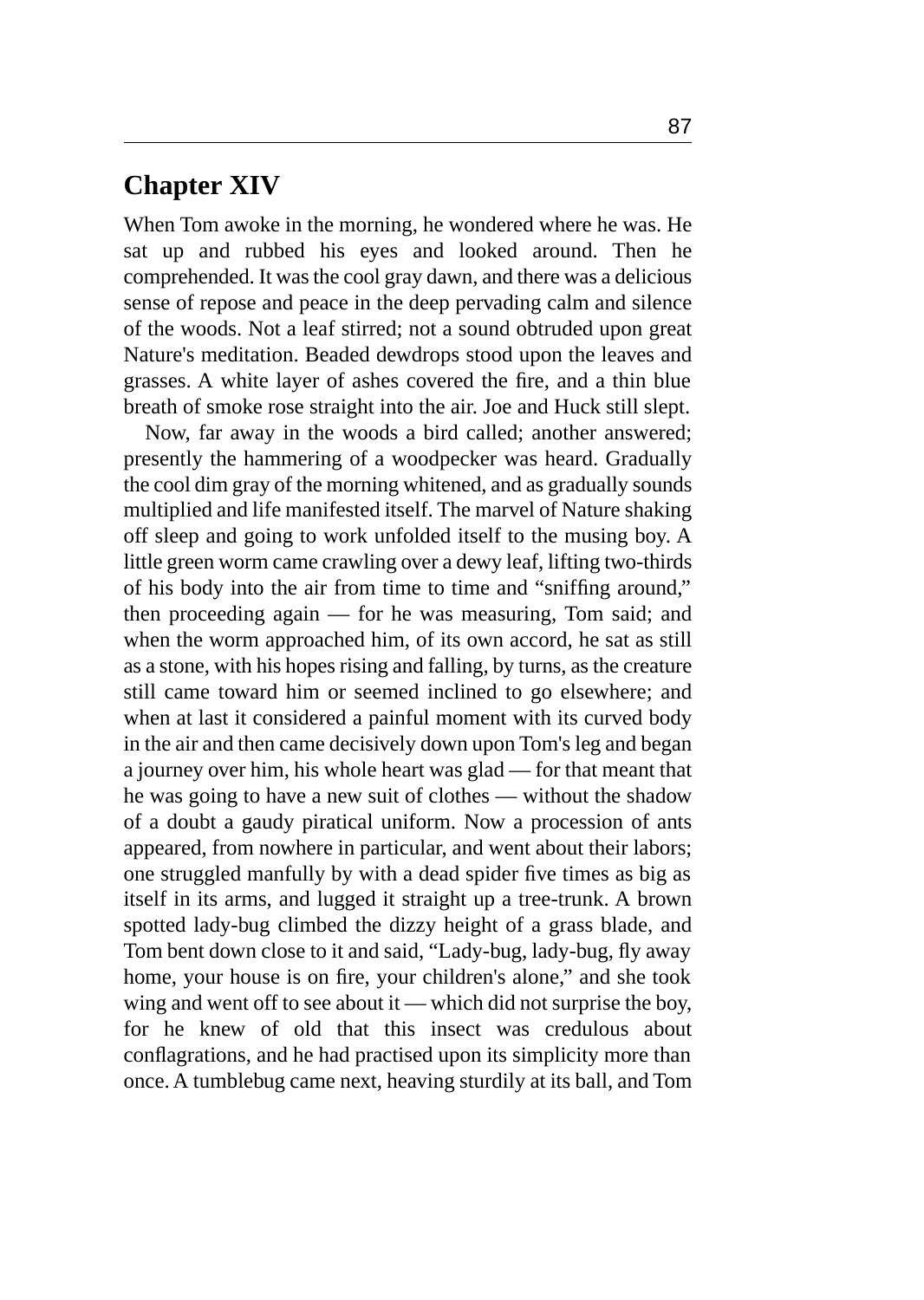touched the creature, to see it shut its legs against its body and pretend to be dead. The birds were fairly rioting by this time. A catbird, the Northern mocker, lit in a tree over Tom's head, and trilled out her imitations of her neighbors in a rapture of enjoyment; then a shrill jay swept down, a flash of blue flame, and stopped on a twig almost within the boy's reach, cocked his head to one side and eyed the strangers with a consuming curiosity; a gray squirrel and a big fellow of the "fox" kind came skurrying along, sitting up at intervals to inspect and chatter at the boys, for the wild things had probably never seen a human being before and scarcely knew whether to be afraid or not. All Nature was wide awake and stirring, now; long lances of sunlight pierced down through the dense foliage far and near, and a few butterflies came fluttering upon the scene.

Tom stirred up the other pirates and they all clattered away with a shout, and in a minute or two were stripped and chasing after and tumbling over each other in the shallow limpid water of the white sandbar. They felt no longing for the little village sleeping in the distance beyond the majestic waste of water. A vagrant current or a slight rise in the river had carried off their raft, but this only gratified them, since its going was something like burning the bridge between them and civilization.

They came back to camp wonderfully refreshed, glad-hearted, and ravenous; and they soon had the camp-fire blazing up again. Huck found a spring of clear cold water close by, and the boys made cups of broad oak or hickory leaves, and felt that water, sweetened with such a wildwood charm as that, would be a good enough substitute for coffee. While Joe was slicing bacon for breakfast, Tom and Huck asked him to hold on a minute; they stepped to a promising nook in the river-bank and threw in their lines; almost immediately they had reward. Joe had not had time to get impatient before they were back again with some handsome bass, a couple of sun-perch and a small catfish — provisions enough for quite a family. They fried the fish with the bacon, and were astonished; for no fish had ever seemed so delicious before. They did not know that the quicker a fresh-water fish is on the fire after he is caught the better he is; and they reflected little upon what a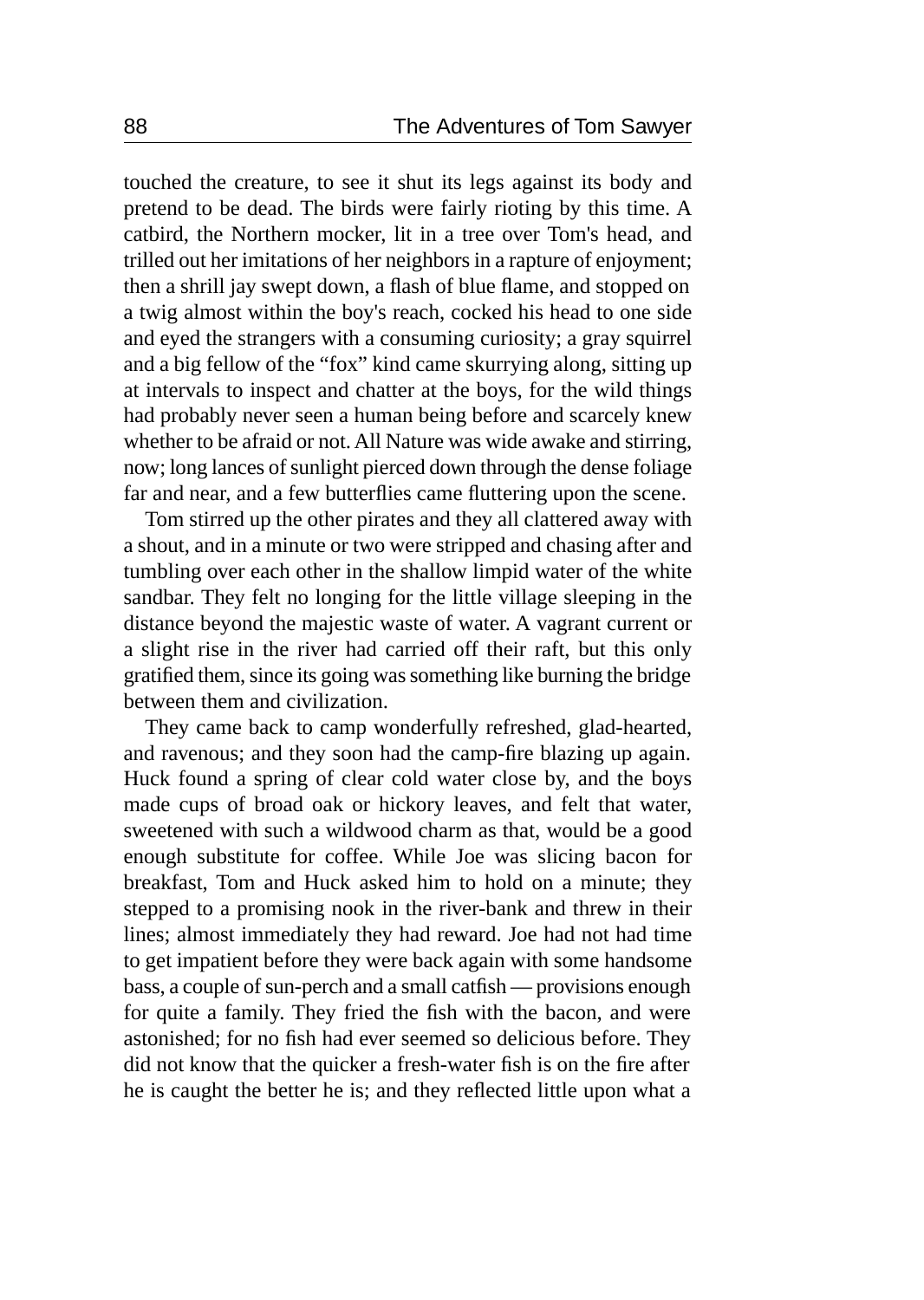sauce open-air sleeping, open-air exercise, bathing, and a large ingredient of hunger make, too.

They lay around in the shade, after breakfast, while Huck had a smoke, and then went off through the woods on an exploring expedition. They tramped gayly along, over decaying logs, through tangled underbrush, among solemn monarchs of the forest, hung from their crowns to the ground with a drooping regalia of grapevines. Now and then they came upon snug nooks carpeted with grass and jeweled with flowers.

They found plenty of things to be delighted with, but nothing to be astonished at. They discovered that the island was about three miles long and a quarter of a mile wide, and that the shore it lay closest to was only separated from it by a narrow channel hardly two hundred yards wide. They took a swim about every hour, so it was close upon the middle of the afternoon when they got back to camp. They were too hungry to stop to fish, but they fared sumptuously upon cold ham, and then threw themselves down in the shade to talk. But the talk soon began to drag, and then died. The stillness, the solemnity that brooded in the woods, and the sense of loneliness, began to tell upon the spirits of the boys. They fell to thinking. A sort of undefined longing crept upon them. This took dim shape, presently — it was budding homesickness. Even Finn the Red-Handed was dreaming of his doorsteps and empty hogsheads. But they were all ashamed of their weakness, and none was brave enough to speak his thought.

For some time, now, the boys had been dully conscious of a peculiar sound in the distance, just as one sometimes is of the ticking of a clock which he takes no distinct note of. But now this mysterious sound became more pronounced, and forced a recognition. The boys started, glanced at each other, and then each assumed a listening attitude. There was a long silence, profound and unbroken; then a deep, sullen boom came floating down out of the distance.

"What is it!" exclaimed Joe, under his breath.

"I wonder," said Tom in a whisper.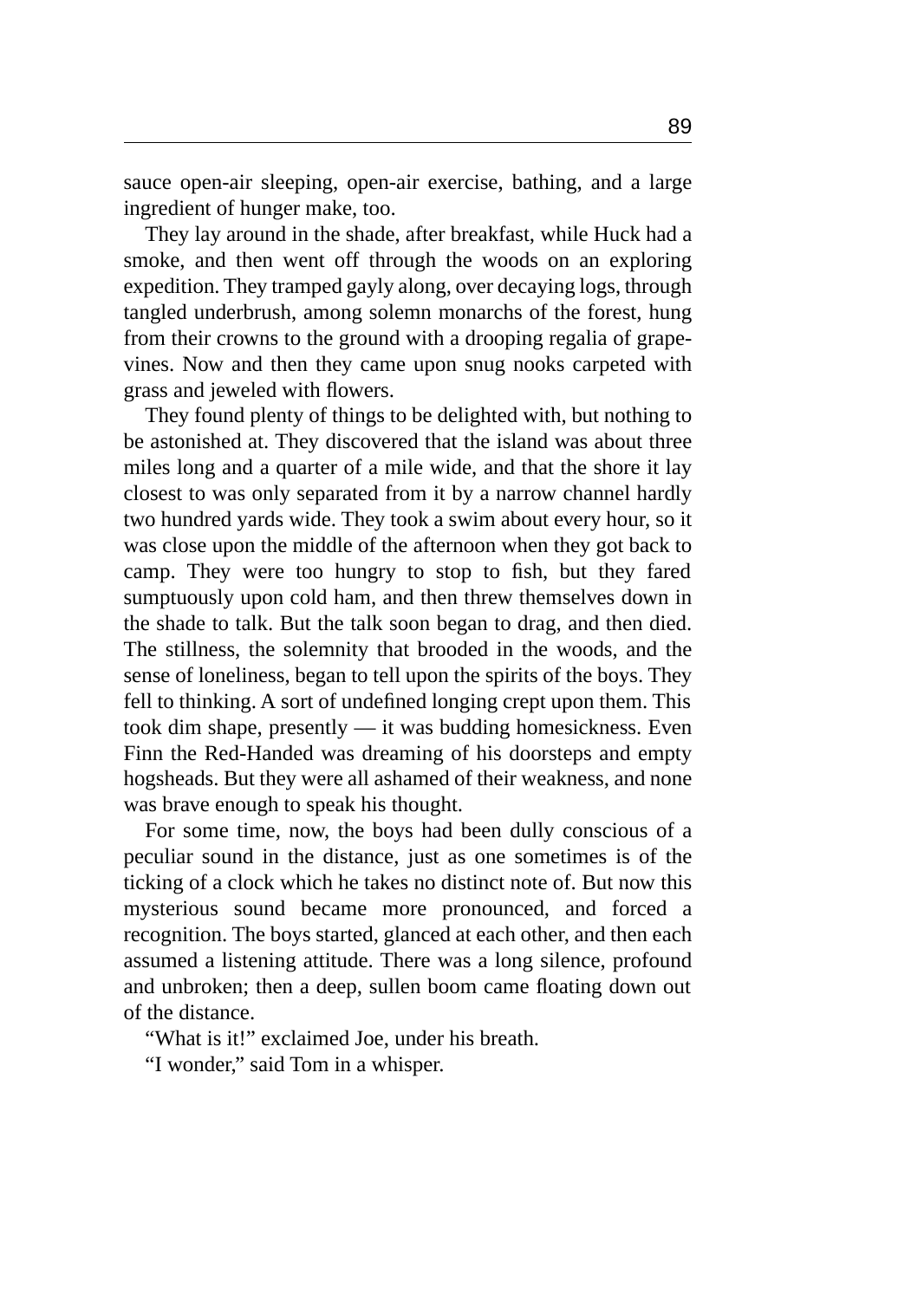"Tain't thunder," said Huckleberry, in an awed tone, "becuz thunder  $-\ddot{ }$ "

"Hark!" said Tom. "Listen — don't talk."

They waited a time that seemed an age, and then the same muffled boom troubled the solemn hush.

"Let's go and see."

They sprang to their feet and hurried to the shore toward the town. They parted the bushes on the bank and peered out over the water. The little steam ferryboat was about a mile below the village, drifting with the current. Her broad deck seemed crowded with people. There were a great many skiffs rowing about or floating with the stream in the neighborhood of the ferryboat, but the boys could not determine what the men in them were doing. Presently a great jet of white smoke burst from the ferryboat's side, and as it expanded and rose in a lazy cloud, that same dull throb of sound was borne to the listeners again.

"I know now!" exclaimed Tom; "somebody's drownded!"

"That's it!" said Huck; "they done that last summer, when Bill Turner got drownded; they shoot a cannon over the water, and that makes him come up to the top. Yes, and they take loaves of bread and put quicksilver in 'em and set 'em afloat, and wherever there's anybody that's drownded, they'll float right there and stop."

"Yes, I've heard about that," said Joe. "I wonder what makes the bread do that."

"Oh, it ain't the bread, so much," said Tom; "I reckon it's mostly what they *say* over it before they start it out."

"But they don't say anything over it," said Huck. "I've seen 'em and they don't."

"Well, that's funny," said Tom. "But maybe they say it to themselves. Of *course* they do. Anybody might know that."

The other boys agreed that there was reason in what Tom said, because an ignorant lump of bread, uninstructed by an incantation, could not be expected to act very intelligently when set upon an errand of such gravity.

"By jings, I wish I was over there, now," said Joe.

"I do too" said Huck "I'd give heaps to know who it is."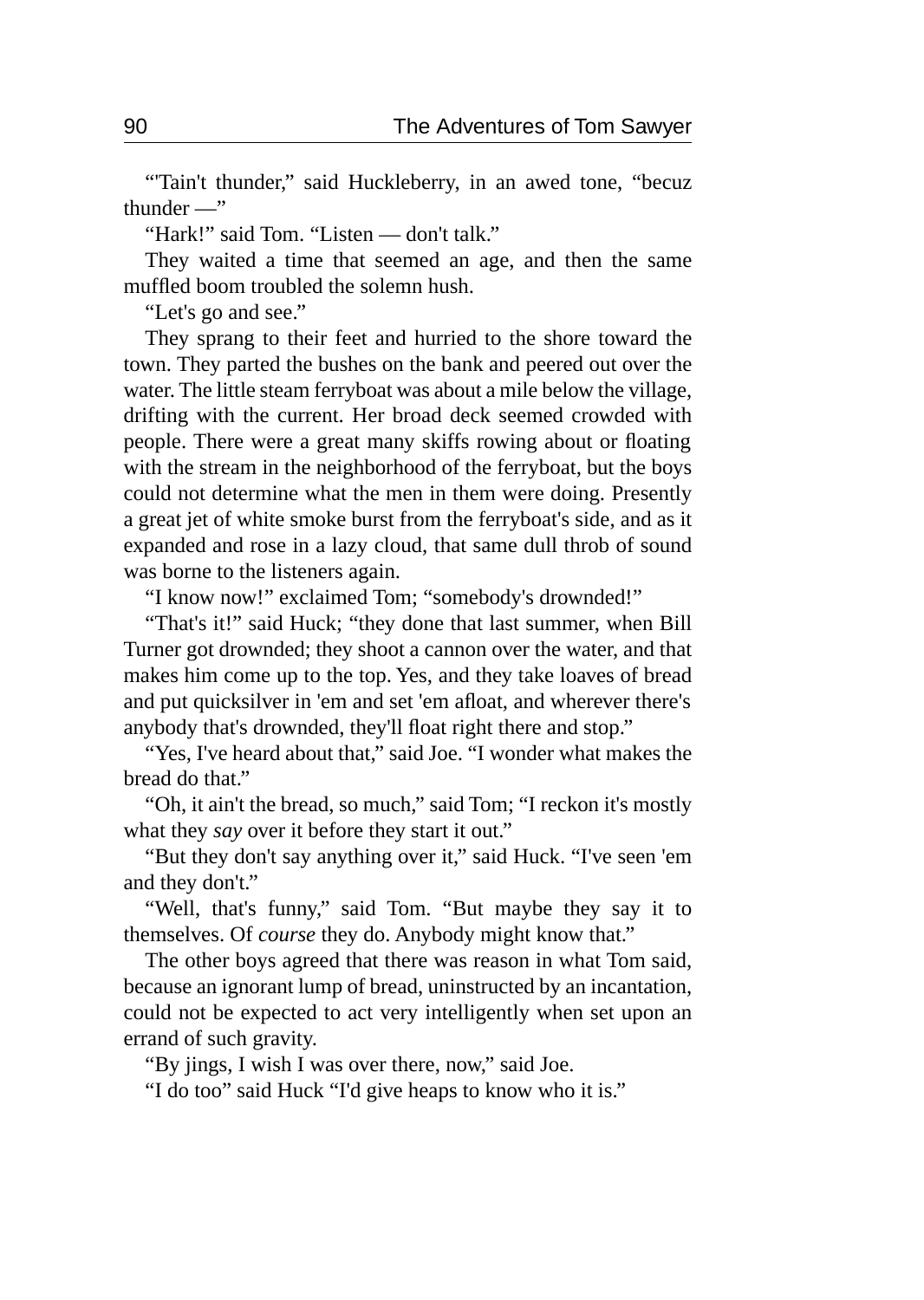The boys still listened and watched. Presently a revealing thought flashed through Tom's mind, and he exclaimed:

"Boys, I know who's drownded — it's us!"

They felt like heroes in an instant. Here was a gorgeous triumph; they were missed; they were mourned; hearts were breaking on their account; tears were being shed; accusing memories of unkindness to these poor lost lads were rising up, and unavailing regrets and remorse were being indulged; and best of all, the departed were the talk of the whole town, and the envy of all the boys, as far as this dazzling notoriety was concerned. This was fine. It was worth while to be a pirate, after all.

As twilight drew on, the ferryboat went back to her accustomed business and the skiffs disappeared. The pirates returned to camp. They were jubilant with vanity over their new grandeur and the illustrious trouble they were making. They caught fish, cooked supper and ate it, and then fell to guessing at what the village was thinking and saying about them; and the pictures they drew of the public distress on their account were gratifying to look upon from their point of view. But when the shadows of night closed them in, they gradually ceased to talk, and sat gazing into the fire, with their minds evidently wandering elsewhere. The excitement was gone, now, and Tom and Joe could not keep back thoughts of certain persons at home who were not enjoying this fine frolic as much as they were. Misgivings came; they grew troubled and unhappy; a sigh or two escaped, unawares. By and by Joe timidly ventured upon a roundabout "feeler" as to how the others might look upon a return to civilization — not right now, but —

Tom withered him with derision! Huck, being uncommitted as yet, joined in with Tom, and the waverer quickly "explained," and was glad to get out of the scrape with as little taint of chickenhearted homesickness clinging to his garments as he could. Mutiny was effectually laid to rest for the moment.

As the night deepened, Huck began to nod, and presently to snore. Joe followed next. Tom lay upon his elbow motionless, for some time, watching the two intently. At last he got up cautiously, on his knees, and went searching among the grass and the flickering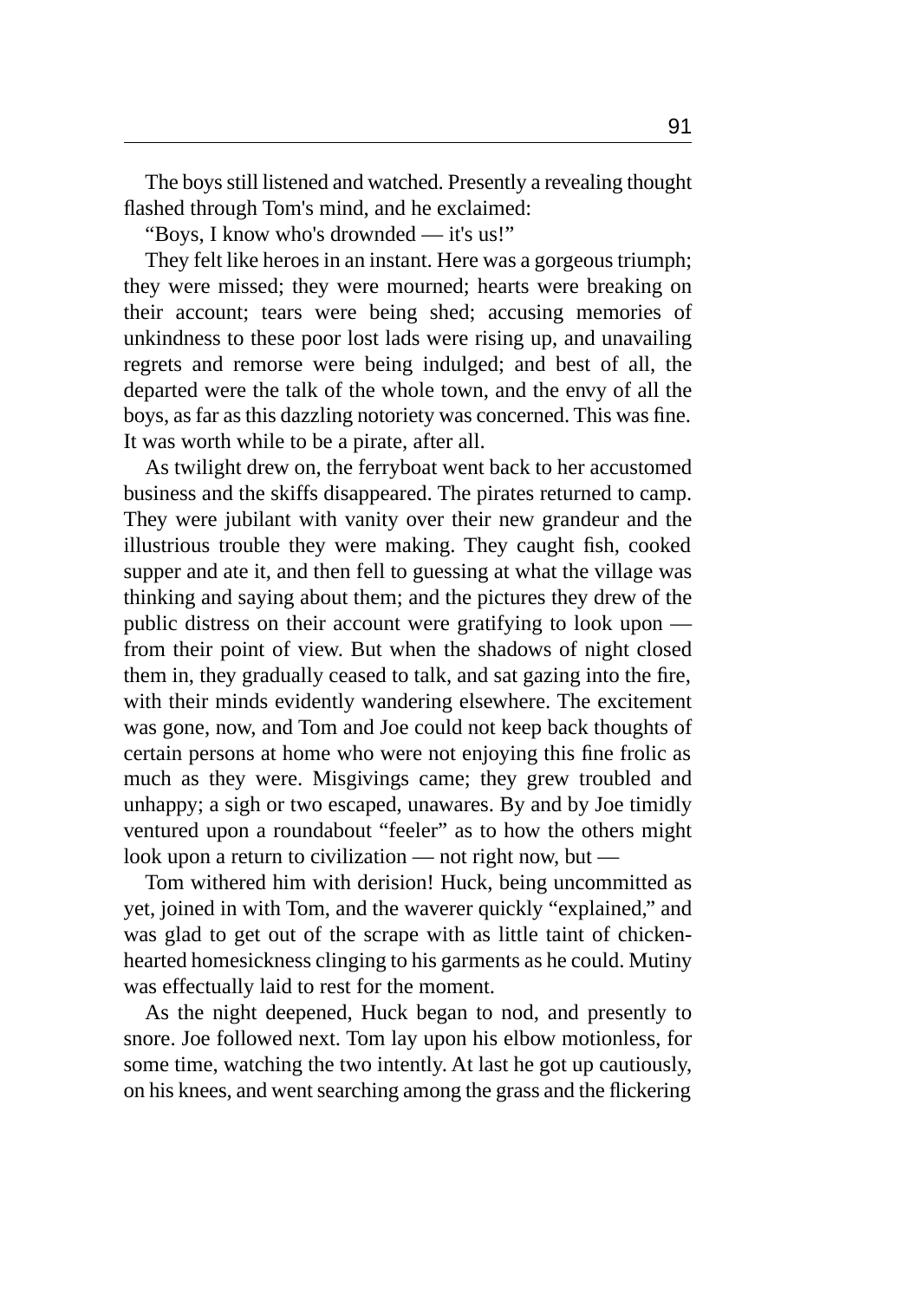reflections flung by the camp-fire. He picked up and inspected several large semi-cylinders of the thin white bark of a sycamore, and finally chose two which seemed to suit him. Then he knelt by the fire and painfully wrote something upon each of these with his "red keel"; one he rolled up and put in his jacket pocket, and the other he put in Joe's hat and removed it to a little distance from the owner. And he also put into the hat certain schoolboy treasures of almost inestimable value — among them a lump of chalk, an Indiarubber ball, three fishhooks, and one of that kind of marbles known as a "sure 'nough crystal." Then he tiptoed his way cautiously among the trees till he felt that he was out of hearing, and straightway broke into a keen run in the direction of the sandbar.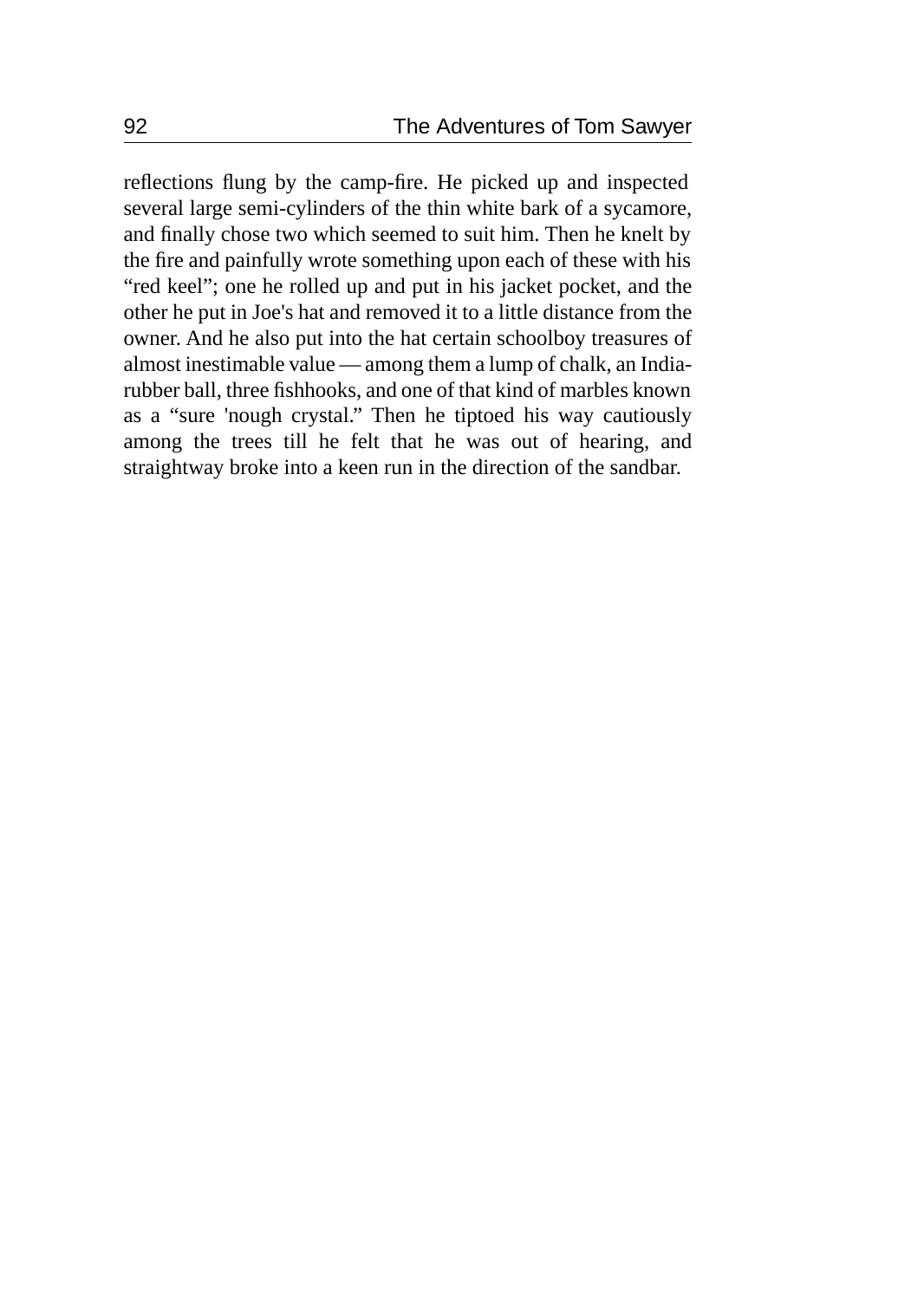## **Chapter XV**

A few minutes later Tom was in the shoal water of the bar, wading toward the Illinois shore. Before the depth reached his middle he was half-way over; the current would permit no more wading, now, so he struck out confidently to swim the remaining hundred yards. He swam quartering upstream, but still was swept downward rather faster than he had expected. However, he reached the shore finally, and drifted along till he found a low place and drew himself out. He put his hand on his jacket pocket, found his piece of bark safe, and then struck through the woods, following the shore, with streaming garments. Shortly before ten o'clock he came out into an open place opposite the village, and saw the ferryboat lying in the shadow of the trees and the high bank. Everything was quiet under the blinking stars. He crept down the bank, watching with all his eyes, slipped into the water, swam three or four strokes and climbed into the skiff that did "yawl" duty at the boat's stern. He laid himself down under the thwarts and waited, panting.

Presently the cracked bell tapped and a voice gave the order to "cast off." A minute or two later the skiff's head was standing high up, against the boat's swell, and the voyage was begun. Tom felt happy in his success, for he knew it was the boat's last trip for the night. At the end of a long twelve or fifteen minutes the wheels stopped, and Tom slipped overboard and swam ashore in the dusk, landing fifty yards downstream, out of danger of possible stragglers.

He flew along unfrequented alleys, and shortly found himself at his aunt's back fence. He climbed over, approached the "ell," and looked in at the sitting-room window, for a light was burning there. There sat Aunt Polly, Sid, Mary, and Joe Harper's mother, grouped together, talking. They were by the bed, and the bed was between them and the door. Tom went to the door and began to softly lift the latch; then he pressed gently and the door yielded a crack; he continued pushing cautiously, and quaking every time it creaked, till he judged he might squeeze through on his knees; so he put his head through and began, warily.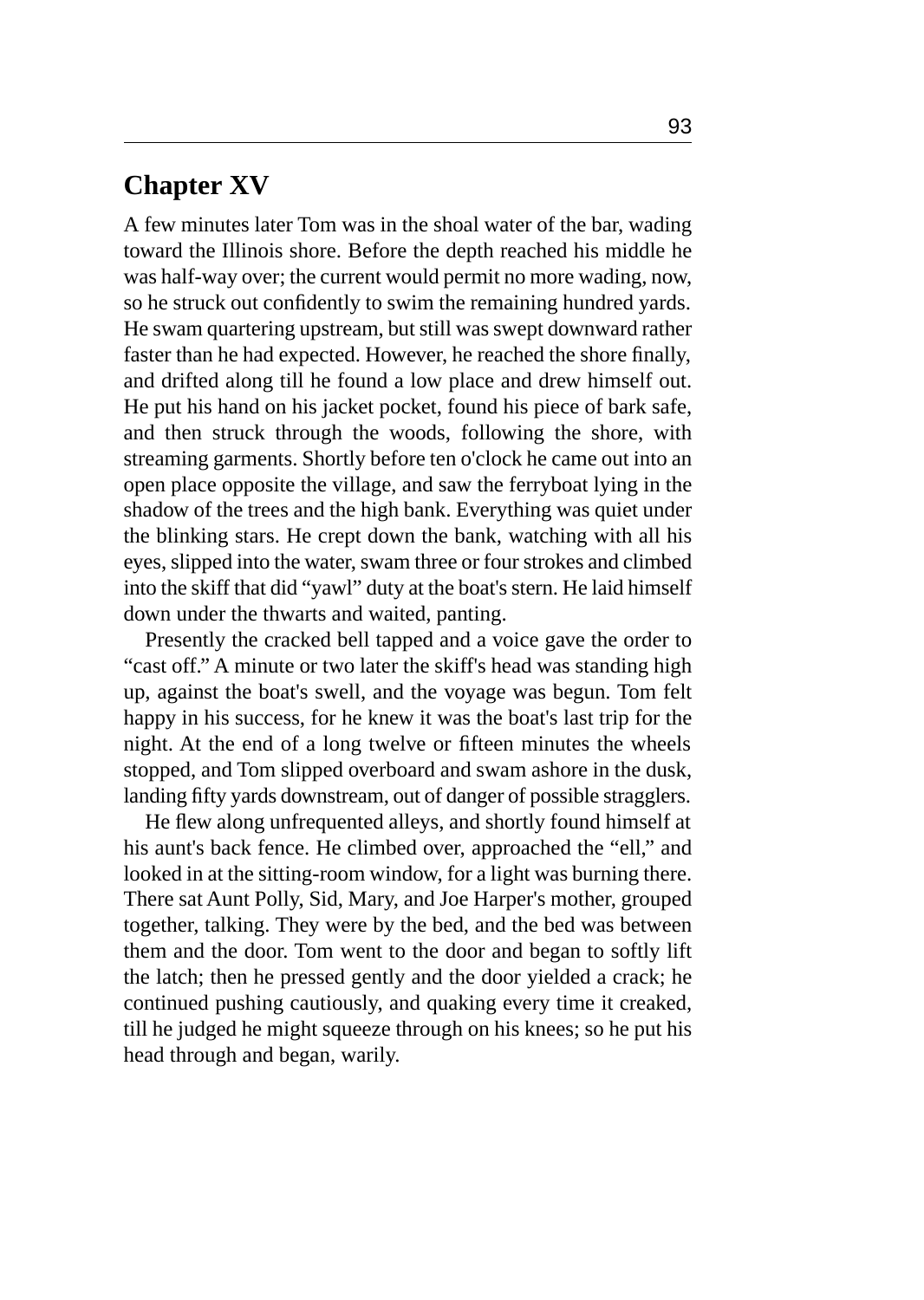"What makes the candle blow so?" said Aunt Polly. Tom hurried up. "Why, that door's open, I believe. Why, of course it is. No end of strange things now. Go 'long and shut it, Sid."

Tom disappeared under the bed just in time. He lay and "breathed" himself for a time, and then crept to where he could almost touch his aunt's foot.

"But as I was saying," said Aunt Polly, "he warn't *bad,* so to say — only misch*ee*vous. Only just giddy, and harum-scarum, you know. He warn't any more responsible than a colt. *He* never meant any harm, and he was the best-hearted boy that ever was" — and she began to cry.

"It was just so with my Joe — always full of his devilment, and up to every kind of mischief, but he was just as unselfish and kind as he could be — and laws bless me, to think I went and whipped him for taking that cream, never once recollecting that I throwed it out myself because it was sour, and I never to see him again in this world, never, never, never, poor abused boy!" And Mrs. Harper sobbed as if her heart would break.

"I hope Tom's better off where he is," said Sid, "but if he'd been better in some ways —"

"*Sid!*" Tom felt the glare of the old lady's eye, though he could not see it. "Not a word against my Tom, now that he's gone! God'll take care of *him* — never you trouble *your*self, sir! Oh, Mrs. Harper, I don't know how to give him up! I don't know how to give him up! He was such a comfort to me, although he tormented my old heart out of me, "most.""

"The Lord giveth and the Lord hath taken away — Blessed be the name of the Lord! But it's so hard — Oh, it's so hard! Only last Saturday my Joe busted a firecracker right under my nose and I knocked him sprawling. Little did I know then, how soon — Oh, if it was to do over again I'd hug him and bless him for it."

"Yes, yes, yes, I know just how you feel, Mrs. Harper, I know just exactly how you feel. No longer ago than yesterday noon, my Tom took and filled the cat full of Pain-killer, and I did think the cretur would tear the house down. And God forgive me, I cracked Tom's head with my thimble, poor boy, poor dead boy. But he's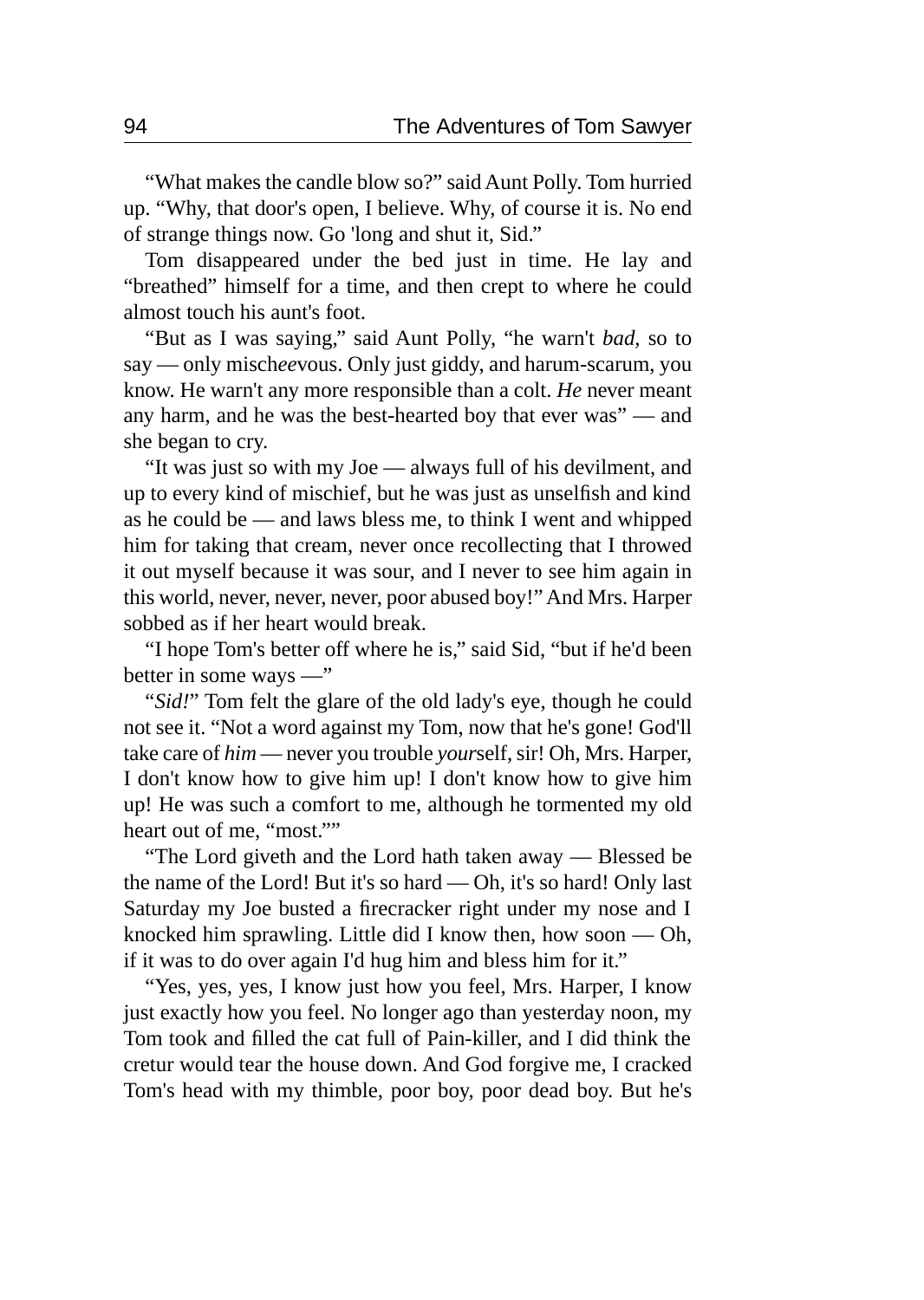out of all his troubles now. And the last words I ever heard him say was to reproach —"

But this memory was too much for the old lady, and she broke entirely down. Tom was snuffling, now, himself — and more in pity of himself than anybody else. He could hear Mary crying, and putting in a kindly word for him from time to time. He began to have a nobler opinion of himself than ever before. Still, he was sufficiently touched by his aunt's grief to long to rush out from under the bed and overwhelm her with joy — and the theatrical gorgeousness of the thing appealed strongly to his nature, too, but he resisted and lay still.

He went on listening, and gathered by odds and ends that it was conjectured at first that the boys had got drowned while taking a swim; then the small raft had been missed; next, certain boys said the missing lads had promised that the village should "hear something" soon; the wise-heads had "put this and that together" and decided that the lads had gone off on that raft and would turn up at the next town below, presently; but toward noon the raft had been found, lodged against the Missouri shore some five or six miles below the village — and then hope perished; they must be drowned, else hunger would have driven them home by nightfall if not sooner. It was believed that the search for the bodies had been a fruitless effort merely because the drowning must have occurred in mid-channel, since the boys, being good swimmers, would otherwise have escaped to shore. This was Wednesday night. If the bodies continued missing until Sunday, all hope would be given over, and the funerals would be preached on that morning. Tom shuddered.

Mrs. Harper gave a sobbing good-night and turned to go. Then with a mutual impulse the two bereaved women flung themselves into each other's arms and had a good, consoling cry, and then parted. Aunt Polly was tender far beyond her wont, in her goodnight to Sid and Mary. Sid snuffled a bit and Mary went off crying with all her heart.

Aunt Polly knelt down and prayed for Tom so touchingly, so appealingly, and with such measureless love in her words and her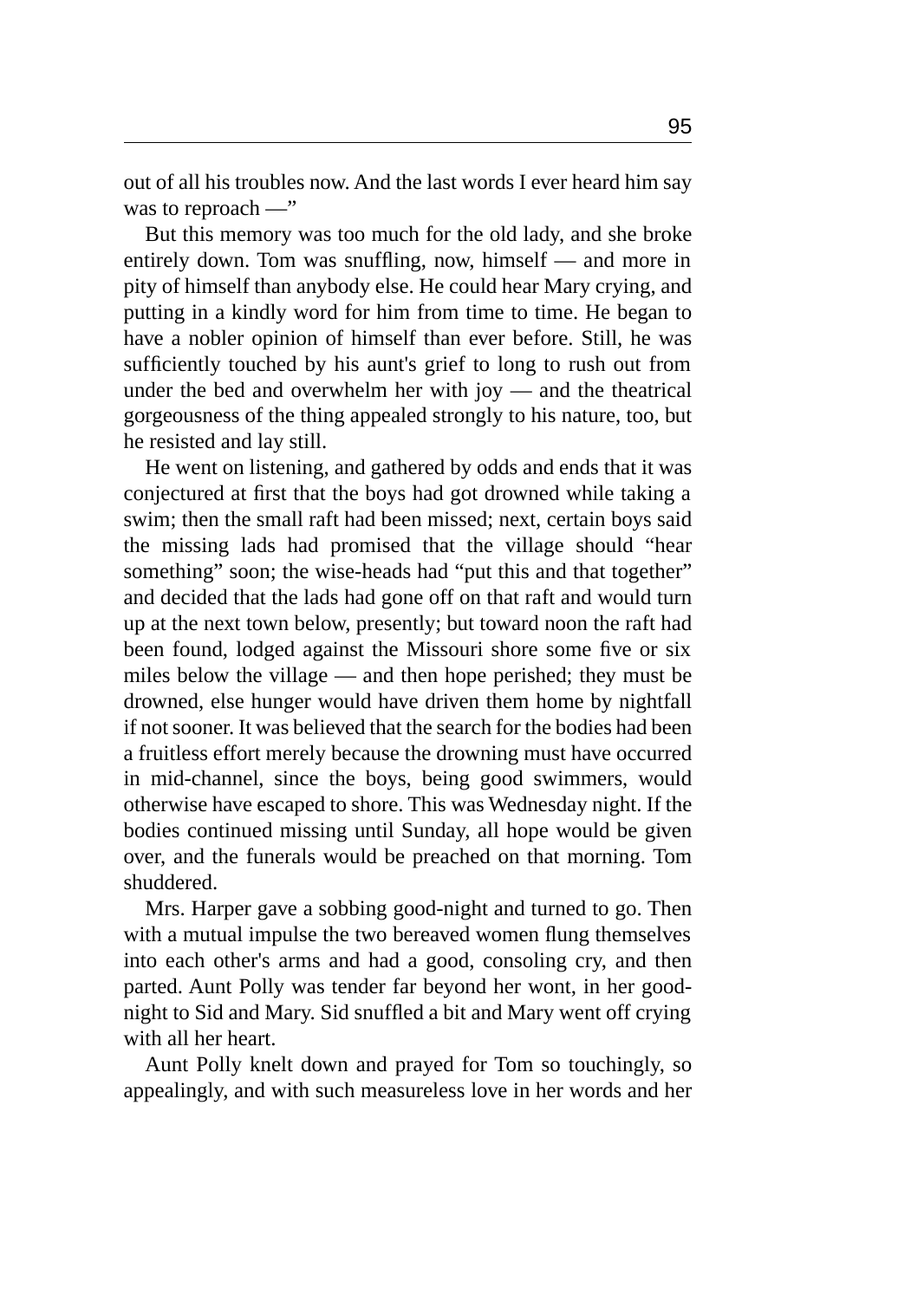old trembling voice, that he was weltering in tears again, long before she was through.

He had to keep still long after she went to bed, for she kept making broken-hearted ejaculations from time to time, tossing unrestfully, and turning over. But at last she was still, only moaning a little in her sleep. Now the boy stole out, rose gradually by the bedside, shaded the candle-light with his hand, and stood regarding her. His heart was full of pity for her. He took out his sycamore scroll and placed it by the candle. But something occurred to him, and he lingered considering. His face lighted with a happy solution of his thought; he put the bark hastily in his pocket. Then he bent over and kissed the faded lips, and straightway made his stealthy exit, latching the door behind him.

He threaded his way back to the ferry landing, found nobody at large there, and walked boldly on board the boat, for he knew she was tenantless except that there was a watchman, who always turned in and slept like a graven image. He untied the skiff at the stern, slipped into it, and was soon rowing cautiously upstream. When he had pulled a mile above the village, he started quartering across and bent himself stoutly to his work. He hit the landing on the other side neatly, for this was a familiar bit of work to him. He was moved to capture the skiff, arguing that it might be considered a ship and therefore legitimate prey for a pirate, but he knew a thorough search would be made for it and that might end in revelations. So he stepped ashore and entered the woods.

He sat down and took a long rest, torturing himself meanwhile to keep awake, and then started warily down the home-stretch. The night was far spent. It was broad daylight before he found himself fairly abreast the island bar. He rested again until the sun was well up and gilding the great river with its splendor, and then he plunged into the stream. A little later he paused, dripping, upon the threshold of the camp, and heard Joe say:

"No, Tom's true-blue, Huck, and he'll come back. He won't desert. He knows that would be a disgrace to a pirate, and Tom's too proud for that sort of thing. He's up to something or other. Now I wonder what?"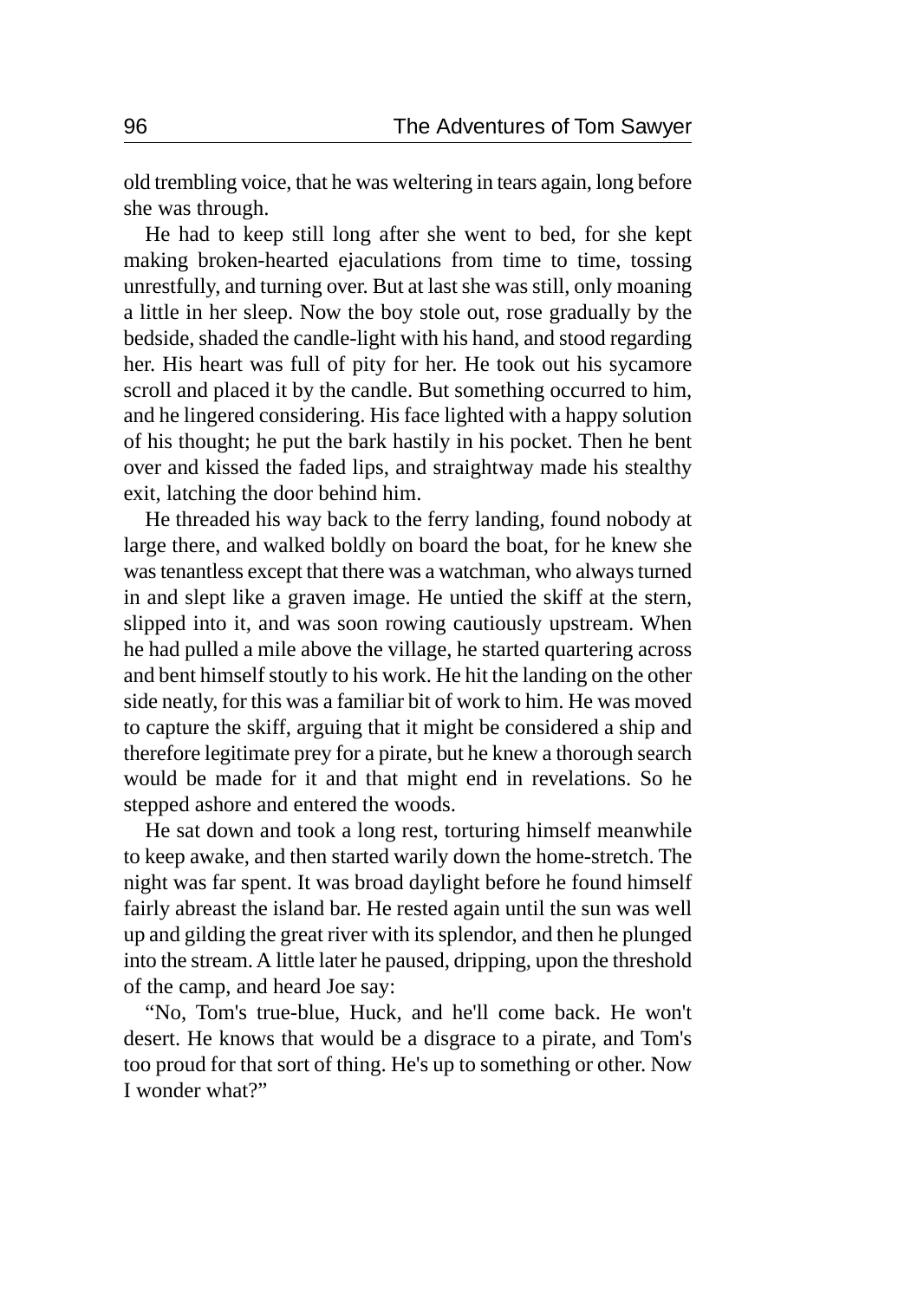"Well, the things is ours, anyway, ain't they?"

"Pretty near, but not yet, Huck. The writing says they are if he ain't back here to breakfast."

"Which he is!" exclaimed Tom, with fine dramatic effect, stepping grandly into camp.

A sumptuous breakfast of bacon and fish was shortly provided, and as the boys set to work upon it, Tom recounted (and adorned) his adventures. They were a vain and boastful company of heroes when the tale was done. Then Tom hid himself away in a shady nook to sleep till noon, and the other pirates got ready to fish and explore.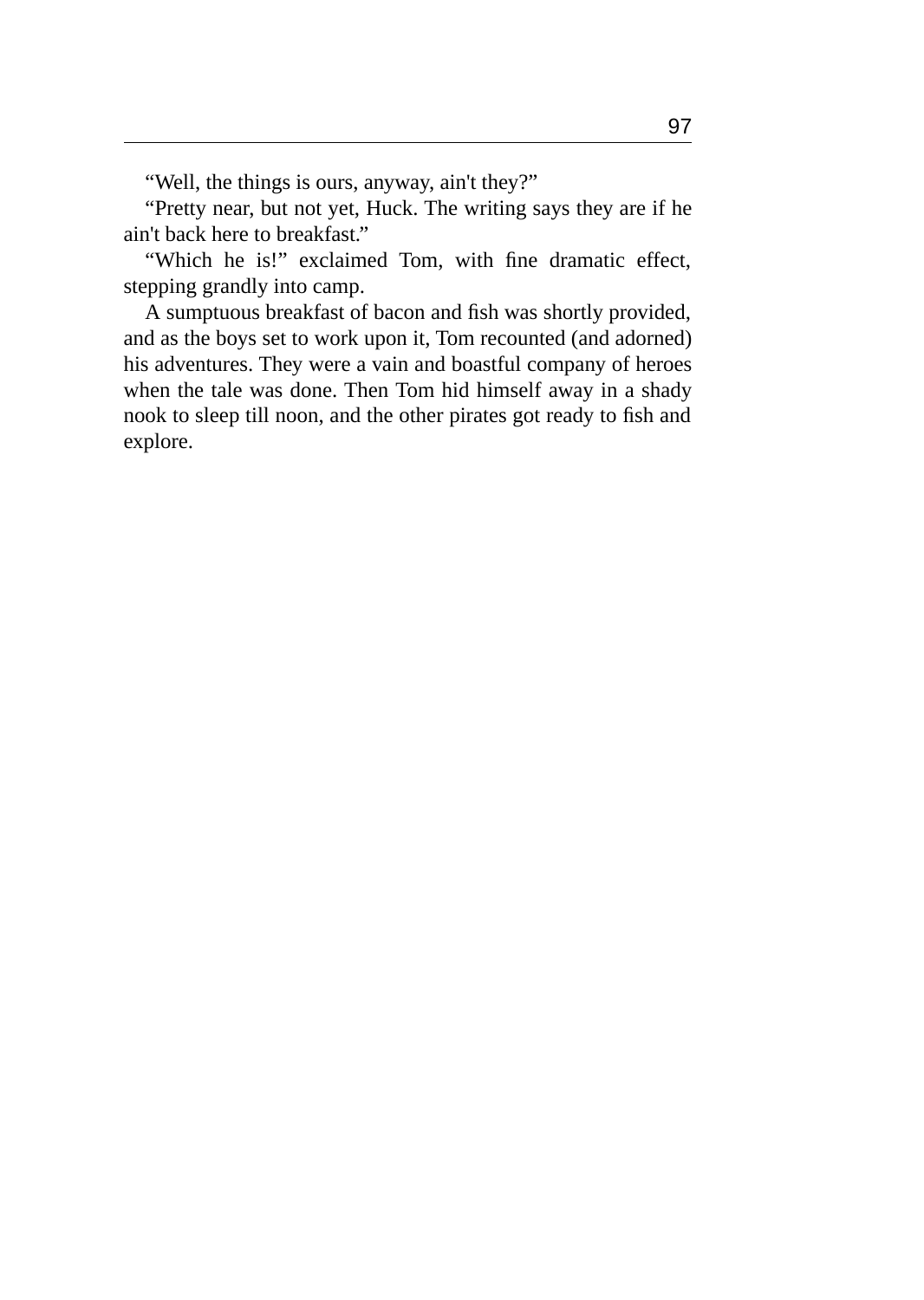#### **Chapter XVI**

After dinner all the gang turned out to hunt for turtle eggs on the bar. They went about poking sticks into the sand, and when they found a soft place they went down on their knees and dug with their hands. Sometimes they would take fifty or sixty eggs out of one hole. They were perfectly round white things a trifle smaller than an English walnut. They had a famous fried-egg feast that night, and another on Friday morning.

After breakfast they went whooping and prancing out on the bar, and chased each other round and round, shedding clothes as they went, until they were naked, and then continued the frolic far away up the shoal water of the bar, against the stiff current, which latter tripped their legs from under them from time to time and greatly increased the fun. And now and then they stooped in a group and splashed water in each other's faces with their palms, gradually approaching each other, with averted faces to avoid the strangling sprays, and finally gripping and struggling till the best man ducked his neighbor, and then they all went under in a tangle of white legs and arms and came up blowing, sputtering, laughing, and gasping for breath at one and the same time.

When they were well exhausted, they would run out and sprawl on the dry, hot sand, and lie there and cover themselves up with it, and by and by break for the water again and go through the original performance once more. Finally it occurred to them that their naked skin represented flesh-colored "tights" very fairly; so they drew a ring in the sand and had a circus — with three clowns in it, for none would yield this proudest post to his neighbor.

Next they got their marbles and played "knucks" and "ring-taw" and "keeps" till that amusement grew stale. Then Joe and Huck had another swim, but Tom would not venture, because he found that in kicking off his trousers he had kicked his string of rattlesnake rattles off his ankle, and he wondered how he had escaped cramp so long without the protection of this mysterious charm. He did not venture again until he had found it, and by that time the other boys were tired and ready to rest. They gradually wandered apart,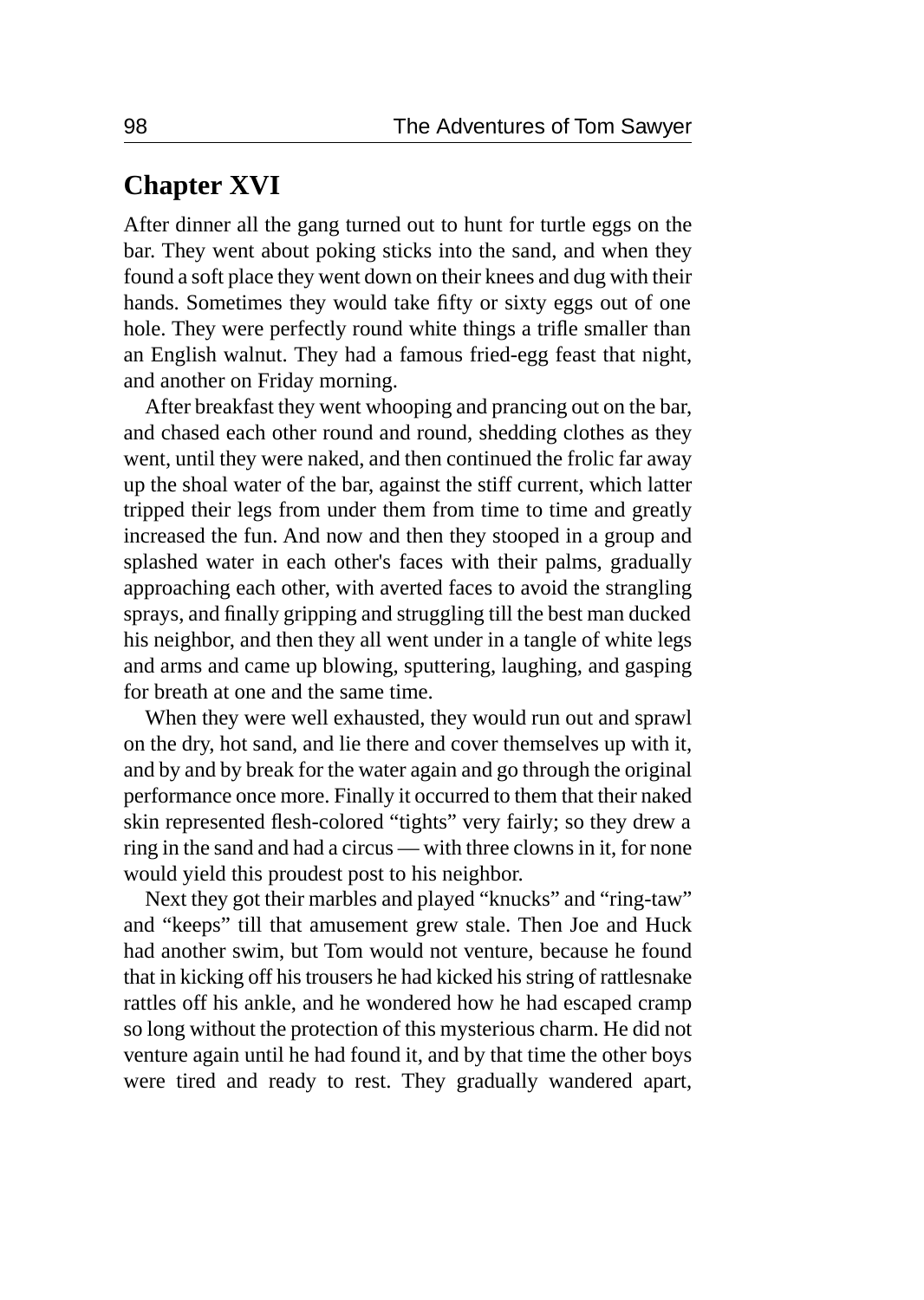dropped into the "dumps," and fell to gazing longingly across the wide river to where the village lay drowsing in the sun. Tom found himself writing "BECKY" in the sand with his big toe; he scratched it out, and was angry with himself for his weakness. But he wrote it again, nevertheless; he could not help it. He erased it once more and then took himself out of temptation by driving the other boys together and joining them.

But Joe's spirits had gone down almost beyond resurrection. He was so homesick that he could hardly endure the misery of it. The tears lay very near the surface. Huck was melancholy, too. Tom was downhearted, but tried hard not to show it. He had a secret which he was not ready to tell, yet, but if this mutinous depression was not broken up soon, he would have to bring it out. He said, with a great show of cheerfulness:

"I bet there's been pirates on this island before, boys. We'll explore it again. They've hid treasures here somewhere. How'd you feel to light on a rotten chest full of gold and silver — hey?"

But it roused only faint enthusiasm, which faded out, with no reply. Tom tried one or two other seductions; but they failed, too. It was discouraging work. Joe sat poking up the sand with a stick and looking very gloomy. Finally he said:

"Oh, boys, let's give it up. I want to go home. It's so lonesome."

"Oh no, Joe, you'll feel better by and by," said Tom. "Just think of the fishing that's here."

"I don't care for fishing. I want to go home."

"But, Joe, there ain't such another swimming-place anywhere."

"Swimming's no good. I don't seem to care for it, somehow, when there ain't anybody to say I sha'n't go in. I mean to go home."

"Oh, shucks! Baby! You want to see your mother, I reckon."

"Yes, I *do* want to see my mother — and you would, too, if you had one. I ain't any more baby than you are." And Joe snuffled a little.

"Well, we'll let the cry-baby go home to his mother, won't we, Huck? Poor thing — does it want to see its mother? And so it shall. You like it here, don't you, Huck? We'll stay, won't we?"

Huck said, "Y-e-s" — without any heart in it.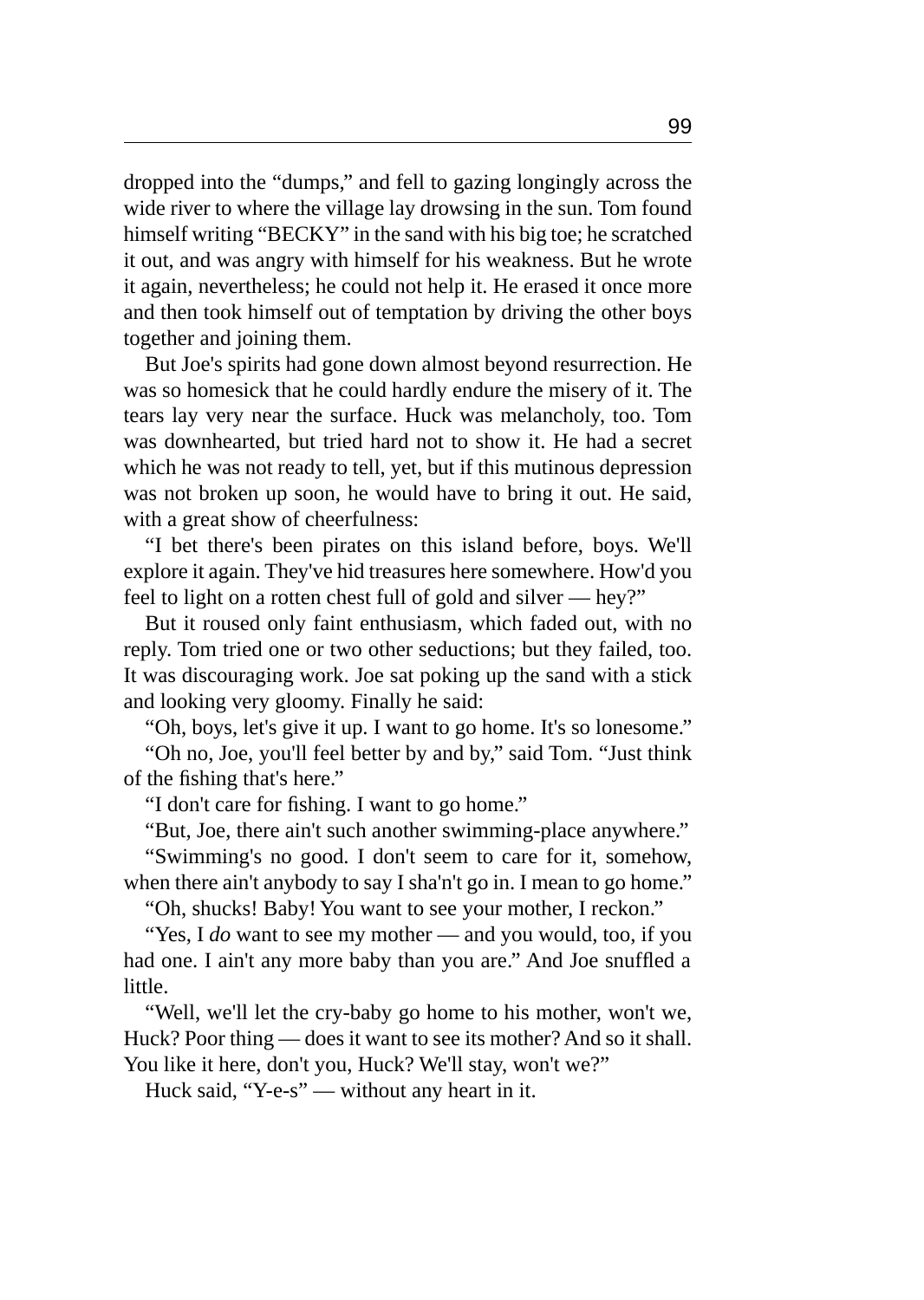"I'll never speak to you again as long as I live," said Joe, rising. "There now!" And he moved moodily away and began to dress himself.

"Who cares!" said Tom. "Nobody wants you to. Go 'long home and get laughed at. Oh, you're a nice pirate. Huck and me ain't crybabies. We'll stay, won't we, Huck? Let him go if he wants to. I reckon we can get along without him, per'aps."

But Tom was uneasy, nevertheless, and was alarmed to see Joe go sullenly on with his dressing. And then it was discomforting to see Huck eying Joe's preparations so wistfully, and keeping up such an ominous silence. Presently, without a parting word, Joe began to wade off toward the Illinois shore. Tom's heart began to sink. He glanced at Huck. Huck could not bear the look, and dropped his eyes. Then he said:

"I want to go, too, Tom. It was getting so lonesome anyway, and now it'll be worse. Let's us go, too, Tom."

"I won't! You can all go, if you want to. I mean to stay."

"Tom, I better go."

"Well, go 'long — who's hendering you."

Huck began to pick up his scattered clothes. He said:

"Tom, I wisht you'd come, too. Now you think it over. We'll wait for you when we get to shore."

"Well, you'll wait a blame long time, that's all."

Huck started sorrowfully away, and Tom stood looking after him, with a strong desire tugging at his heart to yield his pride and go along too. He hoped the boys would stop, but they still waded slowly on. It suddenly dawned on Tom that it was become very lonely and still. He made one final struggle with his pride, and then darted after his comrades, yelling:

"Wait! Wait! I want to tell you something!"

They presently stopped and turned around. When he got to where they were, he began unfolding his secret, and they listened moodily till at last they saw the "point" he was driving at, and then they set up a war-whoop of applause and said it was "splendid!" and said if he had told them at first, they wouldn't have started away. He made a plausible excuse; but his real reason had been the fear that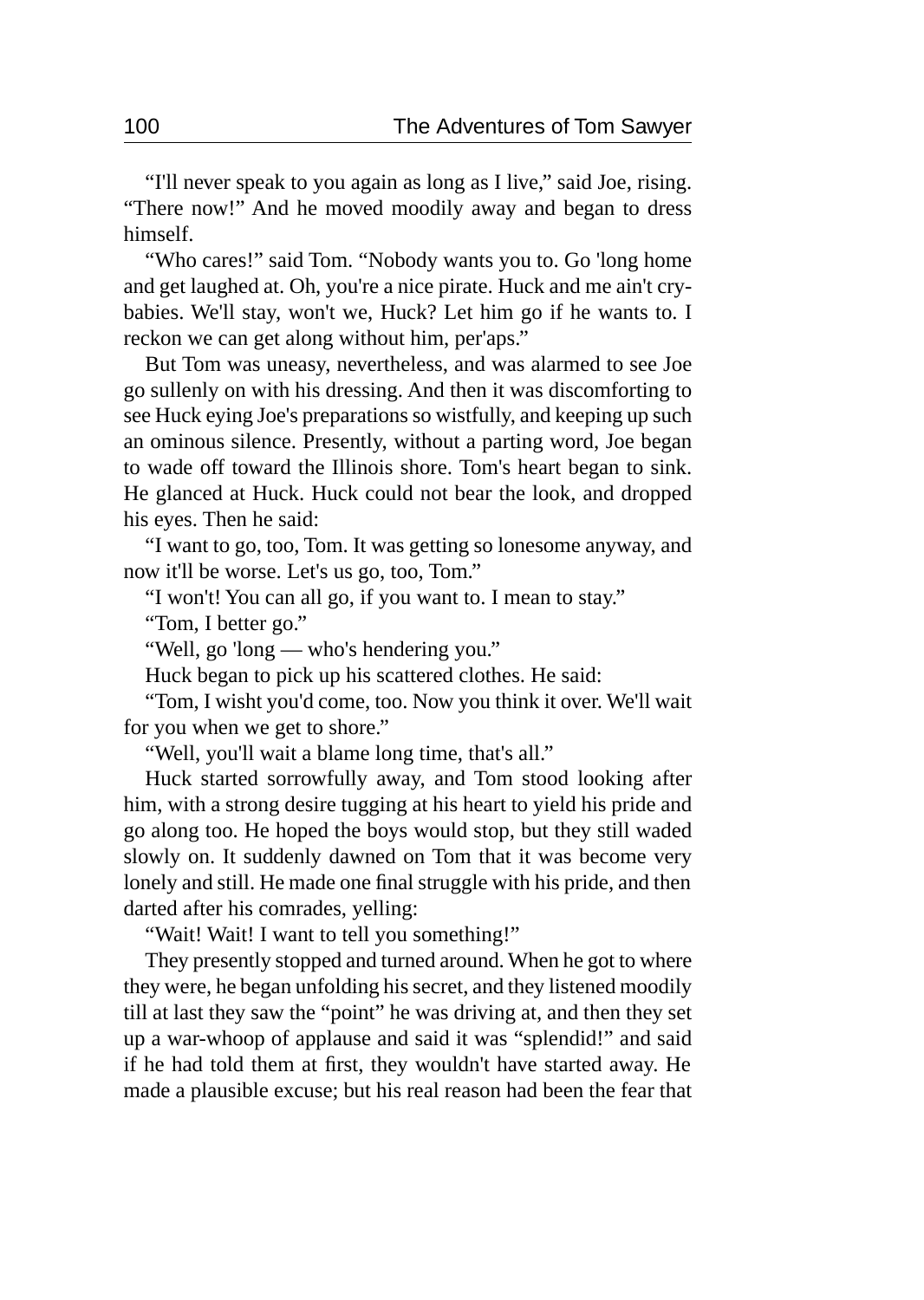not even the secret would keep them with him any very great length of time, and so he had meant to hold it in reserve as a last seduction.

The lads came gayly back and went at their sports again with a will, chattering all the time about Tom's stupendous plan and admiring the genius of it. After a dainty egg and fish dinner, Tom said he wanted to learn to smoke, now. Joe caught at the idea and said he would like to try, too. So Huck made pipes and filled them. These novices had never smoked anything before but cigars made of grape-vine, and they "bit" the tongue, and were not considered manly anyway.

Now they stretched themselves out on their elbows and began to puff, charily, and with slender confidence. The smoke had an unpleasant taste, and they gagged a little, but Tom said:

"Why, it's just as easy! If I'd a knowed this was all, I'd a learnt long ago."

"So would I," said Joe. "It's just nothing."

"Why, many a time I've looked at people smoking, and thought well I wish I could do that; but I never thought I could," said Tom.

"That's just the way with me, hain't it, Huck? You've heard me talk just that way — haven't you, Huck? I'll leave it to Huck if I haven't."

"Yes — heaps of times," said Huck.

"Well, I have too," said Tom; "oh, hundreds of times. Once down by the slaughter-house. Don't you remember, Huck? Bob Tanner was there, and Johnny Miller, and Jeff Thatcher, when I said it. Don't you remember, Huck, 'bout me saying that?"

"Yes, that's so," said Huck. "That was the day after I lost a white alley. No, 'twas the day before."

"There — I told you so," said Tom. "Huck recollects it."

"I bleeve I could smoke this pipe all day," said Joe. "I don't feel sick."

"Neither do I," said Tom. "I could smoke it all day. But I bet you Jeff Thatcher couldn't."

"Jeff Thatcher! Why, he'd keel over just with two draws. Just let him try it once. *He'd* see!"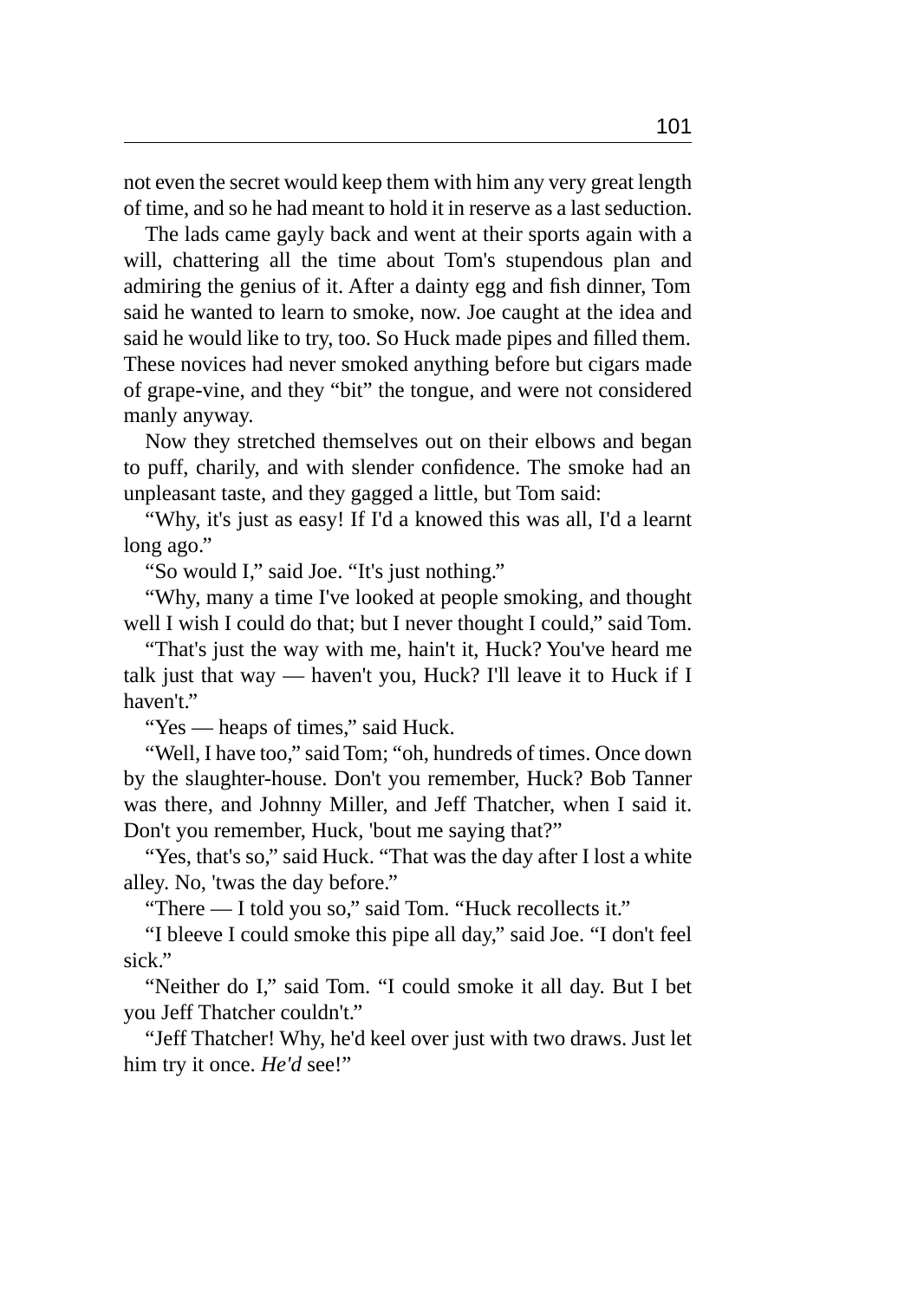"I bet he would. And Johnny Miller — I wish could see Johnny Miller tackle it once."

"Oh, don't I!" said Joe. "Why, I bet you Johnny Miller couldn't any more do this than nothing. Just one little snifter would fetch *him.*"

"Deed it would, Joe. Say — I wish the boys could see us now." "So do I."

"Say — boys, don't say anything about it, and some time when they're around, I'll come up to you and say, "Joe, got a pipe? I want a smoke." And you'll say, kind of careless like, as if it warn't anything, you'll say, "Yes, I got my *old* pipe, and another one, but my tobacker ain't very good." And I'll say, "Oh, that's all right, if it's *strong* enough." And then you'll out with the pipes, and we'll light up just as ca'm, and then just see 'em look!"

"By jings, that'll be gay, Tom! I wish it was *now*!"

"So do I! And when we tell 'em we learned when we was off pirating, won't they wish they'd been along?"

"Oh, I reckon not! I'll just *bet* they will!"

So the talk ran on. But presently it began to flag a trifle, and grow disjointed. The silences widened; the expectoration marvellously increased. Every pore inside the boys' cheeks became a spouting fountain; they could scarcely bail out the cellars under their tongues fast enough to prevent an inundation; little overflowings down their throats occurred in spite of all they could do, and sudden retchings followed every time. Both boys were looking very pale and miserable, now. Joe's pipe dropped from his nerveless fingers. Tom's followed. Both fountains were going furiously and both pumps bailing with might and main. Joe said feebly:

"I've lost my knife. I reckon I better go and find it."

Tom said, with quivering lips and halting utterance:

"I'll help you. You go over that way and I'll hunt around by the spring. No, you needn't come, Huck — we can find it."

So Huck sat down again, and waited an hour. Then he found it lonesome, and went to find his comrades. They were wide apart in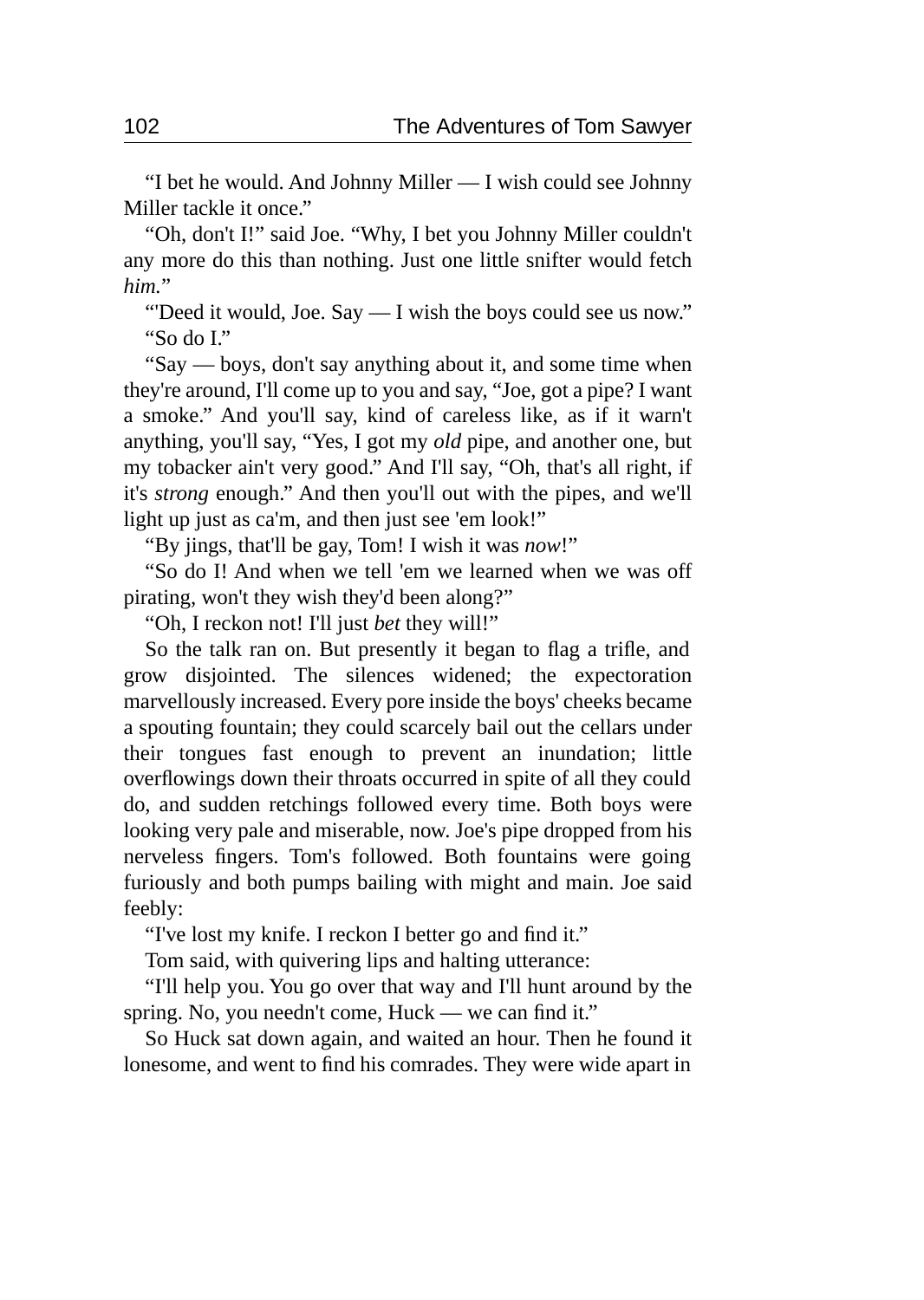the woods, both very pale, both fast asleep. But something informed him that if they had had any trouble they had got rid of it.

They were not talkative at supper that night. They had a humble look, and when Huck prepared his pipe after the meal and was going to prepare theirs, they said no, they were not feeling very well — something they ate at dinner had disagreed with them.

About midnight Joe awoke, and called the boys. There was a brooding oppressiveness in the air that seemed to bode something. The boys huddled themselves together and sought the friendly companionship of the fire, though the dull dead heat of the breathless atmosphere was stifling. They sat still, intent and waiting. The solemn hush continued. Beyond the light of the fire everything was swallowed up in the blackness of darkness. Presently there came a quivering glow that vaguely revealed the foliage for a moment and then vanished. By and by another came, a little stronger. Then another. Then a faint moan came sighing through the branches of the forest and the boys felt a fleeting breath upon their cheeks, and shuddered with the fancy that the Spirit of the Night had gone by. There was a pause. Now a weird flash turned night into day and showed every little grass-blade, separate and distinct, that grew about their feet. And it showed three white, startled faces, too. A deep peal of thunder went rolling and tumbling down the heavens and lost itself in sullen rumblings in the distance. A sweep of chilly air passed by, rustling all the leaves and snowing the flaky ashes broadcast about the fire. Another fierce glare lit up the forest and an instant crash followed that seemed to rend the tree-tops right over the boys' heads. They clung together in terror, in the thick gloom that followed. A few big rain-drops fell pattering upon the leaves.

"Quick! boys, go for the tent!" exclaimed Tom.

They sprang away, stumbling over roots and among vines in the dark, no two plunging in the same direction. A furious blast roared through the trees, making everything sing as it went. One blinding flash after another came, and peal on peal of deafening thunder. And now a drenching rain poured down and the rising hurricane drove it in sheets along the ground. The boys cried out to each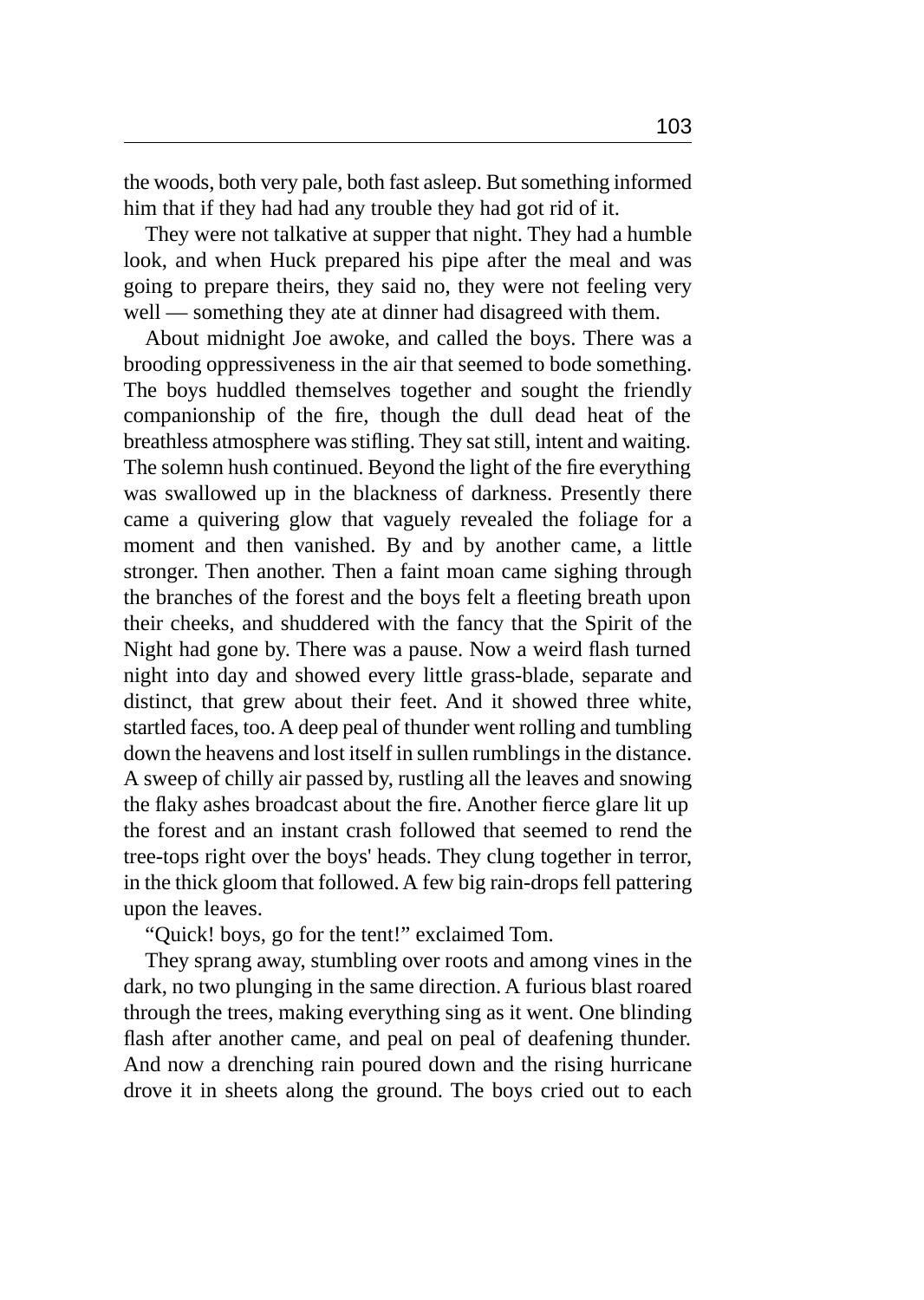other, but the roaring wind and the booming thunder-blasts drowned their voices utterly. However, one by one they straggled in at last and took shelter under the tent, cold, scared, and streaming with water; but to have company in misery seemed something to be grateful for. They could not talk, the old sail flapped so furiously, even if the other noises would have allowed them. The tempest rose higher and higher, and presently the sail tore loose from its fastenings and went winging away on the blast. The boys seized each others' hands and fled, with many tumblings and bruises, to the shelter of a great oak that stood upon the river-bank. Now the battle was at its highest. Under the ceaseless conflagration of lightning that flamed in the skies, everything below stood out in clean-cut and shadowless distinctness: the bending trees, the billowy river, white with foam, the driving spray of spume-flakes, the dim outlines of the high bluffs on the other side, glimpsed through the drifting cloud-rack and the slanting veil of rain. Every little while some giant tree yielded the fight and fell crashing through the younger growth; and the unflagging thunder-peals came now in ear-splitting explosive bursts, keen and sharp, and unspeakably appalling. The storm culminated in one matchless effort that seemed likely to tear the island to pieces, burn it up, drown it to the treetops, blow it away, and deafen every creature in it, all at one and the same moment. It was a wild night for homeless young heads to be out in.

But at last the battle was done, and the forces retired with weaker and weaker threatenings and grumblings, and peace resumed her sway. The boys went back to camp, a good deal awed; but they found there was still something to be thankful for, because the great sycamore, the shelter of their beds, was a ruin, now, blasted by the lightnings, and they were not under it when the catastrophe happened.

Everything in camp was drenched, the camp-fire as well; for they were but heedless lads, like their generation, and had made no provision against rain. Here was matter for dismay, for they were soaked through and chilled. They were eloquent in their distress; but they presently discovered that the fire had eaten so far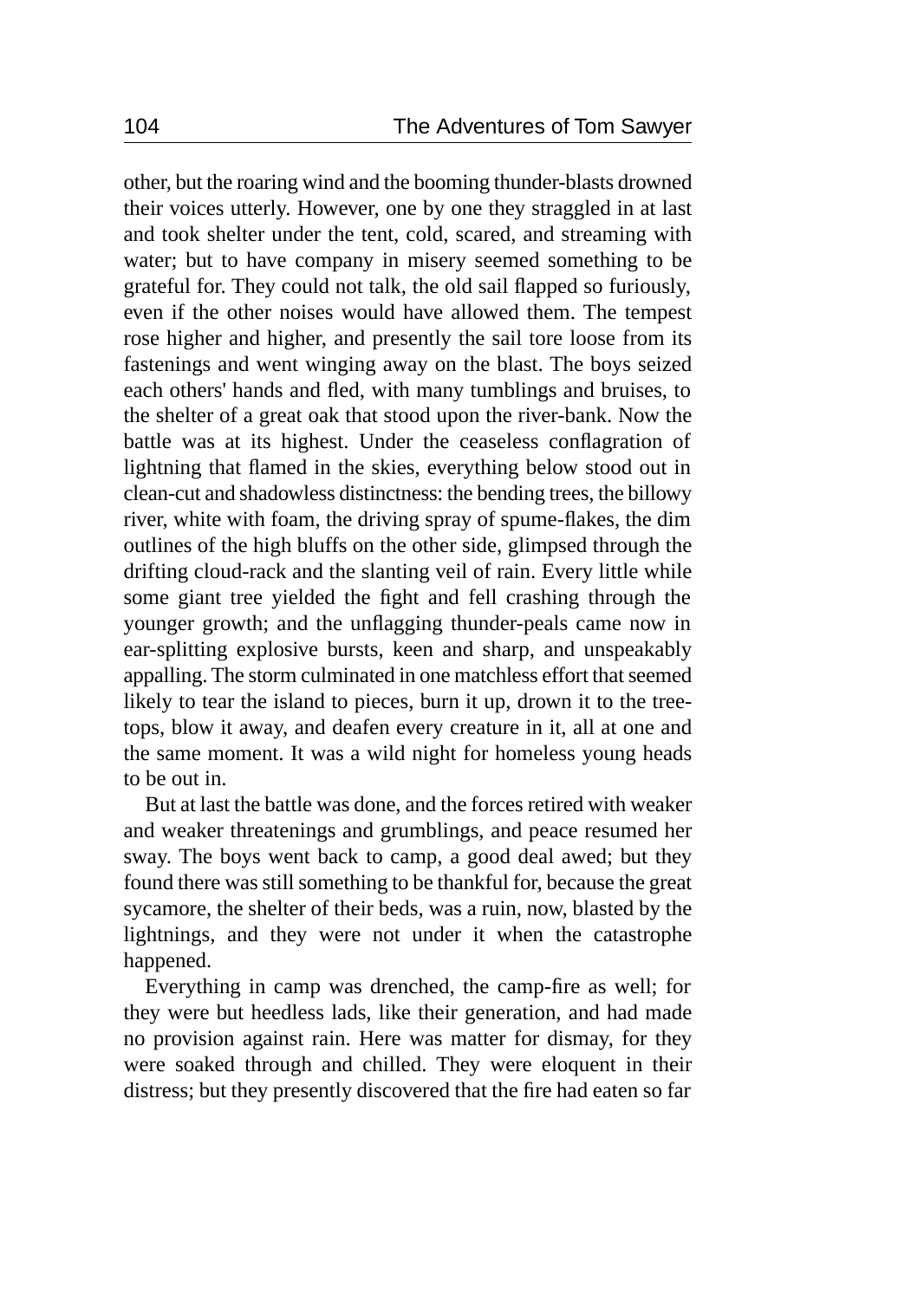up under the great log it had been built against (where it curved upward and separated itself from the ground), that a handbreadth or so of it had escaped wetting; so they patiently wrought until, with shreds and bark gathered from the under sides of sheltered logs, they coaxed the fire to burn again. Then they piled on great dead boughs till they had a roaring furnace, and were glad-hearted once more. They dried their boiled ham and had a feast, and after that they sat by the fire and expanded and glorified their midnight adventure until morning, for there was not a dry spot to sleep on, anywhere around.

As the sun began to steal in upon the boys, drowsiness came over them, and they went out on the sandbar and lay down to sleep. They got scorched out by and by, and drearily set about getting breakfast. After the meal they felt rusty, and stiff-jointed, and a little homesick once more. Tom saw the signs, and fell to cheering up the pirates as well as he could. But they cared nothing for marbles, or circus, or swimming, or anything. He reminded them of the imposing secret, and raised a ray of cheer. While it lasted, he got them interested in a new device. This was to knock off being pirates, for a while, and be Indians for a change. They were attracted by this idea; so it was not long before they were stripped, and striped from head to heel with black mud, like so many zebras — all of them chiefs, of course — and then they went tearing through the woods to attack an English settlement.

By and by they separated into three hostile tribes, and darted upon each other from ambush with dreadful war-whoops, and killed and scalped each other by thousands. It was a gory day. Consequently it was an extremely satisfactory one.

They assembled in camp toward supper-time, hungry and happy; but now a difficulty arose — hostile Indians could not break the bread of hospitality together without first making peace, and this was a simple impossibility without smoking a pipe of peace. There was no other process that ever they had heard of. Two of the savages almost wished they had remained pirates. However, there was no other way; so with such show of cheerfulness as they could muster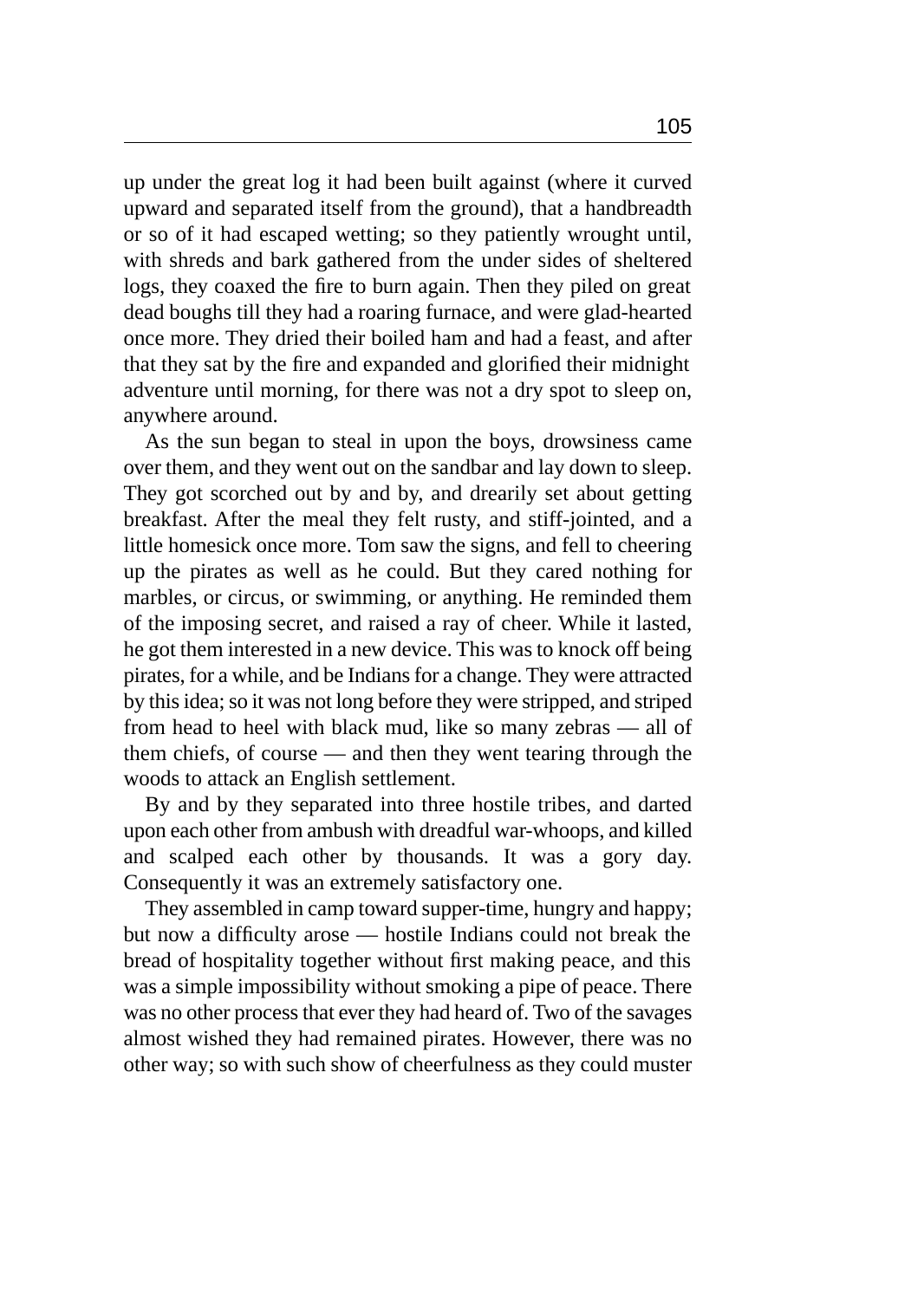they called for the pipe and took their whiff as it passed, in due form.

And behold, they were glad they had gone into savagery, for they had gained something; they found that they could now smoke a little without having to go and hunt for a lost knife; they did not get sick enough to be seriously uncomfortable. They were not likely to fool away this high promise for lack of effort. No, they practised cautiously, after supper, with right fair success, and so they spent a jubilant evening. They were prouder and happier in their new acquirement than they would have been in the scalping and skinning of the Six Nations. We will leave them to smoke and chatter and brag, since we have no further use for them at present.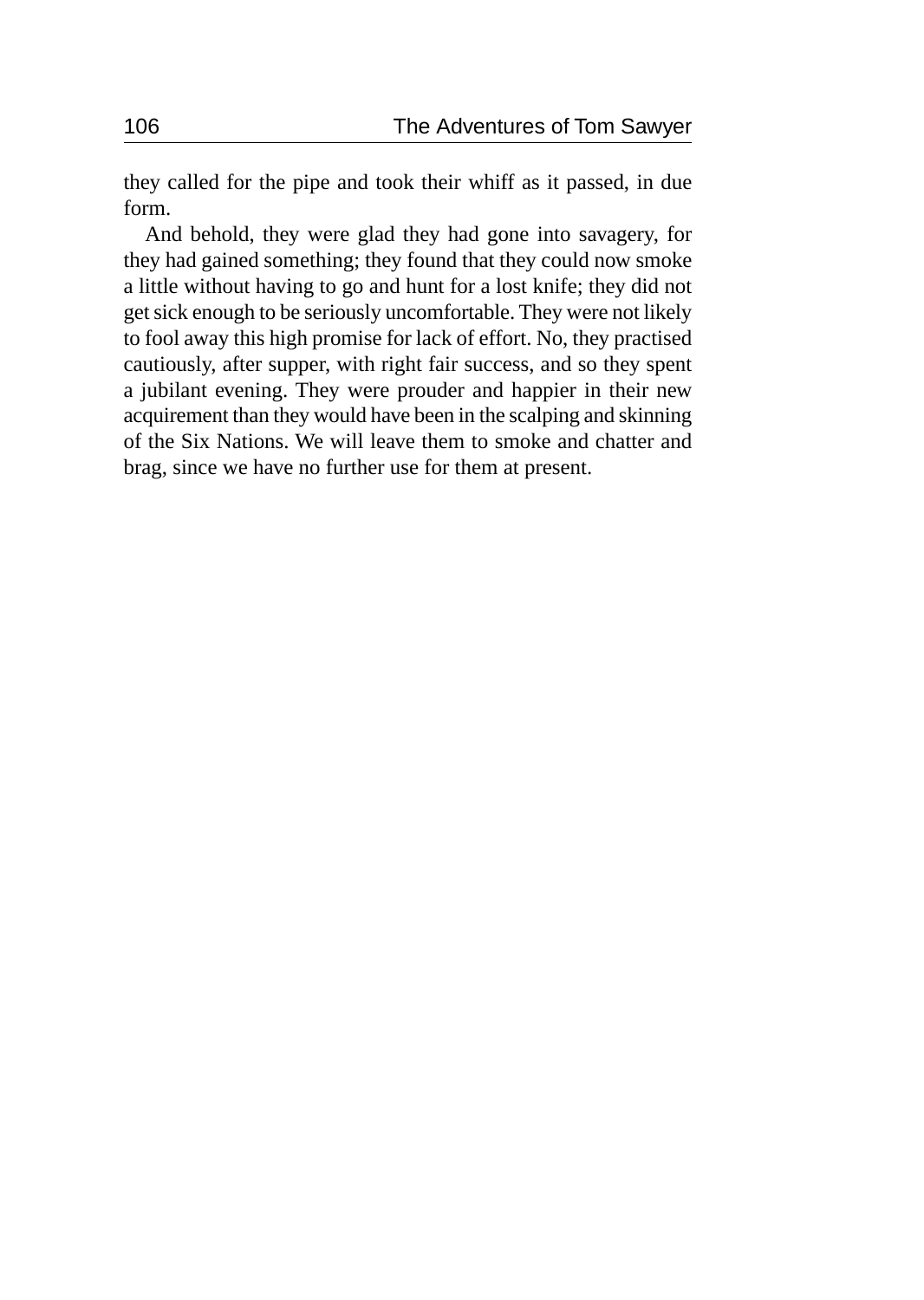#### **Chapter XVII**

But there was no hilarity in the little town that same tranquil Saturday afternoon. The Harpers, and Aunt Polly's family, were being put into mourning, with great grief and many tears. An unusual quiet possessed the village, although it was ordinarily quiet enough, in all conscience. The villagers conducted their concerns with an absent air, and talked little; but they sighed often. The Saturday holiday seemed a burden to the children. They had no heart in their sports, and gradually gave them up.

In the afternoon Becky Thatcher found herself moping about the deserted schoolhouse yard, and feeling very melancholy. But she found nothing there to comfort her. She soliloquized:

"Oh, if I only had a brass andiron-knob again! But I haven't got anything now to remember him by." And she choked back a little sob.

Presently she stopped, and said to herself:

"It was right here. Oh, if it was to do over again, I wouldn't say that — I wouldn't say it for the whole world. But he's gone now; I'll never, never, never see him any more."

This thought broke her down, and she wandered away, with tears rolling down her cheeks. Then quite a group of boys and girls playmates of Tom's and Joe's — came by, and stood looking over the paling fence and talking in reverent tones of how Tom did soand-so the last time they saw him, and how Joe said this and that small trifle (pregnant with awful prophecy, as they could easily see now!) — and each speaker pointed out the exact spot where the lost lads stood at the time, and then added something like "and I was a-standing just so — just as I am now, and as if you was him — I was as close as that — and he smiled, just this way — and then something seemed to go all over me, like — awful, you know and I never thought what it meant, of course, but I can see now!"

Then there was a dispute about who saw the dead boys last in life, and many claimed that dismal distinction, and offered evidences, more or less tampered with by the witness; and when it was ultimately decided who *did* see the departed last, and exchanged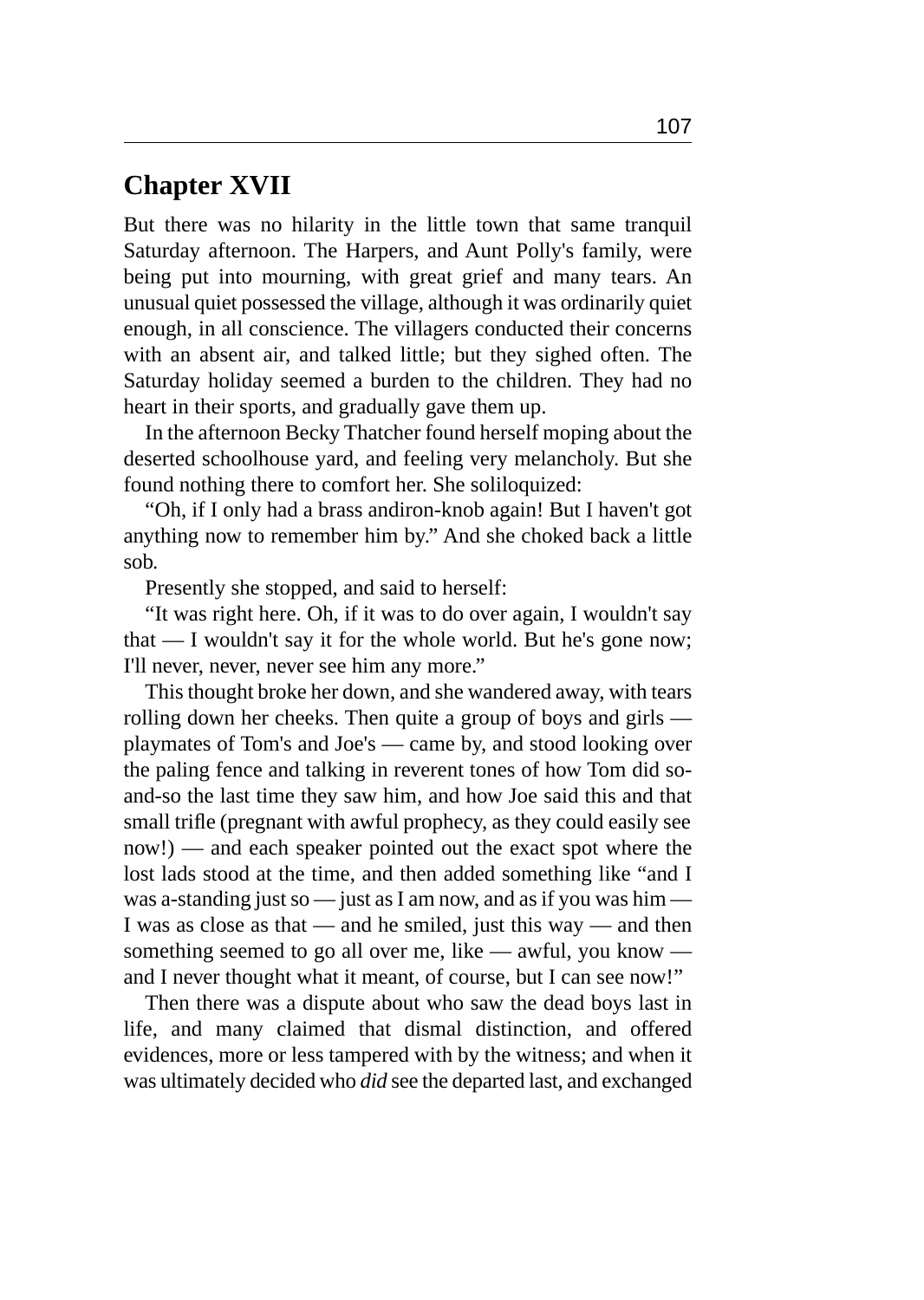the last words with them, the lucky parties took upon themselves a sort of sacred importance, and were gaped at and envied by all the rest. One poor chap, who had no other grandeur to offer, said with tolerably manifest pride in the remembrance:

"Well, Tom Sawyer he licked me once."

But that bid for glory was a failure. Most of the boys could say that, and so that cheapened the distinction too much. The group loitered away, still recalling memories of the lost heroes, in awed voices.

When the Sunday-school hour was finished, the next morning, the bell began to toll, instead of ringing in the usual way. It was a very still Sabbath, and the mournful sound seemed in keeping with the musing hush that lay upon nature. The villagers began to gather, loitering a moment in the vestibule to converse in whispers about the sad event. But there was no whispering in the house; only the funereal rustling of dresses as the women gathered to their seats disturbed the silence there. None could remember when the little church had been so full before. There was finally a waiting pause, an expectant dumbness, and then Aunt Polly entered, followed by Sid and Mary, and they by the Harper family, all in deep black, and the whole congregation, the old minister as well, rose reverently and stood until the mourners were seated in the front pew. There was another communing silence, broken at intervals by muffled sobs, and then the minister spread his hands abroad and prayed. A moving hymn was sung, and the text followed: "I am the Resurrection and the Life."

As the service proceeded, the clergyman drew such pictures of the graces, the winning ways, and the rare promise of the lost lads that every soul there, thinking he recognized these pictures, felt a pang in remembering that he had persistently blinded himself to them always before, and had as persistently seen only faults and flaws in the poor boys. The minister related many a touching incident in the lives of the departed, too, which illustrated their sweet, generous natures, and the people could easily see, now, how noble and beautiful those episodes were, and remembered with grief that at the time they occurred they had seemed rank rascalities,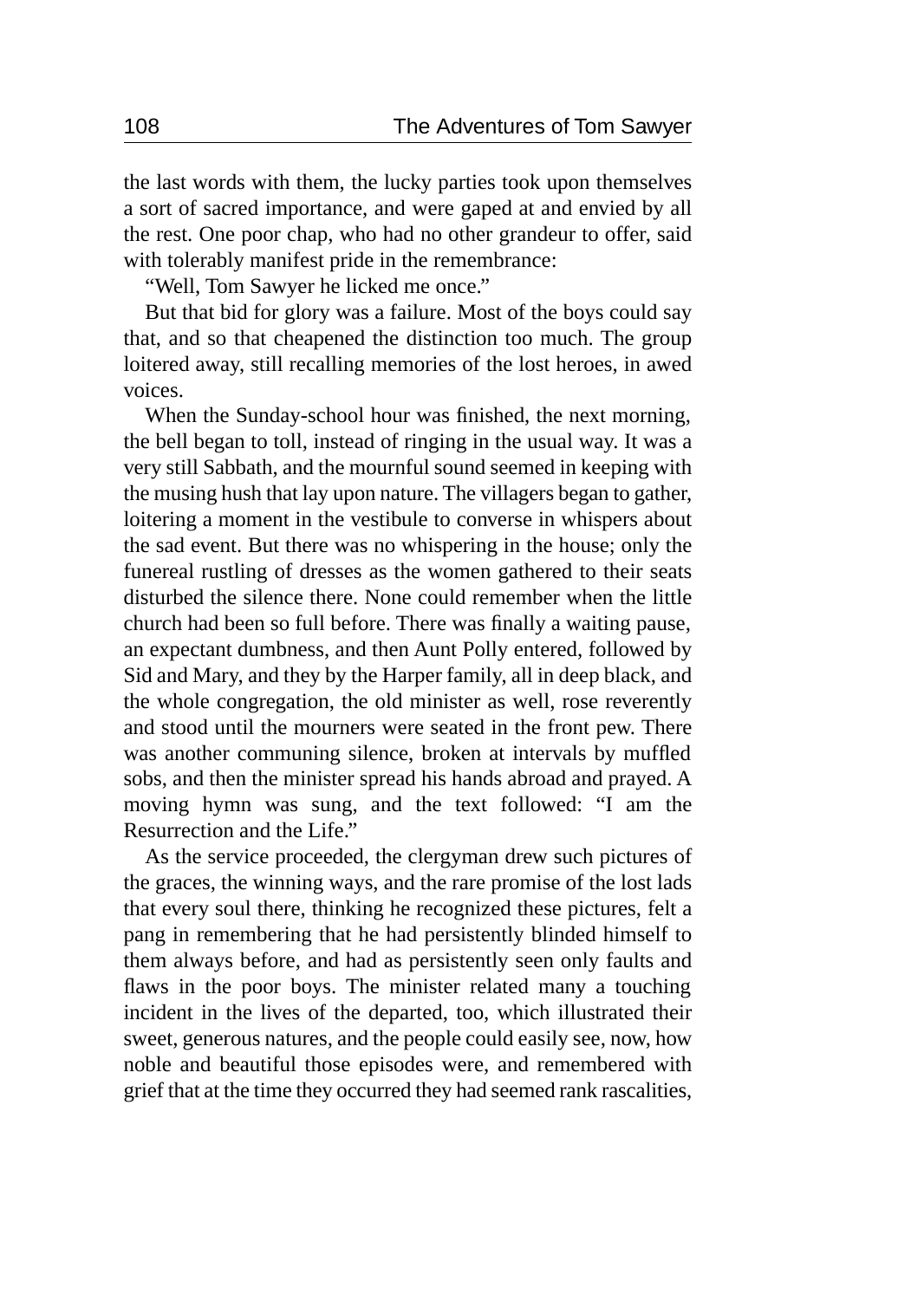well deserving of the cowhide. The congregation became more and more moved, as the pathetic tale went on, till at last the whole company broke down and joined the weeping mourners in a chorus of anguished sobs, the preacher himself giving way to his feelings, and crying in the pulpit.

There was a rustle in the gallery, which nobody noticed; a moment later the church door creaked; the minister raised his streaming eyes above his handkerchief, and stood transfixed! First one and then another pair of eyes followed the minister's, and then almost with one impulse the congregation rose and stared while the three dead boys came marching up the aisle, Tom in the lead, Joe next, and Huck, a ruin of drooping rags, sneaking sheepishly in the rear! They had been hid in the unused gallery listening to their own funeral sermon!

Aunt Polly, Mary, and the Harpers threw themselves upon their restored ones, smothered them with kisses and poured out thanksgivings, while poor Huck stood abashed and uncomfortable, not knowing exactly what to do or where to hide from so many unwelcoming eyes. He wavered, and started to slink away, but Tom seized him and said:

"Aunt Polly, it ain't fair. Somebody's got to be glad to see Huck."

"And so they shall. I'm glad to see him, poor motherless thing!" And the loving attentions Aunt Polly lavished upon him were the one thing capable of making him more uncomfortable than he was before.

Suddenly the minister shouted at the top of his voice: "Praise God from whom all blessings flow — *sing*! — and put your hearts in it!"

And they did. *Old Hundred* swelled up with a triumphant burst, and while it shook the rafters Tom Sawyer the Pirate looked around upon the envying juveniles about him and confessed in his heart that this was the proudest moment of his life.

As the "sold" congregation trooped out they said they would almost be willing to be made ridiculous again to hear *Old Hundred* sung like that once more.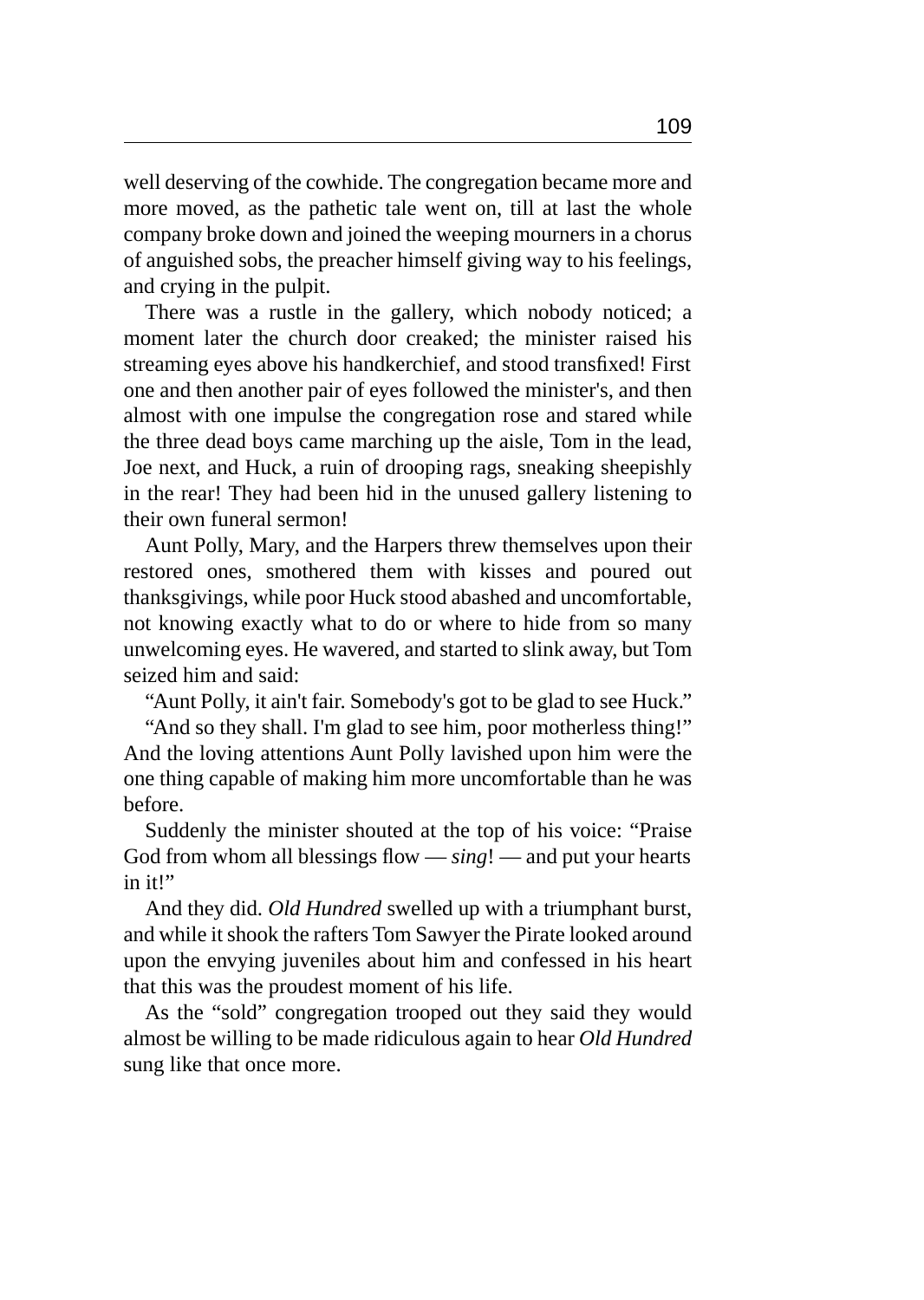Tom got more cuffs and kisses that day — according to Aunt Polly's varying moods — than he had earned before in a year; and he hardly knew which expressed the most gratefulness to God and affection for himself.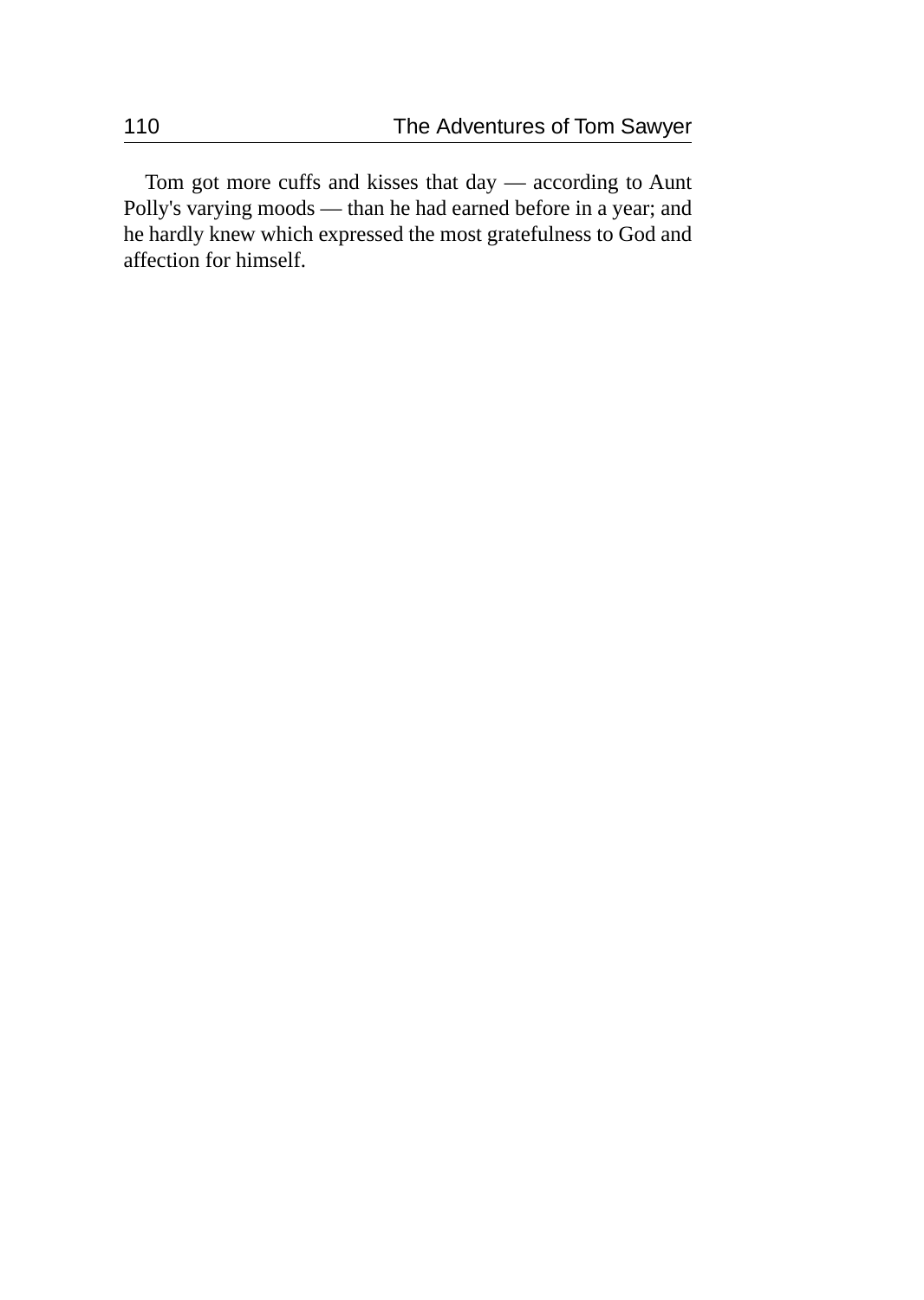## **Chapter XVIII**

That was Tom's great secret — the scheme to return home with his brother pirates and attend their own funerals. They had paddled over to the Missouri shore on a log, at dusk on Saturday, landing five or six miles below the village; they had slept in the woods at the edge of the town till nearly daylight, and had then crept through back lanes and alleys and finished their sleep in the gallery of the church among a chaos of invalided benches.

At breakfast, Monday morning, Aunt Polly and Mary were very loving to Tom, and very attentive to his wants. There was an unusual amount of talk. In the course of it Aunt Polly said:

"Well, I don't say it wasn't a fine joke, Tom, to keep everybody suffering 'most a week so you boys had a good time, but it is a pity you could be so hard-hearted as to let me suffer so. If you could come over on a log to go to your funeral, you could have come over and give me a hint some way that you warn't dead, but only run off."

"Yes, you could have done that, Tom," said Mary; "and I believe you would if you had thought of it."

"Would you, Tom?" said Aunt Polly, her face lighting wistfully. "Say, now, would you, if you'd thought of it?"

"I — well, I don't know. 'Twould 'a' spoiled everything."

"Tom, I hoped you loved me that much," said Aunt Polly, with a grieved tone that discomforted the boy. "It would have been something if you'd cared enough to *think* of it, even if you didn't *do* it."

"Now, auntie, that ain't any harm," pleaded Mary; "it's only Tom's giddy way — he is always in such a rush that he never thinks of anything."

"More's the pity. Sid would have thought. And Sid would have come and *done* it, too. Tom, you'll look back, some day, when it's too late, and wish you'd cared a little more for me when it would have cost you so little."

"Now, auntie, you know I do care for you," said Tom.

"I'd know it better if you acted more like it."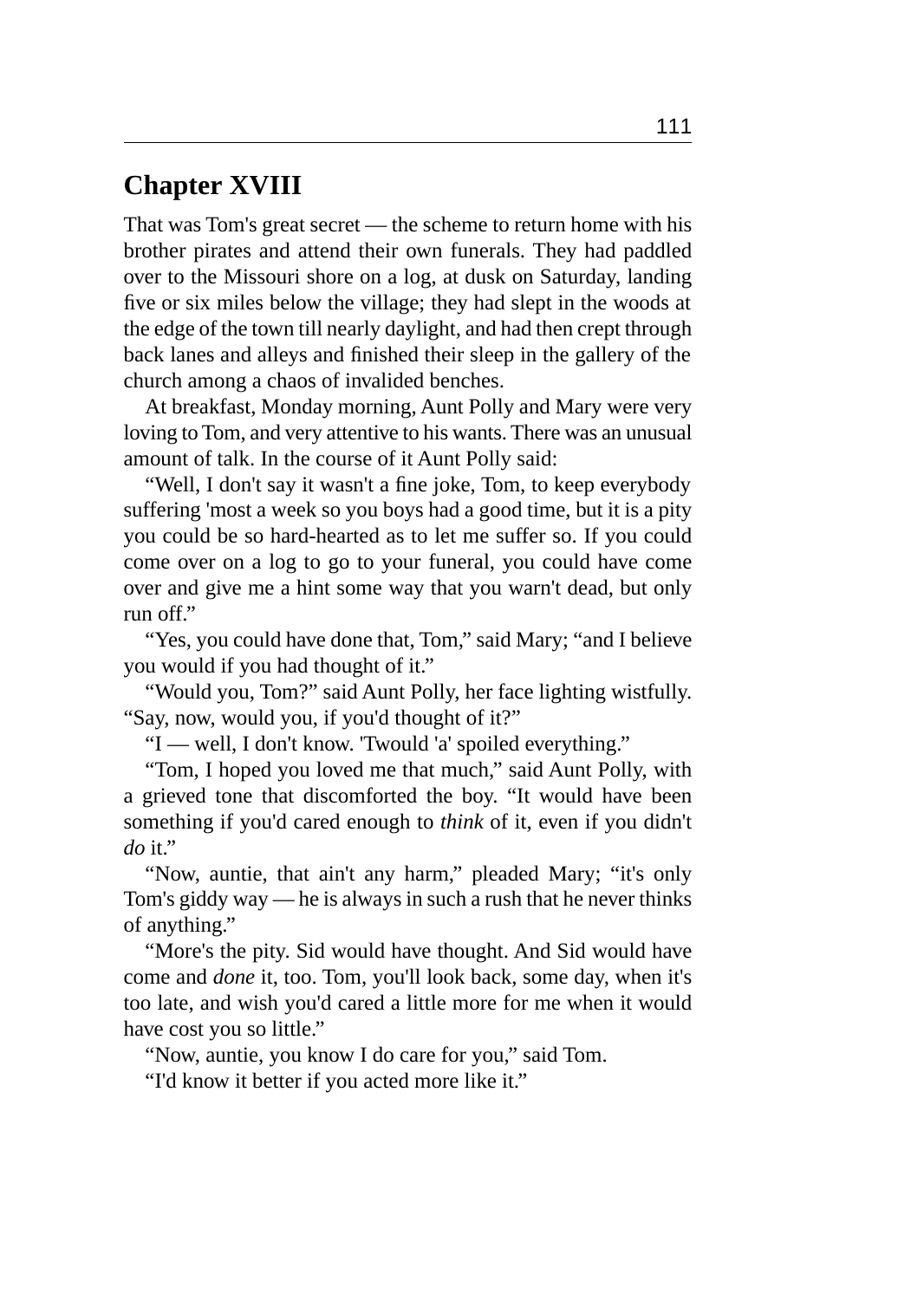"I wish now I'd thought," said Tom, with a repentant tone; "but I dreamt about you, anyway. That's something, ain't it?"

"It ain't much — a cat does that much — but it's better than nothing. What did you dream?"

"Why, Wednesday night I dreamt that you was sitting over there by the bed, and Sid was sitting by the woodbox, and Mary next to him."

"Well, so we did. So we always do. I'm glad your dreams could take even that much trouble about us."

"And I dreamt that Joe Harper's mother was here."

"Why, she was here! Did you dream any more?"

"Oh, lots. But it's so dim, now."

"Well, try to recollect — can't you?"

"Somehow it seems to me that the wind — the wind blowed the  $-$  the  $-$ "

"Try harder, Tom! The wind did blow something. Come!"

Tom pressed his fingers on his forehead an anxious minute, and then said:

"I've got it now! I've got it now! It blowed the candle!"

"Mercy on us! Go on, Tom — go on!"

"And it seems to me that you said, "Why, I believe that that  $door \rightarrow \cdots$ 

"Go *on,* Tom!"

"Just let me study a moment — just a moment. Oh, yes — you said you believed the door was open."

"As I'm sitting here, I did! Didn't I, Mary! Go on!"

"And then — and then — well I won't be certain, but it seems like as if you made Sid go and — and —"

"Well? Well? What did I make him do, Tom? What did I make him do?"

"You made him — you — Oh, you made him shut it."

"Well, for the land's sake! I never heard the beat of that in all my days! Don't tell *me* there ain't anything in dreams, any more. Sereny Harper shall know of this before I'm an hour older. I'd like to see her get around *this* with her rubbage 'bout superstition. Go on, Tom!"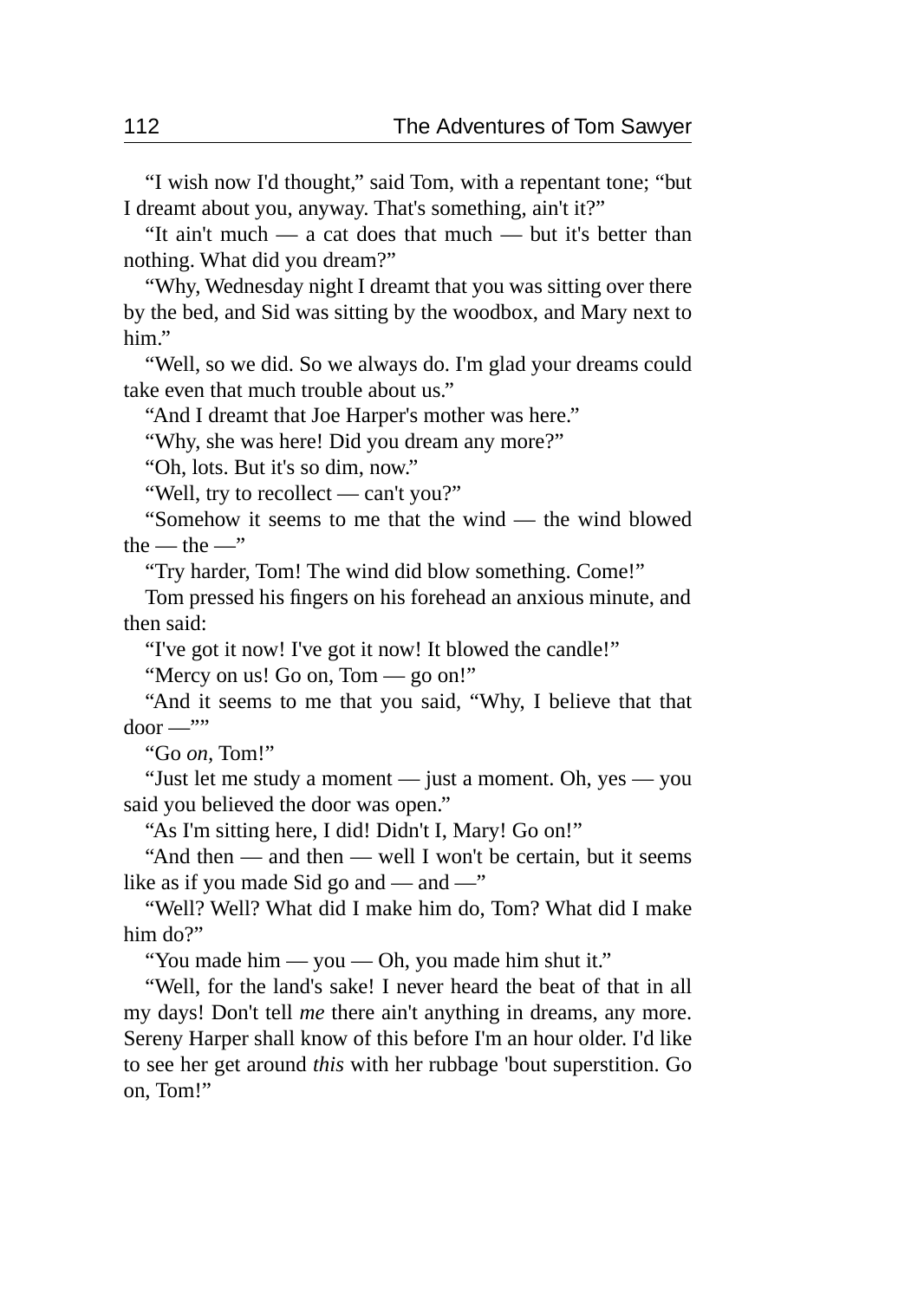"Oh, it's all getting just as bright as day, now. Next you said I warn't *bad,* only mischeevous and harum-scarum, and not any more responsible than — than — I think it was a colt, or something."

"And so it was! Well, goodness gracious! Go on, Tom!" "And then you began to cry."

"So I did. So I did. Not the first time, neither. And then —"

"Then Mrs. Harper she began to cry, and said Joe was just the same, and she wished she hadn't whipped him for taking cream when she'd throwed it out her own self —"

"Tom! The sperrit was upon you! You was a prophesying that's what you was doing! Land alive, go on, Tom!"

"Then Sid he said — he said —"

"I don't think I said anything," said Sid.

"Yes you did, Sid," said Mary.

"Shut your heads and let Tom go on! What did he say, Tom?"

"He said — I *think* he said he hoped I was better off where I was gone to, but if I'd been better sometimes —"

"*There,* d'you hear that! It was his very words!"

"And you shut him up sharp."

"I lay I did! There must 'a' been an angel there. There *was* an angel there, somewheres!"

"And Mrs. Harper told about Joe scaring her with a firecracker, and you told about Peter and the Painkiller —"

"Just as true as I live!"

"And then there was a whole lot of talk 'bout dragging the river for us, and 'bout having the funeral Sunday, and then you and old Miss Harper hugged and cried, and she went."

"It happened just so! It happened just so, as sure as I'm a-sitting in these very tracks. Tom, you couldn't told it more like if you'd 'a' seen it! And then what? Go on, Tom!"

"Then I thought you prayed for me — and I could see you and hear every word you said. And you went to bed, and I was so sorry that I took and wrote on a piece of sycamore bark, "We ain't dead we are only off being pirates," and put it on the table by the candle; and then you looked so good, laying there asleep, that I thought I went and leaned over and kissed you on the lips."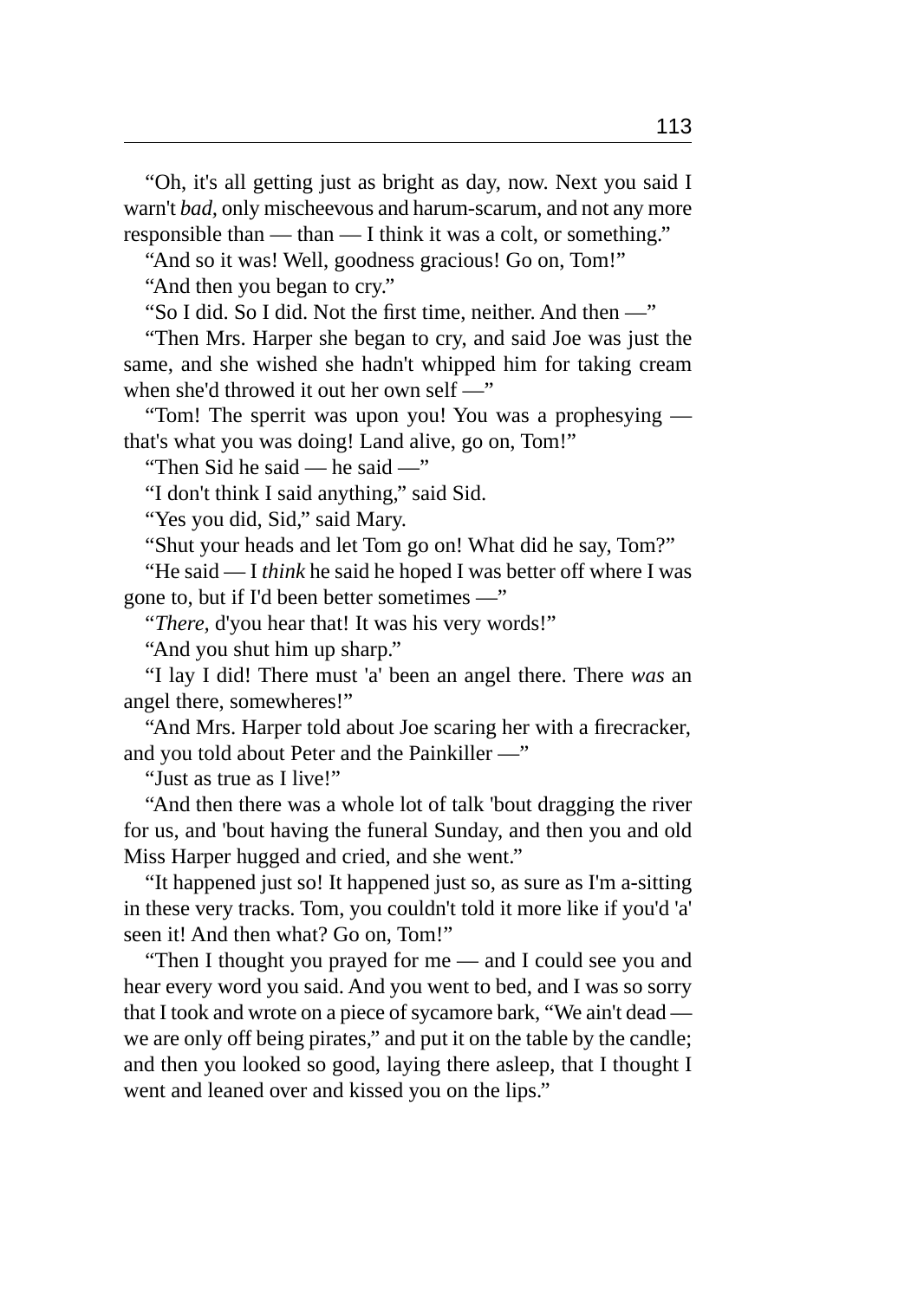"Did you, Tom, *did* you! I just forgive you everything for that!" And she seized the boy in a crushing embrace that made him feel like the guiltiest of villains.

"It was very kind, even though it was only a — dream," Sid soliloquized just audibly.

"Shut up, Sid! A body does just the same in a dream as he'd do if he was awake. Here's a big Milum apple I've been saving for you, Tom, if you was ever found again — now go 'long to school. I'm thankful to the good God and Father of us all I've got you back, that's long-suffering and merciful to them that believe on Him and keep His word, though goodness knows I'm unworthy of it, but if only the worthy ones got His blessings and had His hand to help them over the rough places, there's few enough would smile here or ever enter into His rest when the long night comes. Go 'long Sid, Mary, Tom — take yourselves off — you've hendered me long enough."

The children left for school, and the old lady to call on Mrs. Harper and vanquish her realism with Tom's marvellous dream. Sid had better judgment than to utter the thought that was in his mind as he left the house. It was this: "Pretty thin — as long a dream as that, without any mistakes in it!"

What a hero Tom was become, now! He did not go skipping and prancing, but moved with a dignified swagger as became a pirate who felt that the public eye was on him. And indeed it was; he tried not to seem to see the looks or hear the remarks as he passed along, but they were food and drink to him. Smaller boys than himself flocked at his heels, as proud to be seen with him, and tolerated by him, as if he had been the drummer at the head of a procession or the elephant leading a menagerie into town. Boys of his own size pretended not to know he had been away at all; but they were consuming with envy, nevertheless. They would have given anything to have that swarthy suntanned skin of his, and his glittering notoriety; and Tom would not have parted with either for a circus.

At school the children made so much of him and of Joe, and delivered such eloquent admiration from their eyes, that the two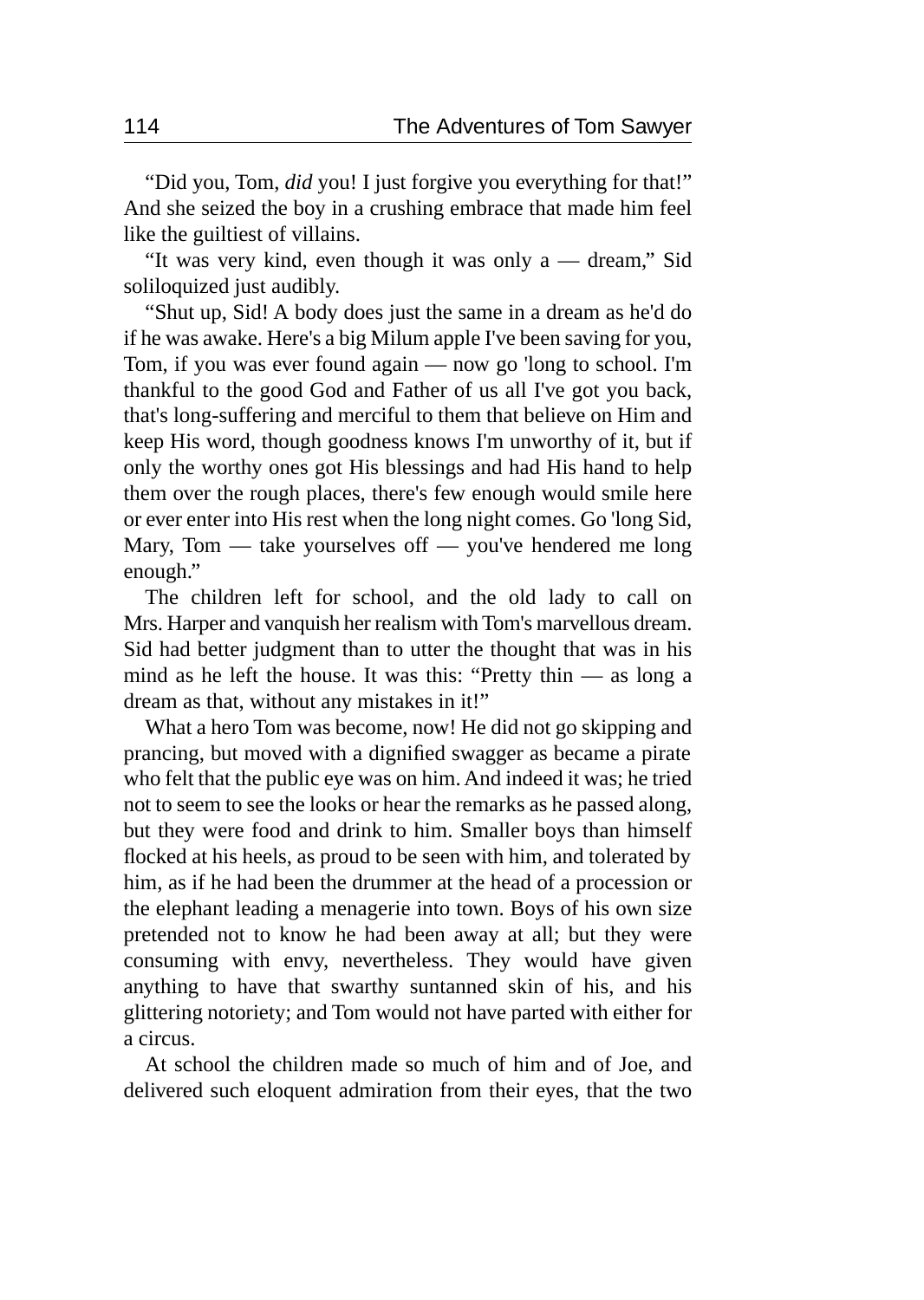heroes were not long in becoming insufferably "stuck-up." They began to tell their adventures to hungry listeners — but they only began; it was not a thing likely to have an end, with imaginations like theirs to furnish material. And finally, when they got out their pipes and went serenely puffing around, the very summit of glory was reached.

Tom decided that he could be independent of Becky Thatcher now. Glory was sufficient. He would live for glory. Now that he was distinguished, maybe she would be wanting to "make up." Well, let her — she should see that he could be as indifferent as some other people. Presently she arrived. Tom pretended not to see her. He moved away and joined a group of boys and girls and began to talk. Soon he observed that she was tripping gayly back and forth with flushed face and dancing eyes, pretending to be busy chasing schoolmates, and screaming with laughter when she made a capture; but he noticed that she always made her captures in his vicinity, and that she seemed to cast a conscious eye in his direction at such times, too. It gratified all the vicious vanity that was in him; and so, instead of winning him, it only "set him up" the more and made him the more diligent to avoid betraying that he knew she was about. Presently she gave over skylarking, and moved irresolutely about, sighing once or twice and glancing furtively and wistfully toward Tom. Then she observed that now Tom was talking more particularly to Amy Lawrence than to any one else. She felt a sharp pang and grew disturbed and uneasy at once. She tried to go away, but her feet were treacherous, and carried her to the group instead. She said to a girl almost at Tom's elbow — with sham vivacity:

"Why, Mary Austin! you bad girl, why didn't you come to Sunday-school?"

"I did come — didn't you see me?"

"Why, no! Did you? Where did you sit?"

"I was in Miss Peters' class, where I always go. I saw *you*."

"Did you? Why, it's funny I didn't see you. I wanted to tell you about the picnic."

"Oh, that's jolly. Who's going to give it?"

"My ma's going to let me have one."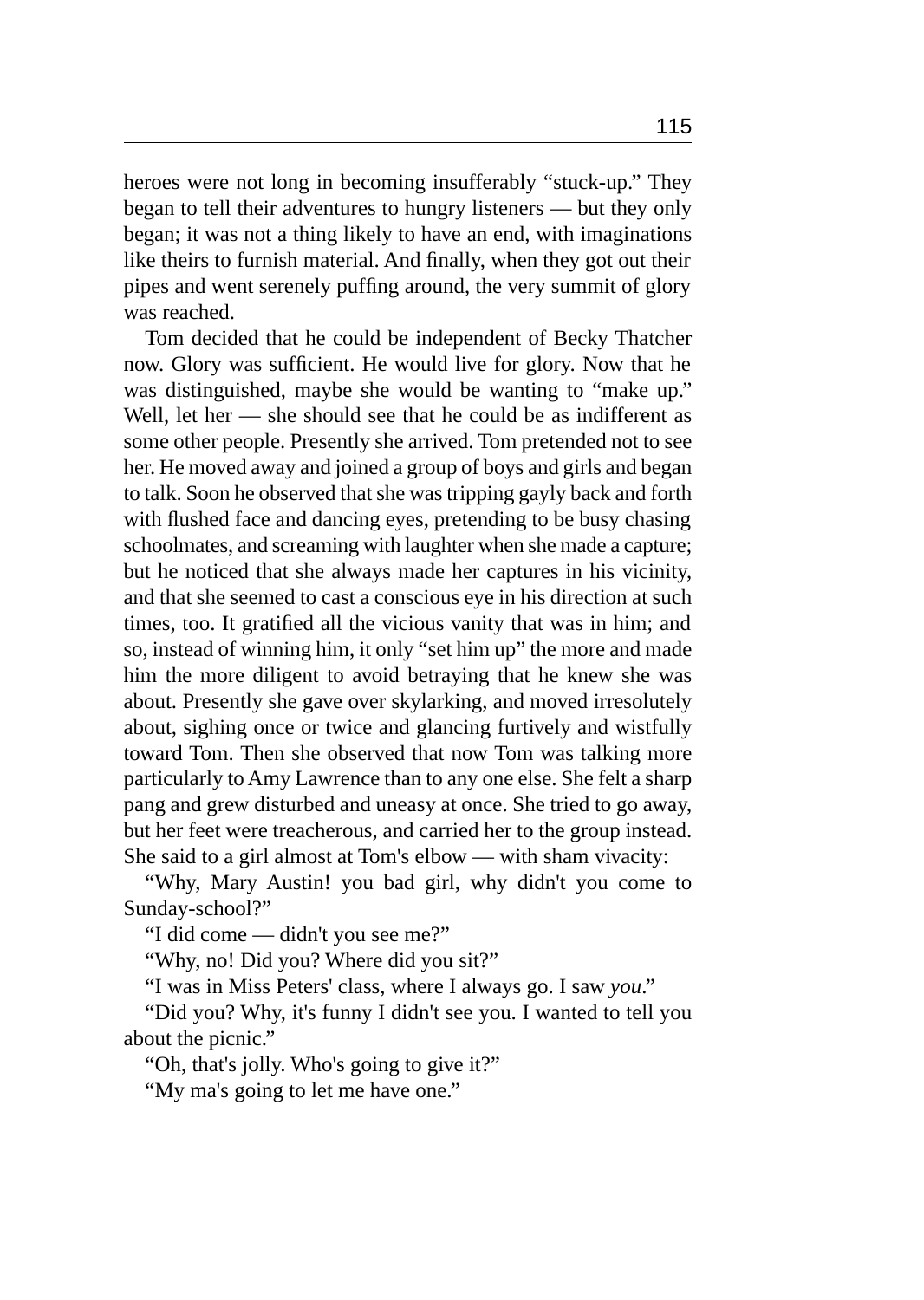"Oh, goody; I hope she'll let *me* come."

"Well, she will. The picnic's for me. She'll let anybody come that I want, and I want you."

"That's ever so nice. When is it going to be?"

"By and by. Maybe about vacation."

"Oh, won't it be fun! You going to have all the girls and boys?"

"Yes, every one that's friends to me — or wants to be"; and she glanced ever so furtively at Tom, but he talked right along to Amy Lawrence about the terrible storm on the island, and how the lightning tore the great sycamore tree "all to flinders" while he was "standing within three feet of it."

"Oh, may I come?" said Grace Miller.

"Yes."

"And me?" said Sally Rogers.

"Yes."

"And me, too?" said Susy Harper. "And Joe?"

"Yes."

And so on, with clapping of joyful hands till all the group had begged for invitations but Tom and Amy. Then Tom turned coolly away, still talking, and took Amy with him. Becky's lips trembled and the tears came to her eyes; she hid these signs with a forced gayety and went on chattering, but the life had gone out of the picnic, now, and out of everything else; she got away as soon as she could and hid herself and had what her sex call "a good cry." Then she sat moody, with wounded pride, till the bell rang. She roused up, now, with a vindictive cast in her eye, and gave her plaited tails a shake and said she knew what *she'd* do.

At recess Tom continued his flirtation with Amy with jubilant self-satisfaction. And he kept drifting about to find Becky and lacerate her with the performance. At last he spied her, but there was a sudden falling of his mercury. She was sitting cosily on a little bench behind the schoolhouse looking at a picture-book with Alfred Temple — and so absorbed were they, and their heads so close together over the book, that they did not seem to be conscious of anything in the world besides. Jealousy ran red-hot through Tom's veins. He began to hate himself for throwing away the chance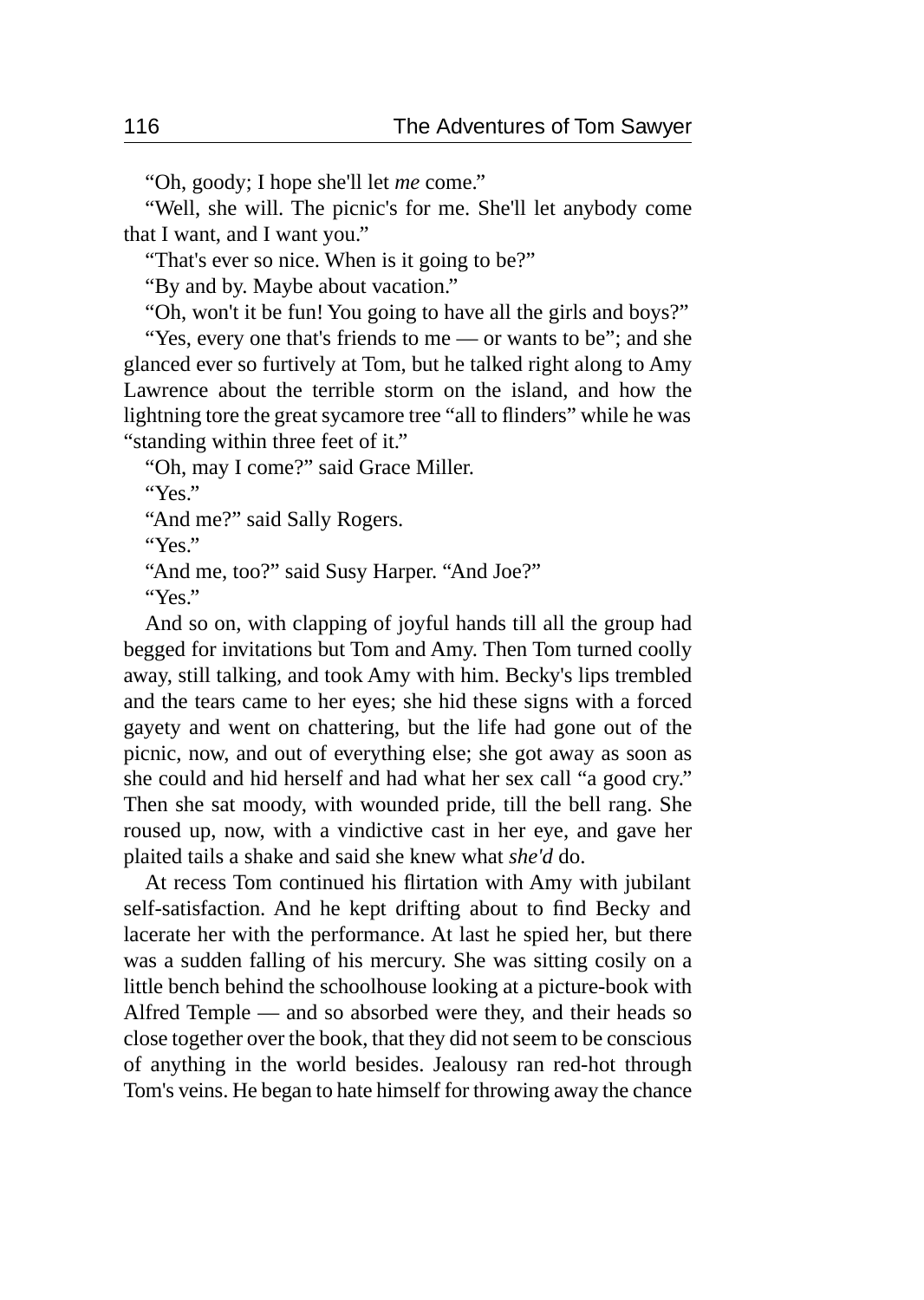Becky had offered for a reconciliation. He called himself a fool, and all the hard names he could think of. He wanted to cry with vexation. Amy chatted happily along, as they walked, for her heart was singing, but Tom's tongue had lost its function. He did not hear what Amy was saying, and whenever she paused expectantly he could only stammer an awkward assent, which was as often misplaced as otherwise. He kept drifting to the rear of the schoolhouse, again and again, to sear his eyeballs with the hateful spectacle there. He could not help it. And it maddened him to see, as he thought he saw, that Becky Thatcher never once suspected that he was even in the land of the living. But she did see, nevertheless; and she knew she was winning her fight, too, and was glad to see him suffer as she had suffered.

Amy's happy prattle became intolerable. Tom hinted at things he had to attend to; things that must be done; and time was fleeting. But in vain — the girl chirped on. Tom thought, "Oh, hang her, ain't I ever going to get rid of her?" At last he must be attending to those things — and she said artlessly that she would be "around" when school let out. And he hastened away, hating her for it.

"Any other boy!" Tom thought, grating his teeth. "Any boy in the whole town but that Saint Louis smarty that thinks he dresses so fine and is aristocracy! Oh, all right, I licked you the first day you ever saw this town, mister, and I'll lick you again! You just wait till I catch you out! I'll just take and —"

And he went through the motions of thrashing an imaginary boy — pummelling the air, and kicking and gouging. "Oh, you do, do you? You holler 'nough, do you? Now, then, let that learn you!" And so the imaginary flogging was finished to his satisfaction.

Tom fled home at noon. His conscience could not endure any more of Amy's grateful happiness, and his jealousy could bear no more of the other distress. Becky resumed her picture inspections with Alfred, but as the minutes dragged along and no Tom came to suffer, her triumph began to cloud and she lost interest; gravity and absent-mindedness followed, and then melancholy; two or three times she pricked up her ear at a footstep, but it was a false hope; no Tom came. At last she grew entirely miserable and wished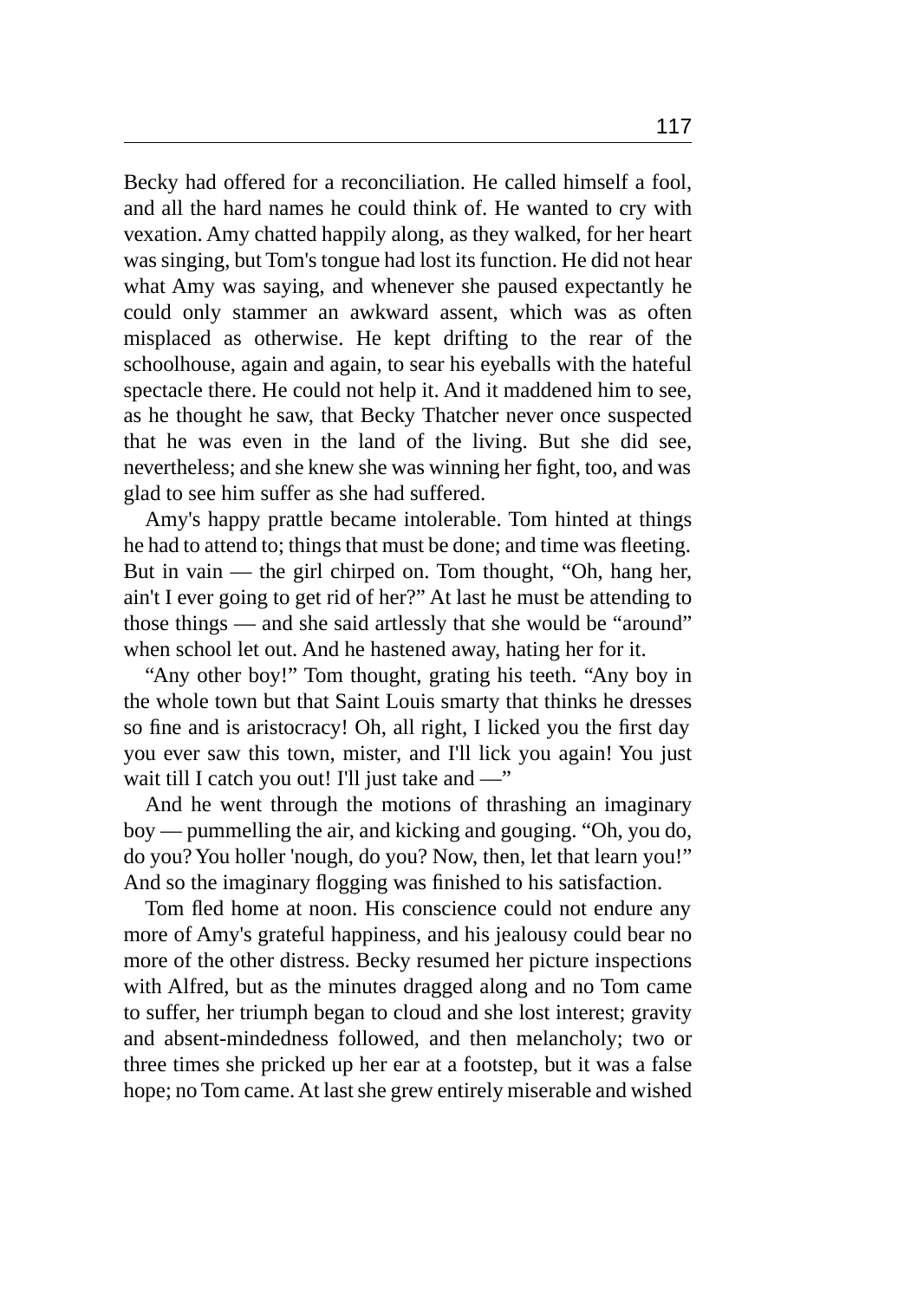she hadn't carried it so far. When poor Alfred, seeing that he was losing her, he did not know how, kept exclaiming: "Oh, here's a jolly one! look at this!" she lost patience at last, and said, "Oh, don't bother me! I don't care for them!" and burst into tears, and got up and walked away.

Alfred dropped alongside and was going to try to comfort her, but she said:

"Go away and leave me alone, can't you! I hate you!"

So the boy halted, wondering what he could have done — for she had said she would look at pictures all through the nooning and she walked on, crying. Then Alfred went musing into the deserted schoolhouse. He was humiliated and angry. He easily guessed his way to the truth — the girl had simply made a convenience of him to vent her spite upon Tom Sawyer. He was far from hating Tom the less when this thought occurred to him. He wished there was some way to get that boy into trouble without much risk to himself. Tom's spelling-book fell under his eye. Here was his opportunity. He gratefully opened to the lesson for the afternoon and poured ink upon the page.

Becky, glancing in at a window behind him at the moment, saw the act, and moved on, without discovering herself. She started homeward, now, intending to find Tom and tell him; Tom would be thankful and their troubles would be healed. Before she was half way home, however, she had changed her mind. The thought of Tom's treatment of her when she was talking about her picnic came scorching back and filled her with shame. She resolved to let him get whipped on the damaged spelling-book's account, and to hate him forever, into the bargain.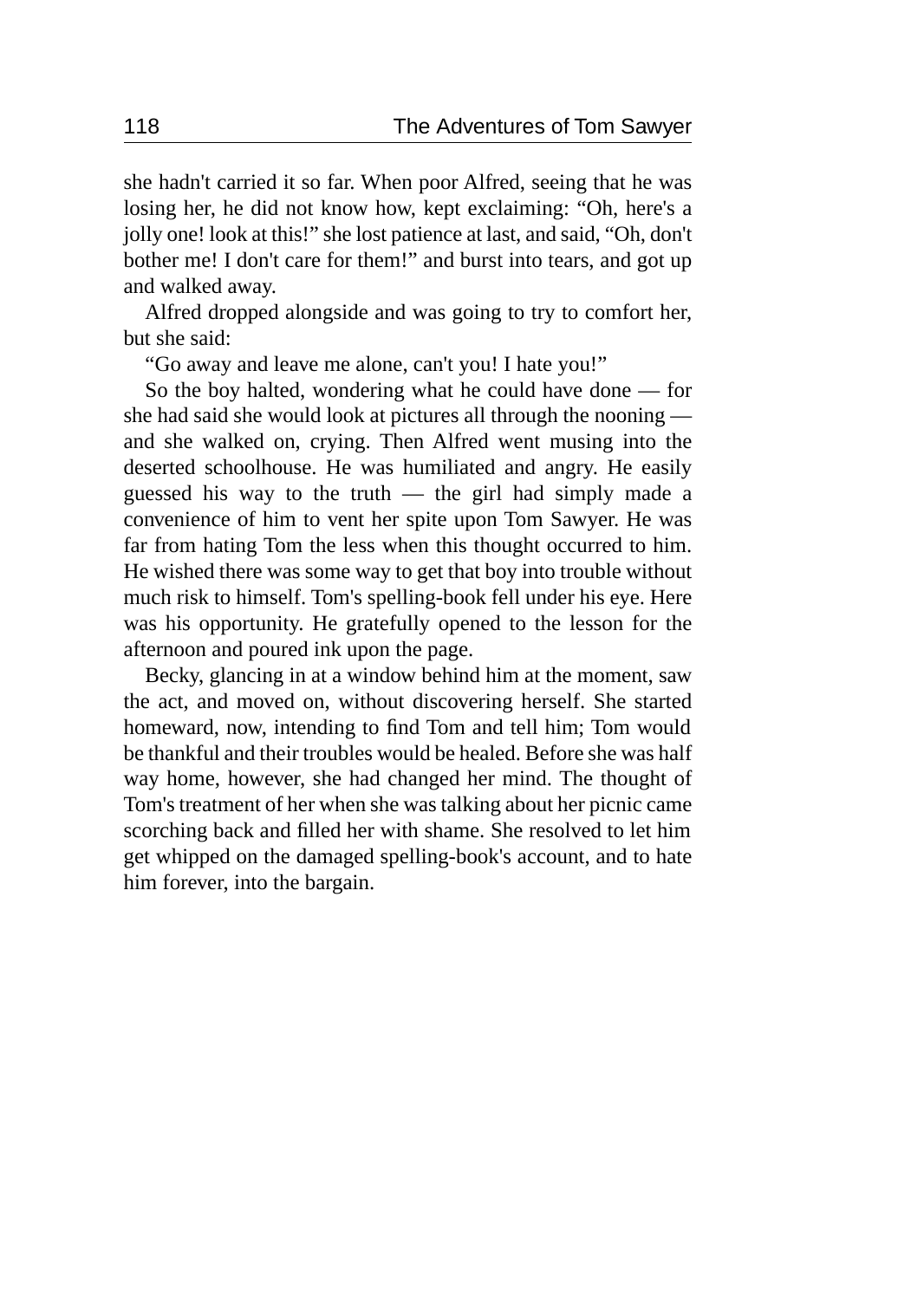## **Chapter XIX**

Tom arrived at home in a dreary mood, and the first thing his aunt said to him showed him that he had brought his sorrows to an unpromising market:

"Tom, I've a notion to skin you alive!"

"Auntie, what have I done?"

"Well, you've done enough. Here I go over to Sereny Harper, like an old softy, expecting I'm going to make her believe all that rubbage about that dream, when lo and behold you she'd found out from Joe that you was over here and heard all the talk we had that night. Tom, I don't know what is to become of a boy that will act like that. It makes me feel so bad to think you could let me go to Sereny Harper and make such a fool of myself and never say a word."

This was a new aspect of the thing. His smartness of the morning had seemed to Tom a good joke before, and very ingenious. It merely looked mean and shabby now. He hung his head and could not think of anything to say for a moment. Then he said:

"Auntie, I wish I hadn't done it — but I didn't think."

"Oh, child, you never think. You never think of anything but your own selfishness. You could think to come all the way over here from Jackson's Island in the night to laugh at our troubles, and you could think to fool me with a lie about a dream; but you couldn't ever think to pity us and save us from sorrow."

"Auntie, I know now it was mean, but I didn't mean to be mean. I didn't, honest. And besides, I didn't come over here to laugh at you that night."

"What did you come for, then?"

"It was to tell you not to be uneasy about us, because we hadn't got drownded."

"Tom, Tom, I would be the thankfullest soul in this world if I could believe you ever had as good a thought as that, but you know you never did — and I know it, Tom."

"Indeed and 'deed I did, auntie — I wish I may never stir if I didn't."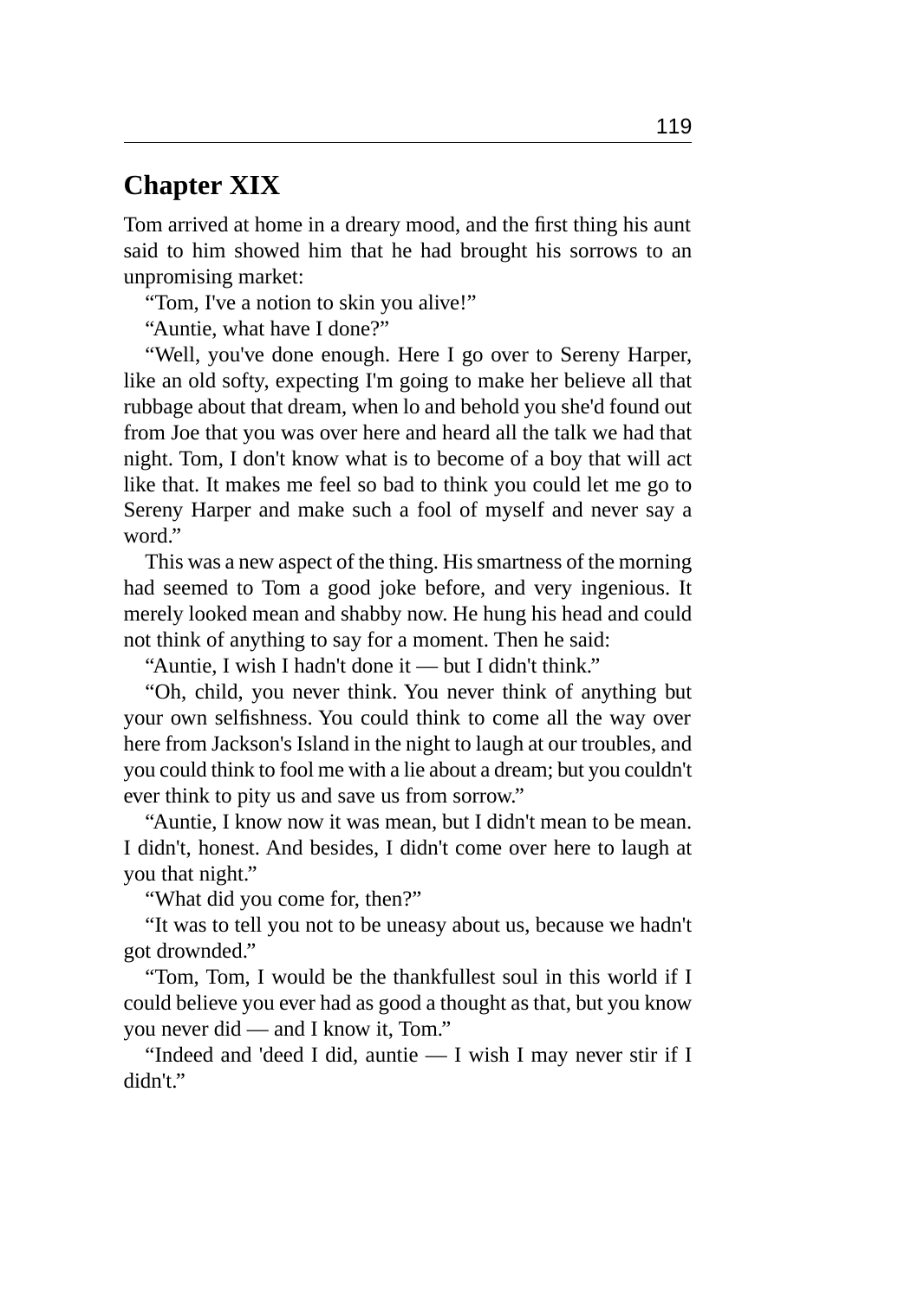"Oh, Tom, don't lie — don't do it. It only makes things a hundred times worse."

"It ain't a lie, auntie; it's the truth. I wanted to keep you from grieving — that was all that made me come."

"I'd give the whole world to believe that — it would cover up a power of sins, Tom. I'd 'most be glad you'd run off and acted so bad. But it ain't reasonable; because, why didn't you tell me, child?"

"Why, you see, when you got to talking about the funeral, I just got all full of the idea of our coming and hiding in the church, and I couldn't somehow bear to spoil it. So I just put the bark back in my pocket and kept mum."

"What bark?"

"The bark I had wrote on to tell you we'd gone pirating. I wish, now, you'd waked up when I kissed you — I do, honest."

The hard lines in his aunt's face relaxed and a sudden tenderness dawned in her eyes.

"*Did* you kiss me, Tom?"

"Why, yes, I did."

"Are you sure you did, Tom?"

"Why, yes, I did, auntie — certain sure."

"What did you kiss me for, Tom?"

"Because I loved you so, and you laid there moaning and I was so sorry."

The words sounded like truth. The old lady could not hide a tremor in her voice when she said:

"Kiss me again, Tom! — and be off with you to school, now, and don't bother me any more."

The moment he was gone, she ran to a closet and got out the ruin of a jacket which Tom had gone pirating in. Then she stopped, with it in her hand, and said to herself:

"No, I don't dare. Poor boy, I reckon he's lied about it — but it's a blessed, blessed lie, there's such a comfort come from it. I hope the Lord — I *know* the Lord will forgive him, because it was such goodheartedness in him to tell it. But I don't want to find out it's a lie. I won't look."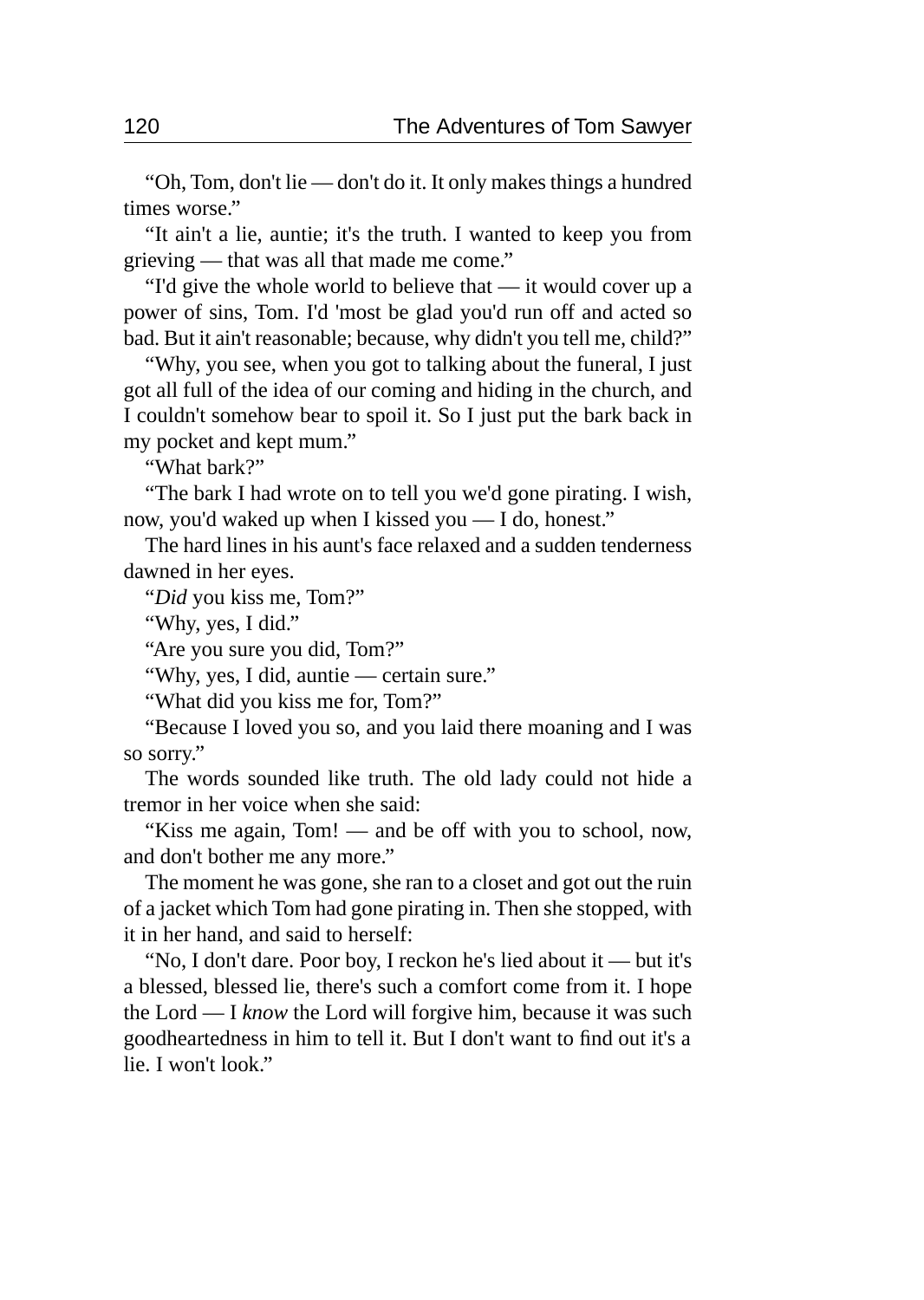She put the jacket away, and stood by musing a minute. Twice she put out her hand to take the garment again, and twice she refrained. Once more she ventured, and this time she fortified herself with the thought: "It's a good lie — it's a good lie — I won't let it grieve me." So she sought the jacket pocket. A moment later she was reading Tom's piece of bark through flowing tears and saying: "I could forgive the boy, now, if he'd committed a million sins!"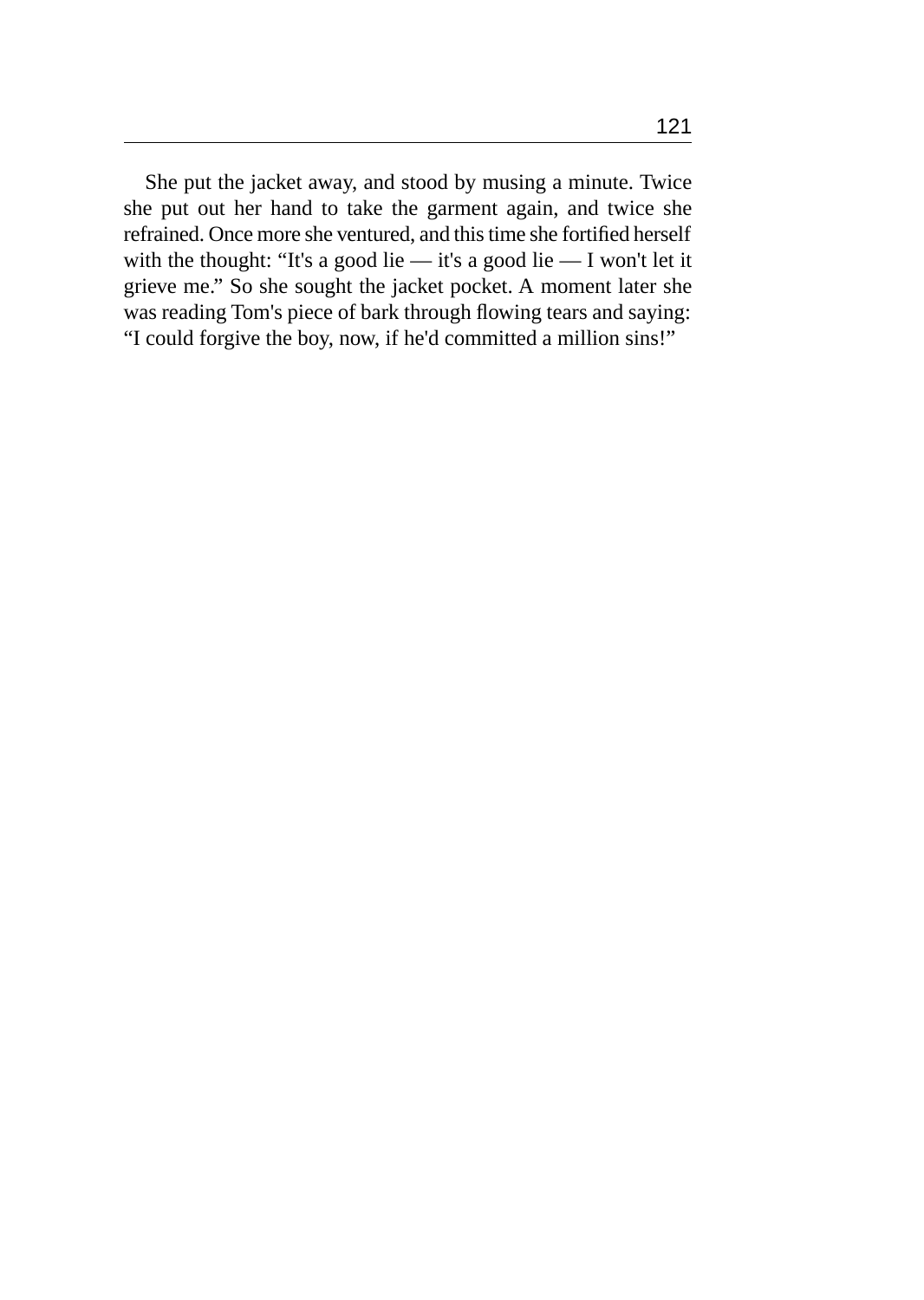## **Chapter XX**

There was something about Aunt Polly's manner, when she kissed Tom, that swept away his low spirits and made him lighthearted and happy again. He started to school and had the luck of coming upon Becky Thatcher at the head of Meadow Lane. His mood always determined his manner. Without a moment's hesitation he ran to her and said:

"I acted mighty mean to-day, Becky, and I'm so sorry. I won't ever, ever do that way again, as long as ever I live — please make up, won't you?"

The girl stopped and looked him scornfully in the face:

"I'll thank you to keep yourself *to* yourself, Mr. Thomas Sawyer. I'll never speak to you again."

She tossed her head and passed on. Tom was so stunned that he had not even presence of mind enough to say "Who cares, Miss Smarty?" until the right time to say it had gone by. So he said nothing. But he was in a fine rage, nevertheless. He moped into the schoolyard wishing she were a boy, and imagining how he would trounce her if she were. He presently encountered her and delivered a stinging remark as he passed. She hurled one in return, and the angry breach was complete. It seemed to Becky, in her hot resentment, that she could hardly wait for school to "take in," she was so impatient to see Tom flogged for the injured spelling-book. If she had had any lingering notion of exposing Alfred Temple, Tom's offensive fling had driven it entirely away.

Poor girl, she did not know how fast she was nearing trouble herself. The master, Mr. Dobbins, had reached middle age with an unsatisfied ambition. The darling of his desires was, to be a doctor, but poverty had decreed that he should be nothing higher than a village schoolmaster. Every day he took a mysterious book out of his desk and absorbed himself in it at times when no classes were reciting. He kept that book under lock and key. There was not an urchin in school but was perishing to have a glimpse of it, but the chance never came. Every boy and girl had a theory about the nature of that book; but no two theories were alike, and there was no way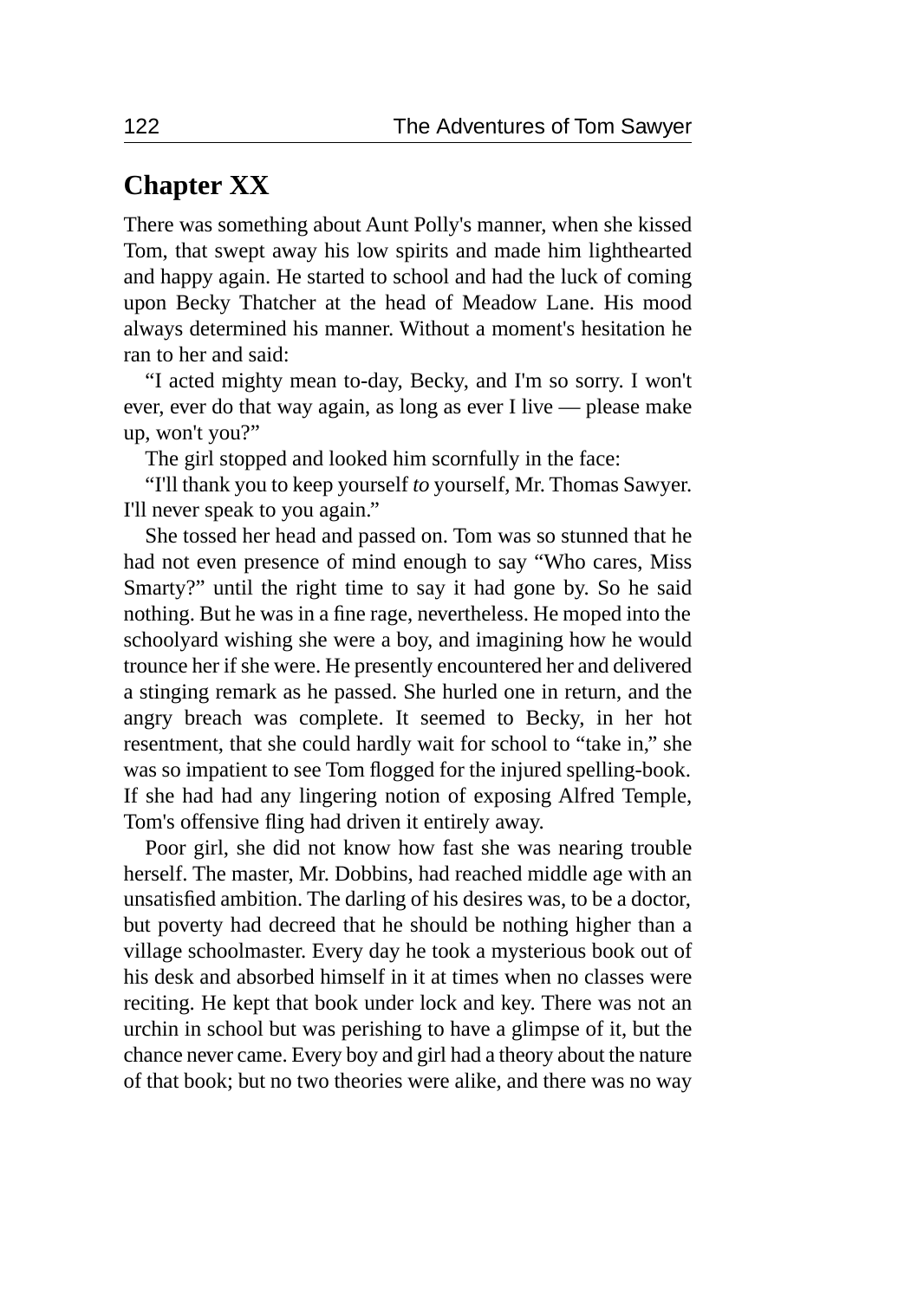of getting at the facts in the case. Now, as Becky was passing by the desk, which stood near the door, she noticed that the key was in the lock! It was a precious moment. She glanced around; found herself alone, and the next instant she had the book in her hands. The title-page — Professor Somebody's *Anatomy* — carried no information to her mind; so she began to turn the leaves. She came at once upon a handsomely engraved and colored frontispiece a human figure, stark naked. At that moment a shadow fell on the page and Tom Sawyer stepped in at the door and caught a glimpse of the picture. Becky snatched at the book to close it, and had the hard luck to tear the pictured page half down the middle. She thrust the volume into the desk, turned the key, and burst out crying with shame and vexation.

"Tom Sawyer, you are just as mean as you can be, to sneak up on a person and look at what they're looking at."

"How could I know you was looking at anything?"

"You ought to be ashamed of yourself, Tom Sawyer; you know you're going to tell on me, and oh, what shall I do, what shall I do! I'll be whipped, and I never was whipped in school."

Then she stamped her little foot and said:

"*Be* so mean if you want to! I know something that's going to happen. You just wait and you'll see! Hateful, hateful, hateful!" and she flung out of the house with a new explosion of crying.

Tom stood still, rather flustered by this onslaught. Presently he said to himself:

"What a curious kind of a fool a girl is! Never been licked in school! Shucks! What's a licking! That's just like a girl — they're so thin-skinned and chicken-hearted. Well, of course I ain't going to tell old Dobbins on this little fool, because there's other ways of getting even on her, that ain't so mean; but what of it? Old Dobbins will ask who it was tore his book. Nobody'll answer. Then he'll do just the way he always does — ask first one and then t'other, and when he comes to the right girl he'll know it, without any telling. Girls' faces always tell on them. They ain't got any backbone. She'll get licked. Well, it's a kind of a tight place for Becky Thatcher, because there ain't any way out of it." Tom conned the thing a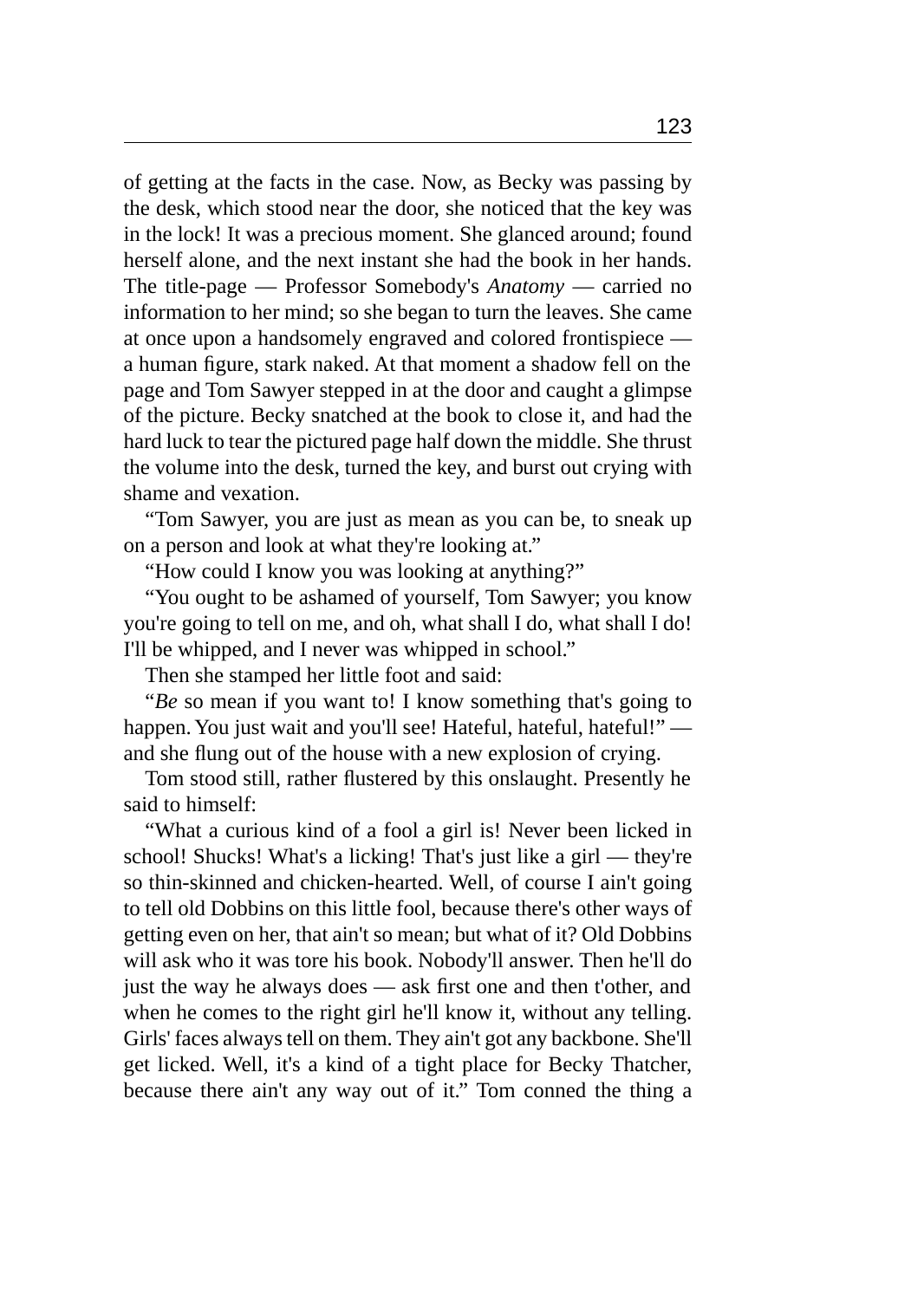moment longer, and then added: "All right, though; she'd like to see me in just such a fix — let her sweat it out!"

Tom joined the mob of skylarking scholars outside. In a few moments the master arrived and school "took in." Tom did not feel a strong interest in his studies. Every time he stole a glance at the girls' side of the room Becky's face troubled him. Considering all things, he did not want to pity her, and yet it was all he could do to help it. He could get up no exultation that was really worthy the name. Presently the spelling-book discovery was made, and Tom's mind was entirely full of his own matters for a while after that. Becky roused up from her lethargy of distress and showed good interest in the proceedings. She did not expect that Tom could get out of his trouble by denying that he spilt the ink on the book himself; and she was right. The denial only seemed to make the thing worse for Tom. Becky supposed she would be glad of that, and she tried to believe she was glad of it, but she found she was not certain. When the worst came to the worst, she had an impulse to get up and tell on Alfred Temple, but she made an effort and forced herself to keep still — because, said she to herself, "he'll tell about me tearing the picture sure. I wouldn't say a word, not to save his life!"

Tom took his whipping and went back to his seat not at all broken-hearted, for he thought it was possible that he had unknowingly upset the ink on the spelling-book himself, in some skylarking bout — he had denied it for form's sake and because it was custom, and had stuck to the denial from principle.

A whole hour drifted by, the master sat nodding in his throne, the air was drowsy with the hum of study. By and by, Mr. Dobbins straightened himself up, yawned, then unlocked his desk, and reached for his book, but seemed undecided whether to take it out or leave it. Most of the pupils glanced up languidly, but there were two among them that watched his movements with intent eyes. Mr. Dobbins fingered his book absently for a while, then took it out and settled himself in his chair to read! Tom shot a glance at Becky. He had seen a hunted and helpless rabbit look as she did, with a gun levelled at its head. Instantly he forgot his quarrel with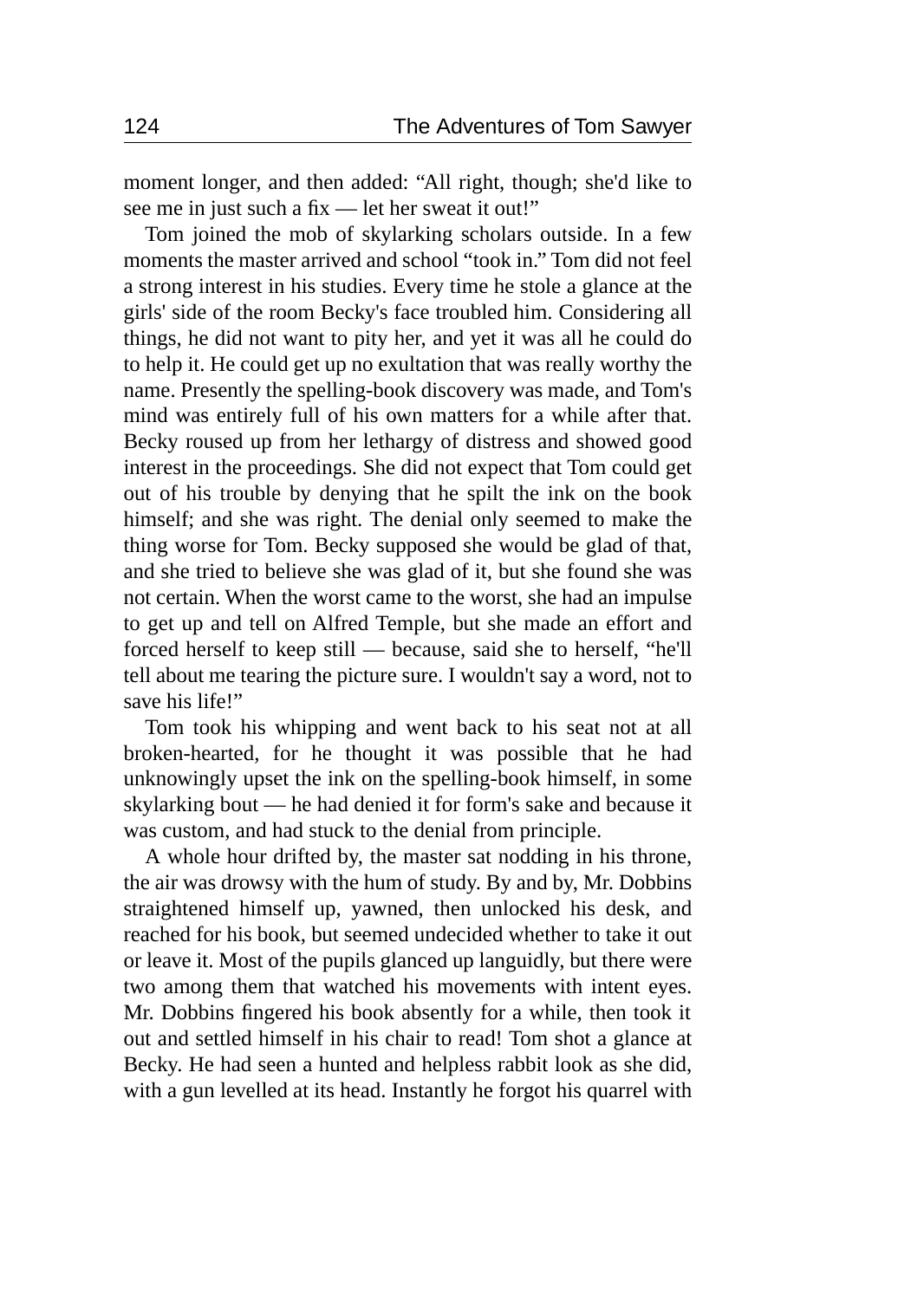her. Quick — something must be done! done in a flash, too! But the very imminence of the emergency paralyzed his invention. Good! — he had an inspiration! He would run and snatch the book, spring through the door and fly. But his resolution shook for one little instant, and the chance was lost — the master opened the volume. If Tom only had the wasted opportunity back again! Too late. There was no help for Becky now, he said. The next moment the master faced the school. Every eye sank under his gaze. There was that in it which smote even the innocent with fear. There was silence while one might count ten — the master was gathering his wrath. Then he spoke: "Who tore this book?"

There was not a sound. One could have heard a pin drop. The stillness continued; the master searched face after face for signs of guilt.

"Benjamin Rogers, did you tear this book?"

A denial. Another pause.

"Joseph Harper, did you?"

Another denial. Tom's uneasiness grew more and more intense under the slow torture of these proceedings. The master scanned the ranks of boys — considered a while, then turned to the girls:

"Amy Lawrence?"

A shake of the head.

"Gracie Miller?"

The same sign.

"Susan Harper, did you do this?"

Another negative. The next girl was Becky Thatcher. Tom was trembling from head to foot with excitement and a sense of the hopelessness of the situation.

"Rebecca Thatcher" [Tom glanced at her face — it was white with terror] — "did you tear — no, look me in the face" [her hands rose in appeal] — "did you tear this book?"

A thought shot like lightning through Tom's brain. He sprang to his feet and shouted — "I done it!"

The school stared in perplexity at this incredible folly. Tom stood a moment, to gather his dismembered faculties; and when he stepped forward to go to his punishment the surprise, the gratitude, the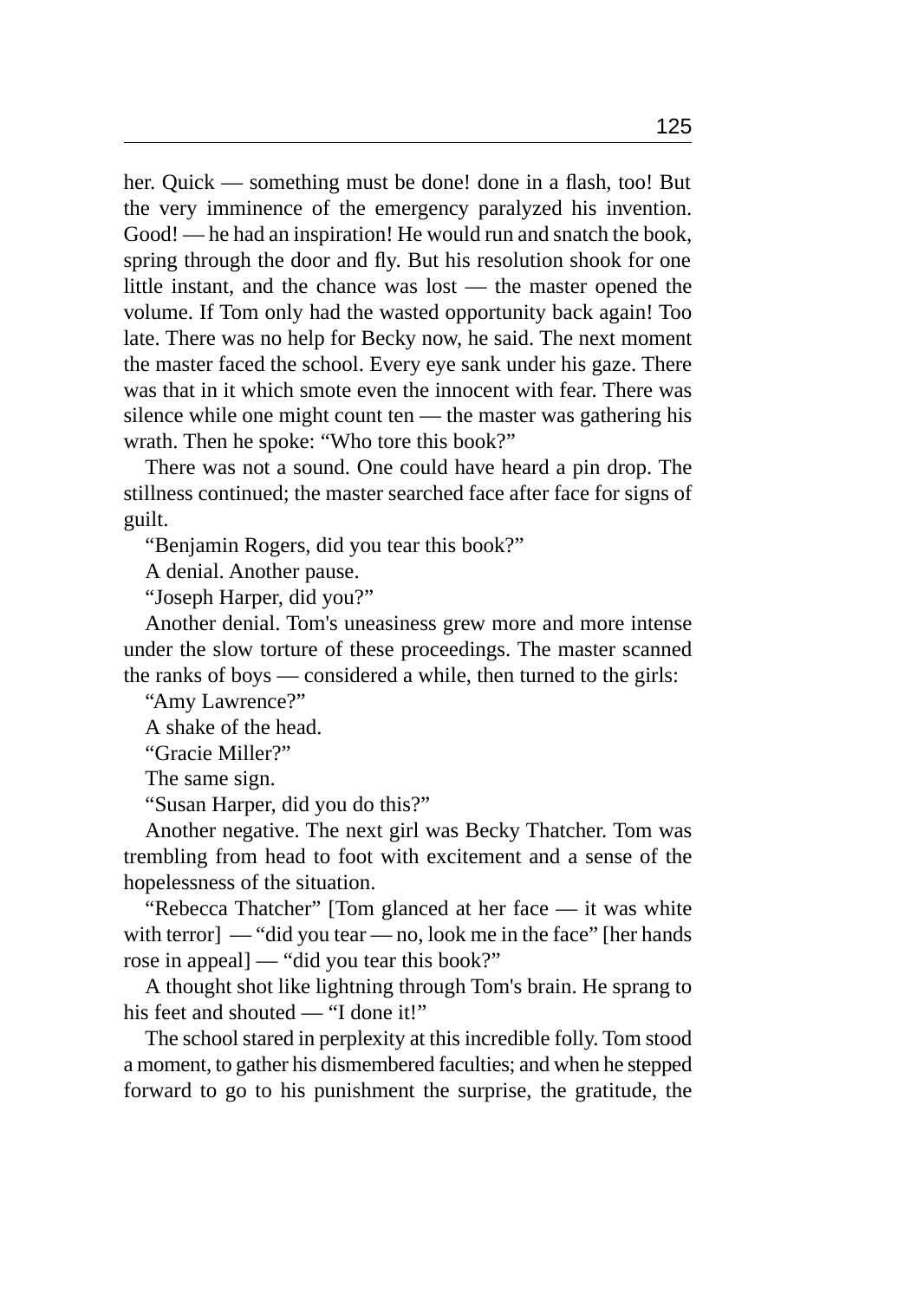adoration that shone upon him out of poor Becky's eyes seemed pay enough for a hundred floggings. Inspired by the splendor of his own act, he took without an outcry the most merciless flaying that even Mr. Dobbins had ever administered; and also received with indifference the added cruelty of a command to remain two hours after school should be dismissed — for he knew who would wait for him outside till his captivity was done, and not count the tedious time as loss, either.

Tom went to bed that night planning vengeance against Alfred Temple; for with shame and repentance Becky had told him all, not forgetting her own treachery; but even the longing for vengeance had to give way, soon, to pleasanter musings, and he fell asleep at last with Becky's latest words lingering dreamily in his ear —

"Tom, how *could* you be so noble!"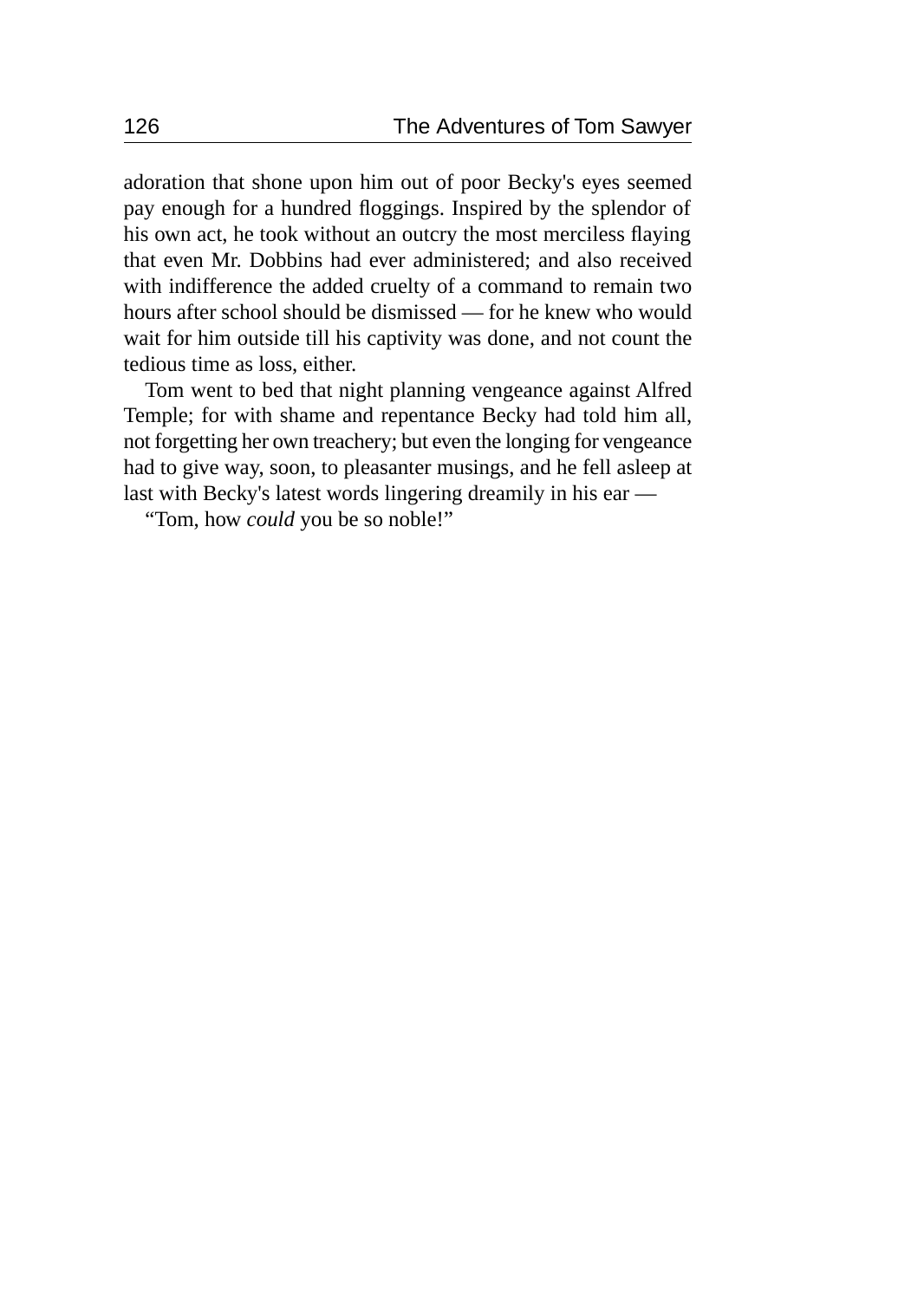## **Chapter XXI**

Vacation was approaching. The schoolmaster, always severe, grew severer and more exacting than ever, for he wanted the school to make a good showing on "Examination" day. His rod and his ferule were seldom idle now — at least among the smaller pupils. Only the biggest boys, and young ladies of eighteen and twenty, escaped lashing. Mr. Dobbins' lashings were very vigorous ones, too; for although he carried, under his wig, a perfectly bald and shiny head, he had only reached middle age, and there was no sign of feebleness in his muscle. As the great day approached, all the tyranny that was in him came to the surface; he seemed to take a vindictive pleasure in punishing the least shortcomings. The consequence was, that the smaller boys spent their days in terror and suffering and their nights in plotting revenge. They threw away no opportunity to do the master a mischief. But he kept ahead all the time. The retribution that followed every vengeful success was so sweeping and majestic that the boys always retired from the field badly worsted. At last they conspired together and hit upon a plan that promised a dazzling victory. They swore in the sign-painter's boy, told him the scheme, and asked his help. He had his own reasons for being delighted, for the master boarded in his father's family and had given the boy ample cause to hate him. The master's wife would go on a visit to the country in a few days, and there would be nothing to interfere with the plan; the master always prepared himself for great occasions by getting pretty well fuddled, and the sign-painter's boy said that when the dominie had reached the proper condition on Examination Evening he would "manage the thing" while he napped in his chair; then he would have him awakened at the right time and hurried away to school.

In the fulness of time the interesting occasion arrived. At eight in the evening the schoolhouse was brilliantly lighted, and adorned with wreaths and festoons of foliage and flowers. The master sat throned in his great chair upon a raised platform, with his blackboard behind him. He was looking tolerably mellow. Three rows of benches on each side and six rows in front of him were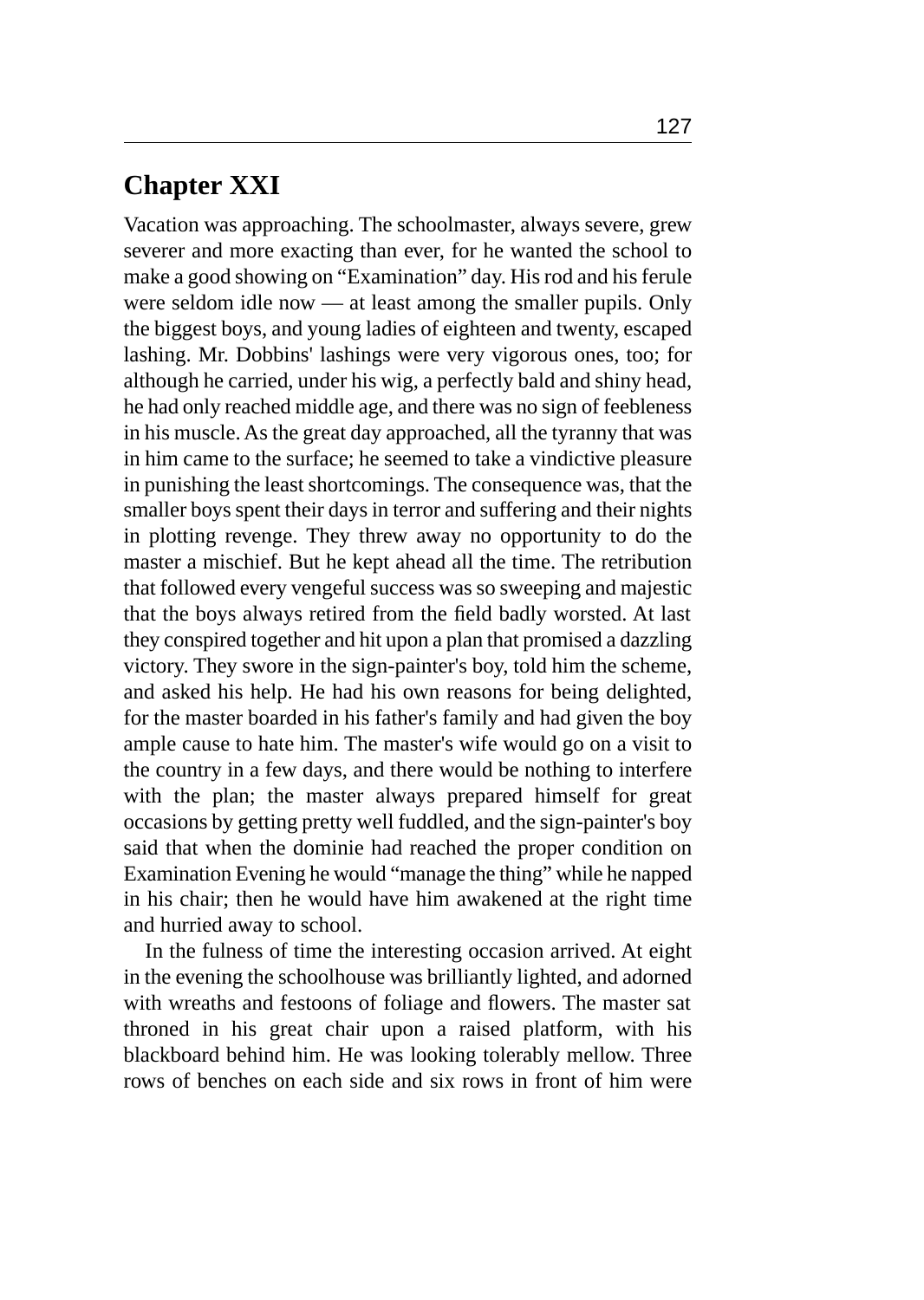occupied by the dignitaries of the town and by the parents of the pupils. To his left, back of the rows of citizens, was a spacious temporary platform upon which were seated the scholars who were to take part in the exercises of the evening; rows of small boys, washed and dressed to an intolerable state of discomfort; rows of gawky big boys; snowbanks of girls and young ladies clad in lawn and muslin and conspicuously conscious of their bare arms, their grandmothers' ancient trinkets, their bits of pink and blue ribbon and the flowers in their hair. All the rest of the house was filled with non-participating scholars.

The exercises began. A very little boy stood up and sheepishly recited, "You'd scarce expect one of my age to speak in public on the stage," etc. — accompanying himself with the painfully exact and spasmodic gestures which a machine might have used supposing the machine to be a trifle out of order. But he got through safely, though cruelly scared, and got a fine round of applause when he made his manufactured bow and retired.

A little shamefaced girl lisped, "Mary had a little lamb," etc., performed a compassion-inspiring curtsy, got her meed of applause, and sat down flushed and happy.

Tom Sawyer stepped forward with conceited confidence and soared into the unquenchable and indestructible *Give me liberty or give me death* speech, with fine fury and frantic gesticulation, and broke down in the middle of it. A ghastly stage-fright seized him, his legs quaked under him and he was like to choke. True, he had the manifest sympathy of the house but he had the house's silence, too, which was even worse than its sympathy. The master frowned, and this completed the disaster. Tom struggled awhile and then retired, utterly defeated. There was a weak attempt at applause, but it died early.

*The Boy Stood on the Burning Deck* followed; also *The Assyrian Came Down,* and other declamatory gems. Then there were reading exercises, and a spelling fight. The meagre Latin class recited with honor. The prime feature of the evening was in order, now original "compositions" by the young ladies. Each in her turn stepped forward to the edge of the platform, cleared her throat, held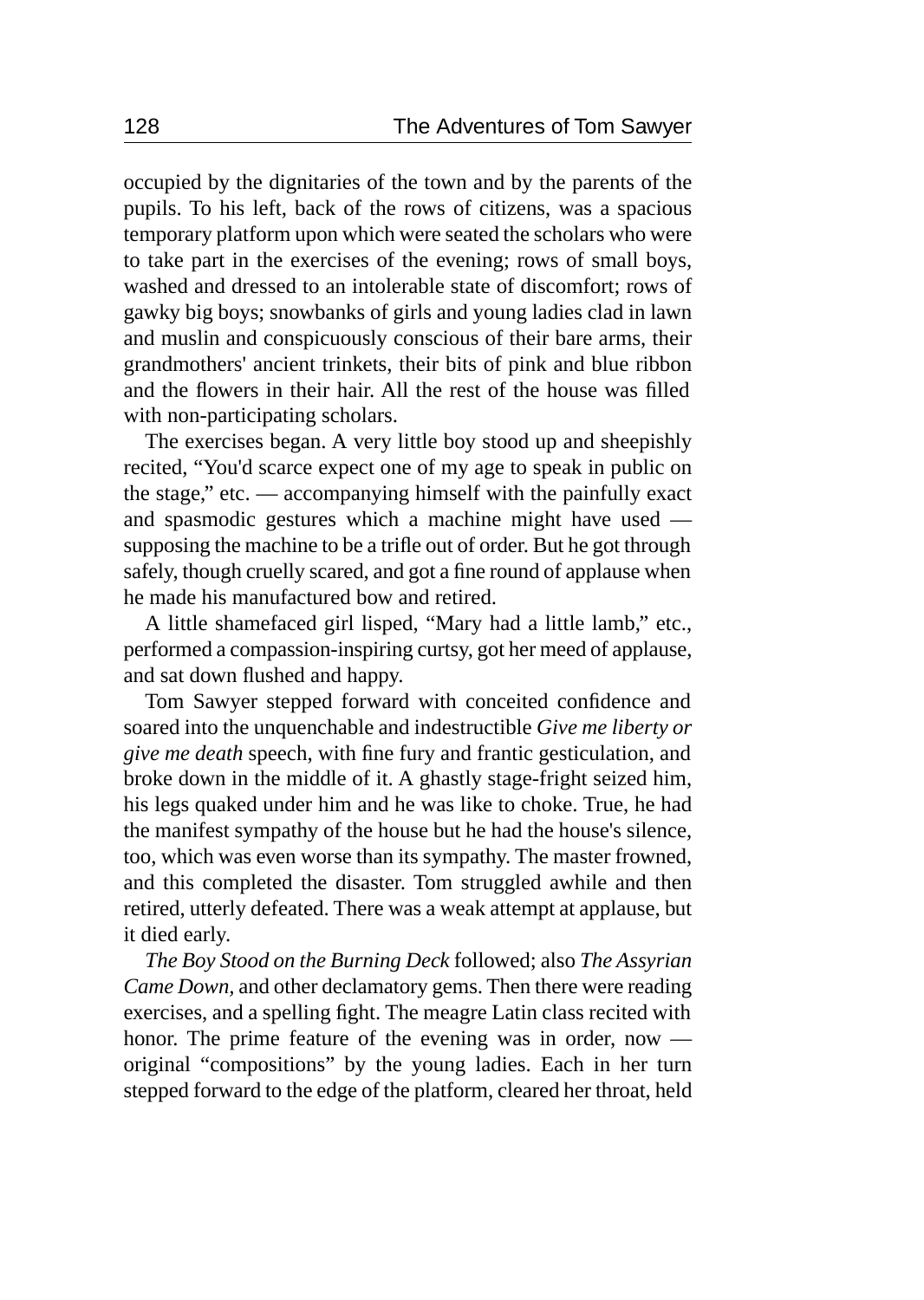up her manuscript (tied with dainty ribbon), and proceeded to read, with labored attention to "expression" and punctuation. The themes were the same that had been illuminated upon similar occasions by their mothers before them, their grandmothers, and doubtless all their ancestors in the female line clear back to the Crusades. "Friendship" was one; "Memories of Other Days"; "Religion in History"; "Dream Land"; "The Advantages of Culture"; "Forms of Political Government Compared and Contrasted"; "Melancholy"; "Filial Love"; "Heart Longings," etc., etc.

A prevalent feature in these compositions was a nursed and petted melancholy; another was a wasteful and opulent gush of "fine language"; another was a tendency to lug in by the ears particularly prized words and phrases until they were worn entirely out; and a peculiarity that conspicuously marked and marred them was the inveterate and intolerable sermon that wagged its crippled tail at the end of each and every one of them. No matter what the subject might be, a brain-racking effort was made to squirm it into some aspect or other that the moral and religious mind could contemplate with edification. The glaring insincerity of these sermons was not sufficient to compass the banishment of the fashion from the schools, and it is not sufficient to-day; it never will be sufficient while the world stands, perhaps. There is no school in all our land where the young ladies do not feel obliged to close their compositions with a sermon; and you will find that the sermon of the most frivolous and the least religious girl in the school is always the longest and the most relentlessly pious. But enough of this. Homely truth is unpalatable.

Let us return to the "Examination." The first composition that was read was one entitled *Is this, then, Life?* Perhaps the reader can endure an extract from it:

In the common walks of life, with what delightful emotions does the youthful mind look forward to some anticipated scene of festivity! Imagination is busy sketching rose-tinted pictures of joy. In fancy, the voluptuous votary of fashion sees herself amid the festive throng, "the observed of all observers." Her graceful form, arrayed in snowy robes, is whirling through the mazes of the joyous dance; her eye is brightest, her step is lightest in the gay assembly.

In such delicious fancies time quickly glides by, and the welcome hour arrives for her entrance into the Elysian world, of which she has had such bright dreams. How fairy-like does everything appear to her enchanted vision! Each new scene is more charming than the last. But after a while she finds that beneath this goodly exterior, all is vanity, the flattery which once charmed her soul, now grates harshly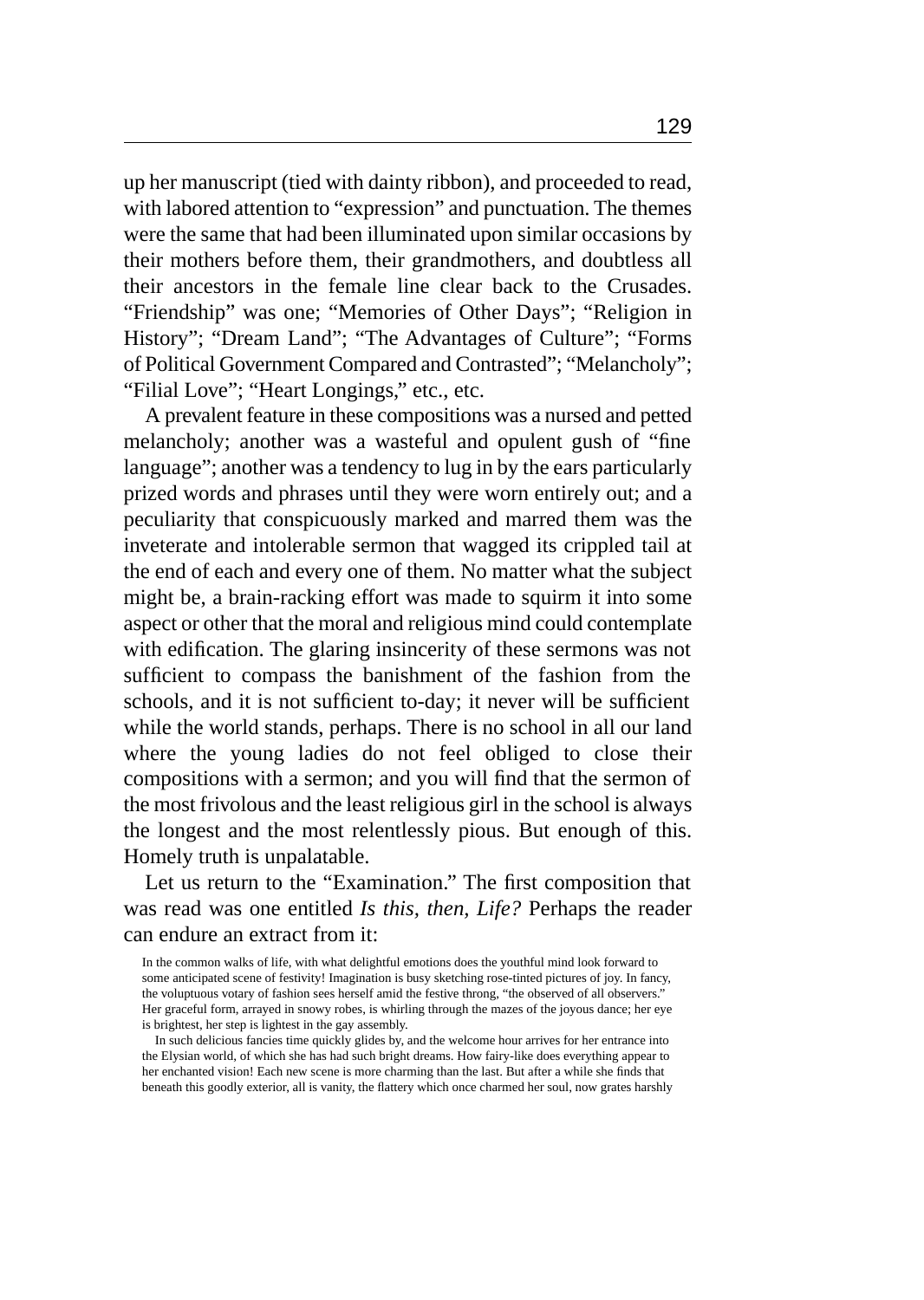upon her ear; the ball-room has lost its charms; and with wasted health and imbittered heart, she turns away with the conviction that earthly pleasures cannot satisfy the longings of the soul!

And so forth and so on. There was a buzz of gratification from time to time during the reading, accompanied by whispered ejaculations of "How sweet!" "How eloquent!" "So true!" etc., and after the thing had closed with a peculiarly afflicting sermon the applause was enthusiastic.

Then arose a slim, melancholy girl, whose face had the "interesting" paleness that comes of pills and indigestion, and read a 'poem.' Two stanzas of it will do:

#### **A Missouri Maiden's Farewell to Alabama**

Alabama, good-bye! I love thee well! But yet for a while do I leave thee now! Sad, yes, sad thoughts of thee my heart doth swell, And burning recollections throng my brow! For I have wandered through thy flowery woods; Have roamed and read near Tallapoosa's stream; Have listened to Tallassee's warring floods, And wooed on Coosa's side Aurora's beam.

Yet shame I not to bear an o'er-full heart, Nor blush to turn behind my tearful eyes; 'Tis from no stranger land I now must part, 'Tis to no strangers left I yield these sighs. Welcome and home were mine within this State, Whose vales I leave — whose spires fade fast from me And cold must be mine eyes, and heart, and *tête*, When, dear Alabama! they turn cold on thee!

There were very few there who knew what "tête" meant, but the poem was very satisfactory, nevertheless.

Next appeared a dark-complexioned, black-eyed, black-haired young lady, who paused an impressive moment, assumed a tragic expression, and began to read in a measured, solemn tone: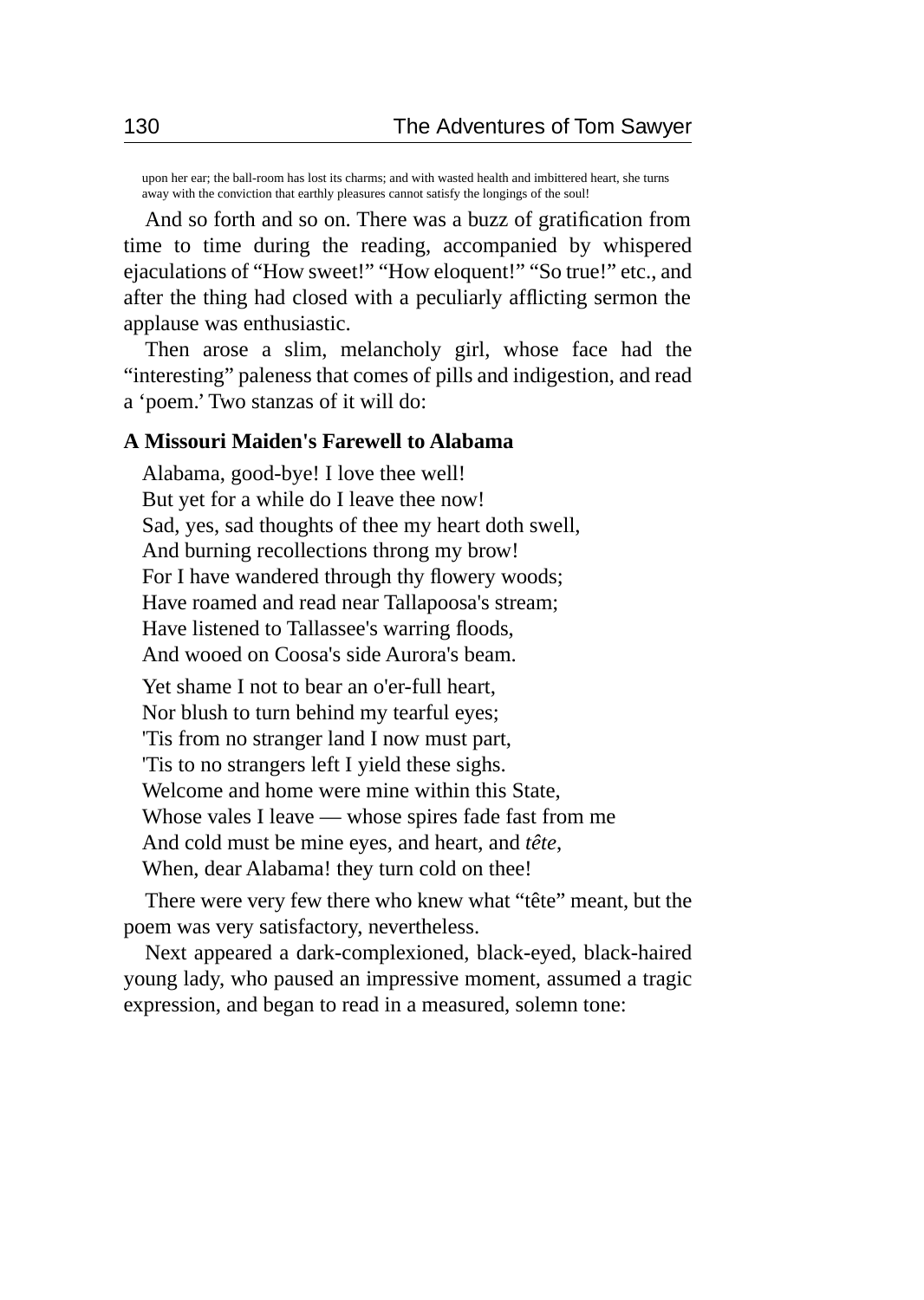#### **A Vision**

Dark and tempestuous was the night. Around the throne on high not a single star quivered; but the deep intonations of the heavy thunder constantly vibrated upon the ear; whilst the terrific lightning revelled in angry mood through the cloudy chambers of heaven, seeming to scorn the power exerted over its terror by the illustrious Franklin! Even the boisterous winds unanimously came forth from their mystic homes, and blustered about as if to enhance by their aid the wildness of the scene.

At such a time, so dark, so dreary, for human sympathy my very spirit sighed; but instead thereof,

My dearest friend, my counsellor, my comforter and guide — My joy in grief, my second bliss in joy, came to my side.

She moved like one of those bright beings pictured in the sunny walks of fancy's Eden by the romantic and young, a queen of beauty unadorned save by her own transcendent loveliness. So soft was her step, it failed to make even a sound, and but for the magical thrill imparted by her genial touch, as other unobtrusive beauties, she would have glided away un-perceived — unsought. A strange sadness rested upon her features, like icy tears upon the robe of December, as she pointed to the contending elements without, and bade me contemplate the two beings presented.

This nightmare occupied some ten pages of manuscript and wound up with a sermon so destructive of all hope to non-Presbyterians that it took the first prize. This composition was considered to be the very finest effort of the evening. The mayor of the village, in delivering the prize to the author of it, made a warm speech in which he said that it was by far the most "eloquent" thing he had ever listened to, and that Daniel Webster himself might well be proud of it.

It may be remarked, in passing, that the number of compositions in which the word "beauteous" was over-fondled, and human experience referred to as "life's page," was up to the usual average.

Now the master, mellow almost to the verge of geniality, put his chair aside, turned his back to the audience, and began to draw a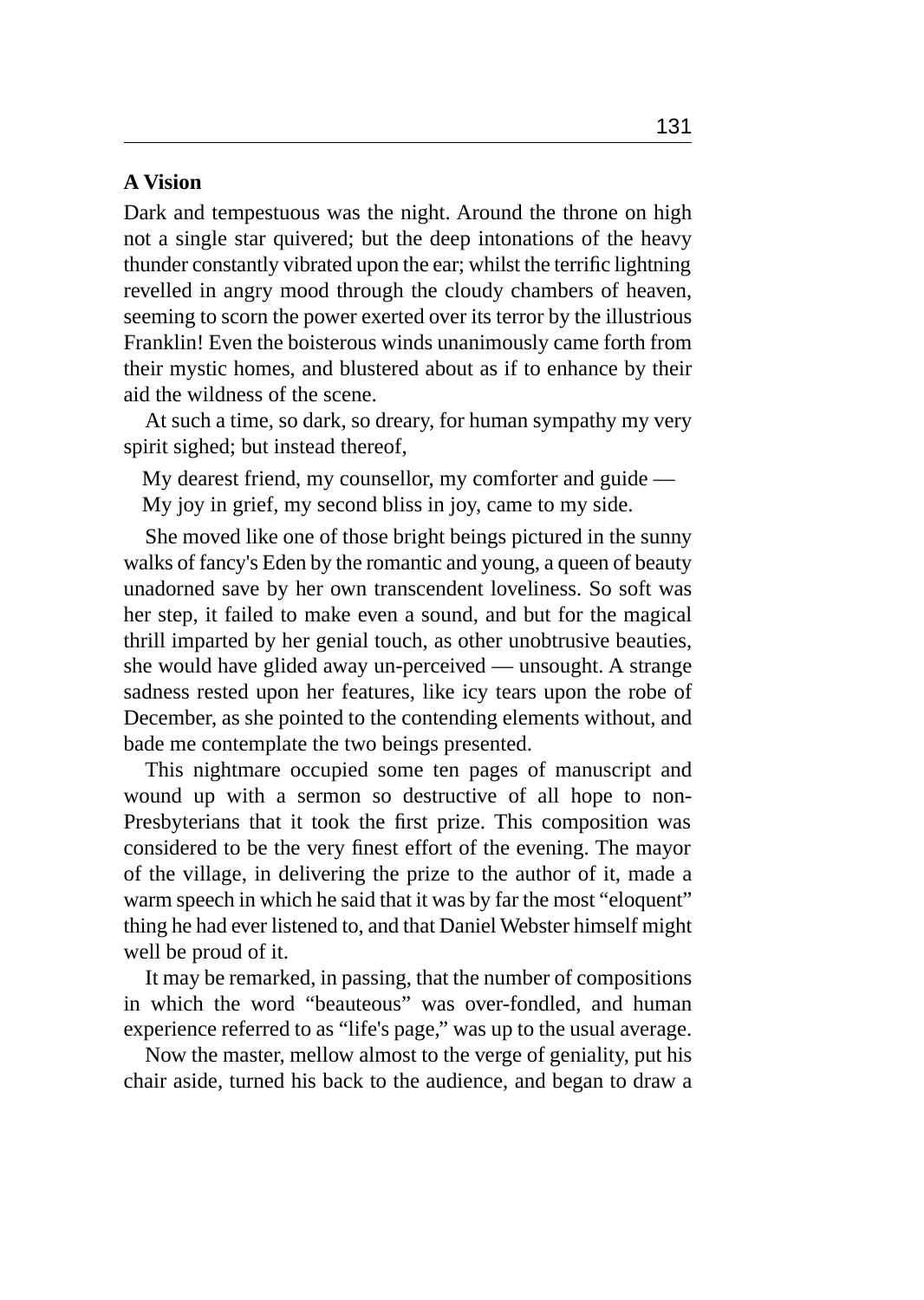map of America on the blackboard, to exercise the geography class upon. But he made a sad business of it with his unsteady hand, and a smothered titter rippled over the house. He knew what the matter was, and set himself to right it. He sponged out lines and remade them; but he only distorted them more than ever, and the tittering was more pronounced. He threw his entire attention upon his work, now, as if determined not to be put down by the mirth. He felt that all eyes were fastened upon him; he imagined he was succeeding, and yet the tittering continued; it even manifestly increased. And well it might. There was a garret above, pierced with a scuttle over his head; and down through this scuttle came a cat, suspended around the haunches by a string; she had a rag tied about her head and jaws to keep her from mewing; as she slowly descended she curved upward and clawed at the string, she swung downward and clawed at the intangible air. The tittering rose higher and higher the cat was within six inches of the absorbed teacher's head down, down, a little lower, and she grabbed his wig with her desperate claws, clung to it, and was snatched up into the garret in an instant with her trophy still in her possession! And how the light did blaze abroad from the master's bald pate — for the sign-painter's boy had *gilded* it!

That broke up the meeting. The boys were avenged. Vacation had come.

Note: — The pretended 'compositions' quoted in this chapter are taken without alteration from a volume entitled *Prose and Poetry, by a Western Lady* — but they are exactly and precisely after the schoolgirl pattern, and hence are much happier than any mere imitations could be.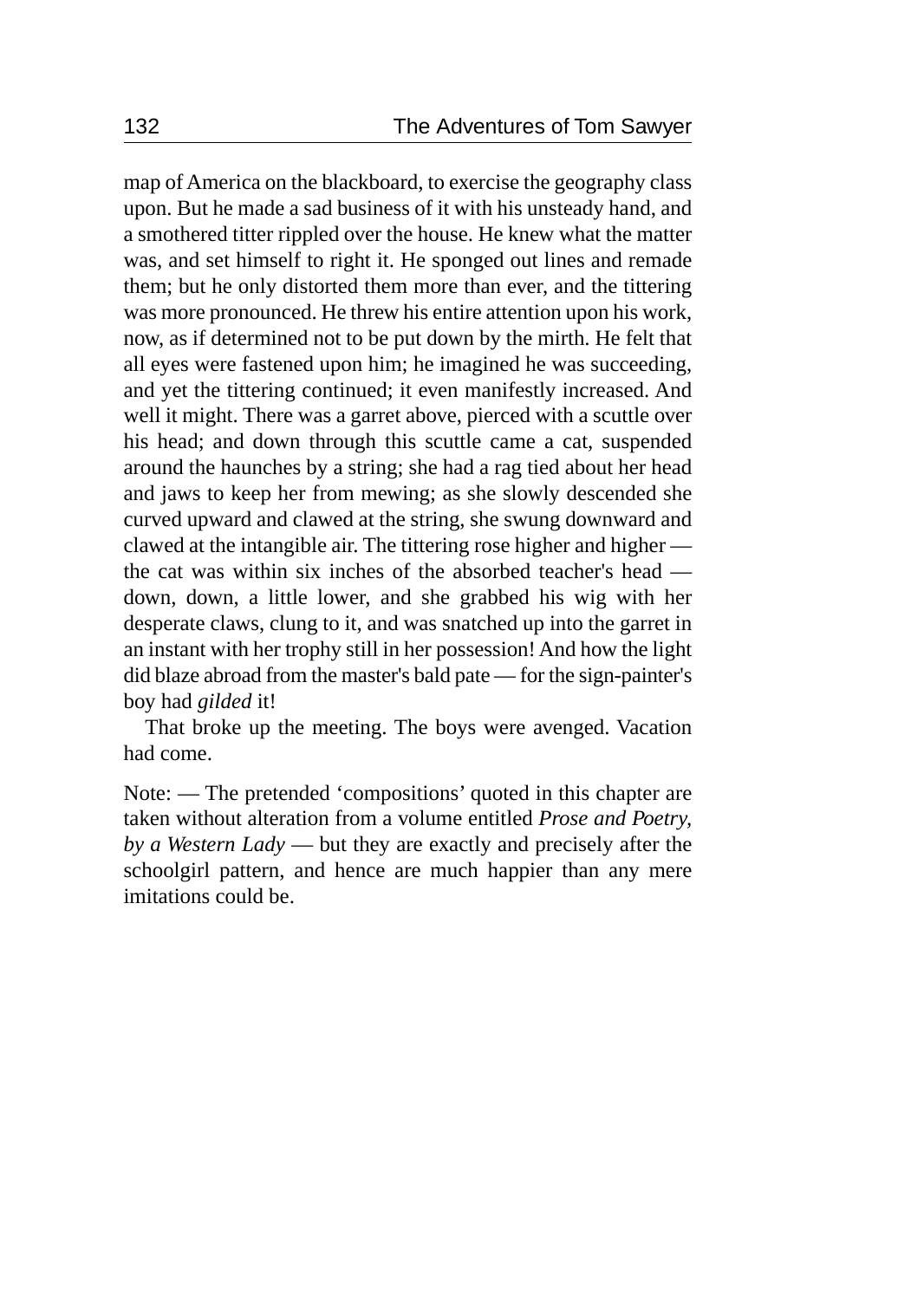## **Chapter XXII**

Tom joined the new order of Cadets of Temperance, being attracted by the showy character of their "regalia." He promised to abstain from smoking, chewing, and profanity as long as he remained a member. Now he found out a new thing — namely, that to promise not to do a thing is the surest way in the world to make a body want to go and do that very thing. Tom soon found himself tormented with a desire to drink and swear; the desire grew to be so intense that nothing but the hope of a chance to display himself in his red sash kept him from withdrawing from the order. Fourth of July was coming; but he soon gave that up — gave it up before he had worn his shackles over forty-eight hours — and fixed his hopes upon old Judge Frazer, justice of the peace, who was apparently on his deathbed and would have a big public funeral, since he was so high an official. During three days Tom was deeply concerned about the Judge's condition and hungry for news of it. Sometimes his hopes ran high — so high that he would venture to get out his regalia and practise before the looking-glass. But the Judge had a most discouraging way of fluctuating. At last he was pronounced upon the mend — and then convalescent. Tom was disgusted; and felt a sense of injury, too. He handed in his resignation at once and that night the Judge suffered a relapse and died. Tom resolved that he would never trust a man like that again.

The funeral was a fine thing. The Cadets paraded in a style calculated to kill the late member with envy. Tom was a free boy again, however — there was something in that. He could drink and swear, now — but found to his surprise that he did not want to. The simple fact that he could, took the desire away, and the charm of it.

Tom presently wondered to find that his coveted vacation was beginning to hang a little heavily on his hands.

He attempted a diary — but nothing happened during three days, and so he abandoned it.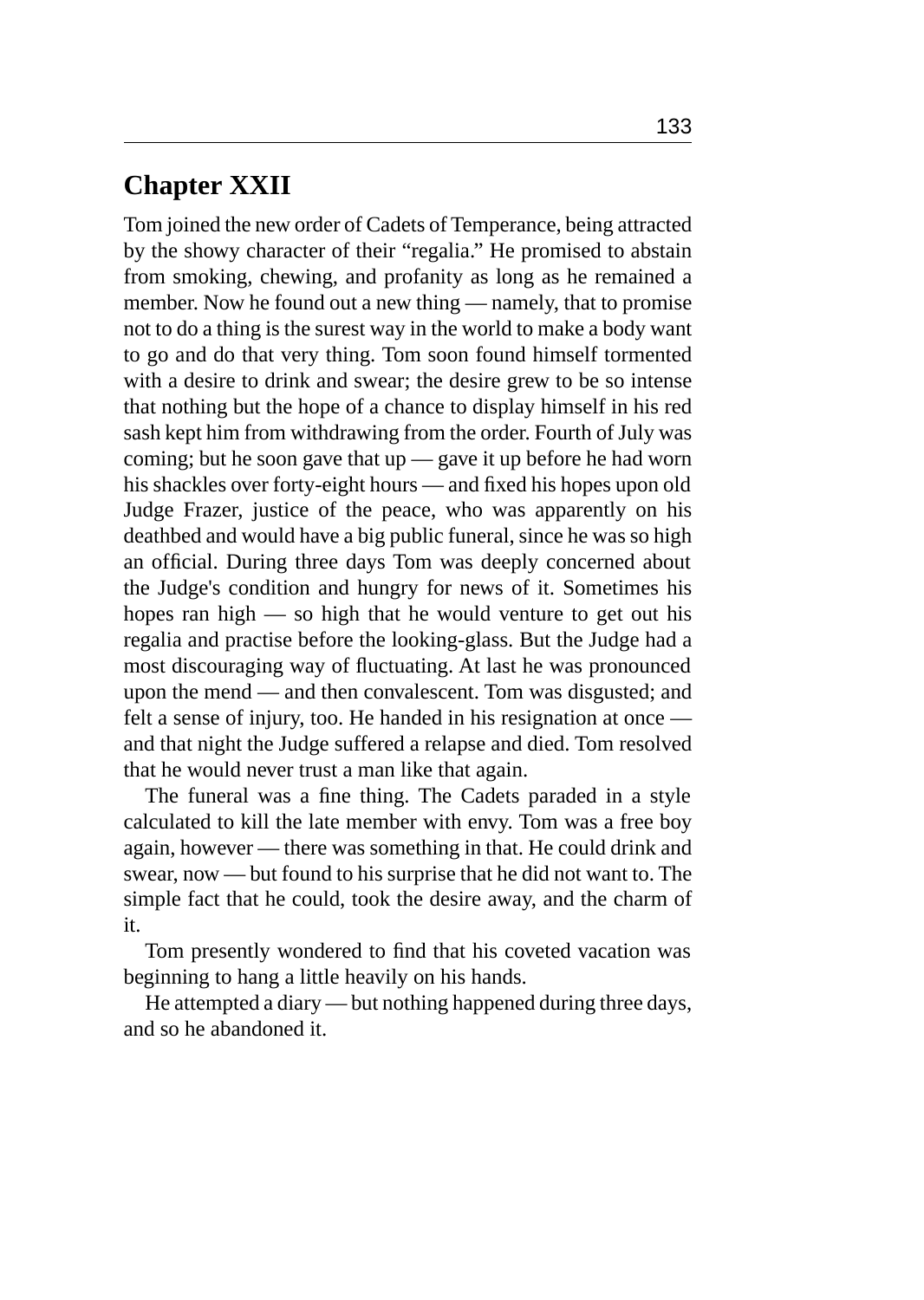The first of all the negro minstrel shows came to town, and made a sensation. Tom and Joe Harper got up a band of performers and were happy for two days.

Even the Glorious Fourth was in some sense a failure, for it rained hard, there was no procession in consequence, and the greatest man in the world (as Tom supposed), Mr. Benton, an actual United States Senator, proved an overwhelming disappointment for he was not twenty-five feet high, nor even anywhere in the neighborhood of it.

A circus came. The boys played circus for three days afterward in tents made of rag carpeting — admission, three pins for boys, two for girls — and then circusing was abandoned.

A phrenologist and a mesmerizer came — and went again and left the village duller and drearier than ever.

There were some boys-and-girls' parties, but they were so few and so delightful that they only made the aching voids between ache the harder.

Becky Thatcher was gone to her Constantinople home to stay with her parents during vacation — so there was no bright side to life anywhere.

The dreadful secret of the murder was a chronic misery. It was a very cancer for permanency and pain.

Then came the measles.

During two long weeks Tom lay a prisoner, dead to the world and its happenings. He was very ill, he was interested in nothing. When he got upon his feet at last and moved feebly down-town, a melancholy change had come over everything and every creature. There had been a "revival," and everybody had "got religion," not only the adults, but even the boys and girls. Tom went about, hoping against hope for the sight of one blessed sinful face, but disappointment crossed him everywhere. He found Joe Harper studying a Testament, and turned sadly away from the depressing spectacle. He sought Ben Rogers, and found him visiting the poor with a basket of tracts. He hunted up Jim Hollis, who called his attention to the precious blessing of his late measles as a warning. Every boy he encountered added another ton to his depression; and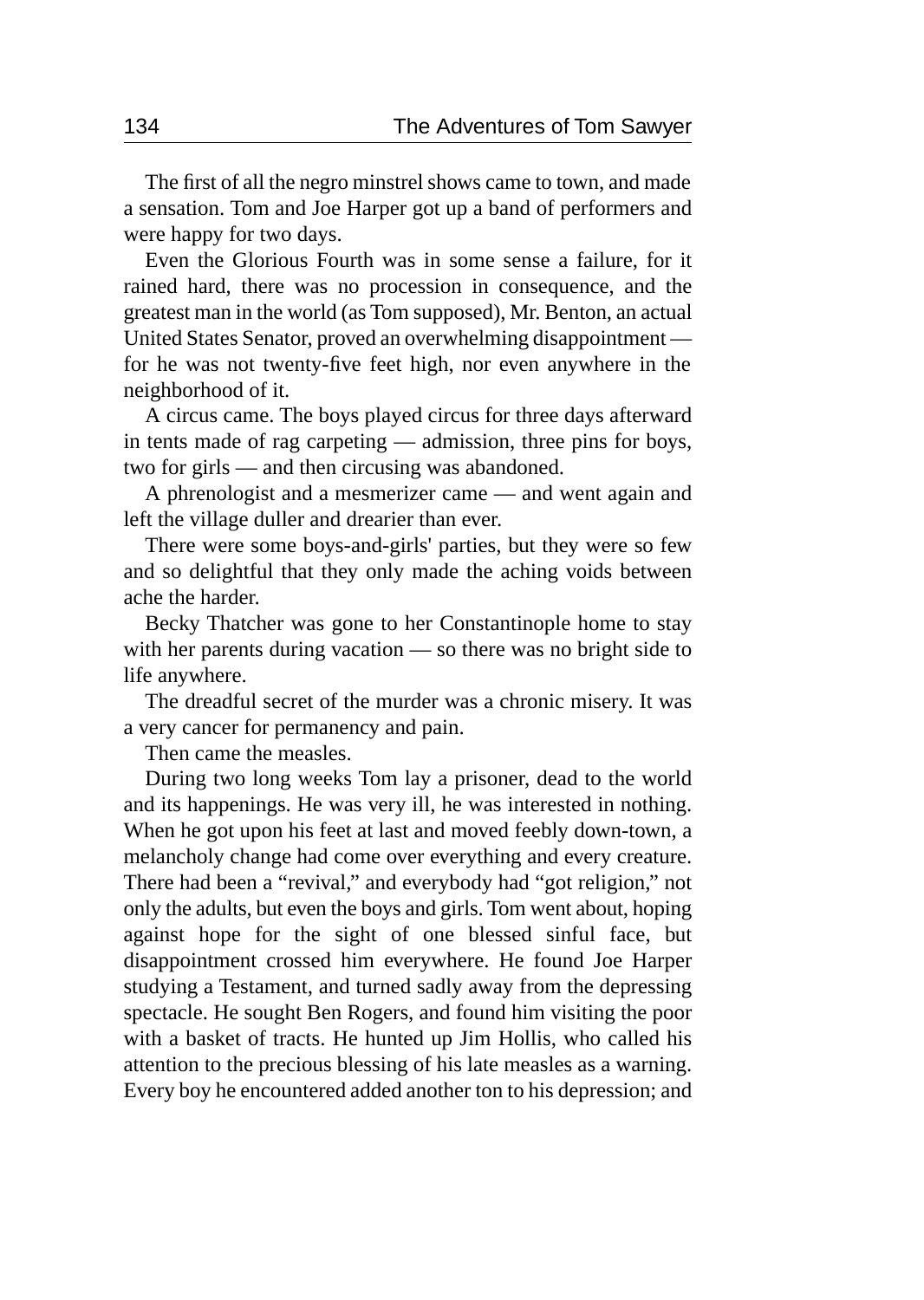when, in desperation, he flew for refuge at last to the bosom of Huckleberry Finn and was received with a Scriptural quotation, his heart broke and he crept home and to bed realizing that he alone of all the town was lost, forever and forever.

And that night there came on a terrific storm, with driving rain, awful claps of thunder and blinding sheets of lightning. He covered his head with the bedclothes and waited in a horror of suspense for his doom; for he had not the shadow of a doubt that all this hubbub was about him. He believed he had taxed the forbearance of the powers above to the extremity of endurance and that this was the result. It might have seemed to him a waste of pomp and ammunition to kill a bug with a battery of artillery, but there seemed nothing incongruous about the getting up such an expensive thunderstorm as this to knock the turf from under an insect like himself.

By and by the tempest spent itself and died without accomplishing its object. The boy's first impulse was to be grateful, and reform. His second was to wait — for there might not be any more storms.

The next day the doctors were back; Tom had relapsed. The three weeks he spent on his back this time seemed an entire age. When he got abroad at last he was hardly grateful that he had been spared, remembering how lonely was his estate, how companionless and forlorn he was. He drifted listlessly down the street and found Jim Hollis acting as judge in a juvenile court that was trying a cat for murder, in the presence of her victim, a bird. He found Joe Harper and Huck Finn up an alley eating a stolen melon. Poor lads! they like Tom — had suffered a relapse.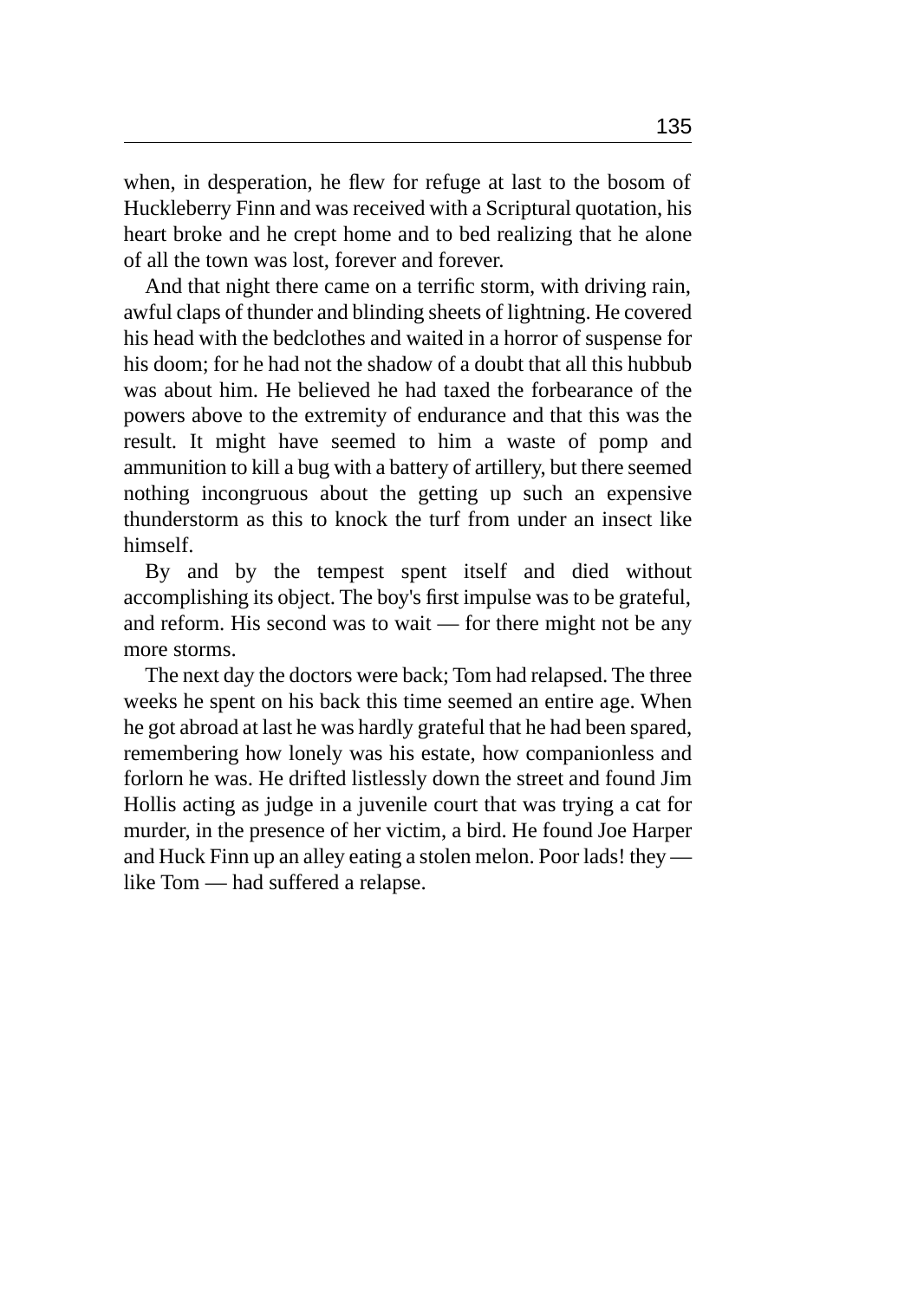# **Chapter XXIII**

At last the sleepy atmosphere was stirred — and vigorously: the murder trial came on in the court. It became the absorbing topic of village talk immediately. Tom could not get away from it. Every reference to the murder sent a shudder to his heart, for his troubled conscience and fears almost persuaded him that these remarks were put forth in his hearing as "feelers"; he did not see how he could be suspected of knowing anything about the murder, but still he could not be comfortable in the midst of this gossip. It kept him in a cold shiver all the time. He took Huck to a lonely place to have a talk with him. It would be some relief to unseal his tongue for a little while; to divide his burden of distress with another sufferer. Moreover, he wanted to assure himself that Huck had remained discreet.

"Huck, have you ever told anybody about — that?"

"'Bout what?"

"You know what."

"Oh — 'course I haven't."

"Never a word?"

"Never a solitary word, so help me. What makes you ask?"

"Well, I was afeard."

"Why, Tom Sawyer, we wouldn't be alive two days if that got found out. *You* know that."

Tom felt more comfortable. After a pause:

"Huck, they couldn't anybody get you to tell, could they?"

"Get me to tell? Why, if I wanted that half-breed devil to drownd me they could get me to tell. They ain't no different way."

"Well, that's all right, then. I reckon we're safe as long as we keep mum. But let's swear again, anyway. It's more surer."

"I'm agreed."

So they swore again with dread solemnities.

"What is the talk around, Huck? I've heard a power of it."

"Talk? Well, it's just Muff Potter, Muff Potter, Muff Potter all the time. It keeps me in a sweat, constant, so's I want to hide som'ers."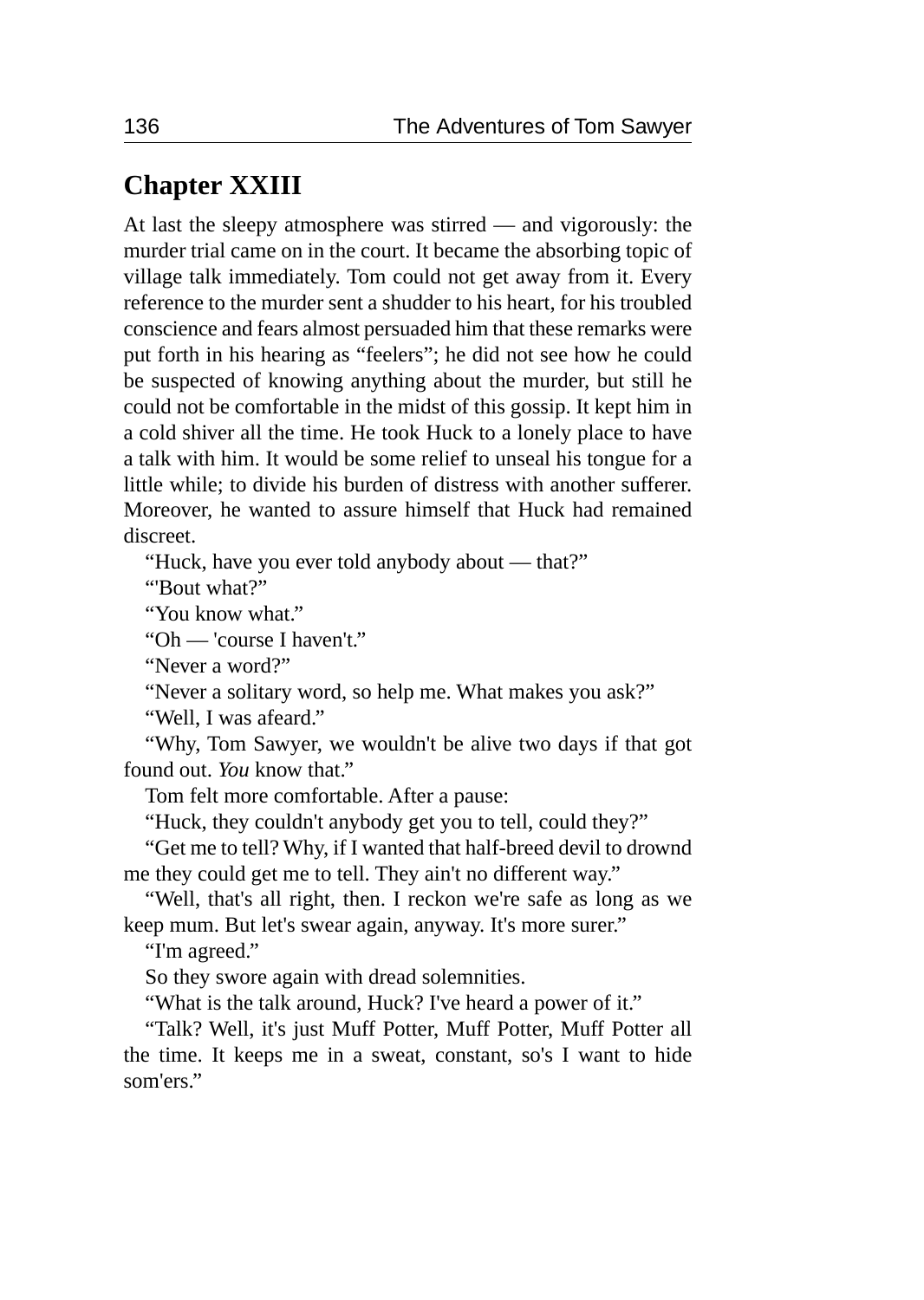"That's just the same way they go on round me. I reckon he's a goner. Don't you feel sorry for him, sometimes?"

"Most always — most always. He ain't no account; but then he hain't ever done anything to hurt anybody. Just fishes a little, to get money to get drunk on — and loafs around considerable; but lord, we all do that — leastways most of us — preachers and such like. But he's kind of good — he give me half a fish, once, when there warn't enough for two; and lots of times he's kind of stood by me when I was out of luck."

"Well, he's mended kites for me, Huck, and knitted hooks on to my line. I wish we could get him out of there."

"My! we couldn't get him out, Tom. And besides, 'twouldn't do any good; they'd ketch him again."

"Yes — so they would. But I hate to hear 'em abuse him so like the dickens when he never done — that."

"I do too, Tom. Lord, I hear 'em say he's the bloodiest looking villain in this country, and they wonder he wasn't ever hung before."

"Yes, they talk like that, all the time. I've heard 'em say that if he was to get free they'd lynch him."

"And they'd do it, too."

The boys had a long talk, but it brought them little comfort. As the twilight drew on, they found themselves hanging about the neighborhood of the little isolated jail, perhaps with an undefined hope that something would happen that might clear away their difficulties. But nothing happened; there seemed to be no angels or fairies interested in this luckless captive.

The boys did as they had often done before — went to the cell grating and gave Potter some tobacco and matches. He was on the ground floor and there were no guards.

His gratitude for their gifts had always smote their consciences before — it cut deeper than ever, this time. They felt cowardly and treacherous to the last degree when Potter said:

"You've been mighty good to me, boys — better'n anybody else in this town. And I don't forget it, I don't. Often I says to myself, says I, "I used to mend all the boys' kites and things, and show 'em where the good fishin' places was, and befriend 'em what I could,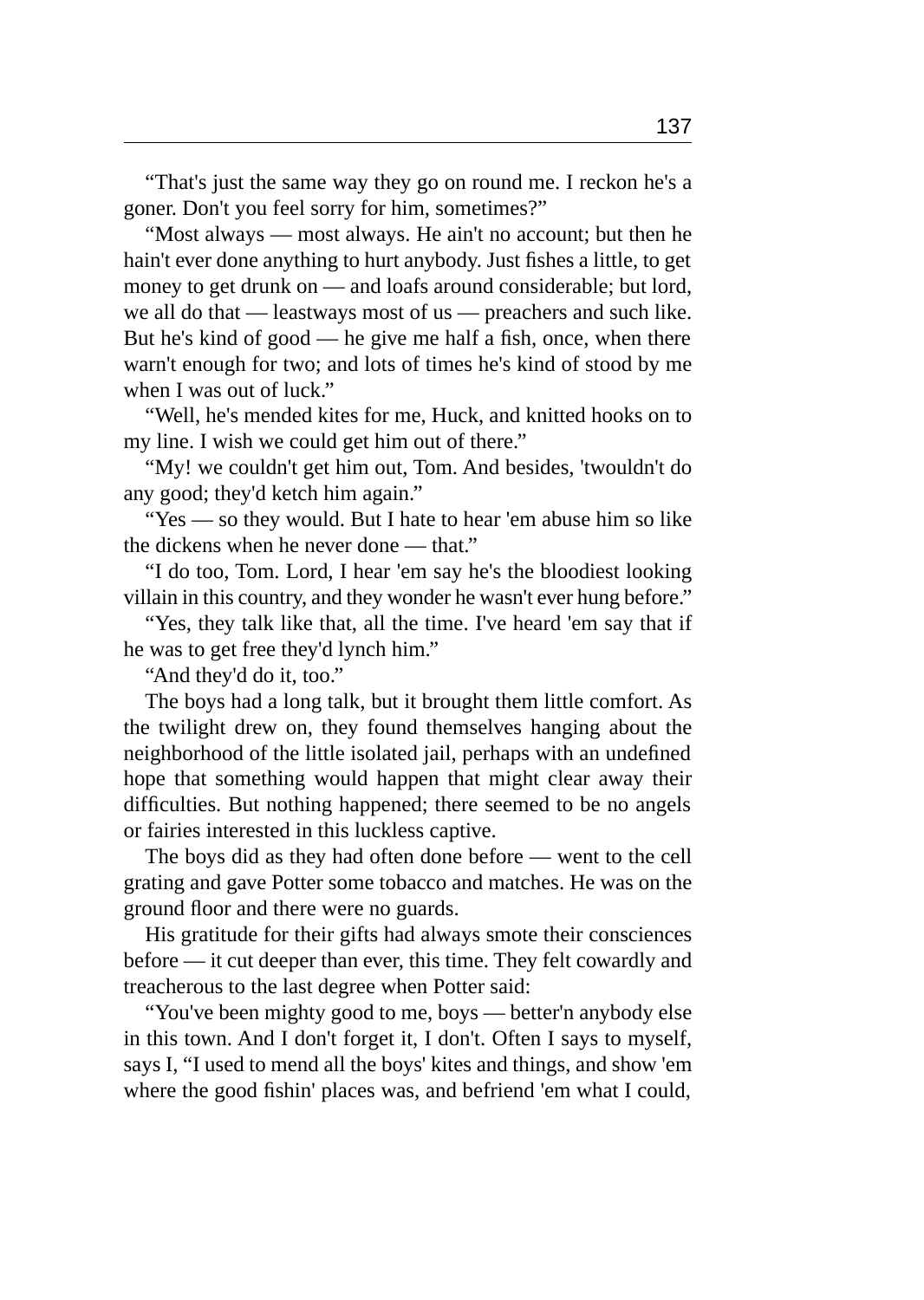and now they've all forgot old Muff when he's in trouble; but Tom don't, and Huck don't — *they* don't forget him," says I, "and I don't forget them." Well, boys, I done an awful thing — drunk and crazy at the time — that's the only way I account for it — and now I got to swing for it, and it's right. Right, and *best,* too, I reckon — hope so, anyway. Well, we won't talk about that. I don't want to make *you* feel bad; you've befriended me. But what I want to say, is, don't *you* ever get drunk — then you won't ever get here. Stand a litter furder west — so — that's it; it's a prime comfort to see faces that's friendly when a body's in such a muck of trouble, and there don't none come here but yourn. Good friendly faces — good friendly faces. Git up on one another's backs and let me touch 'em. That's it. Shake hands — yourn'll come through the bars, but mine's too big. Little hands, and weak — but they've helped Muff Potter a power, and they'd help him more if they could."

Tom went home miserable, and his dreams that night were full of horrors. The next day and the day after, he hung about the courtroom, drawn by an almost irresistible impulse to go in, but forcing himself to stay out. Huck was having the same experience. They studiously avoided each other. Each wandered away, from time to time, but the same dismal fascination always brought them back presently. Tom kept his ears open when idlers sauntered out of the court-room, but invariably heard distressing news — the toils were closing more and more relentlessly around poor Potter. At the end of the second day the village talk was to the effect that Injun Joe's evidence stood firm and unshaken, and that there was not the slightest question as to what the jury's verdict would be.

Tom was out late, that night, and came to bed through the window. He was in a tremendous state of excitement. It was hours before he got to sleep. All the village flocked to the court-house the next morning, for this was to be the great day. Both sexes were about equally represented in the packed audience. After a long wait the jury filed in and took their places; shortly afterward, Potter, pale and haggard, timid and hopeless, was brought in, with chains upon him, and seated where all the curious eyes could stare at him; no less conspicuous was Injun Joe, stolid as ever. There was another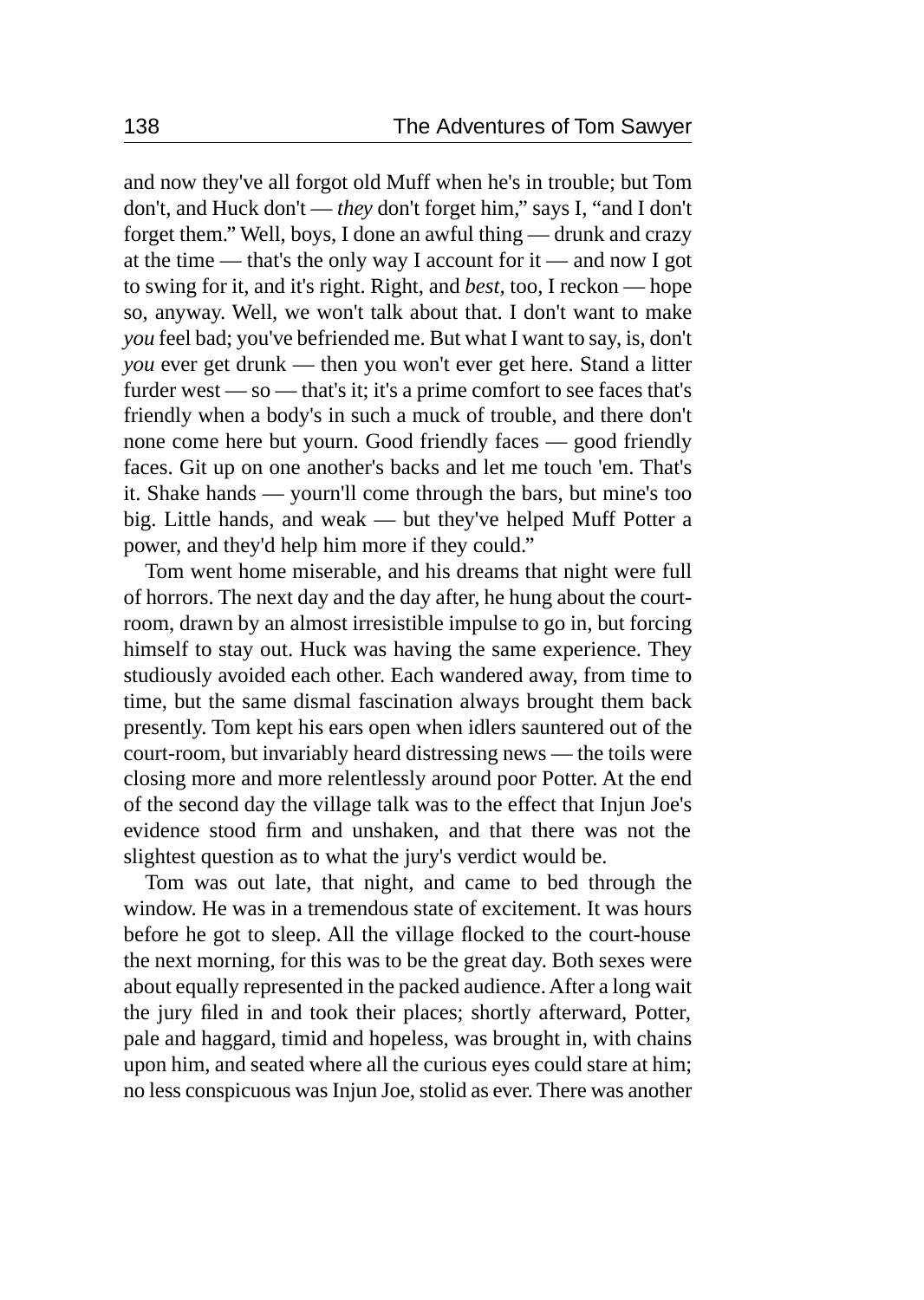pause, and then the judge arrived and the sheriff proclaimed the opening of the court. The usual whisperings among the lawyers and gathering together of papers followed. These details and accompanying delays worked up an atmosphere of preparation that was as impressive as it was fascinating.

Now a witness was called who testified that he found Muff Potter washing in the brook, at an early hour of the morning that the murder was discovered, and that he immediately sneaked away. After some further questioning, counsel for the prosecution said:

"Take the witness."

The prisoner raised his eyes for a moment, but dropped them again when his own counsel said:

"I have no questions to ask him."

The next witness proved the finding of the knife near the corpse. Counsel for the prosecution said:

"Take the witness."

"I have no questions to ask him," Potter's lawyer replied.

A third witness swore he had often seen the knife in Potter's possession.

"Take the witness."

Counsel for Potter declined to question him. The faces of the audience began to betray annoyance. Did this attorney mean to throw away his client's life without an effort?

Several witnesses deposed concerning Potter's guilty behavior when brought to the scene of the murder. They were allowed to leave the stand without being cross-questioned.

Every detail of the damaging circumstances that occurred in the graveyard upon that morning which all present remembered so well was brought out by credible witnesses, but none of them were crossexamined by Potter's lawyer. The perplexity and dissatisfaction of the house expressed itself in murmurs and provoked a reproof from the bench. Counsel for the prosecution now said:

"By the oaths of citizens whose simple word is above suspicion, we have fastened this awful crime, beyond all possibility of question, upon the unhappy prisoner at the bar. We rest our case here."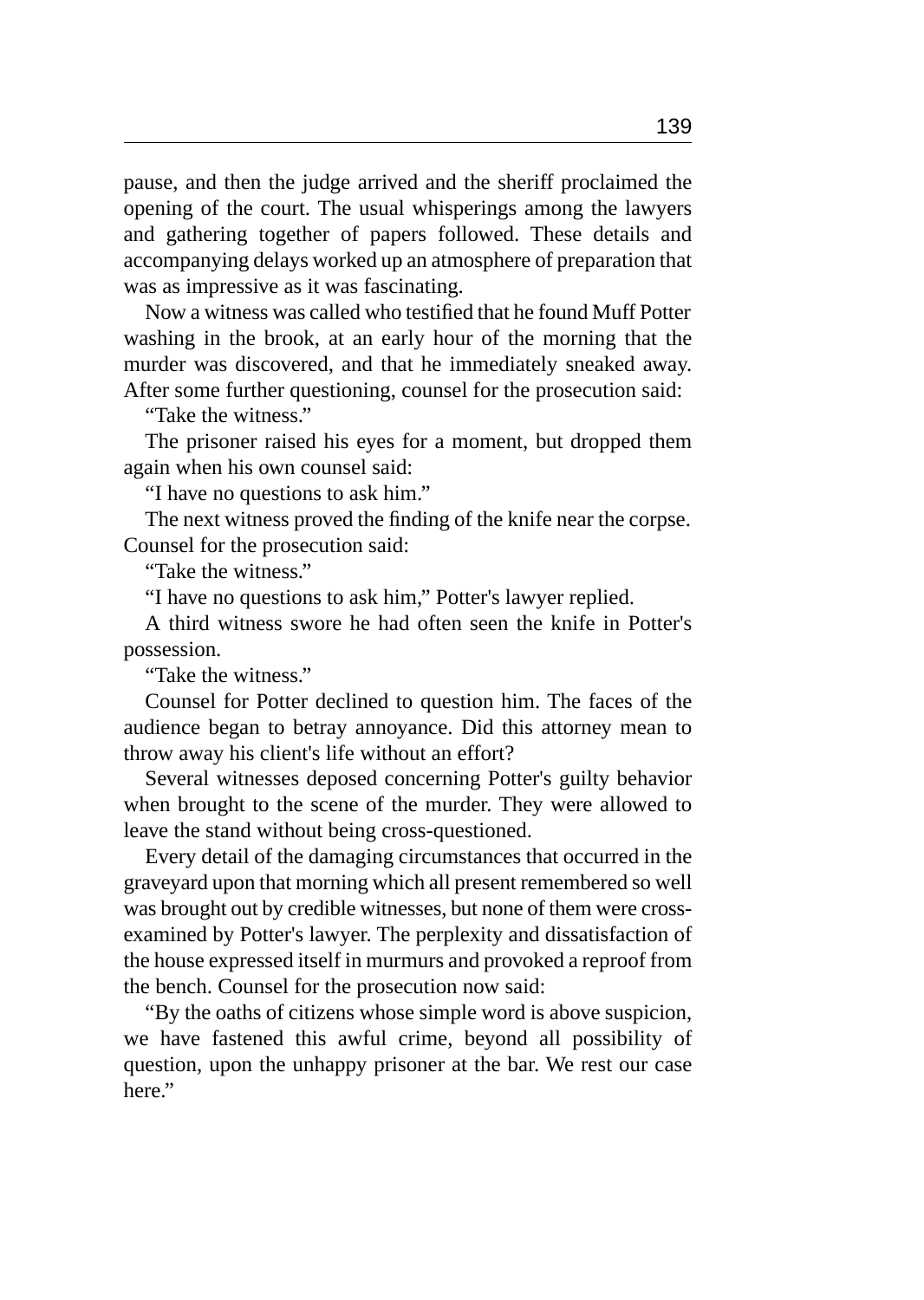A groan escaped from poor Potter, and he put his face in his hands and rocked his body softly to and fro, while a painful silence reigned in the court-room. Many men were moved, and many women's compassion testified itself in tears. Counsel for the defence rose and said:

"Your honor, in our remarks at the opening of this trial, we foreshadowed our purpose to prove that our client did this fearful deed while under the influence of a blind and irresponsible delirium produced by drink. We have changed our mind. We shall not offer that plea." [Then to the clerk:] "Call Thomas Sawyer!"

A puzzled amazement awoke in every face in the house, not even excepting Potter's. Every eye fastened itself with wondering interest upon Tom as he rose and took his place upon the stand. The boy looked wild enough, for he was badly scared. The oath was administered.

"Thomas Sawyer, where were you on the seventeenth of June, about the hour of midnight?"

Tom glanced at Injun Joe's iron face and his tongue failed him. The audience listened breathless, but the words refused to come. After a few moments, however, the boy got a little of his strength back, and managed to put enough of it into his voice to make part of the house hear:

"In the graveyard!"

"A little bit louder, please. Don't be afraid. You were —" "In the graveyard."

A contemptuous smile flitted across Injun Joe's face.

"Were you anywhere near Horse Williams' grave?"

"Yes, sir."

"Speak up — just a trifle louder. How near were you?"

"Near as I am to you."

"Were you hidden, or not?"

"I was hid."

"Where?"

"Behind the elms that's on the edge of the grave."

Injun Joe gave a barely perceptible start.

"Any one with you?"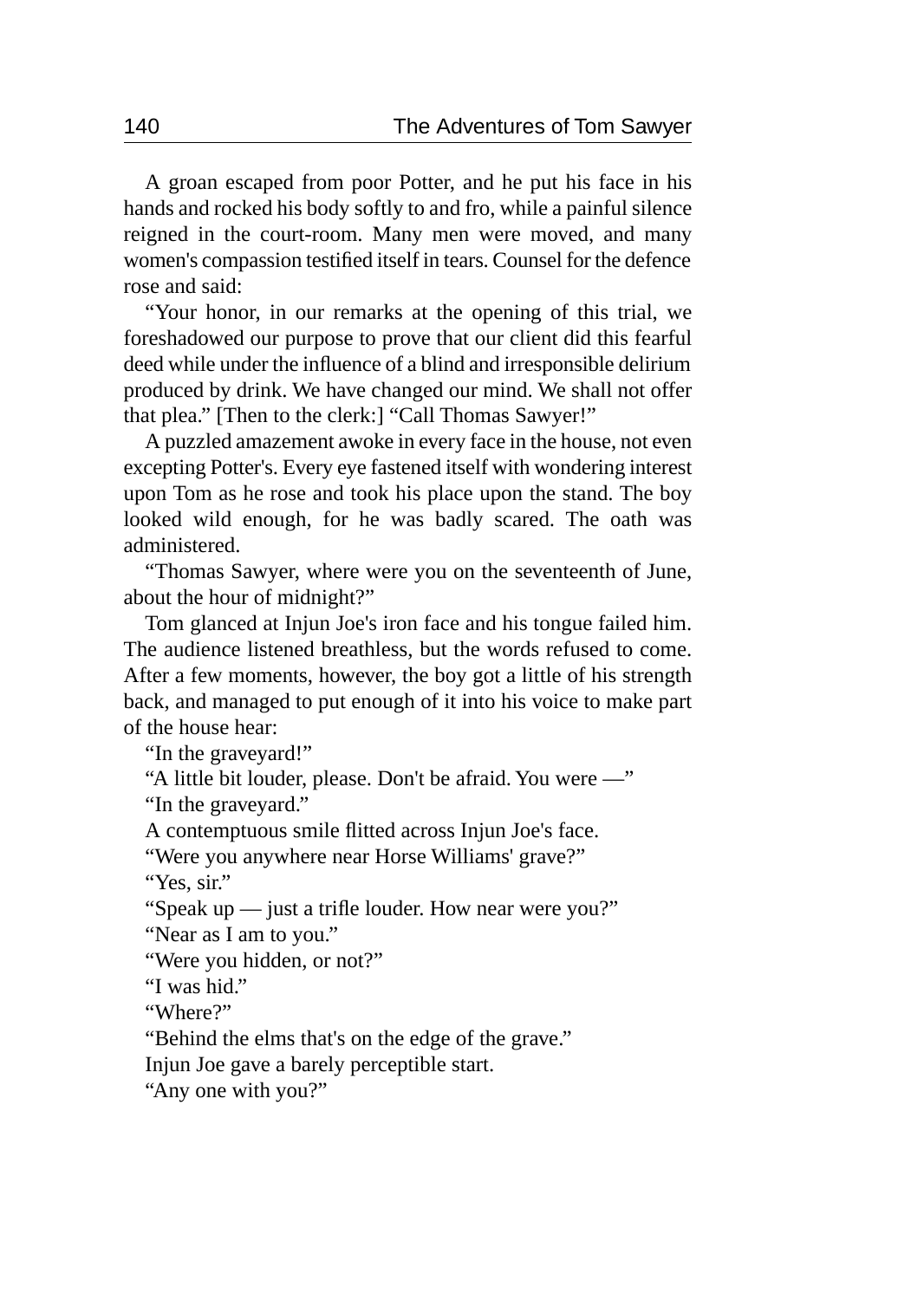"Yes, sir. I went there with —"

"Wait — wait a moment. Never mind mentioning your companion's name. We will produce him at the proper time. Did you carry anything there with you."

Tom hesitated and looked confused.

"Speak out, my boy — don't be diffident. The truth is always respectable. What did you take there?"

"Only  $a - a$  — dead cat."

There was a ripple of mirth, which the court checked.

"We will produce the skeleton of that cat. Now, my boy, tell us everything that occurred — tell it in your own way — don't skip anything, and don't be afraid."

Tom began — hesitatingly at first, but as he warmed to his subject his words flowed more and more easily; in a little while every sound ceased but his own voice; every eye fixed itself upon him; with parted lips and bated breath the audience hung upon his words, taking no note of time, rapt in the ghastly fascinations of the tale. The strain upon pent emotion reached its climax when the boy said:

"— and as the doctor fetched the board around and Muff Potter fell, Injun Joe jumped with the knife and —"

Crash! Quick as lightning the half-breed sprang for a window, tore his way through all opposers, and was gone!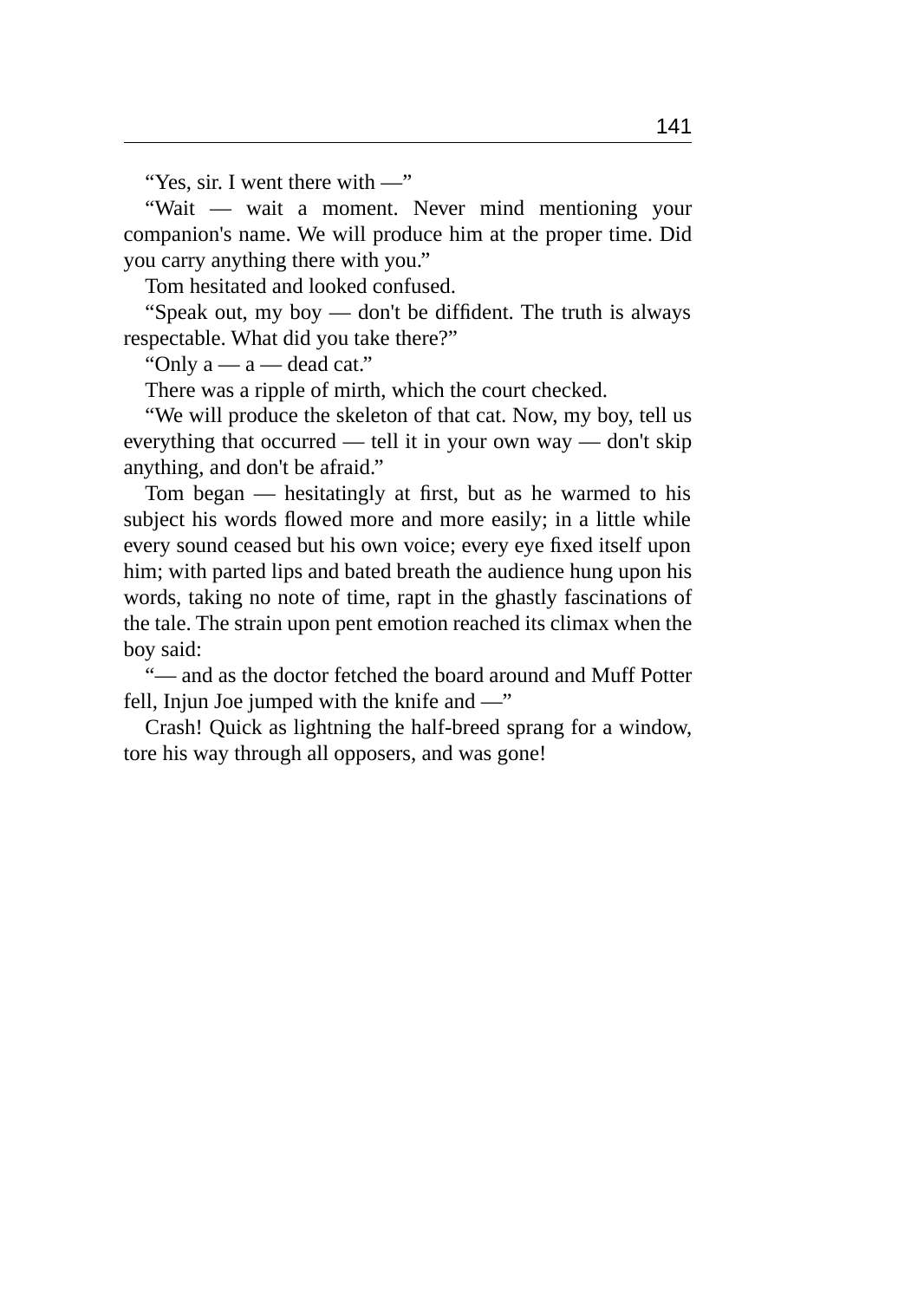### **Chapter XXIV**

Tom was a glittering hero once more — the pet of the old, the envy of the young. His name even went into immortal print, for the village paper magnified him. There were some that believed he would be President, yet, if he escaped hanging.

As usual, the fickle, unreasoning world took Muff Potter to its bosom and fondled him as lavishly as it had abused him before. But that sort of conduct is to the world's credit; therefore it is not well to find fault with it.

Tom's days were days of splendor and exultation to him, but his nights were seasons of horror. Injun Joe infested all his dreams, and always with doom in his eye. Hardly any temptation could persuade the boy to stir abroad after nightfall. Poor Huck was in the same state of wretchedness and terror, for Tom had told the whole story to the lawyer the night before the great day of the trial, and Huck was sore afraid that his share in the business might leak out, yet, notwithstanding Injun Joe's flight had saved him the suffering of testifying in court. The poor fellow had got the attorney to promise secrecy, but what of that? Since Tom's harassed conscience had managed to drive him to the lawyer's house by night and wring a dread tale from lips that had been sealed with the dismalest and most formidable of oaths, Huck's confidence in the human race was well-nigh obliterated.

Daily Muff Potter's gratitude made Tom glad he had spoken; but nightly he wished he had sealed up his tongue.

Half the time Tom was afraid Injun Joe would never be captured; the other half he was afraid he would be. He felt sure he never could draw a safe breath again until that man was dead and he had seen the corpse.

Rewards had been offered, the country had been scoured, but no Injun Joe was found. One of those omniscient and awe-inspiring marvels, a detective, came up from St. Louis, moused around, shook his head, looked wise, and made that sort of astounding success which members of that craft usually achieve. That is to say, he "found a clew." But you can't hang a "clew" for murder, and so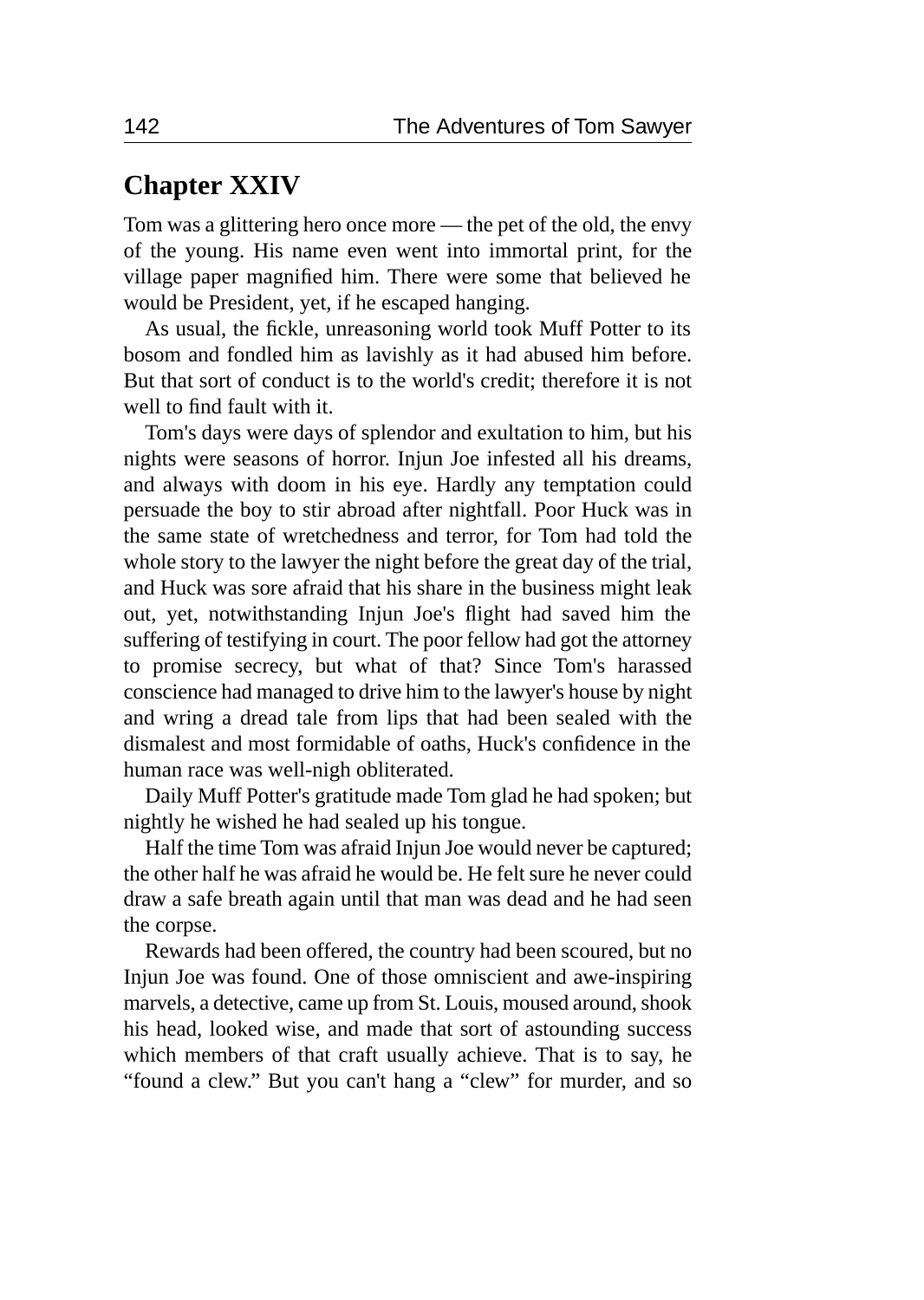after that detective had got through and gone home, Tom felt just as insecure as he was before.

The slow days drifted on, and each left behind it a slightly lightened weight of apprehension.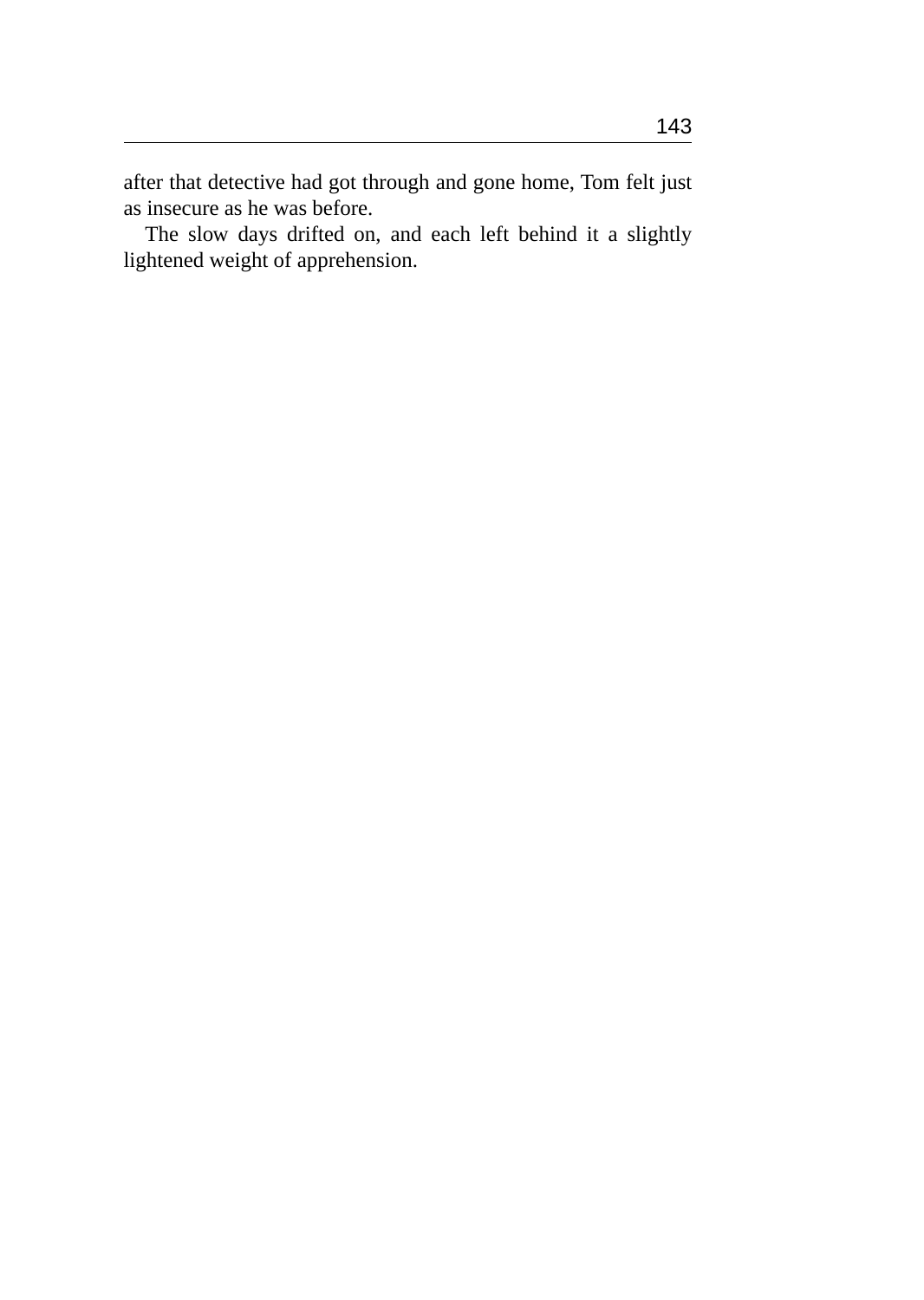### **Chapter XXV**

There comes a time in every rightly-constructed boy's life when he has a raging desire to go somewhere and dig for hidden treasure. This desire suddenly came upon Tom one day. He sallied out to find Joe Harper, but failed of success. Next he sought Ben Rogers; he had gone fishing. Presently he stumbled upon Huck Finn the Red-Handed. Huck would answer. Tom took him to a private place and opened the matter to him confidentially. Huck was willing. Huck was always willing to take a hand in any enterprise that offered entertainment and required no capital, for he had a troublesome superabundance of that sort of time which is not money. "Where'll we dig?" said Huck.

"Oh, most anywhere."

"Why, is it hid all around?"

"No, indeed it ain't. It's hid in mighty particular places, Huck sometimes on islands, sometimes in rotten chests under the end of a limb of an old dead tree, just where the shadow falls at midnight; but mostly under the floor in ha'nted houses."

"Who hides it?"

"Why, robbers, of course — who'd you reckon? Sunday-school sup'rintendents?"

"I don't know. If 'twas mine I wouldn't hide it; I'd spend it and have a good time."

"So would I. But robbers don't do that way. They always hide it and leave it there."

"Don't they come after it any more?"

"No, they think they will, but they generally forget the marks, or else they die. Anyway, it lays there a long time and gets rusty; and by and by somebody finds an old yellow paper that tells how to find the marks — a paper that's got to be ciphered over about a week because it's mostly signs and hy'roglyphics."

"Hyro — which?"

"Hy'roglyphics — pictures and things, you know, that don't seem to mean anything."

"Have you got one of them papers, Tom?"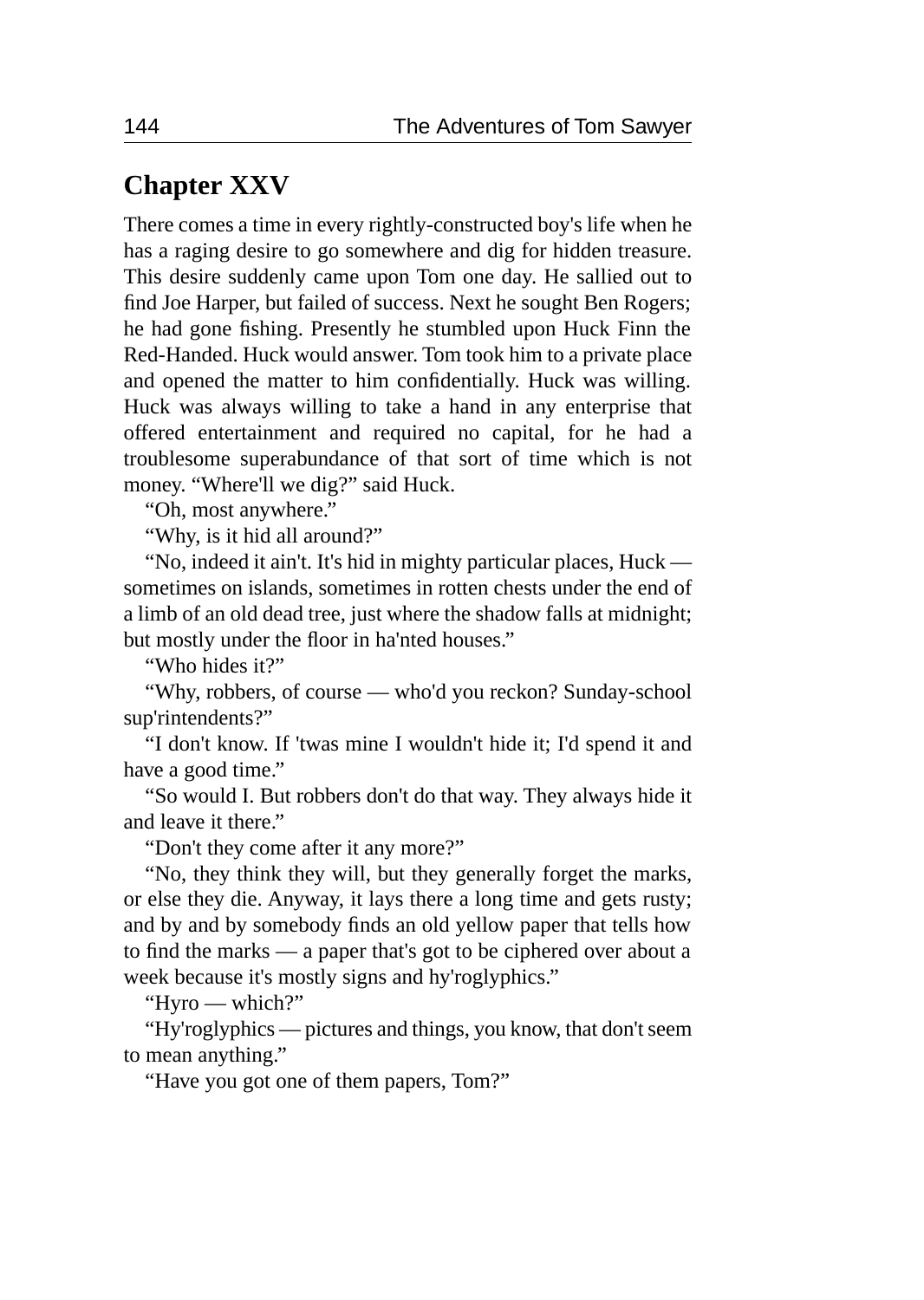"No."

"Well then, how you going to find the marks?"

"I don't want any marks. They always bury it under a ha'nted house or on an island, or under a dead tree that's got one limb sticking out. Well, we've tried Jackson's Island a little, and we can try it again some time; and there's the old ha'nted house up the Still-House branch, and there's lots of dead-limb trees — dead loads of 'em"

"Is it under all of them?"

"How you talk! No!"

"Then how you going to know which one to go for?"

"Go for all of 'em!"

"Why, Tom, it'll take all summer."

"Well, what of that? Suppose you find a brass pot with a hundred dollars in it, all rusty and gray, or rotten chest full of di'monds. How's that?"

Huck's eyes glowed.

"That's bully. Plenty bully enough for me. Just you gimme the hundred dollars and I don't want no di'monds."

"All right. But I bet you I ain't going to throw off on di'monds. Some of 'em's worth twenty dollars apiece — there ain't any, hardly, but's worth six bits or a dollar."

"No! Is that so?"

"Cert'nly — anybody'll tell you so. Hain't you ever seen one, Huck?"

"Not as I remember."

"Oh, kings have slathers of them."

"Well, I don' know no kings, Tom."

"I reckon you don't. But if you was to go to Europe you'd see a raft of 'em hopping around."

"Do they hop?"

"Hop? — your granny! No!"

"Well, what did you say they did, for?"

"Shucks, I only meant you'd *see* 'em — not hopping, of course what do they want to hop for? — but I mean you'd just see 'em —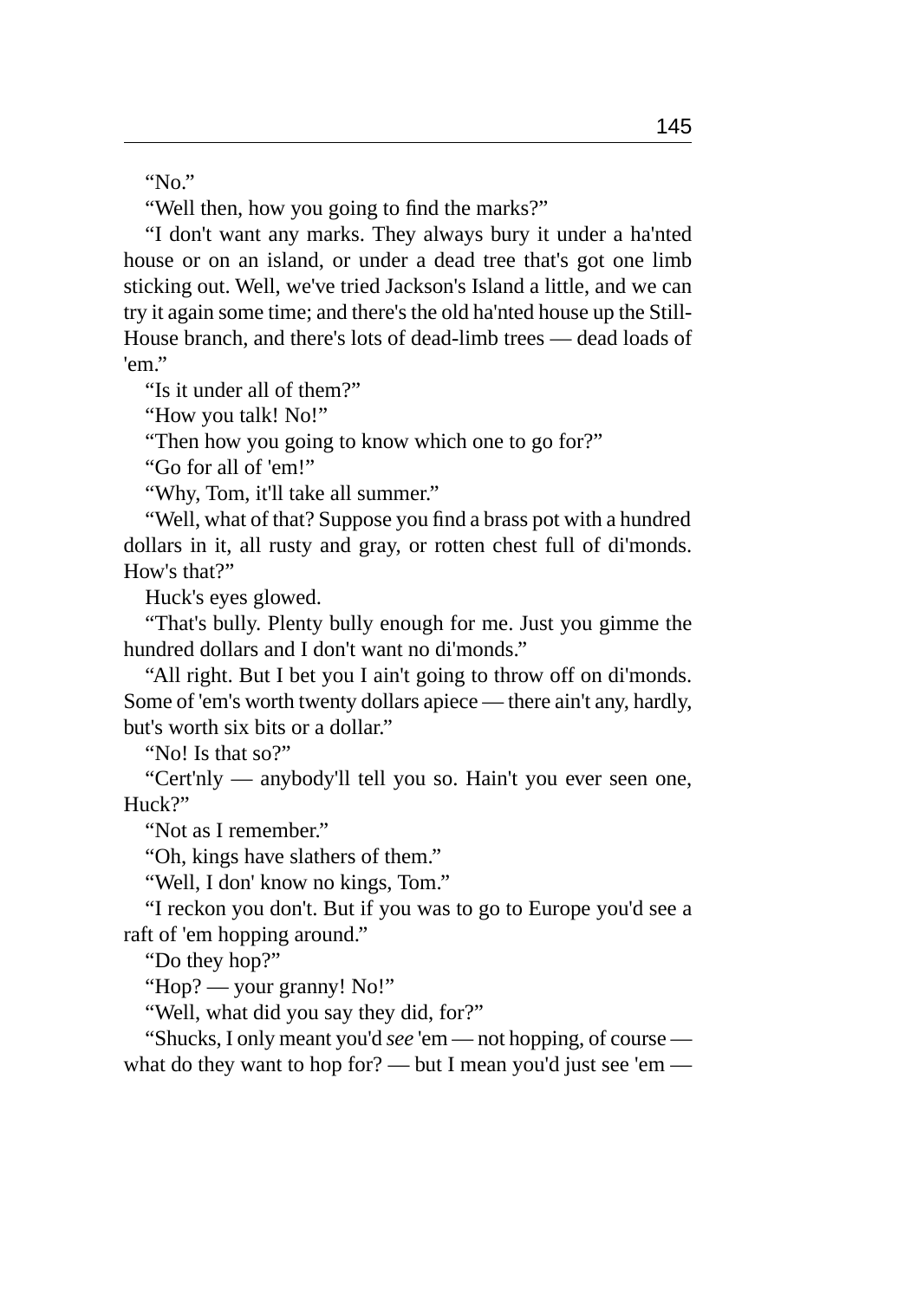scattered around, you know, in a kind of a general way. Like that old humpbacked Richard."

"Richard? What's his other name?"

"He didn't have any other name. Kings don't have any but a given name."

"No?"

"But they don't."

"Well, if they like it, Tom, all right; but I don't want to be a king and have only just a given name, like a nigger. But say — where you going to dig first?"

"Well, I don't know. S'pose we tackle that old dead-limb tree on the hill t'other side of Still-House branch?"

"I'm agreed."

So they got a crippled pick and a shovel, and set out on their three-mile tramp. They arrived hot and panting, and threw themselves down in the shade of a neighboring elm to rest and have a smoke.

"I like this," said Tom.

"So do I."

"Say, Huck, if we find a treasure here, what you going to do with your share?"

"Well, I'll have pie and a glass of soda every day, and I'll go to every circus that comes along. I bet I'll have a gay time."

"Well, ain't you going to save any of it?"

"Save it? What for?"

"Why, so as to have something to live on, by and by."

"Oh, that ain't any use. Pap would come back to thish-yer town some day and get his claws on it if I didn't hurry up, and I tell you he'd clean it out pretty quick. What you going to do with yourn, Tom?"

"I'm going to buy a new drum, and a sure-'nough sword, and a red necktie and a bull pup, and get married."

"Married!"

"That's it."

"Tom, you — why, you ain't in your right mind."

"Wait — you'll see."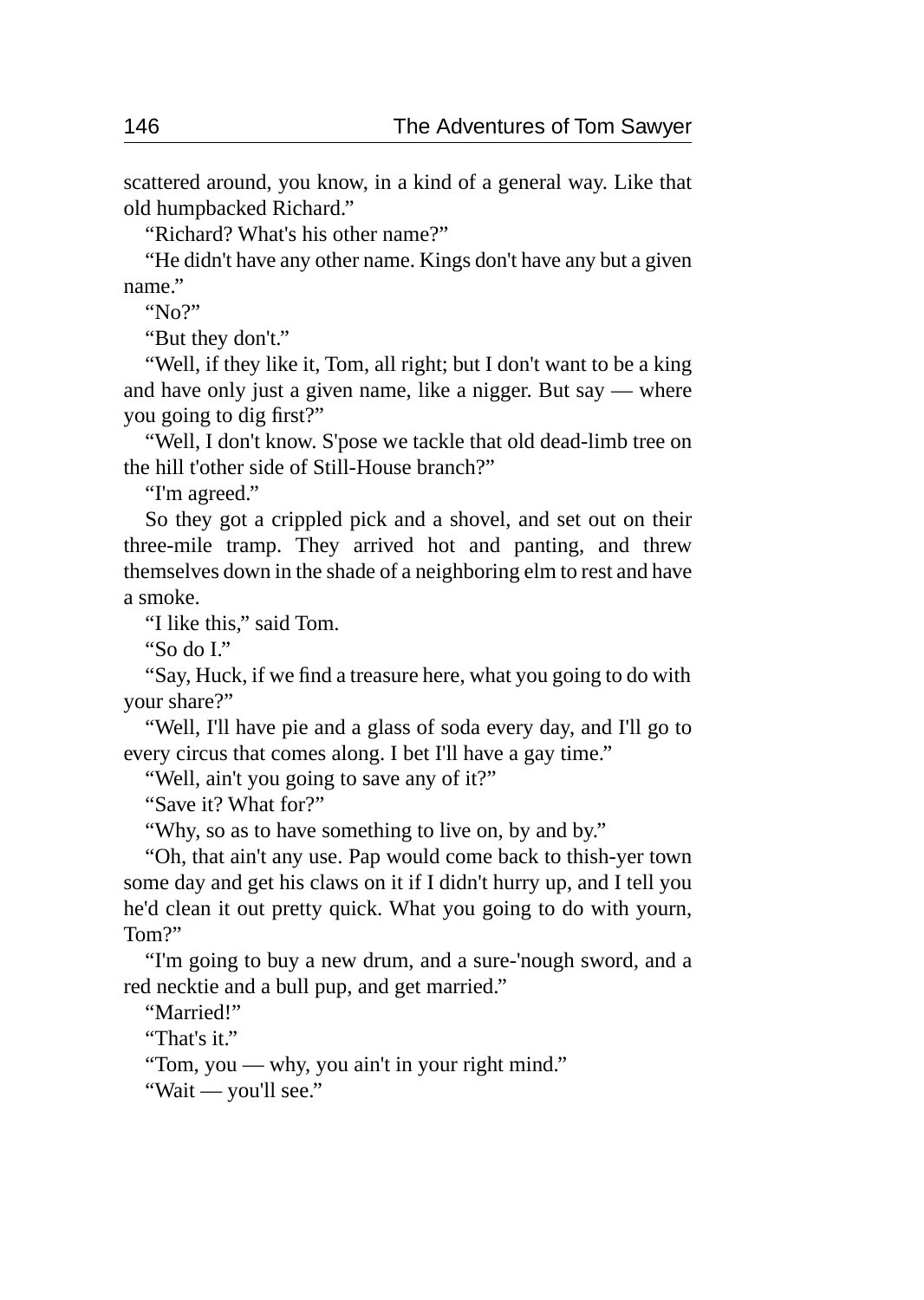"Well, that's the foolishest thing you could do. Look at pap and my mother. Fight! Why, they used to fight all the time. I remember, mighty well."

"That ain't anything. The girl I'm going to marry won't fight."

"Tom, I reckon they're all alike. They'll all comb a body. Now you better think 'bout this awhile. I tell you you better. What's the name of the gal?"

"It ain't a gal at all — it's a girl."

"It's all the same, I reckon; some says gal, some says girl both's right, like enough. Anyway, what's her name, Tom?"

"I'll tell you some time — not now."

"All right — that'll do. Only if you get married I'll be more lonesomer than ever."

"No you won't. You'll come and live with me. Now stir out of this and we'll go to digging."

They worked and sweated for half an hour. No result. They toiled another half-hour. Still no result. Huck said:

"Do they always bury it as deep as this?"

"Sometimes — not always. Not generally. I reckon we haven't got the right place."

So they chose a new spot and began again. The labor dragged a little, but still they made progress. They pegged away in silence for some time. Finally Huck leaned on his shovel, swabbed the beaded drops from his brow with his sleeve, and said:

"Where you going to dig next, after we get this one?"

"I reckon maybe we'll tackle the old tree that's over yonder on Cardiff Hill back of the widow's."

"I reckon that'll be a good one. But won't the widow take it away from us, Tom? It's on her land."

"*She* take it away! Maybe she'd like to try it once. Whoever finds one of these hid treasures, it belongs to him. It don't make any difference whose land it's on."

That was satisfactory. The work went on. By and by Huck said:

"Blame it, we must be in the wrong place again. What do you think?"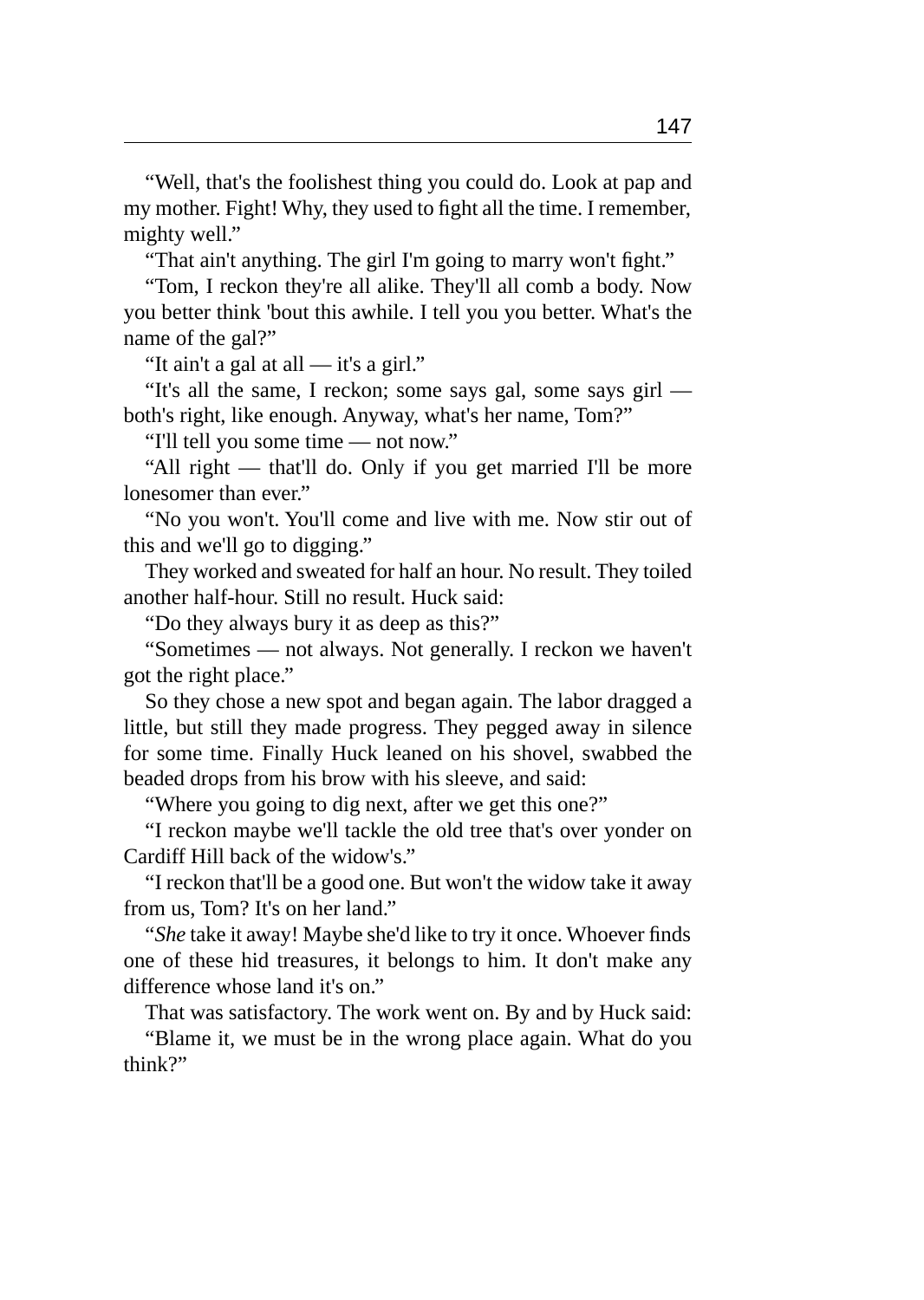"It is mighty curious, Huck. I don't understand it. Sometimes witches interfere. I reckon maybe that's what's the trouble now."

"Shucks! Witches ain't got no power in the daytime."

"Well, that's so. I didn't think of that. Oh, I know what the matter is! What a blamed lot of fools we are! You got to find out where the shadow of the limb falls at midnight, and that's where you dig!"

"Then confound it, we've fooled away all this work for nothing. Now hang it all, we got to come back in the night. It's an awful long way. Can you get out?"

"I bet I will. We've got to do it to-night, too, because if somebody sees these holes they'll know in a minute what's here and they'll go for it."

"Well, I'll come around and maow to-night."

"All right. Let's hide the tools in the bushes."

The boys were there that night, about the appointed time. They sat in the shadow waiting. It was a lonely place, and an hour made solemn by old traditions. Spirits whispered in the rustling leaves, ghosts lurked in the murky nooks, the deep baying of a hound floated up out of the distance, an owl answered with his sepulchral note. The boys were subdued by these solemnities, and talked little. By and by they judged that twelve had come; they marked where the shadow fell, and began to dig. Their hopes commenced to rise. Their interest grew stronger, and their industry kept pace with it. The hole deepened and still deepened, but every time their hearts jumped to hear the pick strike upon something, they only suffered a new disappointment. It was only a stone or a chunk. At last Tom said:

"It ain't any use, Huck, we're wrong again."

"Well, but we *can't* be wrong. We spotted the shadder to a dot."

"I know it, but then there's another thing."

"What's that?".

"Why, we only guessed at the time. Like enough it was too late or too early."

Huck dropped his shovel.

"That's it," said he. "That's the very trouble. We got to give this one up. We can't ever tell the right time, and besides this kind of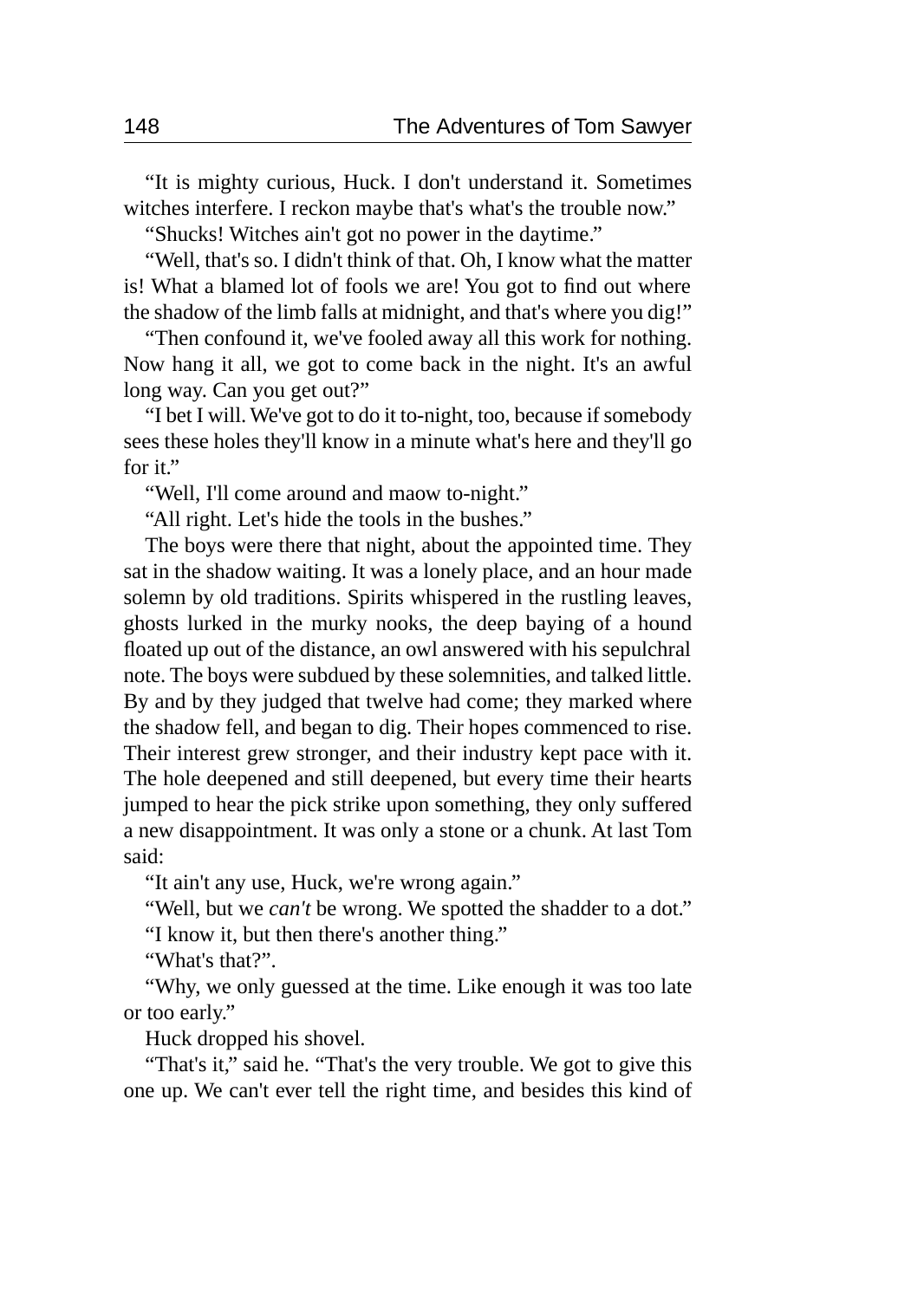thing's too awful, here this time of night with witches and ghosts a-fluttering around so. I feel as if something's behind me all the time; and I'm afeard to turn around, becuz maybe there's others in front a-waiting for a chance. I been creeping all over, ever since I got here."

"Well, I've been pretty much so, too, Huck. They most always put in a dead man when they bury a treasure under a tree, to look out for it."

"Lordy!"

"Yes, they do. I've always heard that."

"Tom, I don't like to fool around much where there's dead people. A body's bound to get into trouble with 'em, sure."

"I don't like to stir 'em up, either. S'pose this one here was to stick his skull out and say something!"

"Don't Tom! It's awful."

"Well, it just is. Huck, I don't feel comfortable a bit."

"Say, Tom, let's give this place up, and try somewheres else."

"All right, I reckon we better."

"What'll it be?"

Tom considered awhile; and then said:

"The ha'nted house. That's it!"

"Blame it, I don't like ha'nted houses, Tom. Why, they're a dern sight worse'n dead people. Dead people might talk, maybe, but they don't come sliding around in a shroud, when you ain't noticing, and peep over your shoulder all of a sudden and grit their teeth, the way a ghost does. I couldn't stand such a thing as that, Tom — nobody could."

"Yes, but, Huck, ghosts don't travel around only at night. They won't hender us from digging there in the daytime."

"Well, that's so. But you know mighty well people don't go about that ha'nted house in the day nor the night."

"Well, that's mostly because they don't like to go where a man's been murdered, anyway — but nothing's ever been seen around that house except in the night  $-$  just some blue lights slipping by the windows — no regular ghosts."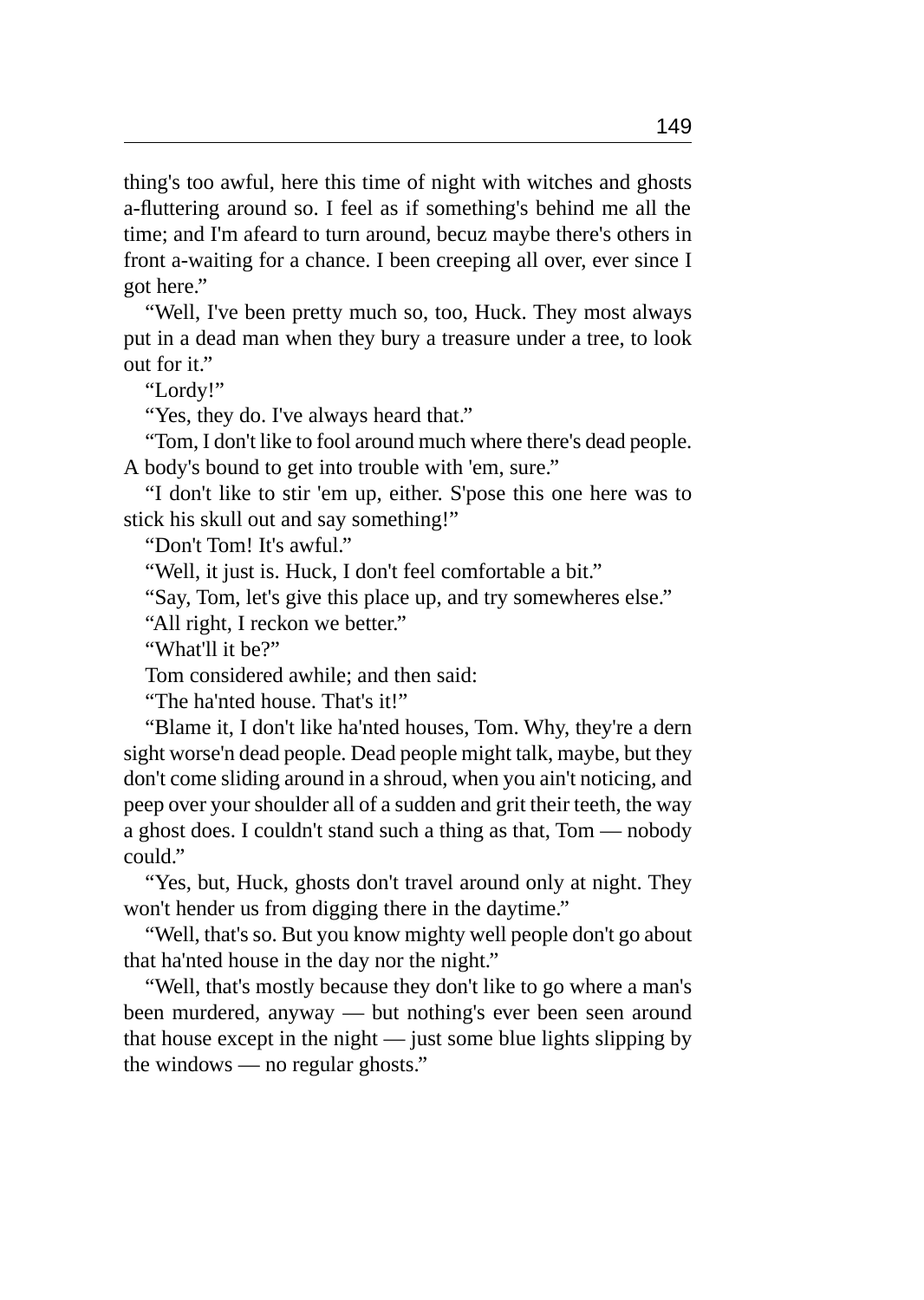"Well, where you see one of them blue lights flickering around, Tom, you can bet there's a ghost mighty close behind it. It stands to reason. Becuz you know that they don't anybody but ghosts use 'em."

"Yes, that's so. But anyway they don't come around in the daytime, so what's the use of our being afeard?"

"Well, all right. We'll tackle the ha'nted house if you say so but I reckon it's taking chances."

They had started down the hill by this time. There in the middle of the moonlit valley below them stood the "ha'nted" house, utterly isolated, its fences gone long ago, rank weeds smothering the very doorsteps, the chimney crumbled to ruin, the window-sashes vacant, a corner of the roof caved in. The boys gazed awhile, half expecting to see a blue light flit past a window; then talking in a low tone, as befitted the time and the circumstances, they struck far off to the right, to give the haunted house a wide berth, and took their way homeward through the woods that adorned the rearward side of Cardiff Hill.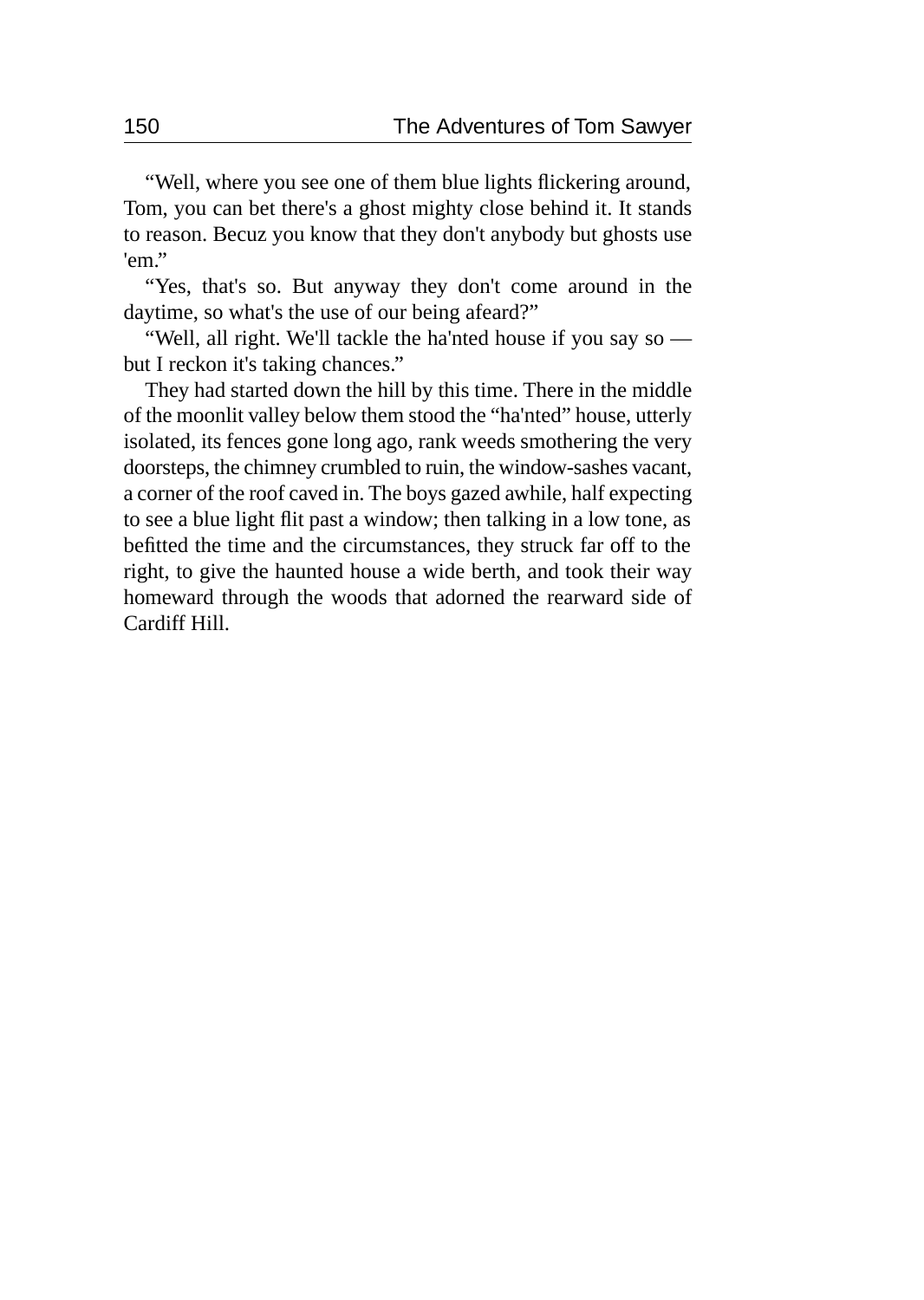### **Chapter XXVI**

About noon the next day the boys arrived at the dead tree; they had come for their tools. Tom was impatient to go to the haunted house; Huck was measurably so, also — but suddenly said:

"Lookyhere, Tom, do you know what day it is?"

Tom mentally ran over the days of the week, and then quickly lifted his eyes with a startled look in them —

"My! I never once thought of it, Huck!"

"Well, I didn't neither, but all at once it popped onto me that it was Friday."

"Blame it, a body can't be too careful, Huck. We might 'a' got into an awful scrape, tackling such a thing on a Friday."

"*Might!* Better say we *would!* There's some lucky days, maybe, but Friday ain't."

"Any fool knows that. I don't reckon *you* was the first that found it out, Huck."

"Well, I never said I was, did I? And Friday ain't all, neither. I had a rotten bad dream last night — dreampt about rats."

"No! Sure sign of trouble. Did they fight?"

"No."

"Well, that's good, Huck. When they don't fight it's only a sign that there's trouble around, you know. All we got to do is to look mighty sharp and keep out of it. We'll drop this thing for to-day, and play. Do you know Robin Hood, Huck?"

"No. Who's Robin Hood?"

"Why, he was one of the greatest men that was ever in England — and the best. He was a robber."

"Cracky, I wisht I was. Who did he rob?"

"Only sheriffs and bishops and rich people and kings, and such like. But he never bothered the poor. He loved 'em. He always divided up with 'em perfectly square."

"Well, he must 'a' been a brick."

"I bet you he was, Huck. Oh, he was the noblest man that ever was. They ain't any such men now, I can tell you. He could lick any man in England, with one hand tied behind him; and he could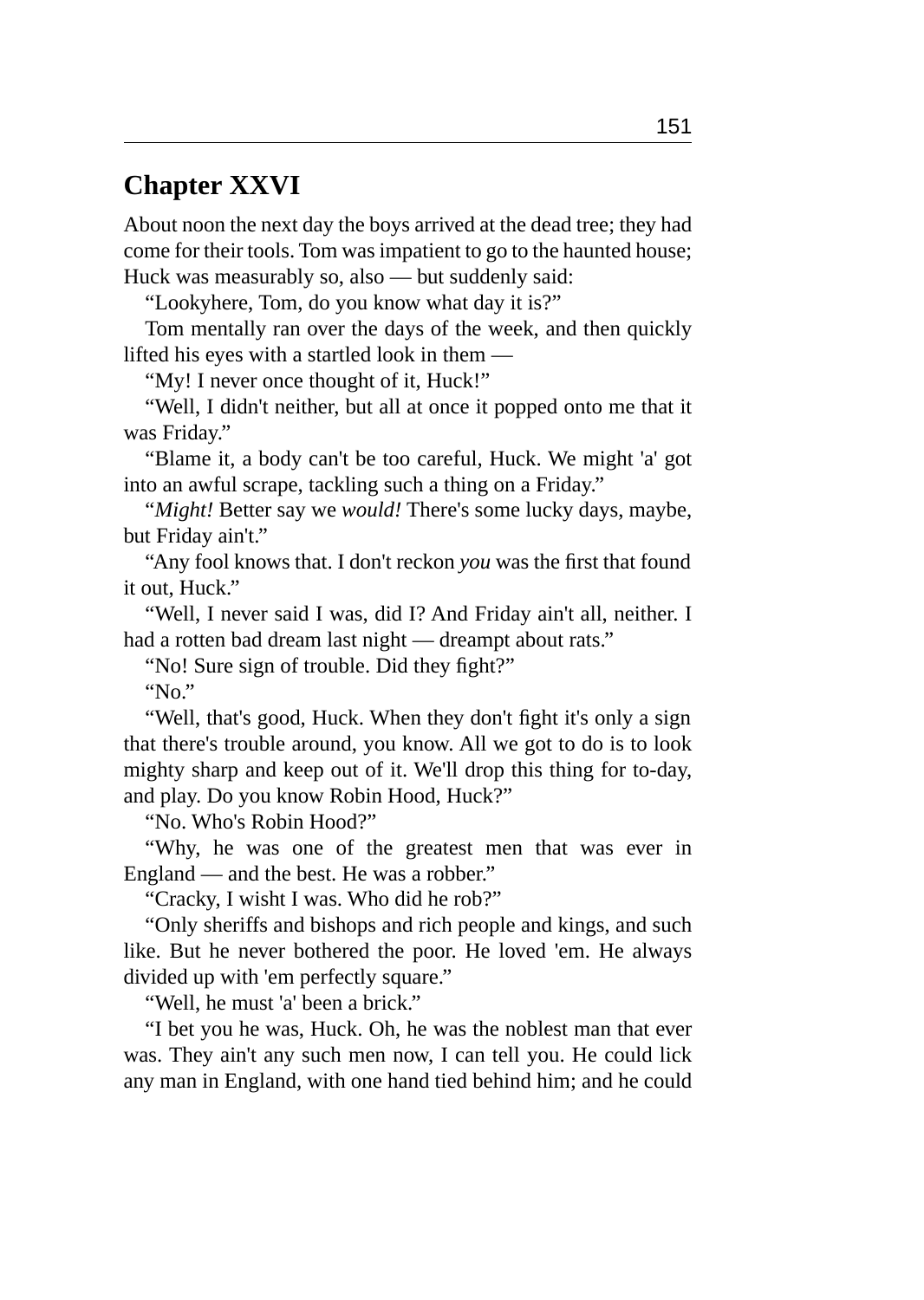take his yew bow and plug a ten-cent piece every time, a mile and a half."

"What's a *yew* bow?"

"I don't know. It's some kind of a bow, of course. And if he hit that dime only on the edge he would set down and cry — and curse. But we'll play Robin Hood — it's nobby fun. I'll learn you."

"I'm agreed."

So they played Robin Hood all the afternoon, now and then casting a yearning eye down upon the haunted house and passing a remark about the morrow's prospects and possibilities there. As the sun began to sink into the west they took their way homeward athwart the long shadows of the trees and soon were buried from sight in the forests of Cardiff Hill.

On Saturday, shortly after noon, the boys were at the dead tree again. They had a smoke and a chat in the shade, and then dug a little in their last hole, not with great hope, but merely because Tom said there were so many cases where people had given up a treasure after getting down within six inches of it, and then somebody else had come along and turned it up with a single thrust of a shovel. The thing failed this time, however, so the boys shouldered their tools and went away feeling that they had not trifled with fortune, but had fulfilled all the requirements that belong to the business of treasure-hunting.

When they reached the haunted house there was something so weird and grisly about the dead silence that reigned there under the baking sun, and something so depressing about the loneliness and desolation of the place, that they were afraid, for a moment, to venture in. Then they crept to the door and took a trembling peep. They saw a weed-grown, floorless room, unplastered, an ancient fireplace, vacant windows, a ruinous staircase; and here, there, and everywhere hung ragged and abandoned cobwebs. They presently entered, softly, with quickened pulses, talking in whispers, ears alert to catch the slightest sound, and muscles tense and ready for instant retreat.

In a little while familiarity modified their fears and they gave the place a critical and interested examination, rather admiring their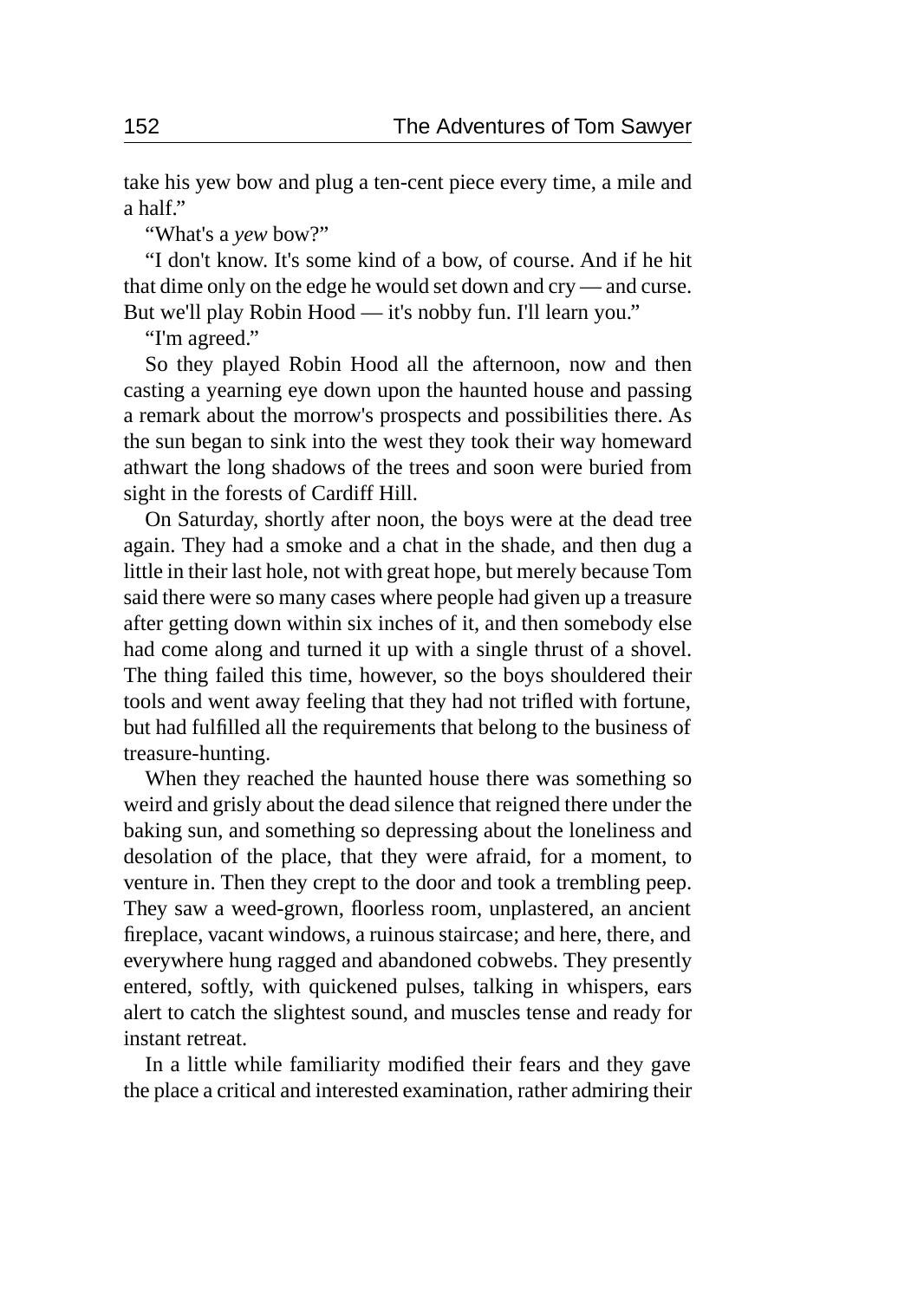own boldness, and wondering at it, too. Next they wanted to look up-stairs. This was something like cutting off retreat, but they got to daring each other, and of course there could be but one result they threw their tools into a corner and made the ascent. Up there were the same signs of decay. In one corner they found a closet that promised mystery, but the promise was a fraud — there was nothing in it. Their courage was up now and well in hand. They were about to go down and begin work when —

"Sh!" said Tom.

"What is it?" whispered Huck, blanching with fright.

"Sh! … There! … Hear it?"

"Yes! … Oh, my! Let's run!"

"Keep still! Don't you budge! They're coming right toward the door."

The boys stretched themselves upon the floor with their eyes to knot-holes in the planking, and lay waiting, in a misery of fear.

"They've stopped … No — coming … Here they are. Don't whisper another word, Huck. My goodness, I wish I was out of this!"

Two men entered. Each boy said to himself: "There's the old deaf and dumb Spaniard that's been about town once or twice lately — never saw t'other man before."

"T'other" was a ragged, unkempt creature, with nothing very pleasant in his face. The Spaniard was wrapped in a serape; he had bushy white whiskers; long white hair flowed from under his sombrero, and he wore green goggles. When they came in, "t'other" was talking in a low voice; they sat down on the ground, facing the door, with their backs to the wall, and the speaker continued his remarks. His manner became less guarded and his words more distinct as he proceeded:

"No," said he, "I've thought it all over, and I don't like it. It's dangerous."

"Dangerous!" grunted the "deaf and dumb" Spaniard — to the vast surprise of the boys. "Milksop!"

This voice made the boys gasp and quake. It was Injun Joe's! There was silence for some time. Then Joe said: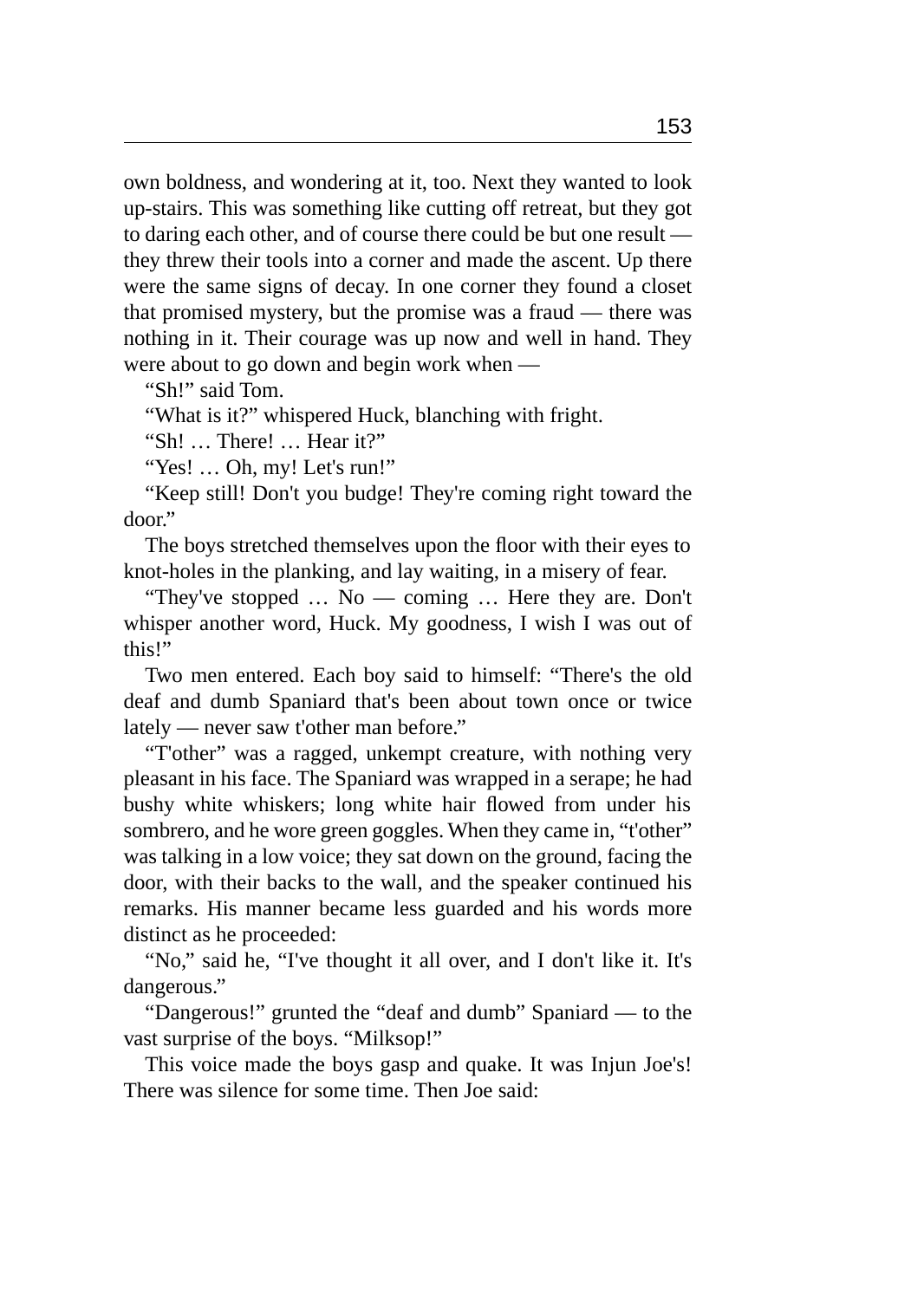"What's any more dangerous than that job up yonder — but nothing's come of it."

"That's different. Away up the river so, and not another house about. 'Twon't ever be known that we tried, anyway, long as we didn't succeed."

"Well, what's more dangerous than coming here in the daytime! — anybody would suspicion us that saw us."

"I know that. But there warn't any other place as handy after that fool of a job. I want to quit this shanty. I wanted to yesterday, only it warn't any use trying to stir out of here, with those infernal boys playing over there on the hill right in full view."

"Those infernal boys" quaked again under the inspiration of this remark, and thought how lucky it was that they had remembered it was Friday and concluded to wait a day. They wished in their hearts they had waited a year.

The two men got out some food and made a luncheon. After a long and thoughtful silence, Injun Joe said:

"Look here, lad — you go back up the river where you belong. Wait there till you hear from me. I'll take the chances on dropping into this town just once more, for a look. We'll do that "dangerous" job after I've spied around a little and think things look well for it. Then for Texas! We'll leg it together!"

This was satisfactory. Both men presently fell to yawning, and Injun Joe said:

"I'm dead for sleep! It's your turn to watch."

He curled down in the weeds and soon began to snore. His comrade stirred him once or twice and he became quiet. Presently the watcher began to nod; his head drooped lower and lower, both men began to snore now.

The boys drew a long, grateful breath. Tom whispered:

"Now's our chance — come!"

Huck said:

"I can't — I'd die if they was to wake."

Tom urged — Huck held back. At last Tom rose slowly and softly, and started alone. But the first step he made wrung such a hideous creak from the crazy floor that he sank down almost dead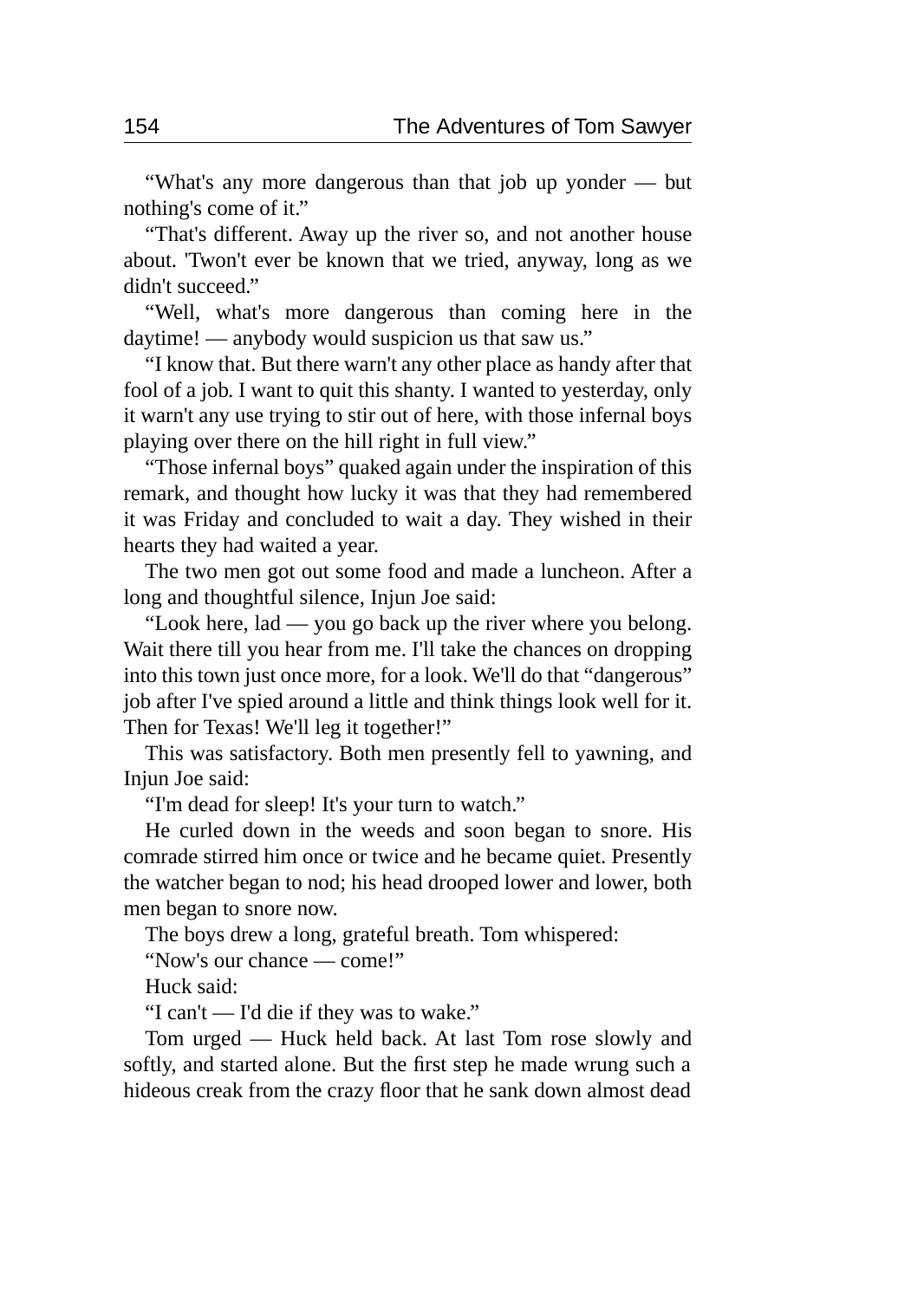with fright. He never made a second attempt. The boys lay there counting the dragging moments till it seemed to them that time must be done and eternity growing gray; and then they were grateful to note that at last the sun was setting.

Now one snore ceased. Injun Joe sat up, stared around — smiled grimly upon his comrade, whose head was drooping upon his knees — stirred him up with his foot and said:

"Here! *You're* a watchman, ain't you! All right, though nothing's happened."

"My! have I been asleep?"

"Oh, partly, partly. Nearly time for us to be moving, pard. What'll we do with what little swag we've got left?"

"I don't know — leave it here as we've always done, I reckon. No use to take it away till we start south. Six hundred and fifty in silver's something to carry."

"Well — all right — it won't matter to come here once more."

"No — but I'd say come in the night as we used to do — it's better."

"Yes: but look here; it may be a good while before I get the right chance at that job; accidents might happen; 'tain't in such a very good place; we'll just regularly bury it — and bury it deep."

"Good idea," said the comrade, who walked across the room, knelt down, raised one of the rearward hearth-stones and took out a bag that jingled pleasantly. He subtracted from it twenty or thirty dollars for himself and as much for Injun Joe, and passed the bag to the latter, who was on his knees in the corner, now, digging with his bowie-knife.

The boys forgot all their fears, all their miseries in an instant. With gloating eyes they watched every movement. Luck! — the splendor of it was beyond all imagination! Six hundred dollars was money enough to make half a dozen boys rich! Here was treasurehunting under the happiest auspices — there would not be any bothersome uncertainty as to where to dig. They nudged each other every moment — eloquent nudges and easily understood, for they simply meant — "Oh, but ain't you glad *now* we're here!"

Joe's knife struck upon something.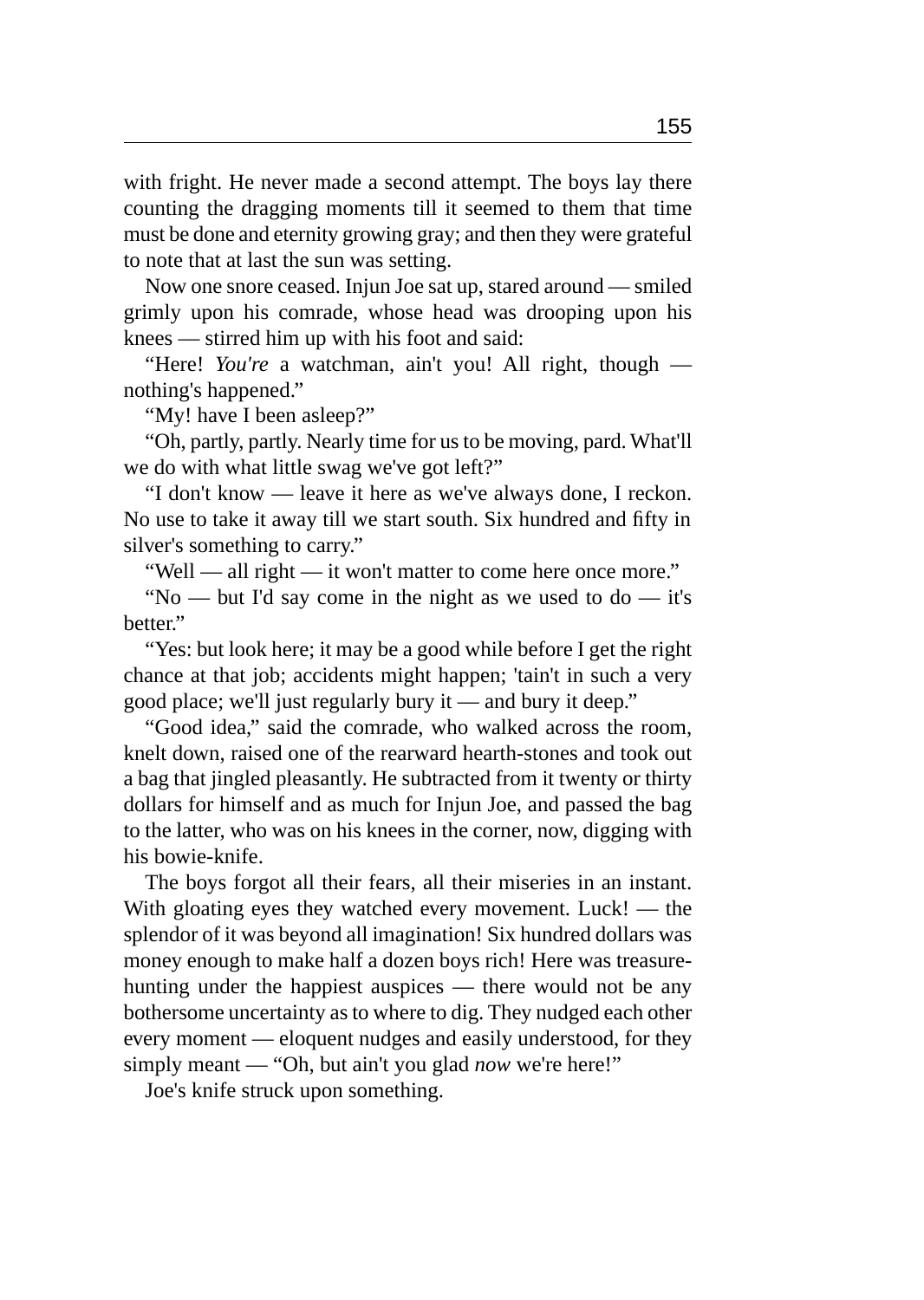"Hello!" said he.

"What is it?" said his comrade.

"Half-rotten plank — no, it's a box, I believe. Here — bear a hand and we'll see what it's here for. Never mind, I've broke a hole."

He reached his hand in and drew it out —

"Man, it's money!"

The two men examined the handful of coins. They were gold. The boys above were as excited as themselves, and as delighted.

Joe's comrade said:

"We'll make quick work of this. There's an old rusty pick over amongst the weeds in the corner the other side of the fireplace — I saw it a minute ago."

He ran and brought the boys' pick and shovel. Injun Joe took the pick, looked it over critically, shook his head, muttered something to himself, and then began to use it. The box was soon unearthed. It was not very large; it was iron bound and had been very strong before the slow years had injured it. The men contemplated the treasure awhile in blissful silence.

"Pard, there's thousands of dollars here," said Injun Joe.

"'Twas always said that Murrel's gang used to be around here one summer," the stranger observed.

"I know it," said Injun Joe; "and this looks like it, I should say."

"Now you won't need to do that job."

The half-breed frowned. Said he:

"You don't know me. Least you don't know all about that thing. 'Tain't robbery altogether — it's *revenge!*" and a wicked light flamed in his eyes. "I'll need your help in it. When it's finished — then Texas. Go home to your Nance and your kids, and stand by till you hear from me."

"Well — if you say so; what'll we do with this — bury it again?"

"Yes. [Ravishing delight overhead.] *No!* by the great Sachem, no! [Profound distress overhead.] I'd nearly forgot. That pick had fresh earth on it! [The boys were sick with terror in a moment.] What business has a pick and a shovel here? What business with fresh earth on them? Who brought them here — and where are they gone? Have you heard anybody? — seen anybody? What! bury it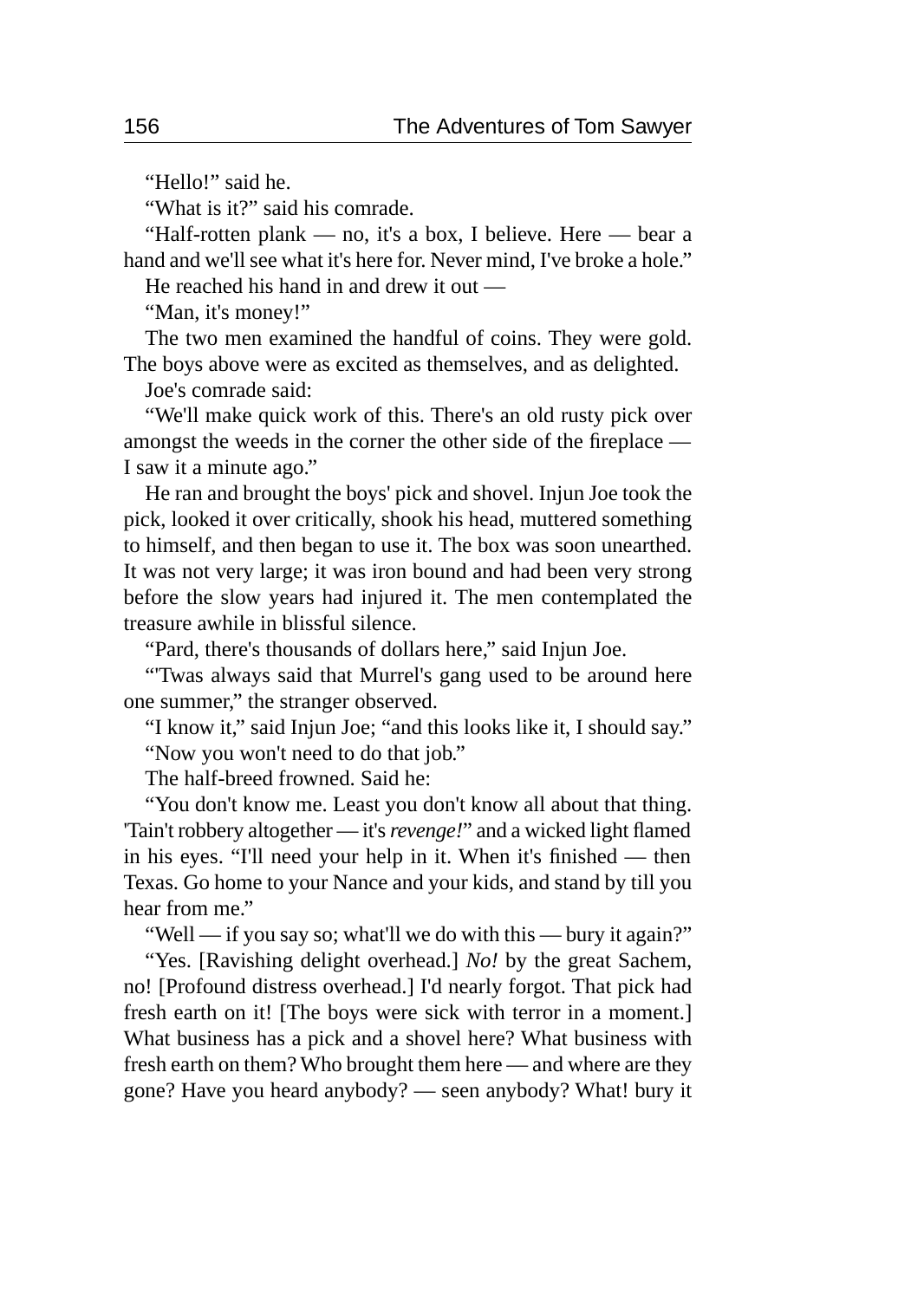again and leave them to come and see the ground disturbed? Not exactly — not exactly. We'll take it to my den."

"Why, of course! Might have thought of that before. You mean Number One?"

"No — Number Two — under the cross. The other place is bad — too common."

"All right. It's nearly dark enough to start."

Injun Joe got up and went about from window to window cautiously peeping out. Presently he said:

"Who could have brought those tools here? Do you reckon they can be up-stairs?"

The boys' breath forsook them. Injun Joe put his hand on his knife, halted a moment, undecided, and then turned toward the stairway. The boys thought of the closet, but their strength was gone. The steps came creaking up the stairs — the intolerable distress of the situation woke the stricken resolution of the lads they were about to spring for the closet, when there was a crash of rotten timbers and Injun Joe landed on the ground amid the debris of the ruined stairway. He gathered himself up cursing, and his comrade said:

"Now what's the use of all that? If it's anybody, and they're up there, let them *stay* there — who cares? If they want to jump down, now, and get into trouble, who objects? It will be dark in fifteen minutes — and then let them follow us if they want to. I'm willing. In my opinion, whoever hove those things in here caught a sight of us and took us for ghosts or devils or something. I'll bet they're running yet."

Joe grumbled awhile; then he agreed with his friend that what daylight was left ought to be economized in getting things ready for leaving. Shortly afterward they slipped out of the house in the deepening twilight, and moved toward the river with their precious box.

Tom and Huck rose up, weak but vastly relieved, and stared after them through the chinks between the logs of the house. Follow? Not they. They were content to reach ground again without broken necks, and take the townward track over the hill. They did not talk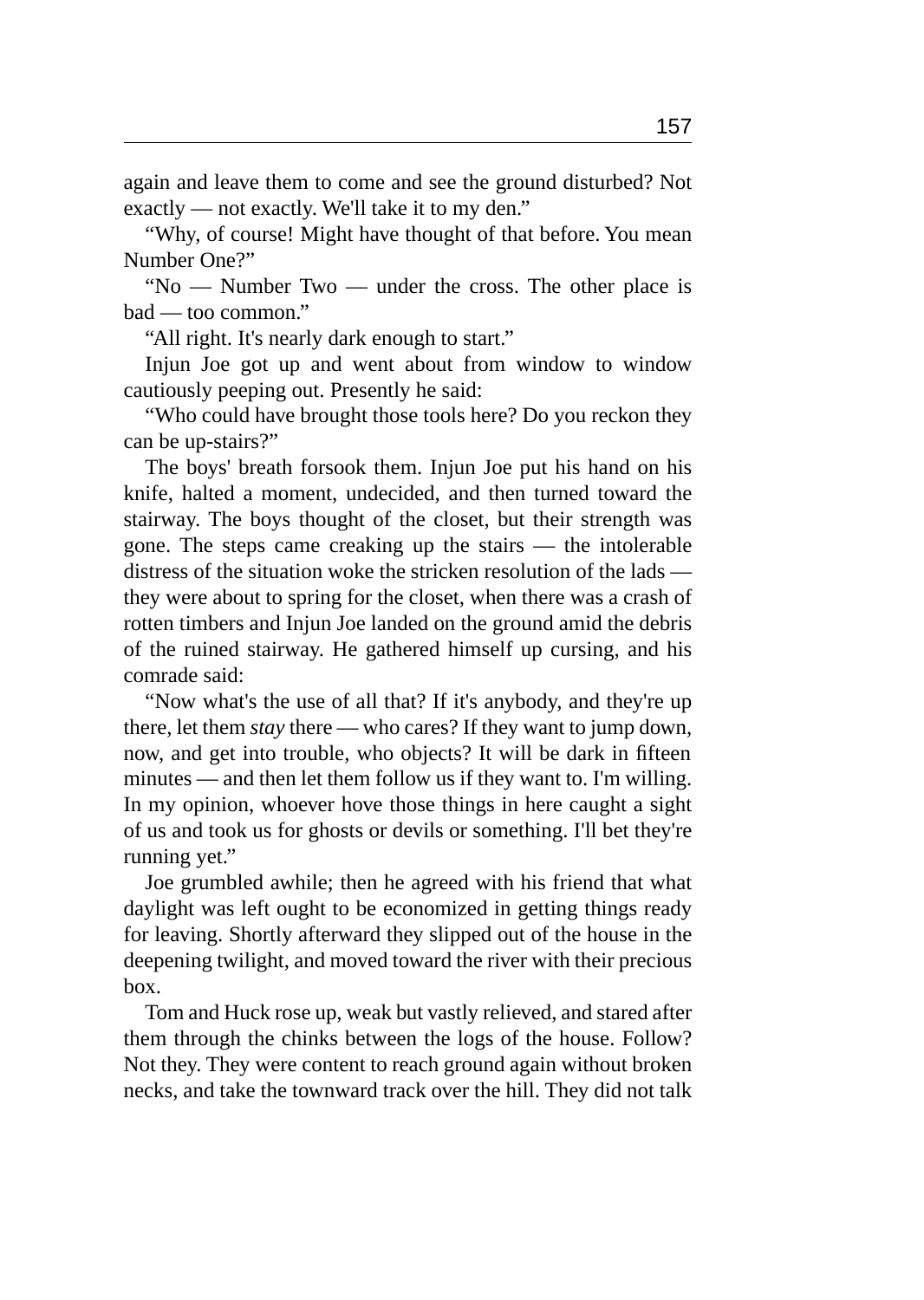much. They were too much absorbed in hating themselves — hating the ill luck that made them take the spade and the pick there. But for that, Injun Joe never would have suspected. He would have hidden the silver with the gold to wait there till his "revenge" was satisfied, and then he would have had the misfortune to find that money turn up missing. Bitter, bitter luck that the tools were ever brought there!

They resolved to keep a lookout for that Spaniard when he should come to town spying out for chances to do his revengeful job, and follow him to "Number Two," wherever that might be. Then a ghastly thought occurred to Tom.

"Revenge? What if he means *us,* Huck!"

"Oh, don't!" said Huck, nearly fainting.

They talked it all over, and as they entered town they agreed to believe that he might possibly mean somebody else — at least that he might at least mean nobody but Tom, since only Tom had testified.

Very, very small comfort it was to Tom to be alone in danger! Company would be a palpable improvement, he thought.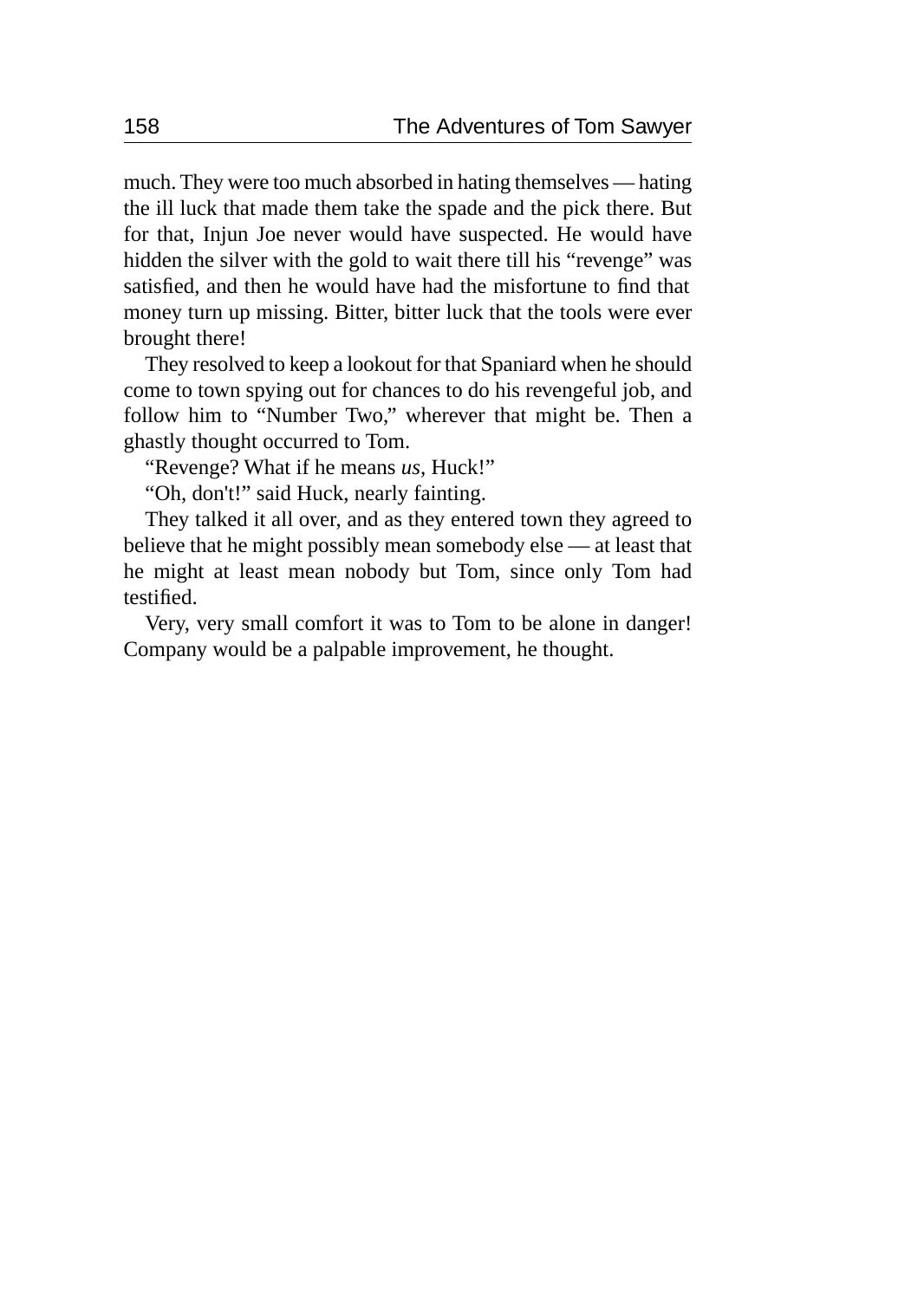# **Chapter XXVII**

The adventure of the day mightily tormented Tom's dreams that night. Four times he had his hands on that rich treasure and four times it wasted to nothingness in his fingers as sleep forsook him and wakefulness brought back the hard reality of his misfortune. As he lay in the early morning recalling the incidents of his great adventure, he noticed that they seemed curiously subdued and far away — somewhat as if they had happened in another world, or in a time long gone by. Then it occurred to him that the great adventure itself must be a dream! There was one very strong argument in favor of this idea — namely, that the quantity of coin he had seen was too vast to be real. He had never seen as much as fifty dollars in one mass before, and he was like all boys of his age and station in life, in that he imagined that all references to "hundreds" and "thousands" were mere fanciful forms of speech, and that no such sums really existed in the world. He never had supposed for a moment that so large a sum as a hundred dollars was to be found in actual money in any one's possession. If his notions of hidden treasure had been analyzed, they would have been found to consist of a handful of real dimes and a bushel of vague, splendid, ungraspable dollars.

But the incidents of his adventure grew sensibly sharper and clearer under the attrition of thinking them over, and so he presently found himself leaning to the impression that the thing might not have been a dream, after all. This uncertainty must be swept away. He would snatch a hurried breakfast and go and find Huck. Huck was sitting on the gunwale of a flatboat, listlessly dangling his feet in the water and looking very melancholy. Tom concluded to let Huck lead up to the subject. If he did not do it, then the adventure would be proved to have been only a dream.

"Hello, Huck!"

"Hello, yourself."

Silence, for a minute.

"Tom, if we'd 'a' left the blame tools at the dead tree, we'd 'a' got the money. Oh, ain't it awful!"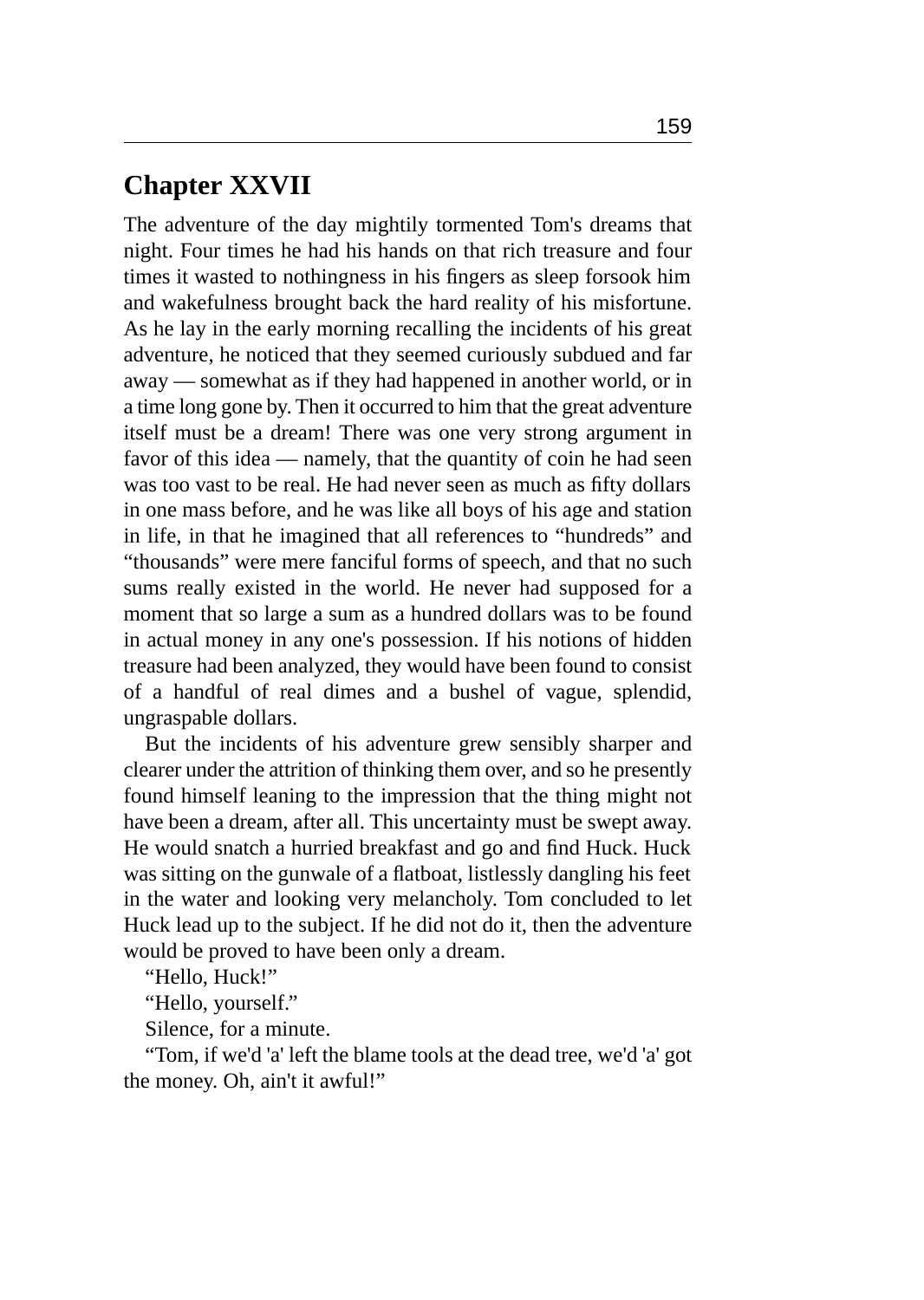"'Tain't a dream, then, 'tain't a dream! Somehow I most wish it was. Dog'd if I don't, Huck."

"What ain't a dream?"

"Oh, that thing yesterday. I been half thinking it was."

"Dream! If them stairs hadn't broke down you'd 'a' seen how much dream it was! I've had dreams enough all night — with that patch-eyed Spanish devil going for me all through 'em — rot him!"

"No, not rot him. *Find* him! Track the money!"

"Tom, we'll never find him. A feller don't have only one chance for such a pile — and that one's lost. I'd feel mighty shaky if I was to see him, anyway."

"Well, so'd I; but I'd like to see him, anyway — and track him out — to his Number Two."

"Number Two — yes, that's it. I been thinking 'bout that. But I can't make nothing out of it. What do you reckon it is?"

"I dono. It's too deep. Say, Huck — maybe it's the number of a house!"

"Goody! … No, Tom, that ain't it. If it is, it ain't in this one-horse town. They ain't no numbers here."

"Well, that's so. Lemme think a minute. Here — it's the number of a room — in a tavern, you know!"

"Oh, that's the trick! They ain't only two taverns. We can find out quick."

"You stay here, Huck, till I come."

Tom was off at once. He did not care to have Huck's company in public places. He was gone half an hour. He found that in the best tavern, No. 2 had long been occupied by a young lawyer, and was still so occupied. In the less ostentatious house, No. 2 was a mystery. The tavern-keeper's young son said it was kept locked all the time, and he never saw anybody go into it or come out of it except at night; he did not know any particular reason for this state of things; had had some little curiosity, but it was rather feeble; had made the most of the mystery by entertaining himself with the idea that that room was "ha'nted"; had noticed that there was a light in there the night before.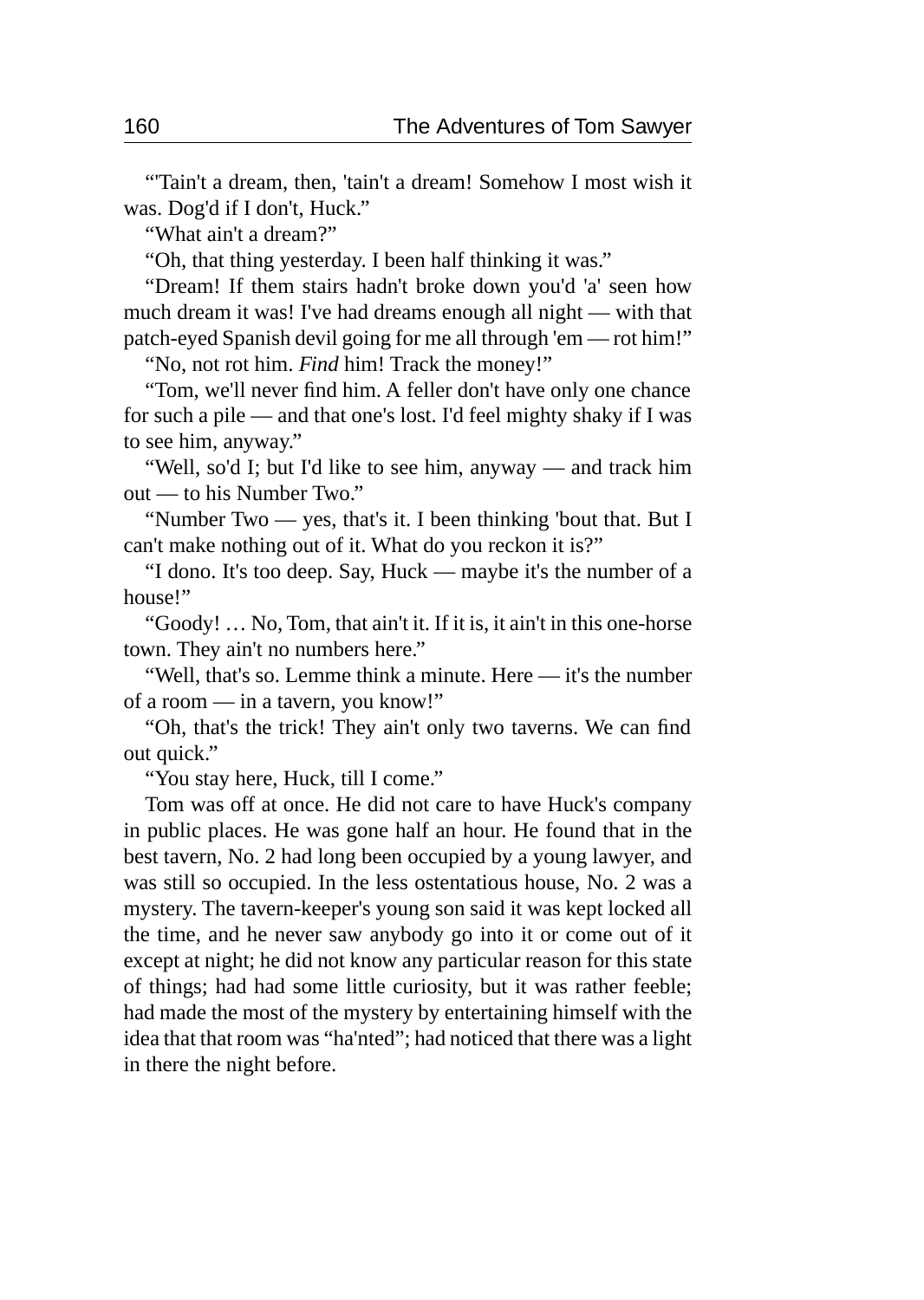"That's what I've found out, Huck. I reckon that's the very No. 2 we're after."

"I reckon it is, Tom. Now what you going to do?"

"Lemme think."

Tom thought a long time. Then he said:

"I'll tell you. The back door of that No. 2 is the door that comes out into that little close alley between the tavern and the old rattle trap of a brick store. Now you get hold of all the door-keys you can find, and I'll nip all of auntie's, and the first dark night we'll go there and try 'em. And mind you, keep a lookout for Injun Joe, because he said he was going to drop into town and spy around once more for a chance to get his revenge. If you see him, you just follow him; and if he don't go to that No. 2, that ain't the place."

"Lordy, I don't want to foller him by myself!"

"Why, it'll be night, sure. He mightn't ever see you — and if he did, maybe he'd never think anything."

"Well, if it's pretty dark I reckon I'll track him. I dono — I dono. I'll try."

"You bet I'll follow him, if it's dark, Huck. Why, he might 'a' found out he couldn't get his revenge, and be going right after that money."

"It's so, Tom, it's so. I'll foller him; I will, by jingoes!"

"Now you're *talking*! Don't you ever weaken, Huck, and I won't."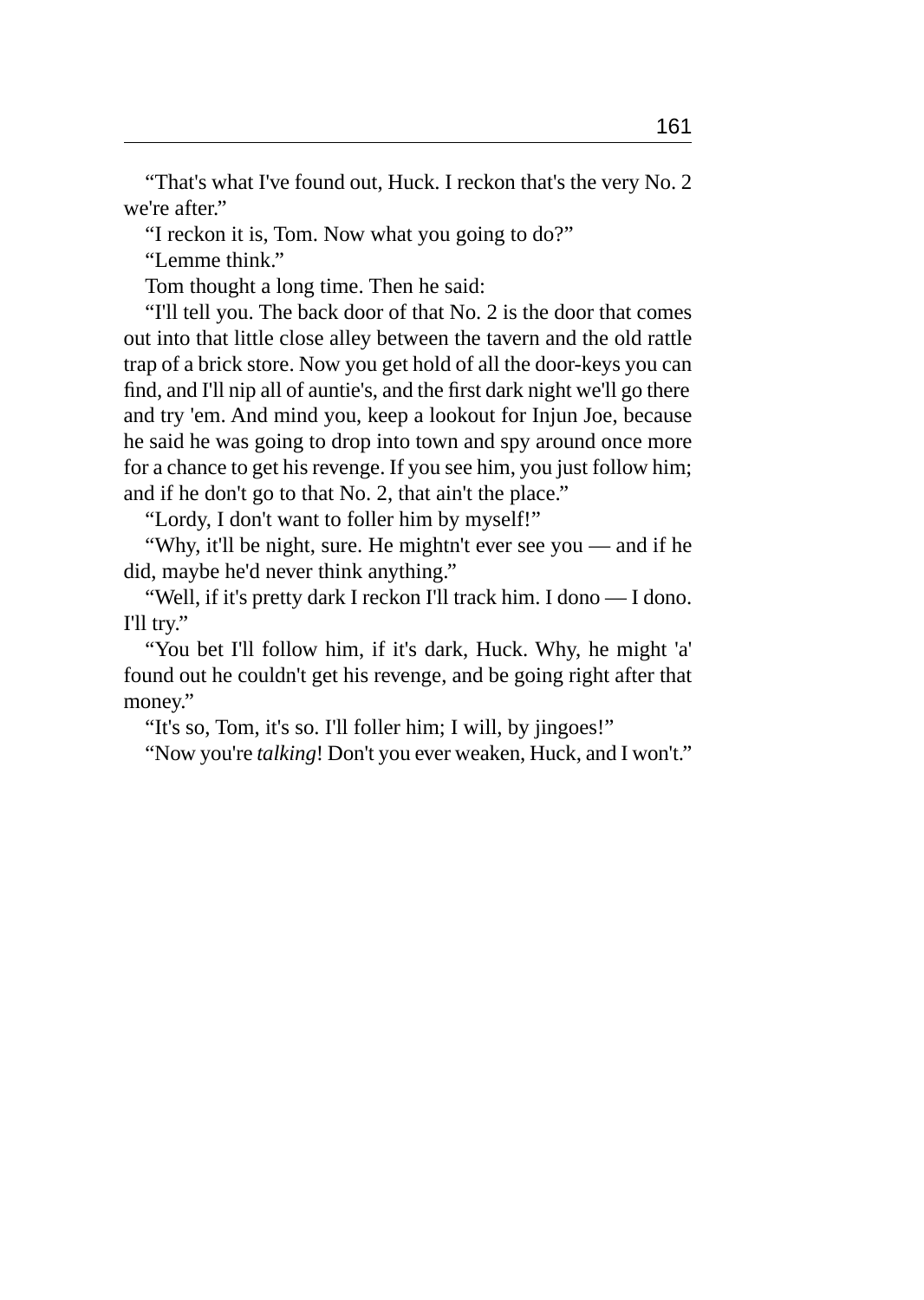### **Chapter XXVIII**

That night Tom and Huck were ready for their adventure. They hung about the neighborhood of the tavern until after nine, one watching the alley at a distance and the other the tavern door. Nobody entered the alley or left it; nobody resembling the Spaniard entered or left the tavern door. The night promised to be a fair one; so Tom went home with the understanding that if a considerable degree of darkness came on, Huck was to come and "maow," whereupon he would slip out and try the keys. But the night remained clear, and Huck closed his watch and retired to bed in an empty sugar hogshead about twelve.

Tuesday the boys had the same ill luck. Also Wednesday. But Thursday night promised better. Tom slipped out in good season with his aunt's old tin lantern, and a large towel to blindfold it with. He hid the lantern in Huck's sugar hogshead and the watch began. An hour before midnight the tavern closed up and its lights (the only ones thereabouts) were put out. No Spaniard had been seen. Nobody had entered or left the alley. Everything was auspicious. The blackness of darkness reigned, the perfect stillness was interrupted only by occasional mutterings of distant thunder.

Tom got his lantern, lit it in the hogshead, wrapped it closely in the towel, and the two adventurers crept in the gloom toward the tavern. Huck stood sentry and Tom felt his way into the alley. Then there was a season of waiting anxiety that weighed upon Huck's spirits like a mountain. He began to wish he could see a flash from the lantern — it would frighten him, but it would at least tell him that Tom was alive yet. It seemed hours since Tom had disappeared. Surely he must have fainted; maybe he was dead; maybe his heart had burst under terror and excitement. In his uneasiness Huck found himself drawing closer and closer to the alley; fearing all sorts of dreadful things, and momentarily expecting some catastrophe to happen that would take away his breath. There was not much to take away, for he seemed only able to inhale it by thimblefuls, and his heart would soon wear itself out, the way it was beating.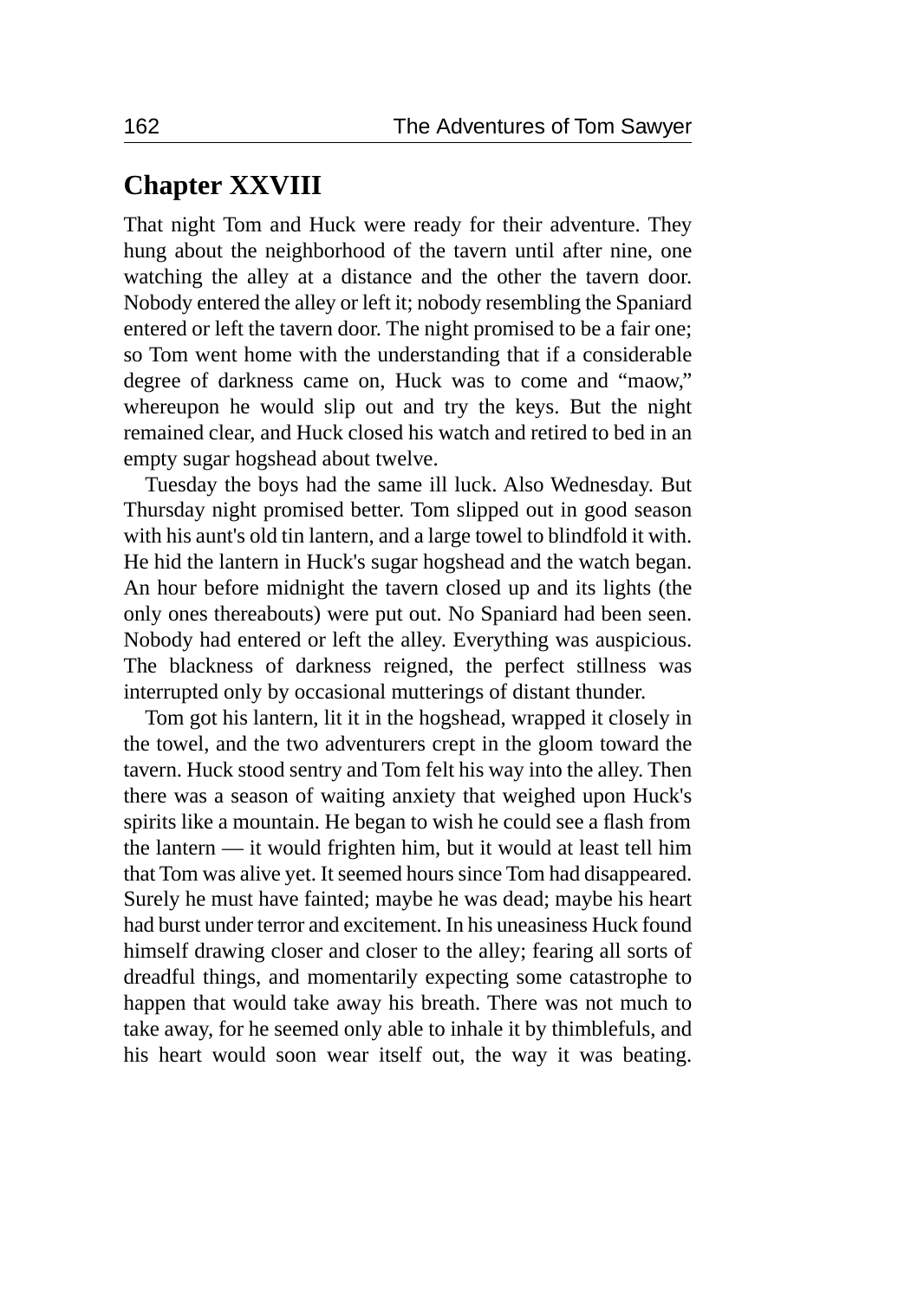Suddenly there was a flash of light and Tom came tearing by him: "Run!" said he; "run, for your life!"

He needn't have repeated it; once was enough; Huck was making thirty or forty miles an hour before the repetition was uttered. The boys never stopped till they reached the shed of a deserted slaughterhouse at the lower end of the village. Just as they got within its shelter the storm burst and the rain poured down. As soon as Tom got his breath he said:

"Huck, it was awful! I tried two of the keys, just as soft as I could; but they seemed to make such a power of racket that I couldn't hardly get my breath I was so scared. They wouldn't turn in the lock, either. Well, without noticing what I was doing, I took hold of the knob, and open comes the door! It warn't locked! I hopped in, and shook off the towel, and, *Great Caesar's Ghost!*"

"What! — what'd you see, Tom?"

"Huck, I most stepped onto Injun Joe's hand!" "No!"

"Yes! He was lying there, sound asleep on the floor, with his old patch on his eye and his arms spread out."

"Lordy, what did you do? Did he wake up?"

"No, never budged. Drunk, I reckon. I just grabbed that towel and started!"

"I'd never 'a' thought of the towel, I bet!"

"Well, I would. My aunt would make me mighty sick if I lost it."

"Say, Tom, did you see that box?"

"Huck, I didn't wait to look around. I didn't see the box, I didn't see the cross. I didn't see anything but a bottle and a tin cup on the floor by Injun Joe; yes, I saw two barrels and lots more bottles in the room. Don't you see, now, what's the matter with that ha'nted room?"

"How?"

"Why, it's ha'nted with whiskey! Maybe *all* the Temperance Taverns have got a ha'nted room, hey, Huck?"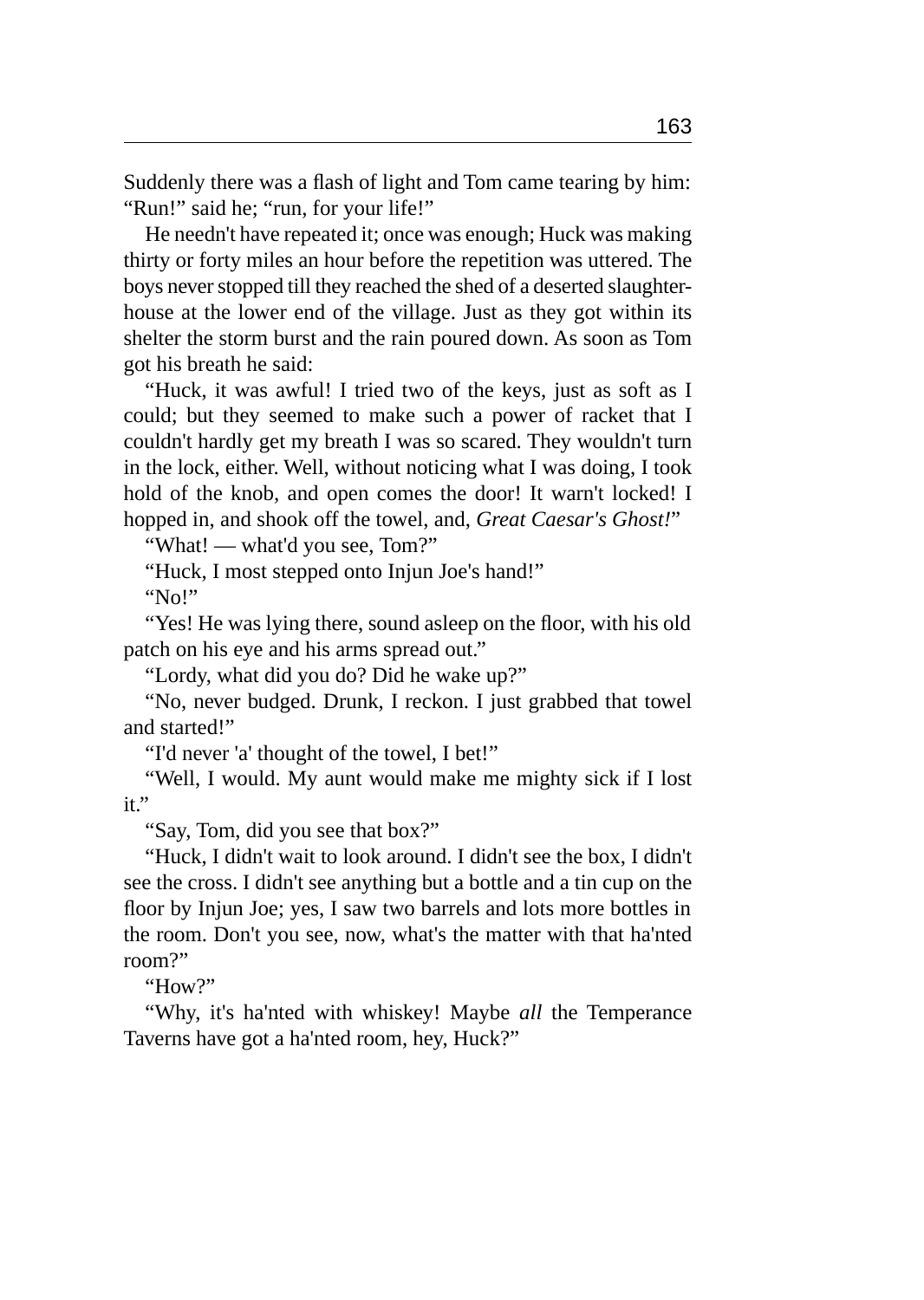"Well, I reckon maybe that's so. Who'd 'a' thought such a thing? But say, Tom, now's a mighty good time to get that box, if Injun Joe's drunk."

"It is, that! You try it!"

Huck shuddered.

"Well, no — I reckon not."

"And I reckon not, Huck. Only one bottle alongside of Injun Joe ain't enough. If there'd been three, he'd be drunk enough and I'd do it."

There was a long pause for reflection, and then Tom said:

"Lookyhere, Huck, less not try that thing any more till we know Injun Joe's not in there. It's too scary. Now, if we watch every night, we'll be dead sure to see him go out, some time or other, and then we'll snatch that box quicker'n lightning."

"Well, I'm agreed. I'll watch the whole night long, and I'll do it every night, too, if you'll do the other part of the job."

"All right, I will. All you got to do is to trot up Hooper Street a block and maow — and if I'm asleep, you throw some gravel at the window and that'll fetch me."

"Agreed, and good as wheat!"

"Now, Huck, the storm's over, and I'll go home. It'll begin to be daylight in a couple of hours. You go back and watch that long, will you?"

"I said I would, Tom, and I will. I'll ha'nt that tavern every night for a year! I'll sleep all day and I'll stand watch all night."

"That's all right. Now, where you going to sleep?"

"In Ben Rogers' hayloft. He lets me, and so does his pap's nigger man, Uncle Jake. I tote water for Uncle Jake whenever he wants me to, and any time I ask him he gives me a little something to eat if he can spare it. That's a mighty good nigger, Tom. He likes me, becuz I don't ever act as if I was above him. Sometime I've set right down and eat *with* him. But you needn't tell that. A body's got to do things when he's awful hungry he wouldn't want to do as a steady thing."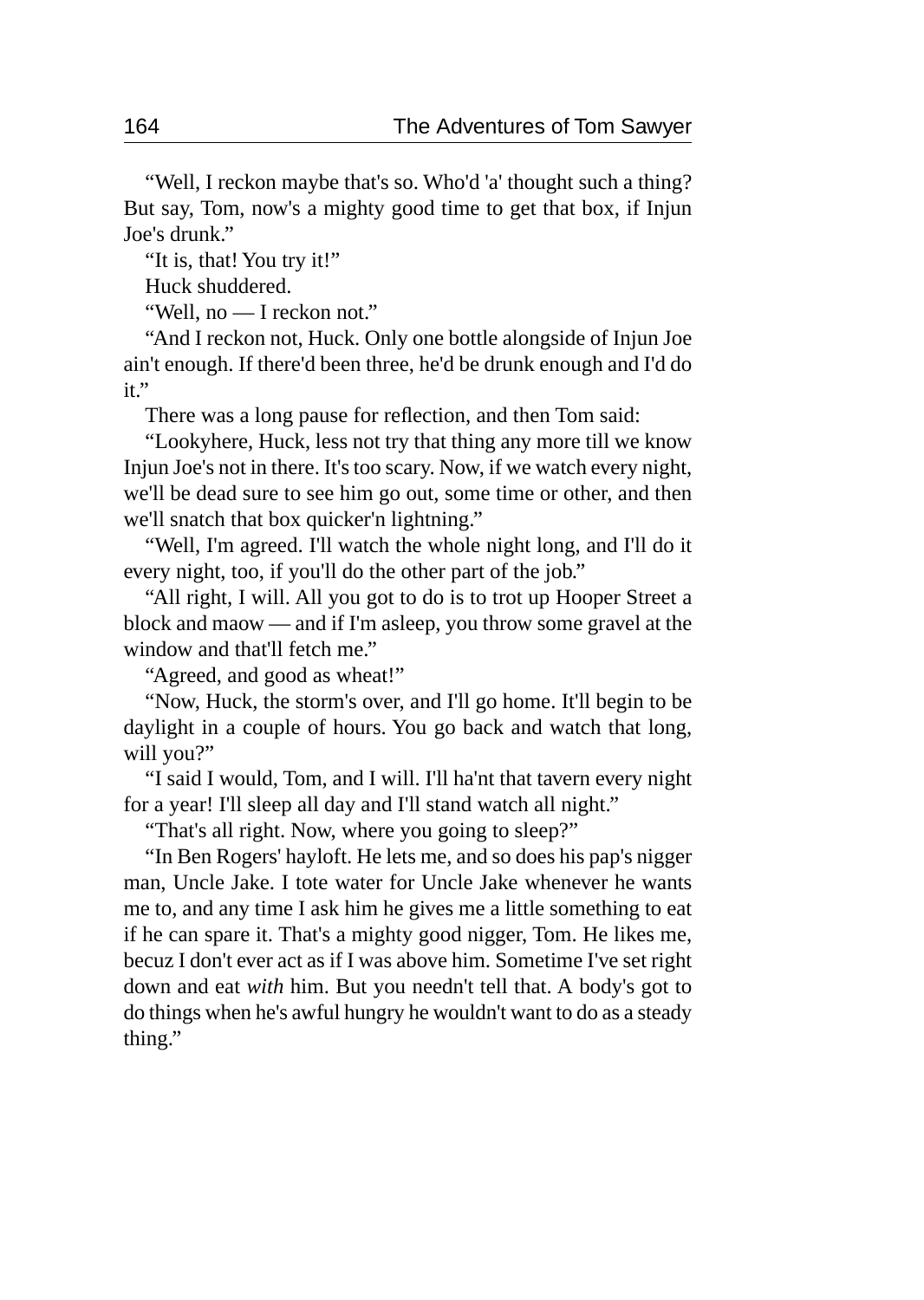"Well, if I don't want you in the daytime, I'll let you sleep. I won't come bothering around. Any time you see something's up, in the night, just skip right around and maow."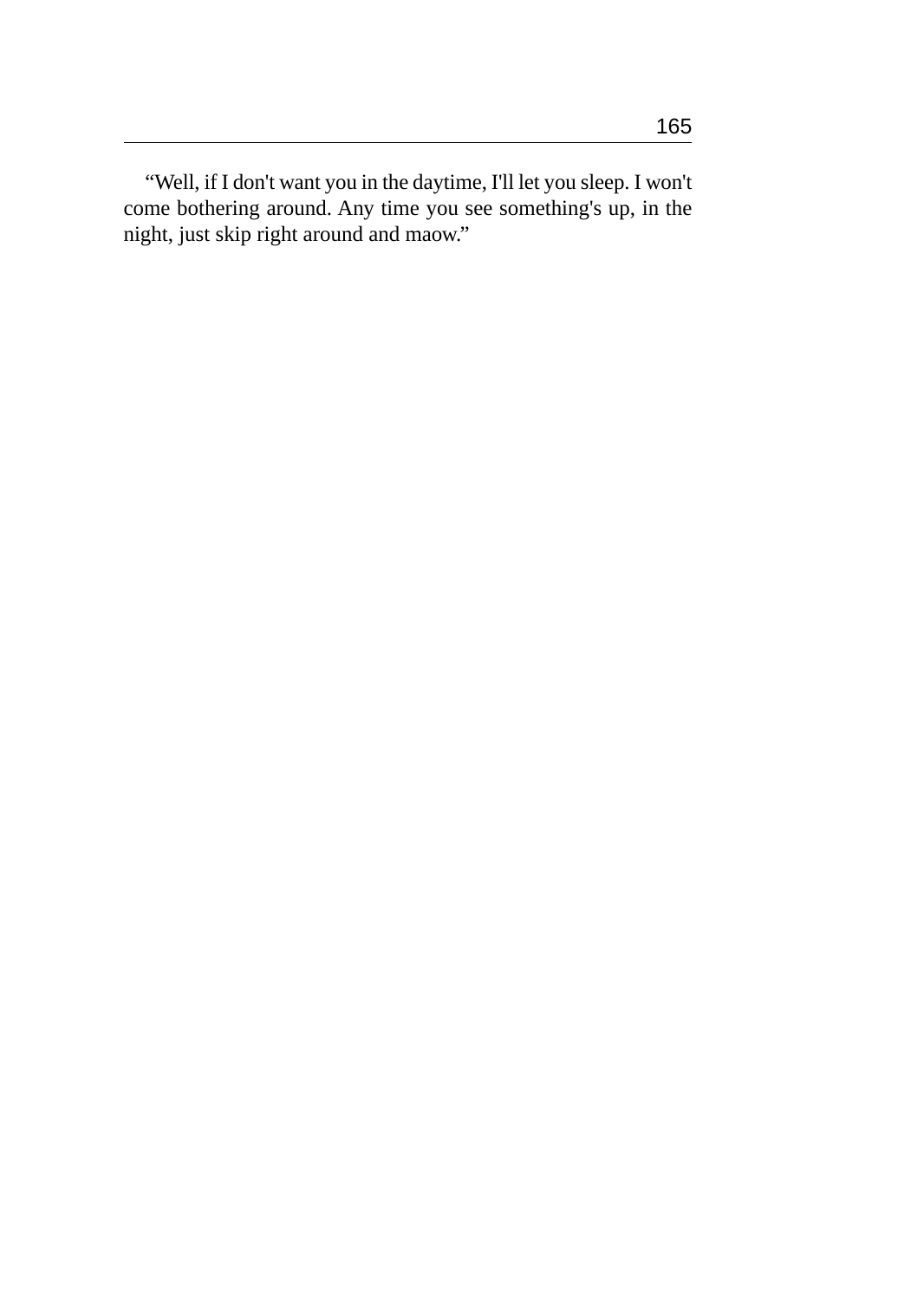## **Chapter XXIX**

The first thing Tom heard on Friday morning was a glad piece of news — Judge Thatcher's family had come back to town the night before. Both Injun Joe and the treasure sunk into secondary importance for a moment, and Becky took the chief place in the boy's interest. He saw her and they had an exhausting good time playing "hi-spy" and "gully-keeper" with a crowd of their schoolmates. The day was completed and crowned in a peculiarly satisfactory way: Becky teased her mother to appoint the next day for the long-promised and long-delayed picnic, and she consented. The child's delight was boundless; and Tom's not more moderate. The invitations were sent out before sunset, and straightway the young folks of the village were thrown into a fever of preparation and pleasurable anticipation. Tom's excitement enabled him to keep awake until a pretty late hour, and he had good hopes of hearing Huck's "maow," and of having his treasure to astonish Becky and the picnickers with, next day; but he was disappointed. No signal came that night.

Morning came, eventually, and by ten or eleven o'clock a giddy and rollicking company were gathered at Judge Thatcher's, and everything was ready for a start. It was not the custom for elderly people to mar the picnics with their presence. The children were considered safe enough under the wings of a few young ladies of eighteen and a few young gentlemen of twenty-three or thereabouts. The old steam ferryboat was chartered for the occasion; presently the gay throng filed up the main street laden with provision-baskets. Sid was sick and had to miss the fun; Mary remained at home to entertain him. The last thing Mrs. Thatcher said to Becky, was:

"You'll not get back till late. Perhaps you'd better stay all night with some of the girls that live near the ferry-landing, child."

"Then I'll stay with Susy Harper, mamma."

"Very well. And mind and behave yourself and don't be any trouble."

Presently, as they tripped along, Tom said to Becky: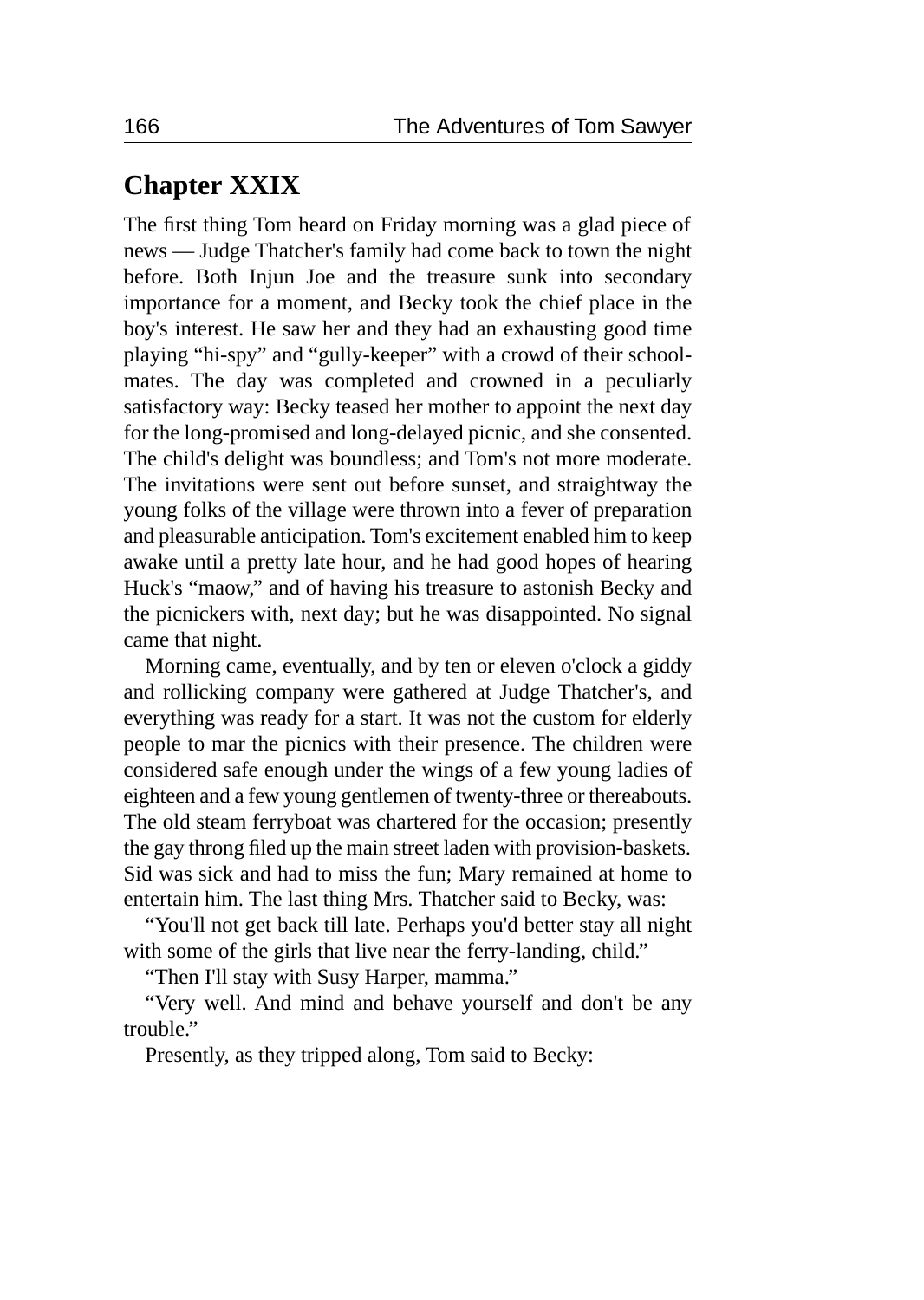"Say — I'll tell you what we'll do. 'Stead of going to Joe Harper's we'll climb right up the hill and stop at the Widow Douglas'. She'll have ice-cream! She has it most every day — dead loads of it. And she'll be awful glad to have us."

"Oh, that will be fun!"

Then Becky reflected a moment and said:

"But what will mamma say?"

"How'll she ever know?"

The girl turned the idea over in her mind, and said reluctantly:

"I reckon it's wrong — but —"

"But shucks! Your mother won't know, and so what's the harm? All she wants is that you'll be safe; and I bet you she'd 'a' said go there if she'd 'a' thought of it. I know she would!"

The Widow Douglas' splendid hospitality was a tempting bait. It and Tom's persuasions presently carried the day. So it was decided to say nothing anybody about the night's programme. Presently it occurred to Tom that maybe Huck might come this very night and give the signal. The thought took a deal of the spirit out of his anticipations. Still he could not bear to give up the fun at Widow Douglas'. And why should he give it up, he reasoned — the signal did not come the night before, so why should it be any more likely to come to-night? The sure fun of the evening outweighed the uncertain treasure; and, boy-like, he determined to yield to the stronger inclination and not allow himself to think of the box of money another time that day.

Three miles below town the ferryboat stopped at the mouth of a woody hollow and tied up. The crowd swarmed ashore and soon the forest distances and craggy heights echoed far and near with shoutings and laughter. All the different ways of getting hot and tired were gone through with, and by-and-by the rovers straggled back to camp fortified with responsible appetites, and then the destruction of the good things began. After the feast there was a refreshing season of rest and chat in the shade of spreading oaks. By-and-by somebody shouted:

"Who's ready for the cave?"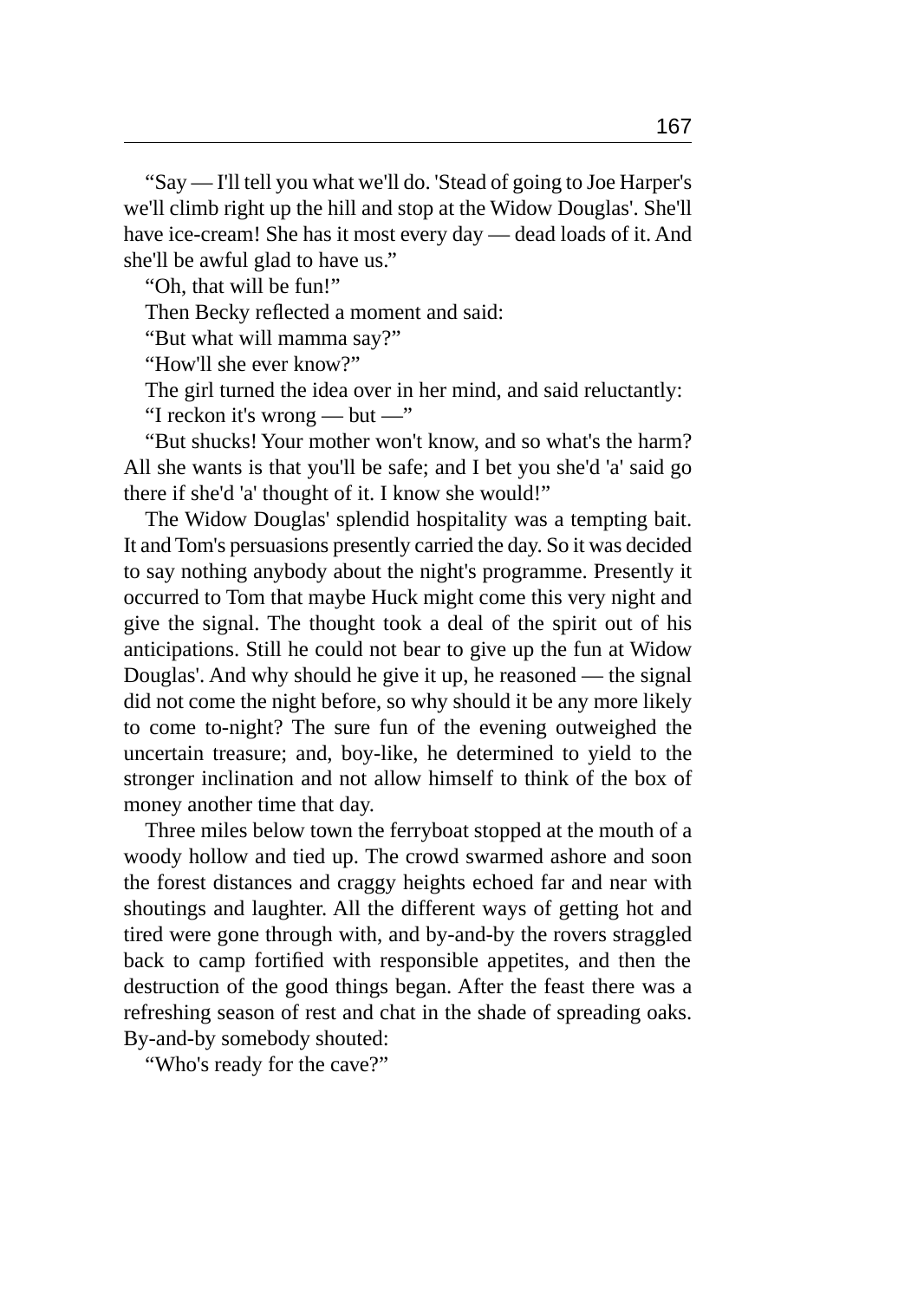Everybody was. Bundles of candles were procured, and straightway there was a general scamper up the hill. The mouth of the cave was up the hillside — an opening shaped like a letter A. Its massive oaken door stood unbarred. Within was a small chamber, chilly as an ice-house, and walled by Nature with solid limestone that was dewy with a cold sweat. It was romantic and mysterious to stand here in the deep gloom and look out upon the green valley shining in the sun. But the impressiveness of the situation quickly wore off, and the romping began again. The moment a candle was lighted there was a general rush upon the owner of it; a struggle and a gallant defence followed, but the candle was soon knocked down or blown out, and then there was a glad clamor of laughter and a new chase. But all things have an end. By-and-by the procession went filing down the steep descent of the main avenue, the flickering rank of lights dimly revealing the lofty walls of rock almost to their point of junction sixty feet overhead. This main avenue was not more than eight or ten feet wide. Every few steps other lofty and still narrower crevices branched from it on either hand — for McDougal's cave was but a vast labyrinth of crooked aisles that ran into each other and out again and led nowhere. It was said that one might wander days and nights together through its intricate tangle of rifts and chasms, and never find the end of the cave; and that he might go down, and down, and still down, into the earth, and it was just the same — labyrinth under labyrinth, and no end to any of them. No man "knew" the cave. That was an impossible thing. Most of the young men knew a portion of it, and it was not customary to venture much beyond this known portion. Tom Sawyer knew as much of the cave as any one.

The procession moved along the main avenue some three-quarters of a mile, and then groups and couples began to slip aside into branch avenues, fly along the dismal corridors, and take each other by surprise at points where the corridors joined again. Parties were able to elude each other for the space of half an hour without going beyond the "known" ground.

By-and-by, one group after another came straggling back to the mouth of the cave, panting, hilarious, smeared from head to foot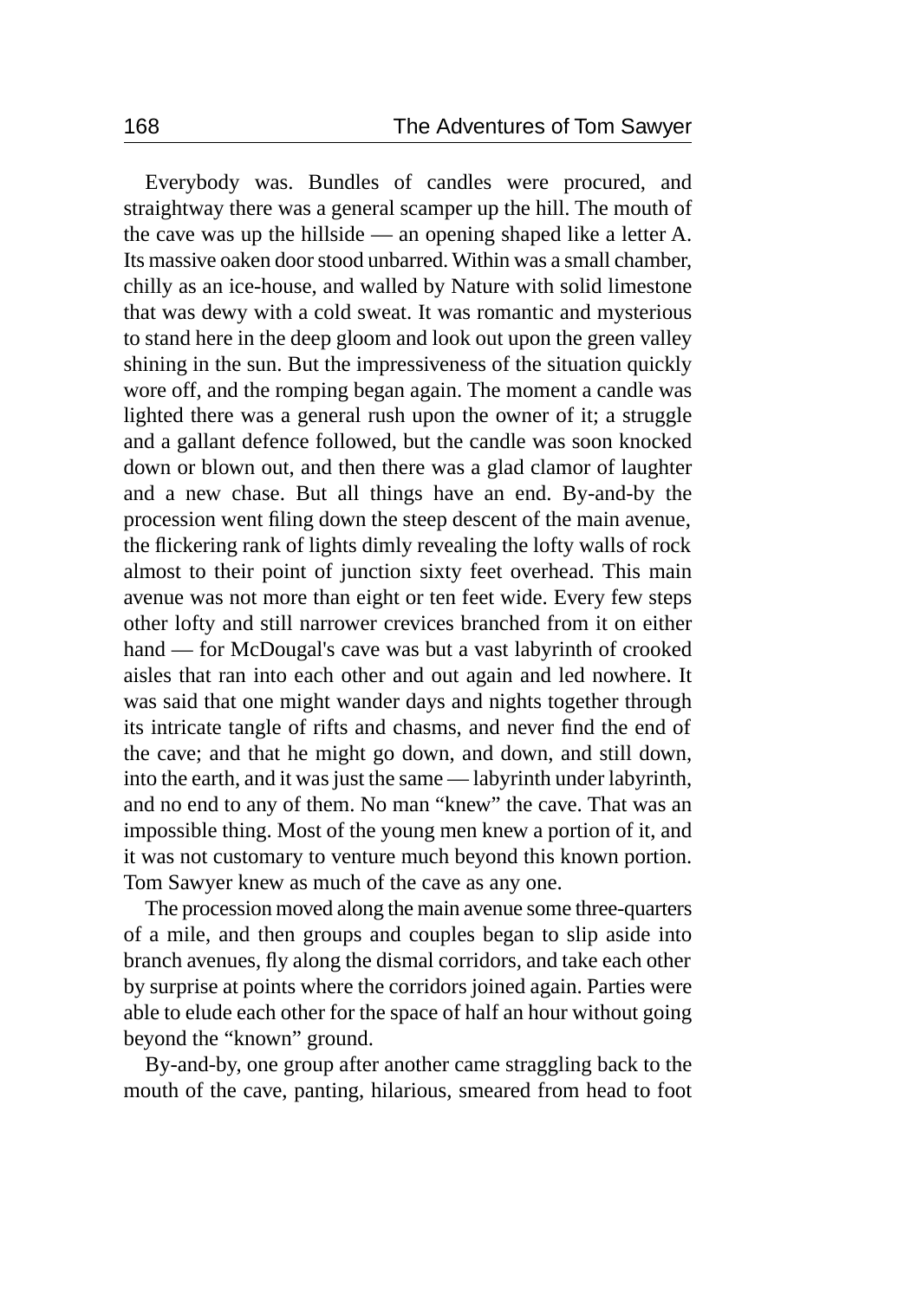with tallow drippings, daubed with clay, and entirely delighted with the success of the day. Then they were astonished to find that they had been taking no note of time and that night was about at hand. The clanging bell had been calling for half an hour. However, this sort of close to the day's adventures was romantic and therefore satisfactory. When the ferryboat with her wild freight pushed into the stream, nobody cared sixpence for the wasted time but the captain of the craft.

Huck was already upon his watch when the ferryboat's lights went glinting past the wharf. He heard no noise on board, for the young people were as subdued and still as people usually are who are nearly tired to death. He wondered what boat it was, and why she did not stop at the wharf — and then he dropped her out of his mind and put his attention upon his business. The night was growing cloudy and dark. Ten o'clock came, and the noise of vehicles ceased, scattered lights began to wink out, all straggling foot-passengers disappeared, the village betook itself to its slumbers and left the small watcher alone with the silence and the ghosts. Eleven o'clock came, and the tavern lights were put out; darkness everywhere, now. Huck waited what seemed a weary long time, but nothing happened. His faith was weakening. Was there any use? Was there really any use? Why not give it up and turn in?

A noise fell upon his ear. He was all attention in an instant. The alley door closed softly. He sprang to the corner of the brick store. The next moment two men brushed by him, and one seemed to have something under his arm. It must be that box! So they were going to remove the treasure. Why call Tom now? It would be absurd — the men would get away with the box and never be found again. No, he would stick to their wake and follow them; he would trust to the darkness for security from discovery. So communing with himself, Huck stepped out and glided along behind the men, cat-like, with bare feet, allowing them to keep just far enough ahead not to be invisible.

They moved up the river street three blocks, then turned to the left up a cross-street. They went straight ahead, then, until they came to the path that led up Cardiff Hill; this they took. They passed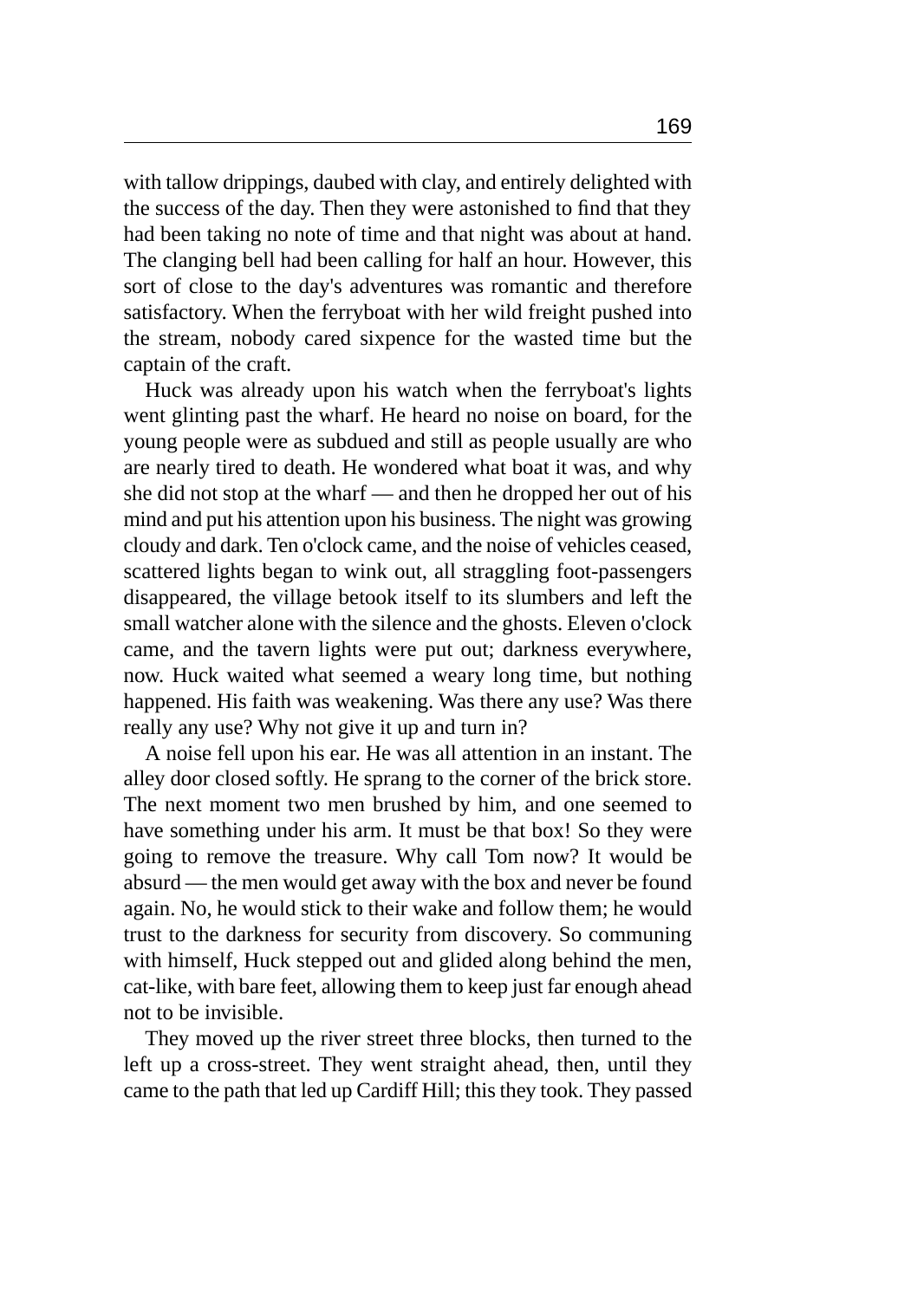by the old Welshman's house, half-way up the hill, without hesitating, and still climbed upward. Good, thought Huck, they will bury it in the old quarry. But they never stopped at the quarry. They passed on, up the summit. They plunged into the narrow path between the tall sumach bushes, and were at once hidden in the gloom. Huck closed up and shortened his distance, now, for they would never be able to see him. He trotted along awhile; then slackened his pace, fearing he was gaining too fast; moved on a piece, then stopped altogether; listened; no sound; none, save that he seemed to hear the beating of his own heart. The hooting of an owl came over the hill — ominous sound! But no footsteps. Heavens, was everything lost! He was about to spring with winged feet, when a man cleared his throat not four feet from him! Huck's heart shot into his throat, but he swallowed it again; and then he stood there shaking as if a dozen agues had taken charge of him at once, and so weak that he thought he must surely fall to the ground. He knew where he was. He knew he was within five steps of the stile leading into Widow Douglas' grounds. Very well, he thought, let them bury it there; it won't be hard to find.

Now there was a voice — a very low voice — Injun Joe's:

"Damn her, maybe she's got company — there's lights, late as it is."

"I can't see any."

This was that stranger's voice — the stranger of the haunted house. A deadly chill went to Huck's heart — this, then, was the "revenge" job! His thought was, to fly. Then he remembered that the Widow Douglas had been kind to him more than once, and maybe these men were going to murder her. He wished he dared venture to warn her; but he knew he didn't dare — they might come and catch him. He thought all this and more in the moment that elapsed between the stranger's remark and Injun Joe's next — which was —

"Because the bush is in your way. Now — this way — now you see, don't you?"

"Yes. Well, there *is* company there, I reckon. Better give it up."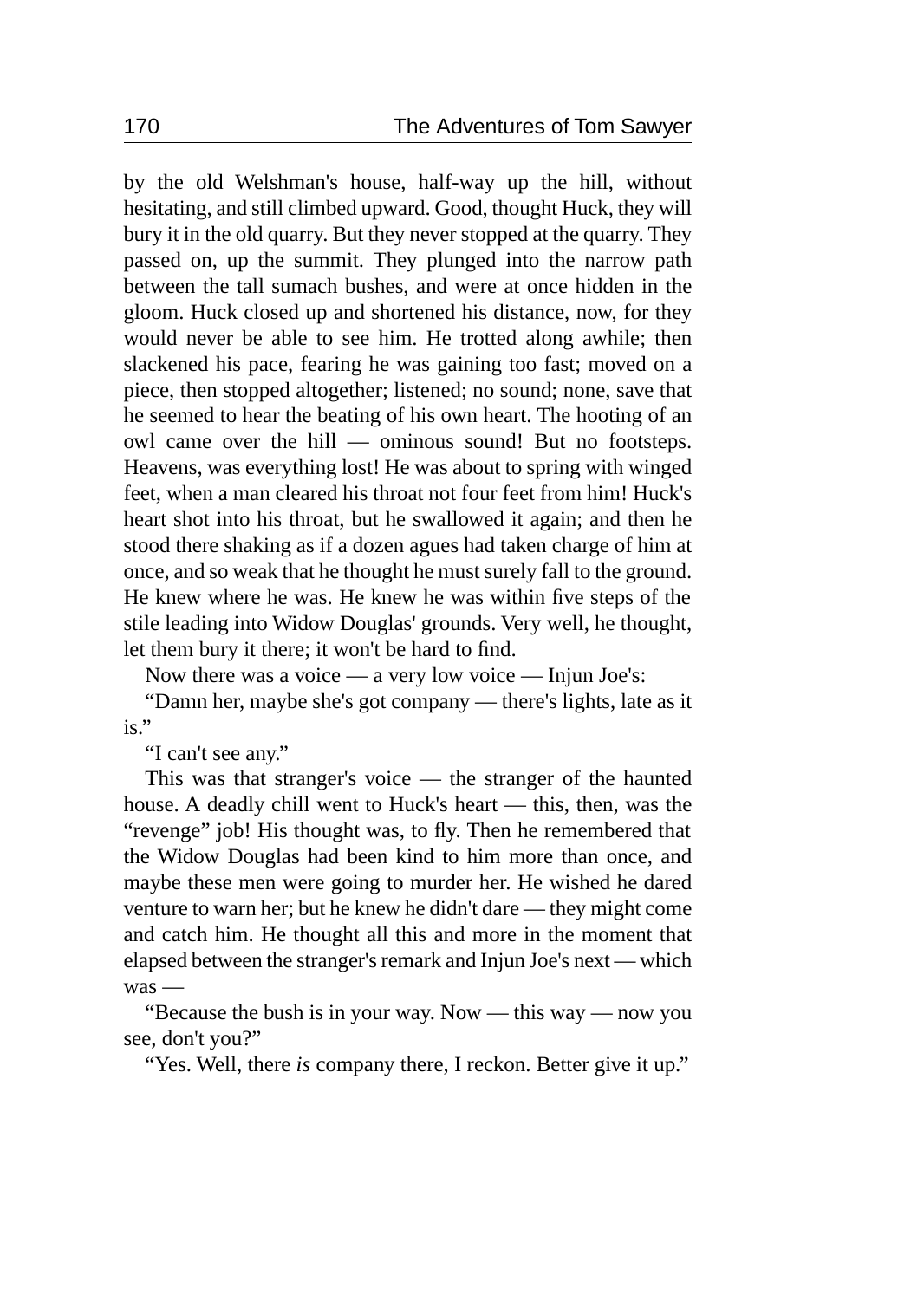"Give it up, and I just leaving this country forever! Give it up and maybe never have another chance. I tell you again, as I've told you before, I don't care for her swag — you may have it. But her husband was rough on me — many times he was rough on me and mainly he was the justice of the peace that jugged me for a vagrant. And that ain't all. It ain't a millionth part of it! He had me *horsewhipped!* — horsewhipped in front of the jail, like a nigger! with all the town looking on! *Horsewhipped!* — do you understand? He took advantage of me and died. But I'll take it out of *her.*"

"Oh, don't kill her! Don't do that!"

"Kill? Who said anything about killing? I would kill *him* if he was here; but not her. When you want to get revenge on a woman you don't kill her — bosh! you go for her looks. You slit her nostrils — you notch her ears like a sow!"

"By God, that's —"

"Keep your opinion to yourself! It will be safest for you. I'll tie her to the bed. If she bleeds to death, is that my fault? I'll not cry, if she does. My friend, you'll help me in this thing — for *my* sake that's why you're here — I mightn't be able alone. If you flinch, I'll kill you. Do you understand that? And if I have to kill you, I'll kill her — and then I reckon nobody'll ever know much about who done this business."

"Well, if it's got to be done, let's get at it. The quicker the better — I'm all in a shiver."

"Do it *now*? And company there? Look here — I'll get suspicious of you, first thing you know. No — we'll wait till the lights are out — there's no hurry."

Huck felt that a silence was going to ensue — a thing still more awful than any amount of murderous talk; so he held his breath and stepped gingerly back; planted his foot carefully and firmly, after balancing, one-legged, in a precarious way and almost toppling over, first on one side and then on the other. He took another step back, with the same elaboration and the same risks; then another and another, and — a twig snapped under his foot! His breath stopped and he listened. There was no sound — the stillness was perfect. His gratitude was measureless. Now he turned in his tracks,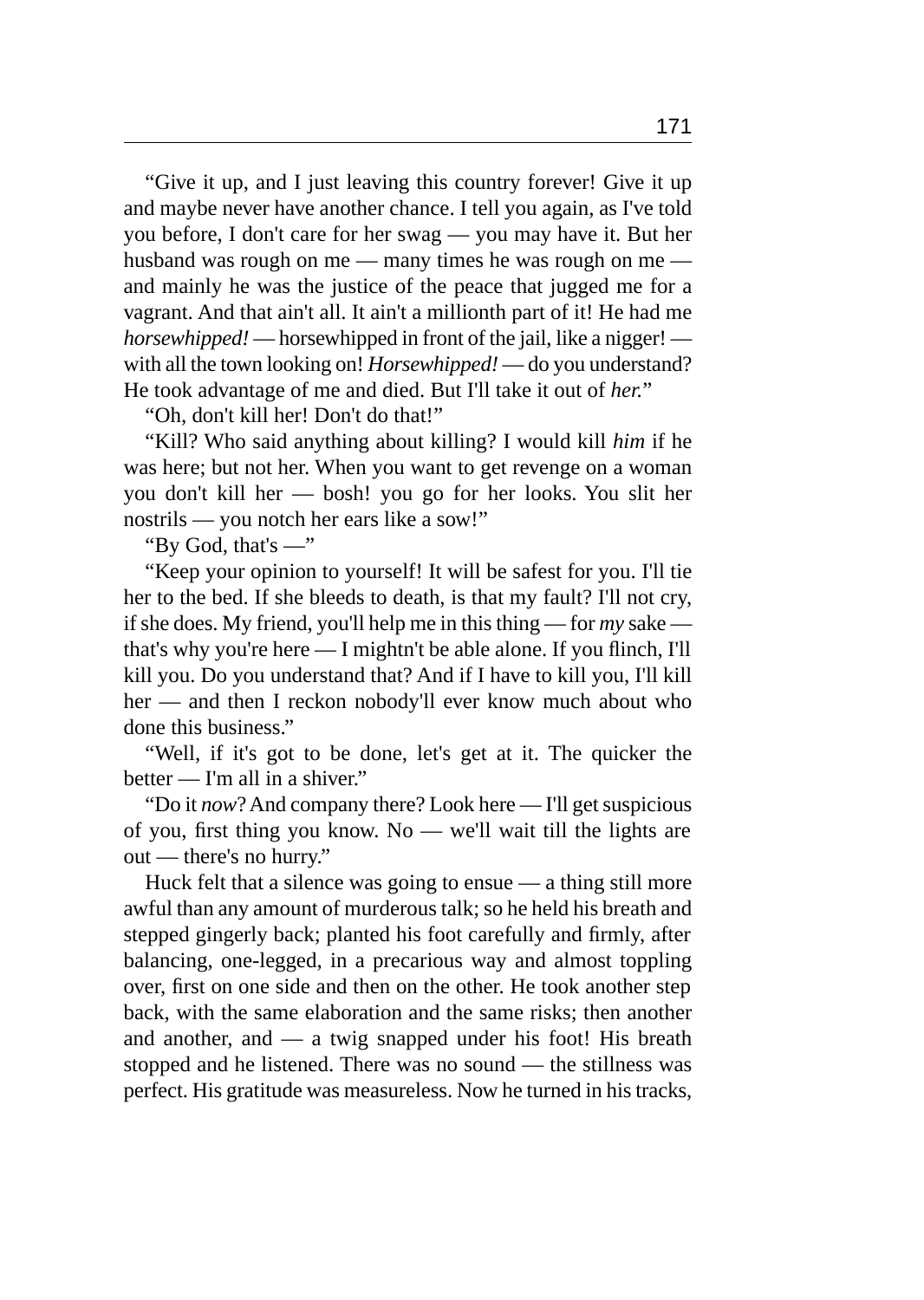between the walls of sumach bushes — turned himself as carefully as if he were a ship — and then stepped quickly but cautiously along. When he emerged at the quarry he felt secure, and so he picked up his nimble heels and flew. Down, down he sped, till he reached the Welshman's. He banged at the door, and presently the heads of the old man and his two stalwart sons were thrust from windows.

"What's the row there? Who's banging? What do you want?"

"Let me in — quick! I'll tell everything."

"Why, who are you?"

"Huckleberry Finn — quick, let me in!"

"Huckleberry Finn, indeed! It ain't a name to open many doors, I judge! But let him in, lads, and let's see what's the trouble."

"Please don't ever tell I told you," were Huck's first words when he got in. "Please don't — I'd be killed, sure — but the widow's been good friends to me sometimes, and I want to tell — I *will* tell if you'll promise you won't ever say it was me."

"By George, he *has* got something to tell, or he wouldn't act so!" exclaimed the old man; "out with it and nobody here'll ever tell,  $l$ ad"

Three minutes later the old man and his sons, well armed, were up the hill, and just entering the sumach path on tiptoe, their weapons in their hands. Huck accompanied them no further. He hid behind a great boulder and fell to listening. There was a lagging, anxious silence, and then all of a sudden there was an explosion of firearms and a cry.

Huck waited for no particulars. He sprang away and sped down the hill as fast as his legs could carry him.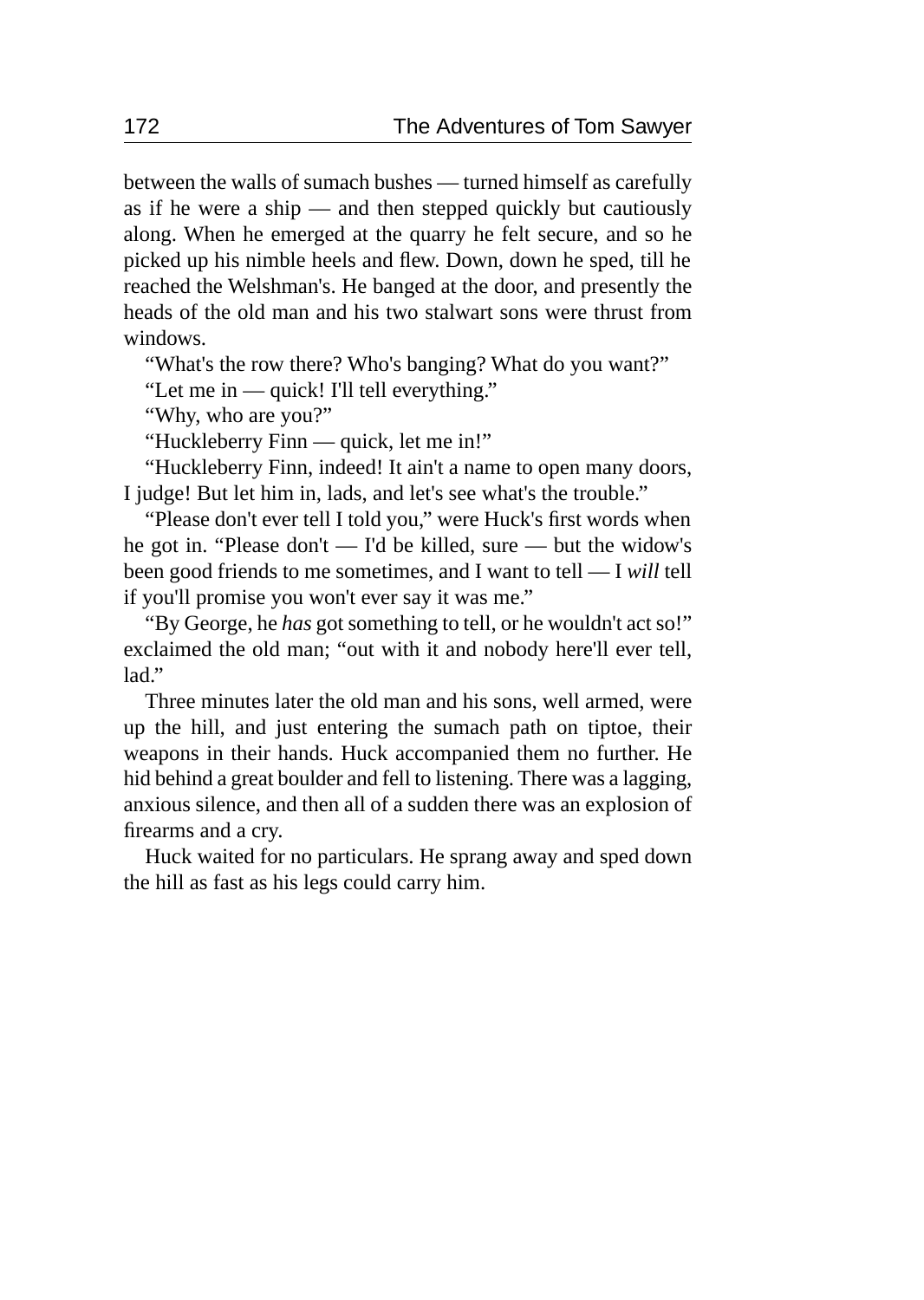## **Chapter XXX**

As the earliest suspicion of dawn appeared on Sunday morning, Huck came groping up the hill and rapped gently at the old Welshman's door. The inmates were asleep, but it was a sleep that was set on a hair-trigger, on account of the exciting episode of the night. A call came from a window:

"Who's there!"

Huck's scared voice answered in a low tone:

"Please let me in! It's only Huck Finn!"

"It's a name that can open this door night or day, lad! — and welcome!"

These were strange words to the vagabond boy's ears, and the pleasantest he had ever heard. He could not recollect that the closing word had ever been applied in his case before. The door was quickly unlocked, and he entered. Huck was given a seat and the old man and his brace of tall sons speedily dressed themselves.

"Now, my boy, I hope you're good and hungry, because breakfast will be ready as soon as the sun's up, and we'll have a piping hot one, too — make yourself easy about that! I and the boys hoped you'd turn up and stop here last night."

"I was awful scared," said Huck, "and I run. I took out when the pistols went off, and I didn't stop for three mile. I've come now becuz I wanted to know about it, you know; and I come before daylight becuz I didn't want to run across them devils, even if they was dead."

"Well, poor chap, you do look as if you'd had a hard night of it — but there's a bed here for you when you've had your breakfast. No, they ain't dead, lad — we are sorry enough for that. You see we knew right where to put our hands on them, by your description; so we crept along on tiptoe till we got within fifteen feet of them dark as a cellar that sumach path was — and just then I found I was going to sneeze. It was the meanest kind of luck! I tried to keep it back, but no use — 'twas bound to come, and it did come! I was in the lead with my pistol raised, and when the sneeze started those scoundrels a-rustling to get out of the path, I sung out, "Fire boys!"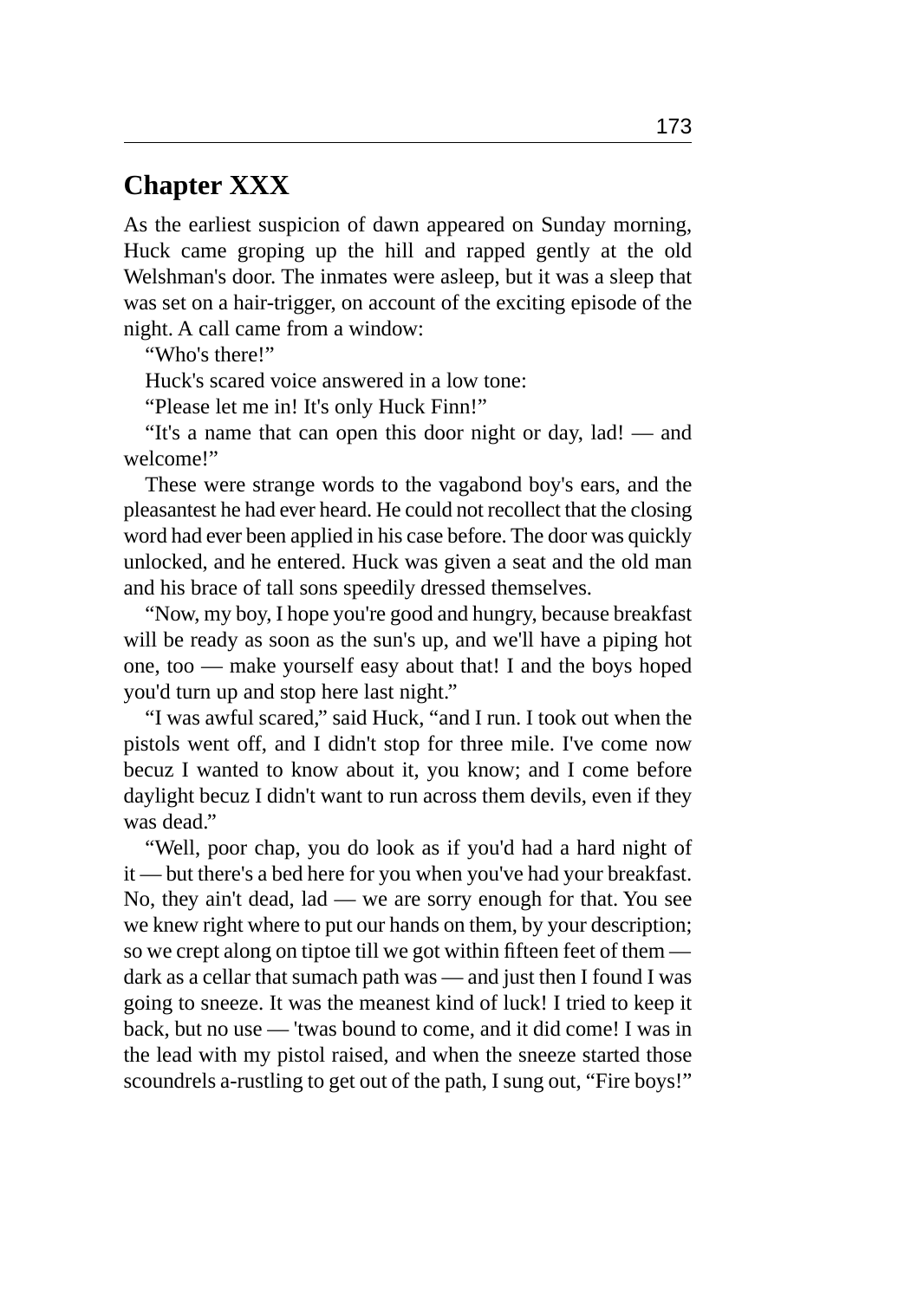and blazed away at the place where the rustling was. So did the boys. But they were off in a jiffy, those villains, and we after them, down through the woods. I judge we never touched them. They fired a shot apiece as they started, but their bullets whizzed by and didn't do us any harm. As soon as we lost the sound of their feet we quit chasing, and went down and stirred up the constables. They got a posse together, and went off to guard the river bank, and as soon as it is light the sheriff and a gang are going to beat up the woods. My boys will be with them presently. I wish we had some sort of description of those rascals — 'twould help a good deal. But you couldn't see what they were like, in the dark, lad, I suppose?"

"Oh yes; I saw them down-town and follered them."

"Splendid! Describe them — describe them, my boy!"

"One's the old deaf and dumb Spaniard that's ben around here once or twice, and t'other's a mean-looking, ragged —"

"That's enough, lad, we know the men! Happened on them in the woods back of the widow's one day, and they slunk away. Off with you, boys, and tell the sheriff — get your breakfast to-morrow morning!"

The Welshman's sons departed at once. As they were leaving the room Huck sprang up and exclaimed:

"Oh, please don't tell *any*body it was me that blowed on them! Oh, please!"

"All right if you say it, Huck, but you ought to have the credit of what you did."

"Oh no, no! Please don't tell!"

When the young men were gone, the old Welshman said:

"They won't tell — and I won't. But why don't you want it known?"

Huck would not explain, further than to say that he already knew too much about one of those men and would not have the man know that he knew anything against him for the whole world — he would be killed for knowing it, sure.

The old man promised secrecy once more, and said:

"How did you come to follow these fellows, lad? Were they looking suspicious?"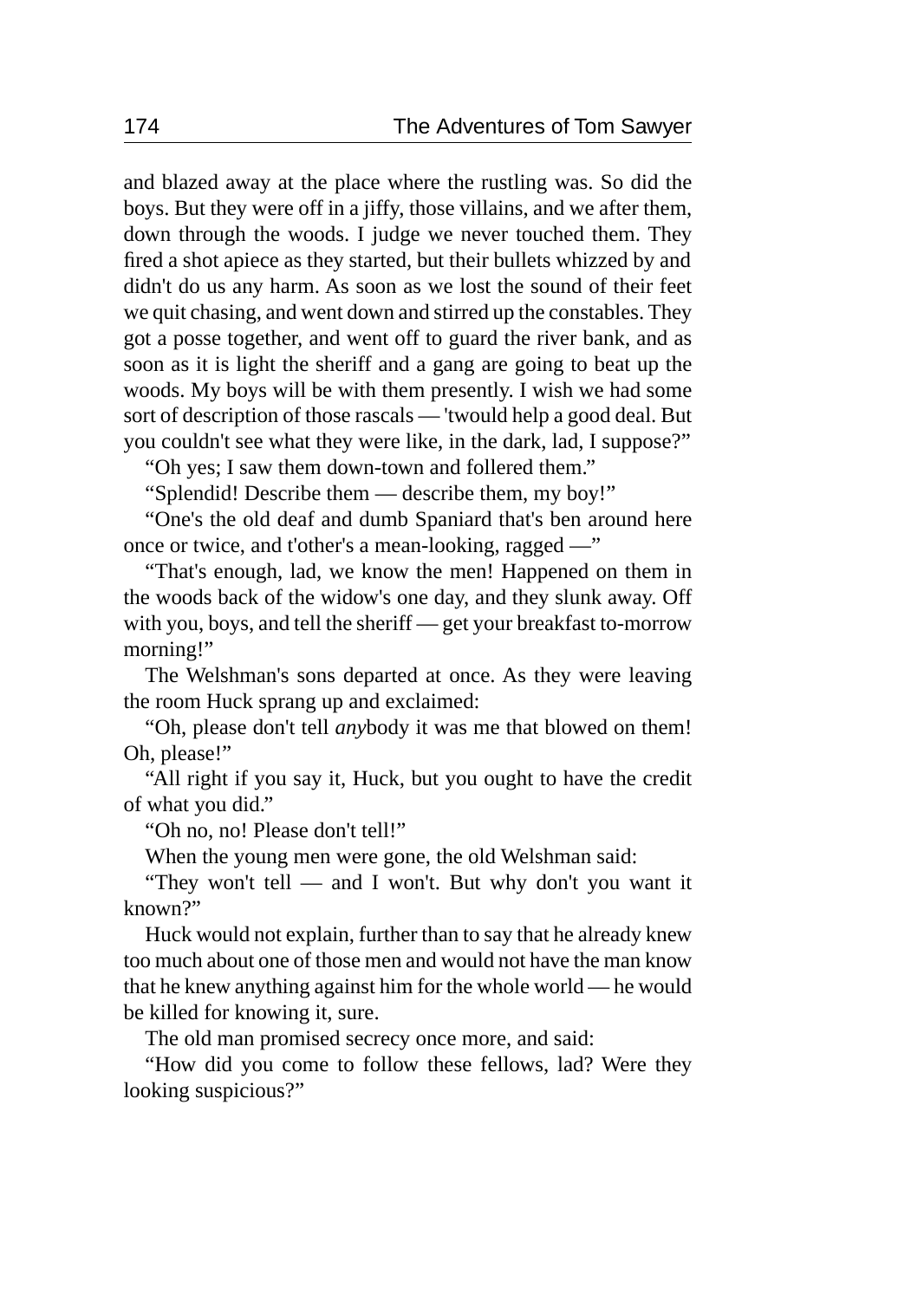Huck was silent while he framed a duly cautious reply. Then he said:

"Well, you see, I'm a kind of a hard lot, — least everybody says so, and I don't see nothing agin it — and sometimes I can't sleep much, on account of thinking about it and sort of trying to strike out a new way of doing. That was the way of it last night. I couldn't sleep, and so I come along up-street 'bout midnight, a-turning it all over, and when I got to that old shackly brick store by the Temperance Tavern, I backed up agin the wall to have another think. Well, just then along comes these two chaps slipping along close by me, with something under their arm, and I reckoned they'd stole it. One was a-smoking, and t'other one wanted a light; so they stopped right before me and the cigars lit up their faces and I see that the big one was the deaf and dumb Spaniard, by his white whiskers and the patch on his eye, and t'other one was a rusty, ragged-looking devil."

"Could you see the rags by the light of the cigars?"

This staggered Huck for a moment. Then he said:

"Well, I don't know — but somehow it seems as if I did."

"Then they went on, and you —"

"Follered 'em — yes. That was it. I wanted to see what was up they sneaked along so. I dogged 'em to the widder's stile, and stood in the dark and heard the ragged one beg for the widder, and the Spaniard swear he'd spile her looks just as I told you and your  $two -$ "

"What! The *deaf and dumb* man said all that!"

Huck had made another terrible mistake! He was trying his best to keep the old man from getting the faintest hint of who the Spaniard might be, and yet his tongue seemed determined to get him into trouble in spite of all he could do. He made several efforts to creep out of his scrape, but the old man's eye was upon him and he made blunder after blunder. Presently the Welshman said:

"My boy, don't be afraid of me. I wouldn't hurt a hair of your head for all the world. No — I'd protect you — I'd protect you. This Spaniard is not deaf and dumb; you've let that slip without intending it; you can't cover that up now. You know something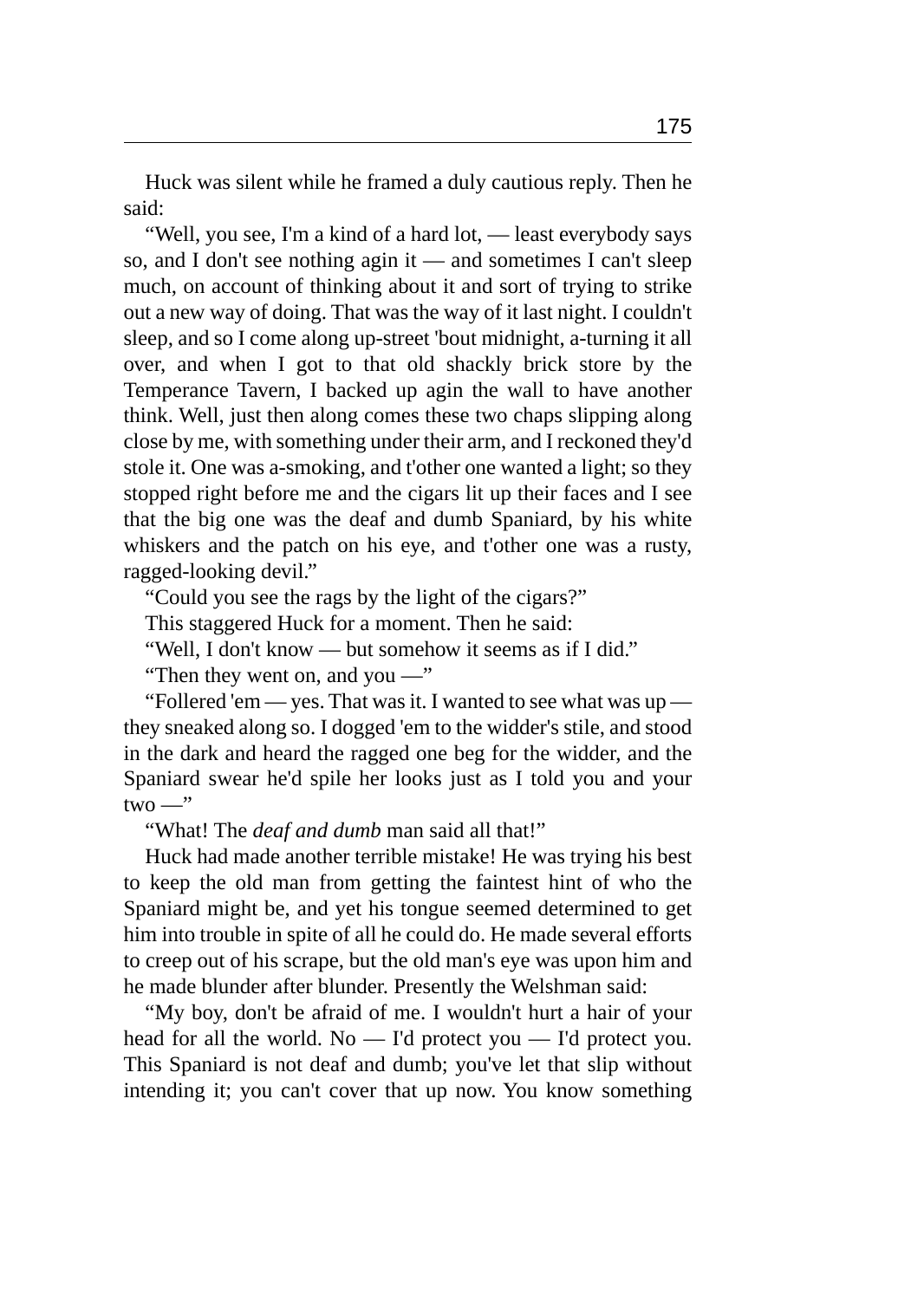about that Spaniard that you want to keep dark. Now trust me tell me what it is, and trust me — I won't betray you."

Huck looked into the old man's honest eyes a moment, then bent over and whispered in his ear:

"'Tain't a Spaniard — it's Injun Joe!"

The Welshman almost jumped out of his chair. In a moment he said:

"It's all plain enough, now. When you talked about notching ears and slitting noses I judged that that was your own embellishment, because white men don't take that sort of revenge. But an Injun! That's a different matter altogether."

During breakfast the talk went on, and in the course of it the old man said that the last thing which he and his sons had done, before going to bed, was to get a lantern and examine the stile and its vicinity for marks of blood. They found none, but captured a bulky bundle of —

"Of *what*?"

If the words had been lightning they could not have leaped with a more stunning suddenness from Huck's blanched lips. His eyes were staring wide, now, and his breath suspended — waiting for the answer. The Welshman started — stared in return — three seconds — five seconds — ten — then replied:

"Of burglar's tools. Why, what's the *matter* with you?"

Huck sank back, panting gently, but deeply, unutterably grateful. The Welshman eyed him gravely, curiously — and presently said:

"Yes, burglar's tools. That appears to relieve you a good deal. But what did give you that turn? What were *you* expecting we'd found?"

Huck was in a close place — the inquiring eye was upon him he would have given anything for material for a plausible answer nothing suggested itself — the inquiring eye was boring deeper and deeper — a senseless reply offered — there was no time to weigh it, so at a venture he uttered it — feebly:

"Sunday-school books, maybe."

Poor Huck was too distressed to smile, but the old man laughed loud and joyously, shook up the details of his anatomy from head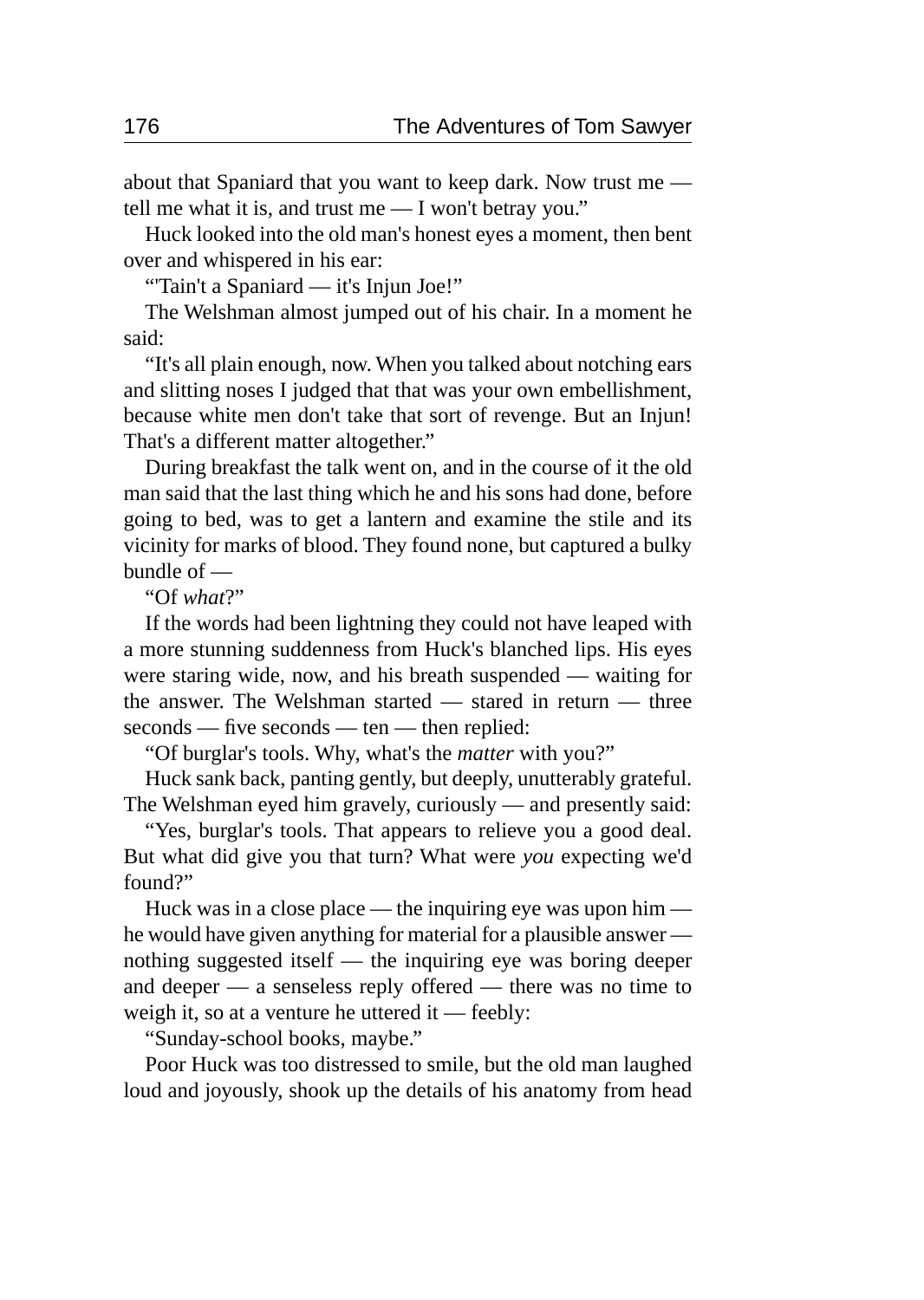to foot, and ended by saying that such a laugh was money in aman's pocket, because it cut down the doctor's bill like everything. Then he added:

"Poor old chap, you're white and jaded — you ain't well a bit no wonder you're a little flighty and off your balance. But you'll come out of it. Rest and sleep will fetch you out all right, I hope."

Huck was irritated to think he had been such a goose and betrayed such a suspicious excitement, for he had dropped the idea that the parcel brought from the tavern was the treasure, as soon as he had heard the talk at the widow's stile. He had only thought it was not the treasure, however — he had not known that it wasn't — and so the suggestion of a captured bundle was too much for his selfpossession. But on the whole he felt glad the little episode had happened, for now he knew beyond all question that that bundle was not *the* bundle, and so his mind was at rest and exceedingly comfortable. In fact, everything seemed to be drifting just in the right direction, now; the treasure must be still in No. 2, the men would be captured and jailed that day, and he and Tom could seize the gold that night without any trouble or any fear of interruption.

Just as breakfast was completed there was a knock at the door. Huck jumped for a hiding-place, for he had no mind to be connected even remotely with the late event. The Welshman admitted several ladies and gentlemen, among them the Widow Douglas, and noticed that groups of citizens were climbing up the hill — to stare at the stile. So the news had spread. The Welshman had to tell the story of the night to the visitors. The widow's gratitude for her preservation was outspoken.

"Don't say a word about it, madam. There's another that you're more beholden to than you are to me and my boys, maybe, but he don't allow me to tell his name. We wouldn't have been there but for him."

Of course this excited a curiosity so vast that it almost belittled the main matter — but the Welshman allowed it to eat into the vitals of his visitors, and through them be transmitted to the whole town, for he refused to part with his secret. When all else had been learned, the widow said: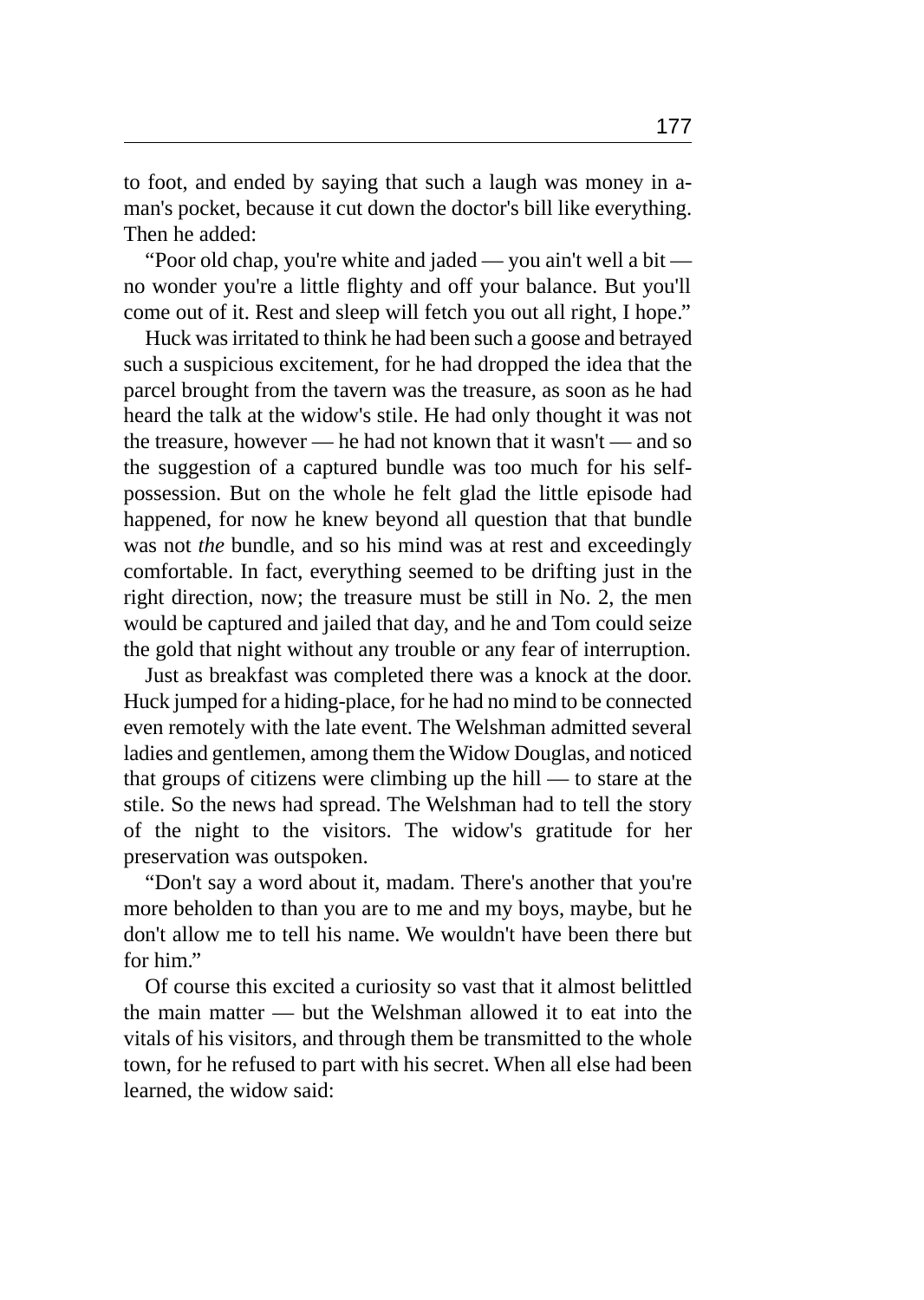"I went to sleep reading in bed and slept straight through all that noise. Why didn't you come and wake me?"

"We judged it warn't worth while. Those fellows warn't likely to come again — they hadn't any tools left to work with, and what was the use of waking you up and scaring you to death? My three negro men stood guard at your house all the rest of the night. They've just come back."

More visitors came, and the story had to be told and retold for a couple of hours more.

There was no Sabbath-school during day-school vacation, but everybody was early at church. The stirring event was well canvassed. News came that not a sign of the two villains had been yet discovered. When the sermon was finished, Judge Thatcher's wife dropped alongside of Mrs. Harper as she moved down the aisle with the crowd and said:

"Is my Becky going to sleep all day? I just expected she would be tired to death."

"Your Becky?"

"Yes," with a startled look — "didn't she stay with you last night?"

"Why, no."

Mrs. Thatcher turned pale, and sank into a pew, just as Aunt Polly, talking briskly with a friend, passed by. Aunt Polly said:

"Good-morning, Mrs. Thatcher. Good-morning, Mrs. Harper. I've got a boy that's turned up missing. I reckon my Tom stayed at your house last night — one of you. And now he's afraid to come to church. I've got to settle with him."

Mrs. Thatcher shook her head feebly and turned paler than ever. "He didn't stay with us," said Mrs. Harper, beginning to look uneasy. A marked anxiety came into Aunt Polly's face.

"Joe Harper, have you seen my Tom this morning?"

"No'm."

"When did you see him last?"

Joe tried to remember, but was not sure he could say. The people had stopped moving out of church. Whispers passed along, and a boding uneasiness took possession of every countenance. Children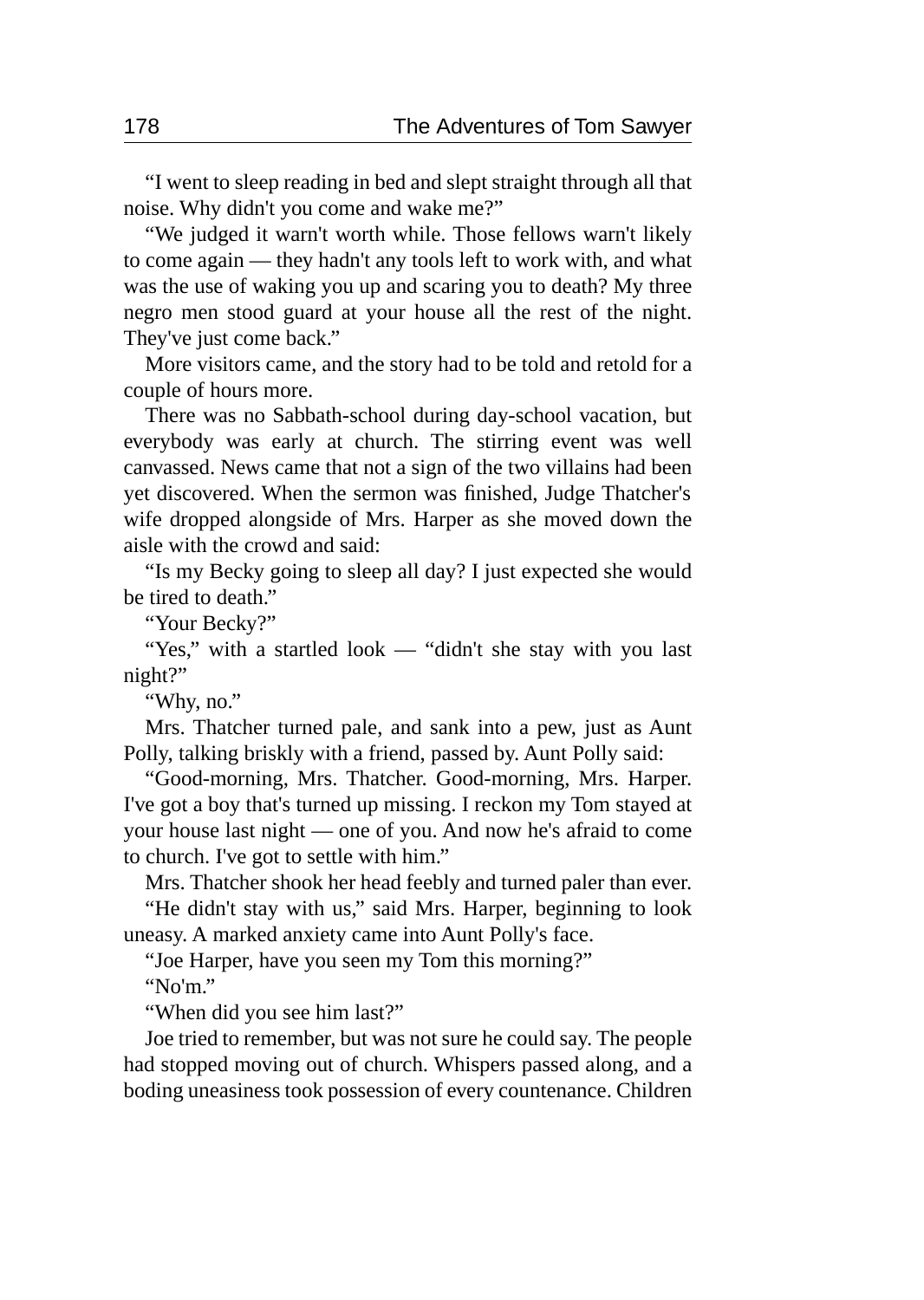were anxiously questioned, and young teachers. They all said they had not noticed whether Tom and Becky were on board the ferryboat on the homeward trip; it was dark; no one thought of inquiring if any one was missing. One young man finally blurted out his fear that they were still in the cave! Mrs. Thatcher swooned away. Aunt Polly fell to crying and wringing her hands.

The alarm swept from lip to lip, from group to group, from street to street, and within five minutes the bells were wildly clanging and the whole town was up! The Cardiff Hill episode sank into instant insignificance, the burglars were forgotten, horses were saddled, skiffs were manned, the ferryboat ordered out, and before the horror was half an hour old, two hundred men were pouring down highroad and river toward the cave.

All the long afternoon the village seemed empty and dead. Many women visited Aunt Polly and Mrs. Thatcher and tried to comfort them. They cried with them, too, and that was still better than words. All the tedious night the town waited for news; but when the morning dawned at last, all the word that came was, "Send more candles — and send food." Mrs. Thatcher was almost crazed; and Aunt Polly, also. Judge Thatcher sent messages of hope and encouragement from the cave, but they conveyed no real cheer.

The old Welshman came home toward daylight, spattered with candle-grease, smeared with clay, and almost worn out. He found Huck still in the bed that had been provided for him, and delirious with fever. The physicians were all at the cave, so the Widow Douglas came and took charge of the patient. She said she would do her best by him, because, whether he was good, bad, or indifferent, he was the Lord's, and nothing that was the Lord's was a thing to be neglected. The Welshman said Huck had good spots in him, and the widow said:

"You can depend on it. That's the Lord's mark. He don't leave it off. He never does. Puts it somewhere on every creature that comes from his hands."

Early in the forenoon parties of jaded men began to straggle into the village, but the strongest of the citizens continued searching. All the news that could be gained was that remotenesses of the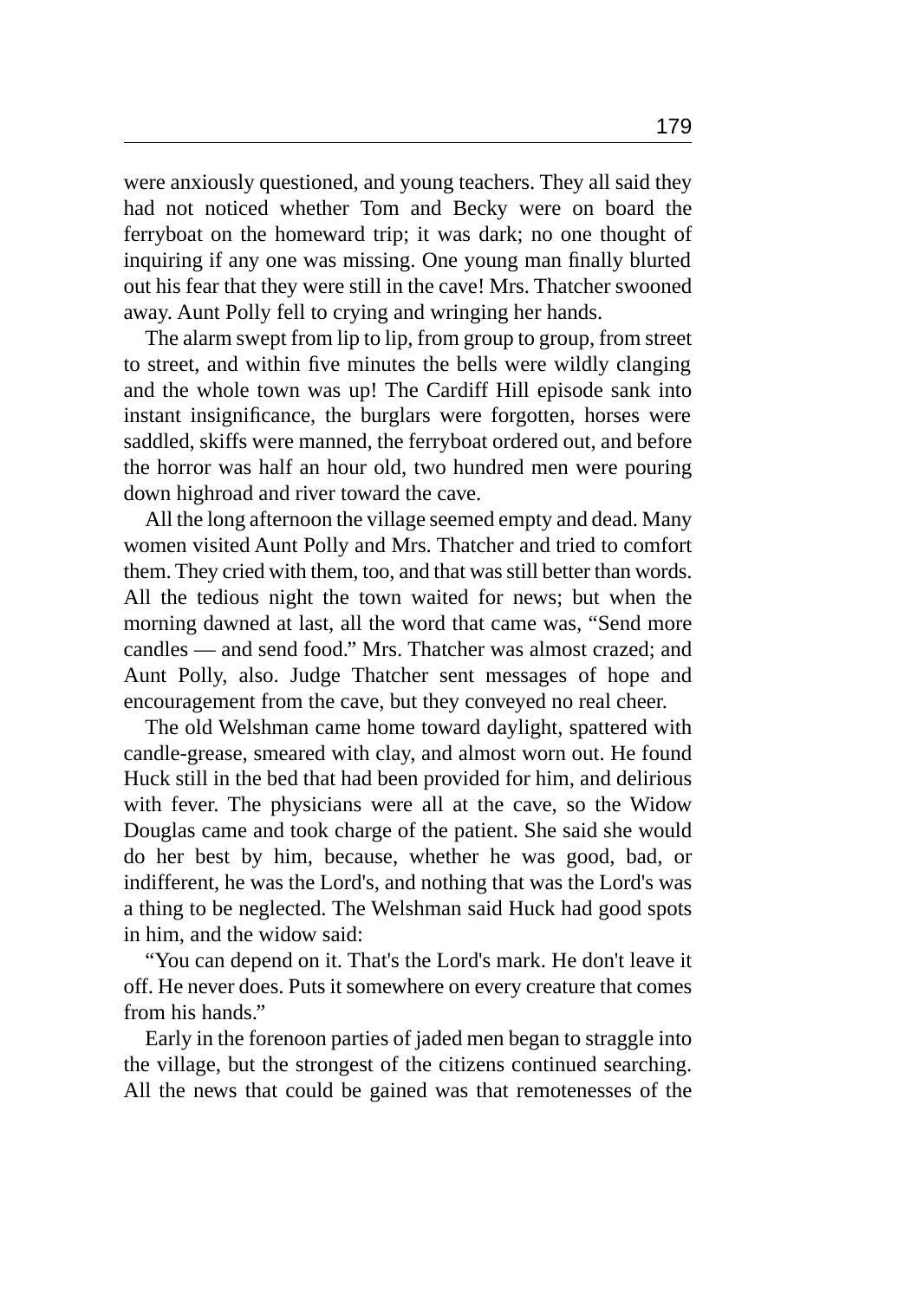cavern were being ransacked that had never been visited before; that every corner and crevice was going to be thoroughly searched; that wherever one wandered through the maze of passages, lights were to be seen flitting hither and thither in the distance, and shoutings and pistol-shots sent their hollow reverberations to the ear down the sombre aisles. In one place, far from the section usually traversed by tourists, the names "BECKY & TOM" had been found traced upon the rocky wall with candle-smoke, and near at hand a grease-soiled bit of ribbon. Mrs. Thatcher recognized the ribbon and cried over it. She said it was the last relic she should ever have of her child; and that no other memorial of her could ever be so precious, because this one parted latest from the living body before the awful death came. Some said that now and then, in the cave, a far-away speck of light would glimmer, and then a glorious shout would burst forth and a score of men go trooping down the echoing aisle — and then a sickening disappointment always followed; the children were not there; it was only a searcher's light.

Three dreadful days and nights dragged their tedious hours along, and the village sank into a hopeless stupor. No one had heart for anything. The accidental discovery, just made, that the proprietor of the Temperance Tavern kept liquor on his premises, scarcely fluttered the public pulse, tremendous as the fact was. In a lucid interval, Huck feebly led up to the subject of taverns, and finally asked  $-$  dimly dreading the worst  $-$  if anything had been discovered at the Temperance Tavern since he had been ill.

"Yes," said the widow.

Huck started up in bed, wild-eyed:

"What? What was it?"

"Liquor! — and the place has been shut up. Lie down, child what a turn you did give me!"

"Only tell me just one thing — only just one — please! Was it Tom Sawyer that found it?"

The widow burst into tears. "Hush, hush, child, hush! I've told you before, you must *not* talk. You are very, very sick!"

Then nothing but liquor had been found; there would have been a great powwow if it had been the gold. So the treasure was gone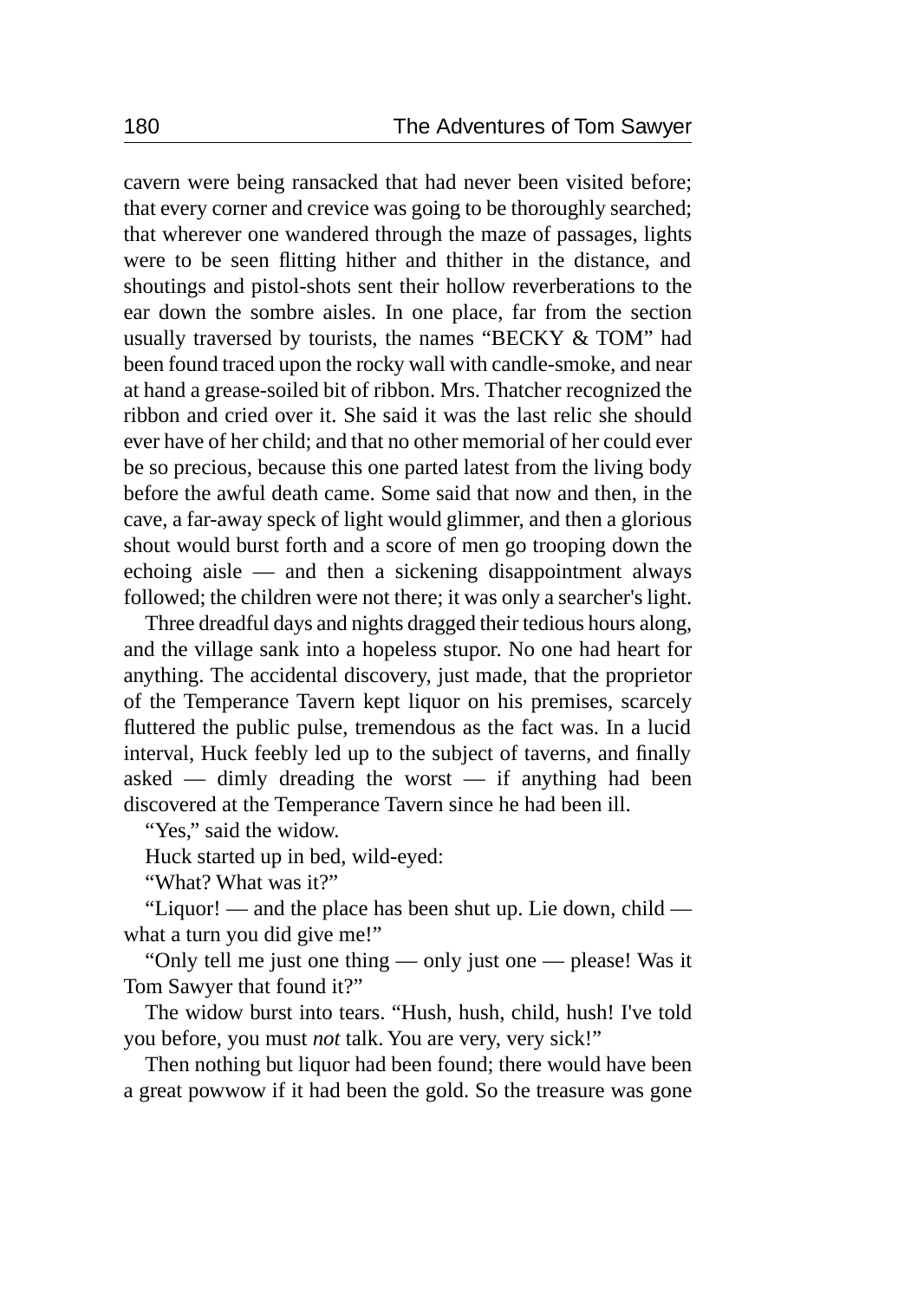forever — gone forever! But what could she be crying about? Curious that she should cry.

These thoughts worked their dim way through Huck's mind, and under the weariness they gave him he fell asleep. The widow said to herself:

"There — he's asleep, poor wreck. Tom Sawyer find it! Pity but somebody could find Tom Sawyer! Ah, there ain't many left, now, that's got hope enough, or strength enough, either, to go on searching."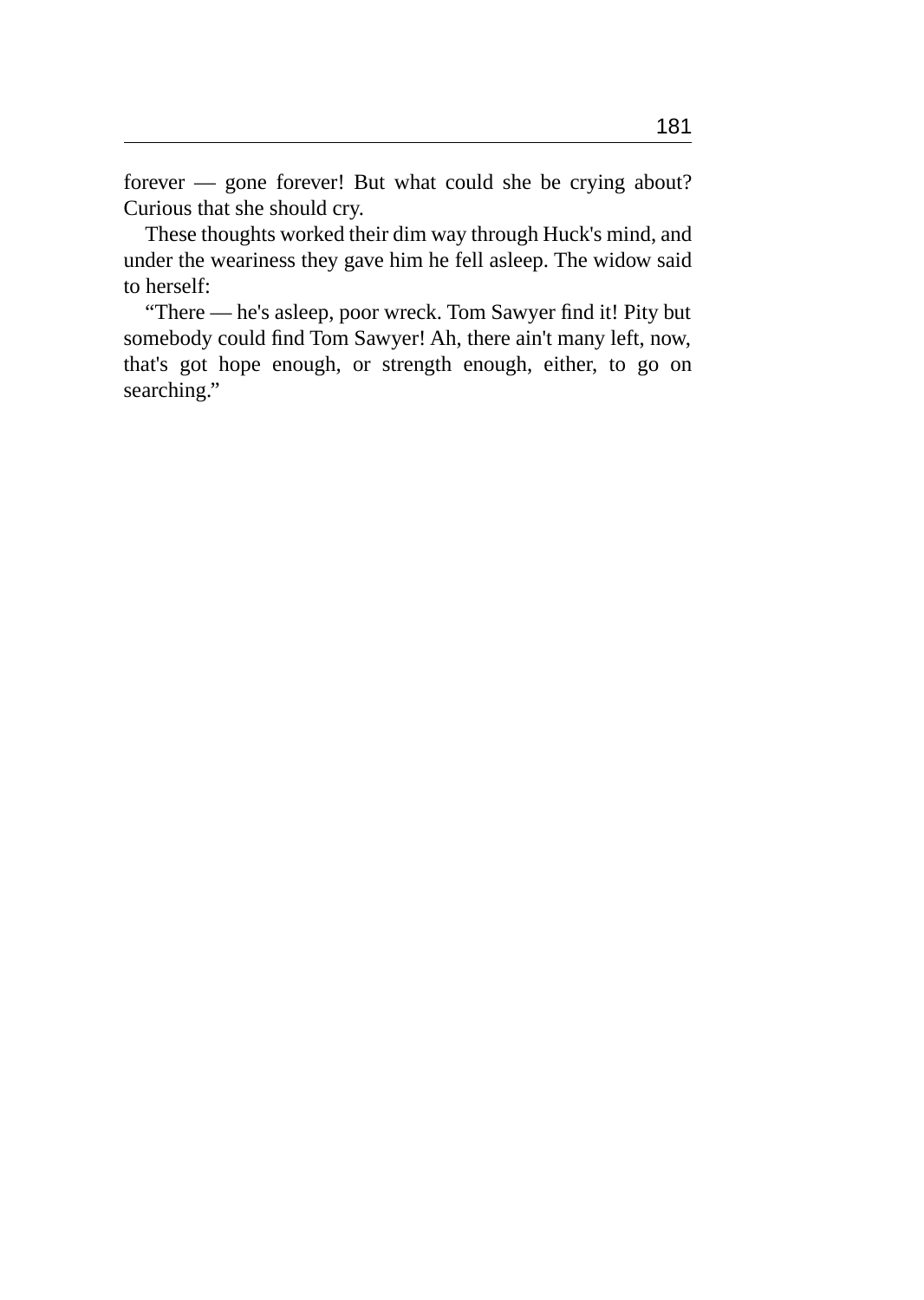# **Chapter XXXI**

Now to return to Tom and Becky's share in the picnic. They tripped along the murky aisles with the rest of the company, visiting the familiar wonders of the cave — wonders dubbed with rather overdescriptive names, such as "The Drawing-Room," "The Cathedral," "Aladdin's Palace," and so on. Presently the hide-and-seek frolicking began, and Tom and Becky engaged in it with zeal until the exertion began to grow a trifle wearisome; then they wandered down a sinuous avenue holding their candles aloft and reading the tangled web-work of names, dates, post-office addresses, and mottoes with which the rocky walls had been frescoed (in candlesmoke). Still drifting along and talking, they scarcely noticed that they were now in a part of the cave whose walls were not frescoed. They smoked their own names under an overhanging shelf and moved on. Presently they came to a place where a little stream of water, trickling over a ledge and carrying a limestone sediment with it, had, in the slow-dragging ages, formed a laced and ruffled Niagara in gleaming and imperishable stone. Tom squeezed his small body behind it in order to illuminate it for Becky's gratification. He found that it curtained a sort of steep natural stairway which was enclosed between narrow walls, and at once the ambition to be a discoverer seized him. Becky responded to his call, and they made a smoke-mark for future guidance, and started upon their quest. They wound this way and that, far down into the secret depths of the cave, made another mark, and branched off in search of novelties to tell the upper world about. In one place they found a spacious cavern, from whose ceiling depended a multitude of shining stalactites of the length and circumference of a man's leg; they walked all about it, wondering and admiring, and presently left it by one of the numerous passages that opened into it. This shortly brought them to a bewitching spring, whose basin was incrusted with a frostwork of glittering crystals; it was in the midst of a cavern whose walls were supported by many fantastic pillars which had been formed by the joining of great stalactites and stalagmites together, the result of the ceaseless water-drip of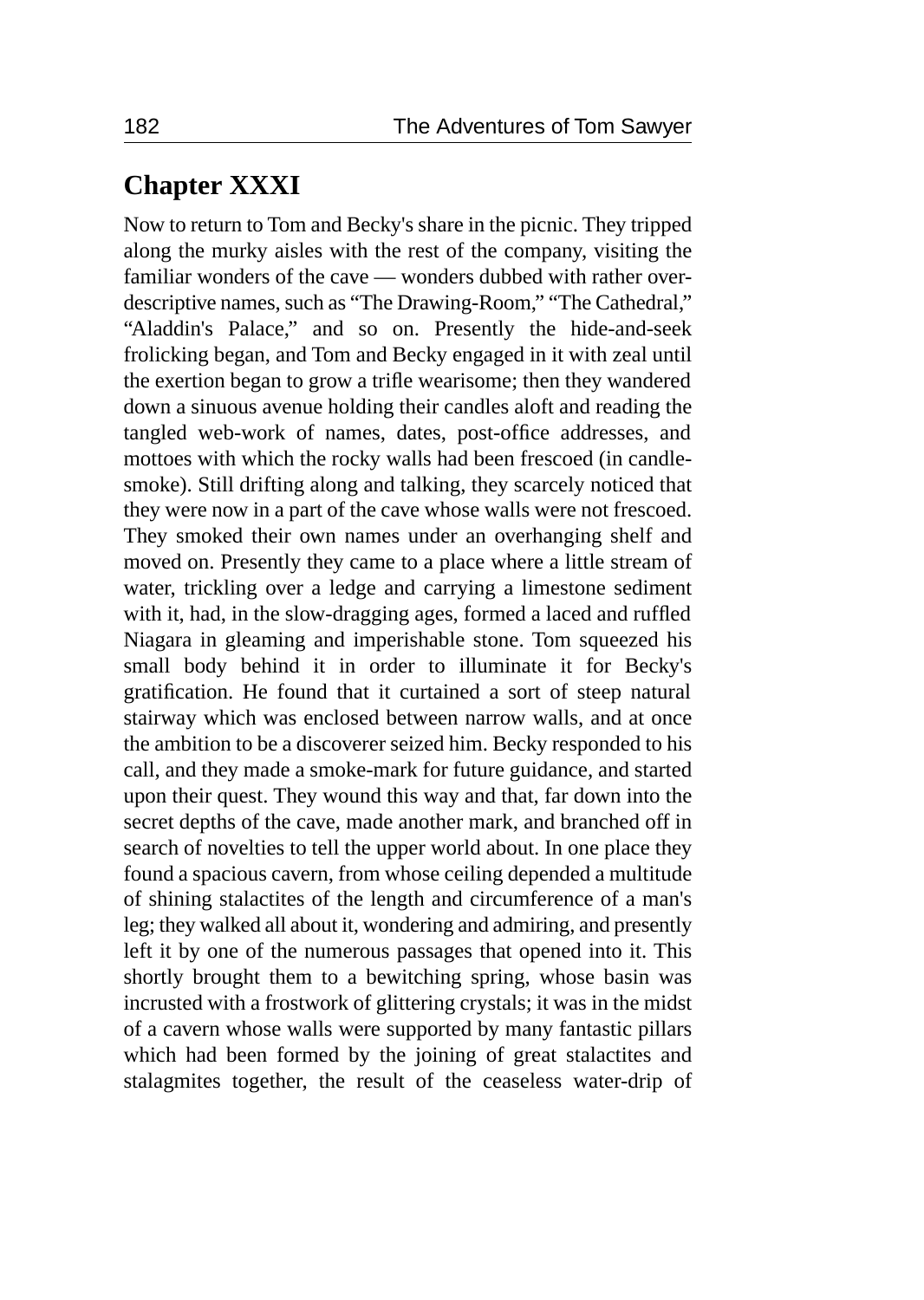centuries. Under the roof vast knots of bats had packed themselves together, thousands in a bunch; the lights disturbed the creatures and they came flocking down by hundreds, squeaking and darting furiously at the candles. Tom knew their ways and the danger of this sort of conduct. He seized Becky's hand and hurried her into the first corridor that offered; and none too soon, for a bat struck Becky's light out with its wing while she was passing out of the cavern. The bats chased the children a good distance; but the fugitives plunged into every new passage that offered, and at last got rid of the perilous things. Tom found a subterranean lake, shortly, which stretched its dim length away until its shape was lost in the shadows. He wanted to explore its borders, but concluded that it would be best to sit down and rest awhile, first. Now, for the first time, the deep stillness of the place laid a clammy hand upon the spirits of the children. Becky said:

"Why, I didn't notice, but it seems ever so long since I heard any of the others."

"Come to think, Becky, we are away down below them — and I don't know how far away north, or south, or east, or whichever it is. We couldn't hear them here."

Becky grew apprehensive.

"I wonder how long we've been down here, Tom? We better start back."

"Yes, I reckon we better. P'raps we better."

"Can you find the way, Tom? It's all a mixed-up crookedness to me."

"I reckon I could find it — but then the bats. If they put our candles out it will be an awful fix. Let's try some other way, so as not to go through there."

"Well. But I hope we won't get lost. It would be so awful!" and the girl shuddered at the thought of the dreadful possibilities.

They started through a corridor, and traversed it in silence a long way, glancing at each new opening, to see if there was anything familiar about the look of it; but they were all strange. Every time Tom made an examination, Becky would watch his face for an encouraging sign, and he would say cheerily: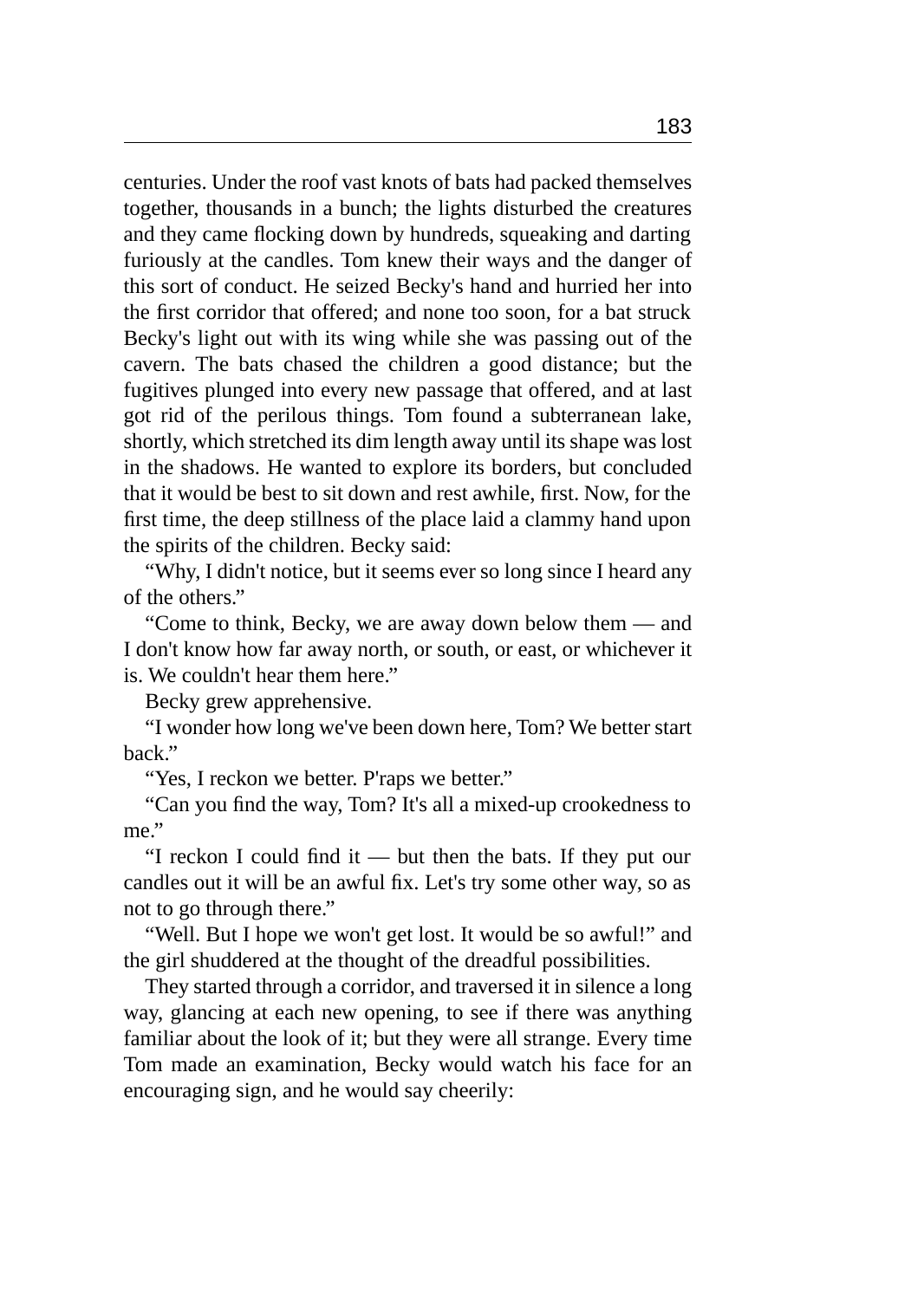"Oh, it's all right. This ain't the one, but we'll come to it right away!"

But he felt less and less hopeful with each failure, and presently began to turn off into diverging avenues at sheer random, in desperate hope of finding the one that was wanted. He still said it was "all right," but there was such a leaden dread at his heart that the words had lost their ring and sounded just as if he had said, "All is lost!" Becky clung to his side in an anguish of fear, and tried hard to keep back the tears, but they would come. At last she said:

"Oh, Tom, never mind the bats, let's go back that way! We seem to get worse and worse off all the time."

"Listen!" said he.

Profound silence; silence so deep that even their breathings were conspicuous in the hush. Tom shouted. The call went echoing down the empty aisles and died out in the distance in a faint sound that resembled a ripple of mocking laughter.

"Oh, don't do it again, Tom, it is too horrid," said Becky.

"It is horrid, but I better, Becky; they might hear us, you know," and he shouted again.

The "might" was even a chillier horror than the ghostly laughter, it so confessed a perishing hope. The children stood still and listened; but there was no result. Tom turned upon the back track at once, and hurried his steps. It was but a little while before a certain indecision in his manner revealed another fearful fact to Becky — he could not find his way back!

"Oh, Tom, you didn't make any marks!"

"Becky, I was such a fool! Such a fool! I never thought we might want to come back! No — I can't find the way. It's all mixed up."

"Tom, Tom, we're lost! we're lost! We never can get out of this awful place! Oh, why *did* we ever leave the others!"

She sank to the ground and burst into such a frenzy of crying that Tom was appalled with the idea that she might die, or lose her reason. He sat down by her and put his arms around her; she buried her face in his bosom, she clung to him, she poured out her terrors, her unavailing regrets, and the far echoes turned them all to jeering laughter. Tom begged her to pluck up hope again, and she said she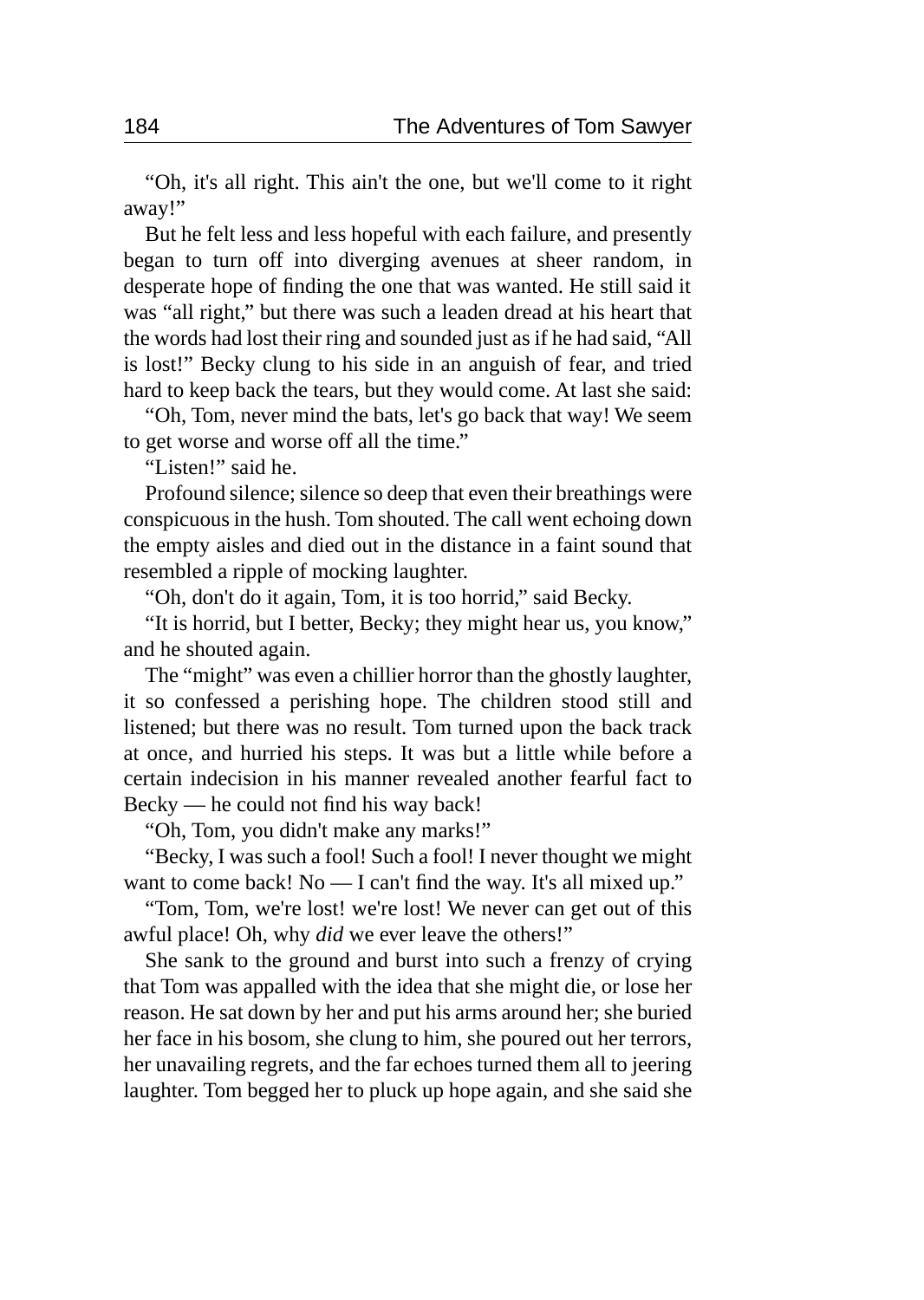could not. He fell to blaming and abusing himself for getting her into this miserable situation; this had a better effect. She said she would try to hope again, she would get up and follow wherever he might lead if only he would not talk like that any more. For he was no more to blame than she, she said.

So they moved on again — aimlessly — simply at random all they could do was to move, keep moving. For a little while, hope made a show of reviving — not with any reason to back it, but only because it is its nature to revive when the spring has not been taken out of it by age and familiarity with failure.

By-and-by Tom took Becky's candle and blew it out. This economy meant so much! Words were not needed. Becky understood, and her hope died again. She knew that Tom had a whole candle and three or four pieces in his pockets — yet he must economize.

By-and-by, fatigue began to assert its claims; the children tried to pay attention, for it was dreadful to think of sitting down when time was grown to be so precious, moving, in some direction, in any direction, was at least progress and might bear fruit; but to sit down was to invite death and shorten its pursuit.

At last Becky's frail limbs refused to carry her farther. She sat down. Tom rested with her, and they talked of home, and the friends there, and the comfortable beds and, above all, the light! Becky cried, and Tom tried to think of some way of comforting her, but all his encouragements were grown threadbare with use, and sounded like sarcasms. Fatigue bore so heavily upon Becky that she drowsed off to sleep. Tom was grateful. He sat looking into her drawn face and saw it grow smooth and natural under the influence of pleasant dreams; and by-and-by a smile dawned and rested there. The peaceful face reflected somewhat of peace and healing into his own spirit, and his thoughts wandered away to bygone times and dreamy memories. While he was deep in his musings, Becky woke up with a breezy little laugh — but it was stricken dead upon her lips, and a groan followed it.

"Oh, how *could* I sleep! I wish I never, never had waked! No! No, I don't, Tom! Don't look so! I won't say it again."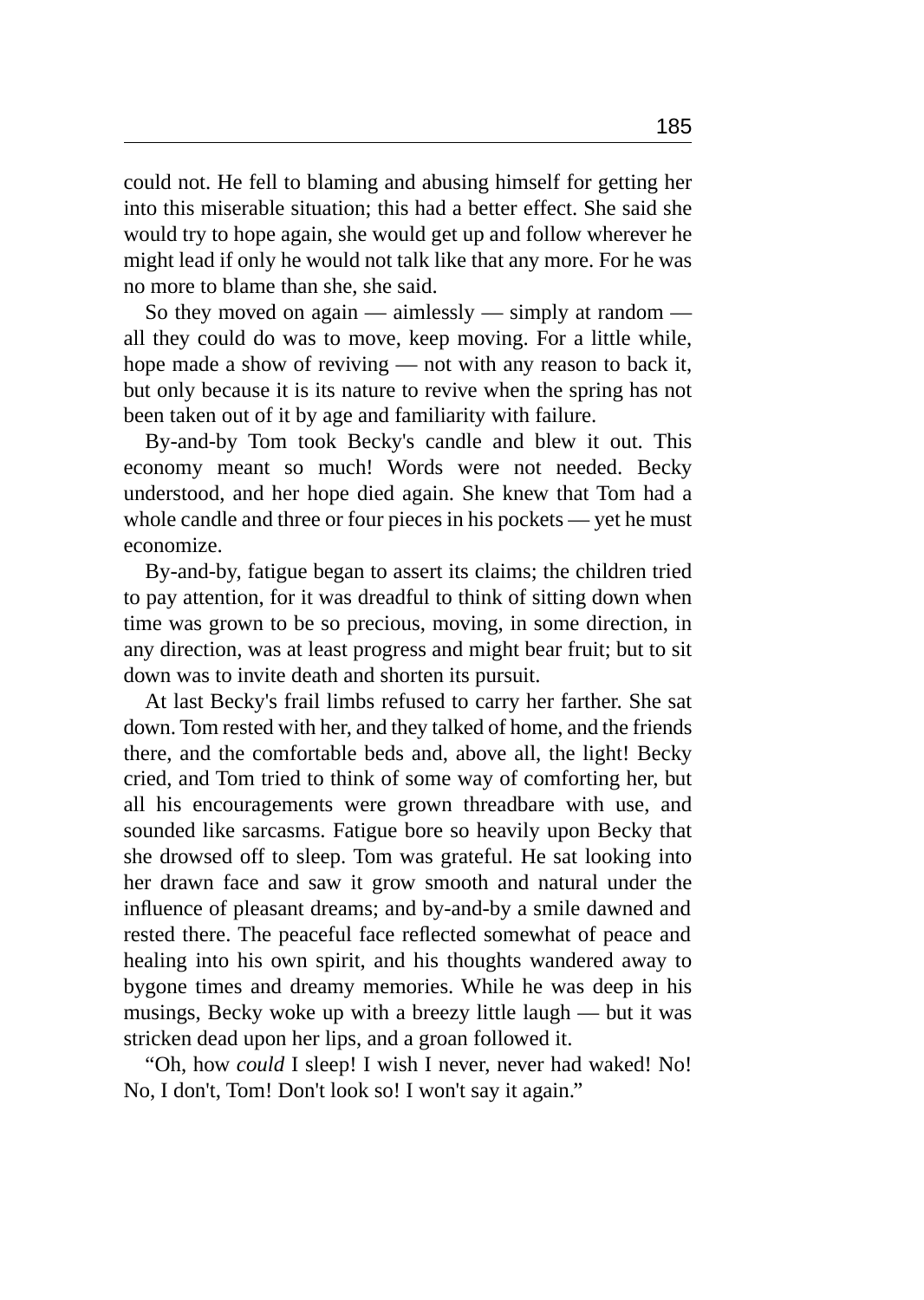"I'm glad you've slept, Becky; you'll feel rested, now, and we'll find the way out."

"We can try, Tom; but I've seen such a beautiful country in my dream. I reckon we are going there."

"Maybe not, maybe not. Cheer up, Becky, and let's go on trying."

They rose up and wandered along, hand in hand and hopeless. They tried to estimate how long they had been in the cave, but all they knew was that it seemed days and weeks, and yet it was plain that this could not be, for their candles were not gone yet. A long time after this — they could not tell how long — Tom said they must go softly and listen for dripping water — they must find a spring. They found one presently, and Tom said it was time to rest again. Both were cruelly tired, yet Becky said she thought she could go a little farther. She was surprised to hear Tom dissent. She could not understand it. They sat down, and Tom fastened his candle to the wall in front of them with some clay. Thought was soon busy; nothing was said for some time. Then Becky broke the silence:

"Tom, I am so hungry!"

Tom took something out of his pocket.

"Do you remember this?" said he.

Becky almost smiled.

"It's our wedding-cake, Tom."

"Yes — I wish it was as big as a barrel, for it's all we've got."

"I saved it from the picnic for us to dream on, Tom, the way grown-up people do with wedding-cake — but it'll be our —"

She dropped the sentence where it was. Tom divided the cake and Becky ate with good appetite, while Tom nibbled at his moiety. There was abundance of cold water to finish the feast with. By-andby Becky suggested that they move on again. Tom was silent a moment. Then he said:

"Becky, can you bear it if I tell you something?"

Becky's face paled, but she thought she could.

"Well, then, Becky, we must stay here, where there's water to drink. That little piece is our last candle!"

Becky gave loose to tears and wailings. Tom did what he could to comfort her, but with little effect. At length Becky said: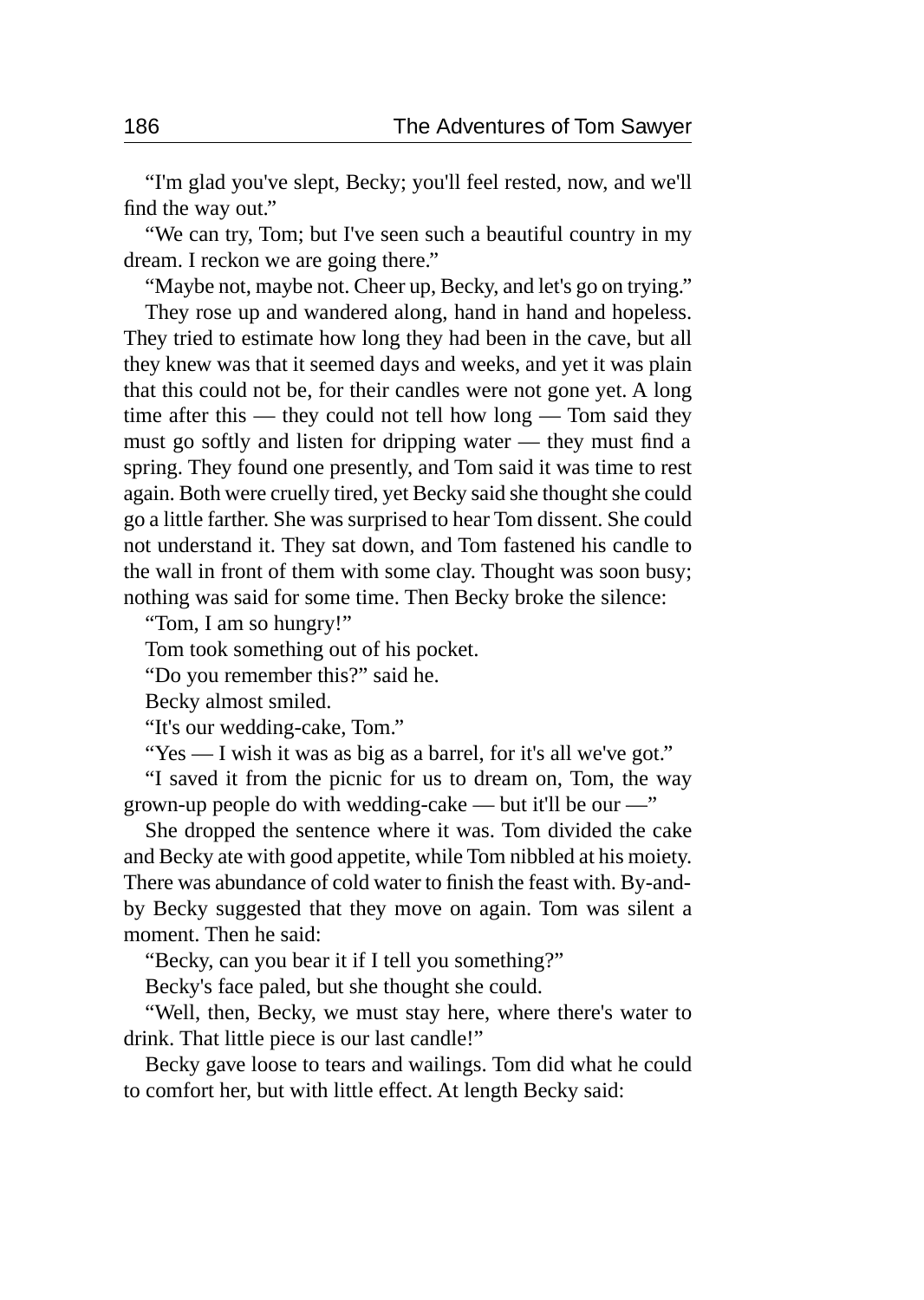"Tom!"

"Well, Becky?"

"They'll miss us and hunt for us!"

"Yes, they will! Certainly they will!"

"Maybe they're hunting for us now, Tom."

"Why, I reckon maybe they are. I hope they are."

"When would they miss us, Tom?"

"When they get back to the boat, I reckon."

"Tom, it might be dark then — would they notice we hadn't come?"

"I don't know. But anyway, your mother would miss you as soon as they got home."

A frightened look in Becky's face brought Tom to his senses and he saw that he had made a blunder. Becky was not to have gone home that night! The children became silent and thoughtful. In a moment a new burst of grief from Becky showed Tom that the thing in his mind had struck hers also — that the Sabbath morning might be half spent before Mrs. Thatcher discovered that Becky was not at Mrs. Harper's.

The children fastened their eyes upon their bit of candle and watched it melt slowly and pitilessly away; saw the half inch of wick stand alone at last; saw the feeble flame rise and fall, climb the thin column of smoke, linger at its top a moment, and then the horror of utter darkness reigned!

How long afterward it was that Becky came to a slow consciousness that she was crying in Tom's arms, neither could tell. All that they knew was, that after what seemed a mighty stretch of time, both awoke out of a dead stupor of sleep and resumed their miseries once more. Tom said it might be Sunday, now — maybe Monday. He tried to get Becky to talk, but her sorrows were too oppressive, all her hopes were gone. Tom said that they must have been missed long ago, and no doubt the search was going on. He would shout and maybe some one would come. He tried it; but in the darkness the distant echoes sounded so hideously that he tried it no more.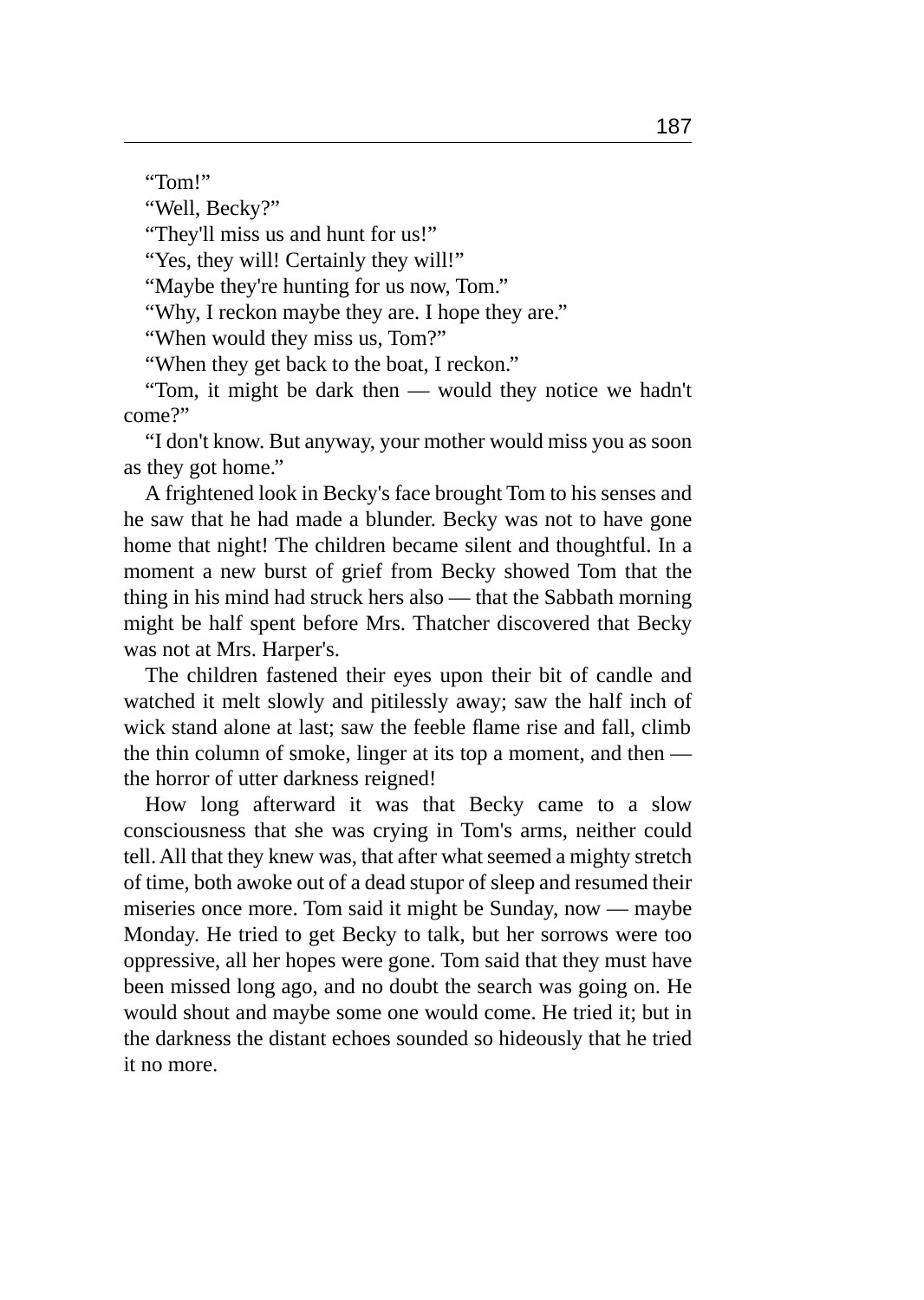The hours wasted away, and hunger came to torment the captives again. A portion of Tom's half of the cake was left; they divided and ate it. But they seemed hungrier than before. The poor morsel of food only whetted desire.

By-and-by Tom said:

"*Sh!* Did you hear that?"

Both held their breath and listened. There was a sound like the faintest, far-off shout. Instantly Tom answered it, and leading Becky by the hand, started groping down the corridor in its direction. Presently he listened again; again the sound was heard, and apparently a little nearer.

"It's them!" said Tom; "they're coming! Come along, Becky we're all right now!"

The joy of the prisoners was almost overwhelming. Their speed was slow, however, because pitfalls were somewhat common, and had to be guarded against. They shortly came to one and had to stop. It might be three feet deep, it might be a hundred — there was no passing it at any rate. Tom got down on his breast and reached as far down as he could. No bottom. They must stay there and wait until the searchers came. They listened; evidently the distant shoutings were growing more distant! a moment or two more and they had gone altogether. The heart-sinking misery of it! Tom whooped until he was hoarse, but it was of no use. He talked hopefully to Becky; but an age of anxious waiting passed and no sounds came again.

The children groped their way back to the spring. The weary time dragged on; they slept again, and awoke famished and woestricken. Tom believed it must be Tuesday by this time.

Now an idea struck him. There were some side passages near at hand. It would be better to explore some of these than bear the weight of the heavy time in idleness. He took a kite-line from his pocket, tied it to a projection, and he and Becky started, Tom in the lead, unwinding the line as he groped along. At the end of twenty steps the corridor ended in a "jumping-off place." Tom got down on his knees and felt below, and then as far around the corner as he could reach with his hands conveniently; he made an effort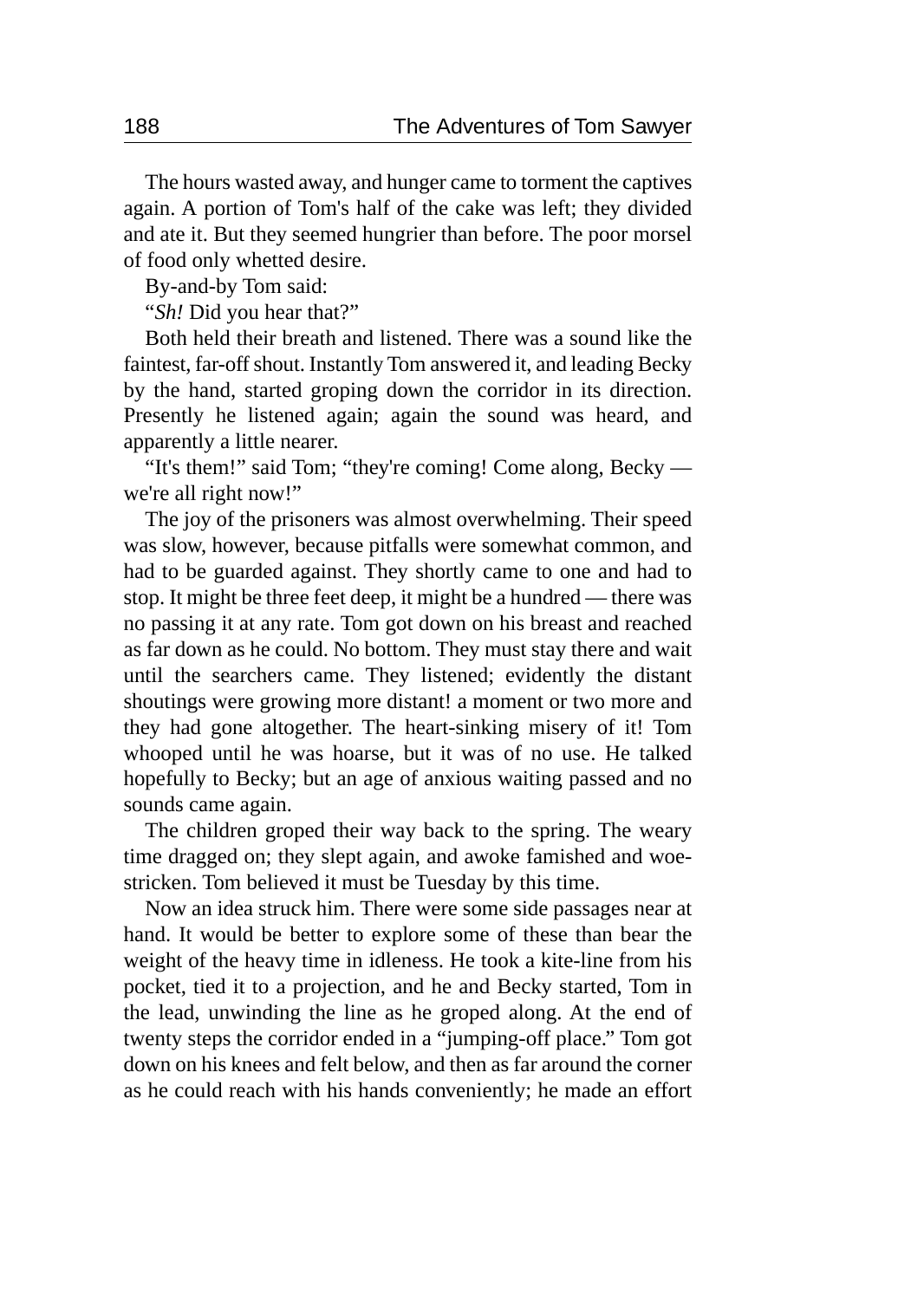to stretch yet a little farther to the right, and at that moment, not twenty yards away, a human hand, holding a candle, appeared from behind a rock! Tom lifted up a glorious shout, and instantly that hand was followed by the body it belonged to — Injun Joe's! Tom was paralyzed; he could not move. He was vastly gratified the next moment, to see the "Spaniard" take to his heels and get himself out of sight. Tom wondered that Joe had not recognized his voice and come over and killed him for testifying in court. But the echoes must have disguised the voice. Without doubt, that was it, he reasoned. Tom's fright weakened every muscle in his body. He said to himself that if he had strength enough to get back to the spring he would stay there, and nothing should tempt him to run the risk of meeting Injun Joe again. He was careful to keep from Becky what it was he had seen. He told her he had only shouted "for luck."

But hunger and wretchedness rise superior to fears in the long run. Another tedious wait at the spring and another long sleep brought changes. The children awoke tortured with a raging hunger. Tom believed that it must be Wednesday or Thursday or even Friday or Saturday, now, and that the search had been given over. He proposed to explore another passage. He felt willing to risk Injun Joe and all other terrors. But Becky was very weak. She had sunk into a dreary apathy and would not be roused. She said she would wait, now, where she was, and die — it would not be long. She told Tom to go with the kite-line and explore if he chose; but she implored him to come back every little while and speak to her; and she made him promise that when the awful time came, he would stay by her and hold her hand until all was over.

Tom kissed her, with a choking sensation in his throat, and made a show of being confident of finding the searchers or an escape from the cave; then he took the kite-line in his hand and went groping down one of the passages on his hands and knees, distressed with hunger and sick with bodings of coming doom.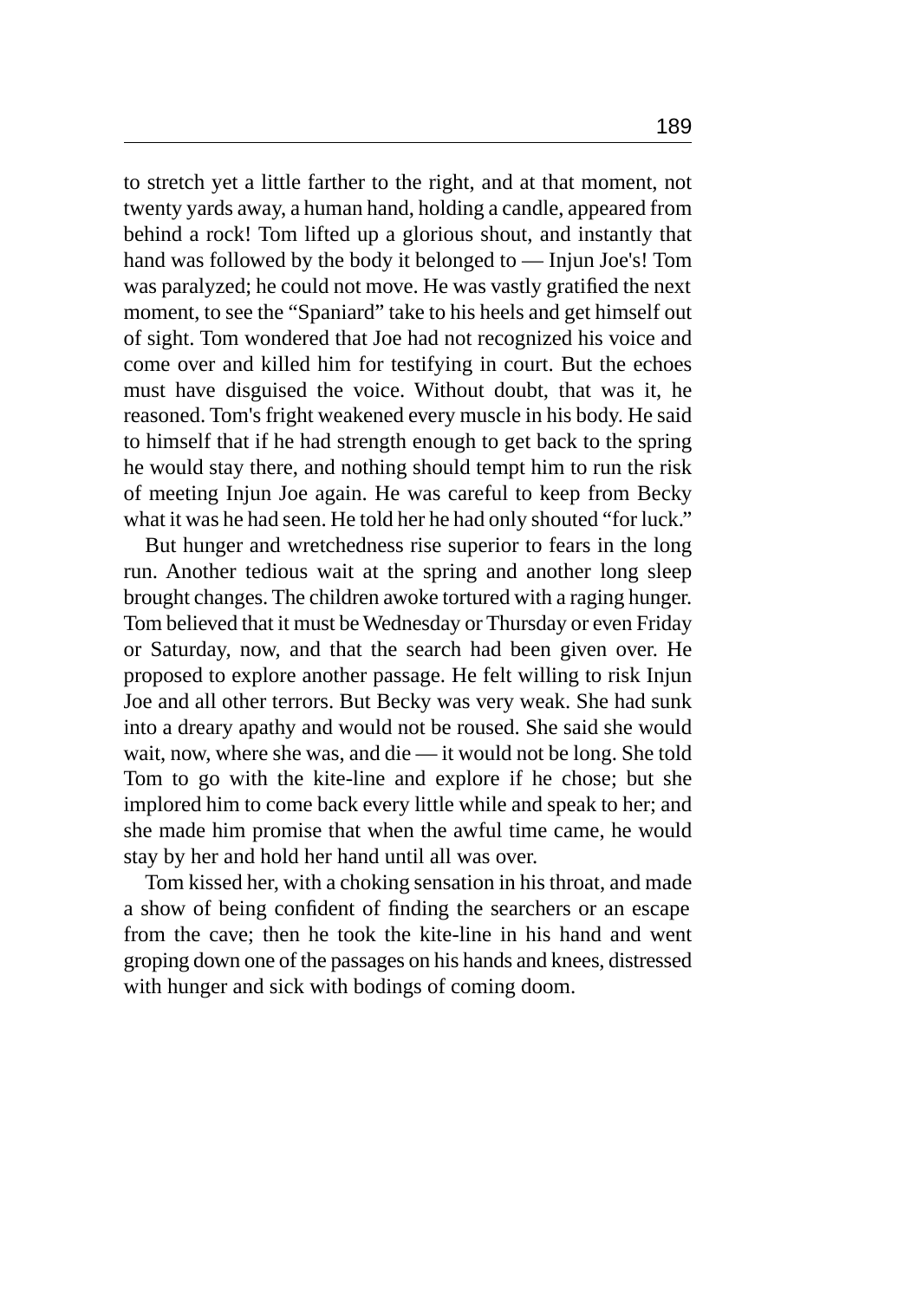# **Chapter XXXII**

Tuesday afternoon came, and waned to the twilight. The village of St. Petersburg still mourned. The lost children had not been found. Public prayers had been offered up for them, and many and many a private prayer that had the petitioner's whole heart in it; but still no good news came from the cave. The majority of the searchers had given up the quest and gone back to their daily avocations, saying that it was plain the children could never be found. Mrs. Thatcher was very ill, and a great part of the time delirious. People said it was heartbreaking to hear her call her child, and raise her head and listen a whole minute at a time, then lay it wearily down again with a moan. Aunt Polly had drooped into a settled melancholy, and her gray hair had grown almost white. The village went to its rest on Tuesday night, sad and forlorn.

Away in the middle of the night a wild peal burst from the village bells, and in a moment the streets were swarming with frantic halfclad people, who shouted, "Turn out! turn out! they're found! they're found!" Tin pans and horns were added to the din, the population massed itself and moved toward the river, met the children coming in an open carriage drawn by shouting citizens, thronged around it, joined its homeward march, and swept magnificently up the main street roaring huzzah after huzzah!

The village was illuminated; nobody went to bed again; it was the greatest night the little town had ever seen. During the first halfhour a procession of villagers filed through Judge Thatcher's house, seized the saved ones and kissed them, squeezed Mrs. Thatcher's hand, tried to speak but couldn't — and drifted out raining tears all over the place.

Aunt Polly's happiness was complete, and Mrs. Thatcher's nearly so. It would be complete, however, as soon as the messenger dispatched with the great news to the cave should get the word to her husband. Tom lay upon a sofa with an eager auditory about him and told the history of the wonderful adventure, putting in many striking additions to adorn it withal; and closed with a description of how he left Becky and went on an exploring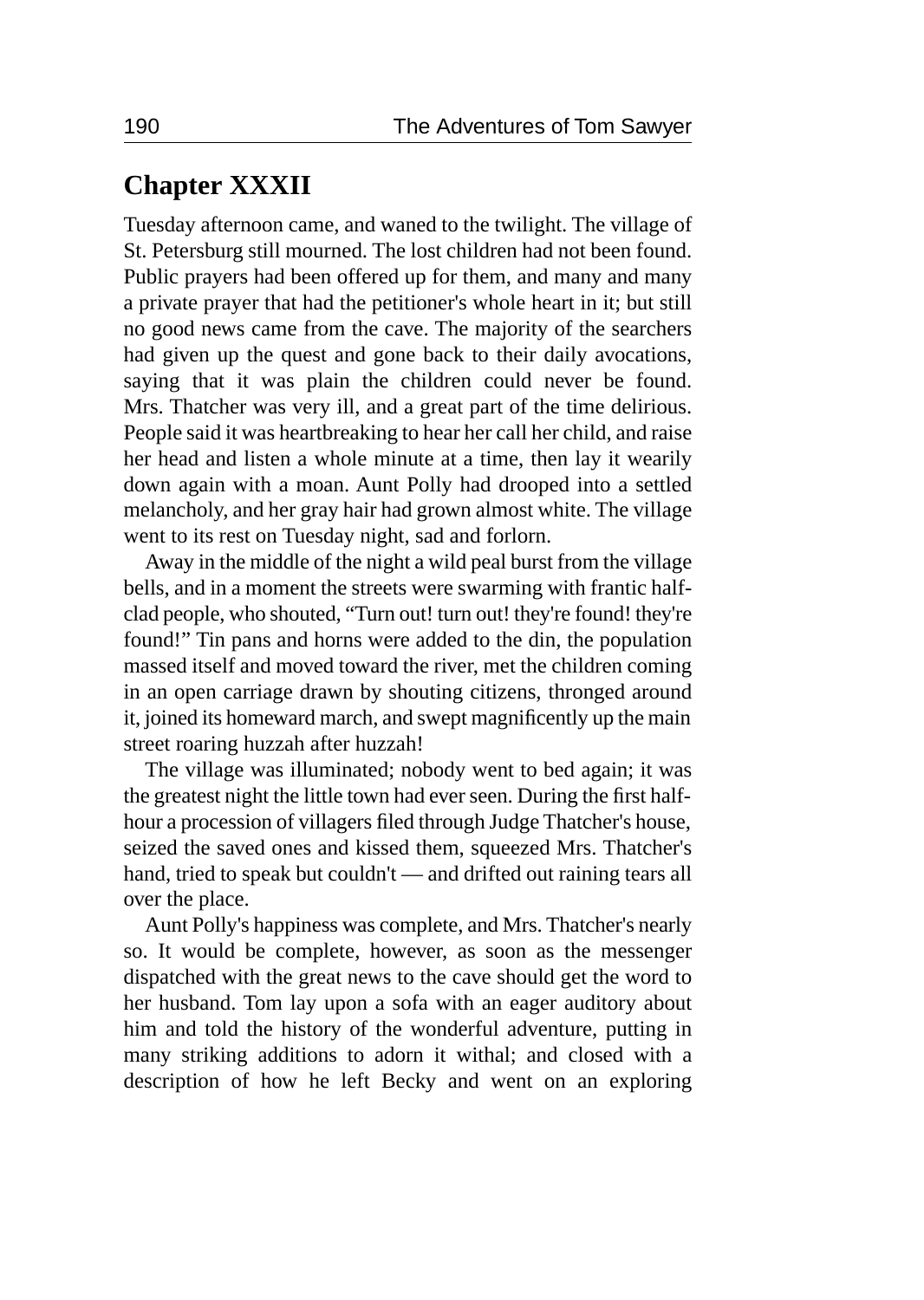expedition; how he followed two avenues as far as his kite-line would reach; how he followed a third to the fullest stretch of the kite-line, and was about to turn back when he glimpsed a far-off speck that looked like daylight; dropped the line and groped toward it, pushed his head and shoulders through a small hole, and saw the broad Mississippi rolling by! And if it had only happened to be night he would not have seen that speck of daylight and would not have explored that passage any more! He told how he went back for Becky and broke the good news and she told him not to fret her with such stuff, for she was tired, and knew she was going to die, and wanted to. He described how he labored with her and convinced her; and how she almost died for joy when she had groped to where she actually saw the blue speck of daylight; how he pushed his way out at the hole and then helped her out; how they sat there and cried for gladness; how some men came along in a skiff and Tom hailed them and told them their situation and their famished condition; how the men didn't believe the wild tale at first, "because," said they, "you are five miles down the river below the valley the cave is in" — then took them aboard, rowed to a house, gave them supper, made them rest till two or three hours after dark and then brought them home.

Before day-dawn, Judge Thatcher and the handful of searchers with him were tracked out, in the cave, by the twine clews they had strung behind them, and informed of the great news.

Three days and nights of toil and hunger in the cave were not to be shaken off at once, as Tom and Becky soon discovered. They were bedridden all of Wednesday and Thursday, and seemed to grow more and more tired and worn, all the time. Tom got about, a little, on Thursday, was down-town Friday, and nearly as whole as ever Saturday; but Becky did not leave her room until Sunday, and then she looked as if she had passed through a wasting illness.

Tom learned of Huck's sickness and went to see him on Friday, but could not be admitted to the bedroom; neither could he on Saturday or Sunday. He was admitted daily after that, but was warned to keep still about his adventure and introduce no exciting topic. The Widow Douglas stayed by to see that he obeyed. At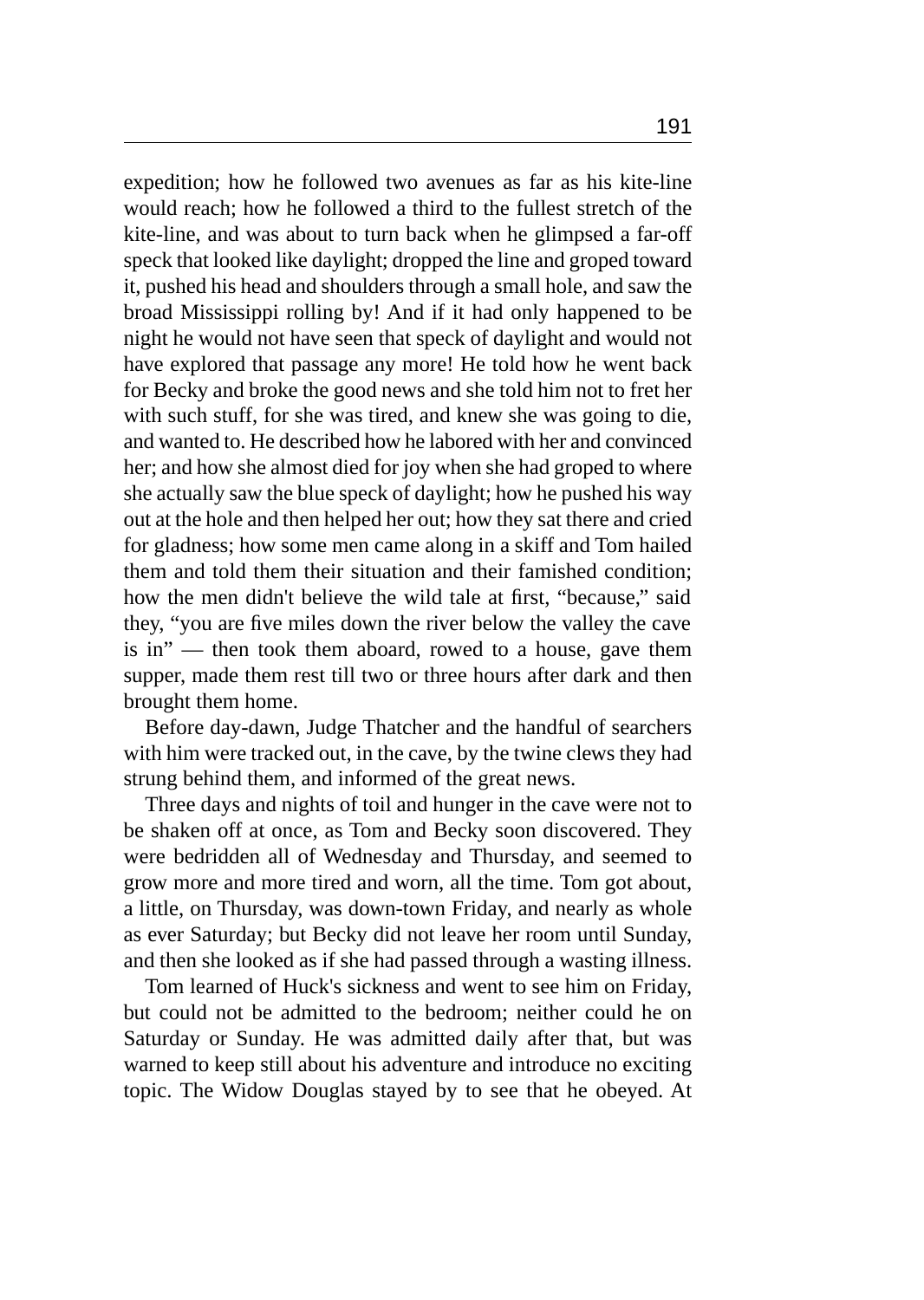home Tom learned of the Cardiff Hill event; also that the "ragged man's" body had eventually been found in the river near the ferrylanding; he had been drowned while trying to escape, perhaps.

About a fortnight after Tom's rescue from the cave, he started off to visit Huck, who had grown plenty strong enough, now, to hear exciting talk, and Tom had some that would interest him, he thought. Judge Thatcher's house was on Tom's way, and he stopped to see Becky. The Judge and some friends set Tom to talking, and some one asked him ironically if he wouldn't like to go to the cave again. Tom said he thought he wouldn't mind it. The Judge said:

"Well, there are others just like you, Tom, I've not the least doubt. But we have taken care of that. Nobody will get lost in that cave any more."

"Why?"

"Because I had its big door sheathed with boiler iron two weeks ago, and triple-locked — and I've got the keys."

Tom turned as white as a sheet.

"What's the matter, boy! Here, run, somebody! Fetch a glass of water!"

The water was brought and thrown into Tom's face.

"Ah, now you're all right. What was the matter with you, Tom?"

"Oh, Judge, Injun Joe's in the cave!"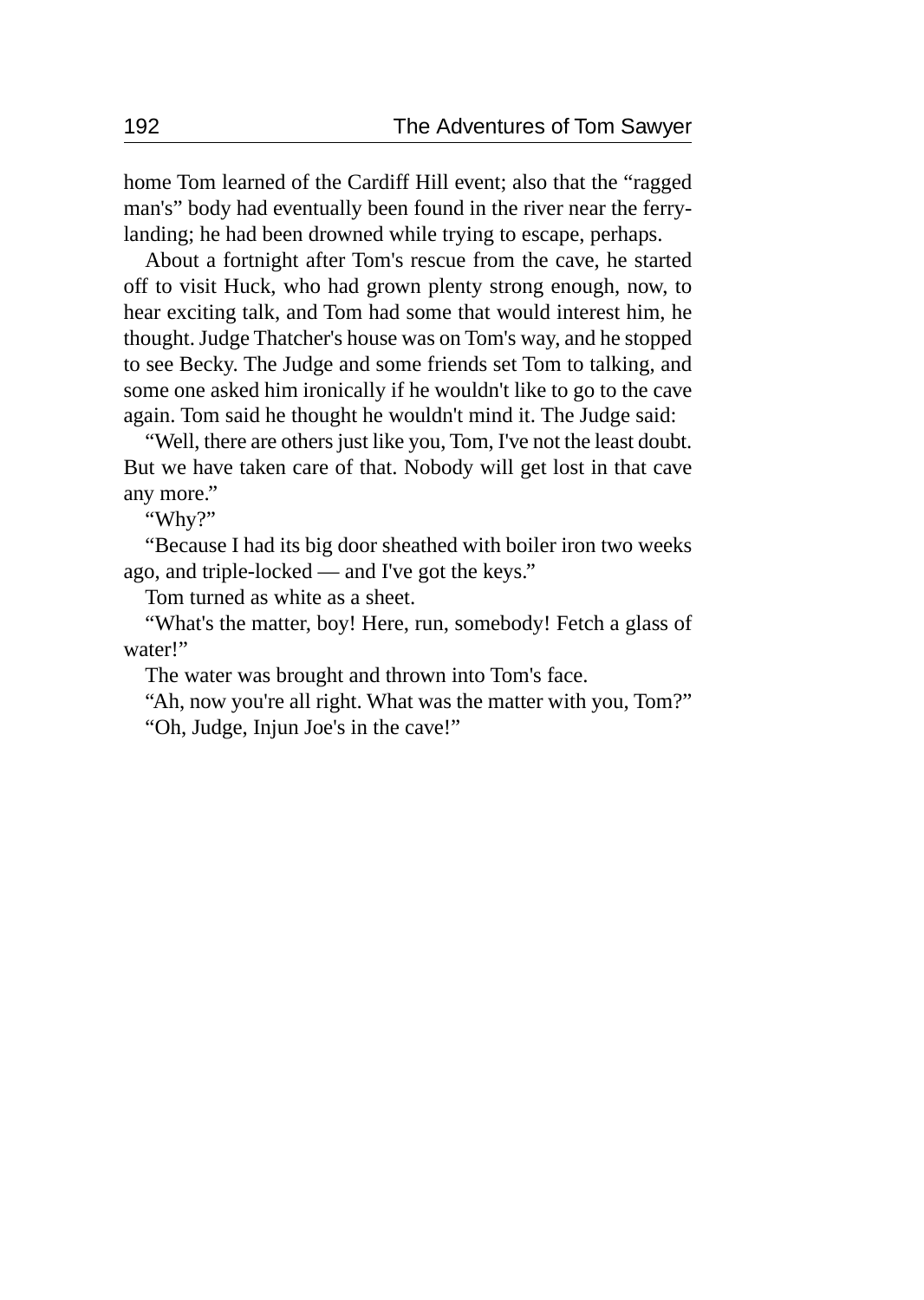### **Chapter XXXIII**

Within a few minutes the news had spread, and a dozen skiff-loads of men were on their way to McDougal's cave, and the ferryboat, well filled with passengers, soon followed. Tom Sawyer was in the skiff that bore Judge Thatcher.

When the cave door was unlocked, a sorrowful sight presented itself in the dim twilight of the place. Injun Joe lay stretched upon the ground, dead, with his face close to the crack of the door, as if his longing eyes had been fixed, to the latest moment, upon the light and the cheer of the free world outside. Tom was touched, for he knew by his own experience how this wretch had suffered. His pity was moved, but nevertheless he felt an abounding sense of relief and security, now, which revealed to him in a degree which he had not fully appreciated before how vast a weight of dread had been lying upon him since the day he lifted his voice against this bloody-minded outcast.

Injun Joe's bowie-knife lay close by, its blade broken in two. The great foundation-beam of the door had been chipped and hacked through, with tedious labor; useless labor, too, it was, for the native rock formed a sill outside it, and upon that stubborn material the knife had wrought no effect; the only damage done was to the knife itself. But if there had been no stony obstruction there the labor would have been useless still, for if the beam had been wholly cut away Injun Joe could not have squeezed his body under the door, and he knew it. So he had only hacked that place in order to be doing something — in order to pass the weary time — in order to employ his tortured faculties. Ordinarily one could find half a dozen bits of candle stuck around in the crevices of this vestibule, left there by tourists; but there were none now. The prisoner had searched them out and eaten them. He had also contrived to catch a few bats, and these, also, he had eaten, leaving only their claws. The poor unfortunate had starved to death. In one place, near at hand, a stalagmite had been slowly growing up from the ground for ages, builded by the water-drip from a stalactite overhead. The captive had broken off the stalagmite, and upon the stump had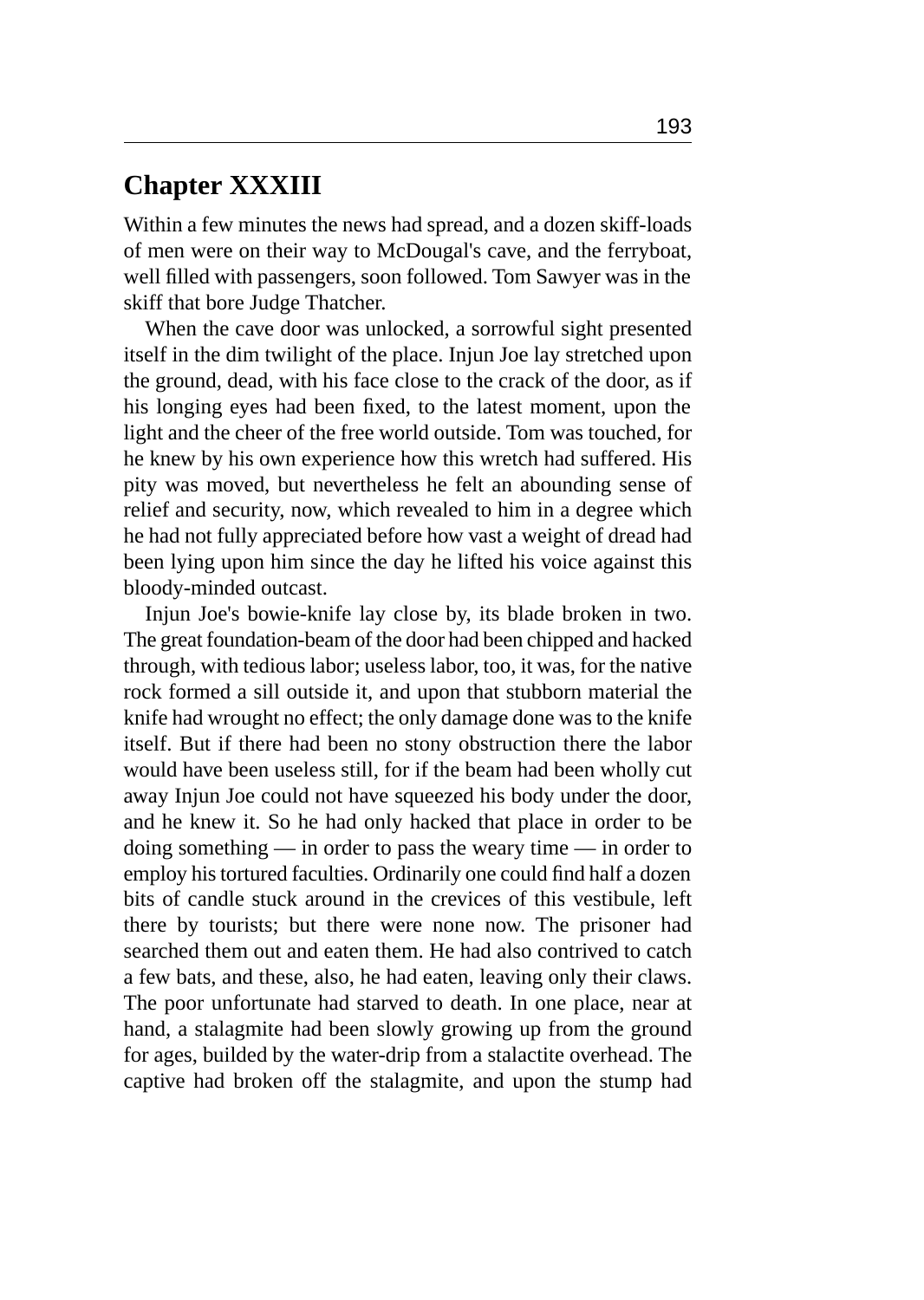placed a stone, wherein he had scooped a shallow hollow to catch the precious drop that fell once in every three minutes with the dreary regularity of a clock-tick — a dessertspoonful once in four and twenty hours. That drop was falling when the Pyramids were new; when Troy fell; when the foundations of Rome were laid when Christ was crucified; when the Conqueror created the British empire; when Columbus sailed; when the massacre at Lexington was "news." It is falling now; it will still be falling when all these things shall have sunk down the afternoon of history, and the twilight of tradition, and been swallowed up in the thick night of oblivion. Has everything a purpose and a mission? Did this drop fall patiently during five thousand years to be ready for this flitting human insect's need? and has it another important object to accomplish ten thousand years to come? No matter. It is many and many a year since the hapless half-breed scooped out the stone to catch the priceless drops, but to this day the tourist stares longest at that pathetic stone and that slow-dropping water when he comes to see the wonders of McDougal's cave. Injun Joe's cup stands first in the list of the cavern's marvels; even "Aladdin's Palace" cannot rival it.

Injun Joe was buried near the mouth of the cave; and people flocked there in boats and wagons from the towns and from all the farms and hamlets for seven miles around; they brought their children, and all sorts of provisions, and confessed that they had had almost as satisfactory a time at the funeral as they could have had at the hanging.

This funeral stopped the further growth of one thing — the petition to the governor for Injun Joe's pardon. The petition had been largely signed; many tearful and eloquent meetings had been held, and a committee of sappy women been appointed to go in deep mourning and wail around the governor, and implore him to be a merciful ass and trample his duty under foot. Injun Joe was believed to have killed five citizens of the village, but what of that? If he had been Satan himself there would have been plenty of weaklings ready to scribble their names to a pardon-petition, and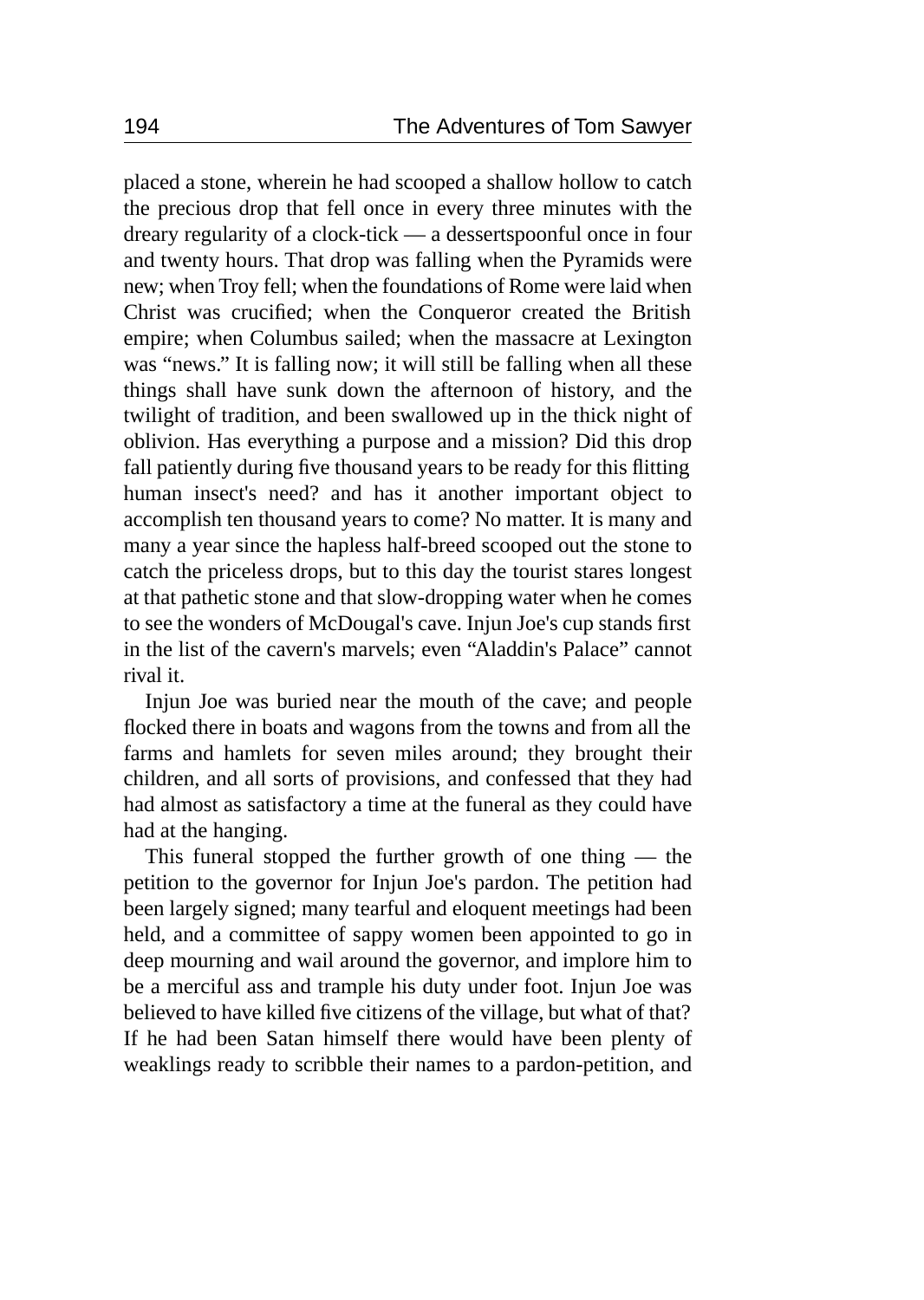drip a tear on it from their permanently impaired and leaky waterworks.

The morning after the funeral Tom took Huck to a private place to have an important talk. Huck had learned all about Tom's adventure from the Welshman and the Widow Douglas, by this time, but Tom said he reckoned there was one thing they had not told him; that thing was what he wanted to talk about now. Huck's face saddened. He said:

"I know what it is. You got into No. 2 and never found anything but whiskey. Nobody told me it was you; but I just knowed it must 'a' ben you, soon as I heard 'bout that whiskey business; and I knowed you hadn't got the money becuz you'd 'a' got at me some way or other and told me even if you was mum to everybody else. Tom, something's always told me we'd never get holt of that swag."

"Why, Huck, I never told on that tavern-keeper. *You* know his tavern was all right the Saturday I went to the picnic. Don't you remember you was to watch there that night?"

"Oh yes! Why, it seems 'bout a year ago. It was that very night that I follered Injun Joe to the widder's."

"*You* followed him?"

"Yes — but you keep mum. I reckon Injun Joe's left friends behind him, and I don't want 'em souring on me and doing me mean tricks. If it hadn't ben for me he'd be down in Texas now, all right."

Then Huck told his entire adventure in confidence to Tom, who had only heard of the Welshman's part of it before.

"Well," said Huck, presently, coming back to the main question, "whoever nipped the whiskey in No. 2, nipped the money, too, I reckon — anyways it's a goner for us, Tom."

"Huck, that money wasn't ever in No. 2!"

"What!" Huck searched his comrade's face keenly. "Tom, have you got on the track of that money again?"

"Huck, it's in the cave!"

Huck's eyes blazed.

"Say it again, Tom."

"The money's in the cave!"

"Tom — honest injun, now — is it fun, or earnest?"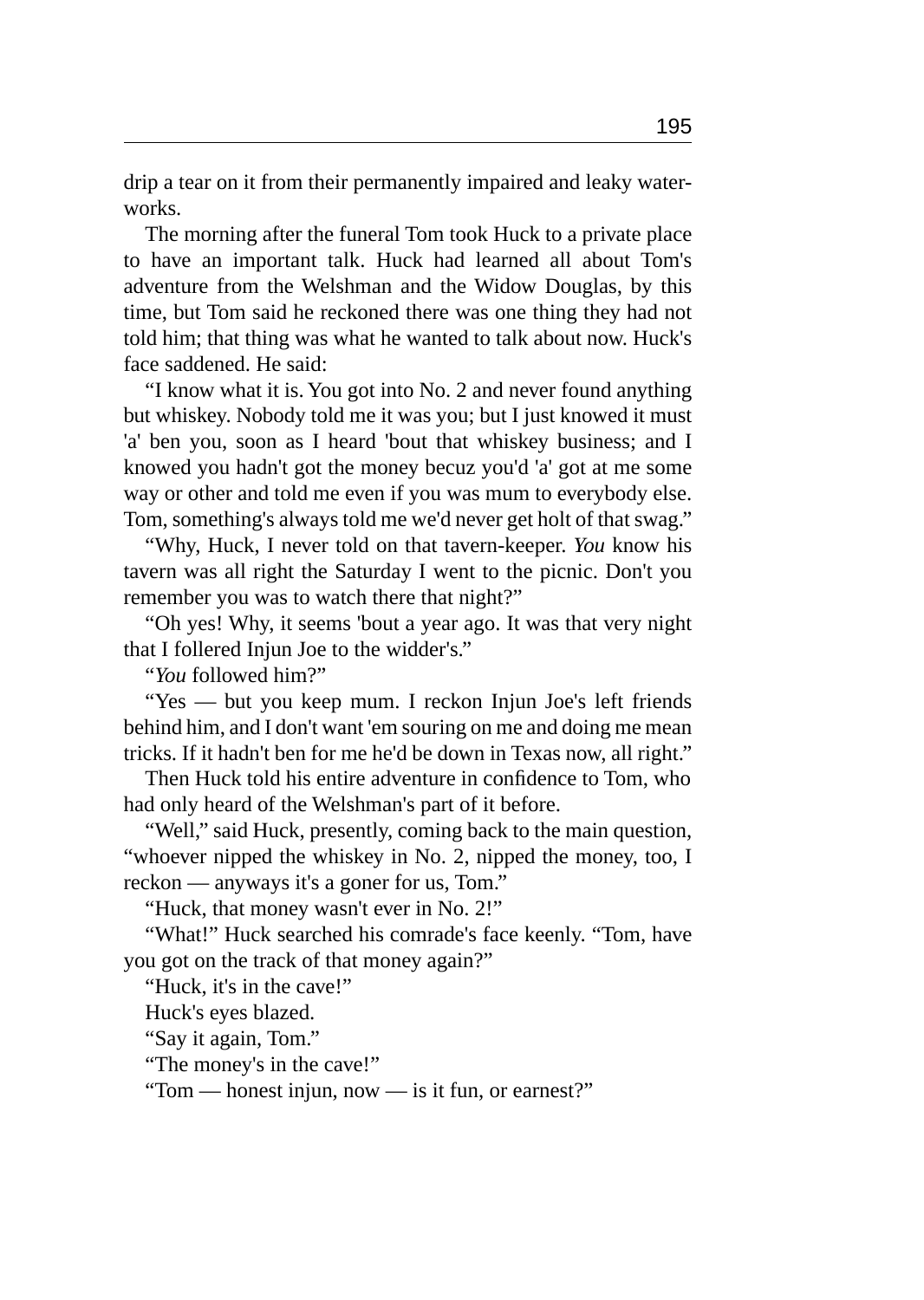"Earnest, Huck — just as earnest as ever I was in my life. Will you go in there with me and help get it out?"

"I bet I will! I will if it's where we can blaze our way to it and not get lost."

"Huck, we can do that without the least little bit of trouble in the world."

"Good as wheat! What makes you think the money's —"

"Huck, you just wait till we get in there. If we don't find it I'll agree to give you my drum and every thing I've got in the world. I will, by jings."

"All right — it's a whiz. When do you say?"

"Right now, if you say it. Are you strong enough?"

"Is it far in the cave? I ben on my pins a little, three or four days, now, but I can't walk more'n a mile, Tom — least I don't think I could."

"It's about five mile into there the way anybody but me would go, Huck, but there's a mighty short cut that they don't anybody but me know about. Huck, I'll take you right to it in a skiff. I'll float the skiff down there, and I'll pull it back again all by myself. You needn't ever turn your hand over."

"Less start right off, Tom."

"All right. We want some bread and meat, and our pipes, and a little bag or two, and two or three kite-strings, and some of these new-fangled things they call lucifer matches. I tell you, many's the time I wished I had some when I was in there before."

A trifle after noon the boys borrowed a small skiff from a citizen who was absent, and got under way at once. When they were several miles below "Cave Hollow," Tom said:

"Now you see this bluff here looks all alike all the way down from the cave hollow — no houses, no wood-yards, bushes all alike. But do you see that white place up yonder where there's been a landslide? Well, that's one of my marks. We'll get ashore, now."

They landed.

"Now, Huck, where we're a-standing you could touch that hole I got out of with a fishing-pole. See if you can find it."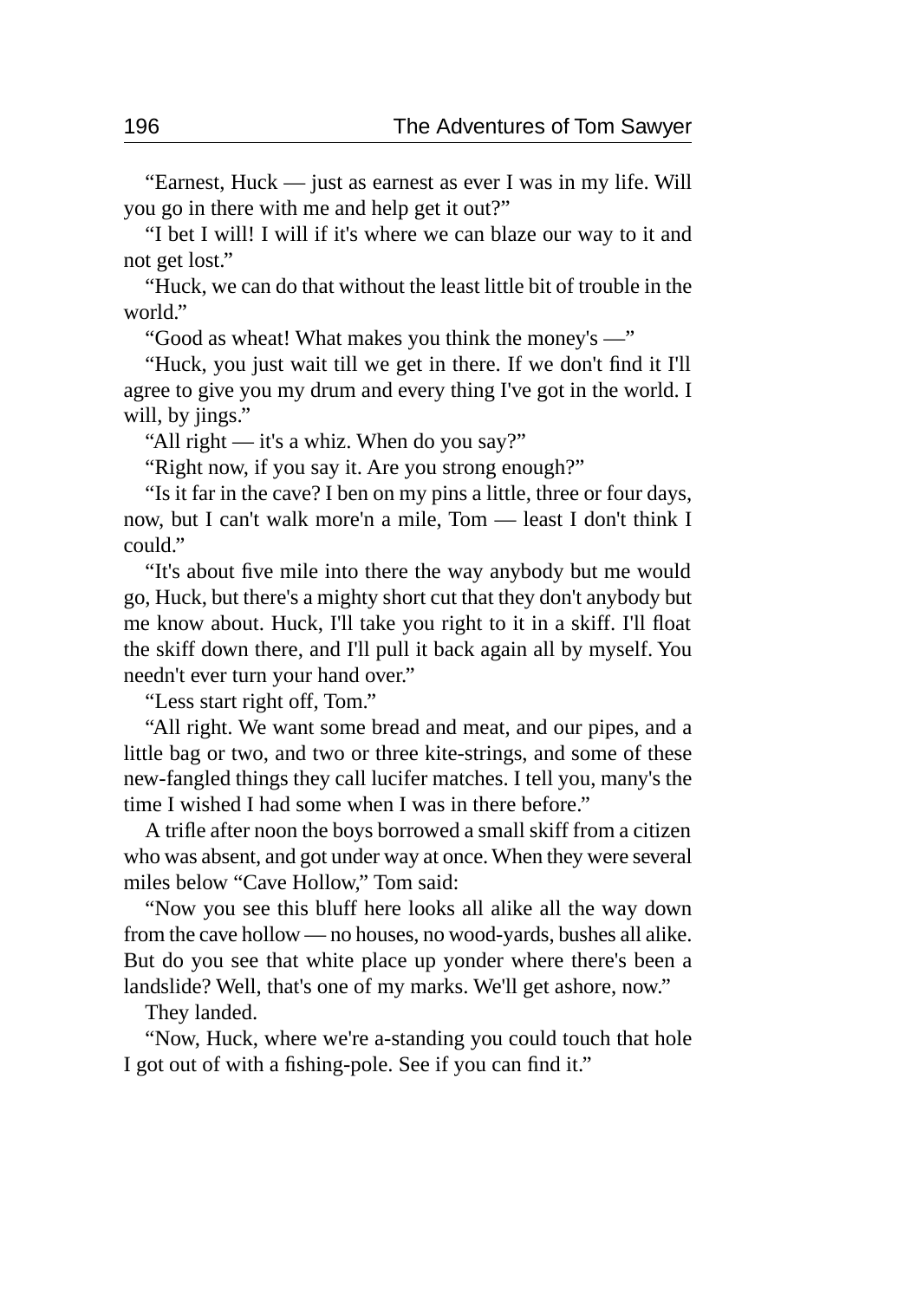Huck searched all the place about, and found nothing. Tom proudly marched into a thick clump of sumach bushes and said:

"Here you are! Look at it, Huck; it's the snuggest hole in this country. You just keep mum about it. All along I've been wanting to be a robber, but I knew I'd got to have a thing like this, and where to run across it was the bother. We've got it now, and we'll keep it quiet, only we'll let Joe Harper and Ben Rogers in — because of course there's got to be a Gang, or else there wouldn't be any style about it. Tom Sawyer's Gang — it sounds splendid, don't it, Huck?"

"Well, it just does, Tom. And who'll we rob?"

"Oh, most anybody. Waylay people — that's mostly the way." "And kill them?"

"No, not always. Hive them in the cave till they raise a ransom." "What's a ransom?"

"Money. You make them raise all they can, off'n their friends; and after you've kept them a year, if it ain't raised then you kill them. That's the general way. Only you don't kill the women. You shut up the women, but you don't kill them. They're always beautiful and rich, and awfully scared. You take their watches and things, but you always take your hat off and talk polite. They ain't anybody as polite as robbers — you'll see that in any book. Well, the women get to loving you, and after they've been in the cave a week or two weeks they stop crying and after that you couldn't get them to leave. If you drove them out they'd turn right around and come back. It's so in all the books."

"Why, it's real bully, Tom. I believe it's better'n to be a pirate."

"Yes, it's better in some ways, because it's close to home and circuses and all that."

By this time everything was ready and the boys entered the hole, Tom in the lead. They toiled their way to the farther end of the tunnel, then made their spliced kite-strings fast and moved on. A few steps brought them to the spring, and Tom felt a shudder quiver all through him. He showed Huck the fragment of candle-wick perched on a lump of clay against the wall, and described how he and Becky had watched the flame struggle and expire.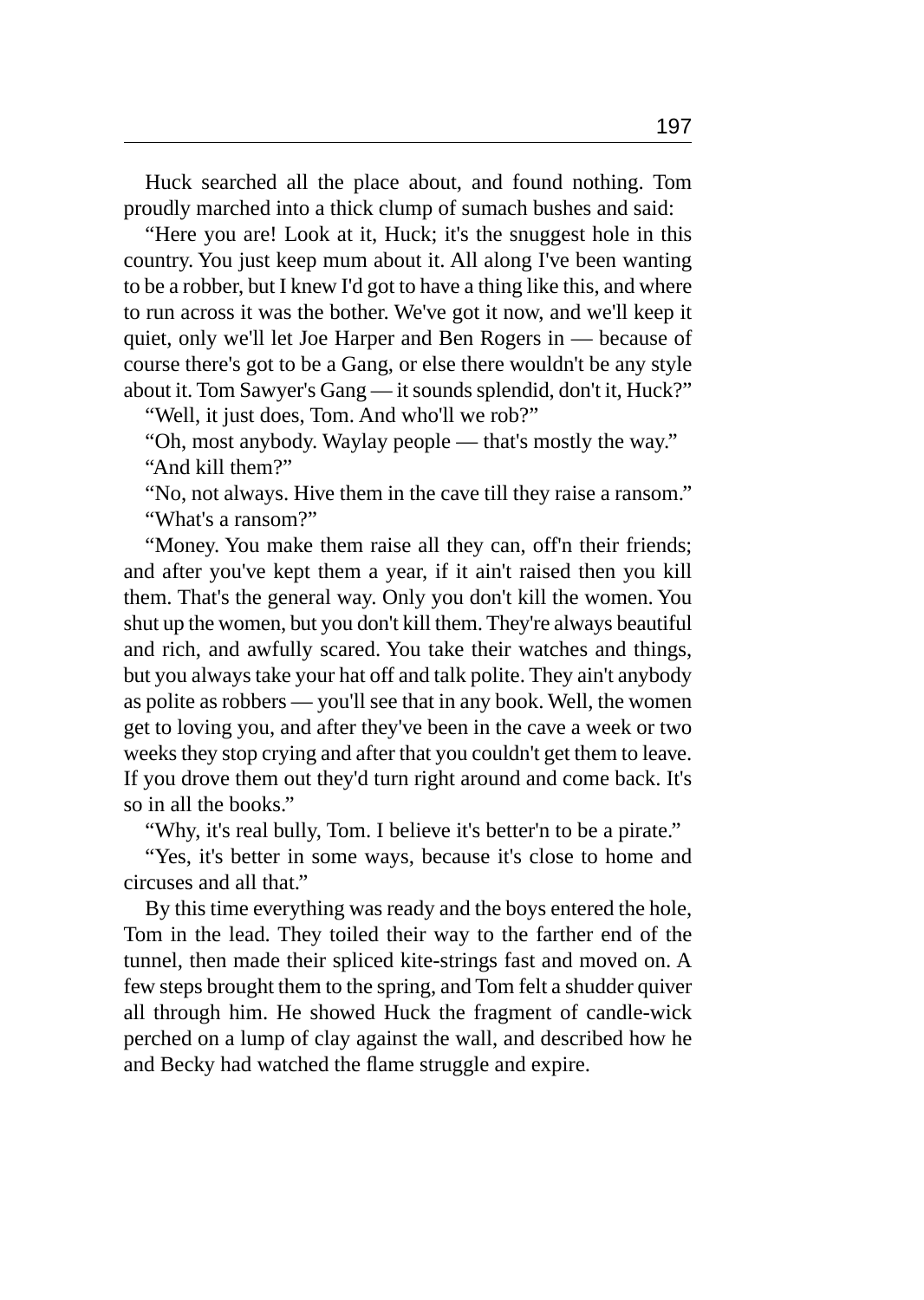The boys began to quiet down to whispers, now, for the stillness and gloom of the place oppressed their spirits. They went on, and presently entered and followed Tom's other corridor until they reached the "jumping-off place." The candles revealed the fact that it was not really a precipice, but only a steep clay hill twenty or thirty feet high. Tom whispered:

"Now I'll show you something, Huck."

He held his candle aloft and said:

"Look as far around the corner as you can. Do you see that? There — on the big rock over yonder — done with candle-smoke."

"Tom, it's a *cross*!"

"*Now* where's your Number Two? "*Under the cross,*" hey? Right yonder's where I saw Injun Joe poke up his candle, Huck!"

Huck stared at the mystic sign awhile, and then said with a shaky voice:

"Tom, less git out of here!"

"What! and leave the treasure?"

"Yes — leave it. Injun Joe's ghost is round about there, certain."

"No it ain't, Huck, no it ain't. It would ha'nt the place where he died — away out at the mouth of the cave — five mile from here."

"No, Tom, it wouldn't. It would hang round the money. I know the ways of ghosts, and so do you."

Tom began to fear that Huck was right. Misgivings gathered in his mind. But presently an idea occurred to him —

"Lookyhere, Huck, what fools we're making of ourselves! Injun Joe's ghost ain't a going to come around where there's a cross!"

The point was well taken. It had its effect.

"Tom, I didn't think of that. But that's so. It's luck for us, that cross is. I reckon we'll climb down there and have a hunt for that box."

Tom went first, cutting rude steps in the clay hill as he descended. Huck followed. Four avenues opened out of the small cavern which the great rock stood in. The boys examined three of them with no result. They found a small recess in the one nearest the base of the rock, with a pallet of blankets spread down in it; also an old suspender, some bacon rind, and the well-gnawed bones of two or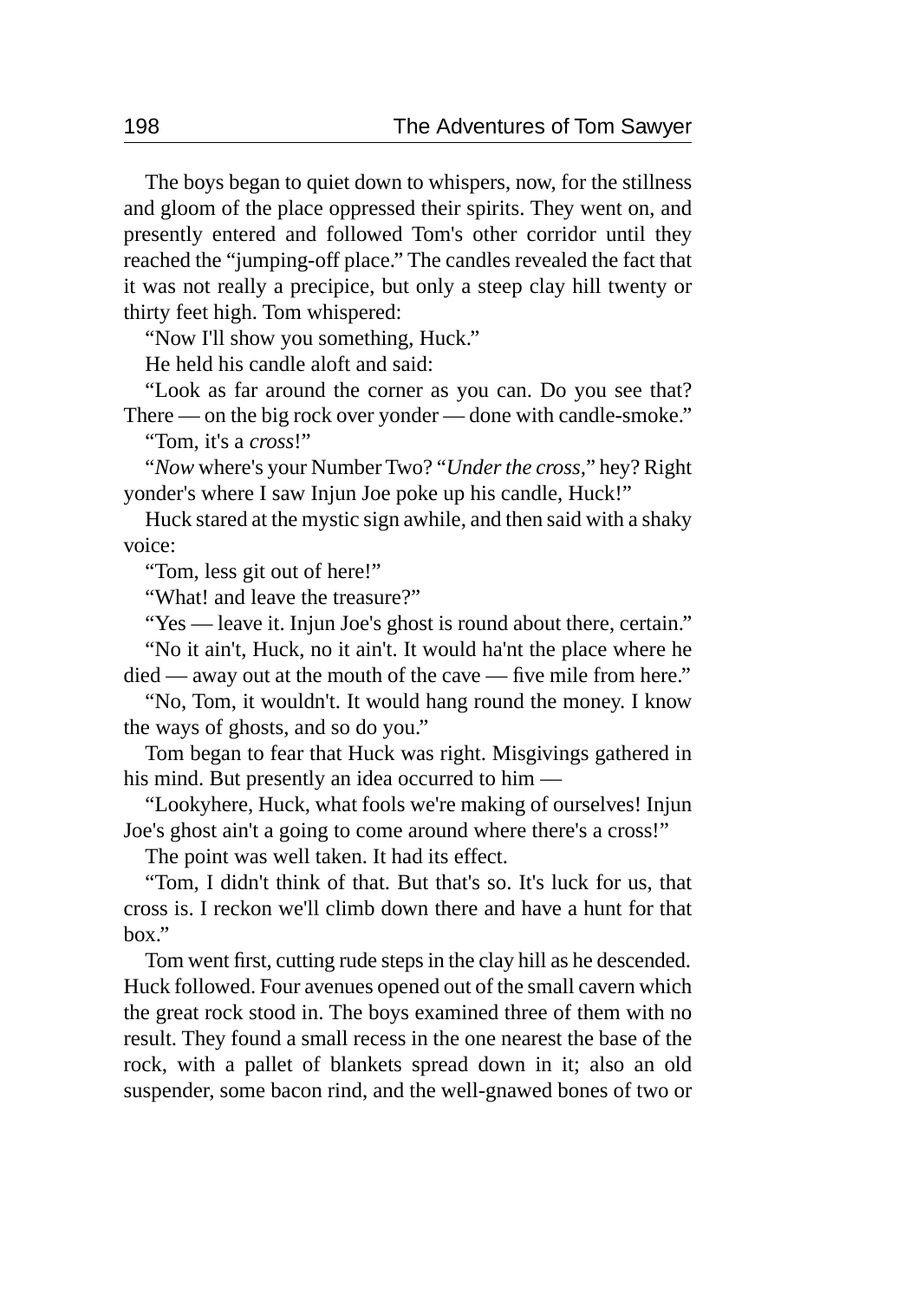three fowls. But there was no money-box. The lads searched and researched this place, but in vain. Tom said:

"He said *under* the cross. Well, this comes nearest to being under the cross. It can't be under the rock itself, because that sets solid on the ground."

They searched everywhere once more, and then sat down discouraged. Huck could suggest nothing. By-and-by Tom said:

"Lookyhere, Huck, there's footprints and some candle-grease on the clay about one side of this rock, but not on the other sides. Now, what's that for? I bet you the money *is* under the rock. I'm going to dig in the clay."

"That ain't no bad notion, Tom!" said Huck with animation.

Tom's "real Barlow" was out at once, and he had not dug four inches before he struck wood.

"Hey, Huck! — you hear that?"

Huck began to dig and scratch now. Some boards were soon uncovered and removed. They had concealed a natural chasm which led under the rock. Tom got into this and held his candle as far under the rock as he could, but said he could not see to the end of the rift. He proposed to explore. He stooped and passed under; the narrow way descended gradually. He followed its winding course, first to the right, then to the left, Huck at his heels. Tom turned a short curve, by-and-by, and exclaimed:

"My goodness, Huck, lookyhere!"

It was the treasure-box, sure enough, occupying a snug little cavern, along with an empty powder-keg, a couple of guns in leather cases, two or three pairs of old moccasins, a leather belt, and some other rubbish well soaked with the water-drip.

"Got it at last!" said Huck, ploughing among the tarnished coins with his hand. "My, but we're rich, Tom!"

"Huck, I always reckoned we'd get it. It's just too good to believe, but we *have* got it, sure! Say — let's not fool around here. Let's snake it out. Lemme see if I can lift the box."

It weighed about fifty pounds. Tom could lift it, after an awkward fashion, but could not carry it conveniently.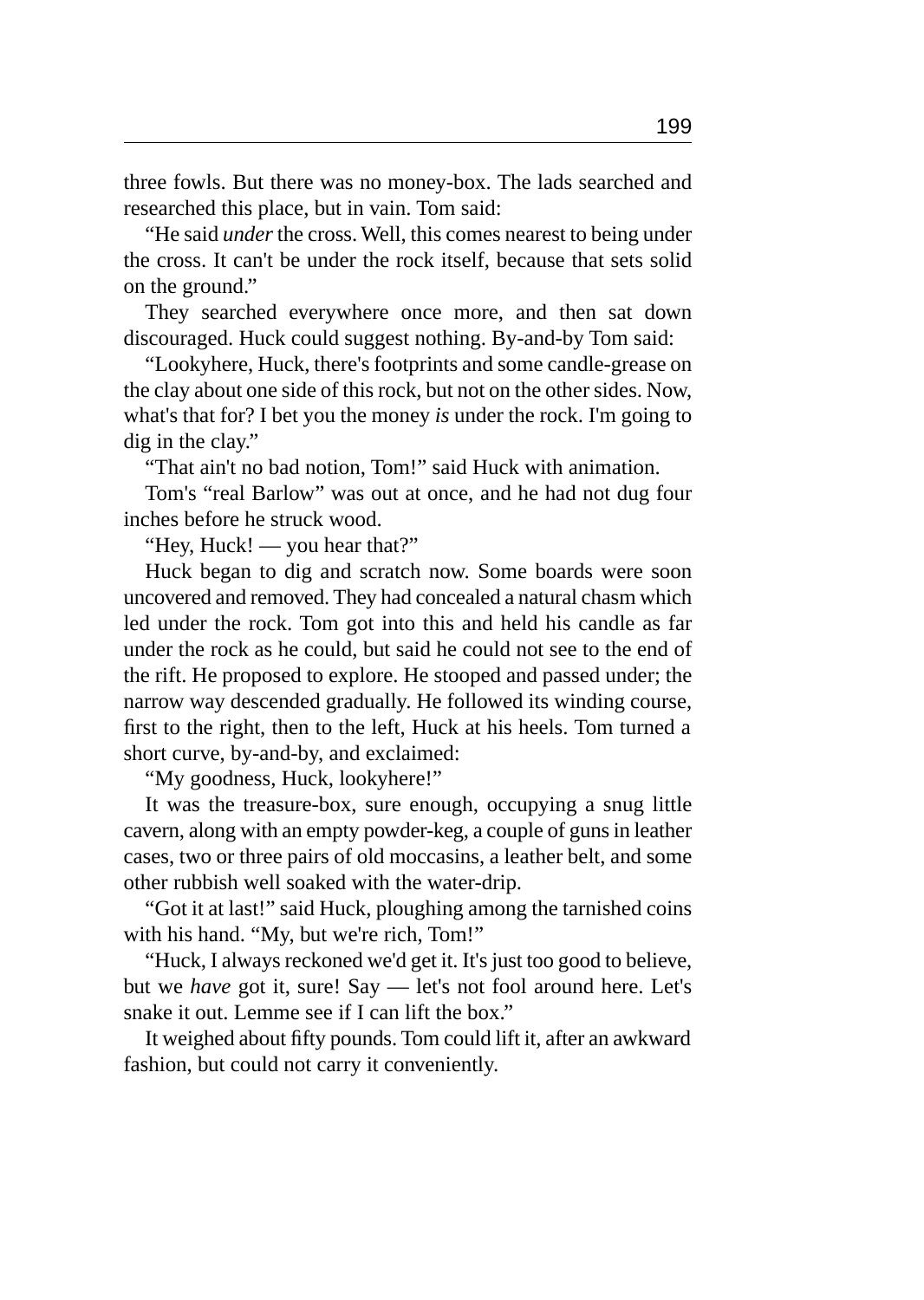"I thought so," he said; "*they* carried it like it was heavy, that day at the ha'nted house. I noticed that. I reckon I was right to think of fetching the little bags along."

The money was soon in the bags and the boys took it up to the cross rock.

"Now less fetch the guns and things," said Huck.

"No, Huck — leave them there. They're just the tricks to have when we go to robbing. We'll keep them there all the time, and we'll hold our orgies there, too. It's an awful snug place for orgies."

"What orgies?"

"I dono. But robbers always have orgies, and of course we've got to have them, too. Come along, Huck, we've been in here a long time. It's getting late, I reckon. I'm hungry, too. We'll eat and smoke when we get to the skiff."

They presently emerged into the clump of sumach bushes, looked warily out, found the coast clear, and were soon lunching and smoking in the skiff. As the sun dipped toward the horizon they pushed out and got under way. Tom skimmed up the shore through the long twilight, chatting cheerily with Huck, and landed shortly after dark.

"Now, Huck," said Tom, "we'll hide the money in the loft of the widow's woodshed, and I'll come up in the morning and we'll count it and divide, and then we'll hunt up a place out in the woods for it where it will be safe. Just you lay quiet here and watch the stuff till I run and hook Benny Taylor's little wagon; I won't be gone a minute."

He disappeared, and presently returned with the wagon, put the two small sacks into it, threw some old rags on top of them, and started off, dragging his cargo behind him. When the boys reached the Welshman's house, they stopped to rest. Just as they were about to move on, the Welshman stepped out and said:

"Hallo, who's that?"

"Huck and Tom Sawyer."

"Good! Come along with me, boys, you are keeping everybody waiting. Here — hurry up, trot ahead — I'll haul the wagon for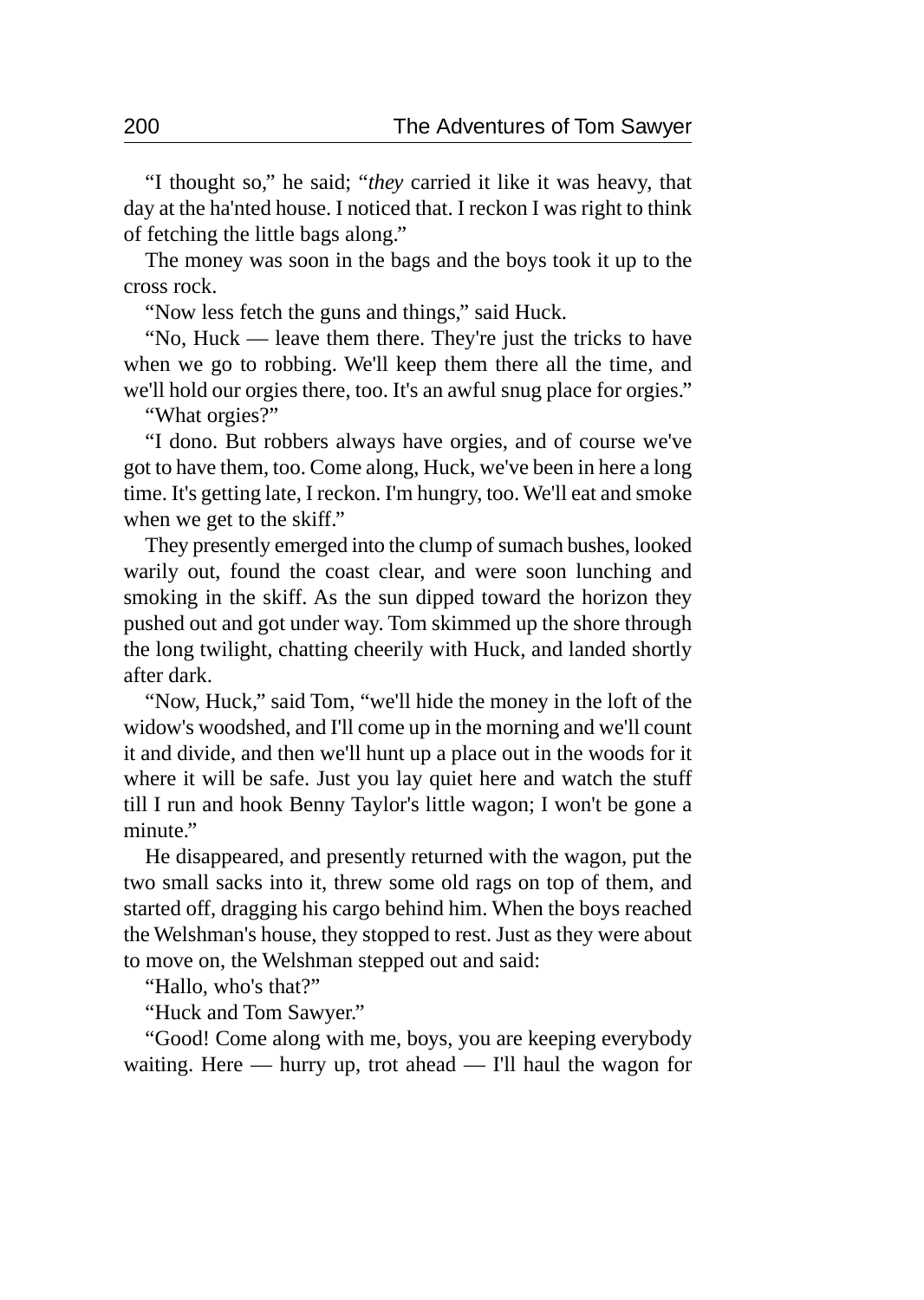you. Why, it's not as light as it might be. Got bricks in it? — or old metal?"

"Old metal," said Tom.

"I judged so; the boys in this town will take more trouble and fool away more time hunting up six bits' worth of old iron to sell to the foundry than they would to make twice the money at regular work. But that's human nature — hurry along, hurry along!"

The boys wanted to know what the hurry was about.

"Never mind; you'll see, when we get to the Widow Douglas'."

Huck said with some apprehension — for he was long used to being falsely accused:

"Mr. Jones, we haven't been doing nothing."

The Welshman laughed.

"Well, I don't know, Huck, my boy. I don't know about that. Ain't you and the widow good friends?"

"Yes. Well, she's ben good friends to me, anyway."

"All right, then. What do you want to be afraid for?"

This question was not entirely answered in Huck's slow mind before he found himself pushed, along with Tom, into Mrs. Douglas' drawing-room. Mr. Jones left the wagon near the door and followed.

The place was grandly lighted, and everybody that was of any consequence in the village was there. The Thatchers were there, the Harpers, the Rogerses, Aunt Polly, Sid, Mary, the minister, the editor, and a great many more, and all dressed in their best. The widow received the boys as heartily as any one could well receive two such looking beings. They were covered with clay and candlegrease. Aunt Polly blushed crimson with humiliation, and frowned and shook her head at Tom. Nobody suffered half as much as the two boys did, however. Mr. Jones said:

"Tom wasn't at home, yet, so I gave him up; but I stumbled on him and Huck right at my door, and so I just brought them along in a hurry."

"And you did just right," said the widow. "Come with me, boys." She took them to a bedchamber and said:

"Now wash and dress yourselves. Here are two new suits of clothes — shirts, socks, everything complete. They're Huck's —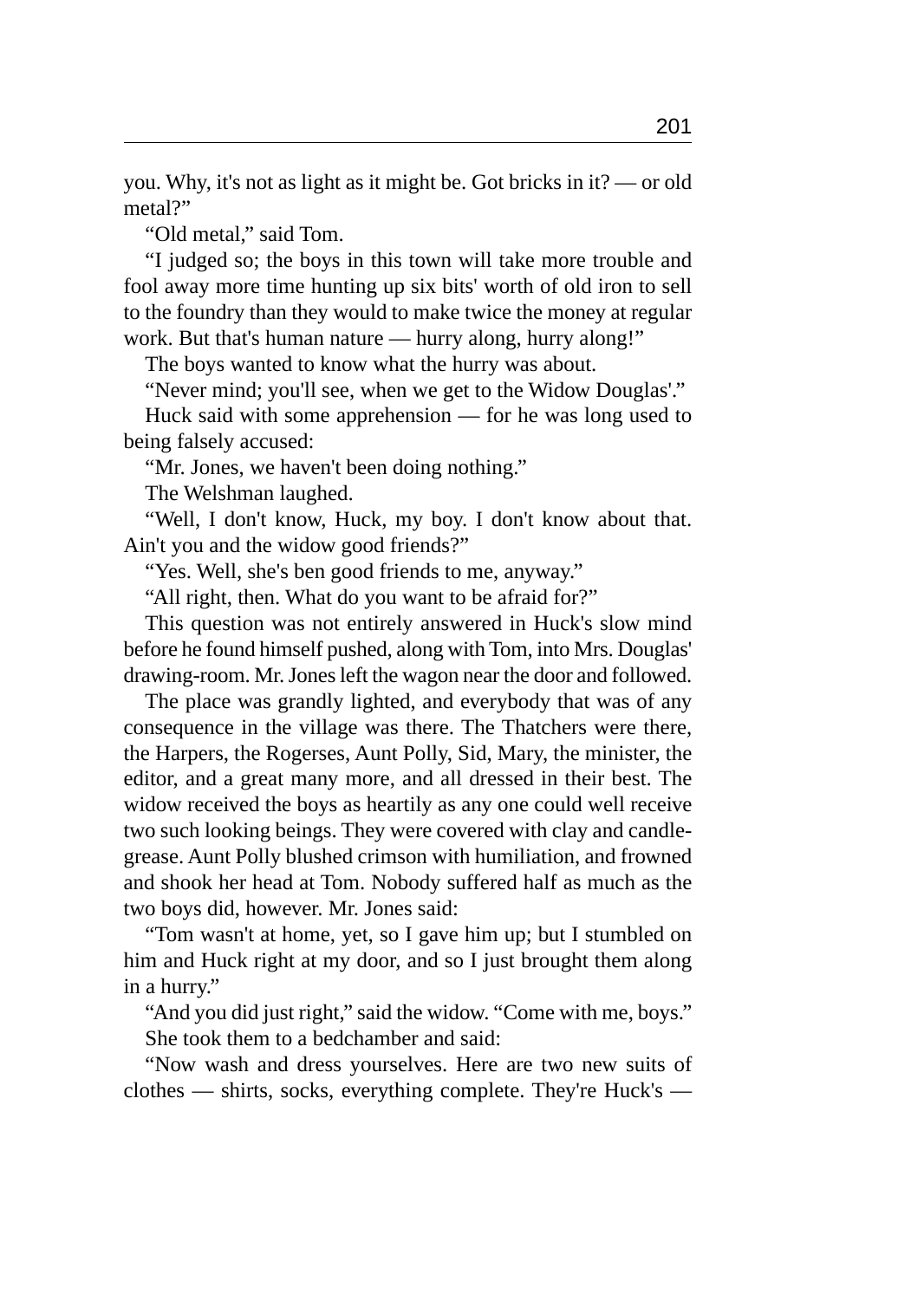no, no thanks, Huck — Mr. Jones bought one and I the other. But they'll fit both of you. Get into them. We'll wait — come down when you are slicked up enough."

Then she left.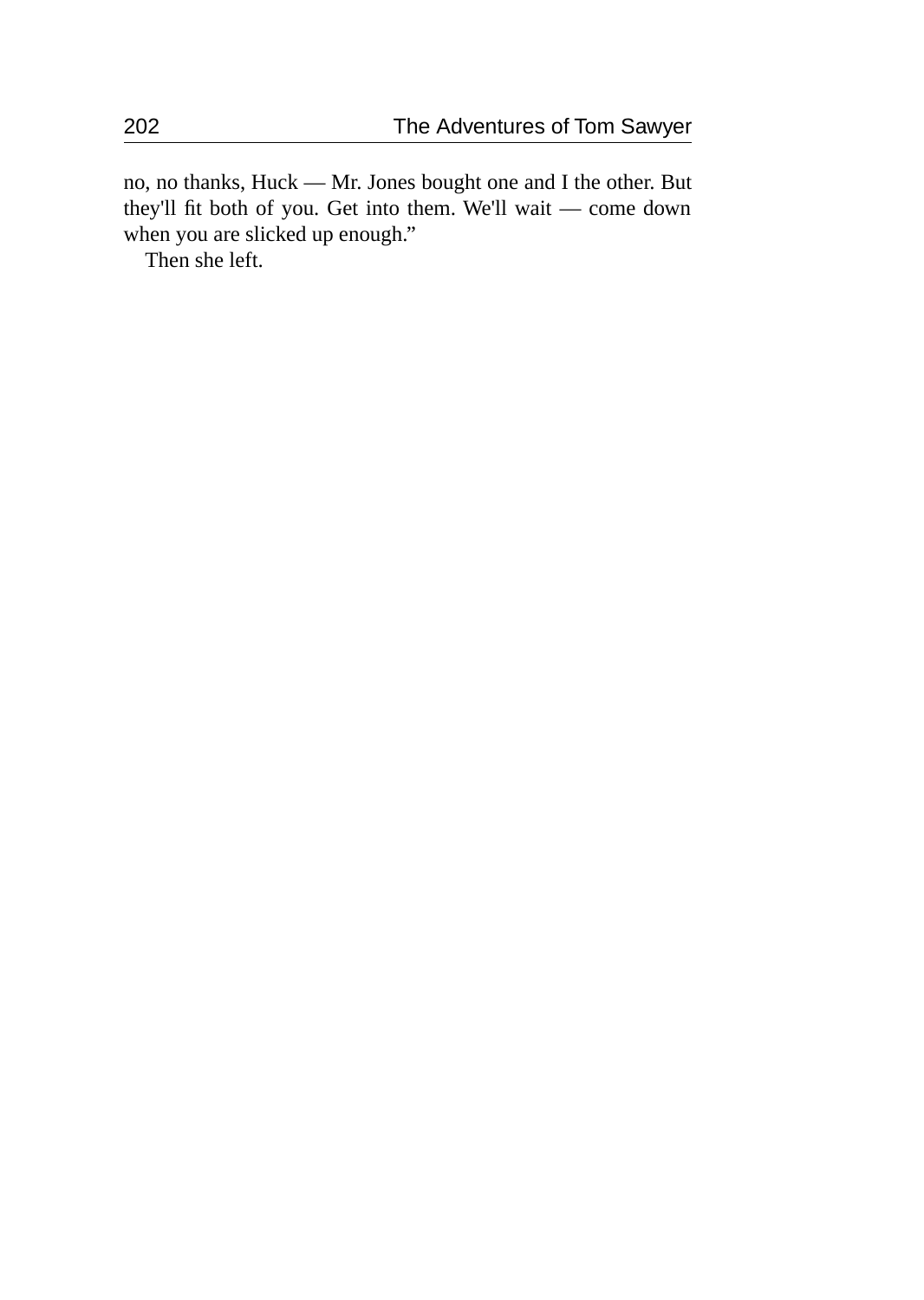#### **Chapter XXXIV**

Huck said: "Tom, we can slope, if we can find a rope. The window ain't high from the ground."

"Shucks! what do you want to slope for?"

"Well, I ain't used to that kind of a crowd. I can't stand it. I ain't going down there, Tom."

"Oh, bother! It ain't anything. I don't mind it a bit. I'll take care of you."

Sid appeared.

"Tom," said he, "auntie has been waiting for you all the afternoon. Mary got your Sunday clothes ready, and everybody's been fretting about you. Say — ain't this grease and clay, on your clothes?"

"Now, Mr. Siddy, you jist 'tend to your own business. What's all this blow-out about, anyway?"

"It's one of the widow's parties that she's always having. This time it's for the Welshman and his sons, on account of that scrape they helped her out of the other night. And say — I can tell you something, if you want to know."

"Well, what?"

"Why, old Mr. Jones is going to try to spring something on the people here to-night, but I overheard him tell auntie to-day about it, as a secret, but I reckon it's not much of a secret now. Everybody knows — the widow, too, for all she tries to let on she don't. Mr. Jones was bound Huck should be here — couldn't get along with his grand secret without Huck, you know!"

"Secret about what, Sid?"

"About Huck tracking the robbers to the widow's. I reckon Mr. Jones was going to make a grand time over his surprise, but I bet you it will drop pretty flat."

Sid chuckled in a very contented and satisfied way.

"Sid, was it you that told?"

"Oh, never mind who it was. *Somebody* told — that's enough."

"Sid, there's only one person in this town mean enough to do that, and that's you. If you had been in Huck's place you'd 'a' sneaked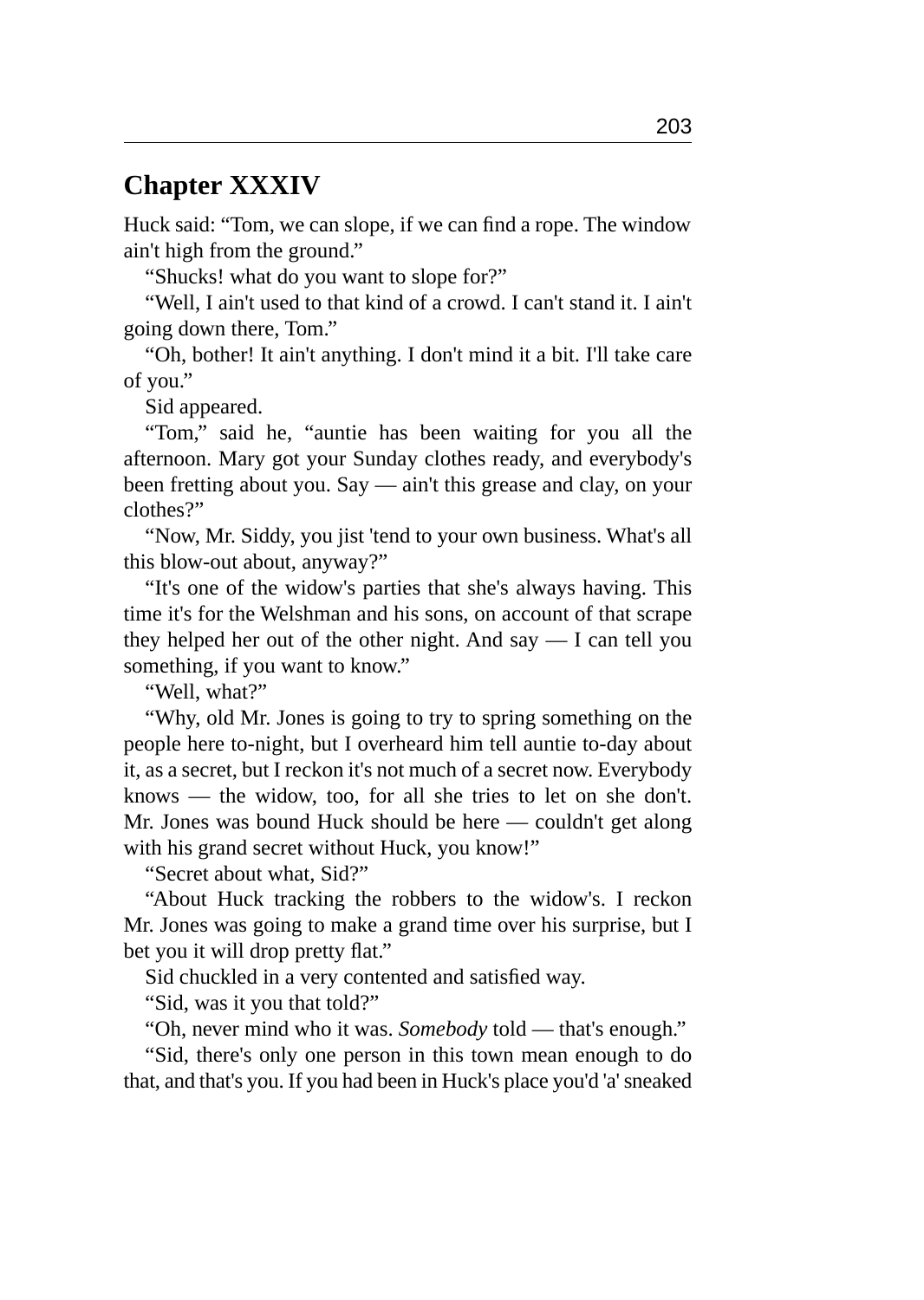down the hill and never told anybody on the robbers. You can't do any but mean things, and you can't bear to see anybody praised for doing good ones. There — no thanks, as the widow says" — and Tom cuffed Sid's ears and helped him to the door with several kicks. "Now go and tell auntie if you dare — and to-morrow you'll catch it!"

Some minutes later the widow's guests were at the supper-table, and a dozen children were propped up at little side-tables in the same room, after the fashion of that country and that day. At the proper time Mr. Jones made his little speech, in which he thanked the widow for the honor she was doing himself and his sons, but said that there was another person whose modesty —

And so forth and so on. He sprung his secret about Huck's share in the adventure in the finest dramatic manner he was master of, but the surprise it occasioned was largely counterfeit and not as clamorous and effusive as it might have been under happier circumstances. However, the widow made a pretty fair show of astonishment, and heaped so many compliments and so much gratitude upon Huck that he almost forgot the nearly intolerable discomfort of his new clothes in the entirely intolerable discomfort of being set up as a target for everybody's gaze and everybody's laudations.

The widow said she meant to give Huck a home under her roof and have him educated; and that when she could spare the money she would start him in business in a modest way. Tom's chance was come. He said:

"Huck don't need it. Huck's rich."

Nothing but a heavy strain upon the good manners of the company kept back the due and proper complimentary laugh at this pleasant joke. But the silence was a little awkward. Tom broke it:

"Huck's got money. Maybe you don't believe it, but he's got lots of it. Oh, you needn't smile — I reckon I can show you. You just wait a minute."

Tom ran out of doors. The company looked at each other with a perplexed interest — and inquiringly at Huck, who was tonguetied.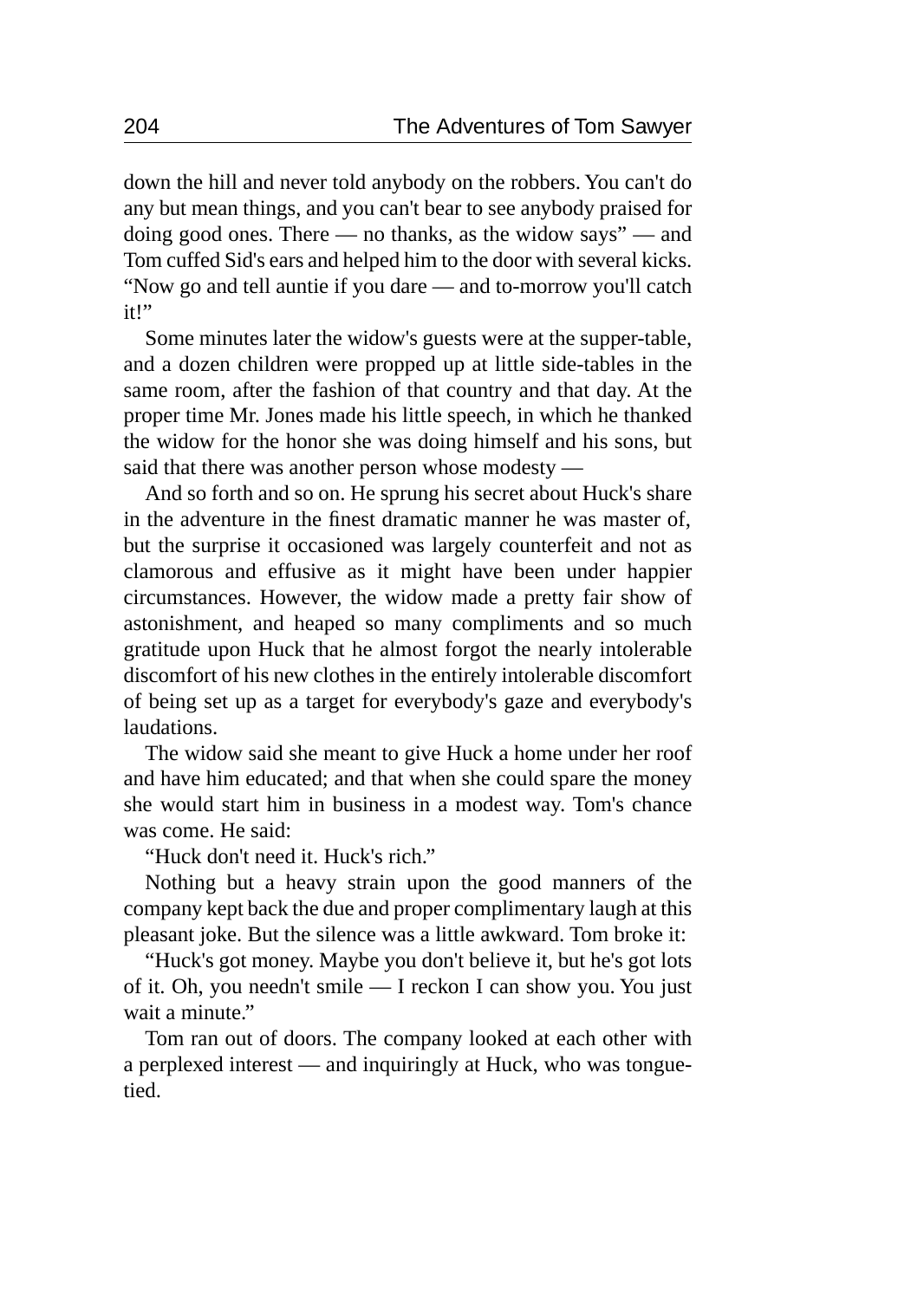"Sid, what ails Tom?" said Aunt Polly. "He — well, there ain't ever any making of that boy out. I never —"

Tom entered, struggling with the weight of his sacks, and Aunt Polly did not finish her sentence. Tom poured the mass of yellow coin upon the table and said:

"There — what did I tell you? Half of it's Huck's and half of it's mine!"

The spectacle took the general breath away. All gazed, nobody spoke for a moment. Then there was a unanimous call for an explanation. Tom said he could furnish it, and he did. The tale was long, but brimful of interest. There was scarcely an interruption from any one to break the charm of its flow. When he had finished, Mr. Jones said:

"I thought I had fixed up a little surprise for this occasion, but it don't amount to anything now. This one makes it sing mighty small, I'm willing to allow."

The money was counted. The sum amounted to a little over twelve thousand dollars. It was more than any one present had ever seen at one time before, though several persons were there who were worth considerably more than that in property.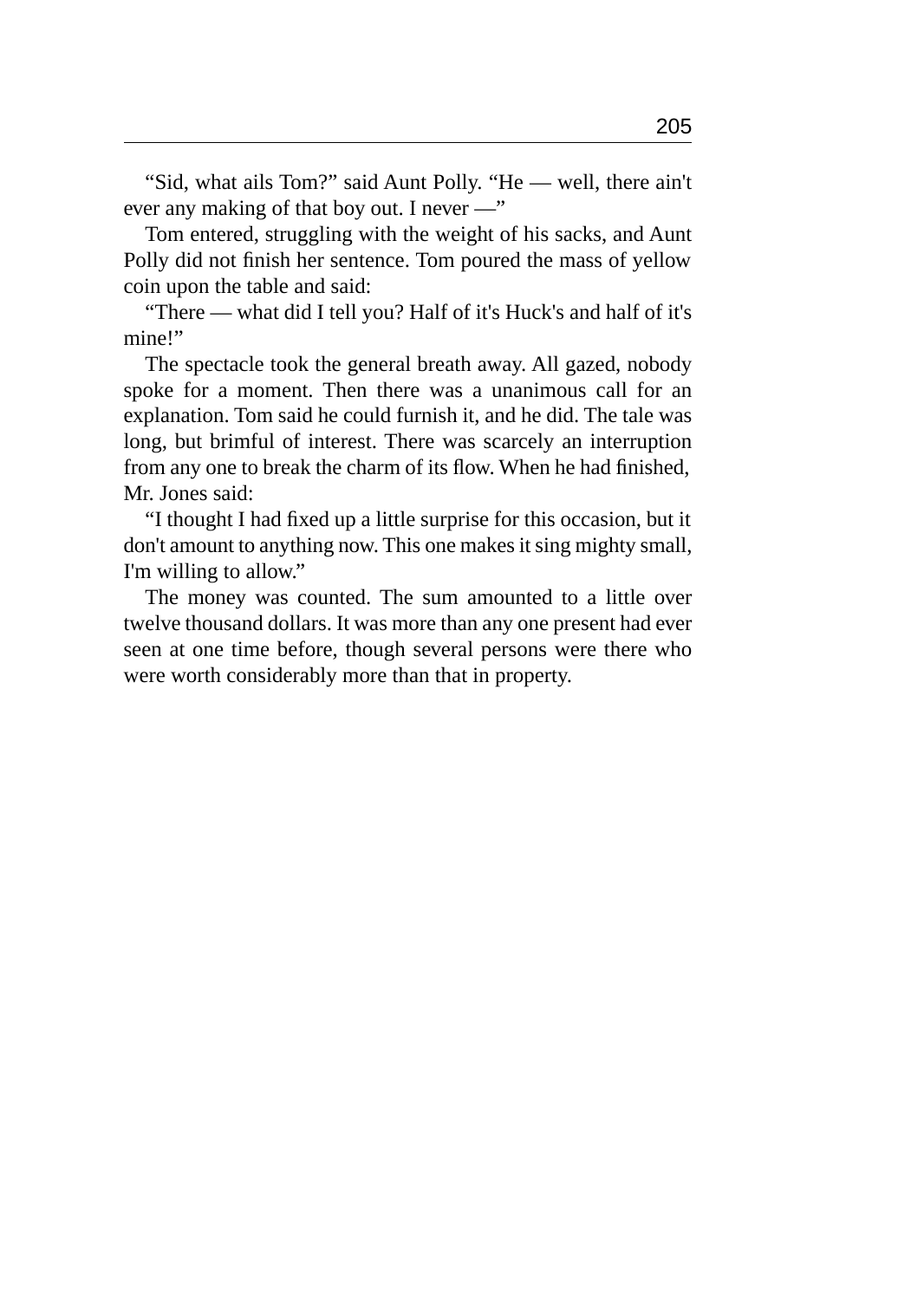### **Chapter XXXV**

The reader may rest satisfied that Tom's and Huck's windfall made a mighty stir in the poor little village of St. Petersburg. So vast a sum, all in actual cash, seemed next to incredible. It was talked about, gloated over, glorified, until the reason of many of the citizens tottered under the strain of the unhealthy excitement. Every "haunted" house in St. Petersburg and the neighboring villages was dissected, plank by plank, and its foundations dug up and ransacked for hidden treasure — and not by boys, but men — pretty grave, unromantic men, too, some of them. Wherever Tom and Huck appeared they were courted, admired, stared at. The boys were not able to remember that their remarks had possessed weight before; but now their sayings were treasured and repeated; everything they did seemed somehow to be regarded as remarkable; they had evidently lost the power of doing and saying commonplace things; moreover, their past history was raked up and discovered to bear marks of conspicuous originality. The village paper published biographical sketches of the boys.

The Widow Douglas put Huck's money out at six per cent., and Judge Thatcher did the same with Tom's at Aunt Polly's request. Each lad had an income, now, that was simply prodigious  $-$  a dollar for every week-day in the year and half of the Sundays. It was just what the minister got — no, it was what he was promised — he generally couldn't collect it. A dollar and a quarter a week would board, lodge, and school a boy in those old simple days — and clothe him and wash him, too, for that matter.

Judge Thatcher had conceived a great opinion of Tom. He said that no commonplace boy would ever have got his daughter out of the cave. When Becky told her father, in strict confidence, how Tom had taken her whipping at school, the Judge was visibly moved; and when she pleaded grace for the mighty lie which Tom had told in order to shift that whipping from her shoulders to his own, the Judge said with a fine outburst that it was a noble, a generous, a magnanimous lie — a lie that was worthy to hold up its head and march down through history breast to breast with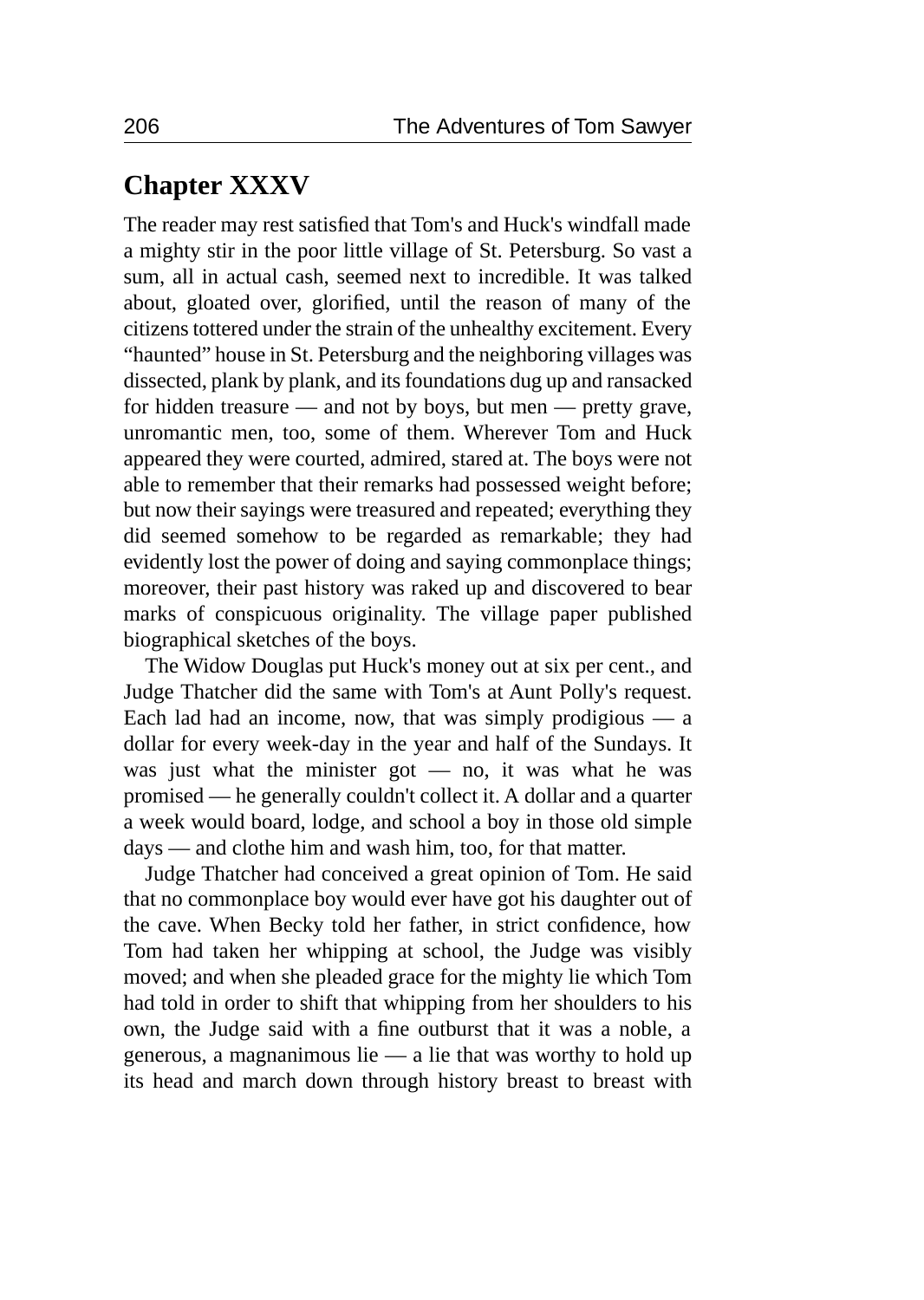George Washington's lauded Truth about the hatchet! Becky thought her father had never looked so tall and so superb as when he walked the floor and stamped his foot and said that. She went straight off and told Tom about it.

Judge Thatcher hoped to see Tom a great lawyer or a great soldier some day. He said he meant to look to it that Tom should be admitted to the National Military Academy and afterward trained in the best law school in the country, in order that he might be ready for either career or both.

Huck Finn's wealth and the fact that he was now under the Widow Douglas' protection introduced him into society — no, dragged him into it, hurled him into it — and his sufferings were almost more than he could bear. The widow's servants kept him clean and neat, combed and brushed, and they bedded him nightly in unsympathetic sheets that had not one little spot or stain which he could press to his heart and know for a friend. He had to eat with a knife and fork; he had to use napkin, cup, and plate; he had to learn his book, he had to go to church; he had to talk so properly that speech was become insipid in his mouth; whithersoever he turned, the bars and shackles of civilization shut him in and bound him hand and foot.

He bravely bore his miseries three weeks, and then one day turned up missing. For forty-eight hours the widow hunted for him everywhere in great distress. The public were profoundly concerned; they searched high and low, they dragged the river for his body. Early the third morning Tom Sawyer wisely went poking among some old empty hogsheads down behind the abandoned slaughterhouse, and in one of them he found the refugee. Huck had slept there; he had just breakfasted upon some stolen odds and ends of food, and was lying off, now, in comfort, with his pipe. He was unkempt, uncombed, and clad in the same old ruin of rags that had made him picturesque in the days when he was free and happy. Tom routed him out, told him the trouble he had been causing, and urged him to go home. Huck's face lost its tranquil content, and took a melancholy cast. He said: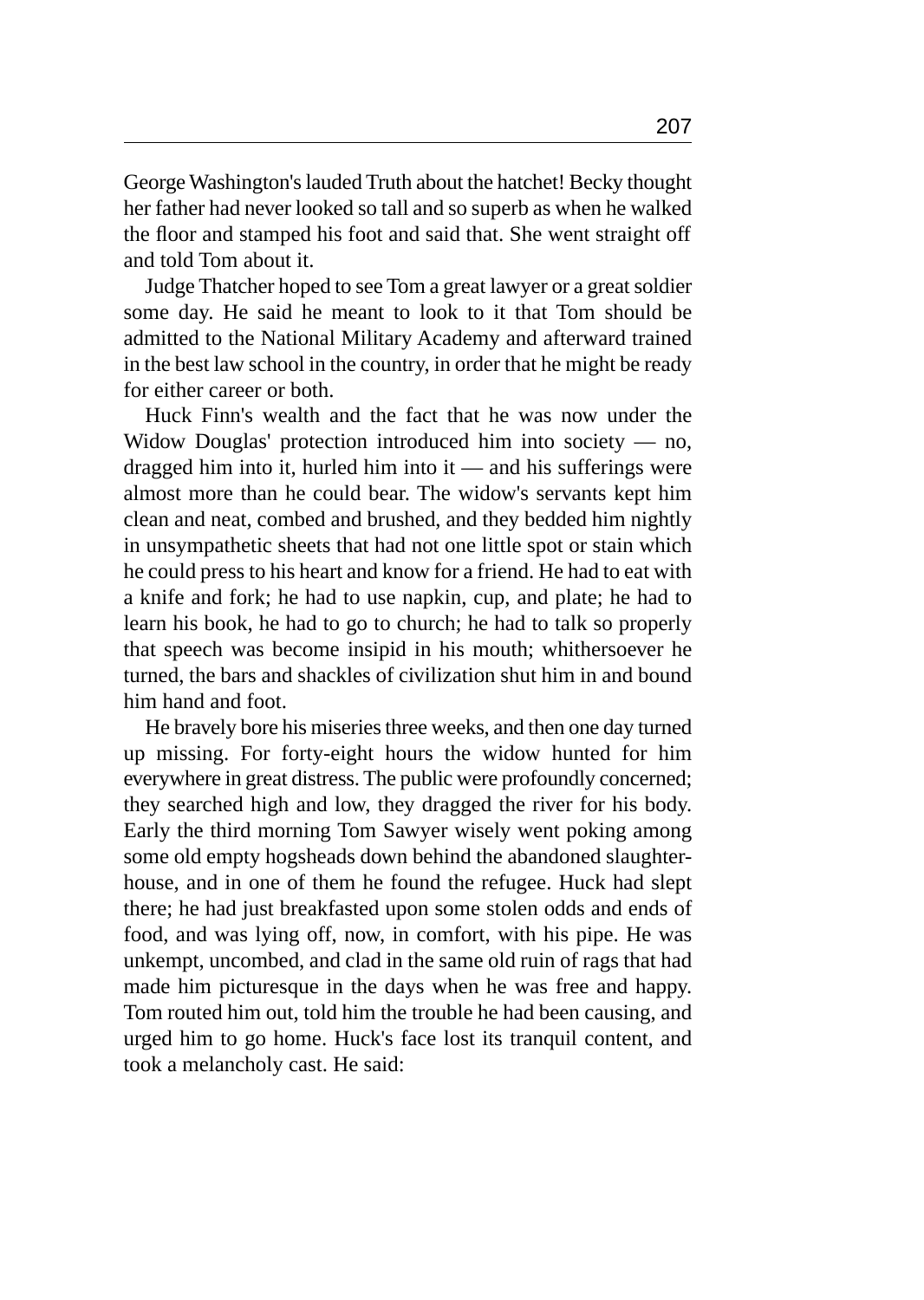"Don't talk about it, Tom. I've tried it, and it don't work; it don't work, Tom. It ain't for me; I ain't used to it. The widder's good to me, and friendly; but I can't stand them ways. She makes me get up just at the same time every morning; she makes me wash, they comb me all to thunder; she won't let me sleep in the woodshed; I got to wear them blamed clothes that just smothers me, Tom; they don't seem to any air git through 'em, somehow; and they're so rotten nice that I can't set down, nor lay down, nor roll around anywher's; I hain't slid on a cellar-door for — well, it 'pears to be years; I got to go to church and sweat and sweat — I hate them ornery sermons! I can't ketch a fly in there, I can't chaw. I got to wear shoes all Sunday. The widder eats by a bell; she goes to bed by a bell; she gits up by a bell — everything's so awful reg'lar a body can't stand it."

"Well, everybody does that way, Huck."

"Tom, it don't make no difference. I ain't everybody, and I can't *stand* it. It's awful to be tied up so. And grub comes too easy — I don't take no interest in vittles, that way. I got to ask to go a-fishing; I got to ask to go in a-swimming — dern'd if I hain't got to ask to do everything. Well, I'd got to talk so nice it wasn't no comfort — I'd got to go up in the attic and rip out awhile, every day, to git a taste in my mouth, or I'd a died, Tom. The widder wouldn't let me smoke; she wouldn't let me yell, she wouldn't let me gape, nor stretch, nor scratch, before folks —" [Then with a spasm of special irritation and injury] — "And dad fetch it, she prayed all the time! I never see such a woman! I *had* to shove, Tom — I just had to. And besides, that school's going to open, and I'd a had to go to it well, I wouldn't stand *that,* Tom. Looky here, Tom, being rich ain't what it's cracked up to be. It's just worry and worry, and sweat and sweat, and a-wishing you was dead all the time. Now these clothes suits me, and this bar'l suits me, and I ain't ever going to shake 'em any more. Tom, I wouldn't ever got into all this trouble if it hadn't 'a' ben for that money; now you just take my sheer of it along with your'n, and gimme a ten-center sometimes — not many times, becuz I don't give a dern for a thing 'thout it's tollable hard to git — and you go and beg off for me with the widder."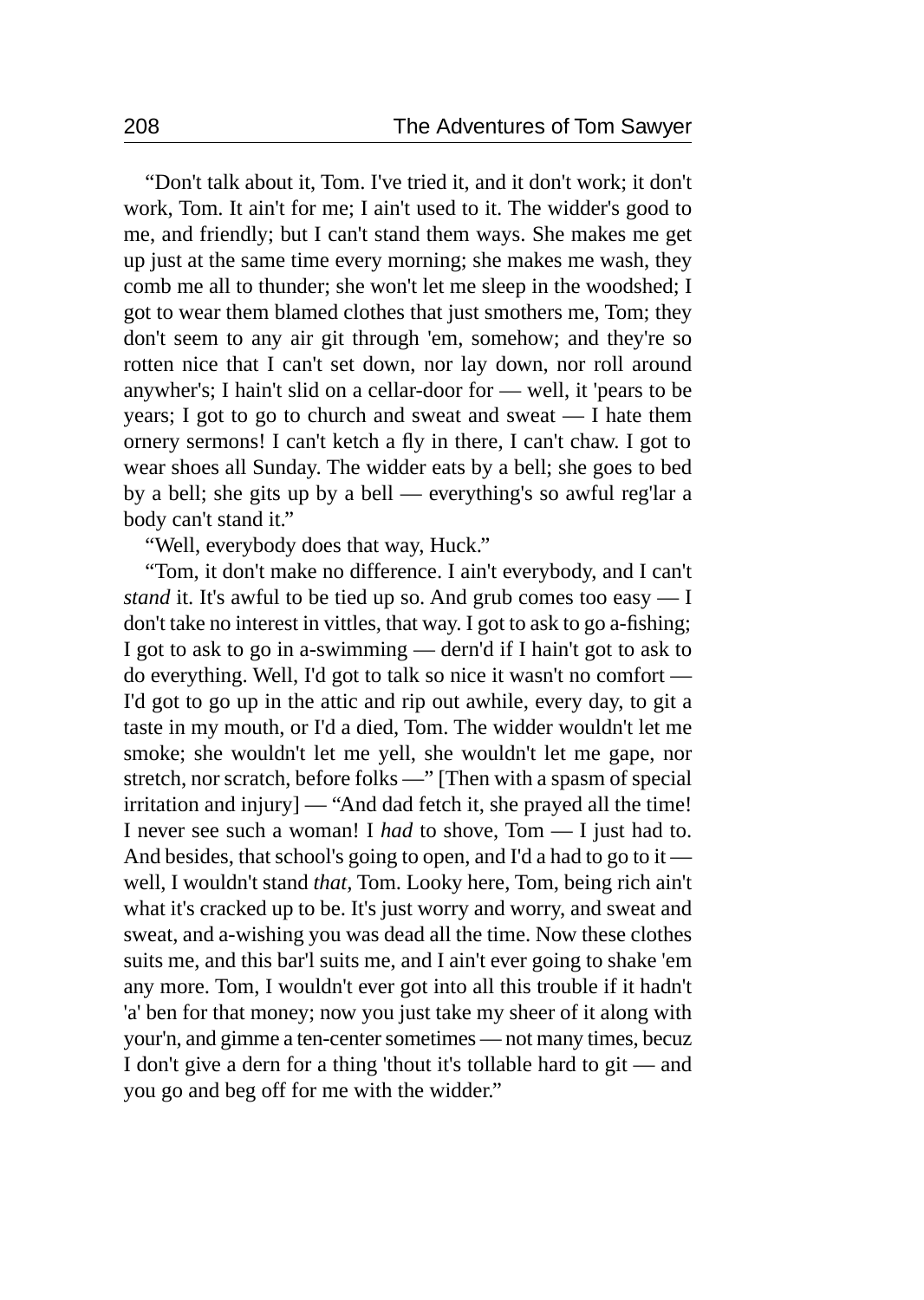"Oh, Huck, you know I can't do that. 'Tain't fair; and besides if you'll try this thing just a while longer you'll come to like it."

"Like it! Yes — the way I'd like a hot stove if I was to set on it long enough. No, Tom, I won't be rich, and I won't live in them cussed smothery houses. I like the woods, and the river, and hogsheads, and I'll stick to 'em, too. Blame it all! just as we'd got guns, and a cave, and all just fixed to rob, here this dern foolishness has got to come up and spile it all!"

Tom saw his opportunity —

"Lookyhere, Huck, being rich ain't going to keep me back from turning robber."

"No! Oh, good-licks; are you in real dead-wood earnest, Tom?" "Just as dead earnest as I'm sitting here. But Huck, we can't let you into the gang if you ain't respectable, you know."

Huck's joy was quenched.

"Can't let me in, Tom? Didn't you let me go for a pirate?"

"Yes, but that's different. A robber is more high-toned than what a pirate is — as a general thing. In most countries they're awful high up in the nobility — dukes and such."

"Now, Tom, hain't you always ben friendly to me? You wouldn't shet me out, would you, Tom? You wouldn't do that, now, *would* you, Tom?"

"Huck, I wouldn't want to, and I *don't* want to — but what would people say? Why, they'd say, "Mph! Tom Sawyer's Gang! pretty low characters in it!" They'd mean you, Huck. You wouldn't like that, and I wouldn't."

Huck was silent for some time, engaged in a mental struggle. Finally he said:

"Well, I'll go back to the widder for a month and tackle it and see if I can come to stand it, if you'll let me b'long to the gang, Tom."

"All right, Huck, it's a whiz! Come along, old chap, and I'll ask the widow to let up on you a little, Huck."

"Will you, Tom — now will you? That's good. If she'll let up on some of the roughest things, I'll smoke private and cuss private,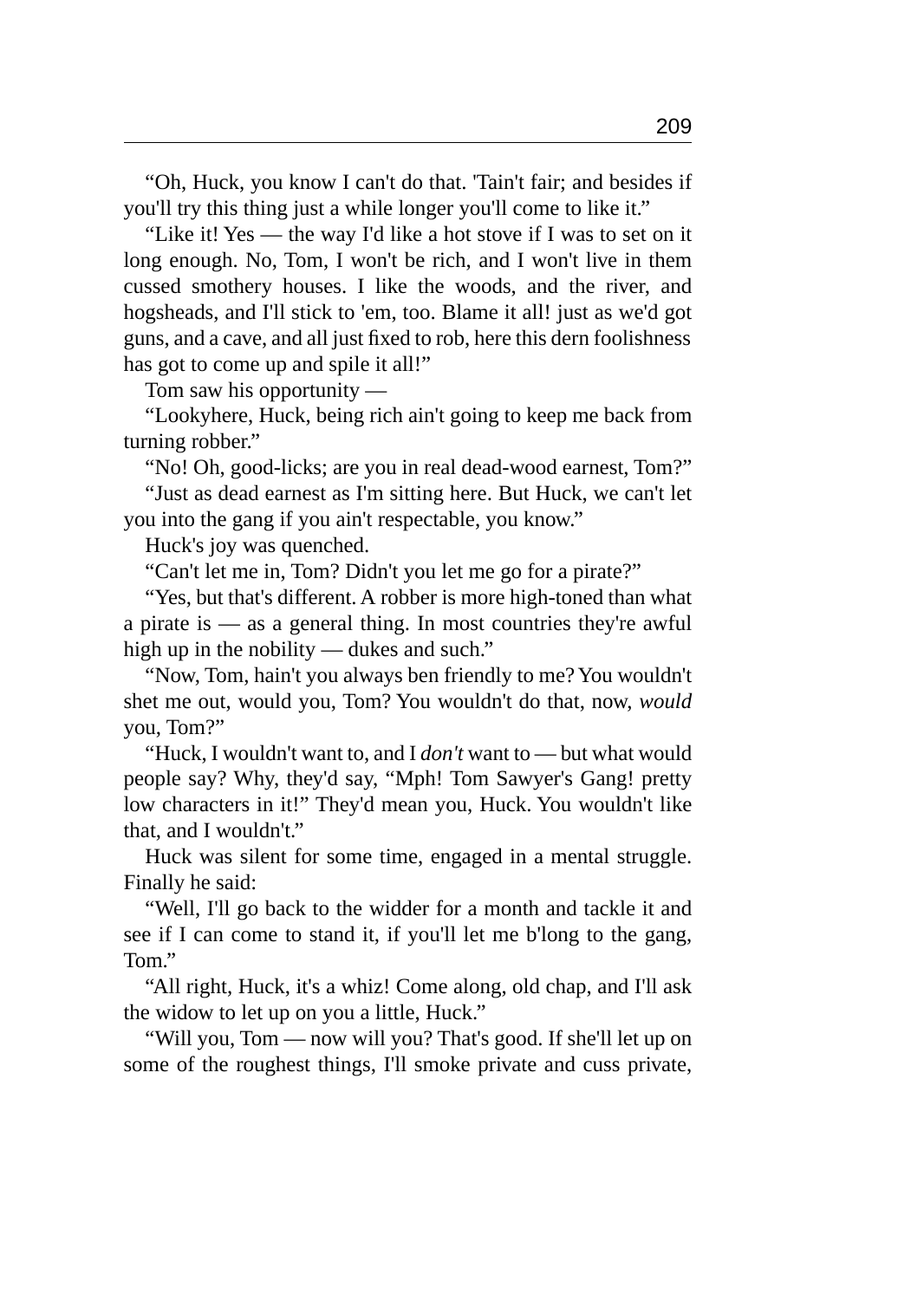and crowd through or bust. When you going to start the gang and turn robbers?"

"Oh, right off. We'll get the boys together and have the initiation to-night, maybe."

"Have the which?"

"Have the initiation."

"What's that?"

"It's to swear to stand by one another, and never tell the gang's secrets, even if you're chopped all to flinders, and kill anybody and all his family that hurts one of the gang."

"That's gay — that's mighty gay, Tom, I tell you."

"Well, I bet it is. And all that swearing's got to be done at midnight, in the lonesomest, awfulest place you can find — a ha'nted house is the best, but they're all ripped up now."

"Well, midnight's good, anyway, Tom."

"Yes, so it is. And you've got to swear on a coffin, and sign it with blood."

"Now, that's something *like*! Why, it's a million times bullier than pirating. I'll stick to the widder till I rot, Tom; and if I git to be a reg'lar ripper of a robber, and everybody talking 'bout it, I reckon she'll be proud she snaked me in out of the wet."